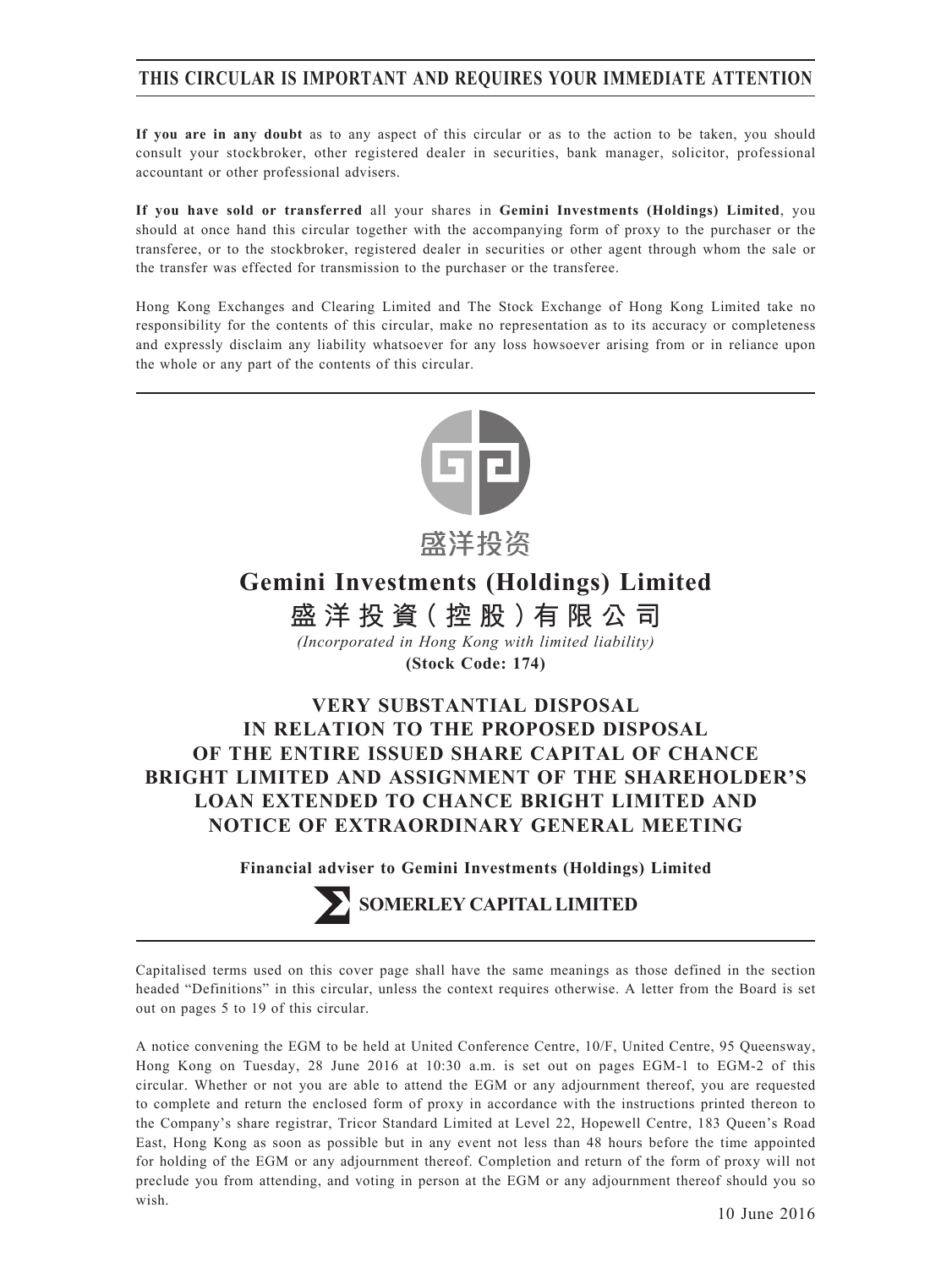# **TABLE OF CONTENTS**

|                                                                                                       | $\overline{5}$ |
|-------------------------------------------------------------------------------------------------------|----------------|
| APPENDIX I – FINANCIAL INFORMATION OF THE GROUP  [-1]                                                 |                |
| APPENDIX II - UNAUDITED FINANCIAL INFORMATION OF THE                                                  |                |
| APPENDIX III — UNAUDITED PRO FORMA FINANCIAL<br><b>INFORMATION OF THE REMAINING GROUP III-1</b>       |                |
| APPENDIX IV $-$ VALUATION REPORT ON THE PROPERTY<br><b>INTERESTS HELD BY THE DISPOSAL GROUP  IV-1</b> |                |
|                                                                                                       |                |
|                                                                                                       |                |
| <b>ACCOMPANYING DOCUMENT: FORM OF PROXY</b>                                                           |                |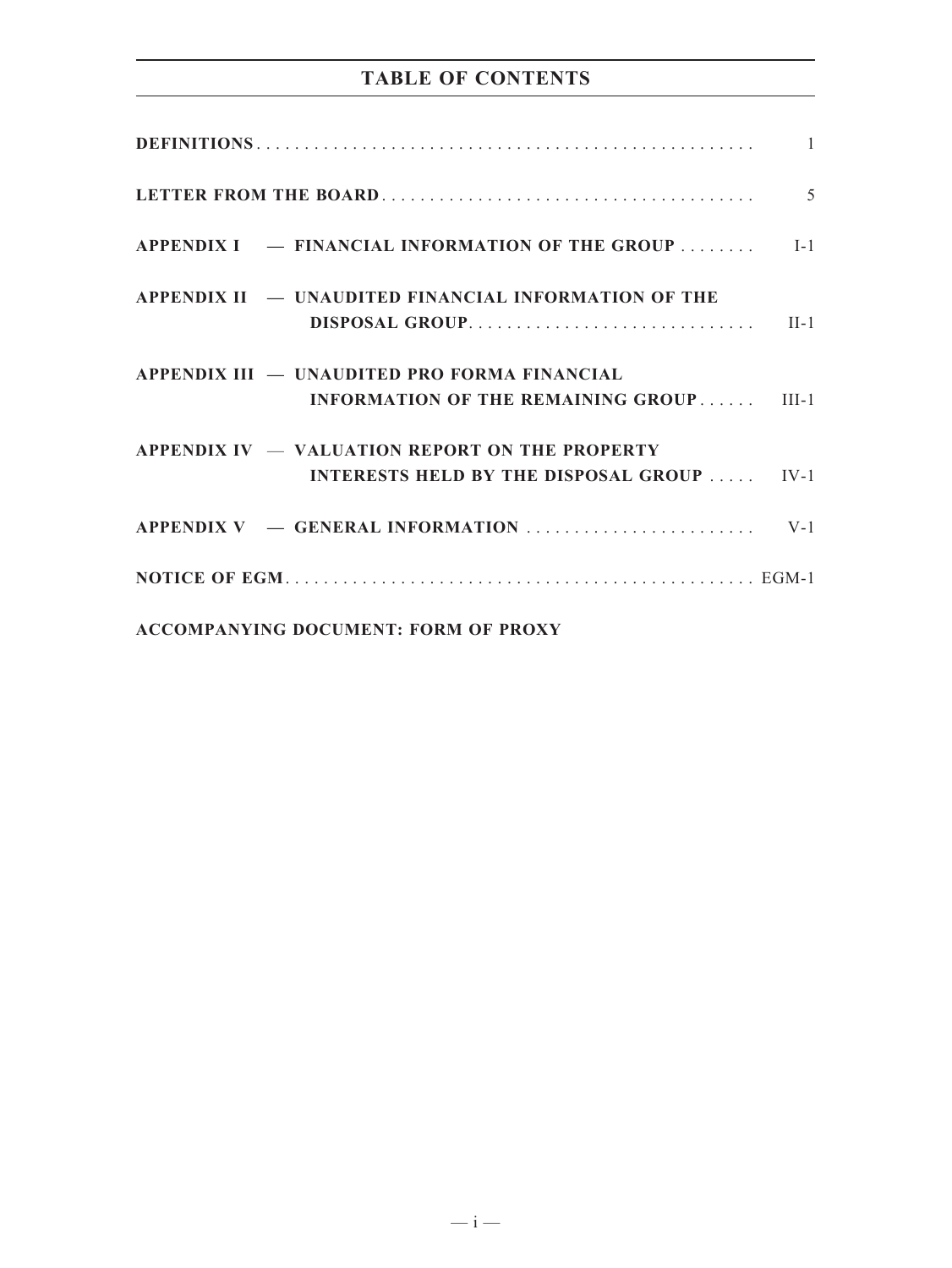*In this circular, the following expressions shall have the meanings set out below unless the context requires otherwise:*

| "Agreement"           | the conditional sale and purchase agreement dated 19 May<br>2016 entered into between the Purchaser and the Company<br>in relation to the Disposal and the assignment of the<br>Shareholder's Loan             |
|-----------------------|----------------------------------------------------------------------------------------------------------------------------------------------------------------------------------------------------------------|
| "associate(s)"        | has the same meaning as defined in the Listing Rules                                                                                                                                                           |
| "Board"               | the board of the Directors                                                                                                                                                                                     |
| "Business Day"        | a day (other than a Saturday, Sunday or public holiday) on<br>which licensed banks are generally open for business in<br>Hong Kong                                                                             |
| "Companies Ordinance" | the Companies Ordinance (Chapter 622 of the Laws of Hong<br>Kong)                                                                                                                                              |
| "Company"             | Gemini Investments (Holdings) Limited, a company<br>incorporated in Hong Kong with limited liability and the<br>issued Shares of which are listed on the Main Board of the<br>Stock Exchange (Stock Code: 174) |
| "Completion"          | completion of the Disposal                                                                                                                                                                                     |
| "Consideration"       | the total consideration of RMB970.0 million (approximately<br>HK\$1,156.6 million) for the disposal of the Sale Share and<br>the Shareholder's Loan pursuant to the Agreement                                  |
| " $Directory$ "       | the director(s) of the Company                                                                                                                                                                                 |
| "Disposal"            | the proposed disposal of the Sale Share and assignment of<br>the Shareholder's Loan pursuant to the terms and conditions<br>of the Agreement                                                                   |
| "Disposal Company"    | Chance Bright Limited, an exempted company incorporated in<br>the Cayman Islands with limited liability, a wholly-owned<br>subsidiary of the Company as at the Latest Practicable Date                         |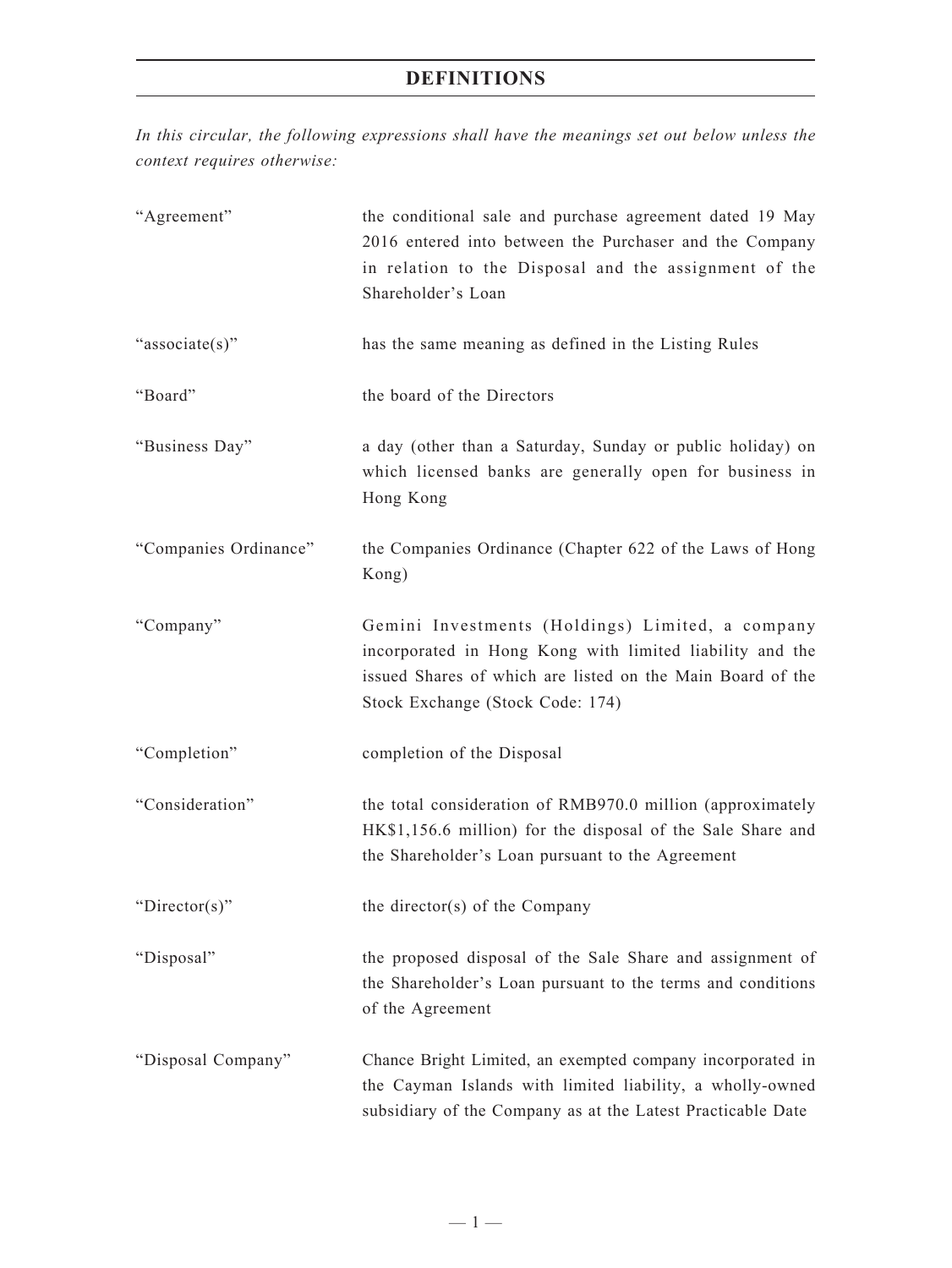| "Disposal Group"          | the Disposal Company and its interests in SPREL and the<br>Management Company and their respective subsidiaries                                                                              |
|---------------------------|----------------------------------------------------------------------------------------------------------------------------------------------------------------------------------------------|
| "EGM"                     | the extraordinary general meeting of the Company to be<br>convened and held for the purpose of considering and, if<br>thought fit, approving the Agreement and the Disposal                  |
| "Group"                   | the Company and its subsidiaries                                                                                                                                                             |
| "GR Realty"               | Gemini-Rosemont Realty LLC, a limited liability company<br>organised under the laws of the State of Delaware, the US                                                                         |
| "HK\$"                    | Hong Kong dollar(s), the lawful currency of Hong Kong                                                                                                                                        |
| "Hong Kong"               | the Hong Kong Special Administrative Region of the PRC                                                                                                                                       |
| "Listing Rules"           | the Rules Governing the Listing of Securities on the Stock<br>Exchange                                                                                                                       |
| "Latest Practicable Date" | 6 June 2016, being the latest practicable date prior to<br>printing of this circular for ascertaining information<br>contained therein                                                       |
| "Management Company"      | Sino Prosperity Real Estate Advisor Limited, a company<br>incorporated in the Cayman Islands with limited liability, in<br>which the Disposal Company holds a 50% equity interest            |
| "PRC"                     | the People's Republic of China and, for the purpose of<br>this circular, excluding the Hong Kong and Macao Special<br>Administrative Regions of the People's Republic of China<br>and Taiwan |
| "Purchaser"               | Xin Cai Global Holdings Limited (formerly known as China<br>Corporate Assets Holdings Limited), a company incorporated<br>in the British Virgin Islands                                      |
| "Remaining Group"         | the Group immediately after Completion                                                                                                                                                       |
| "RMB"                     | Renminbi, the lawful currency of the PRC                                                                                                                                                     |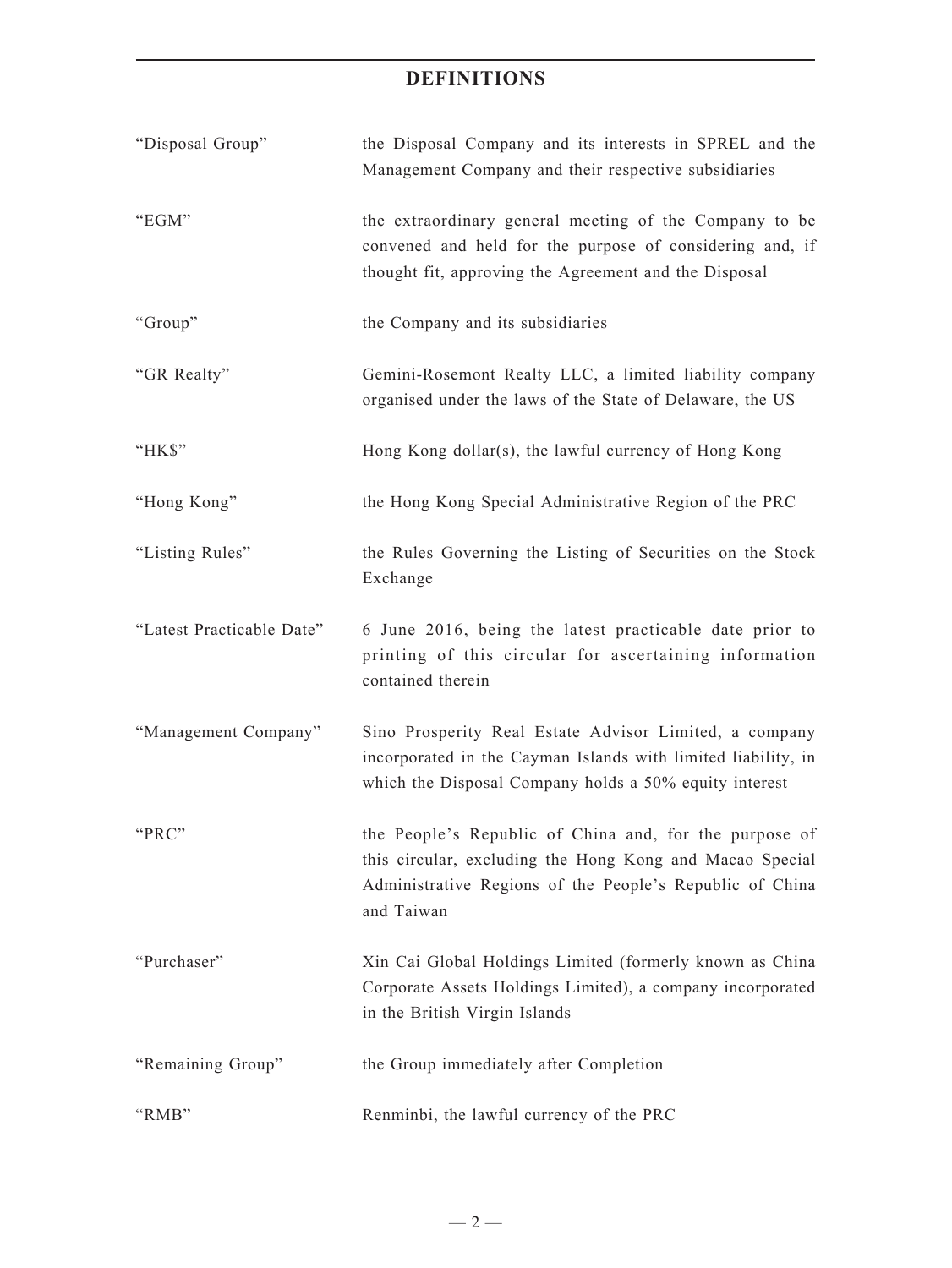| "Rosemont"              | Rosemont Realty, LLC, a limited liability company<br>incorporated in the State of Delaware, the US                                                                                                          |
|-------------------------|-------------------------------------------------------------------------------------------------------------------------------------------------------------------------------------------------------------|
| "Sale Share"            | one share of a par value of US\$1.00 of the Disposal<br>Company, representing the entire issued share capital of the<br>Disposal Company as at the date of the Agreement                                    |
| "SFO"                   | Securities and Futures Ordinance (Chapter 571 of the Laws<br>of Hong Kong)                                                                                                                                  |
| "Sino-Ocean Land"       | Sino-Ocean Land Holdings Limited, a company incorporated<br>in Hong Kong with limited liability and whose shares are<br>listed on the Main Board of the Stock Exchange (Stock<br>Code: 3377)                |
| "Sino-Ocean Land Group" | Sino-Ocean Land and its subsidiaries                                                                                                                                                                        |
| "Share $(s)$ "          | the ordinary share(s) in the issued share capital of the<br>Company                                                                                                                                         |
| "Shareholder(s)"        | $holder(s)$ of the Shares                                                                                                                                                                                   |
| "Shareholder's Loan"    | all amounts owed by the Disposal Company to the Company<br>as at the date of Completion                                                                                                                     |
| "SPRE Fund"             | Sino Prosperity Real Estate Fund L.P., an exempted limited<br>partnership established on 20 July 2011 and registered under<br>the laws of the Cayman Islands                                                |
| "SPRE Fund GP"          | Sino Prosperity Real Estate (GP), L.P., an exempted limited<br>partnership established and registered under the laws of the<br>Cayman Islands, and acting as the general partner of the<br><b>SPRE Fund</b> |
| "SPREL"                 | Sino Prosperity Real Estate Limited, a company organised<br>and existing under the laws of the Cayman Islands and<br>acting as the general partner of the SPRE Fund GP                                      |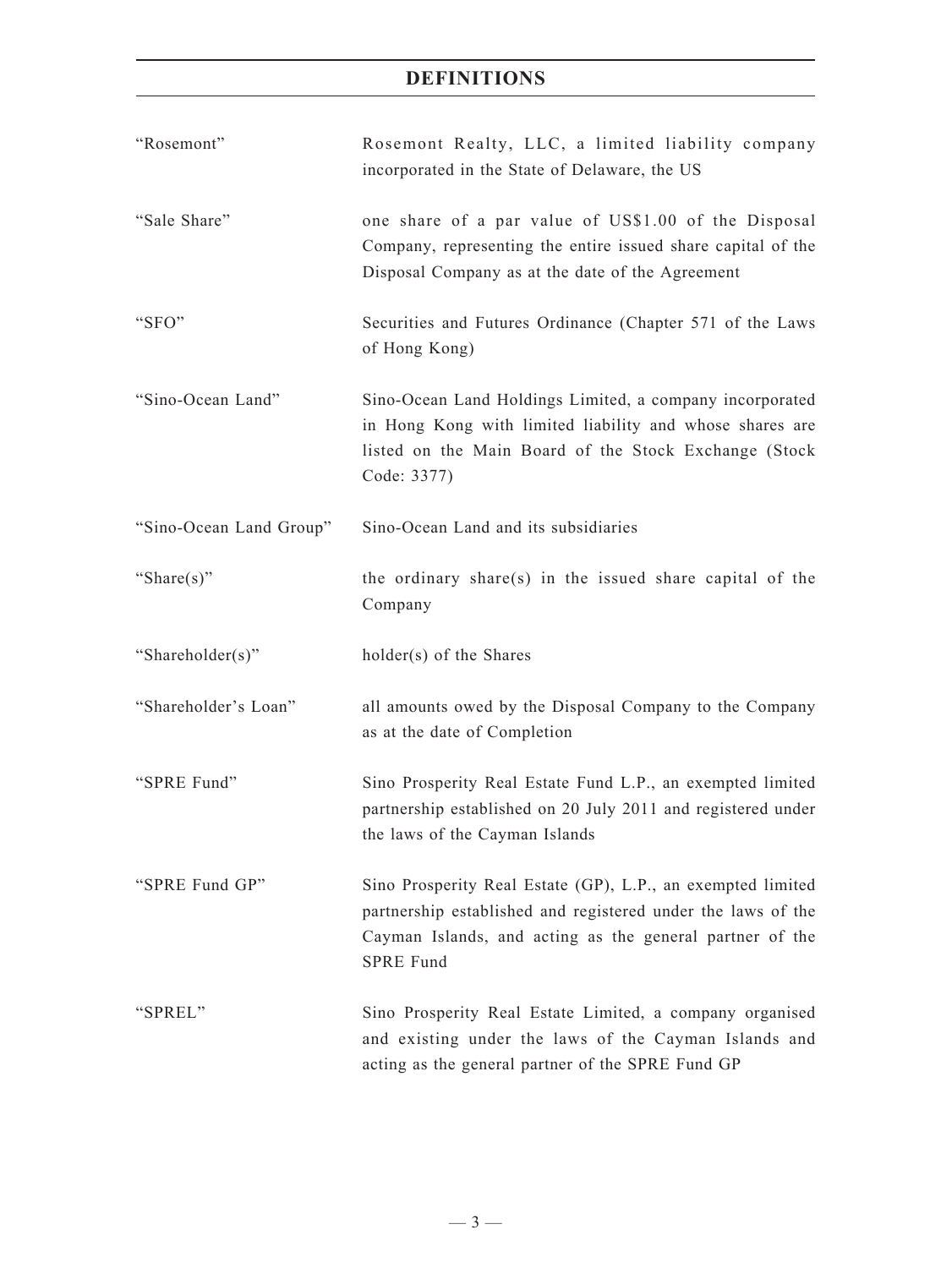| "SOL HK"           | Sino-Ocean Land (Hong Kong) Limited, a company<br>incorporated in Hong Kong with limited liability and<br>a wholly-owned subsidiary of Sino-Ocean Land and a<br>substantial shareholder of the Company |
|--------------------|--------------------------------------------------------------------------------------------------------------------------------------------------------------------------------------------------------|
| "Stock Exchange"   | The Stock Exchange of Hong Kong Limited                                                                                                                                                                |
| "sq.m."            | square metres                                                                                                                                                                                          |
| " $US"$            | the United States of America, its territories and possessions,<br>any State of the United States and all areas subject to its<br>jurisdiction                                                          |
| "US\$"             | United States dollars, the lawful currency of the US                                                                                                                                                   |
| $\mathfrak{g}_{0}$ | per cent                                                                                                                                                                                               |

*Unless otherwise stated, the conversion of RMB into HK\$ is based on the exchange rate of RMB1 = HK\$1.1924. Such conversion should not be construed as a representation that the amount in question has been, could have been or could be converted at any particular rate or at all.*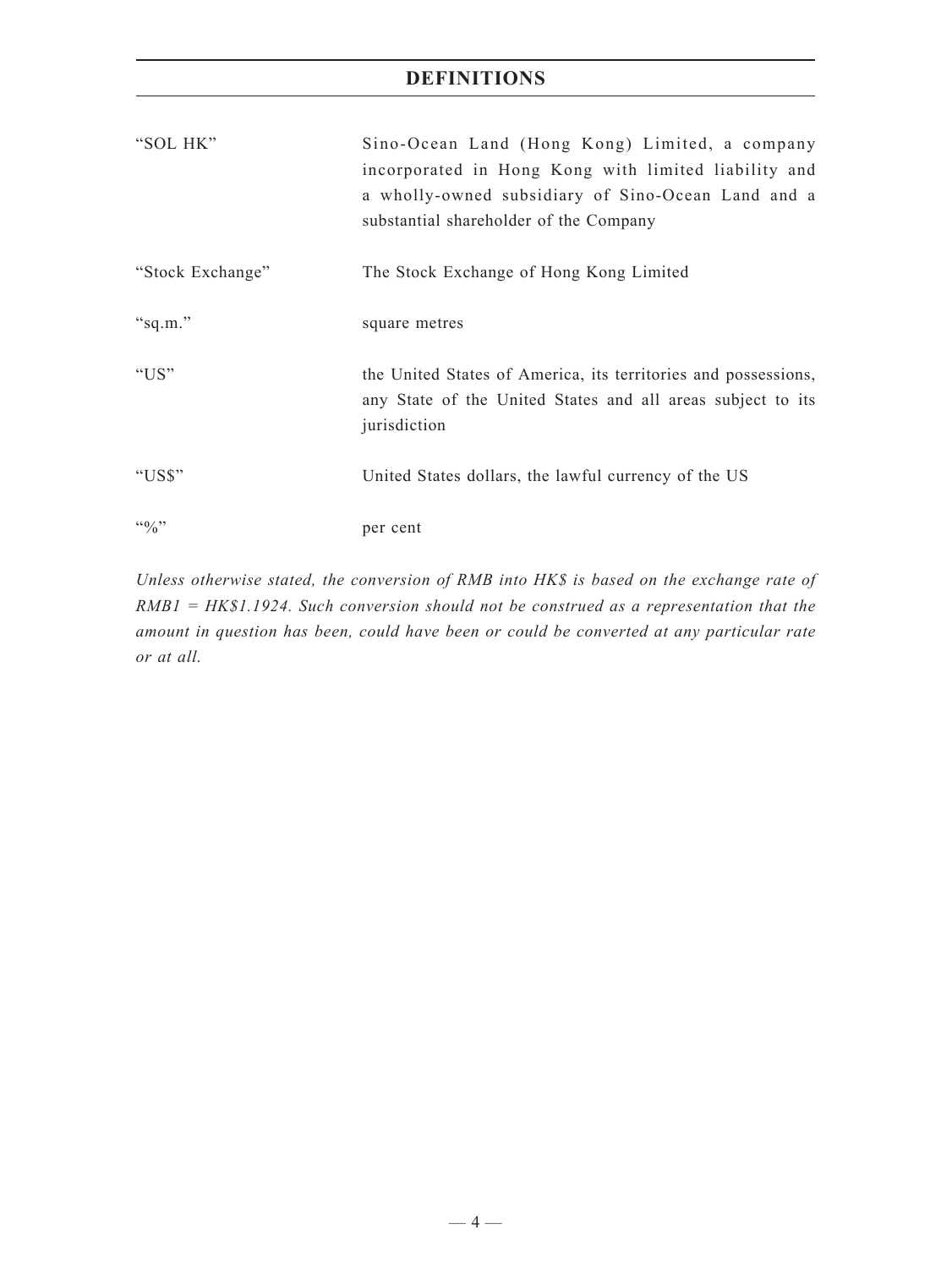

# **Gemini Investments (Holdings) Limited**

**盛洋投資(控股)有限公司**

*(Incorporated in Hong Kong with limited liability)*

**(Stock Code: 174)**

*Executive Directors:* Mr. SUM Pui Ying Ms. CUI Yueming Mr. LAI Kwok Hung, Alex

*Non-executive Directors:* Mr. LI Ming Mr. LI Hongbo

*Independent Non-executive Directors:* Mr. LAW Tze Lun Mr. LO Woon Bor, Henry Mr. DENG Wei

*Registered office and principal place of business:* Room 3902, 39th Floor, Tower One, Lippo Centre, No. 89 Queensway, Hong Kong

10 June 2016

*To the Shareholders*

Dear Sir/Madam,

### **VERY SUBSTANTIAL DISPOSAL IN RELATION TO THE PROPOSED DISPOSAL OF THE ENTIRE ISSUED SHARE CAPITAL OF CHANCE BRIGHT LIMITED AND ASSIGNMENT OF THE SHAREHOLDER'S LOAN EXTENDED TO CHANCE BRIGHT LIMITED AND NOTICE OF EXTRAORDINARY GENERAL MEETING**

### **INTRODUCTION**

On 19 May 2016 (after trading hours), the Company published an announcement stating that it had entered into the Agreement pursuant to which the Purchaser has conditionally agreed to acquire, and the Company has conditionally agreed to sell, the Sale Share, being the entire issued share capital of the Disposal Company, and the Shareholder's Loan.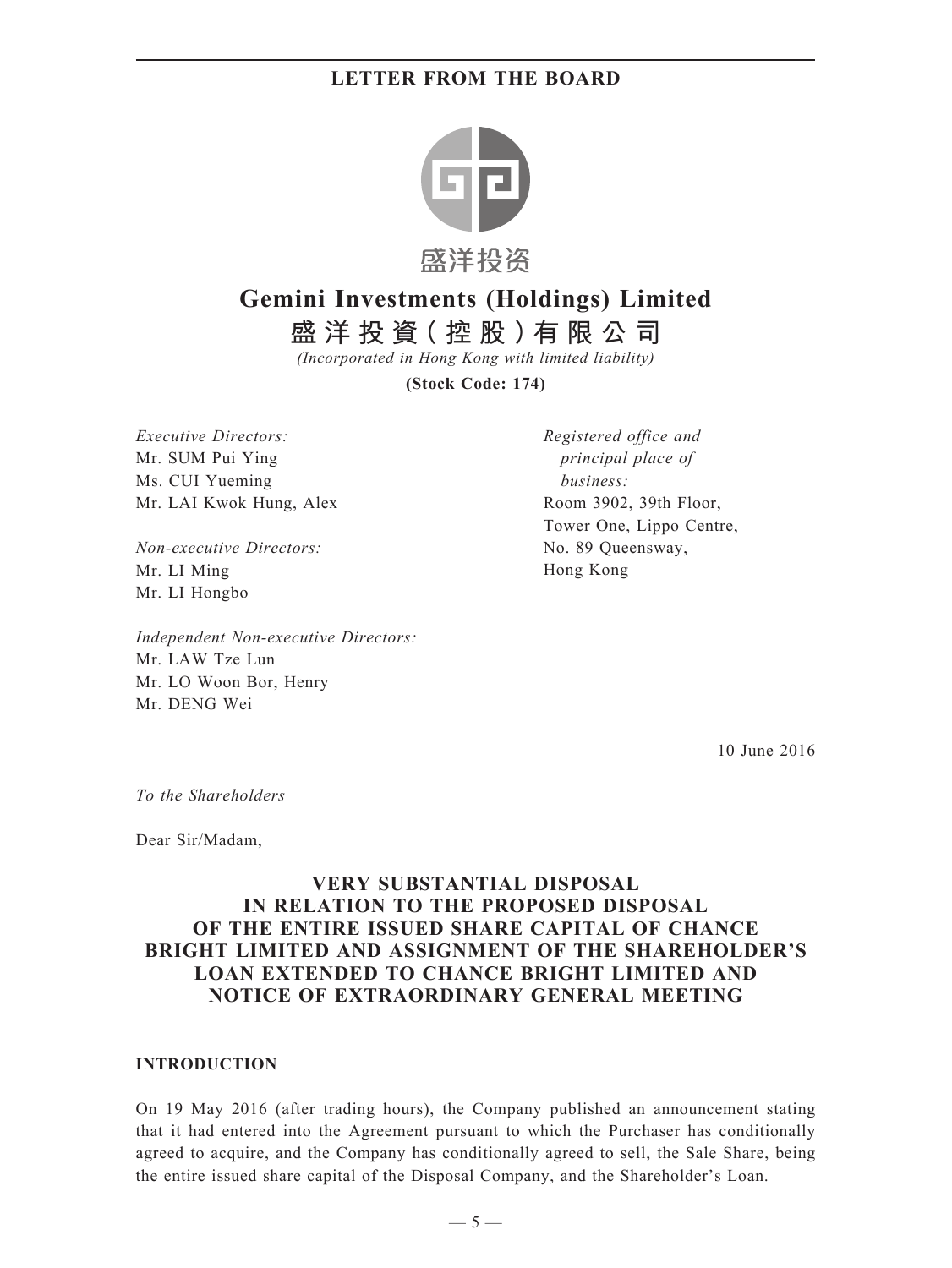The purpose of this circular is to provide the reader with, among other things, (i) further details of the Disposal; (ii) financial information of the Group and the Disposal Group; (iii) unaudited pro forma financial information of the Remaining Group; (iv) other information on the Group as required under the Listing Rules; and (v) the notice of EGM.

### **THE AGREEMENT**

On 19 May 2016 (after trading hours), the Company entered into the Agreement pursuant to which the Purchaser has conditionally agreed to acquire, and the Company has conditionally agreed to sell, (i) the Sale Share, being the entire issued share capital of the Disposal Company, and (ii) the Shareholder's Loan, for a total consideration of RMB970.0 million (approximately HK\$1,156.6 million).

Details of the Agreement are set out below:

| Parties to the Agreement: | (i)  | The Vendor, being the Company                                                                                                                                                                                                                   |
|---------------------------|------|-------------------------------------------------------------------------------------------------------------------------------------------------------------------------------------------------------------------------------------------------|
|                           | (ii) | The Purchaser, being Xin Cai Global Holdings Limited<br>(formerly known as China Corporate Assets Holdings<br>Limited)                                                                                                                          |
| Agreement date:           |      | 19 May 2016 (after trading hours)                                                                                                                                                                                                               |
| Assets to be disposed of: | (i)  | the Sale Share, representing the entire issued share<br>capital of the Disposal Company and                                                                                                                                                     |
|                           | (ii) | the Shareholder's Loan, being the amount owed by the<br>Disposal Company to the Company as at the date of<br>Completion, free from all encumbrances and with all<br>rights attaching thereto after Completion.                                  |
|                           |      | As at the date of the Agreement, and as at the Latest<br>Practicable Date, the Shareholder's Loan is approximately<br>HK\$2,308.9 million (approximately RMB1,936.3 million). It<br>is expected that the total amount of the Shareholder's Loan |

will not change before Completion.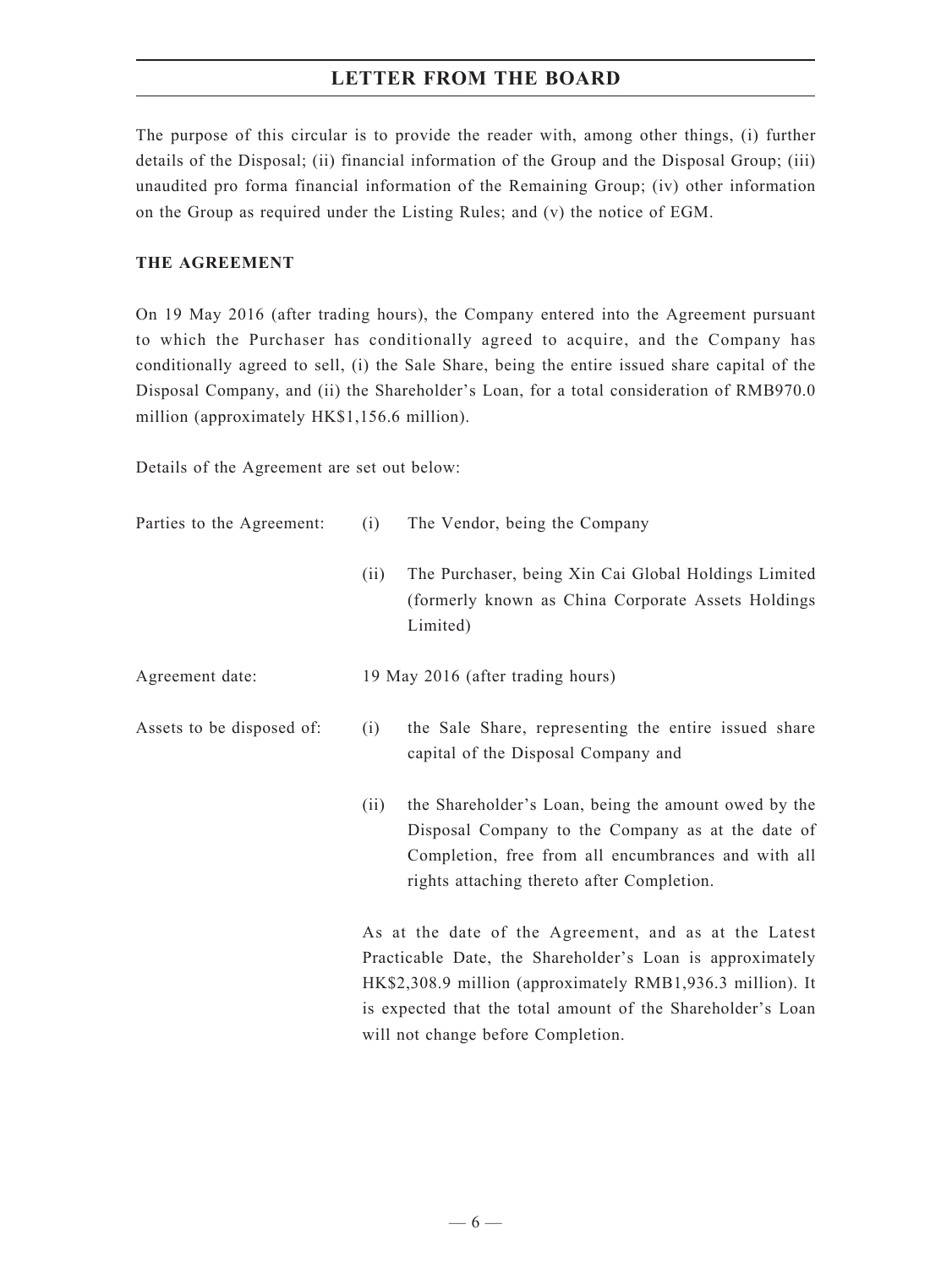| Consideration:        | The Consideration is RMB970.0 million (approximately<br>HK\$1,156.6 million), which was determined with reference<br>to the net liability position of the Disposal Group as at<br>31 March 2016 of approximately HK\$1,212.1 million, the<br>amount of the Shareholder's Loan as at 31 March 2016 of<br>approximately HK\$2,308.9 million, a preliminary valuation<br>of the property portfolio held by the SPRE Fund as at 31<br>March 2016, and the general market environment in the PRC<br>property industry. |
|-----------------------|-------------------------------------------------------------------------------------------------------------------------------------------------------------------------------------------------------------------------------------------------------------------------------------------------------------------------------------------------------------------------------------------------------------------------------------------------------------------------------------------------------------------|
|                       | The Consideration will be payable by the Purchaser to the<br>Company in cash upon Completion.                                                                                                                                                                                                                                                                                                                                                                                                                     |
| Conditions precedent: | Completion is conditional upon the following conditions<br>being satisfied:                                                                                                                                                                                                                                                                                                                                                                                                                                       |
|                       | the Shareholders having passed a resolution at a<br>(a)<br>general meeting of the Company approving the<br>Agreement and the transactions contemplated<br>thereunder in accordance with the requirements of the<br>Listing Rules;                                                                                                                                                                                                                                                                                 |
|                       | all necessary consents, approvals, authorisations,<br>(b)<br>rulings, confirmations and waivers in connection with<br>the Agreement and the transactions contemplated<br>thereunder having been obtained from government and<br>regulatory authorities and on conditions (if imposed)<br>acceptable to the Company; and                                                                                                                                                                                           |
|                       | no orders or judgments having been issued or<br>(c)<br>made by any court or government or regulatory<br>authority (whether in Hong Kong, the PRC or other<br>jurisdictions) prior to the Completion, no legal or<br>regulatory requirements remaining to be satisfied,<br>which have the effect of making unlawful or otherwise<br>prohibiting the Agreement and the transactions<br>contemplated thereunder.                                                                                                     |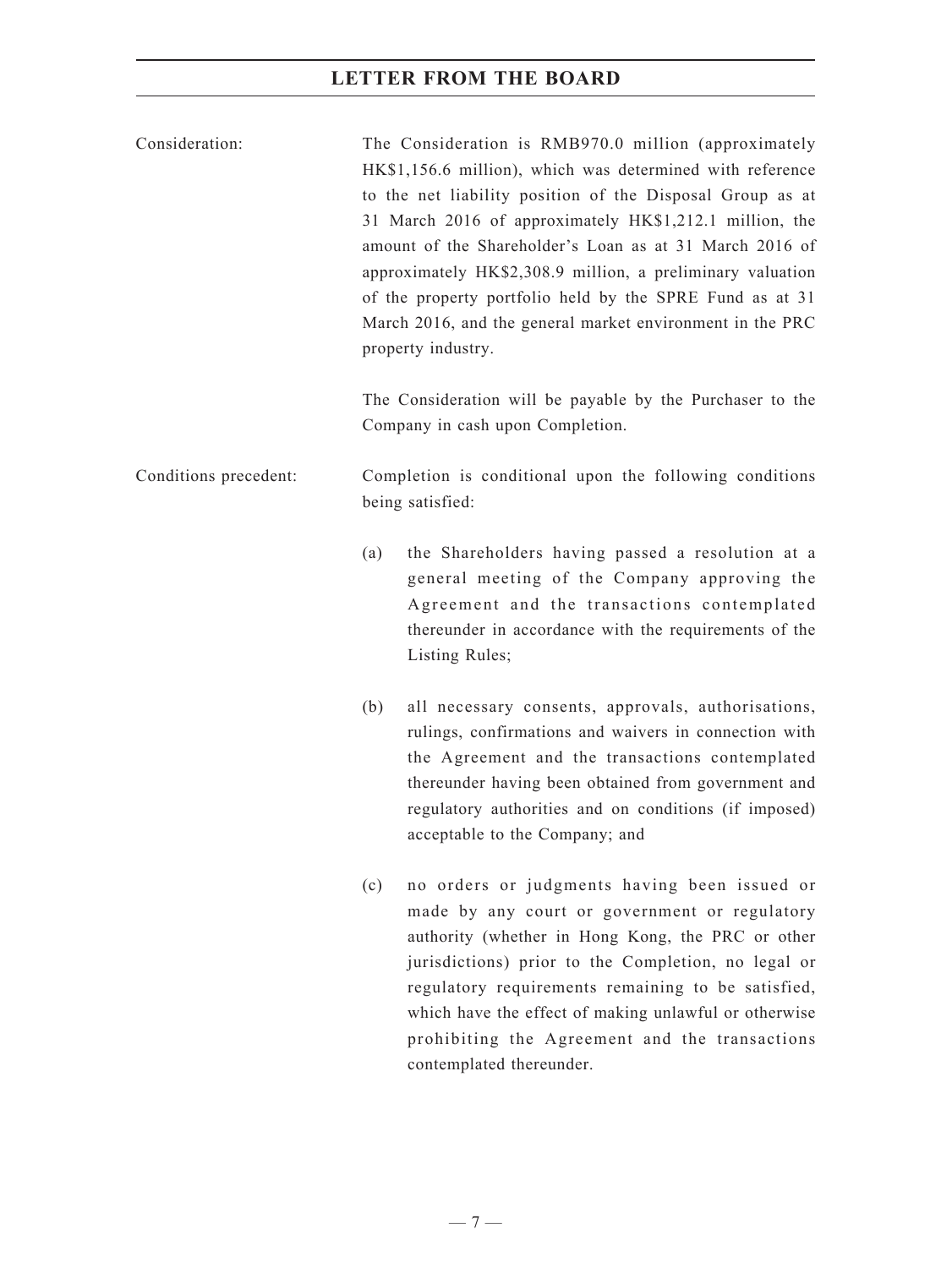None of the above conditions precedent can be waived. As at the Latest Practicable Date, none of the above conditions precedent has been fulfilled. If any of the conditions precedent is not fulfilled on or before 30 June 2016 or such other date as the Company and the Purchaser may agree, the Company and the Purchaser will have no obligation to sell or purchase the Sale Share and the Shareholder's Loan and the Agreement will cease to be of any effect, except for certain clauses relating to, among others, confidentiality and governing law, which shall survive, and for any antecedent breaches of the Agreement.

Completion: Completion shall take place on the fifth Business Day following the fulfilment of all the conditions precedent set out in the Agreement, or such other date as the Company and the Purchaser may agree in writing. Upon Completion, the Company, the Purchaser and the Disposal Company will execute a deed of assignment pursuant to which the Company will assign the Shareholder's Loan to the Purchaser.

> Upon Completion, the Disposal Company will cease to be a subsidiary of the Company.

### **INFORMATION ON THE COMPANY**

The Group is principally engaged in property investments, securities and other investments, fund investments, and investment in fund platforms, as follows:

| <b>Business segment</b>             | <b>Details</b>                                                                                                                                                                                                                                           |
|-------------------------------------|----------------------------------------------------------------------------------------------------------------------------------------------------------------------------------------------------------------------------------------------------------|
| Property investments                | A-grade office premises in Hong Kong with a gross floor<br>area of approximately 16,000 square feet and residential<br>units in New York with a gross floor area of approximately<br>17,000 square feet, with full occupancy, as at 31 December<br>2015. |
| Securities and other<br>investments | As at 31 December 2015, investments in listed securities in<br>Hong Kong of approximately HK\$10.6 million and overseas<br>and the PRC of approximately HK\$139.0 million.                                                                               |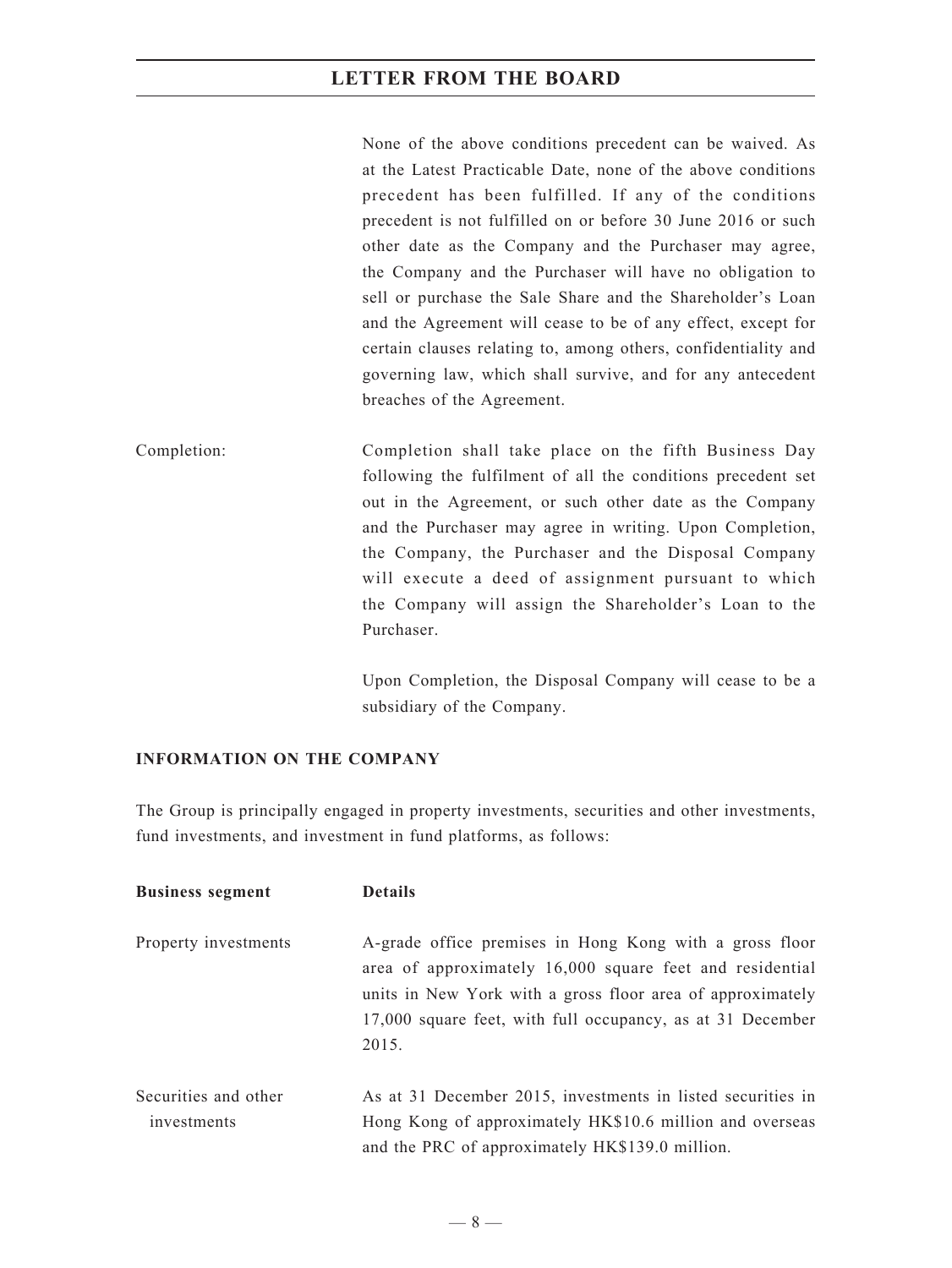- Fund investments Portfolio of interests in investment entities, including real estate and related investments in the US, Europe and/or Australia.
- Investment in fund platforms Two fund platforms, being (i) the Group's 45% membership interest in GR Realty, together with membership and limited partnership interests in certain syndicated projects, which is principally engaged in investing in real estate projects in the US, and (ii) the Group's 50% indirect interest in the SPRE Fund, which is principally engaged in investing in real estate projects in the PRC.

Set out below is a simplified shareholding structure chart of the SPRE Fund, as the Latest Practicable Date:



*Note 1: Percentage (rounded to the nearest integer) representing capital commitments by the general partner and the limited partners.*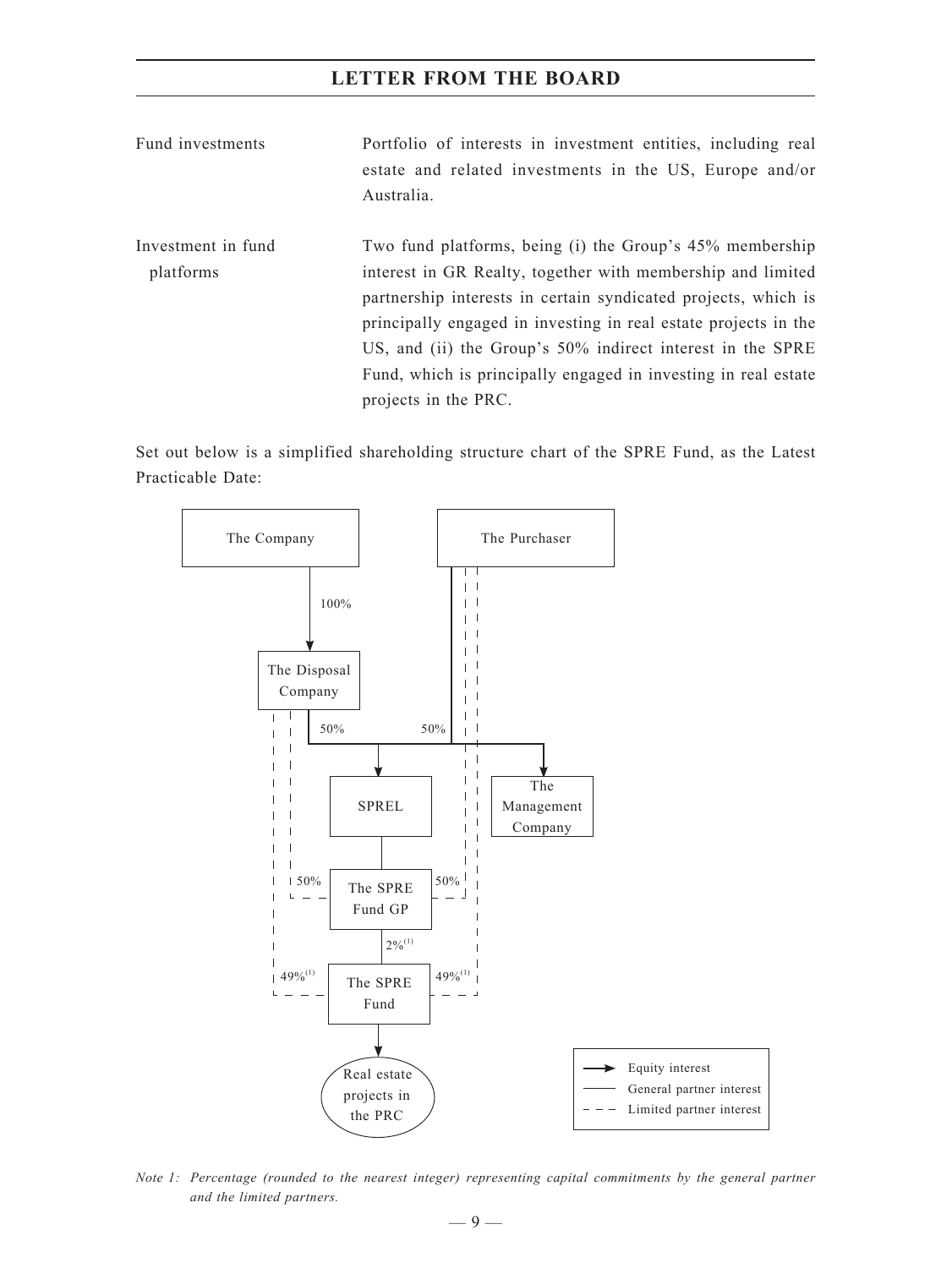### **INFORMATION ON THE DISPOSAL GROUP**

The Disposal Company's sole activity is its direct holding of a 50% equity interest in two joint venture companies, being (i) SPREL, which is acting as the general partner of the SPRE Fund GP (which is acting as the general partner of the SPRE Fund) and consolidates the financial results of the SPRE Fund, and (ii) the Management Company, which is responsible for evaluating and monitoring the SPRE Fund's investments and providing day-to-day managerial and administrative services to the SPRE Fund.

References are made to the announcements of the Company dated 5 September 2011, 17 November 2014 and 7 July 2015 and the circulars of the Company dated 13 December 2014 and 24 July 2015. In September 2011, the Disposal Company entered into a framework agreement together with SOL HK and KKR SPRE Holdings L.P. ("**KKR**"), to establish and manage, among others, the SPRE Fund. Each of SOL HK and KKR agreed to make, among other things, a capital commitment of US\$70 million to the SPRE Fund, and each of the Disposal Company and KKR agreed to make a capital commitment of US\$1.05 million to the SPRE Fund GP which would in turn make a capital commitment of US\$2 million to the SPRE Fund.

In September to October 2014, three amendment agreements to the Fund LPA and the First GP Amendment Agreement (as both terms are defined in the Company's circular dated 13 December 2014) were entered into which resulted in, among others, (a) the withdrawal of KKR and SOL HK as limited partners of the SPRE Fund; (b) the Disposal Company and the Purchaser being admitted as new limited partners of the SPRE Fund with a capital commitment to the SPRE Fund of a nominal amount of US\$100 each; and (c) the withdrawal of KKR as a limited partner of the SPRE Fund GP and the admission of the Purchaser as a new limited partner of the SPRE Fund GP.

In November 2014, a subscription agreement between the Purchaser, the SPRE Fund and the SPRE Fund GP, the Second GP Amendment Agreement and the Subscription Agreement (as both terms are defined in the Company's circular dated 13 December 2014) were entered into pursuant to which each of the Disposal Company and the Purchaser agreed to increase their respective capital commitments in (a) the SPRE Fund by US\$250 million and (b) the SPRE Fund GP, from US\$1.05 million, by US\$3.95 million, to US\$5 million. In addition, pursuant to a subscription agreement dated 17 November 2014 and entered into between the SPRE Fund GP and the SPRE Fund, the SPRE Fund GP agreed to make a capital commitment to the SPRE Fund of US\$10 million.

In July 2015, the Third GP Amendment Agreement and the 2015 Subscription Agreements (as both terms are defined in the Company's circular dated 24 July 2015) were entered into, pursuant to which (a) each of the Disposal Company and the Purchaser agreed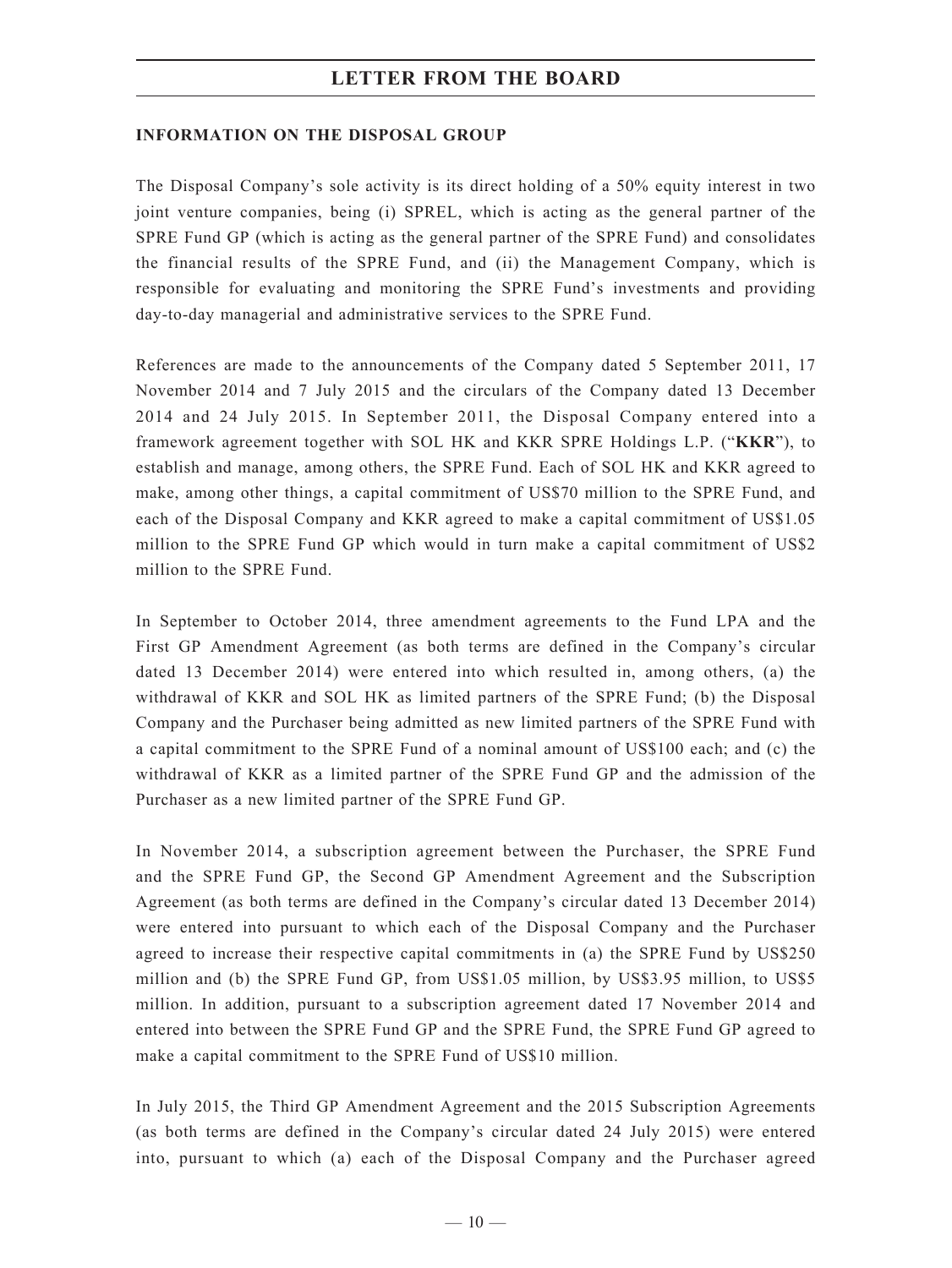to increase their respective capital commitments in (i) the SPRE Fund GP, from US\$5 million, by US\$1.8 million, to US\$6.8 million, and (ii) the SPRE Fund from approximately US\$250 million, by US\$90 million, to approximately US\$340 million; and (b) the SPRE Fund GP agreed to increase its capital commitment in the SPRE Fund from US\$10 million, by US\$3.6 million, to US\$13.6 million.

As at the Latest Practicable Date, the Group, through the Disposal Company, has in aggregate contributed a total of approximately US\$295.3 million and US\$5.9 million to the SPRE Fund and the SPRE Fund GP, respectively.

The SPRE Fund holds property projects mainly in second and third tier cities in the PRC and operates a business in the provision of upfitting and decoration services for property projects.

### **Properties and a real estate related business held by the SPRE Fund**

Set out below are details of properties and a real estate related business held by the SPRE Fund as at the Latest Practicable Date:

| Name                            | Description                                                                                                                         | Attributable<br>interest to the<br>SPRE Fund $(\% )$ | <b>Status summary</b>                                                                        | <b>Estimated</b><br>completion<br>date |
|---------------------------------|-------------------------------------------------------------------------------------------------------------------------------------|------------------------------------------------------|----------------------------------------------------------------------------------------------|----------------------------------------|
| Ocean TIMES<br>(Dalian)         | Residential and commercial development<br>located in the Dalian Economic and<br>Technological Development Zone, Dalian,<br>the PRC. | 100                                                  | Gross floor area of the unsold<br>portions of the fully developed<br>portion: $46,386$ sq.m. | Completed                              |
| Ocean Holiday<br>Manor (Dalian) | Mainly a residential development located<br>at the Golden Stone Beach, Dalian, the<br>PRC.                                          | 100                                                  | Gross floor area of the unsold<br>portions of the fully developed<br>portion: 25,296 sq.m.   | Completed                              |
|                                 |                                                                                                                                     |                                                      | Gross floor area of the portion<br>under construction: 33,423 sq.m.                          | In 2016                                |
|                                 |                                                                                                                                     |                                                      | Gross floor area of the undeveloped<br>portion: 100,900 sq.m.                                | To be<br>decided                       |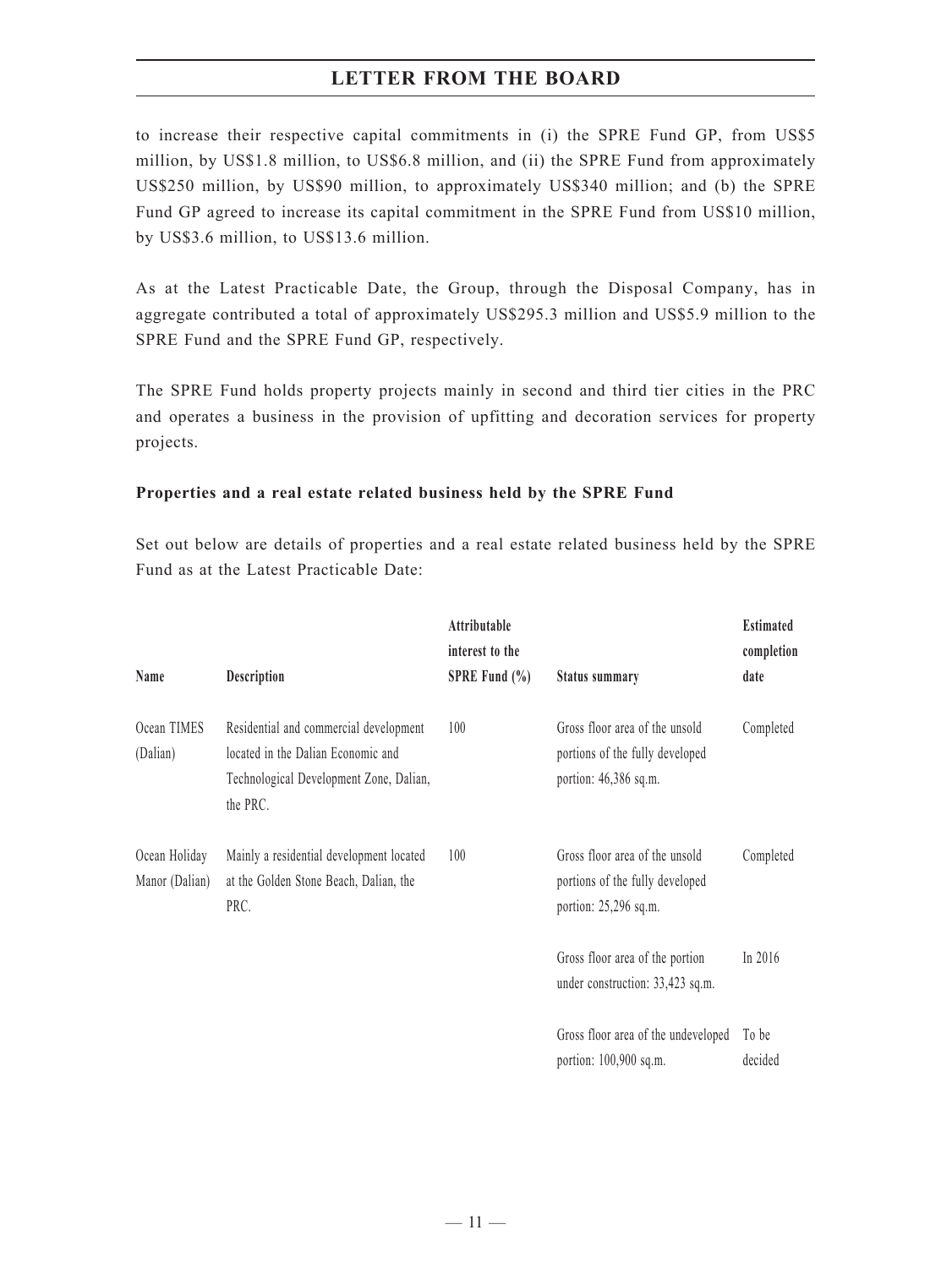| Name                                                     | Description                                                                                                                                           | Attributable<br>interest to the<br>SPRE Fund $(\% )$ | <b>Status summary</b>                                                                                                                                                        | <b>Estimated</b><br>completion<br>date |
|----------------------------------------------------------|-------------------------------------------------------------------------------------------------------------------------------------------------------|------------------------------------------------------|------------------------------------------------------------------------------------------------------------------------------------------------------------------------------|----------------------------------------|
| Grand Canal<br>Milestone<br>(Hangzhou)                   | Residential development located at the<br>intersection of Jiru Street and Xiaohe Road<br>in Gongshu District, Hangzhou, the PRC.                      | 70                                                   | Gross floor area of the unsold<br>portions of the fully developed<br>portion: 134 sq.m.                                                                                      | Completed                              |
|                                                          |                                                                                                                                                       |                                                      | Gross floor area of the portion<br>under construction: 52,125 sq.m.                                                                                                          | In 2017                                |
| Ocean Century<br>(Qinhuangdao)                           | Residential and commercial development<br>in the Haigang District, Hebei, the PRC.                                                                    | 100                                                  | Gross floor area of the unsold<br>portions of the fully developed<br>portion: 191,892 sq.m. (including<br>94,623 sq.m. of resettlement area<br>which is allocated in nature) | Completed                              |
|                                                          |                                                                                                                                                       |                                                      | Gross floor area of the portion<br>under construction: 170,206 sq.m.                                                                                                         | In 2017                                |
|                                                          |                                                                                                                                                       |                                                      | Gross floor area of the undeveloped<br>portion: 108,494 sq.m.                                                                                                                | To be<br>decided                       |
| Ocean Chanson<br>Mansion<br>(Shanghai)                   | Residential development in Yanghang<br>Town, Baoshan District, Shanghai, the<br>PRC.                                                                  | 100                                                  | Gross floor area of the unsold<br>portions of the fully developed<br>portion: 107,939 sq.m.                                                                                  | Completed                              |
| <b>BOND</b><br>CASTLE and<br>Dreaming Land<br>(Shanghai) | Residential development located at Meilan<br>Lake, Baoshan District, Shanghai, the<br>PRC.                                                            | 100                                                  | Gross floor area of the unsold<br>portions of the fully developed<br>portion: 36,477 sq.m.                                                                                   | Completed                              |
|                                                          |                                                                                                                                                       |                                                      | Gross floor area of the portion<br>under construction: 27,610 sq.m.                                                                                                          | In 2017                                |
| Ocean Beach<br>(Zhenjiang)                               | Residential and commercial development<br>located at the junction of Guantangqiao<br>Road and Guyang Road in Zhenjiang,<br>Jiangsu Province, the PRC. | 55                                                   | Gross floor area of the unsold<br>portions of the fully developed<br>portion: 156,759 sq.m.                                                                                  | Completed                              |
|                                                          |                                                                                                                                                       |                                                      | Gross floor area of the undeveloped<br>portion: 327,078 sq.m.                                                                                                                | To be<br>decided                       |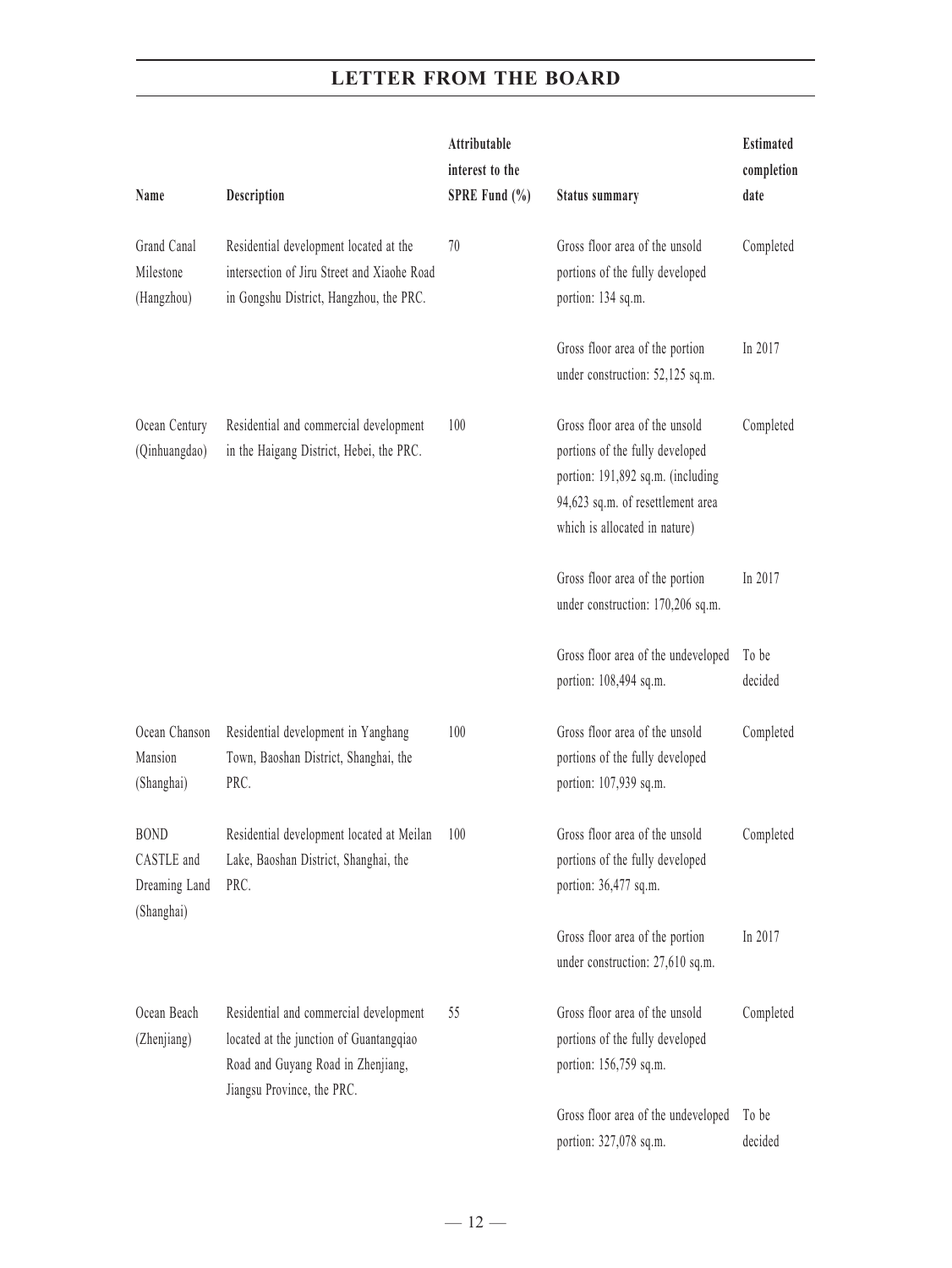| Name                                                          | Description                                                                                                                               | Attributable<br>interest to the<br>SPRE Fund $(\% )$ | <b>Status summary</b>                                                                      | <b>Estimated</b><br>completion<br>date |
|---------------------------------------------------------------|-------------------------------------------------------------------------------------------------------------------------------------------|------------------------------------------------------|--------------------------------------------------------------------------------------------|----------------------------------------|
| Ocean Honored<br>Chateau<br>(Qingdao)                         | Residential development located at<br>the intersection of Yanerdao Road and<br>Quanzhou Road, Shinan District, Qingdao,<br>the PRC.       | 97                                                   | Gross floor area of the unsold<br>portions of the fully developed<br>portion: 53,540 sq.m. | Completed                              |
| Ocean City<br>(Fushun)                                        | Mainly a residential development located<br>at the junction of Gaoshan Road and<br>Jingyu Street, Shuncheng District, Fushun,<br>the PRC. | 83.7                                                 | Gross floor area of the unsold<br>portions of the fully developed<br>portion: 3,845 sq.m.  | Completed                              |
|                                                               |                                                                                                                                           |                                                      | Gross floor area of the portion<br>under construction: 717,084 sq.m.                       | In 2016                                |
|                                                               |                                                                                                                                           |                                                      | Gross floor area of the undeveloped<br>portion: 301,501 sq.m.                              | To be<br>decided                       |
| Elite Palace<br>(Guangzhou)                                   | Residential and commercial development<br>located at No. 68 Yuan Gang Road, Tianhe<br>District, Guangzhou, the PRC.                       | 35.7                                                 | Gross floor area of the portion<br>under construction: 316,373 sq.m.                       | In 2018                                |
| Sino-Ocean<br>Decoration<br>Engineering<br>Company<br>Limited | Company principally providing upfitting<br>and decoration services to real estate<br>projects.                                            | 80                                                   | N/A                                                                                        | N/A                                    |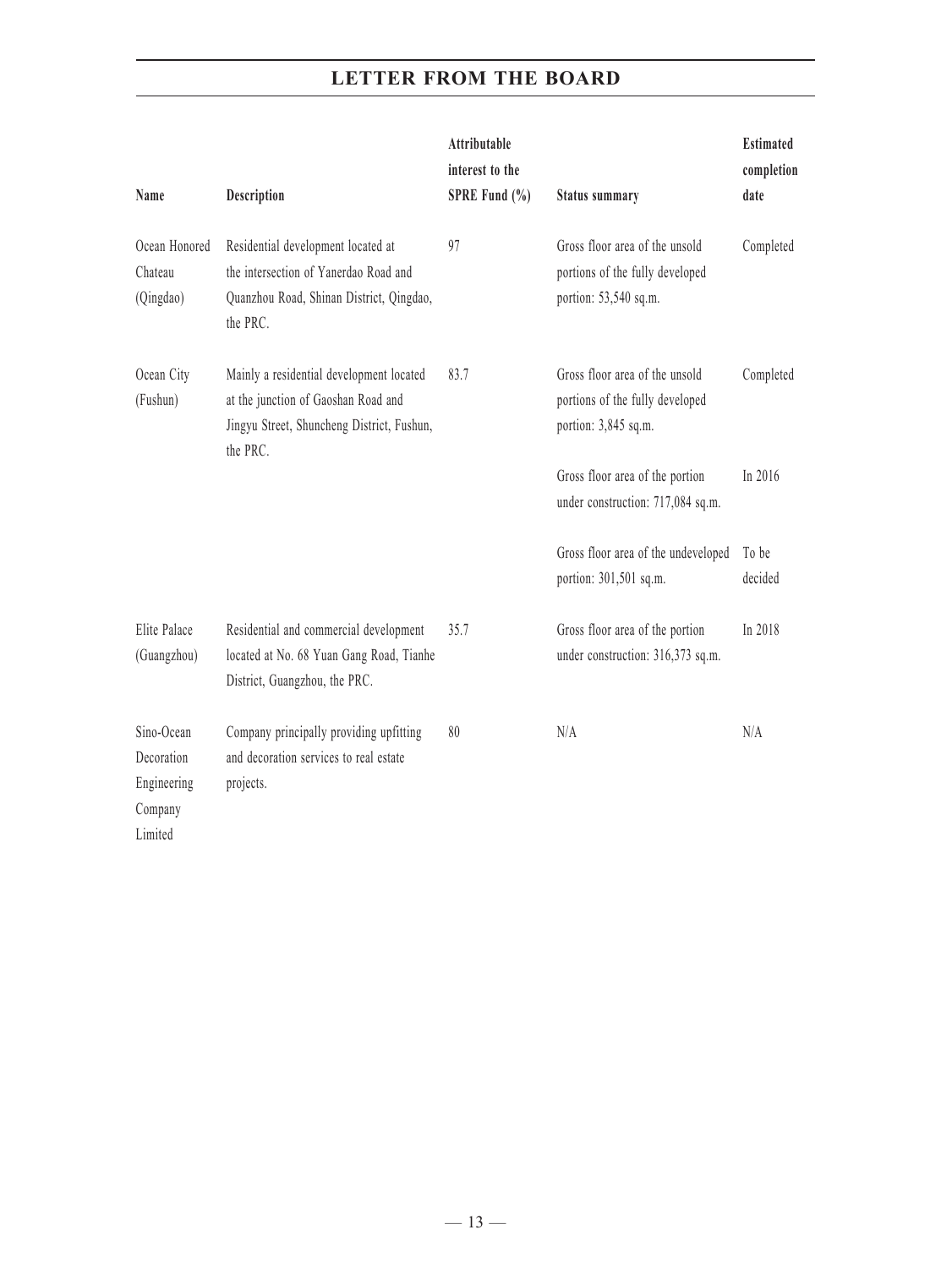### **Financial information**

Set out below are extracts from the unaudited financial information of the Disposal Group for the two years ended 31 December 2015, as set out in Appendix II to this circular:

|                          | For the         | For the<br>year ended |  |
|--------------------------|-----------------|-----------------------|--|
|                          | year ended      |                       |  |
|                          | 31 December     | 31 December           |  |
|                          | 2014            | 2015                  |  |
|                          | <b>HK\$'000</b> | HK\$'000              |  |
|                          | (unaudited)     | (unaudited)           |  |
| Revenue                  |                 |                       |  |
| Net loss before taxation | (30, 163)       | (1,014,424)           |  |
| Net loss after taxation  | (30, 163)       | (1,014,424)           |  |

The unaudited net liability position of the Disposal Group as at 31 December 2015 amounted to approximately HK\$1,076.1 million, with total assets and liabilities of approximately HK\$1,232.8 million and HK\$2,308.9 million, respectively, based on the unaudited financial information of the Disposal Group, as set out in Appendix II to this circular.

### **INFORMATION ON THE PURCHASER**

The Purchaser is principally engaged in investment holding and is co-owned by a number of investors in the PRC. The senior management of the Purchaser have years of experience in economic research, corporate finance and asset management in the PRC. The Purchaser directly holds a 50% equity interest in each of SPREL and the Management Company.

To the best of the Directors' knowledge, information and belief having made all reasonable enquiry, the Purchaser and the ultimate beneficial owners of the Purchaser are third parties independent of the Company and its connected persons and do not hold any equity interests in the Company.

### **FINANCIAL IMPACT OF THE DISPOSAL ON THE GROUP**

Upon Completion, the Company will no longer have any equity interest in the Disposal Company, and it will cease to be a subsidiary of the Company. As SPREL and the Management Company are not considered to be subsidiaries of the Group, their financial results have not been consolidated into the Group's financial statements. The Group's share of profit or loss of the SPRE Fund will cease to be equity accounted for as share of results of joint ventures in the consolidated income statement.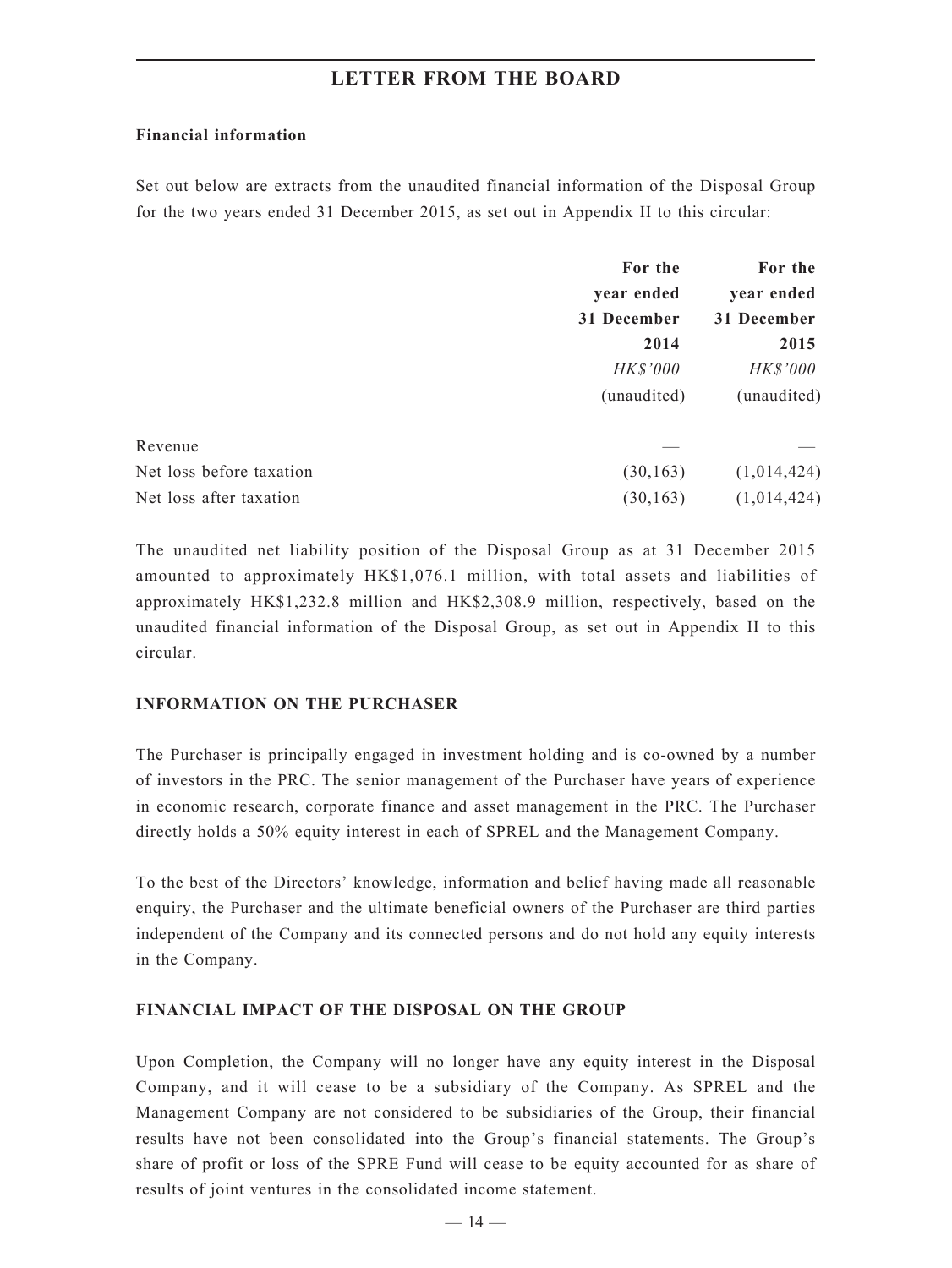The Company expects to record a loss on the Disposal of approximately HK\$5.3 million, which represents the difference between the Consideration and the sum of (i) the net liability position of the Disposal Group and the Shareholder's Loan as at 31 March 2016, (ii) the estimated transaction costs, and (iii) the estimated cumulative exchange reserve attributable to the Disposal Group released upon the Completion. The Directors consider that the Consideration is fair, given that (i) it has been determined based on arms' length negotiations between the Company and the Purchaser, and (ii) the expected loss on the Disposal of approximately HK\$5.3 million represents less than 0.5% of the Consideration of approximately HK\$1,156.6 million. The actual loss on the Disposal to be recognised by the Group, which will be calculated by reference to the financial position of the Disposal Group at the time of Completion, may be different from the above figure and can only be ascertained following Completion.

Following Completion, the Remaining Group will continue to be principally engaged in all of its four existing business segments of property investments, securities and other investments, fund investments and investment in fund platforms.

### *Assets and liabilities*

According to the annual report of the Company for the year ended 31 December 2015, the audited consolidated total assets and liabilities of the Group as at 31 December 2015 were approximately HK\$6,528.2 million and HK\$2,571.9 million respectively. Based on the unaudited pro forma financial information of the Remaining Group as set out in Appendix III to this circular, assuming Completion had taken place on 31 December 2015, the unaudited pro forma consolidated total assets and liabilities of the Remaining Group would be approximately HK\$6,445.1 million and HK\$2,571.9 million respectively.

### *Loss attributable to owners of the Company*

For the year ended 31 December 2015, the Group recorded an audited loss attributable to owners of the Company of the approximately HK\$1,135.2 million. Based on the unaudited pro forma financial information of the Remaining Group as set out in Appendix III to this circular, assuming Completion had taken place on 1 January 2015, the unaudited pro forma consolidated loss of the Remaining Group for the year ended 31 December 2015 would be approximately HK\$670.7 million.

### **BACKGROUND TO, REASONS FOR AND BENEFITS OF THE DISPOSAL**

The Disposal Company has a 50% indirect interest in the SPRE Fund, which invests in projects in the PRC that are in development or distressed and in special situations, and it had been the Group's expectation to share the development potential to be realised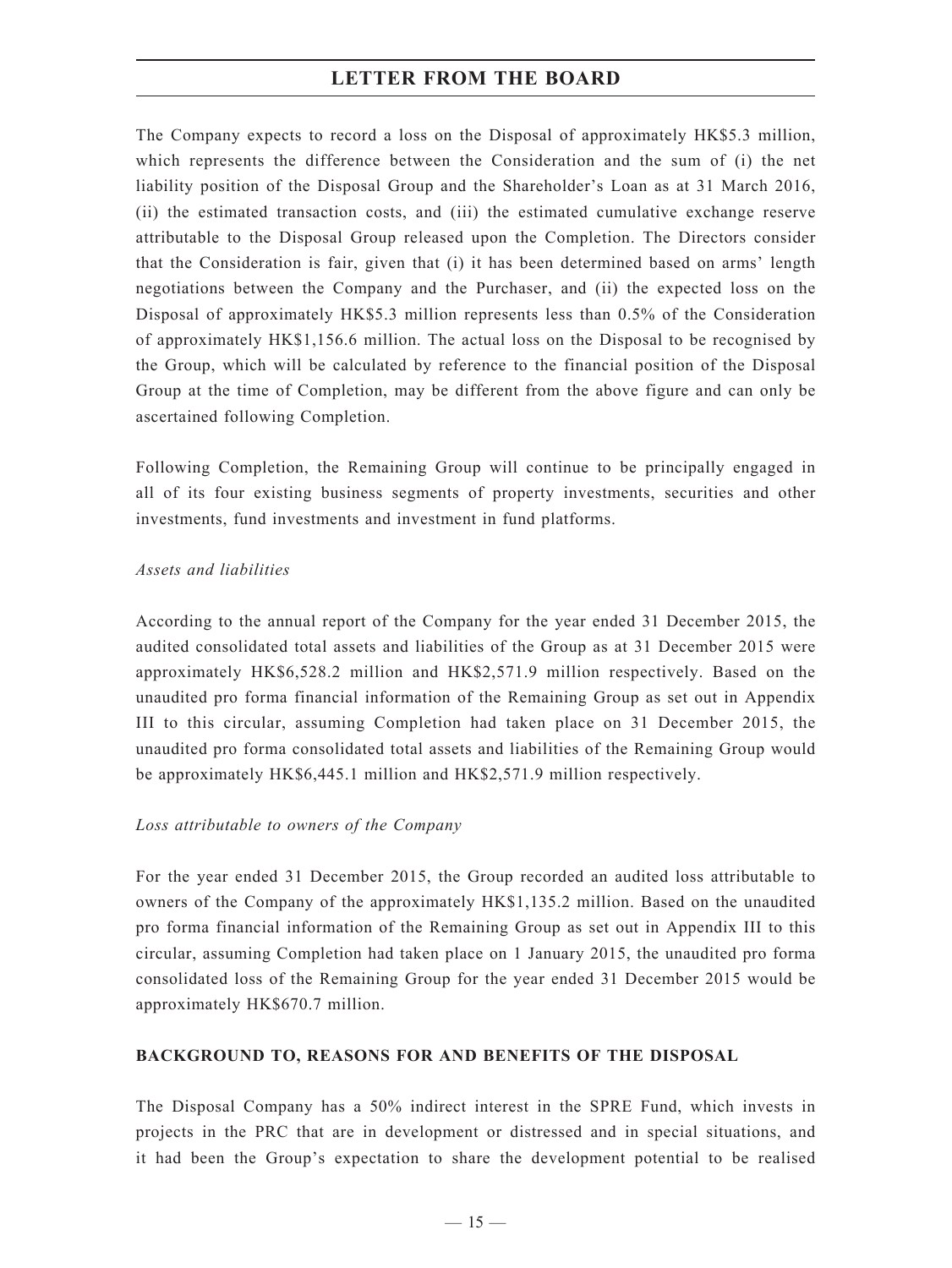through upgrading and enhancing the quality of the underlying property projects. As disclosed in the annual report of the Company for the year ended 31 December 2015, SPREL, acting as the general partner of the SPRE Fund GP (in which the Disposal Company holds a 50% equity interest), which consolidates the financial results of the SPRE Fund, had consolidated total assets of approximately HK\$24,845.3 million and net assets of approximately HK\$2,603.9 million, representing a significant asset base and highly leveraged capital structure. The Group's share of net assets of the SPRE Fund was approximately HK\$1,235.0 million as at 31 December 2015.

In December 2014, the Directors were of the view that the SPRE Fund would serve as a convenient platform through which the Group could tap into a larger pool of potential value-enhancing property acquisitions through its participation in the SPRE Fund, as the SPRE Fund has higher fund raising flexibility by admitting new limited partners such that the Group (indirectly through the SPRE Fund) might take advantage of timely market opportunities, as mentioned in the circular of the Company dated 13 December 2014. As such, the Disposal Company increased its capital commitment to the SPRE Fund by US\$250 million and to the SPRE Fund GP by US\$3.95 million.

For the first half of the year 2015, the Group recognised a non-cash share of losses of approximately HK\$223.0 million from the SPRE Fund. In July 2015, the Company and the Purchaser believed that it was necessary to recapitalise the SPRE Fund for it to further expand in order to capture investment opportunities should they arise, given the fact that the capital available for the SPRE Fund had been substantially utilised, and the Directors believed that injecting capital directly into the SPRE Fund is a reasonable means to achieve the recapitalisation because (i) the use of external loans would incur interest expenses which may materially deteriorate the SPRE Fund's financial return; (ii) the introduction of capital injected by other investors would create a dilution effect on the Company's economic interest in the SPRE Fund; and (iii) of the fact that the Purchaser has agreed to contribute capital, on a pro-rata basis, to the SPRE Fund. Therefore, the Disposal Company increased its capital commitment to the SPRE Fund by US\$90 million and to the SPRE Fund GP by US\$1.8 million.

However, for the full year 2015, the share of losses from the SPRE Fund significantly increased to approximately HK\$1,012.1 million. This was mainly as a result of a slowing PRC economy in connection with a sluggish real estate sector, against the backdrop of increased supply (the commodity housing inventory reached a new height in 2015, with a total commodity housing inventory gross floor area of approximately 718.5 million sq.m. in 2015, representing a 15.6% year-on-year increase, according to the data stated on the website of the National Bureau of Statistics of the PRC) and lower housing prices in a number of second and third tier cities in the PRC, in which the SPRE Fund principally invests, according to China Real Estate Index System published by the China Index Academy. Accordingly, depressed selling prices were noted for underlying real estate, in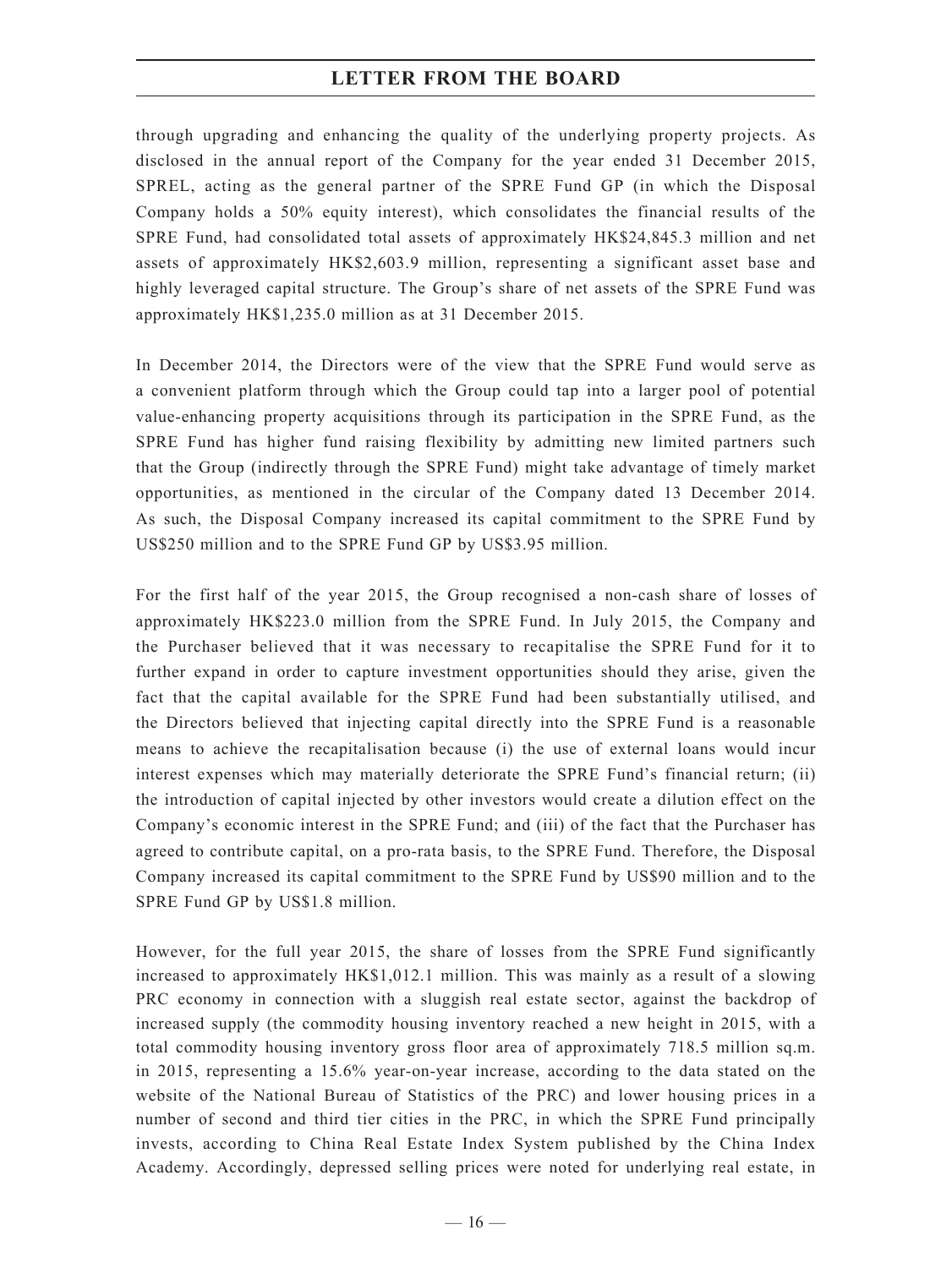particular second and third tier cities in the PRC, held by the SPRE Fund, which in turn lead to a reduced gross profit margin and an increase in inventory impairment at the SPRE Fund level. For the year ended 31 December 2015, the SPRE Fund recorded a negative gross profit margin, and the inventory impairment made by the SPRE Fund amounted to approximately RMB753.4 million, based on the unaudited management accounts of the SPRE Fund. Such share of losses wiped out a significant portion of the Group's share of net assets of the SPRE Fund, and led to the substantial widening of the Group's net loss from approximately HK\$144.8 million for the year 2014 to approximately HK\$1,135.2 million for the year 2015, representing the worst performing year in the Group's recent history.

Given the outstanding commitments for the Group to make a further capital contribution to the SPRE Fund and the SPRE Fund GP of approximately US\$44.7 million and US\$0.9 million, respectively as at 31 December 2015, and the significant share of loss from the SPRE Fund in 2015 of over HK\$1 billion, the Group contemplated a readjustment of its investment priorities. Further, with property projects of the SPRE Fund located mainly in second and third tier cities in the PRC, the Directors consider that the development of the SPRE Fund may continue to be challenging, in particular in view of the development of the PRC property market in second and third tier cities.

It is against the above backdrop that the Company contemplates to dispose of its 50% indirect interest in the SPRE Fund, through the disposal of its entire equity interest in the Disposal Company and the assignment of the Shareholder's Loan extended by the Company to the Disposal Company (i.e. the Disposal), with a view to focus top management resources and monetise its remaining value of the investment for the purpose of seeking other overseas investment opportunities amid a competitive market environment. The proposed disposal was first considered by the Directors in February 2016, and a number of potential purchasers were approached. The Purchaser was ultimately chosen as the acquirer under the Disposal due to it (i) offering the highest consideration relative to the other potential purchasers, (ii) not requiring a profit guarantee from the Group as regards the SPRE Fund, and (iii) requiring a limited amount of due diligence work on the Disposal Group, given that the Purchaser holds the remaining 50% interest in the SPRE Fund, and it being knowledgeable about the underlying property projects and the industry.

As set out in the announcement made by the Company on 27 May 2016 as regards to the acquisition of two properties in New York City, the US, the Directors are optimistic about the US economy, which is on the path of healthy recovery, with a growth in gross domestic product, an improved labour market, robust consumption and increasing housing demand. Against this backdrop, and considering possible future interest rate increases by the US Federal Reserve, which may result in the appreciation of the United States dollar, the Directors consider the real estate market in the US will develop positively in the near to medium term, with the potential to offer beneficial investment returns to the Group.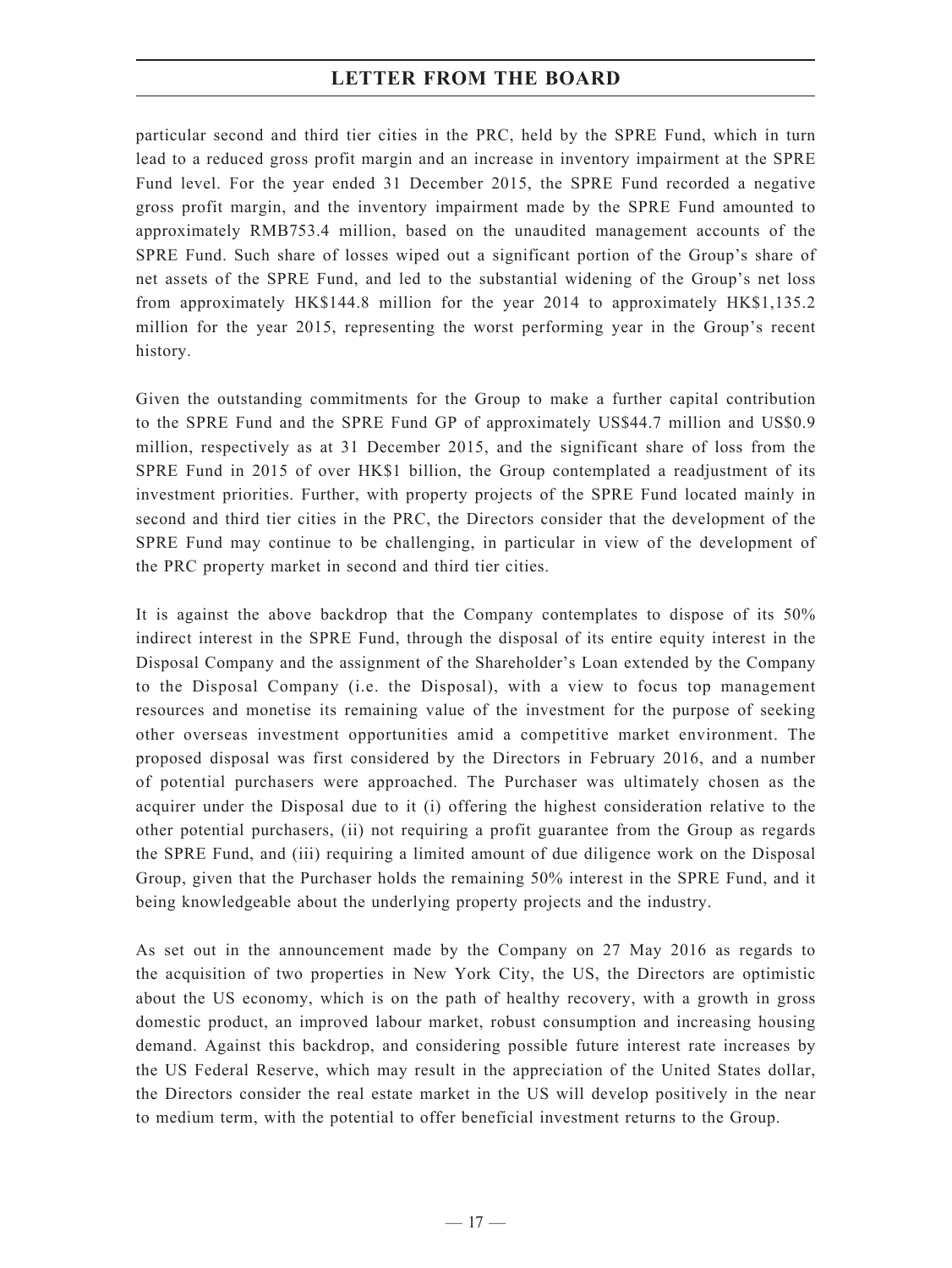Having considered the above, the Directors consider that the terms of the Agreement are fair and reasonable and in the interests of the Company and the Shareholders as a whole. The Directors have also reviewed the valuation report on the property interests held by the Disposal Group, as set out in Appendix IV to this circular, and have agreed with the basis and assumptions adopted by the valuer.

As at the Latest Practicable Date, other than the Disposal and the disclosures in this circular, the Company and the Board have no intention, arrangement, understanding nor are in any negotiation (concluded or otherwise) in relation to (i) any disposal, termination or scaling-down of the Company's remaining business; (ii) injection of any other new business into the Group; (iii) any change in the Company's shareholding structure and (iv) the raising of additional funding.

### **USE OF PROCEEDS**

The net proceeds from the Disposal are estimated to be approximately HK\$1,149.6 million, which the Company currently intends to use for future acquisitions or investments in existing business segments of the Group, including potential acquisitions of real estate in the US which are expected to be wholly-owned by the Group. As announced by the Company on 27 May 2016, two wholly-owned subsidiaries of the Company respectively entered into two conditional purchase and sale agreements to acquire two property projects in Manhattan, New York City, the US, for an aggregate cash consideration of US\$53 million which is intended to be financed by internal resources of the Group. The Group will continue to further seek value-generating property investment opportunities in the US. The Directors believe that the proceeds from the Disposal would enable these overseas investments, which are more attractive compared to the unsatisfactory performance of the Disposal Group, as discussed above.

### **LISTING RULES IMPLICATIONS**

As one or more of the applicable percentage ratios calculated under the Listing Rules in respect of the Disposal are more than 75%, the Disposal constitutes a very substantial disposal of the Company and is therefore subject to the reporting, announcement and shareholders' approval requirements under Chapter 14 of the Listing Rules. To the best knowledge, information and belief of the Directors having made all reasonable enquires, no Shareholder has a material interest in the transactions contemplated under the Agreement. As at the Latest Practicable Date, no Shareholder will be required to abstain from voting on the resolution(s) to be proposed at the EGM to approve the Disposal contemplated under the Agreement.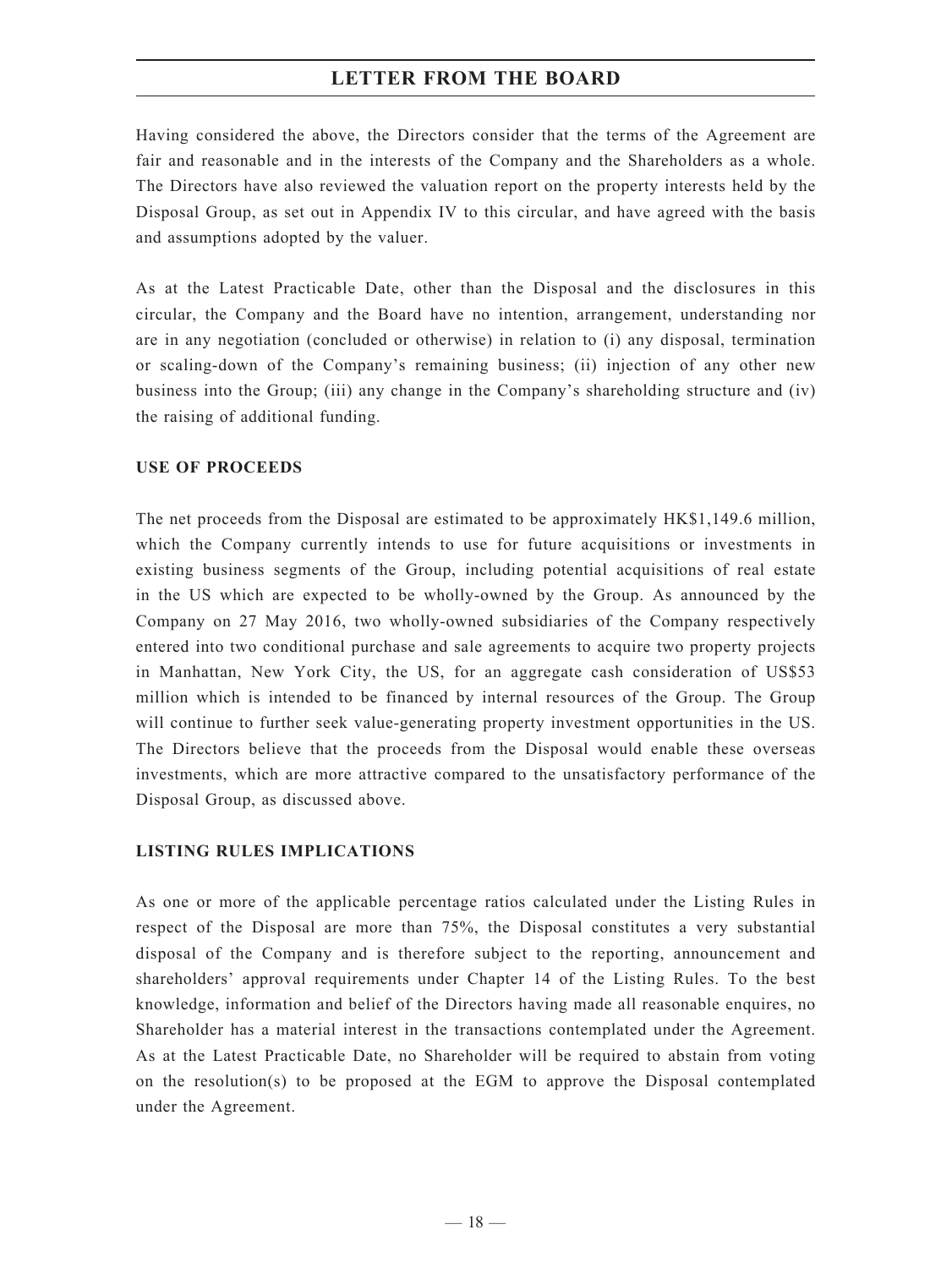#### **RECOMMENDATIONS**

The Board considers that the terms of the Agreement are on normal commercial terms which are fair and reasonable, and that entering into of the Agreement is in the interests of the Company and the Shareholders as a whole. Accordingly, the Board recommends the Shareholders to vote in favour of the resolution(s) to be proposed at the EGM.

### **THE EGM**

A notice convening the EGM to be held at United Conference Centre, 10/F, United Centre, 95 Queensway, Hong Kong on Tuesday, 28 June 2016 at 10:30 a.m. is set out on pages EGM-1 to EGM-2 of this circular. Whether or not you are able to attend the EGM or any adjournment thereof, you are requested to complete and return the enclosed form of proxy in accordance with the instructions printed thereon to the Company's share registrar, Tricor Standard Limited at Level 22, Hopewell Centre, 183 Queen's Road East, Hong Kong as soon as possible but in any event not less than 48 hours before the time appointed for holding of the EGM or any adjournment thereof. Completion and return of the form of proxy will not preclude you from attending, and voting in person at the EGM or any adjournment thereof should you so wish.

### **CLOSURE OF REGISTER OF MEMBERS**

The register of members of the Company will be closed from Monday, 27 June 2016 to Tuesday, 28 June 2016, both days inclusive, during which period no transfer of Shares will be registered. The record date will be Tuesday, 28 June 2016. In order to determine the identity of Shareholders who are entitled to attend and vote at the EGM, all transfers of Shares accompanied by the relevant share certificates must be lodged with the Company's share registrar, Tricor Standard Limited, at Level 22, Hopewell Centre, 183 Queen's Road East, Hong Kong by not later than 4:30 p.m. on Friday, 24 June 2016.

### **ADDITIONAL INFORMATION**

Your attention is drawn to the additional information set out in the appendices to this circular and the notice of EGM.

> By order of the Board **Gemini Investments (Holdings) Limited LAI Kwok Hung, Alex** *Executive Director*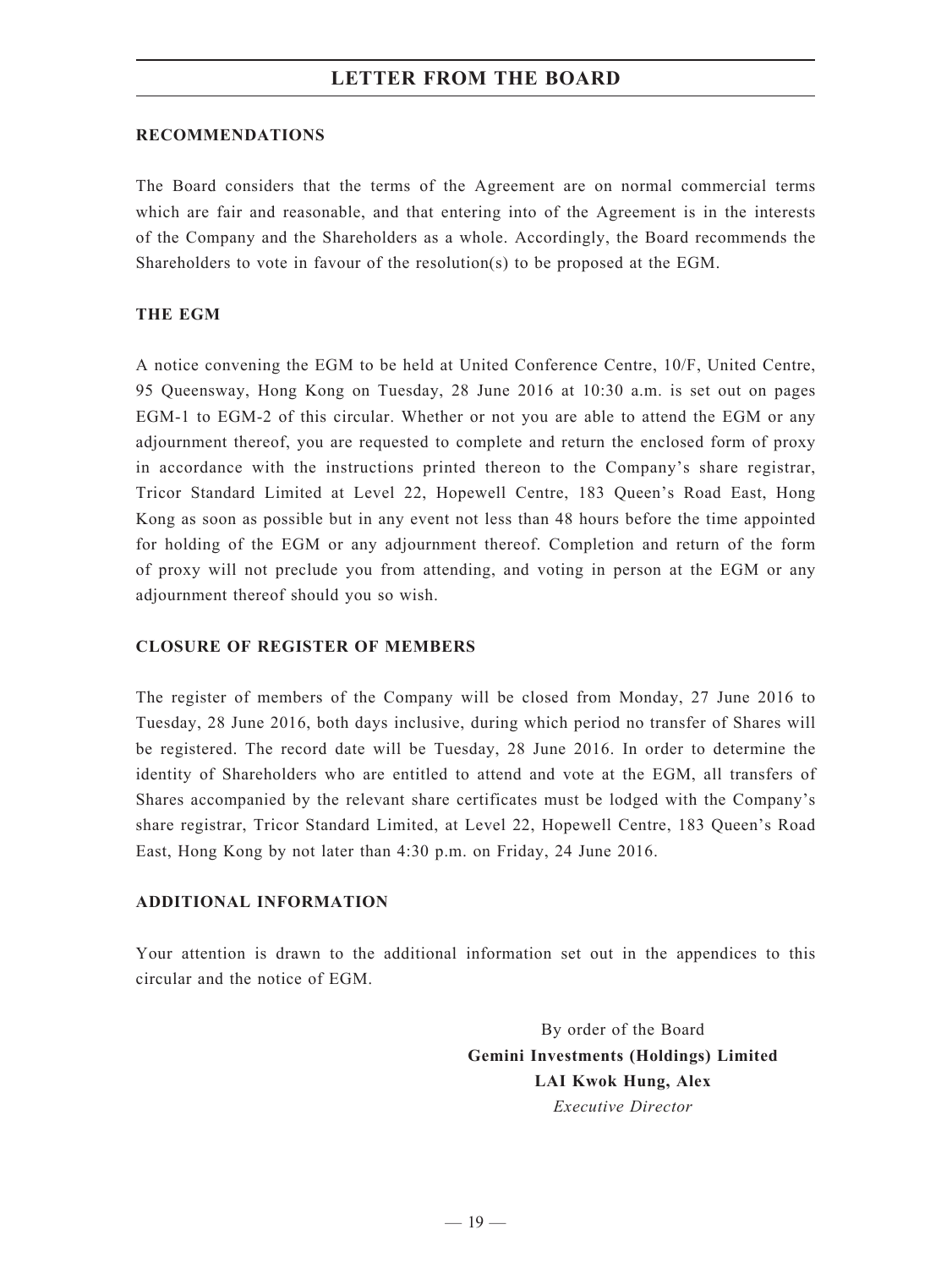### **1. FINANCIAL SUMMARY**

The audited financial information of the Group for each of the three years ended 31 December 2013, 2014 and 2015 are disclosed in the following documents which have been published on the websites of the Stock Exchange (http://www.hkexnews.hk) and the Company (http://www.geminiinvestments.com.hk):

- annual report of the Company for the year ended 31 December 2013 published on 13 March 2014 (pages 51 to 120);
- annual report of the Company for the year ended 31 December 2014 published on 17 March 2015 (pages 60 to 137); and
- annual report of the Company for the year ended 31 December 2015 published on 11 March 2016 (pages 53 to 135).

### **2. INDEBTEDNESS STATEMENT**

As at 30 April 2016, being the latest practicable date for the purpose of preparing this indebtedness statement, the Group had (i) an unsecured and unguaranteed 10 year loan of HK\$1 billion; (ii) an unsecured and unguaranteed 1-year loan of US\$100 million, which will be repayable in February 2017; (iii) an unsecured and unguaranteed 3-year loan of US\$125 million, which will be repayable in December 2018; (iv) an unsecured and unguaranteed 5-year facility of US\$700 million from Grand Beauty Management Limited ("**Grand Beauty**"), an indirect wholly-owned subsidiary of Sino-Ocean Land, which has not been utilised as at 30 April 2016; (v) an unsecured and unguaranteed 3-year bank borrowing of approximately HK\$450 million, which will be repayable within one year; and (vi) an entrusted loan of approximately HK\$25.1 million in the PRC provided by Sino-Ocean Land Limited, a fellow subsidiary of the Group, which is unsecured, unguaranteed, wholly repayable in 2020 and bears interest at fixed rate as at 30 April 2016. The interest rate for the entrusted loan as at 30 April 2016 is 4.75% per annum.

Save as aforesaid, apart from intra-group liabilities and normal trade and other payables in the ordinary course of business of the Group, as at 30 April 2016, the Group did not have any debt securities issued and outstanding or agreed to be issued, bank overdrafts, loans or other similar indebtedness, liabilities under acceptance or accepted credits, debentures, mortgages, charges, hire purchase or finance lease commitments, guarantees or other material contingent liabilities.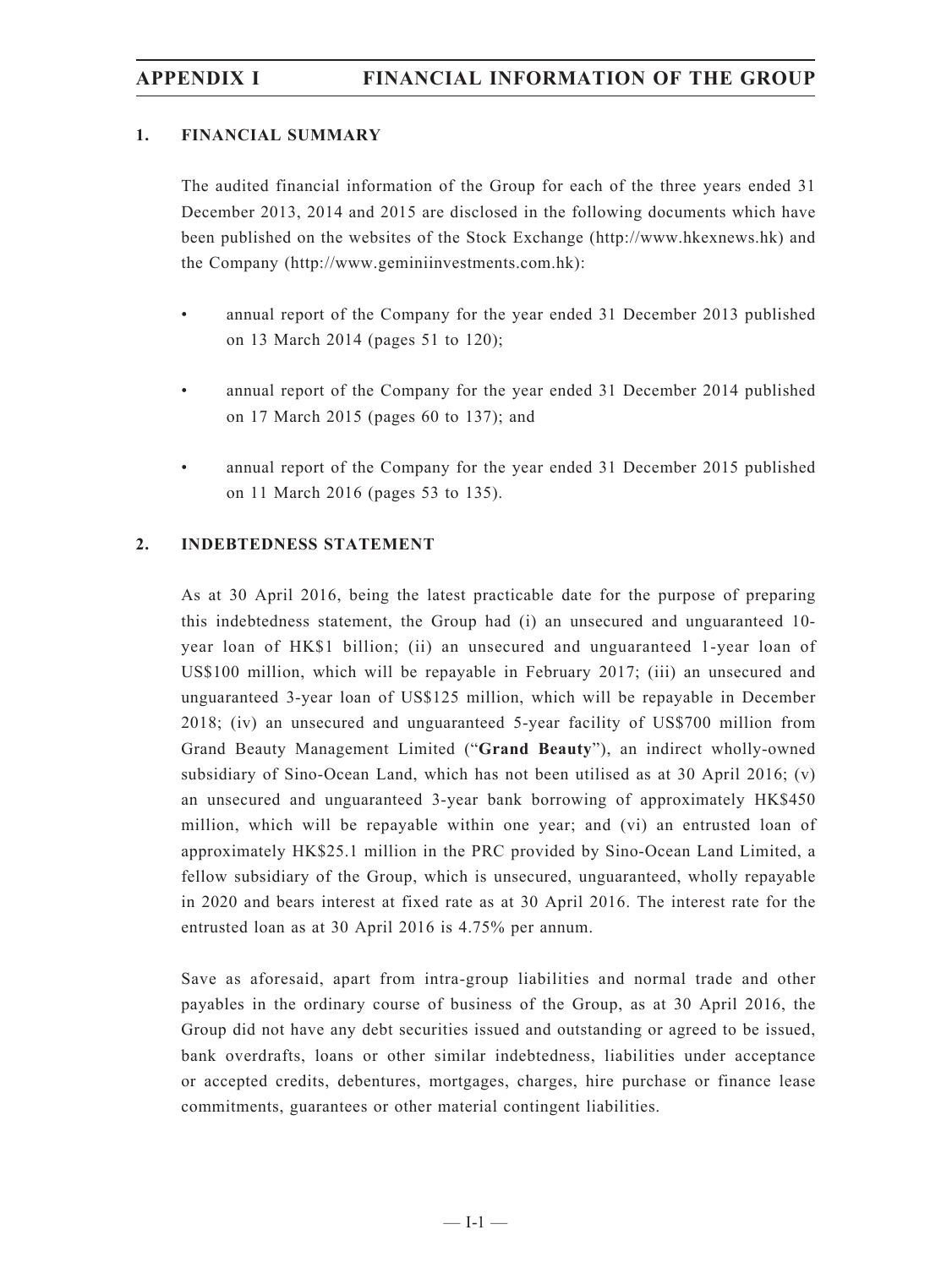### **3. WORKING CAPITAL**

The Directors are of the opinion that, after taking into account the net proceeds from the Disposal and the present available financial resources, including existing banking and credit facilities available to the Group, the Group has sufficient working capital to satisfy its requirements for at least the next 12 months following the date of this circular.

### **4. MATERIAL ADVERSE CHANGE**

As at the Latest Practicable Date, the Directors were not aware of any material adverse change in the financial or trading position of the Group since 31 December 2015, being the date to which the latest published audited financial statements of the Group were made up.

### **5. FINANCIAL AND TRADING PROSPECTS OF THE REMAINING GROUP**

Following Completion, the Remaining Group will continue to be principally engaged in all of its four business segments, namely property investments, securities and other investments, fund investments and investment in fund platforms:

### *Property investments*

It is anticipated that the Remaining Group will continue to own A-grade office premises in Hong Kong and real estate property in New York, and it is the intention of the Group to expand its real estate business operations, with a focus on leveraging real estate investment opportunities globally, especially in the US, as set out in the section headed "Use of Proceeds".

### *Securities and other investments, fund investments*

The Group maintains a portfolio of interests in investment entities, including real estate and related investments globally, as well as listed securities in Hong Kong, the PRC and overseas. It intends to continue to actively monitor the performance of the investment funds and investments in securities, and make changes to the investment mix as and when needed in order to conform to the Group's investment objectives.

### *Investment in fund platforms*

The Group intends to continue to hold a 45% membership interest in GR Realty, will actively participate in the operation and monitor the performance of GR Realty, and explore potential investment opportunities in property projects globally as the general partner, as and when investment opportunities arise.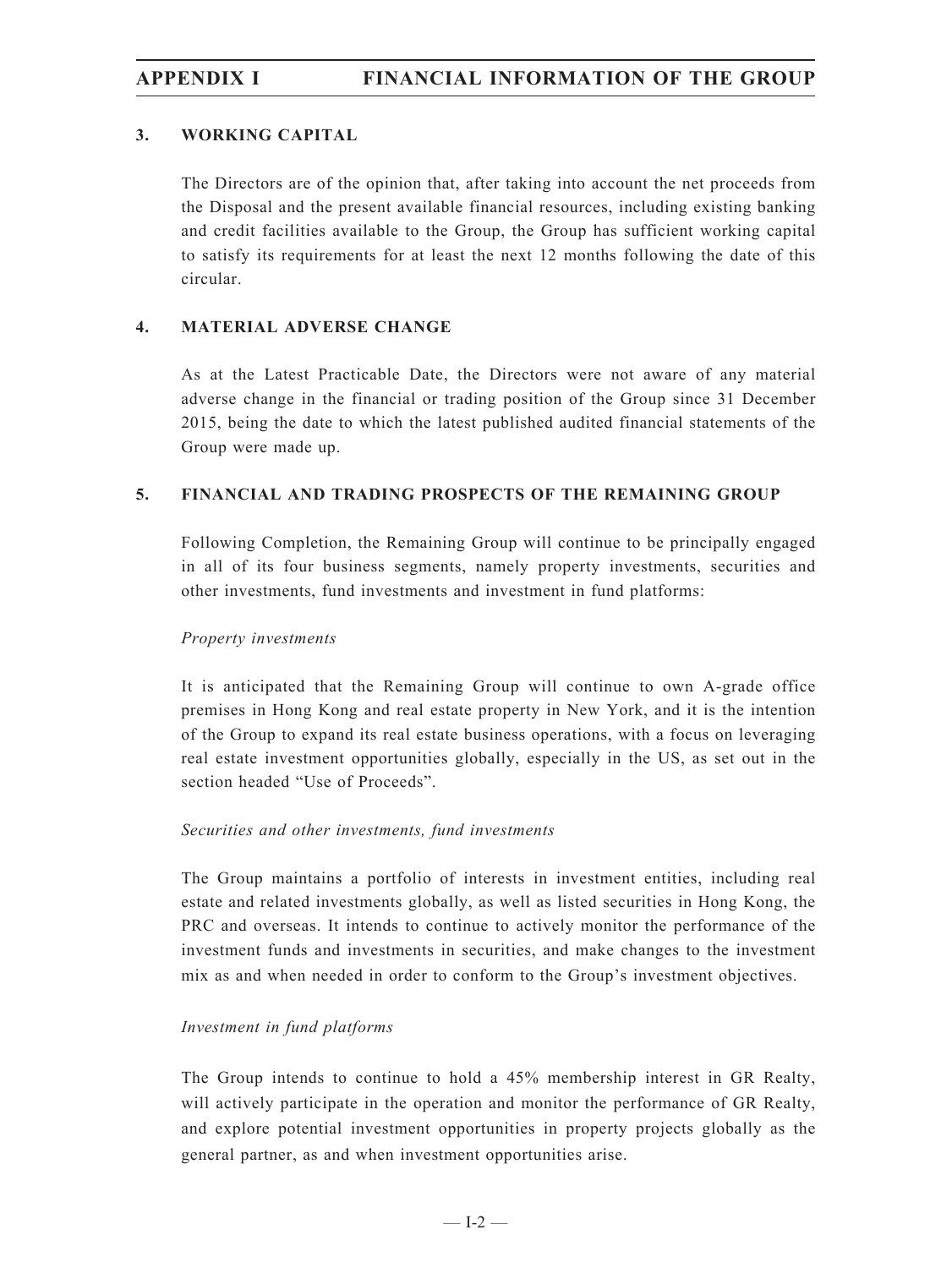GR Realty is a well-established platform principally engaged in the ownership and/or management of its investment portfolio which comprised 75 commercial properties, representing 121 buildings, with approximately 14.7 million square feet in 21 states across the US as at 31 December 2015. Through investment in GR Realty, the Group will not only be able to leverage on its expertise, experience and business network of its management team (more than 200 professionals) in the commercial real estate market, but also diversify its investment in fund platform business and property investment portfolio to a large number of states in the US, and allow the Group to stand on a vantage point due to its exposure and presence in the US, which is a region that is expected to benefit from a growth in gross domestic product, declining unemployment rate and a positively developing property market.

### **6. MANAGEMENT DISCUSSION AND ANALYSIS OF THE REMAINING GROUP**

Set out below is the management discussion and analysis of the Remaining Group for each of the three years ended 31 December 2013, 2014 and 2015. Unless the context otherwise requires, capitalised terms used therein shall have the same meanings as those ascribed in the Company's annual reports for the three years ended 31 December 2013, 2014 and 2015.

### **(i) For the year ended 31 December 2013**

### *Financial review*

For the year ended 31 December 2013 the Remaining Group recorded total revenue of approximately HK\$186.7 million, an increase of approximately 269.3% as compared to the previous year. The rise in revenue was mainly due to the increase in sales of gold bullion and management fee income, by approximately HK\$119.6 million and HK\$15.8 million, respectively.

During 2013 the Remaining Group recorded a profit attributable to owners of the Company of approximately HK\$12.4 million, an increase of approximately 178.9% over the previous year, which was mainly due to a gain on disposal of a wholly-owned subsidiary of the Company of approximately HK\$45.7 million, offset by an increase in overall staff costs, taking into account of the share-based compensation cost, of approximately HK\$19.6 million due to the amortisation of share options granted during 2013, and a decrease in gain arising from changes in fair value of financial instruments held for trading.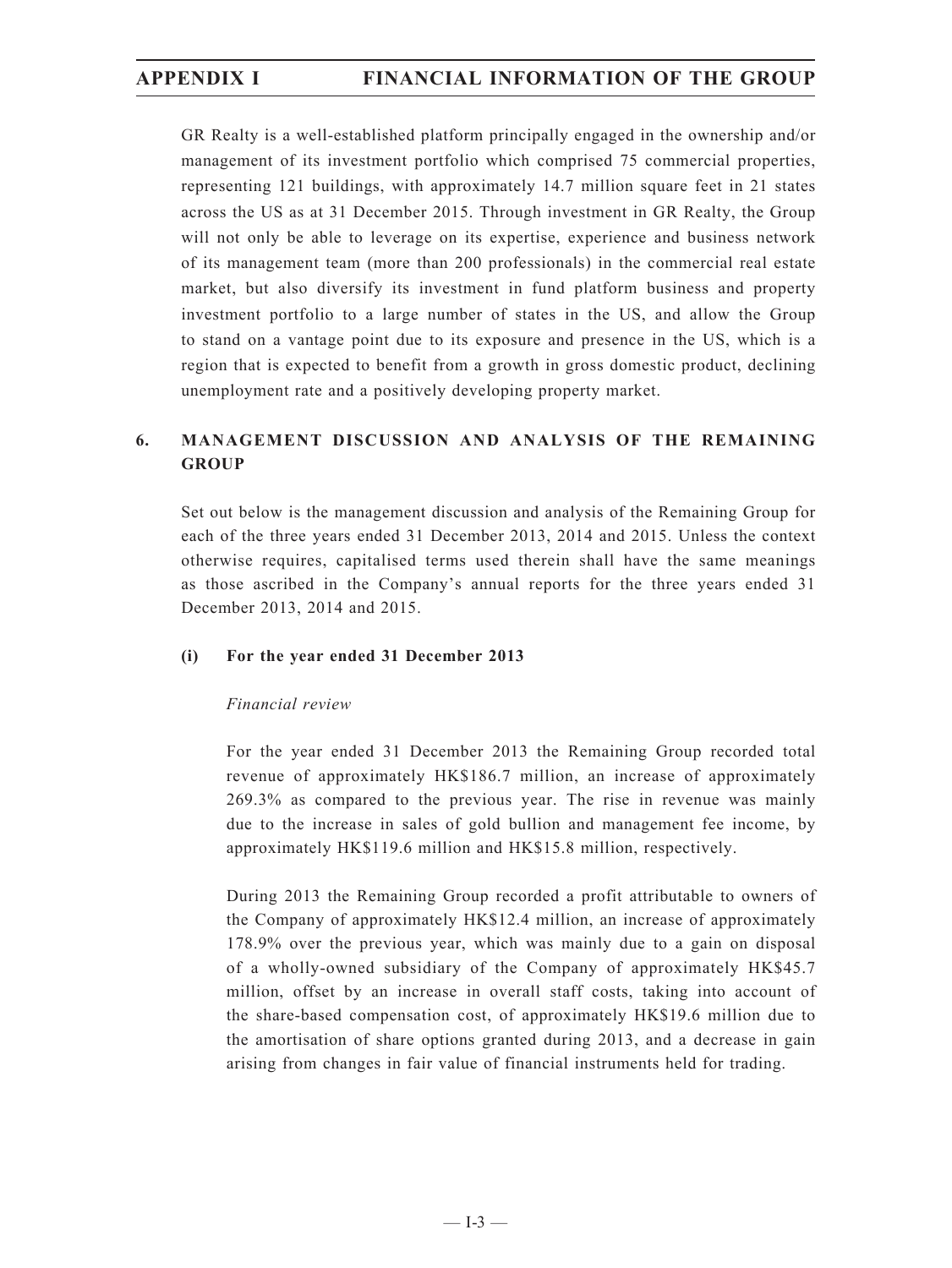### *Operational review*

The Remaining Group was principally engaged in property investments, securities and other investments, fund investments and fund management.

Property investments provided a steady and reliable income and cash flow in addition to the possible capital gains from appreciation in value. As at 31 December 2013, all investment properties were A-grade office premises in Hong Kong with a total gross floor area of approximately 16,000 square feet. Total rental income decreased by approximately 6.1% to approximately HK\$11.1 million, while a revaluation gain on the investment properties of approximately HK\$0.3 million was recorded during 2013.

Security investment portfolio formed part of the Remaining Group's cash management activities, and the maintaining of a scalable investment portfolio with proper diversification allowed the Remaining Group to avoid the fluctuation of any single market. The carrying value of the Remaining Group's portfolio of securities and other investments as at 31 December 2013 amounted to approximately HK\$206.6 million. For 2013, the Remaining Group recognised a total revenue of approximately HK\$156.8 million from securities and other investment which comprised dividend income of approximately HK\$5.3 million and sales of gold bullions of approximately HK\$151.5 million. Moreover, the Remaining Group recorded a gain from changes in fair value of financial instruments held for trading of approximately HK\$8.9 million.

Fund investments enabled the Remaining Group to diversify its investment risk and further enhance the rate of return through efficient access to a wider variety of investment channels to which the Remaining Group might not have direct access at the material time. As at 31 December 2013, the carrying value of its fund investment portfolio amounted to approximately HK\$871.4 million. No revenue has been recognised from fund investments during 2013, while change in fair value of fund investments, which were recorded as availablefor-sale investments, of approximately HK\$9.9 million was recognised in other comprehensive income in 2013.

Fund management business recorded revenue of approximately HK\$18.7 million during 2013, an increase by approximately HK\$15.8 million as result of the Remaining Group starting to receive revenue from this business segment only from last quarter 2012.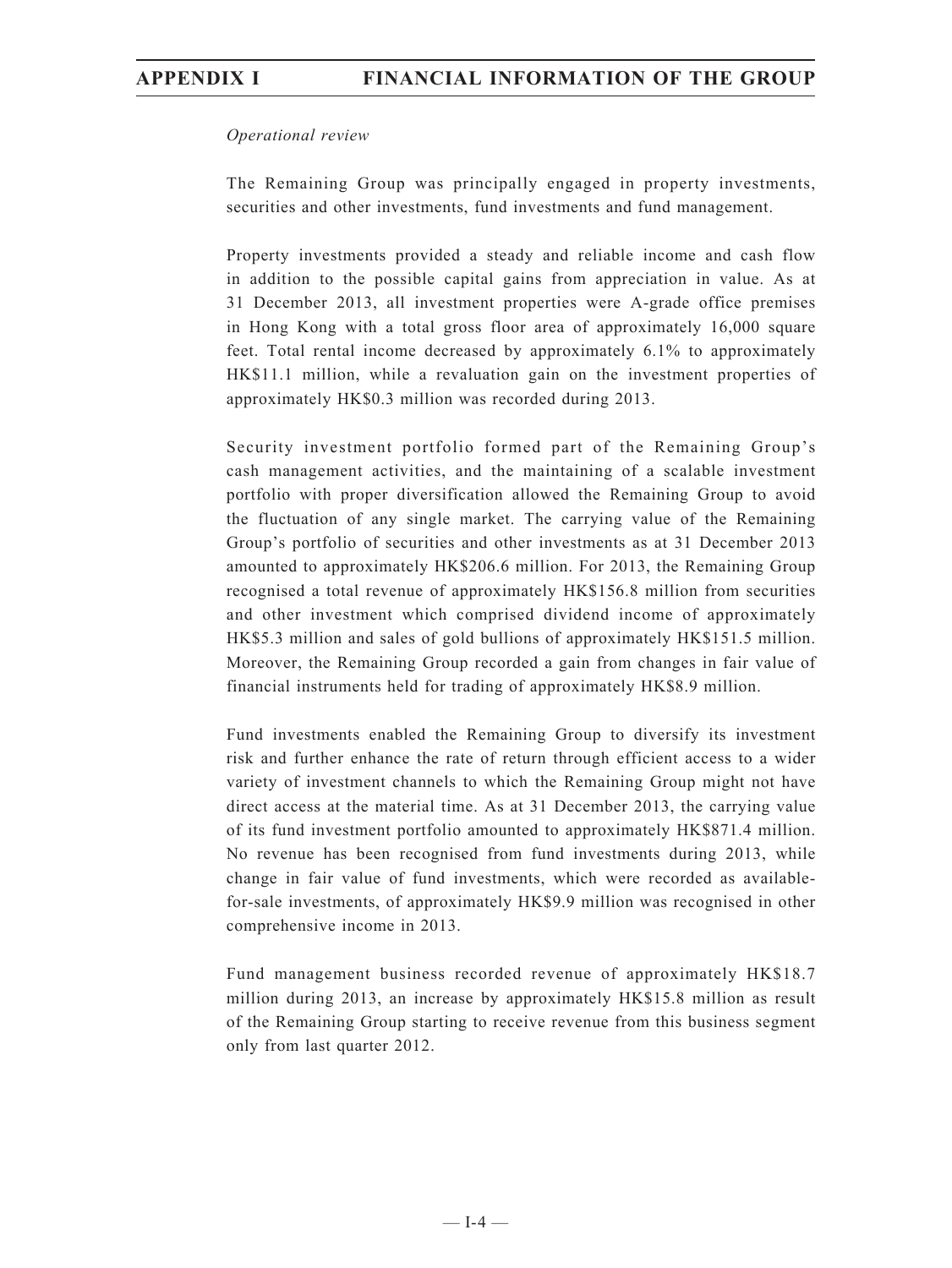### *Liquidity and financial resources*

Total assets and net asset value of the Remaining Group as at 31 December 2013 were approximately HK\$2,091.3 million and approximately HK\$514.7 million, respectively.

As at 31 December 2013, the Remaining Group recorded total borrowings of approximately HK\$1,549.9 million, of which approximately HK\$549.8 million were repayable within one year.

As at 31 December 2013, the Remaining Group recorded total cash resources (including bank balances and cash and short-term bank deposits) of approximately HK\$689.2 million and a gearing ratio of 1.67 times.

### *Employees*

As at 31 December 2013, the total number of staff employed was 16. During 2013, taking into account the expense arising from the amortisation of share options, the level of its overall staff costs increased to approximately HK\$27.4 million. When formulating staff salary and benefit policies, the Remaining Group gave primary consideration to their individual performance and prevailing salary levels in the market.

With a view to encouraging and rewarding contribution made by its staff, the Remaining Group has adopted a share option scheme and believed that this would be an effective tool for achieving this purpose. During 2013, the Remaining Group granted 35,400,000 share options under such scheme to executive and non-executive directors and certain other employees of it.

### *Exchange rate exposure*

During 2013, the Remaining Group's assets and liabilities were mainly denominated in Hong Kong Dollars, United States Dollars and Renminbi. The Remaining Group closely monitored the foreign exchange risk exposure and regularly reviewed if any related hedging should be necessary.

### *Pledge of assets*

As at 31 December 2013, the Remaining Group did not have any pledged assets.

### *Contingent liabilities*

As at 31 December 2013, the Remaining Group had no significant contingent liabilities.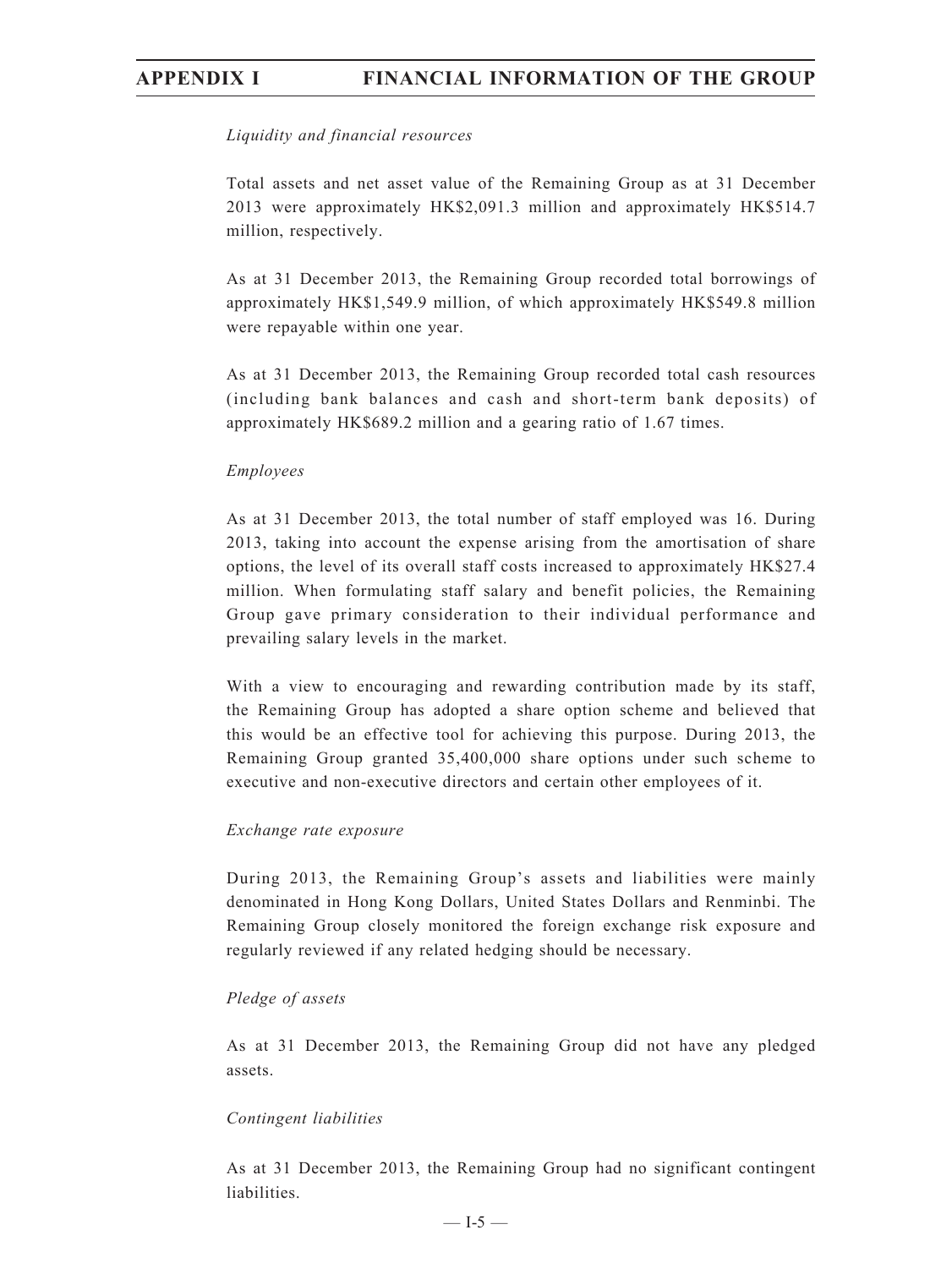### *Material acquisitions and disposals*

In May 2013, the Remaining Group disposed of a subsidiary which owned certain units in Shui On Plaza in Shanghai for a price of approximately RMB138.3 million. The details are set out in the announcement of the Company dated 8 February 2013 and the circular of the Company dated 8 March 2013.

In June 2013, the Remaining Group entered into a sale and purchase agreement with an independent third party for the acquisition of an office premise in Tower Two Lippo Centre, Hong Kong for a consideration of approximately HK\$59.8 million. The details are set out in the announcement of the Company dated 13 June 2013.

The Remaining Group has invested in several investments funds during 2013, with an aggregate carrying value of approximately HK\$856.2 million as at 31 December 2013. Such investments funds were managed by experienced investment professionals and the investment scope of these funds mainly covers the areas of listed and unlisted securities, derivative contracts, foreign exchange and commodities, and real estates and related investments in developed countries, primarily in the US, Europe and Australia.

In January 2014, the Remaining Group has invested in a minority interest in a property development project in Melbourne, Australia, for a total consideration of approximately HK\$97.7 million, with a guaranteed pre-tax return of 8% per annum enabling the Remaining Group to control its risk exposure. The details are set out in the announcement of the Company dated 24 January 2014.

### **(ii) For the year ended 31 December 2014**

### *Financial review*

For the year ended 31 December 2014 the Remaining Group recorded total revenue of approximately HK\$91.9 million, a decrease of 50.8% as compared to the previous year. This was mainly the result of the decrease in sales of gold bullions by approximately HK\$93.2 million.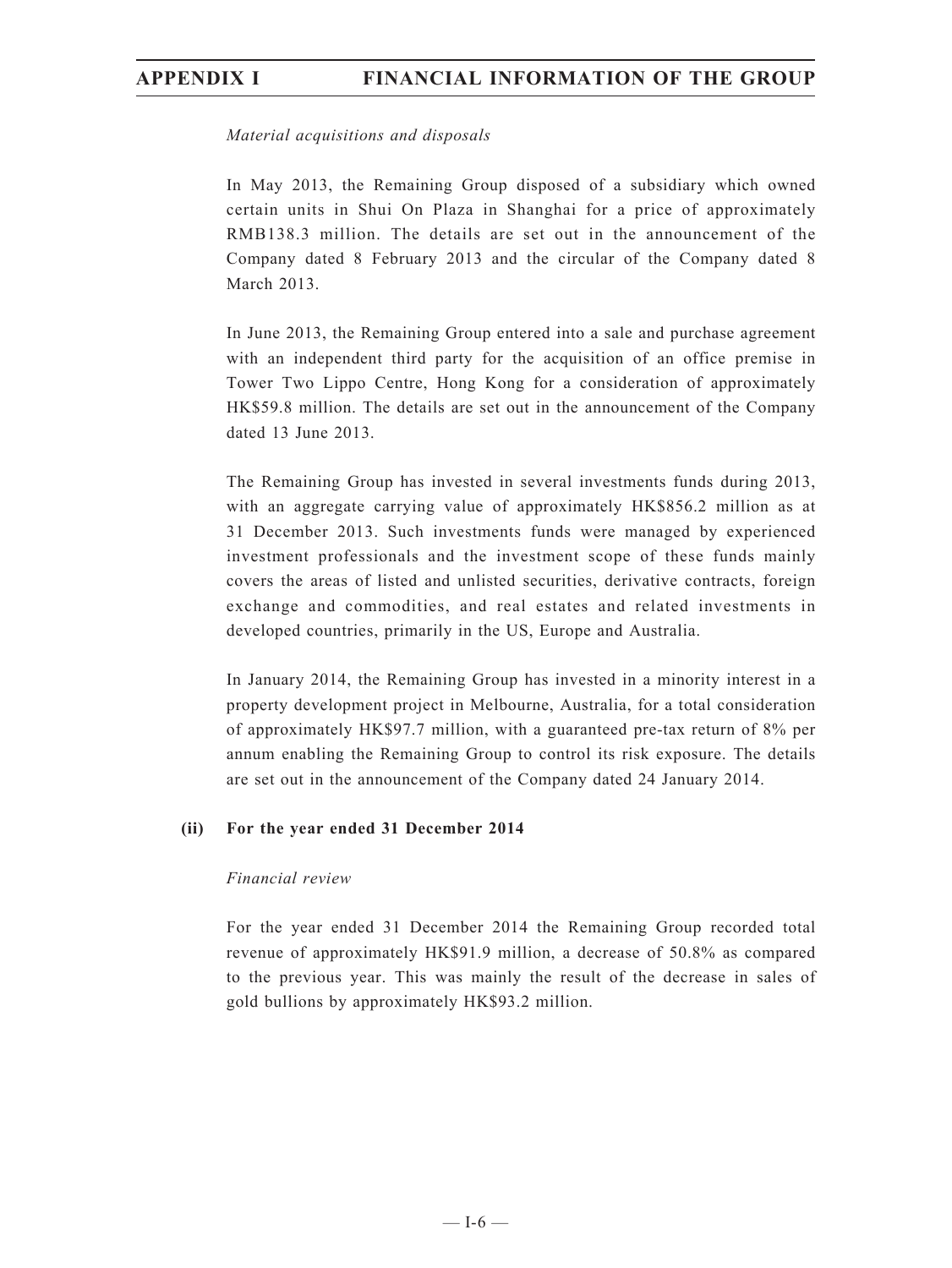The Remaining Group recorded a loss attributable to owners of the Company of approximately HK\$114.7 million, mainly as a result of: (i) non-recurring fees and expenses of approximately HK\$65.4 million arising out of the acquisitions explored and/or implemented by the Remaining Group in 2014; (ii) the absence of an one-off gain of approximately HK\$45.7 million resulting from the disposal of a subsidiary recorded in 2013; and (iii) finance costs of approximately HK\$37.9 million, including non-cash interest expenses.

### *Operational review*

The Remaining Group was principally engaged in property investments, securities and other investments, fund investments and fund management.

Property investments provided a steady and reliable income and cash flow in addition to the possible capital gains from appreciation in value. As at 31 December 2014, the Remaining Group's investment properties comprised A-grade office premises in Hong Kong with a total gross floor area of approximately 16,000 square feet and residential units in New York with a total gross floor area of approximately 17,000 square feet, with an aggregate occupancy rate over 96%. For the year ended 31 December 2014, total rental income increased by approximately 17.2% to approximately HK\$13.0 million, while a revaluation gain on the investment properties of approximately HK\$3.6 million was recorded, which was mainly contributed by the acquisition of 20 residential units for a total cash consideration of approximately US\$24.6 million in Manhattan, New York, the US.

Security investment portfolio formed part of the Remaining Group's cash management activities, and the maintaining of a scalable investment portfolio with proper diversification allowed the Remaining Group to avoid the fluctuation of any single market. The carrying value of the Remaining Group's portfolio of securities and other investments as at 31 December 2014 amounted to approximately HK\$207.3 million. For 2014, the Remaining Group recognised a total revenue of approximately HK\$62.0 million from securities and other investment which represented dividend income of approximately HK\$3.7 million and sales of gold bullions of approximately HK\$58.3 million. Moreover, a gain from changes in fair value of financial instruments held for trading of approximately HK\$9.7 million was recorded.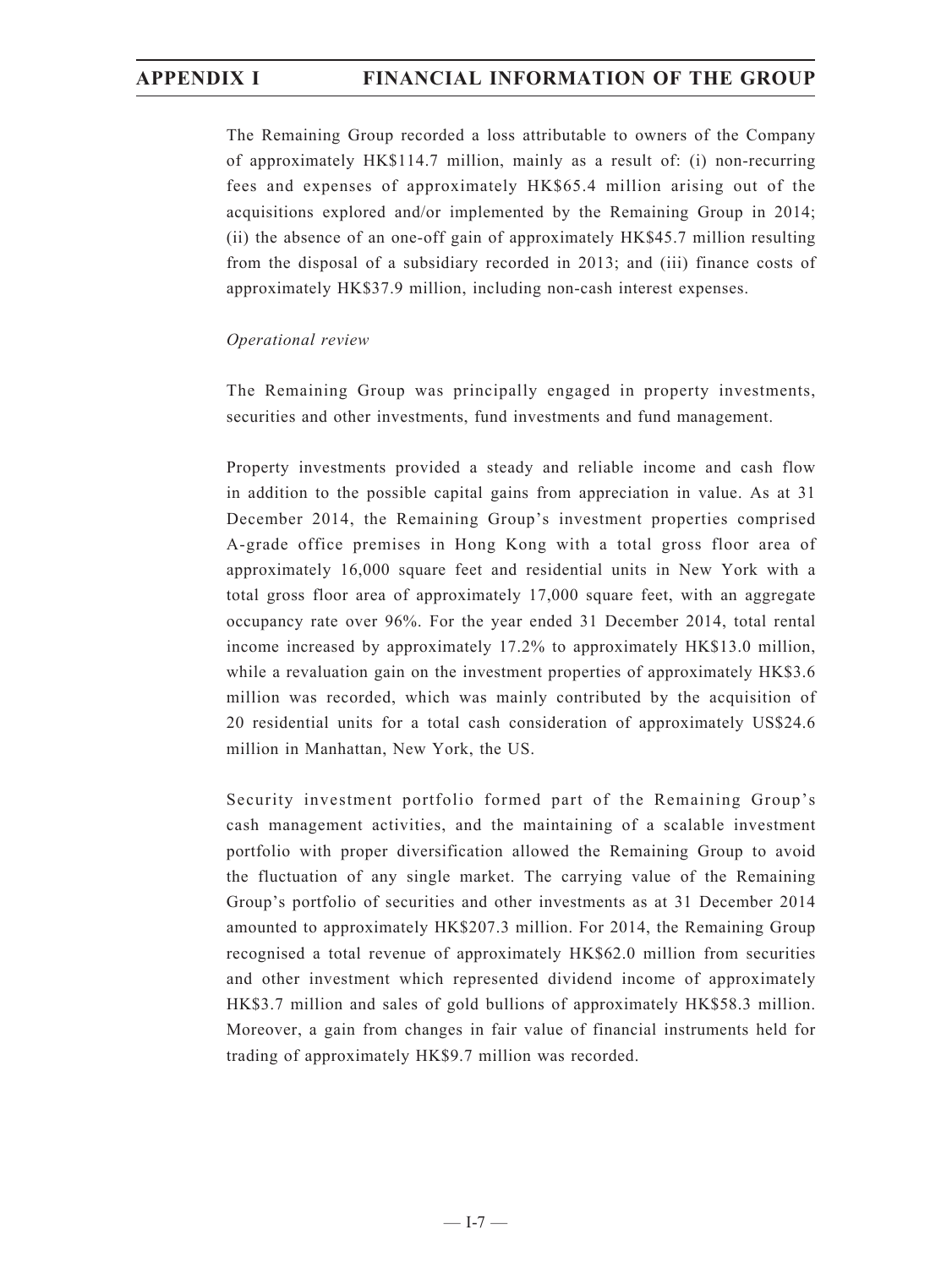Fund investments enabled the Remaining Group to capture more sound investment opportunities and diversify its investment risk and further enhance its rate of return through efficient management and a wider access to investment channels to which the Remaining Group might not have direct access. As at 31 December 2014, the carrying value of its fund investment portfolio amounted to approximately HK\$814.1 million. No revenue or gain has been recognised from fund investments during 2014. Apartment from other movement, decrease in fair value of fund investments of approximately HK\$22.1 million was charged to other comprehensive income as a result of the fluctuation in the worldwide financial market during 2014.

Fund platform investment allowed the Remaining Group to tap into a larger pool of potential value-enhancing property acquisition to expand its assetlight business, as well as sharing in future management and/or performance fees earned through obtaining the equity stake in the general partner vehicle. The Remaining Group entered into a purchase, sale and contribution agreement in December 2014 to acquire the general partnership interests, together with certain limited partnership interests, in partnership entities of Rosemont, which is a well-established platform principally engaged in the ownership and management of commercial properties in 22 states in the US. As at 31 December 2014, Rosemont held ownership interests in 88 commercial property projects comprising 137 buildings with approximately 16.3 million square feet. Above mentioned investment was expected to be completed in 2015 and the Remaining Group expected to leverage on the expertise, experience and relationship of the senior management team of Rosemont, as well as relieving itself from the potential burden of maintaining a large portfolio of investment properties.

Other fund management contributed returns for the Remaining Group for 2014 of approximately HK\$16.9 million.

### *Liquidity and financial resources*

On 26 October 2014, the Company entered into a subscription agreement with Grand Beauty, a subsidiary of Sino-Ocean Land, pursuant to which the Company issued 1.3 billion convertible preference shares to Grand Beauty at a subscription price of HK\$3.0. The total subscription amount was HK\$3.9 billion.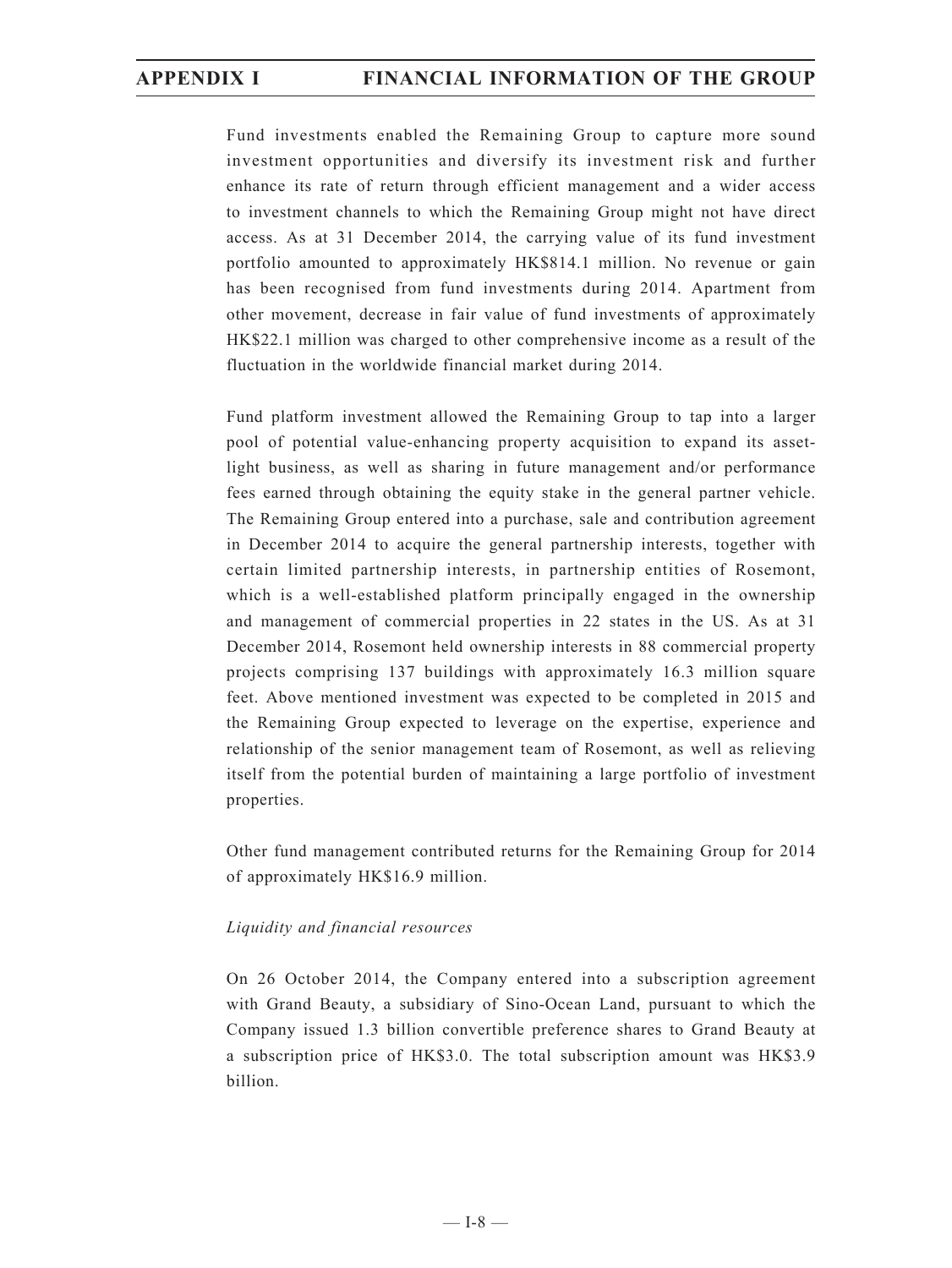Total assets of the Remaining Group as at 31 December 2014 increased by approximately 181.6% to approximately HK\$5,888.1 million. Owing to the issuance of convertible preference shares during the year, partly offset by the loss attributable to owners of the Company for the year 2014, the net asset value of the Remaining Group increased to approximately HK\$4,307.3 million. As at 31 December 2014, the Remaining Group had total cash resources (including bank balances and cash and short-term bank deposits) of approximately HK\$3,930.6 million.

As at 31 December 2014, the Remaining Group recorded total borrowings of approximately HK\$1,522.6 million, of which almost the entire amount would be repayable after one year.

As at 31 December 2014, the Remaining Group recorded bank and cash balances of approximately HK\$3,930.6 million, the amount of which was larger than the borrowings of the Remaining Group of approximately HK\$1,522.6 million. Therefore, the Remaining Group did not have any gearing on a net debt basis as at 31 December 2014.

### *Employees*

As at 31 December 2014, the total number of staff employed was 21. In 2014, taking into account the amortisation of share options, the level of its overall staff costs were approximately HK\$17.7 million. When formulating staff salary and benefit policies, the Remaining Group gave primary consideration to their individual performance and prevailing salary levels in the market.

With a view to encouraging and rewarding contribution made by its staff, the Remaining Group has adopted a share option scheme and believed that this would be an effective tool for achieving this purpose.

### *Exchange rate exposure*

During the year 2014, the Remaining Group's assets and liabilities were mainly denominated in Hong Kong Dollars, United States Dollars, Renminbi and Australian Dollars. The Remaining Group closely monitored the foreign exchange risk exposure and regularly reviewed if any related hedging should be necessary.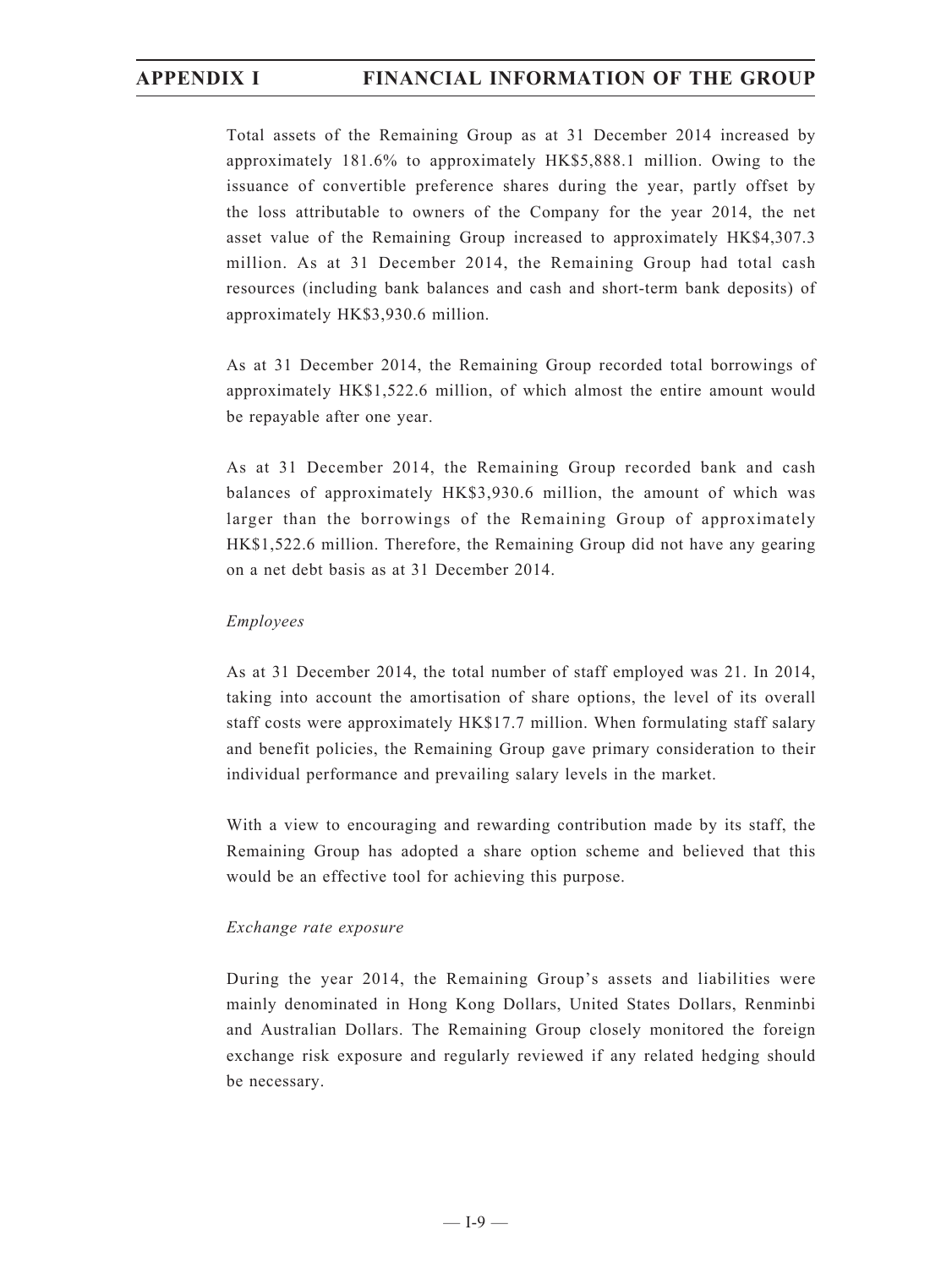### *Pledge of assets*

As at 31 December 2014, the Remaining Group did not have any pledged assets.

### *Contingent liabilities*

As at 31 December 2014, the Remaining Group had no significant contingent liabilities.

### *Material acquisitions and disposals*

In May 2014, the Remaining Group entered into two sale and purchase agreements with independent third parties for the acquisition of 10 residential condominiums in a building located at 15 William Street, New York, the US, for a total cash consideration of approximately US\$12.9 million. The details are set out in the announcement of the Company dated 24 May 2014.

In October 2014, the Company entered into a subscription agreement with Grand Beauty in relation to convertible preference shares, as summarised on page I-8 in this Appendix. The net proceeds from the issue amounted to approximately HK\$3,899.0 million. Out of such net proceeds, approximately HK\$1,506.1 million has been or would be applied to finance the following projects or transactions undertaken by The Remaining Group (the "**Projects**"):

- (i) the investment in the general partnership interests, together with certain limited partnership interests, in partnership entities of Rosemont. The investment amount of this transaction was approximately US\$119.0 million (equivalent to approximately HK\$922.5 million). The details are set out in the announcement of the Company dated 31 December 2014;
- (ii) the investment of US\$52.0 million (equivalent to approximately HK\$403.6 million) in Neutron Private Equity Fund Limited, a property fund whose investment objective was to achieve medium to long term capital appreciation through investing in one or more collective investment schemes that invest predominantly in real estate and related investments. The details are set out in the announcement of the Company dated 29 December 2014 and the circular of the Company dated 25 February 2015; and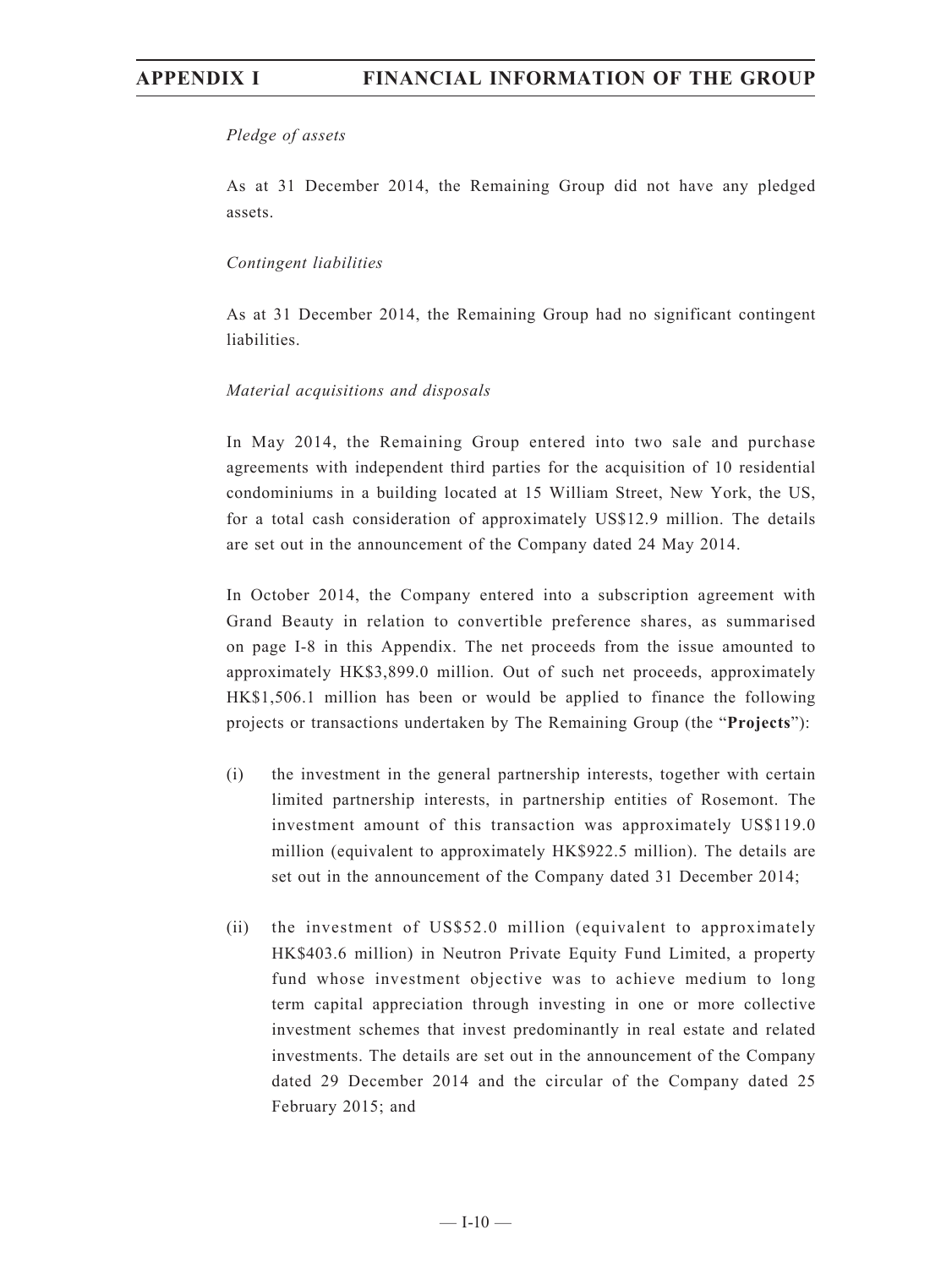(iii) the provision of a loan in the principal amount of HK\$180.0 million by an indirect wholly-owned subsidiary of the Company to Alpha Advent Ventures Limited ("**Alpha Advent**"). The loan was intended to be used by a wholly-owned subsidiary of Alpha Advent to finance the acquisition cost and future development cost of the parcel of land with Lot No.758 in Demarcation District No. 332 which is located at Cheung Sha, Lantau Island, New Territories, Hong Kong. The details are set out in the announcement of the Company dated 15 January 2015 and the circular of the Company dated 5 February 2015.

The remaining net proceeds of approximately HK\$2,392.9 million after deducting proceeds utilised or reserved for the projects as mentioned above were intended to fund other potential property investment opportunities available to the Remaining Group in the future.

### **(iii) For the year ended 31 December 2015**

### *Financial review*

For the year ended 31 December 2015 the Remaining Group recorded total revenue of approximately HK\$22.6 million, a decline of approximately 75.4% as compared to the previous year, mainly due to the decrease in sales of gold bullion as a result of a downward trend of the market price of gold bullion.

During 2015 the Remaining Group recorded a loss attributable to owners of the Company of approximately HK\$120.8 million, which mainly comprised finance costs of approximately HK\$90.8 million and a loss arising from changes in the fair values of financial instruments held for trading of approximately HK\$40.1 million. This was partly offset by the share of results of joint ventures of approximately HK\$26.1 million.

### *Operational review*

The Remaining Group was principally engaged in fund platform investment, fund investments, property investments, securities and other investments.

The Remaining Group acquired a 45% membership interest in GR Realty, together with membership and limited partnership interests in certain syndicated projects in August 2015. GR Realty acted as a jointly controlled and managed investment platform of the Remaining Group to invest in real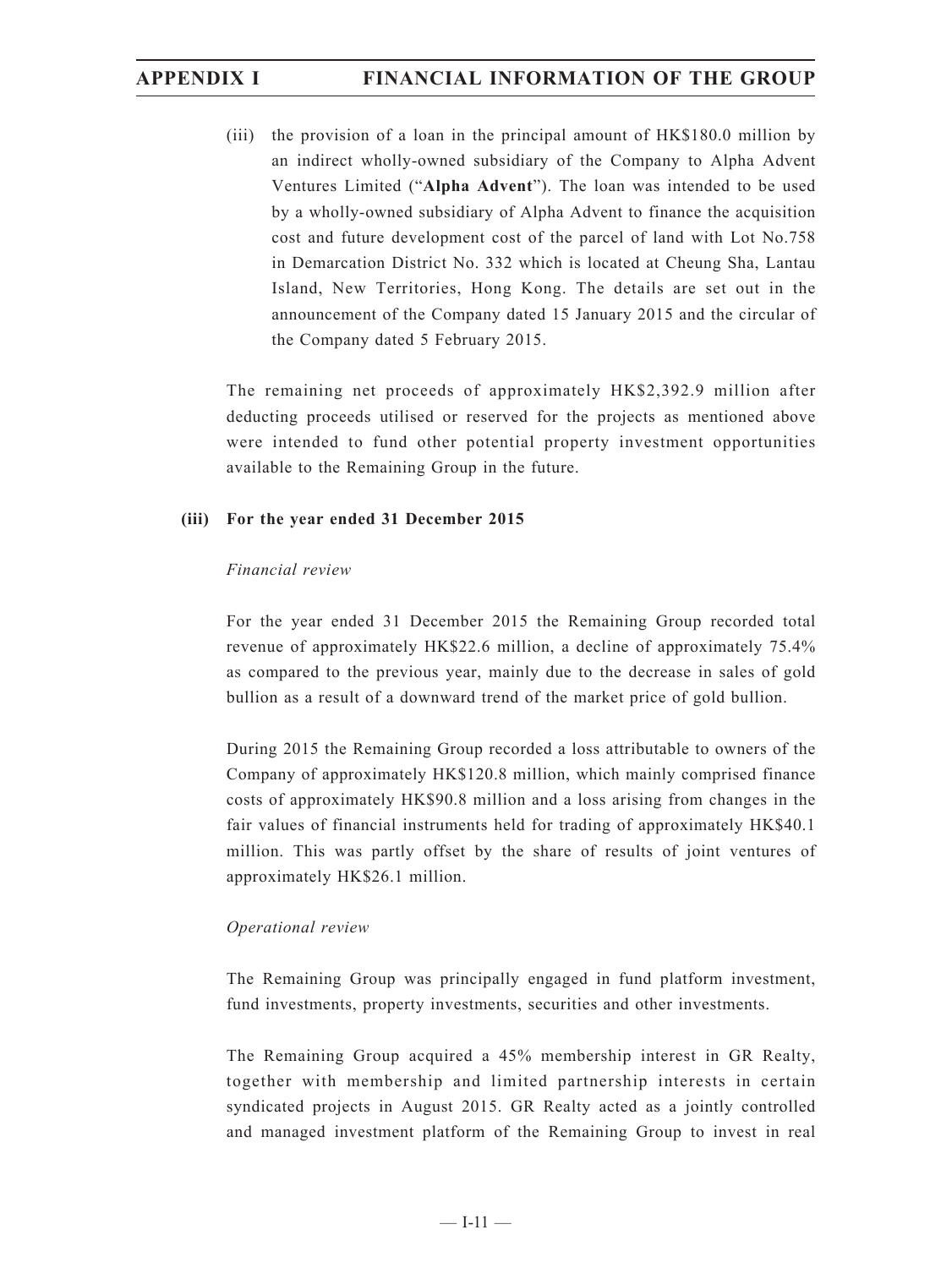estate projects in the US which is expected to generate considerable investment returns from the operation and management of such real estate assets. For the year ended 31 December 2015, the Remaining Group shared a postacquisition profit of approximately HK\$26.1 million and received the dividend of approximately HK\$10.2 million as a result of its interest in GR Realty and certain syndicated projects controlled by GR Realty. As at 31 December 2015, the Remaining Group's interest in GR Realty, together with interest in certain syndicated projects controlled by GR Realty, amounted to approximately HK\$935.2 million.

GR Realty is a well-established platform principally engaged in the ownership and/or management of its investment portfolio which comprised 75 commercial properties, representing 121 buildings, with approximately 14.7 million square feet in 21 states across the US, as at 31 December 2015.

Fund investments provided an efficient means for the Remaining Group to capture more sound investment opportunities, diversify its risk exposure, and further enhance its rate of return through efficient management and a wider access to investment channels. The carrying value of its fund investment portfolio increased by approximately 158.0% to approximately HK\$2,100.4 million, primarily due to further investments made to two investment funds during 2015. No revenue or gain has been recognised from fund investments during 2015. Apartment from other movement, a decrease of approximately HK\$6.5 million in fair value of fund investments was recorded in other comprehensive income for 2015 because of the volatile global financial market conditions.

Property investments provided a steady and reliable income and cash flow in addition to the possible capital gains from appreciation in value. As at 31 December 2015, the Remaining Group's investment properties comprised A-grade office premises in Hong Kong with a total gross floor area of approximately 16,000 square feet and residential units in New York with a total gross floor area of approximately 17,000 square feet, with full occupancy. For the year ended 31 December 2015, total rental income increased by approximately 39.5% to approximately HK\$18.2 million as a result of a full year rental contribution from 20 residential units in New York acquired by the Remaining Group in the second and third quarters of 2014, and a revaluation gain on investment properties of approximately HK\$9.7 million was recorded.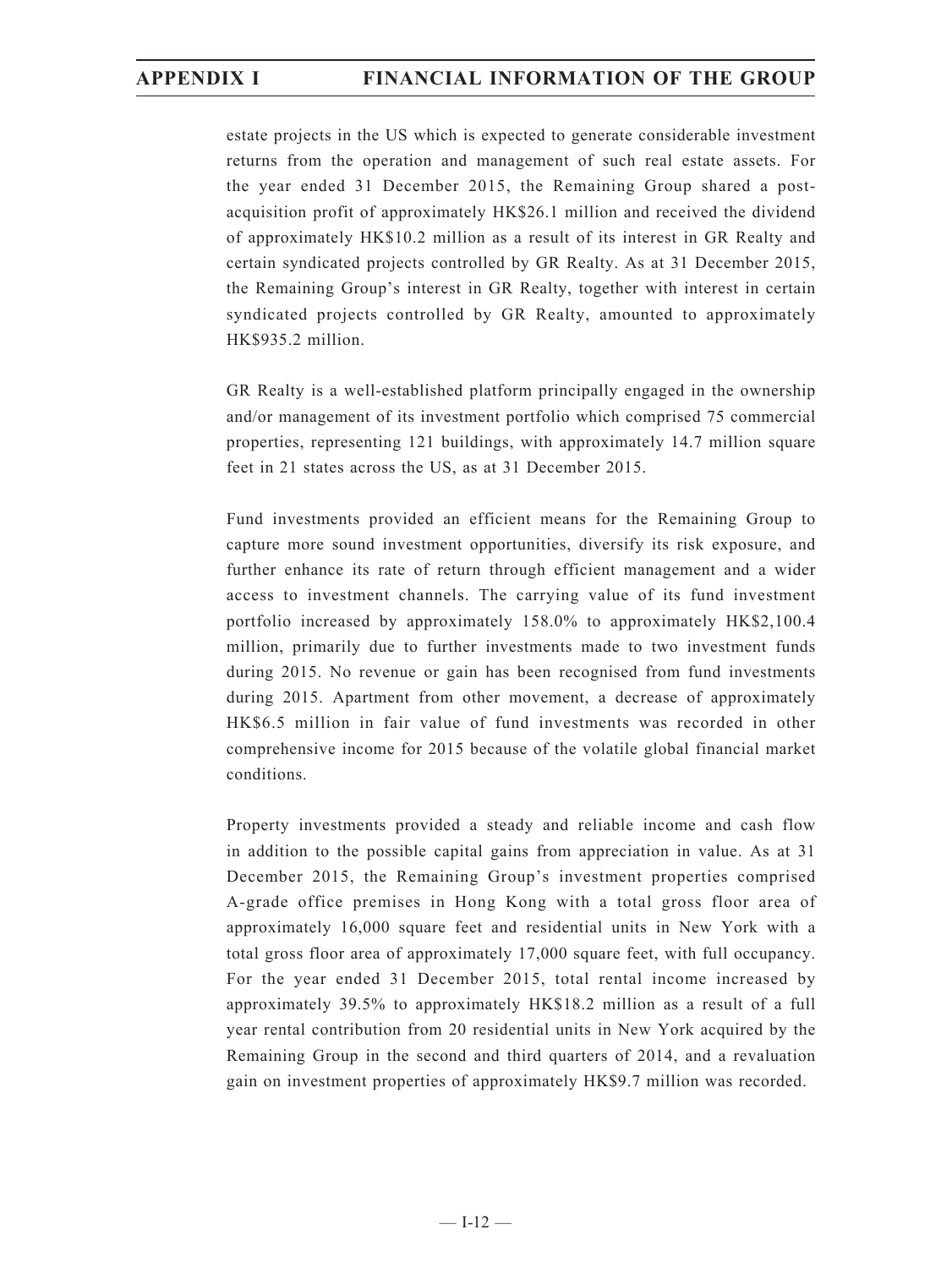Security investment portfolio forms part of the Remaining Group's cash management activities, and the maintaining of a scalable investment portfolio with proper diversification allowed the Remaining Group to avoid the fluctuation of any single market. The carrying value of the Remaining Group's portfolio of securities and other investments as at 31 December 2015 amounted to approximately HK\$262.8 million. For 2015, total revenue from securities and other investments decreased from approximately HK\$62.0 million to approximately HK\$2.9 million, mainly resulting from the decrease in sales of gold bullions of approximately HK\$58.3 million. Moreover, the Remaining Group recorded a loss from changes in fair value of financial instruments held for trading of approximately HK\$40.1 million as a result of the global capital market developments, during the second half of 2015.

### *Liquidity and financial resources*

Total assets and net asset value of the Remaining Group as at 31 December 2015 were approximately HK\$7,604.2 million and approximately HK\$5,032.4 million, respectively.

As at 31 December 2015, the carrying amount of the Remaining Group's total borrowings amounted to approximately HK\$2,465.0 million, of which approximately HK\$863.3 million were repayable within one year.

Total cash resources (including bank balances and cash and short-term bank deposits) amounted to approximately HK\$3,160.2 million as at 31 December 2015, the amount of which is larger than the borrowings of the Remaining Group of approximately HK\$2,465.0 million. Therefore, the Remaining Group did not have any gearing on a net debt basis as at 31 December 2015.

### *Employees*

As at 31 December 2015, the total number of staff employed was 26. During 2015, the level of its overall staff cost was approximately HK\$28.6 million, including share-based compensation of approximately HK\$5.3 million. When formulating staff salary and benefit policies, the Remaining Group gave primary consideration to their individual performance and prevailing salary levels in the market.

With a view to encouraging and rewarding contribution made by its staff, the Remaining Group has adopted a share option scheme and believed that this would be an effective tool for achieving this purpose. During 2015, the Remaining Group granted 5,000,000 share options under such scheme to executive and non-executive directors and certain other employees of it.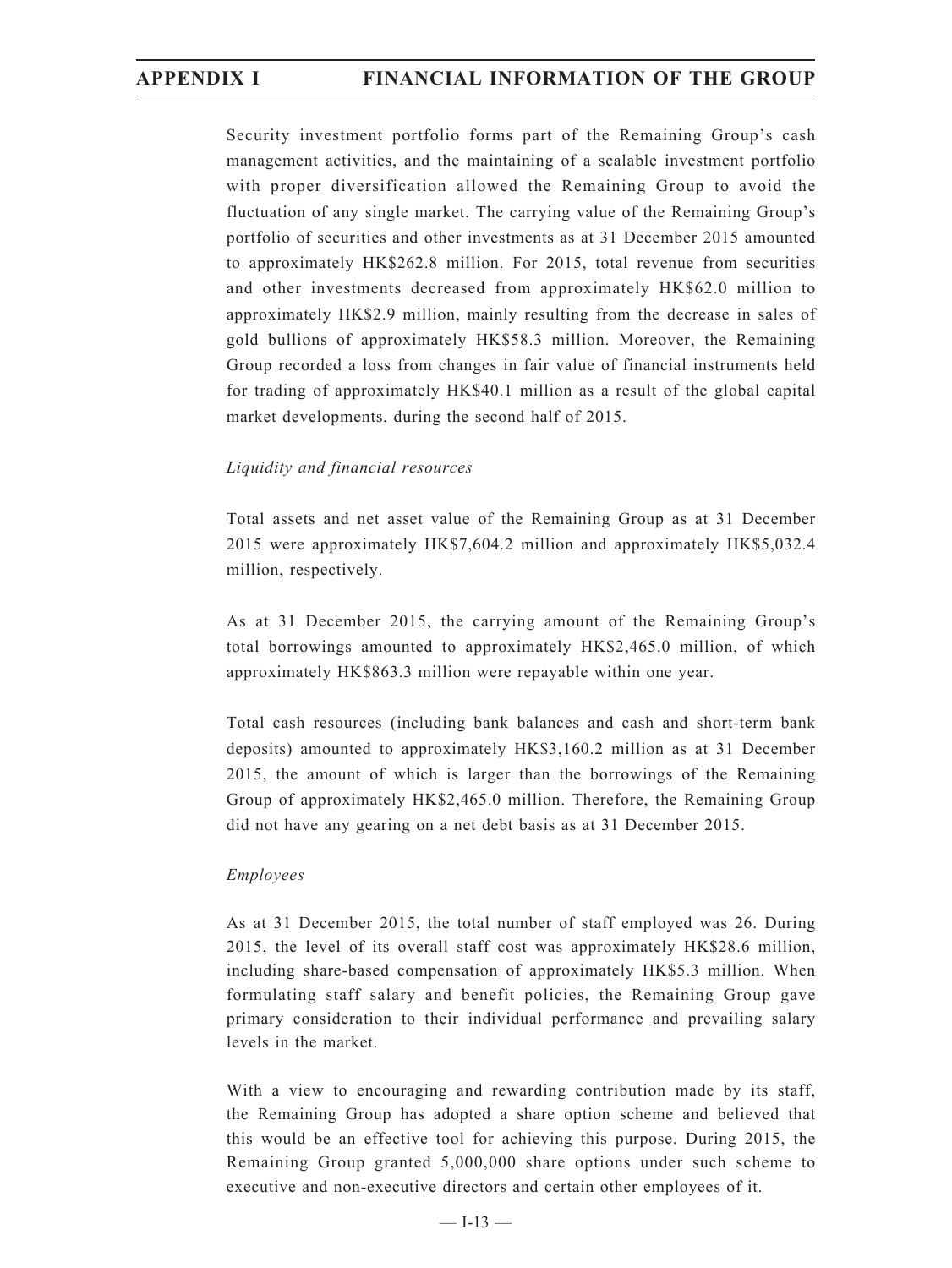### *Exchange rate exposure*

During 2015, the Remaining Group's assets and liabilities were mainly denominated in Hong Kong Dollars, United States Dollars, Renminbi and Australian Dollars. The Remaining Group has entered into relative hedging to mitigate the foreign exchange rate risk and continued to closely monitor the exposure.

### *Pledge of assets*

As at 31 December 2015, the Remaining Group did not have any pledged assets.

### *Contingent liabilities*

As at 31 December 2015, the Remaining Group had no significant contingent liabilities.

### *Material acquisitions and disposals*

In February 2015, the Remaining Group disposed of its equity investment of a total of 4,500,000 shares in Anhui Yangzi Floor Co., Ltd, at a price of RMB5.5 per share in a series of transactions on the open market of National Equities Exchange and Quotations, with a net profit of approximately HK\$5.1 million recorded during the Year. The details are set out in the Company's announcement dated 13 February 2015.

In June 2015, the Remaining Group has entered into a subscription agreement for the subscription of new non-redeemable, non-voting participating shares of Neutron Property Fund Limited ("**Neutron Property**"), at an aggregate subscription price of US\$55 million. The details are set out in the announcement of the Company dated 29 June 2015 and the circular of the Company dated 14 August 2015.

In November 2015, the Remaining Group entered into a subscription agreement for subscribing for an interest as a limited partner in Prosperity Risk Balanced Fund LP with commitments of US\$60 million (equivalent to approximately HK\$465 million). The details are set out in the announcement of the Company dated 3 November 2015 and the circular of the Company dated 25 November 2015.

In December 2015, the Remaining Group entered into a loan agreement with GR Realty, in relation to the provision of a loan in the principal amount of US\$37.5 million to GR Realty. The details are set out in the announcement of the Company dated 10 December 2015 and the circular of the Company dated 24 December 2015.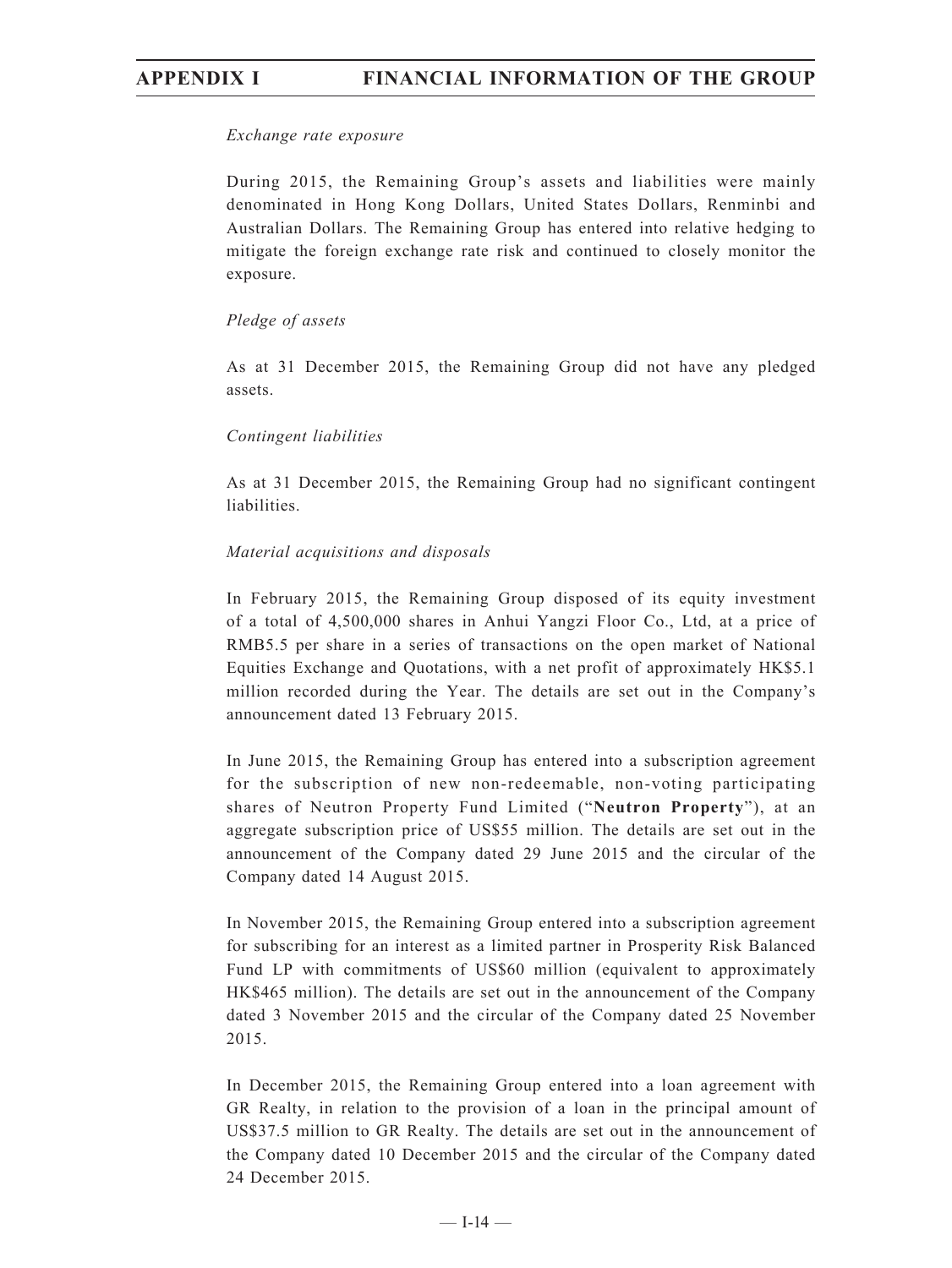# **APPENDIX II UNAUDITED FINANCIAL INFORMATION OF THE DISPOSAL GROUP**

Set out below is the unaudited financial information of Chance Bright Limited (the "**Disposal Company**") and its interests in joint ventures (the "**Disposal Group**") which comprises the unaudited consolidated statements of financial position of the Disposal Company as at 31 December 2013, 2014 and 2015 and the related unaudited consolidated income statements and statements of comprehensive income, unaudited consolidated statements of changes in equity and unaudited consolidated statements of cash flow for the years ended 31 December 2013, 2014 and 2015 and certain explanatory notes (altogether the "**Unaudited Financial Information**").

The Unaudited Financial Information has been prepared in accordance with paragraph  $14.68(2)(a)(i)$  of the Rules Governing the Listing of Securities on Stock Exchange and the basis of preparation as set out in note 2 to the Unaudited Financial Information.

The Unaudited Financial Information is prepared by the Directors solely for the purpose of inclusion in this circular in connection with the Disposal. The Company's reporting accountant, BDO Limited, has reviewed the Unaudited Financial Information of the Disposal Group in accordance with Hong Kong Standard on Review Engagements 2410 "Review of Interim Financial Information Performed by the Independent Auditor of the Entity" and with reference to Practice Note 750 "Review of Financial Information under the Hong Kong Listing Rules for a Very Substantial Disposal" issued by the Hong Kong Institute of Certified Public Accountants (the "**HKICPA**").

A review is substantially less in scope than an audit conducted in accordance with Hong Kong Standards on Auditing and consequently does not enable the reporting accountant to obtain assurance that the reporting accountant would become aware of all significant matters that might be identified in an audit. Accordingly, the reporting accountant does not express an audit opinion. Based on the review, nothing has come to their attention that causes them to believe that the Unaudited Financial Information is not prepared, in all material respects, in accordance with the basis of preparation as set out in note 2 to the Unaudited Financial Information.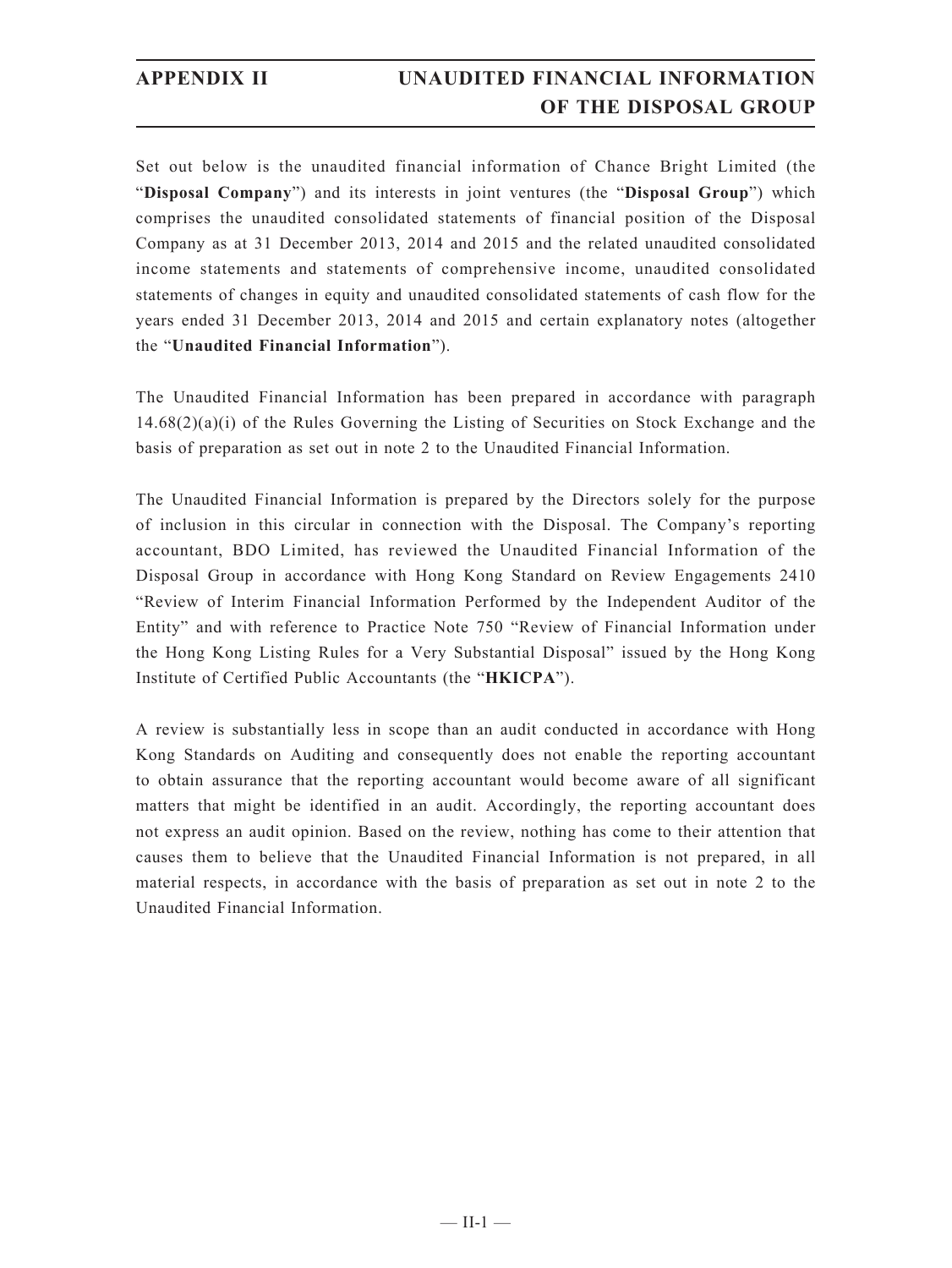## **UNAUDITED CONSOLIDATED INCOME STATEMENTS AND STATEMENTS OF COMPREHENSIVE INCOME**

|                                                                                                 | For the year ended 31 December |           |                             |  |
|-------------------------------------------------------------------------------------------------|--------------------------------|-----------|-----------------------------|--|
|                                                                                                 | 2013                           | 2014      | 2015                        |  |
|                                                                                                 | HK\$'000                       | HK\$'000  | HK\$'000                    |  |
| Other income                                                                                    |                                | 32        |                             |  |
| Other operating expenses                                                                        | (21)                           | (22)      | (26)                        |  |
| Share of results of joint ventures                                                              | 26,714                         |           | $(30,173)$ $(1,014,398)$    |  |
| Profit/(Loss) before income tax                                                                 | 26,693                         |           | $(30, 163)$ $(1, 014, 424)$ |  |
| Income tax                                                                                      |                                |           |                             |  |
| Profit/(Loss) for the year                                                                      | 26,693                         |           | $(30,163)$ $(1,014,424)$    |  |
| Other comprehensive income:<br>Item that may be subsequently reclassified to<br>profit or loss: |                                |           |                             |  |
| - Share of other comprehensive income of<br>joint ventures                                      |                                |           | (61, 344)                   |  |
| Other comprehensive income for the year                                                         |                                |           | (61, 344)                   |  |
| Total comprehensive income for the year                                                         | 26,693                         | (30, 163) | (1,075,768)                 |  |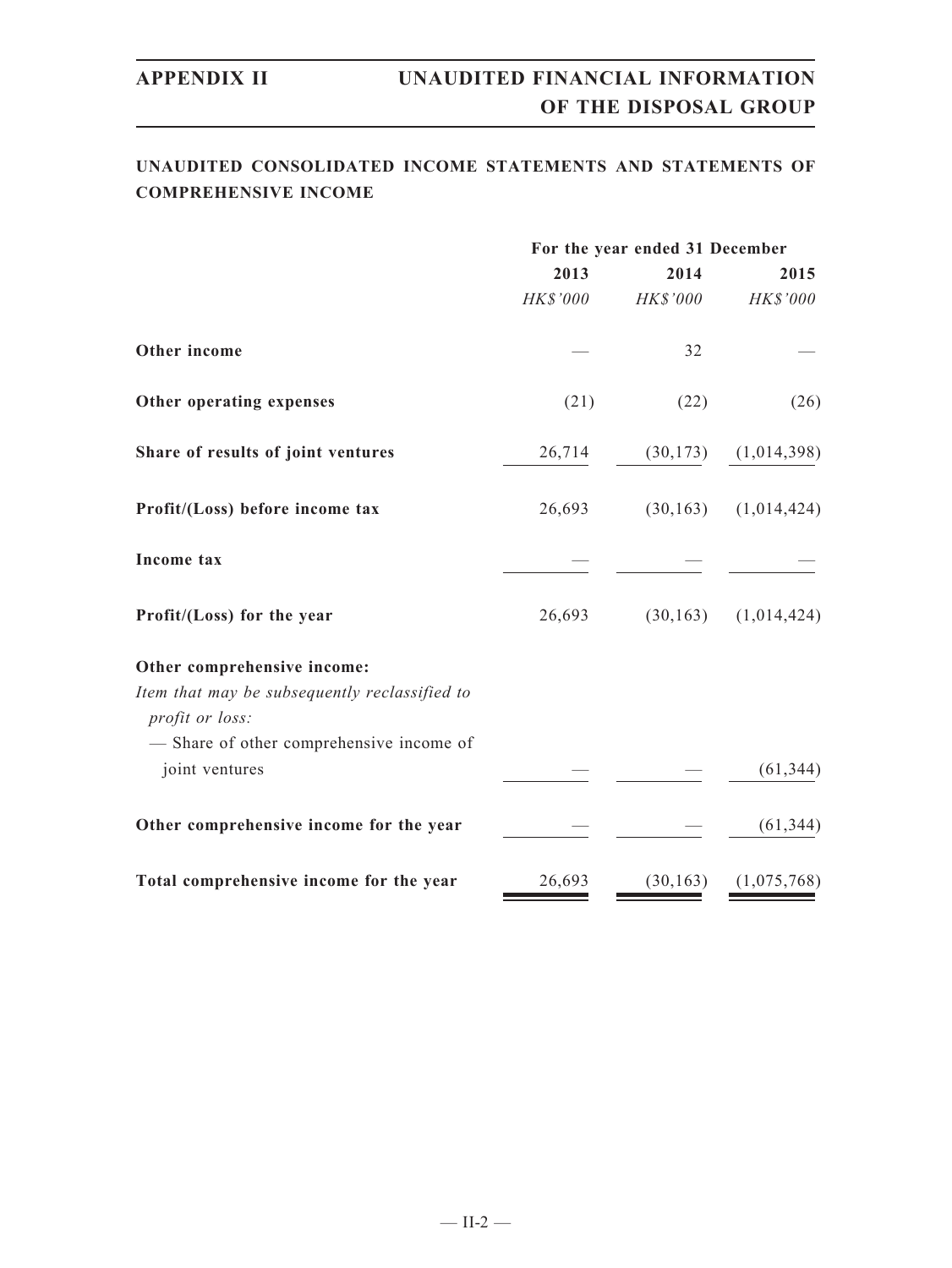### **UNAUDITED CONSOLIDATED STATEMENTS OF FINANCIAL POSITION**

|                                                                  |                | As at 31 December |                     |             |  |  |
|------------------------------------------------------------------|----------------|-------------------|---------------------|-------------|--|--|
|                                                                  |                | 2013              | 2014                | 2015        |  |  |
|                                                                  | <b>Note</b>    | HK\$'000          | HK\$'000            | HK\$'000    |  |  |
| <b>ASSETS AND LIABILITIES</b>                                    |                |                   |                     |             |  |  |
| Non-current assets                                               |                |                   |                     |             |  |  |
| Interests in joint ventures                                      | $\mathfrak{Z}$ | 3,110             | 1,772,482 1,232,744 |             |  |  |
| <b>Current assets</b>                                            |                |                   |                     |             |  |  |
| Prepayments                                                      |                | 13                | 15                  | 15          |  |  |
| Amount due from an immediate                                     |                |                   |                     |             |  |  |
| holding company                                                  | $\overline{4}$ | 26,700            |                     |             |  |  |
|                                                                  |                | 26,713            | 15                  | 15          |  |  |
| <b>Current liabilities</b>                                       |                |                   |                     |             |  |  |
| Other payables and accrued charges<br>Amount due to an immediate |                | 8                 | 8                   | 8           |  |  |
| holding company                                                  | $\overline{4}$ |                   | 1,772,837           | 2,308,867   |  |  |
|                                                                  |                | 8                 | 1,772,845           | 2,308,875   |  |  |
|                                                                  |                |                   |                     |             |  |  |
| Net current assets/(liabilities)                                 |                | 26,705            | (1,772,830)         | (2,308,860) |  |  |
| Net assets/(liabilities)                                         |                | 29,815            | (348)               | (1,076,116) |  |  |
|                                                                  |                |                   |                     |             |  |  |
| Share capital<br>Reserves                                        |                | 29,815            | (348)               | (1,076,116) |  |  |
|                                                                  |                |                   |                     |             |  |  |
| Total equity/(Capital deficiency)                                |                | 29,815            | (348)               | (1,076,116) |  |  |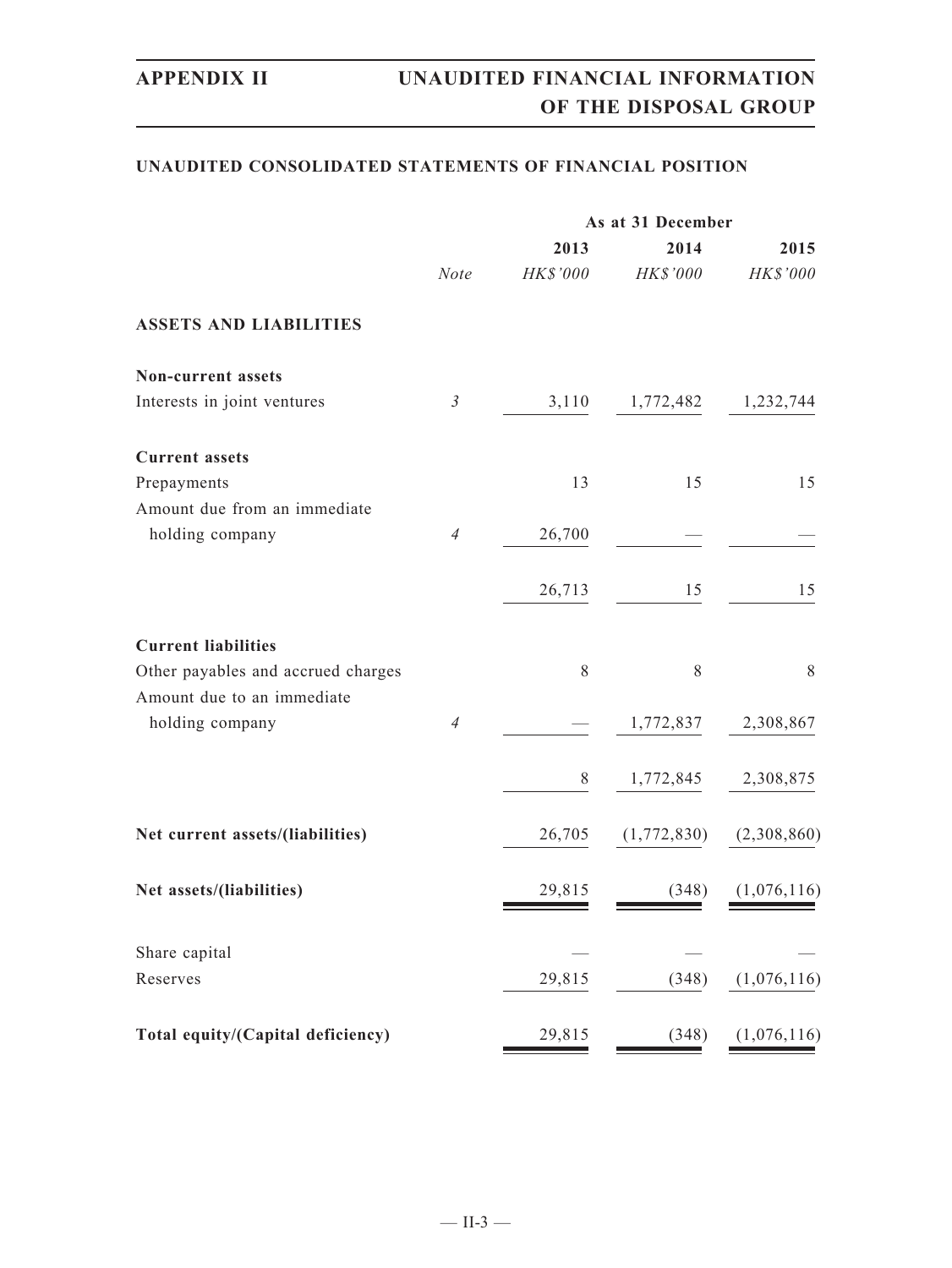### **UNAUDITED CONSOLIDATED STATEMENTS OF CHANGES IN EQUITY**

|                                                       | Share capital<br>HK\$'000 | Exchange<br>reserve<br>HK\$'000 | Retained<br>earnings/<br>(Accumulated<br>losses)<br>HK\$'000 | Total<br>equity/<br>(Capital<br>deficiency)<br>HK\$'000 |
|-------------------------------------------------------|---------------------------|---------------------------------|--------------------------------------------------------------|---------------------------------------------------------|
| At 1 January 2013                                     |                           |                                 | 3,122                                                        | 3,122                                                   |
| Profit and total comprehensive<br>income for the year |                           |                                 | 26,693                                                       | 26,693                                                  |
| Balance at 31 December 2013 and<br>1 January 2014     |                           |                                 | 29,815                                                       | 29,815                                                  |
| Loss and total comprehensive income<br>for the year   |                           |                                 | (30, 163)                                                    | (30, 163)                                               |
| Balance at 31 December 2014 and<br>1 January 2015     |                           |                                 | (348)                                                        | (348)                                                   |
| Loss for the year<br>Other comprehensive income       |                           | (61, 344)                       | (1,014,424)                                                  | (1,014,424)<br>(61, 344)                                |
| Total comprehensive income for<br>the year            |                           | (61, 344)                       | (1,014,424)                                                  | (1,075,768)                                             |
| Balance at 31 December 2015                           |                           | (61, 344)                       | (1,014,772)                                                  | (1,076,116)                                             |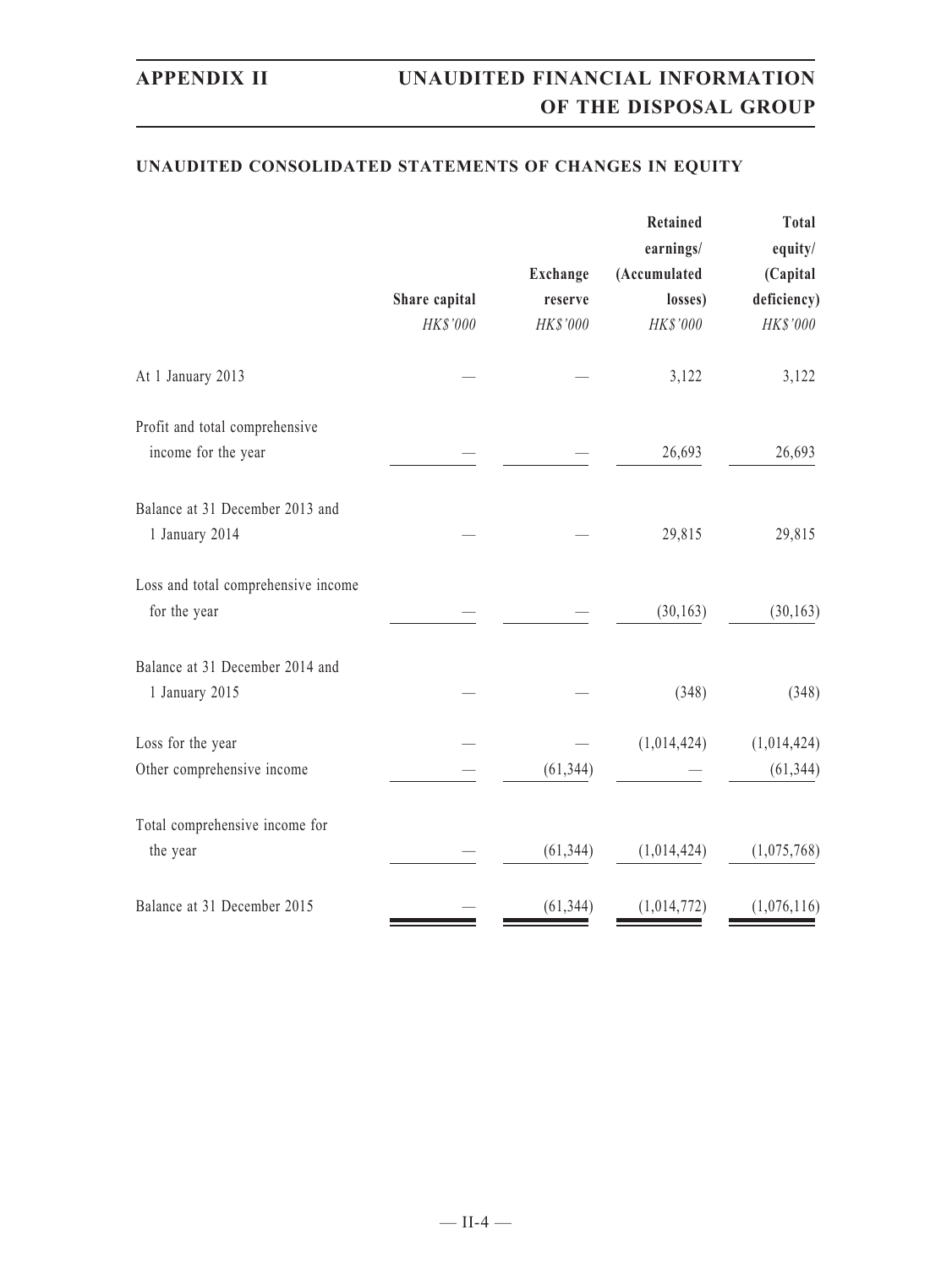### **UNAUDITED CONSOLIDATED STATEMENTS OF CASH FLOW**

|                                                    |           | For the year ended 31 December |             |
|----------------------------------------------------|-----------|--------------------------------|-------------|
|                                                    | 2013      | 2014                           | 2015        |
|                                                    | HK\$'000  | HK\$'000                       | HK\$'000    |
| Cash flows from operating activities               |           |                                |             |
| Profit/(Loss) before income tax<br>Adjustment for: | 26,693    | (30, 163)                      | (1,014,424) |
| Share of results of joint ventures                 | (26, 714) | 30,173                         | 1,014,398   |
| <b>Operating (loss)/profit before working</b>      |           |                                |             |
| capital changes                                    | (21)      | 10                             | (26)        |
| Increase in prepayments                            |           | (2)                            |             |
| Decrease in amount due from a joint venture        | 869       |                                |             |
| Net cash generated from/(used in)                  |           |                                |             |
| operating activities                               | 848       | 8                              | (26)        |
| Cash flows from investing activities               |           |                                |             |
| Distribution from a joint venture                  | 27,572    |                                |             |
| Capital refund from a joint venture                | 2,746     |                                |             |
| Capital contributions to joint ventures            |           | (1,799,545)                    | (536, 004)  |
| Net cash generated from/(used in) investing        |           |                                |             |
| activities                                         | 30,318    | (1,799,545)                    | (536, 004)  |
| Cash flows from financing activity                 |           |                                |             |
| Changes in amount due from/to an immediate         |           |                                |             |
| holding company                                    | (31, 166) | 1,799,537                      | 536,030     |
| Net cash (used in)/generated from                  |           |                                |             |
| financing activity                                 |           | $(31, 166)$ 1,799,537          | 536,030     |
| Net change in cash and cash equivalent             |           |                                |             |
| Cash and cash equivalent at beginning              |           |                                |             |
| of year                                            |           |                                |             |
| Cash and cash equivalent at end of year            |           |                                |             |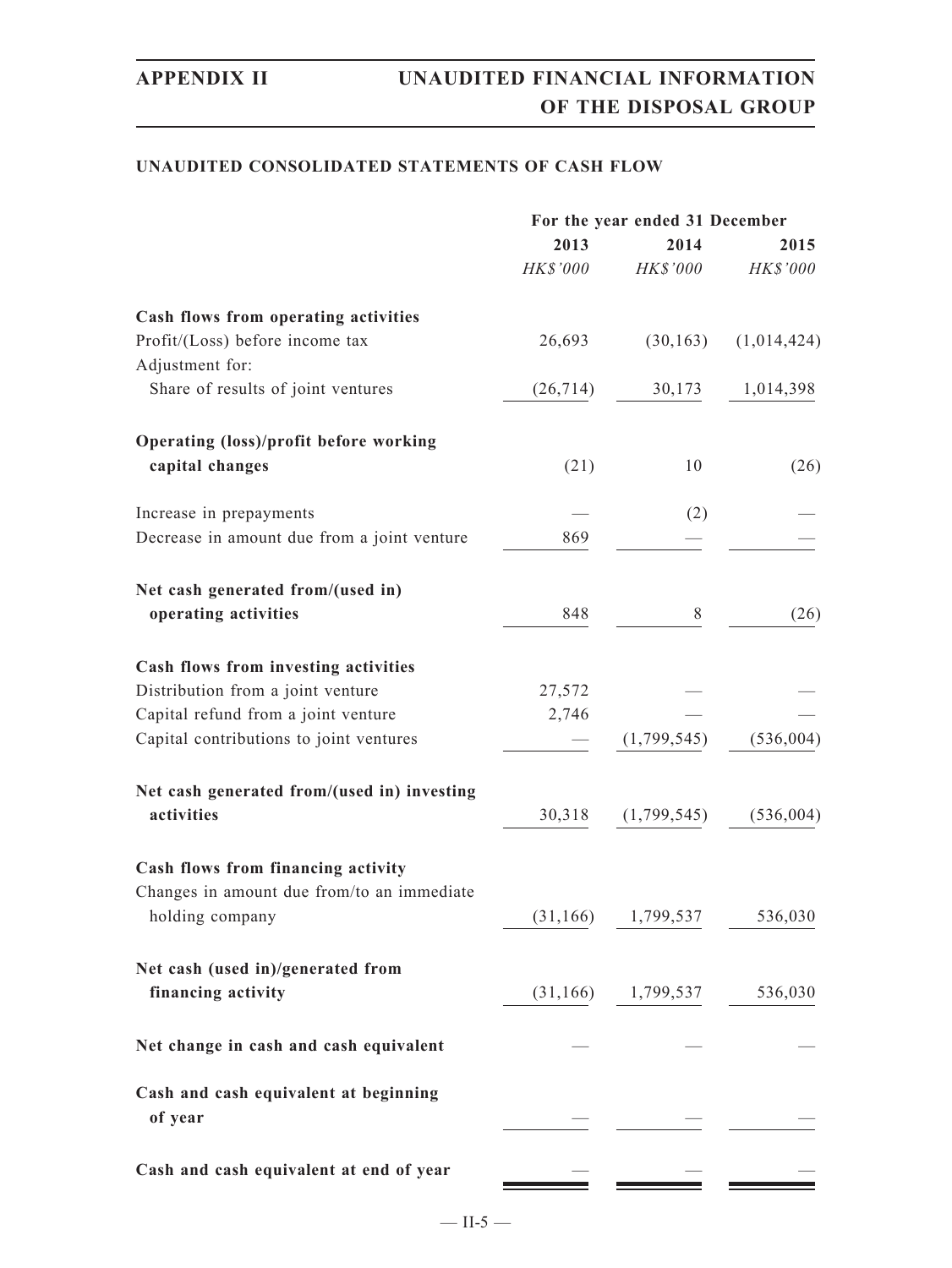### **NOTES TO THE UNAUDITED FINANCIAL INFORMATION**

### **1. GENERAL INFORMATION**

Chance Bright Limited (the "**Disposal Company**") is a company incorporated in Cayman Islands and registered as an exempted company with limited liability under the Companies Law of the Cayman Islands.

On 19 May 2016, Gemini Investment (Holdings) Limited (the "**Company**") and Xin Cai Global Investment Limited (the "**Buyer**"), the immediate holding company of the Disposal Company entered into a sale and purchase agreement for the disposal of entire issued share capital of the Disposal Company and assignment of shareholder's loan extended to the Disposal Company to the Buyer (the "**Disposal**").

The Disposal Company is an investment holding company.

Particulars of the principal companies now comprising the Disposal Group and its interests in joint ventures (the "**Disposal Group**") is set out in Note 3:

### **2. BASIS OF PREPARATION OF THE UNAUDITED FINANCIAL INFORMATION**

The unaudited financial information of the Disposal Group for the three years ended 31 December 2013, 2014 and 2015 (the "**Unaudited Financial Information**") has been prepared in accordance with paragraph  $14.68(2)(a)(i)$  of the Rules Governing the Listing of Securities on The Stock Exchange of Hong Kong Limited, and solely for the purposes of inclusion in the circular issued by the Company in connection with the Disposal.

The amounts included in the Unaudited Financial Information has been recognised and measured in accordance with the relevant accounting policies of the Company adopted in the preparation of the consolidated financial statements of the Company and its subsidiaries for the relevant years or periods, which conform with Hong Kong Financial Reporting Standards ("**HKFRSs**") which include all HKFRSs, Hong Kong Accounting Standard ("**HKAS**") and Interpretations) issued by the HKICPA and accounting principles generally accepted in Hong Kong. The Unaudited Financial Information has been prepared under the historical cost convention. The Unaudited Financial Information is presented in Hong Kong dollar ("**HK\$**") and all values are rounded to the nearest thousand (HK\$'000) except when otherwise indicated.

The Unaudited Financial Information does not contain sufficient information to constitute a complete set of financial statements as defined in HKAS 1 "Presentation of Financial Statements" nor a set of condensed financial statements as defined in HKAS 34 "Interim Financial Reporting" issued by the HKICPA, and should be read in connection with the published annual financial statements of the Gemini Investments (Holdings) Limited and its subsidiaries for the year ended 31 December 2015.

 As at 31 December 2015, the net current liabilities of Disposal Group exceeded its current assets by approximately HK\$2,309 million. The Company has undertaken to provide continued financial support to enable the Disposal Group to fulfil its financial liabilities when they fall due and not to demand repayment of debt due from the Disposal Company until the Disposal Company is in a position to repay. Accordingly, the Unaudited Financial Information has been prepared by the directors of the Company on a going concern basis.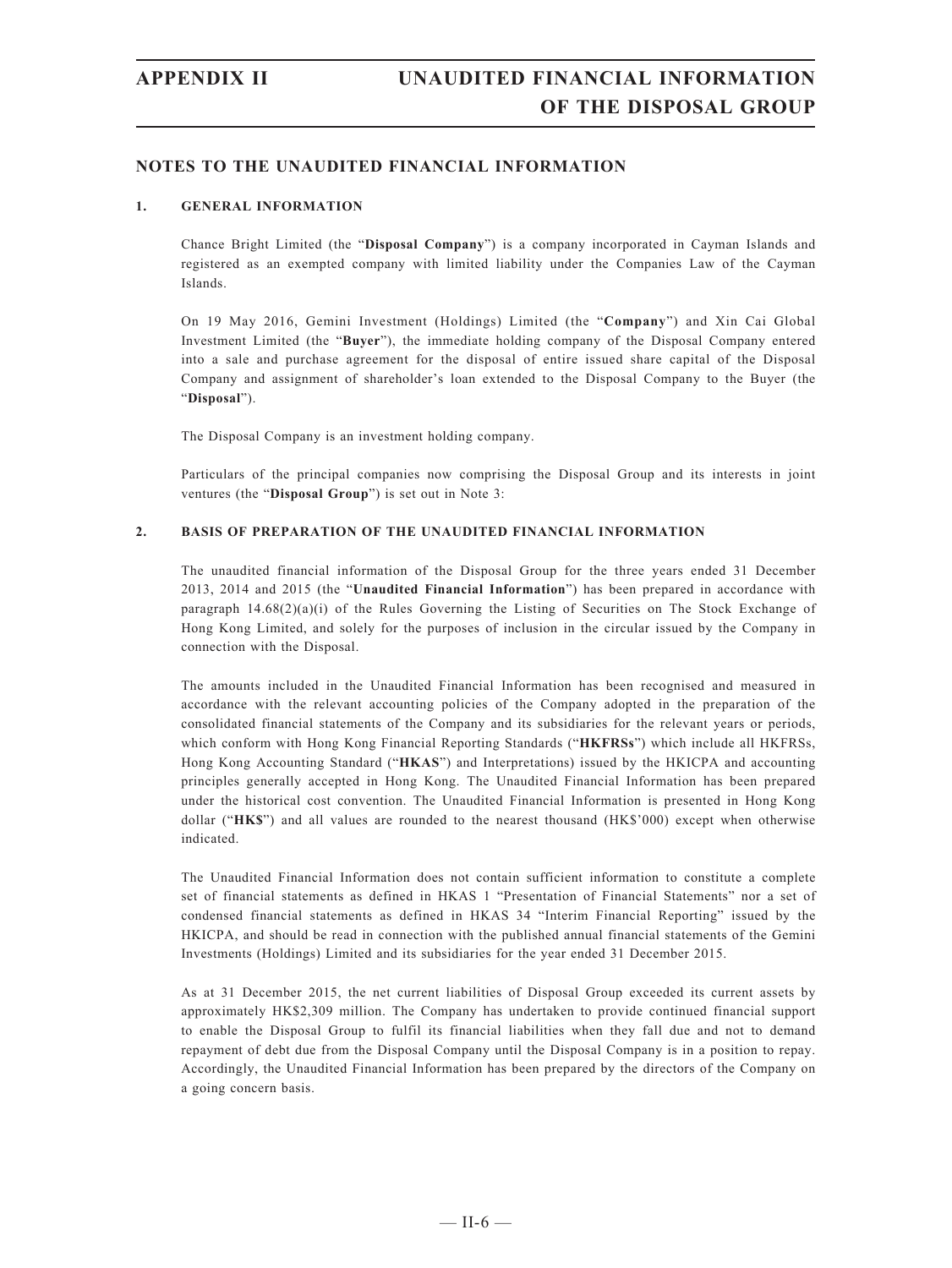### **3. INTEREST IN JOINT VENTURES**

|                                                | 2013            | 2014      | 2015        |
|------------------------------------------------|-----------------|-----------|-------------|
|                                                | <b>HK\$'000</b> | HK\$'000  | HK\$'000    |
| At the beginning of the year                   | 6,715           | 3,110     | 1,772,482   |
| Capital contributions                          |                 | 1,799,545 | 536,004     |
| Dividend distribution                          | (30,319)        |           |             |
| Share of post-acquisition profits/(losses) and |                 |           |             |
| other comprehensive income                     | 26,714          | (30, 173) | (1,075,742) |
| At the end of the year                         | 3,110           | 1,772,482 | 1,232,744   |

As at each end of the reporting periods, the Disposal Group has interests in the following significant joint ventures:

| Name of joint venture                          | Place of<br>incorporation | <b>Issued and</b><br>fully<br>paid up<br>capital | <b>Proportion</b><br>of issued | share held Principal activity |
|------------------------------------------------|---------------------------|--------------------------------------------------|--------------------------------|-------------------------------|
| Sino Prosperity Real Estate<br>Limited         | Cayman Islands            | N/A                                              |                                | 50% Investment holdings       |
| Sino Prosperity Real Estate<br>Advisor Limited | Cayman Islands            | N/A                                              | 50%                            | Investment advisory           |

Under HKFRS11, these joint arrangements are classified as joint ventures and have been included in the Unaudited Financial Information of the Disposal Group using the equity method.

The summarised financial information in respect of the joint ventures is as follows:

| Sino Prosperity Real Estate Limited                                  | 2013     | 2014           | 2015           |  |
|----------------------------------------------------------------------|----------|----------------|----------------|--|
|                                                                      | HK\$'000 | HK\$'000       | HK\$'000       |  |
| As at 31 December                                                    |          |                |                |  |
| Current assets                                                       | 3,732    | 30,452,104     | 24,438,218     |  |
| Non-current assets                                                   |          | 1,535,904      | 407,070        |  |
| Current liabilities                                                  | (2,782)  | (17,730,768)   | (17, 371, 585) |  |
| Non-current liabilities                                              |          | (10, 304, 226) | (4,869,820)    |  |
| Net assets                                                           | 950      | 3,953,014      | 2,603,883      |  |
| Included in the above amounts are:                                   |          |                |                |  |
| Cash and cash equivalents                                            | 3,732    | 683,602        | 1,073,461      |  |
| Current financial liabilities (excluding trade and<br>other payable) |          | (6,299,680)    | (1,782,166)    |  |
| Non-current financial liabilities (excluding other                   |          |                |                |  |
| payable and provision)                                               |          | (9,803,332)    | (4,451,550)    |  |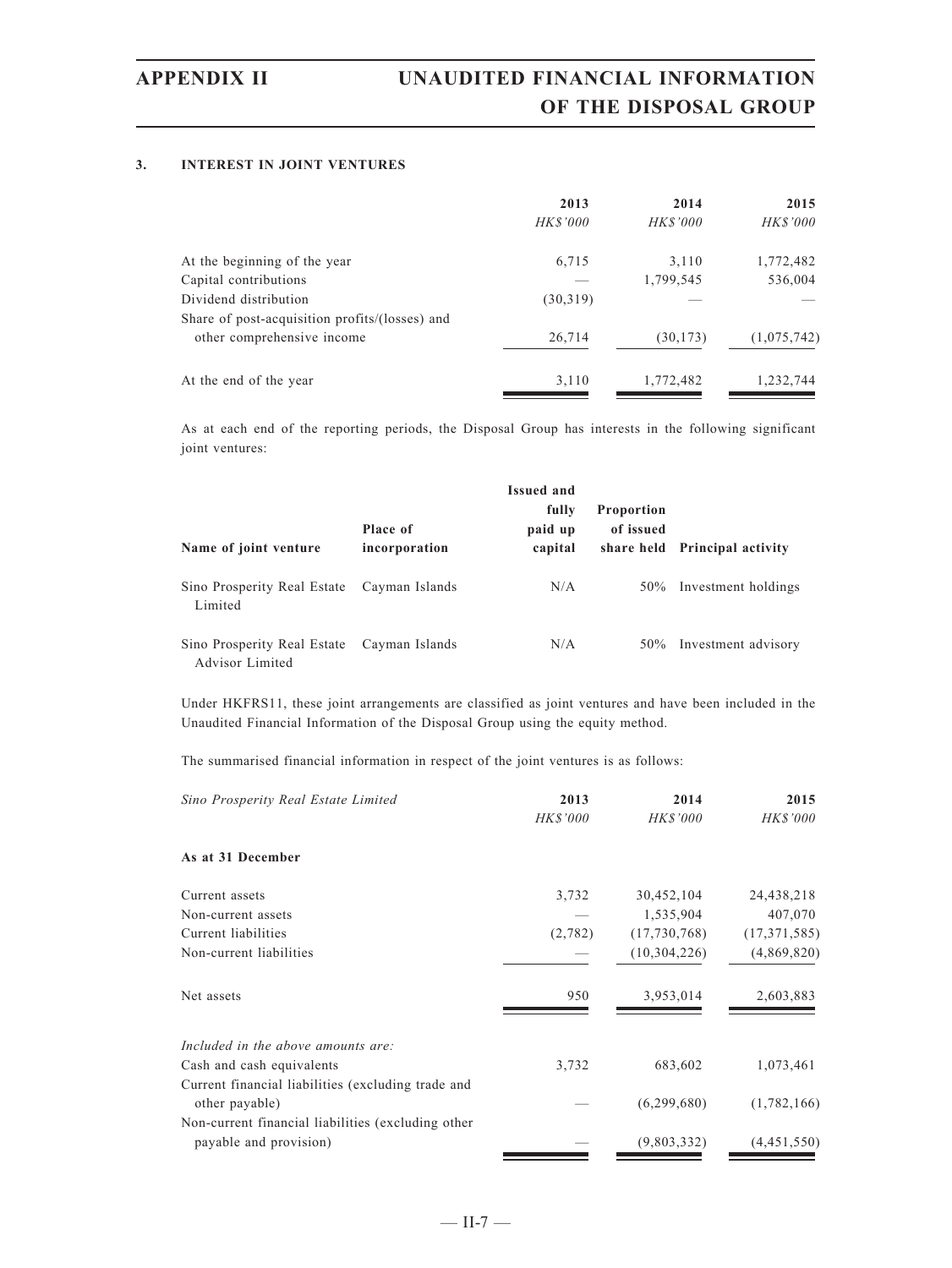# **APPENDIX II UNAUDITED FINANCIAL INFORMATION OF THE DISPOSAL GROUP**

|                                                                      | 2013<br>HK\$'000 | 2014<br>HK\$'000 | 2015<br>HK\$'000 |
|----------------------------------------------------------------------|------------------|------------------|------------------|
| Year ended 31 December                                               |                  |                  |                  |
| Revenues                                                             | 54,657           |                  | 9,210,544        |
| Loss for the year                                                    | (7, 169)         | (54, 854)        | (2,024,225)      |
| Other comprehensive income                                           | (321)            |                  | (122, 693)       |
| Total comprehensive income                                           | (7, 490)         | (54, 854)        | (2,146,918)      |
| Included in the above amounts are:                                   |                  |                  |                  |
| Deprecation                                                          |                  |                  | (3,673)          |
| Interest income                                                      |                  | 8                | 9,618            |
| Interest expenses                                                    |                  |                  | (53, 540)        |
| Income tax credit                                                    |                  |                  | 82,854           |
| Sino Prosperity Real Estate Advisor Limited                          | 2013<br>HK\$'000 | 2014<br>HK\$'000 | 2015<br>HK\$'000 |
| As at 31 December                                                    |                  |                  |                  |
| Current assets                                                       | 7,192            | 2,505            | 5,705            |
| Non-current assets                                                   | 368              | 155              | 157              |
| Current liabilities                                                  | (1,982)          | (2,570)          | (10, 341)        |
| Net assets/(liabilities)                                             | 5,578            | 90               | (4, 479)         |
| Included in the above amounts are:                                   |                  |                  |                  |
| Cash and cash equivalents                                            | 3,329            | 2,094            | 2,427            |
| Current financial liabilities (excluding trade and<br>other payable) | (674)            | (1, 924)         | (9, 929)         |
| Year ended 31 December                                               |                  |                  |                  |
| Revenues                                                             | 10,372           | 4,073            |                  |
| Profit/(Loss) for the year                                           | 1,808            | (5, 531)         | (4, 572)         |
| Other comprehensive income                                           | 17               | 39               | 5                |
|                                                                      |                  |                  |                  |
| Total comprehensive income                                           | 1,825            | (5, 492)         | (4, 567)         |
| Included in the above amounts are:                                   |                  |                  |                  |
| Depreciation and amortisation                                        | 126              | 214              | 203              |
| Interest income                                                      | $\overline{2}$   | 2                |                  |
| Income tax credit                                                    | (98)             |                  |                  |

### **4. AMOUNTS DUE FROM/TO AN IMMEDIATE HOLDING COMPANY**

The amounts due are unsecured, interest-free and repayable on demand.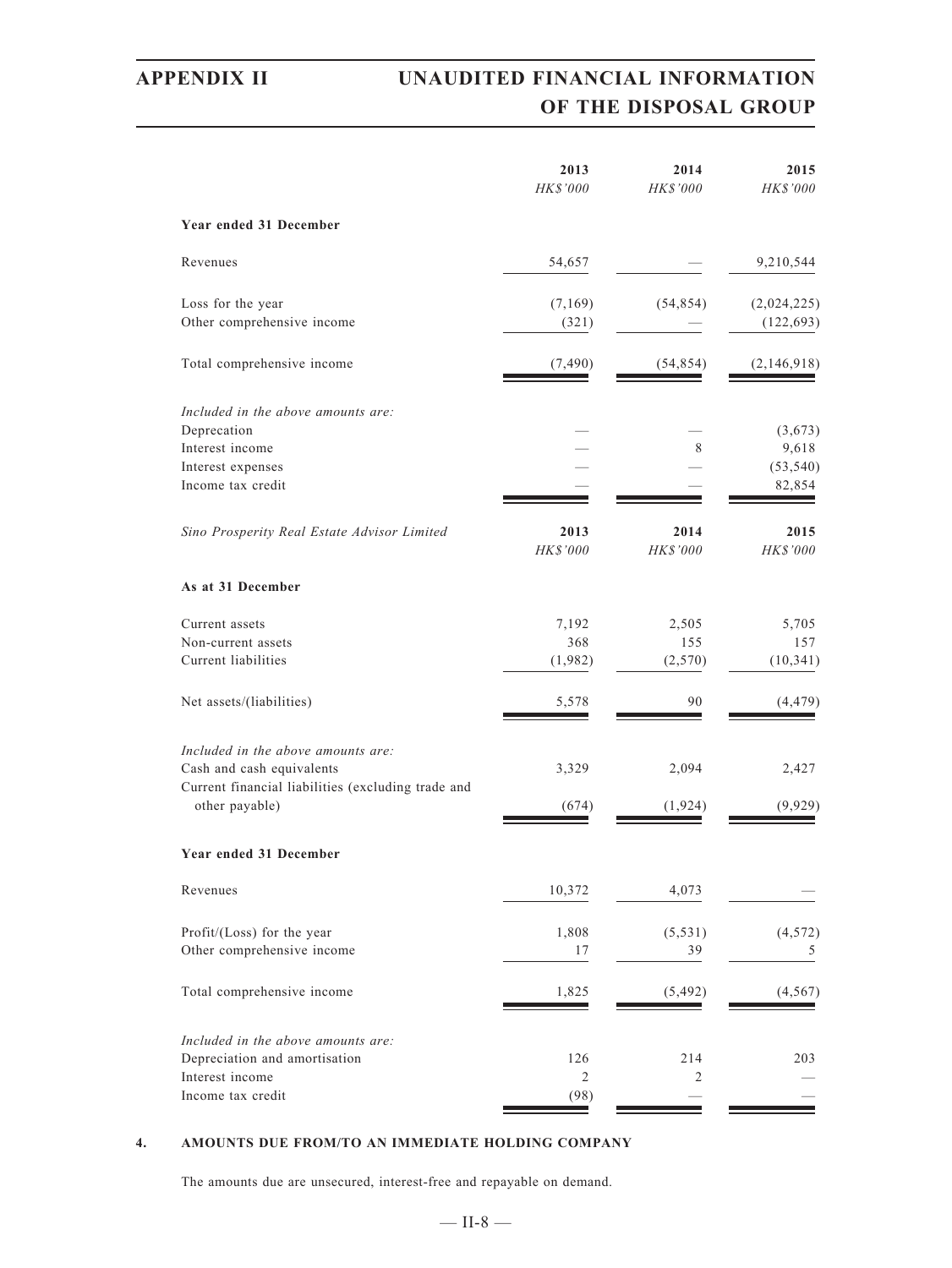### **UNAUDITED PRO FORMA FINANCIAL INFORMATION OF THE REMAINING GROUP**

The unaudited pro forma financial information of the Gemini Investments (Holdings) Limited (the "**Company**") and its subsidiaries (hereinafter collectively referred to as the "**Group**") excluding Chance Bright Limited (the "**Disposal Company**") and its interests in joint ventures (the "**Remaining Group**") (the "**Unaudited Pro Forma Financial Information**") presented below is prepared to illustrate (a) the financial position of the Remaining Group as if the Disposal had been taken place on 31 December 2015 and (b) the results and cash flows of the Remaining Group for the year ended 31 December 2015 as if the Disposal had been taken place on 1 January 2015. This Unaudited Pro Forma Financial Information has been prepared for illustrative purpose only, and because of its hypothetical nature does not purport to present the true picture of (i) the financial position of the Remaining Group as at 31 December 2015 or at any future date had the Disposal been taken place on 31 December 2015; or (ii) the results and cash flows of the Remaining Group for the year ended 31 December 2015 or for any future period had the Disposal been taken place on 1 January 2015.

The Unaudited Pro Forma Financial Information is prepared based on the audited consolidated statement of financial position of the Group as at 31 December 2015, the audited consolidated income statement and audited consolidated statement of cash flows of the Group for the year ended 31 December 2015, and the unaudited financial information of the Disposal Group set out in Appendix II to this Circular, after giving effect to pro forma adjustments described in the notes and has been prepared in accordance with Rules 4.29 and  $14.68(2)(a)(ii)$  of the Listing Rules.

### **DISCLOSURE UNDER SECTION 436 OF THE COMPANIES ORDINANCE**

The audited consolidated statement of financial position of the Group as at 31 December 2015 included in the Unaudited Pro Forma Financial Information set out below in this appendix does not constitute the Company's statutory annual consolidated financial statements for the year ended 31 December 2015 but is derived from those financial statements. Further information relating to these statutory financial statements required to be disclosed in accordance with section 436 of the Companies Ordinance is as follows:

- 1. The Company will deliver the financial statements for the year ended 31 December 2015 to the Registrar of Companies in due course as required by section 662(3) of, and Part 3 of Schedule 6 to, the Companies Ordinance.
- 2. The Company's auditor has reported on these financial statements. The auditor's report was unqualified; which did not include a reference to any matters to which the auditor drew attention by way of emphasis; and did not contain a statement under either sections 406(2), 407(2) or 407(3) of the Companies Ordinance.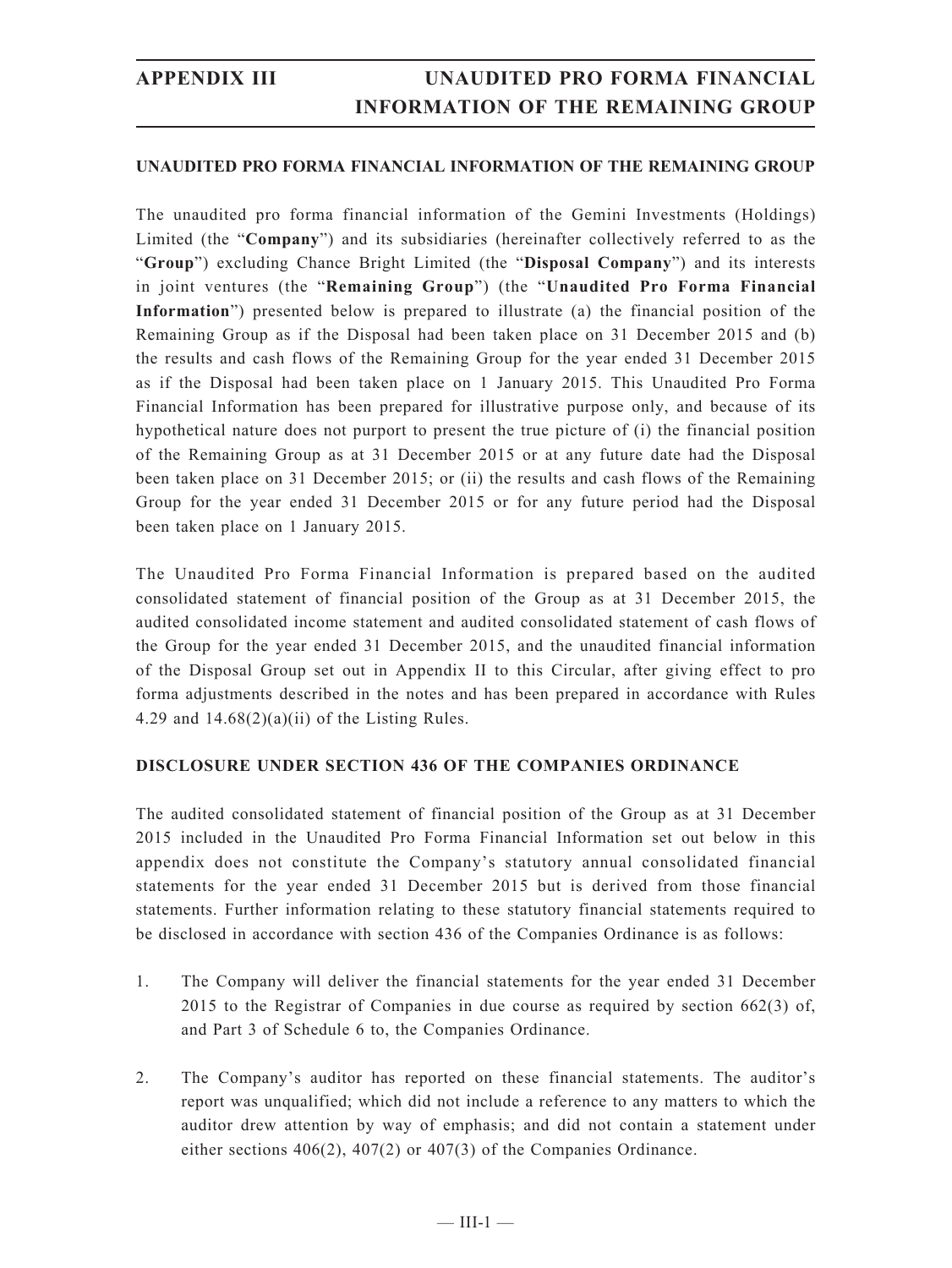### **(A) UNAUDITED PRO FORMA CONSOLIDATED STATEMENT OF FINANCIAL POSITION OF THE REMAINING GROUP**

|                                             | Audited<br>consolidated<br>statement of<br>financial position<br>of the Group as at<br>31 December 2015<br>HK\$'000<br>(Note 1) | <b>Notes</b>   | Pro forma<br>adjustments<br>HK\$'000 | Unaudited<br>pro forma<br>consolidated<br>statement of<br>financial position<br>of the Remaining<br>Group as at 31<br>December 2015<br>HK\$'000 |
|---------------------------------------------|---------------------------------------------------------------------------------------------------------------------------------|----------------|--------------------------------------|-------------------------------------------------------------------------------------------------------------------------------------------------|
| Non-current assets                          |                                                                                                                                 |                |                                      |                                                                                                                                                 |
| Investment properties                       | 528,275                                                                                                                         |                |                                      | 528,275                                                                                                                                         |
| Property, plant and equipment               | 3,384                                                                                                                           |                |                                      | 3,384                                                                                                                                           |
| Interests in joint ventures                 | 2,167,916                                                                                                                       | $\overline{2}$ | (1,232,744)                          | 935,172                                                                                                                                         |
| Available-for-sale investments              | 2,207,382                                                                                                                       |                |                                      | 2,207,382                                                                                                                                       |
| Loan receivables                            | 573,504                                                                                                                         |                |                                      | 573,504                                                                                                                                         |
|                                             | 5,480,461                                                                                                                       |                |                                      | 4,247,717                                                                                                                                       |
| <b>Current assets</b>                       |                                                                                                                                 |                |                                      |                                                                                                                                                 |
| Deposits, prepayments and other receivables | 14,059                                                                                                                          | $\mathfrak{2}$ | (15)                                 | 14,044                                                                                                                                          |
| Loan receivables                            | 26,393                                                                                                                          |                |                                      | 26,393                                                                                                                                          |
| Financial instruments held for trading      | 155,825                                                                                                                         |                |                                      | 155,825                                                                                                                                         |
| Short-term bank deposits                    | 214,576                                                                                                                         |                |                                      | 214,576                                                                                                                                         |
| Bank balances and cash                      | 636,918                                                                                                                         | 3              | 1,156,600                            | 1,786,518                                                                                                                                       |
|                                             |                                                                                                                                 | 3              | (7,000)                              |                                                                                                                                                 |
|                                             | 1,047,771                                                                                                                       |                |                                      | 2,197,356                                                                                                                                       |
| <b>Total assets</b>                         | 6,528,232                                                                                                                       |                |                                      | 6,445,073                                                                                                                                       |
| <b>Current liabilities</b>                  |                                                                                                                                 |                |                                      |                                                                                                                                                 |
| Other payables and accrued charges          | 39,178                                                                                                                          | 2              | (8)                                  | 39,170                                                                                                                                          |
| Amount due to a fellow subsidiary           | 65,880                                                                                                                          |                |                                      | 65,880                                                                                                                                          |
| Taxation payable                            | 102                                                                                                                             |                |                                      | 102                                                                                                                                             |
| Borrowings                                  | 863,333                                                                                                                         |                |                                      | 863,333                                                                                                                                         |
|                                             | 968,493                                                                                                                         |                |                                      | 968,485                                                                                                                                         |
| Net current assets                          | 79,278                                                                                                                          |                |                                      | 1,228,871                                                                                                                                       |
| Total assets less current liabilities       | 5,559,739                                                                                                                       |                |                                      | 5,476,588                                                                                                                                       |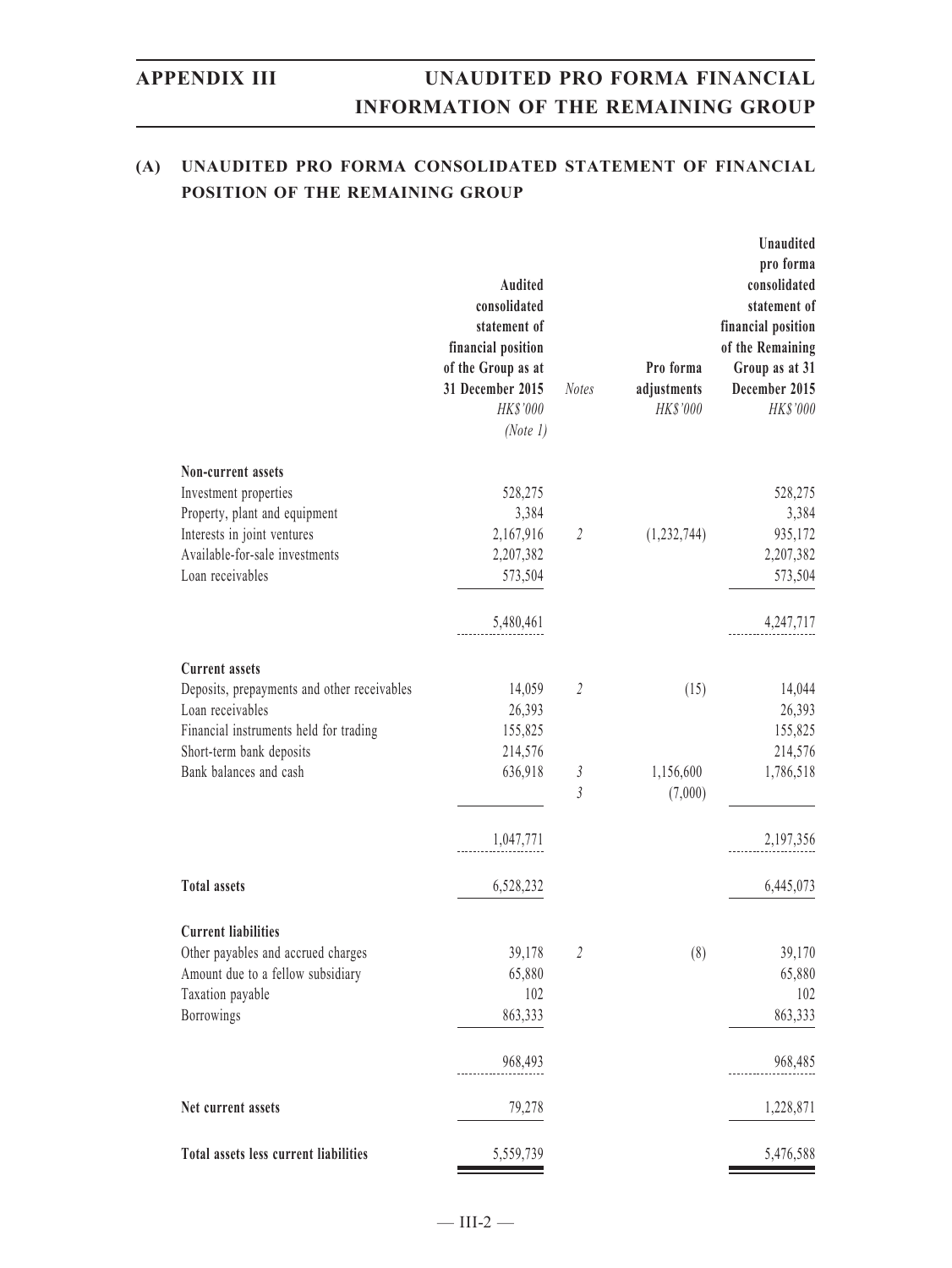|                                          | <b>Audited</b><br>consolidated<br>statement of<br>financial position<br>of the Group as at<br>31 December 2015<br>HK\$'000<br>(Note 1) | <b>Notes</b>    | Pro forma<br>adjustments<br>HK\$'000 | <b>Unaudited</b><br>pro forma<br>consolidated<br>statement of<br>financial position<br>of the Remaining<br>Group as at 31<br>December 2015<br>HK\$'000 |
|------------------------------------------|----------------------------------------------------------------------------------------------------------------------------------------|-----------------|--------------------------------------|--------------------------------------------------------------------------------------------------------------------------------------------------------|
| Capital and reserves                     |                                                                                                                                        |                 |                                      |                                                                                                                                                        |
| Share capital                            | 184,881                                                                                                                                |                 |                                      | 184,881                                                                                                                                                |
| Reserves                                 | 3,771,465                                                                                                                              | $\sqrt{3}$<br>3 | (144, 495)<br>61,344                 | 3,688,314                                                                                                                                              |
| <b>Total equity</b>                      | 3,956,346                                                                                                                              |                 |                                      | 3,873,195                                                                                                                                              |
| <b>Non-current liabilities</b>           |                                                                                                                                        |                 |                                      |                                                                                                                                                        |
| <b>Borrowings</b>                        | 1,601,625                                                                                                                              |                 |                                      | 1,601,625                                                                                                                                              |
| Deferred tax liabilities                 | 1,768                                                                                                                                  |                 |                                      | 1,768                                                                                                                                                  |
|                                          | 1,603,393                                                                                                                              |                 |                                      | 1,603,393                                                                                                                                              |
| Total equity and non-current liabilities | 5,559,739                                                                                                                              |                 |                                      | 5,476,588                                                                                                                                              |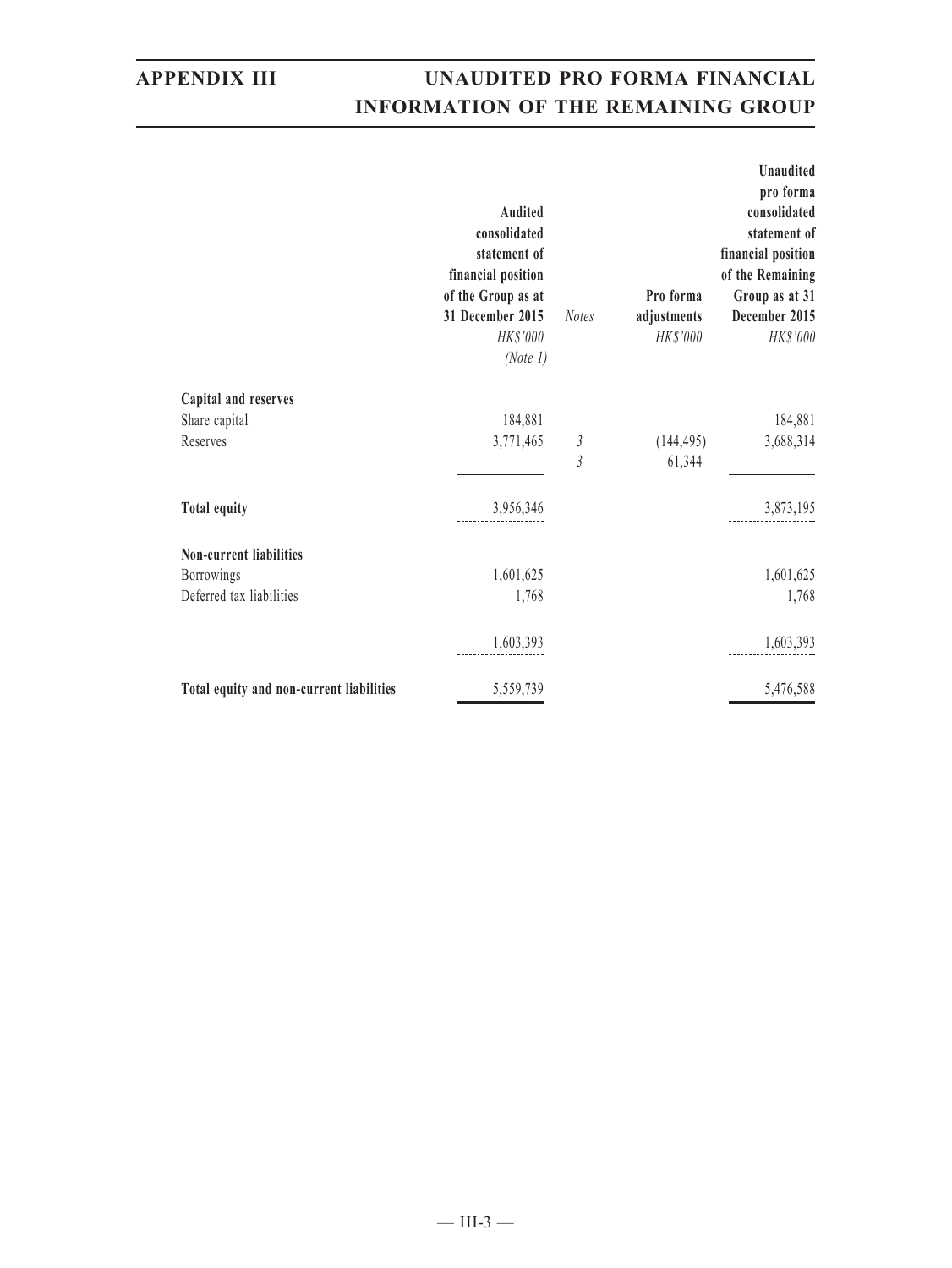### **(B) UNAUDITED PRO FORMA CONSOLIDATED INCOME STATEMENT OF THE REMAINING GROUP**

| Sales proceeds from disposal of financial<br>instruments held for trading<br>736,687<br>736,687<br>Turnover<br>22,633<br>22,633<br>Other income<br>15,776<br>Employee costs<br>(23, 350)<br>Share-based compensation<br>(5,264)<br>Depreciation<br>(1,785)<br>Other expenses<br>(36,650)<br>Loss arising from changes in fair value of<br>financial instruments held for trading<br>(40, 111)<br>Gain arising from changes in fair value of<br>9,728<br>investment properties<br>9,728<br>Gain on disposal of<br>available-for-sales investment<br>5,084<br>5,084<br>Share of results of joint ventures<br>(988, 290)<br>1,014,398<br>26,108<br>$\overline{4}$<br>5<br>Loss on disposal of a subsidiary<br>(549, 878)<br>Finance costs<br>(90, 780)<br>Loss before income tax<br>(1, 133, 009)<br>(2, 238)<br>Income tax<br>(1, 135, 247)<br>Loss for the year<br>Loss for the year attributable to:<br>Owners of the Company<br>(1, 135, 247)<br>Losses per share for loss attributable to owners<br>of the Company<br>- basic (HK dollars)<br>(2.52)<br>- diluted (HK dollars)<br>N/A | Audited<br>consolidated<br>income statement<br>of the Group for<br>the year ended<br>31 December 2015<br>HK\$'000<br>(Note 1) | <b>Notes</b> | Pro forma<br>adjustments<br>HK\$'000 | <b>Unaudited</b><br>pro forma<br>consolidated<br>income statement<br>of the Remaining<br>Group for the<br>year ended<br>31 December 2015<br>HK\$'000 |
|-----------------------------------------------------------------------------------------------------------------------------------------------------------------------------------------------------------------------------------------------------------------------------------------------------------------------------------------------------------------------------------------------------------------------------------------------------------------------------------------------------------------------------------------------------------------------------------------------------------------------------------------------------------------------------------------------------------------------------------------------------------------------------------------------------------------------------------------------------------------------------------------------------------------------------------------------------------------------------------------------------------------------------------------------------------------------------------------|-------------------------------------------------------------------------------------------------------------------------------|--------------|--------------------------------------|------------------------------------------------------------------------------------------------------------------------------------------------------|
|                                                                                                                                                                                                                                                                                                                                                                                                                                                                                                                                                                                                                                                                                                                                                                                                                                                                                                                                                                                                                                                                                         |                                                                                                                               |              |                                      |                                                                                                                                                      |
|                                                                                                                                                                                                                                                                                                                                                                                                                                                                                                                                                                                                                                                                                                                                                                                                                                                                                                                                                                                                                                                                                         |                                                                                                                               |              |                                      |                                                                                                                                                      |
|                                                                                                                                                                                                                                                                                                                                                                                                                                                                                                                                                                                                                                                                                                                                                                                                                                                                                                                                                                                                                                                                                         |                                                                                                                               |              |                                      |                                                                                                                                                      |
|                                                                                                                                                                                                                                                                                                                                                                                                                                                                                                                                                                                                                                                                                                                                                                                                                                                                                                                                                                                                                                                                                         |                                                                                                                               |              |                                      | 15,776                                                                                                                                               |
|                                                                                                                                                                                                                                                                                                                                                                                                                                                                                                                                                                                                                                                                                                                                                                                                                                                                                                                                                                                                                                                                                         |                                                                                                                               |              |                                      | (23,350)                                                                                                                                             |
|                                                                                                                                                                                                                                                                                                                                                                                                                                                                                                                                                                                                                                                                                                                                                                                                                                                                                                                                                                                                                                                                                         |                                                                                                                               |              |                                      | (5,264)                                                                                                                                              |
|                                                                                                                                                                                                                                                                                                                                                                                                                                                                                                                                                                                                                                                                                                                                                                                                                                                                                                                                                                                                                                                                                         |                                                                                                                               |              |                                      | (1,785)                                                                                                                                              |
|                                                                                                                                                                                                                                                                                                                                                                                                                                                                                                                                                                                                                                                                                                                                                                                                                                                                                                                                                                                                                                                                                         |                                                                                                                               |              |                                      | (36,650)                                                                                                                                             |
|                                                                                                                                                                                                                                                                                                                                                                                                                                                                                                                                                                                                                                                                                                                                                                                                                                                                                                                                                                                                                                                                                         |                                                                                                                               |              |                                      |                                                                                                                                                      |
|                                                                                                                                                                                                                                                                                                                                                                                                                                                                                                                                                                                                                                                                                                                                                                                                                                                                                                                                                                                                                                                                                         |                                                                                                                               |              |                                      | (40,111)                                                                                                                                             |
|                                                                                                                                                                                                                                                                                                                                                                                                                                                                                                                                                                                                                                                                                                                                                                                                                                                                                                                                                                                                                                                                                         |                                                                                                                               |              |                                      |                                                                                                                                                      |
|                                                                                                                                                                                                                                                                                                                                                                                                                                                                                                                                                                                                                                                                                                                                                                                                                                                                                                                                                                                                                                                                                         |                                                                                                                               |              |                                      |                                                                                                                                                      |
|                                                                                                                                                                                                                                                                                                                                                                                                                                                                                                                                                                                                                                                                                                                                                                                                                                                                                                                                                                                                                                                                                         |                                                                                                                               |              |                                      |                                                                                                                                                      |
|                                                                                                                                                                                                                                                                                                                                                                                                                                                                                                                                                                                                                                                                                                                                                                                                                                                                                                                                                                                                                                                                                         |                                                                                                                               |              |                                      |                                                                                                                                                      |
|                                                                                                                                                                                                                                                                                                                                                                                                                                                                                                                                                                                                                                                                                                                                                                                                                                                                                                                                                                                                                                                                                         |                                                                                                                               |              |                                      |                                                                                                                                                      |
|                                                                                                                                                                                                                                                                                                                                                                                                                                                                                                                                                                                                                                                                                                                                                                                                                                                                                                                                                                                                                                                                                         |                                                                                                                               |              |                                      | (549, 878)                                                                                                                                           |
|                                                                                                                                                                                                                                                                                                                                                                                                                                                                                                                                                                                                                                                                                                                                                                                                                                                                                                                                                                                                                                                                                         |                                                                                                                               |              |                                      | (90, 780)                                                                                                                                            |
|                                                                                                                                                                                                                                                                                                                                                                                                                                                                                                                                                                                                                                                                                                                                                                                                                                                                                                                                                                                                                                                                                         |                                                                                                                               |              |                                      | (668, 489)                                                                                                                                           |
|                                                                                                                                                                                                                                                                                                                                                                                                                                                                                                                                                                                                                                                                                                                                                                                                                                                                                                                                                                                                                                                                                         |                                                                                                                               |              |                                      | (2, 238)                                                                                                                                             |
|                                                                                                                                                                                                                                                                                                                                                                                                                                                                                                                                                                                                                                                                                                                                                                                                                                                                                                                                                                                                                                                                                         |                                                                                                                               |              |                                      | (670, 727)                                                                                                                                           |
|                                                                                                                                                                                                                                                                                                                                                                                                                                                                                                                                                                                                                                                                                                                                                                                                                                                                                                                                                                                                                                                                                         |                                                                                                                               |              |                                      |                                                                                                                                                      |
|                                                                                                                                                                                                                                                                                                                                                                                                                                                                                                                                                                                                                                                                                                                                                                                                                                                                                                                                                                                                                                                                                         |                                                                                                                               |              |                                      | (670, 727)                                                                                                                                           |
|                                                                                                                                                                                                                                                                                                                                                                                                                                                                                                                                                                                                                                                                                                                                                                                                                                                                                                                                                                                                                                                                                         |                                                                                                                               |              |                                      |                                                                                                                                                      |
|                                                                                                                                                                                                                                                                                                                                                                                                                                                                                                                                                                                                                                                                                                                                                                                                                                                                                                                                                                                                                                                                                         |                                                                                                                               |              |                                      | (1.50)                                                                                                                                               |
|                                                                                                                                                                                                                                                                                                                                                                                                                                                                                                                                                                                                                                                                                                                                                                                                                                                                                                                                                                                                                                                                                         |                                                                                                                               |              |                                      | N/A                                                                                                                                                  |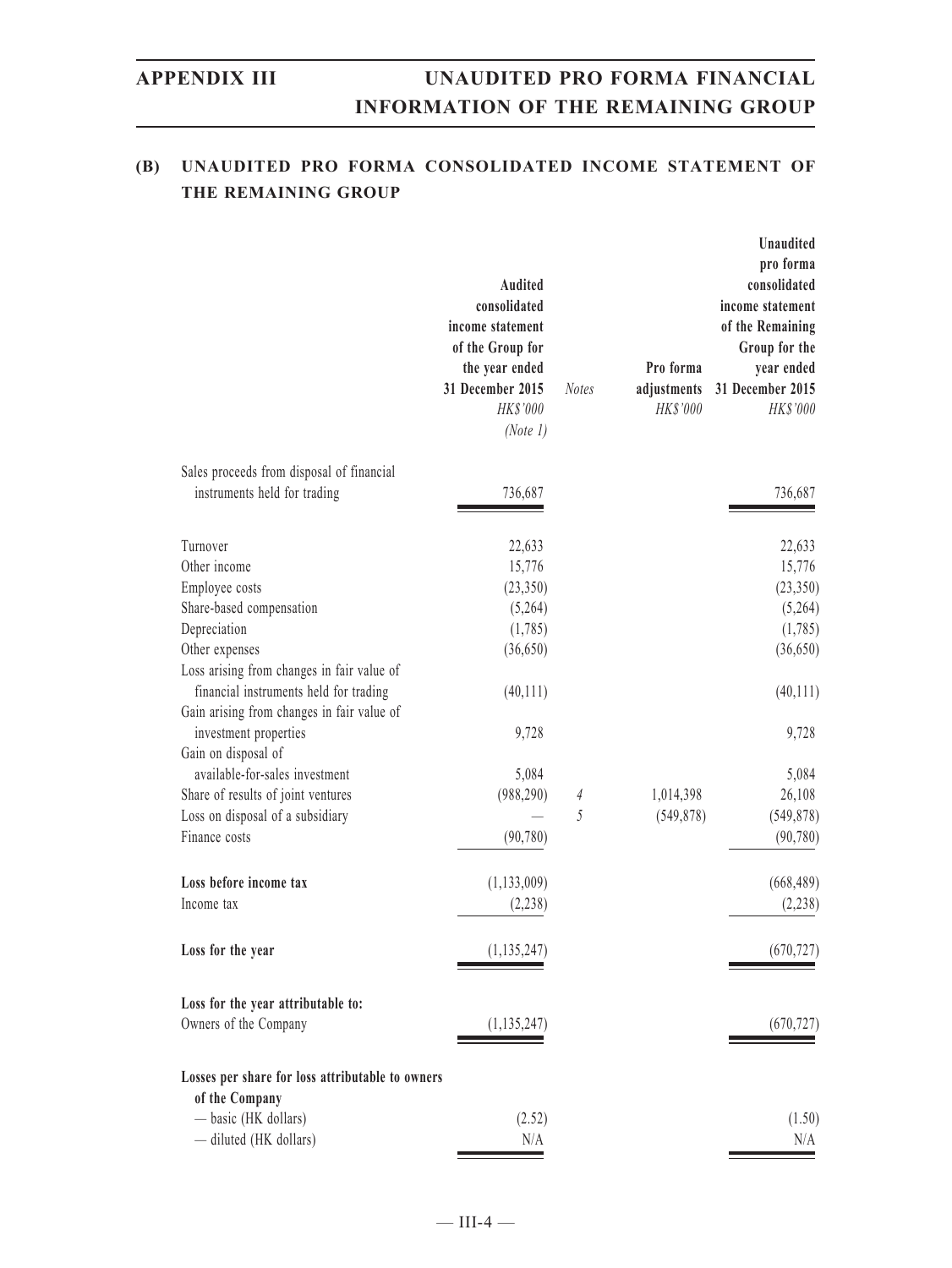### **(C) UNAUDITED PRO FORMA CONSOLIDATED STATEMENT OF CASH FLOWS OF THE REMAINING GROUP**

|                                                            | <b>Audited</b><br>consolidated<br>statement of<br>cash flows of the<br>Group for the<br>year ended<br>31 December 2015<br>HK\$'000<br>(Note 1) | <b>Notes</b> | Pro forma<br>adjustments<br>HK\$'000 | <b>Unaudited</b><br>pro forma<br>consolidated<br>statement of<br>cash flows of the<br><b>Remaining Group</b><br>for the year<br>ended<br>31 December 2015<br>HK\$'000 |
|------------------------------------------------------------|------------------------------------------------------------------------------------------------------------------------------------------------|--------------|--------------------------------------|-----------------------------------------------------------------------------------------------------------------------------------------------------------------------|
| Cash flows from operating activities                       |                                                                                                                                                |              |                                      |                                                                                                                                                                       |
| Loss before income tax                                     | (1, 133, 009)                                                                                                                                  | 4<br>5       | 1,014,398<br>(549, 878)              | (668, 489)                                                                                                                                                            |
| Adjustments for:                                           |                                                                                                                                                |              |                                      |                                                                                                                                                                       |
| Depreciation<br>Loss arising from changes in fair value of | 1,785                                                                                                                                          |              |                                      | 1,785                                                                                                                                                                 |
| financial instruments held for trading                     | 40,111                                                                                                                                         |              |                                      | 40,111                                                                                                                                                                |
| Share-based compensation                                   | 5,264                                                                                                                                          |              |                                      | 5,264                                                                                                                                                                 |
| Share of results of joint ventures                         | 988,290                                                                                                                                        | 4            | (1,014,398)                          | (26, 108)                                                                                                                                                             |
| Gain arising from changes in fair value of                 |                                                                                                                                                |              |                                      |                                                                                                                                                                       |
| investment properties                                      | (9, 728)                                                                                                                                       |              |                                      | (9,728)                                                                                                                                                               |
| Finance costs                                              | 90,780                                                                                                                                         |              |                                      | 90,780                                                                                                                                                                |
| Interest income from bank deposits                         | (2,245)                                                                                                                                        |              |                                      | (2,245)                                                                                                                                                               |
| Other interest income                                      | (13, 447)                                                                                                                                      |              |                                      | (13, 447)                                                                                                                                                             |
| Gain on disposal from available-for-sale                   |                                                                                                                                                |              |                                      |                                                                                                                                                                       |
| investment                                                 | (5,084)                                                                                                                                        |              |                                      | (5,084)                                                                                                                                                               |
| Loss on disposal of a subsidiary                           |                                                                                                                                                | 5            | 549,878                              | 549,878                                                                                                                                                               |
| Operating loss before working capital changes              | (37, 283)                                                                                                                                      |              |                                      | (37, 283)                                                                                                                                                             |
| Decrease in deposits and prepayments                       | 4,401                                                                                                                                          |              |                                      | 4,401                                                                                                                                                                 |
| Decrease in amount due from immediate                      |                                                                                                                                                |              |                                      |                                                                                                                                                                       |
| holding company                                            | 2,910                                                                                                                                          |              |                                      | 2,910                                                                                                                                                                 |
| Increase in financial instruments held for                 |                                                                                                                                                |              |                                      |                                                                                                                                                                       |
| trading                                                    | (81, 225)                                                                                                                                      |              |                                      | (81, 225)                                                                                                                                                             |
| Decrease in other payables and accrued charges             | (35,561)                                                                                                                                       |              |                                      | (35,561)                                                                                                                                                              |
| Cash used in operations                                    | (146, 758)                                                                                                                                     |              |                                      | (146, 758)                                                                                                                                                            |
| Income tax paid                                            | (580)                                                                                                                                          |              |                                      | (580)                                                                                                                                                                 |
| Net cash used in operating activities                      | (147, 338)                                                                                                                                     |              |                                      | (147, 338)                                                                                                                                                            |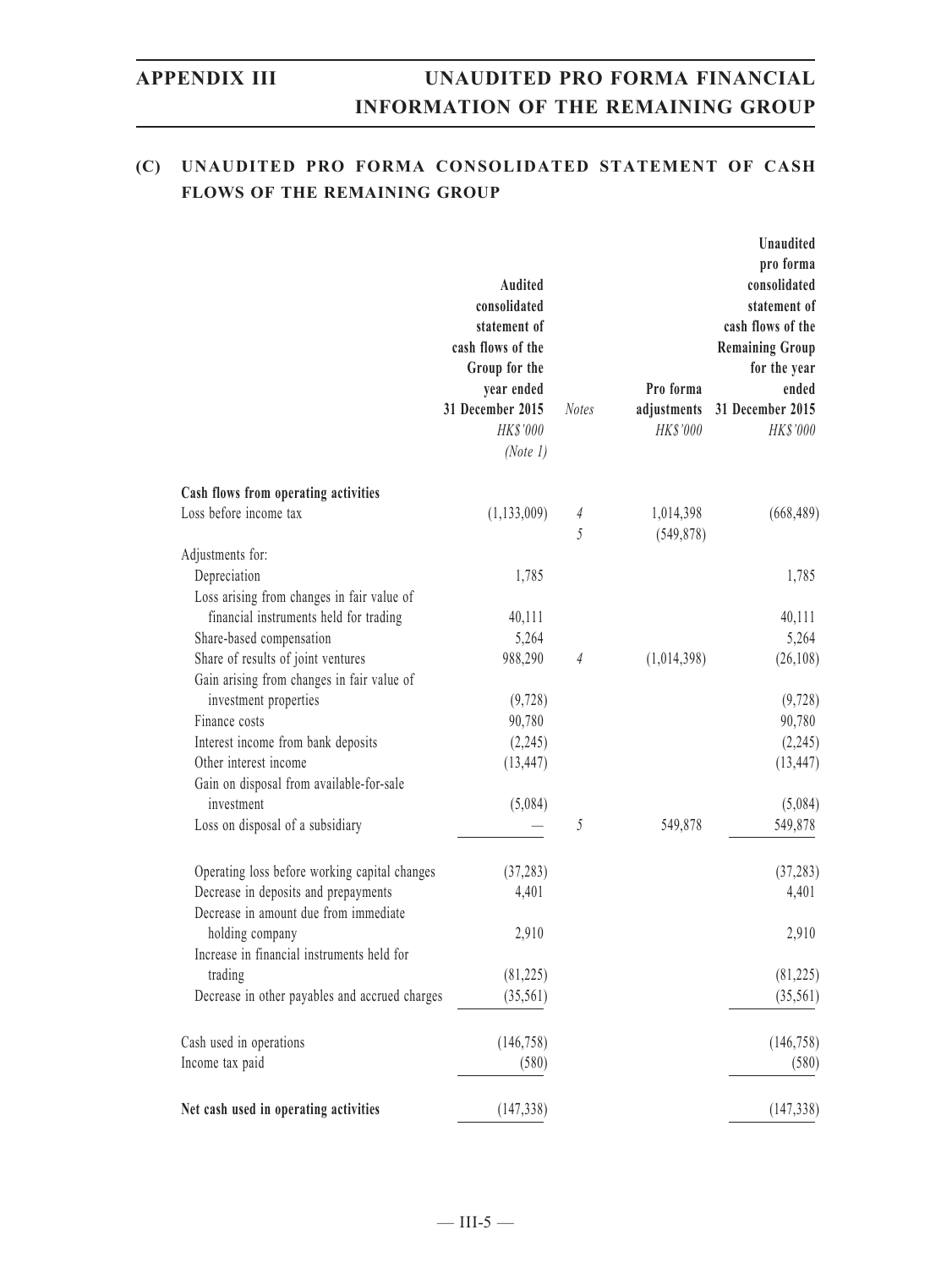|                                                                                            | Audited<br>consolidated<br>statement of<br>cash flows of the<br>Group for the<br>year ended<br>31 December 2015<br>HK\$'000<br>(Note 1) | <b>Notes</b> | Pro forma<br>adjustments<br>HK\$'000 | Unaudited<br>pro forma<br>consolidated<br>statement of<br>cash flows of the<br><b>Remaining Group</b><br>for the year<br>ended<br>31 December 2015<br>HK\$'000 |
|--------------------------------------------------------------------------------------------|-----------------------------------------------------------------------------------------------------------------------------------------|--------------|--------------------------------------|----------------------------------------------------------------------------------------------------------------------------------------------------------------|
| Cash flows from investing activities                                                       |                                                                                                                                         |              |                                      |                                                                                                                                                                |
| Purchase of property, plant and equipment                                                  | (2,269)                                                                                                                                 |              |                                      | (2,269)                                                                                                                                                        |
| Acquisition of available-for-sale investments                                              | (929, 976)                                                                                                                              |              |                                      | (929, 976)                                                                                                                                                     |
| Capital contributions to joint ventures                                                    | (1,441,267)                                                                                                                             |              |                                      | (1,441,267)                                                                                                                                                    |
| Distribution from a joint venture<br>Loans advanced to investee, trustee, joint venture    | 10,150                                                                                                                                  |              |                                      | 10,150                                                                                                                                                         |
| and member of a joint venture                                                              | (599, 897)                                                                                                                              |              |                                      | (599, 897)                                                                                                                                                     |
| Proceeds from disposal of available-for-sale                                               |                                                                                                                                         |              |                                      |                                                                                                                                                                |
| investment                                                                                 | 31,333                                                                                                                                  |              |                                      | 31,333                                                                                                                                                         |
| Proceeds from disposal of a subsidiary                                                     |                                                                                                                                         | 5            | 1,229,611                            | 1,229,611                                                                                                                                                      |
| Transaction fees paid in relation to the Disposal                                          |                                                                                                                                         | 5            | (7,000)                              | (7,000)                                                                                                                                                        |
| Interest received                                                                          | 5,217                                                                                                                                   |              |                                      | 5,217                                                                                                                                                          |
| Net cash used in investing activities                                                      | (2,926,709)                                                                                                                             |              |                                      | (1,704,098)                                                                                                                                                    |
|                                                                                            |                                                                                                                                         |              |                                      |                                                                                                                                                                |
| Cash flows from financing activities                                                       |                                                                                                                                         |              |                                      |                                                                                                                                                                |
| New loans raised<br>Repayment of borrowings                                                | 2,744,135<br>(1,000,000)                                                                                                                |              |                                      | 2,744,135<br>(1,000,000)                                                                                                                                       |
| Repayment of obligation under finance lease                                                | (46)                                                                                                                                    |              |                                      | (46)                                                                                                                                                           |
| Interest paid                                                                              | (42, 694)                                                                                                                               |              |                                      | (42, 694)                                                                                                                                                      |
| Advance from a fellow subsidiary                                                           | 65,880                                                                                                                                  |              |                                      | 65,880                                                                                                                                                         |
| Proceeds from exercise of share options                                                    | 2,839                                                                                                                                   |              |                                      | 2,839                                                                                                                                                          |
| Net cash generated from financing activities                                               | 1,770,114                                                                                                                               |              |                                      | 1,770,114                                                                                                                                                      |
|                                                                                            |                                                                                                                                         |              |                                      |                                                                                                                                                                |
| Net decrease in cash and cash equivalents<br>Cash and cash equivalents at beginning of the | (1,303,933)                                                                                                                             |              |                                      | (81,322)                                                                                                                                                       |
| vear                                                                                       | 2,157,863                                                                                                                               |              |                                      | 2,157,863                                                                                                                                                      |
| Effect of foreign exchange rate changes                                                    | (2, 436)                                                                                                                                |              |                                      | (2, 436)                                                                                                                                                       |
|                                                                                            |                                                                                                                                         |              |                                      |                                                                                                                                                                |
| Cash and cash equivalents at end of the year                                               | 851,494                                                                                                                                 |              |                                      | 2,074,105                                                                                                                                                      |
| Analysis of the balances of cash and cash                                                  |                                                                                                                                         |              |                                      |                                                                                                                                                                |
| equivalents                                                                                |                                                                                                                                         |              |                                      |                                                                                                                                                                |
| Short-term bank deposits<br>Bank balances and cash                                         | 214,576<br>636,918                                                                                                                      |              |                                      | 214,576<br>1,859,529                                                                                                                                           |
|                                                                                            |                                                                                                                                         |              |                                      |                                                                                                                                                                |
|                                                                                            | 851,494                                                                                                                                 |              |                                      | 2,074,105                                                                                                                                                      |
|                                                                                            |                                                                                                                                         |              |                                      |                                                                                                                                                                |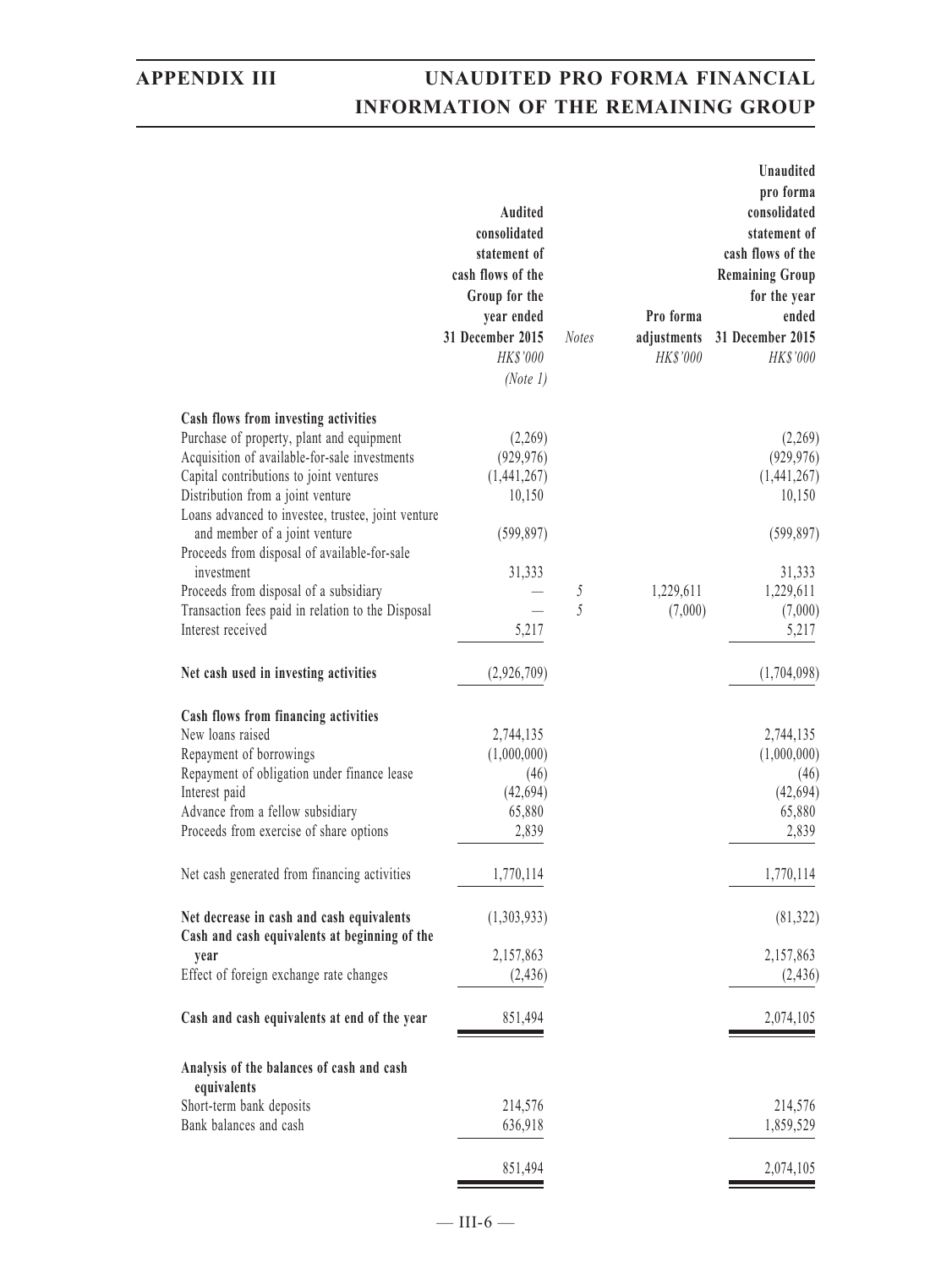### **(D) NOTES TO THE UNAUDITED PRO FORMA FINANCIAL INFORMATION OF THE REMAINING GROUP**

- 1. The audited consolidated statement of financial position of the Group as at 31 December 2015, the audited consolidated income statement and the audited consolidated statement of cash flows of the Group for the year ended 31 December 2015 are extracted without adjustment from the published annual report of the Company for the year ended 31 December 2015.
- 2. The adjustment represents the exclusion of the assets and liabilities, except the shareholder's loan (note 3 (c)) which was eliminated in the consolidated statement of financial position of the Group, of the Disposal Company and its interests in joint ventures (the "**Disposal Group**") as at 31 December 2015, assuming the Disposal had been taken place on 31 December 2015.
- 3. The adjustment reflects the estimated result on the Disposal as if the Disposal had been taken place on 31 December 2015. The calculation of the estimated loss on the Disposal is as follows:

|                                                                                                                  | HK\$'000    |
|------------------------------------------------------------------------------------------------------------------|-------------|
| Cash consideration for the Disposal $(a)$                                                                        | 1,156,600   |
| Net liabilities of the Disposal Group                                                                            |             |
| as at 31 December 2015 (b)                                                                                       | 1,076,116   |
| Assignment of shareholder's loan to the buyer $(c)$                                                              | (2,308,867) |
| Estimated direct expenses in relation of the Disposal $(d)$                                                      | (7,000)     |
| Estimated loss on the Disposal before release of the<br>cumulative exchange reserve attributable to the Disposal |             |
| Group                                                                                                            | (83, 151)   |
| Release of the cumulative exchange reserve attributable to the                                                   |             |
| Disposal Group upon completion of the Disposal                                                                   | (61, 344)   |
| Estimated loss on the Disposal as at 31 December 2015                                                            | (144,495)   |

(a) Pursuant to the terms of the Agreement, the cash consideration is RMB970,000,000. It is converted to HK\$ at HK\$1.0000 to RMB0.8387, being the closing exchange rate of RMB against HK\$ as at 31 December 2015, and is equivalent to approximately HK\$1,156,600,000, because the Disposal was assumed to have taken place on 31 December 2015.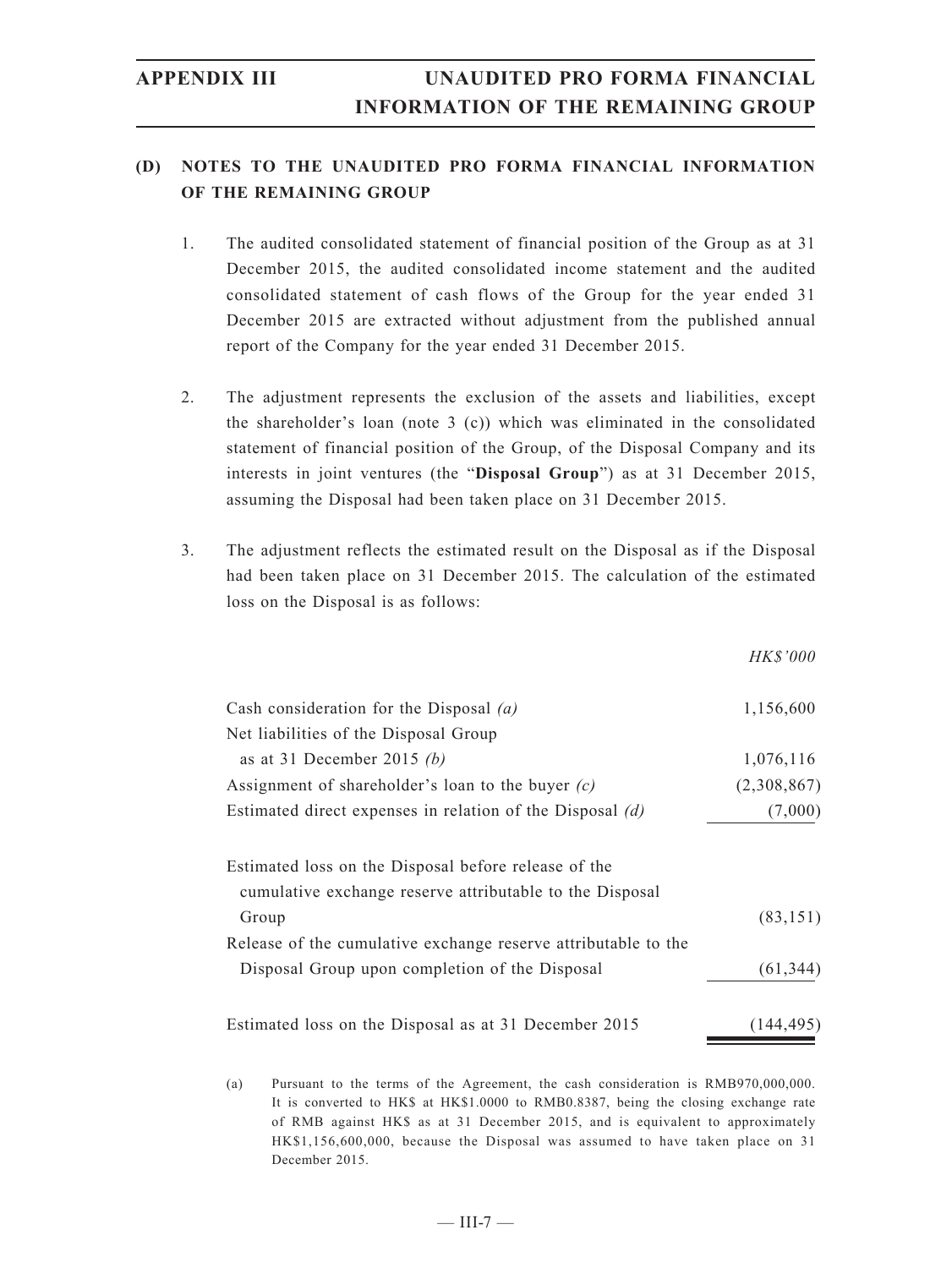- (b) The net liabilities of the Disposal Group as at 31 December 2015 are extracted from the unaudited consolidated statement of financial position of the Disposal Group as at 31 December 2015, as set out in Appendix II to this Circular.
- (c) The amount represents the aggregate amount of the loans and net amount due and owing by the Disposal Company to the Company as at 31 December 2015. Pursuant to the terms of the Agreement, the Company would assign these loans and amount due from the Disposal Company to the buyer upon the Disposal.
- (d) The Company incurred certain transaction fees in relation to the Disposal, such as fee incurred for financial advisory, legal and professional service and valuation service, amounting to approximately HK\$7,000,000 for the year ended 31 December 2015 and have been fully settled on that date.

This adjustment has no continuing effect on the financial statement of the Group in subsequent years.

- 4. Assuming the Disposal had taken place on 1 January 2015, the Group will cease to have control over the Disposal Group. The adjustment reflects the reversal of share of results of joint ventures for the year ended 31 December 2015 of approximately HK\$1,014,398,000 which is calculated based on 50% of the net loss of a joint venture of approximately HK\$2,028,796,000 owned by the Disposal Group and accounted for as interests in joint ventures in the Group.
- 5. The adjustment reflects the estimated result on the Disposal as if the Disposal had been taken place on 1 January 2015. The calculation of the estimated loss on the Disposal is as follows:

|                                                             | <i>HK\$'000</i> |
|-------------------------------------------------------------|-----------------|
| Cash consideration for the Disposal $(a)$                   | 1,229,611       |
| Net liabilities of the Disposal Group                       |                 |
| as at 1 January 2015 (b)                                    | 348             |
| Assignment of shareholder's loan to the buyer $(c)$         | (1,772,837)     |
| Estimated direct expenses in relation of the Disposal $(d)$ | (7,000)         |
| Estimated loss on the Disposal as at 1 January 2015         | (549,878)       |

(a) Pursuant to the terms of the Agreement, the cash consideration is RMB970,000,000. It is converted to HK\$ at HK\$1.0000 to RMB0.7889, being the closing exchange rate of RMB against HK\$ as at 1 January 2015, and is equivalent to approximately HK\$1,229,611,000, because the Disposal was assumed to have taken place on 1 January 2015.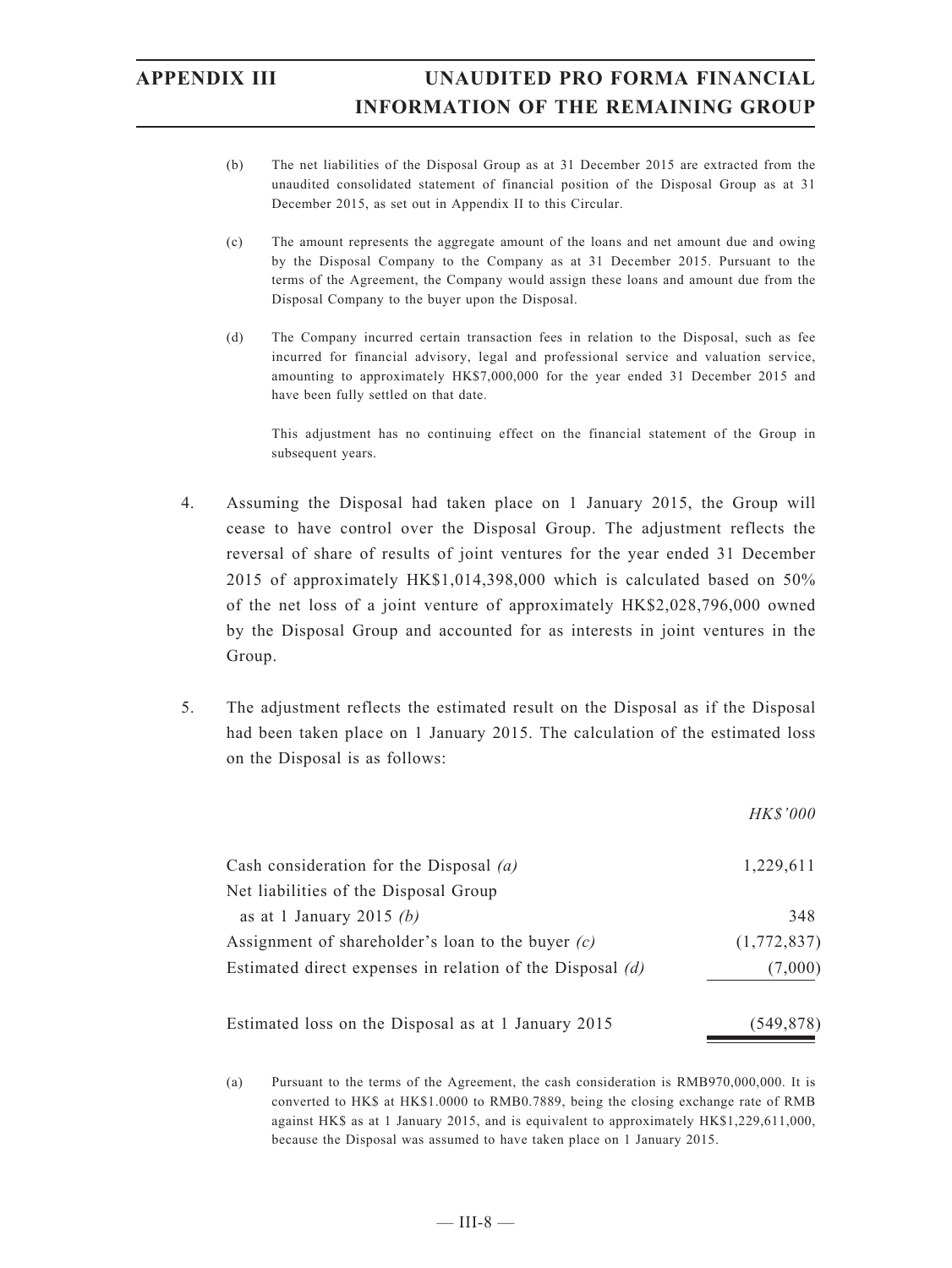- (b) The net liabilities of the Disposal Group as at 1 January 2015 are extracted from the unaudited consolidated statement of financial position of the Disposal Group as at 31 December 2014, as set out in Appendix II to this Circular.
- (c) The amount represents the aggregate amount of the loans and net amount due and owing by the Disposal Company to the Company as at 1 January 2015. Pursuant to the terms of the Agreement, the Company would transfer these loans and amount due from the Disposal Company to the buyer upon the Disposal.
- (d) The Company incurred certain transaction fees in relation to the Disposal, such as fee incurred for financial advisory, legal and professional service and valuation service, amounting to approximately HK\$7,000,000 for the year ended 31 December 2015 and have been fully settled on the transaction date.

This adjustment has no continuing effect on the financial statement of the Group in subsequent years.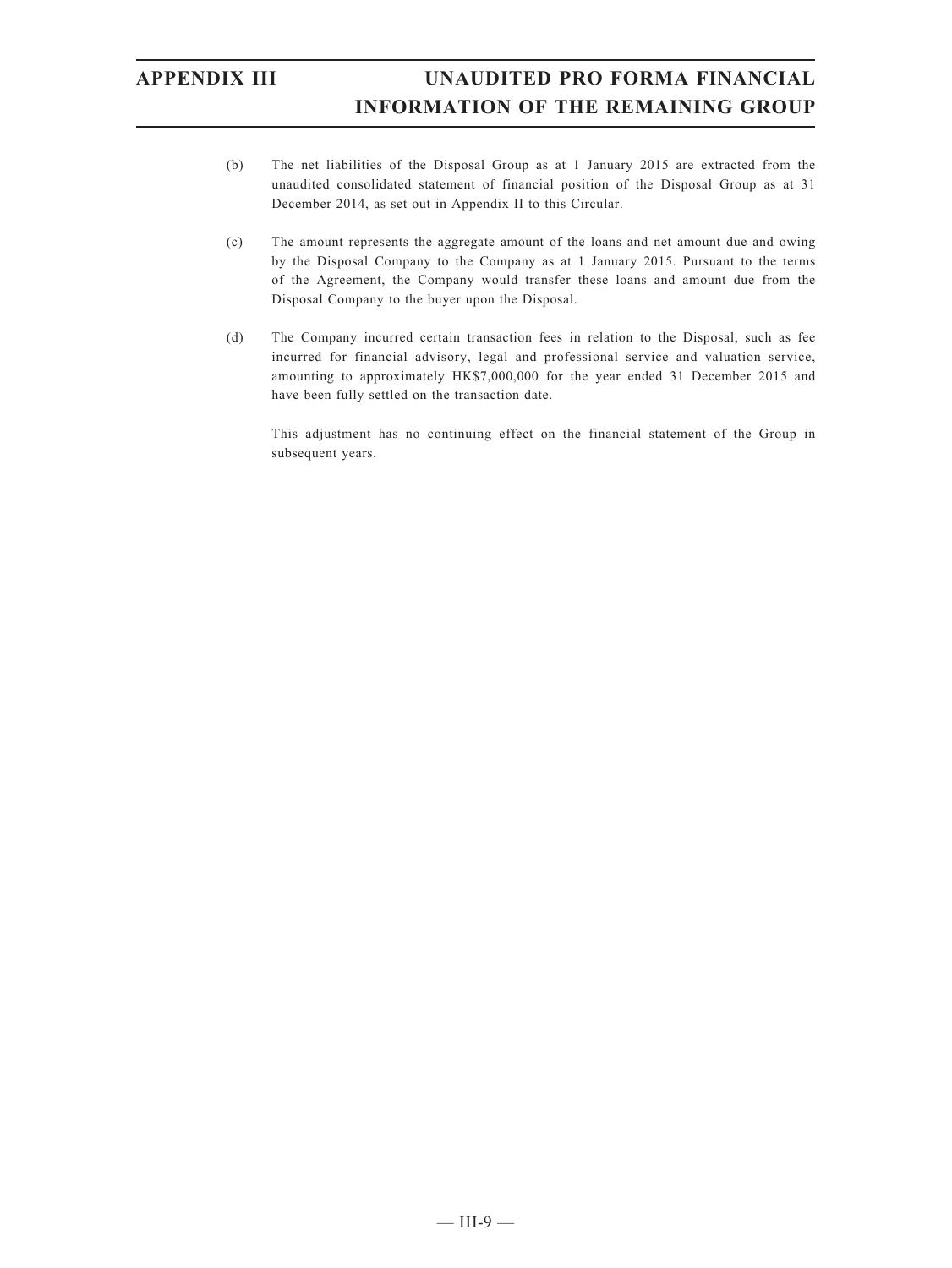*The following is the text of a report from BDO Limited, the independent reporting accountant, in respect of the unaudited pro forma financial information of the Remaining Group as set out in this Appendix and prepared for the sole purpose of inclusion in this circular.*



Tel: +852 2218 8288 Fax: +852 2815 2239 www.bdo.com.hk

電話: +852 2218 8288 傳真: +852 2815 2239 www.bdo.com.hk

25<sup>th</sup> Floor Wing On Centre 111 Connaught Road Central Hong Kong

香港干諾道中111號 永安中心25樓

The Board of Directors Gemini Investments (Holdings) Limited Suite 3902, 39th Floor Tower One, Lippo Centre 89 Queensway Hong Kong

Dear Sirs

We have completed our assurance engagement to report on the compilation of unaudited pro forma financial information of Gemini Investments (Holdings) Limited (the "**Company**") and its subsidiaries (hereinafter collectively referred to as the "**Group**") excluding Chance Bright Limited and its joint ventures (the "**Remaining Group**") prepared by the directors of the Company (the "**Directors**") for illustrative purposes only. The unaudited pro forma financial information consists of the unaudited pro forma consolidated statement of financial position as at 31 December 2015, unaudited pro forma consolidated income statement and unaudited pro forma consolidated statement of cash flows for the year ended 31 December 2015, and related notes as set out on pages III-2 to III-9 of the circular (the "**Circular**") issued by the Company dated 10 June 2016 (the "**Unaudited Pro Forma Financial Information**"). The applicable criteria on the basis of which the Directors have compiled the Unaudited Pro Forma Financial Information are described on page III-1 of the Circular.

The Unaudited Pro Forma Financial Information has been compiled by the Directors to illustrate the impact of the disposal of entire issued share capital of Chance Bright Limited and assignment of the shareholder's loan extended to Chance Bright Limited (the "**Disposal**") on the Group's financial position as at 31 December 2015 and the Group's

BDO Limited 香港立信德豪會計師事務所有限公司

BDO Limited, a Hong Kong limited company, is a member of BDO International Limited, a UK company limited by guarantee, and forms part of the international BDO network of independent member firms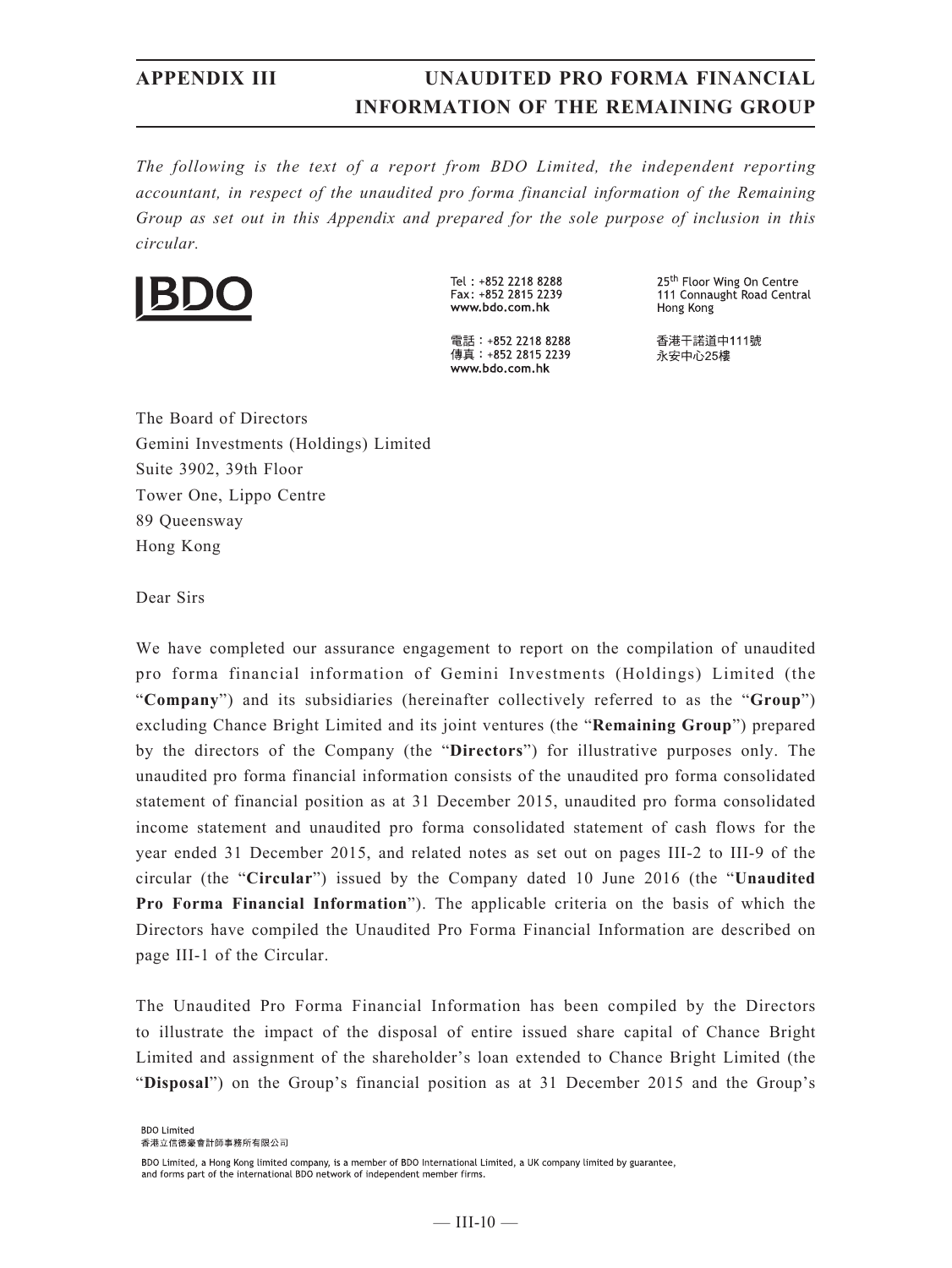financial performance and cash flows for the year ended 31 December 2015 as if the Disposal had taken place at 31 December 2015 and 1 January 2015, respectively. As part of this process, information about the Group's financial position, financial performance and cash flows has been extracted by the Directors from the Group's financial statements for the year ended 31 December 2015, on which an independent auditor's report has been published.

## **DIRECTORS' RESPONSIBILITY FOR THE PRO FORMA FINANCIAL INFORMATION**

The Directors are responsible for compiling the Unaudited Pro Forma Financial Information in accordance with paragraph 4.29 of the Rules Governing the Listing of Securities on The Stock Exchange of Hong Kong Limited (the "**Listing Rules**") and with reference to Accounting Guideline 7 *Preparation of Pro Forma Financial Information for Inclusion in Investment Circulars* ("**AG 7**") issued by the Hong Kong Institute of Certified Public Accountants ("**HKICPA**").

### **OUR INDEPENDENCE AND QUALITY CONTROL**

We have complied with the independence and other ethical requirement of the *Code of Ethics for Professional Accountants* issued by the HKICPA, which is founded on fundamental principles of integrity, objectivity, professional competence and due care, confidentiality and professional behavior.

The firm applies Hong Kong Standard on Quality Control 1 and accordingly maintains a comprehensive system of quality control including documented policies and procedures regarding compliance with ethical requirements, professional standards and applicable legal and regulatory requirements.

### **REPORTING ACCOUNTANT'S RESPONSIBILITIES**

Our responsibility is to express an opinion, as required by paragraph 4.29(7) of the Listing Rules, on the Unaudited Pro Forma Financial Information and to report our opinion to you. We do not accept any responsibility for any reports previously given by us on any financial information used in the compilation of the Unaudited Pro Forma Financial Information beyond that owed to those to whom those reports were addressed by us at the dates of their issue.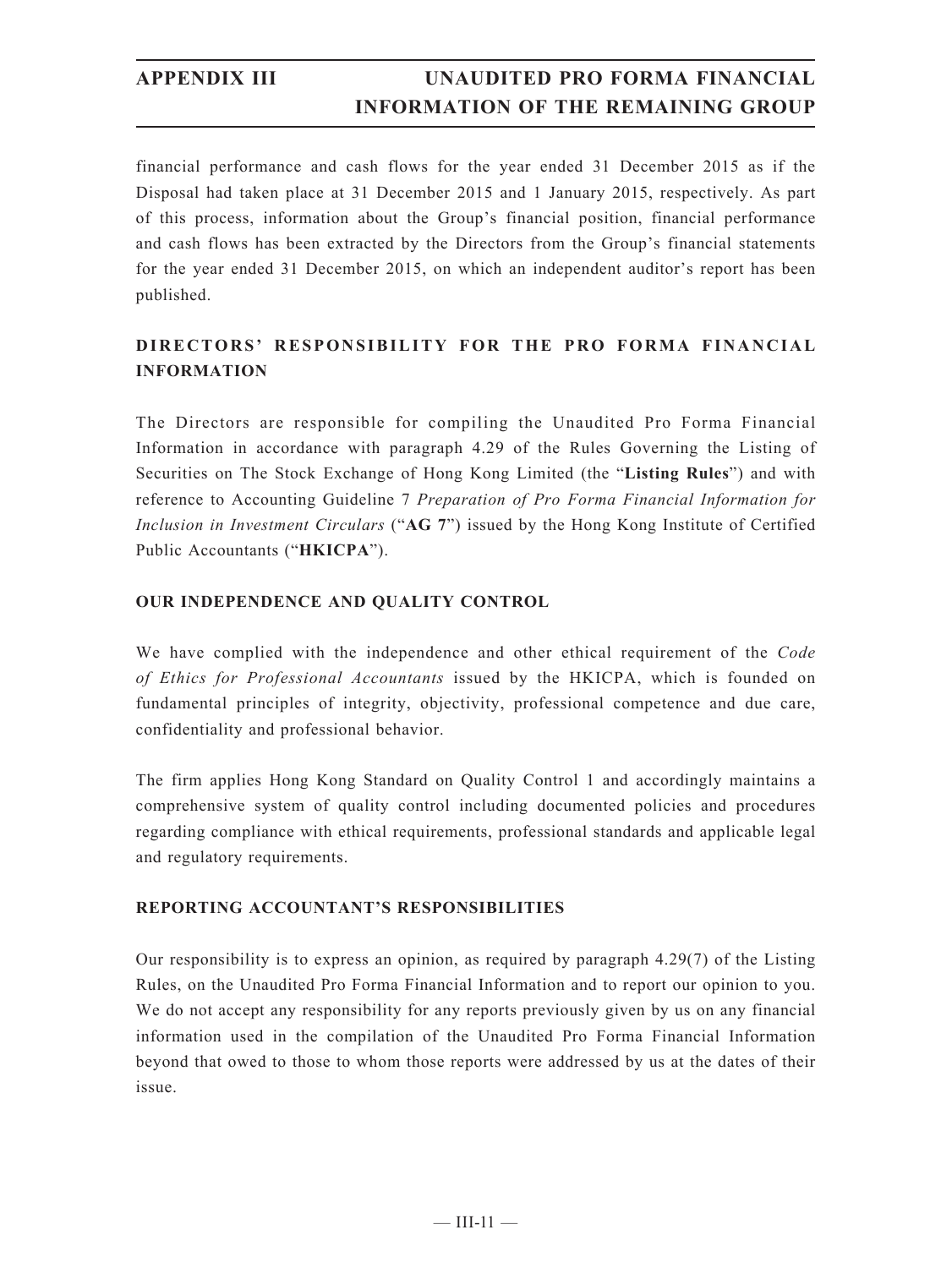We conducted our engagement in accordance with Hong Kong Standard on Assurance Engagements 3420, *Assurance Engagements to Report on the Compilation of Pro Forma Financial Information Included in a Prospectus*, issued by the HKICPA. This standard requires that the reporting accountants comply with ethical requirements and plan and perform procedures to obtain reasonable assurance about whether the Directors have compiled the Unaudited Pro Forma Financial Information in accordance with paragraph 4.29 of the Listing Rules and with reference to AG 7 issued by the HKICPA.

For purposes of this engagement, we are not responsible for updating or reissuing any reports or opinions on any historical financial information used in compiling the Unaudited Pro Forma Financial Information, nor have we, in the course of this engagement, performed an audit or review of the financial information used in compiling the Unaudited Pro Forma Financial Information.

The purpose of the Unaudited Pro Forma Financial Information included in the Circular is solely to illustrate the impact of Disposal on unadjusted financial information of the Group as if the Disposal had occurred or transaction had been undertaken at an earlier date selected for purposes of the illustration. Accordingly, we do not provide any assurance that the actual outcome of the Disposal at 31 December 2015 or 1 January 2015 would have been as presented.

A reasonable assurance engagement to report on whether the Unaudited Pro Forma Financial Information has been properly compiled on the basis of the applicable criteria involves performing procedures to assess whether the applicable criteria used by the Directors in the compilation of the Unaudited Pro Forma Financial Information provide a reasonable basis for presenting the significant effects directly attributable to the Disposal, and to obtain sufficient appropriate evidence about whether:

- The related unaudited pro forma adjustments give appropriate effect to those criteria; and
- The Unaudited Pro Forma Financial Information reflects the proper application of those adjustments to the unadjusted financial information.

The procedures selected depend on the reporting accountant's judgement, having regard to the reporting accountant's understanding of the nature of the Group, the Disposal in respect of which the Unaudited Pro Forma Financial Information has been compiled, and other relevant engagement circumstances.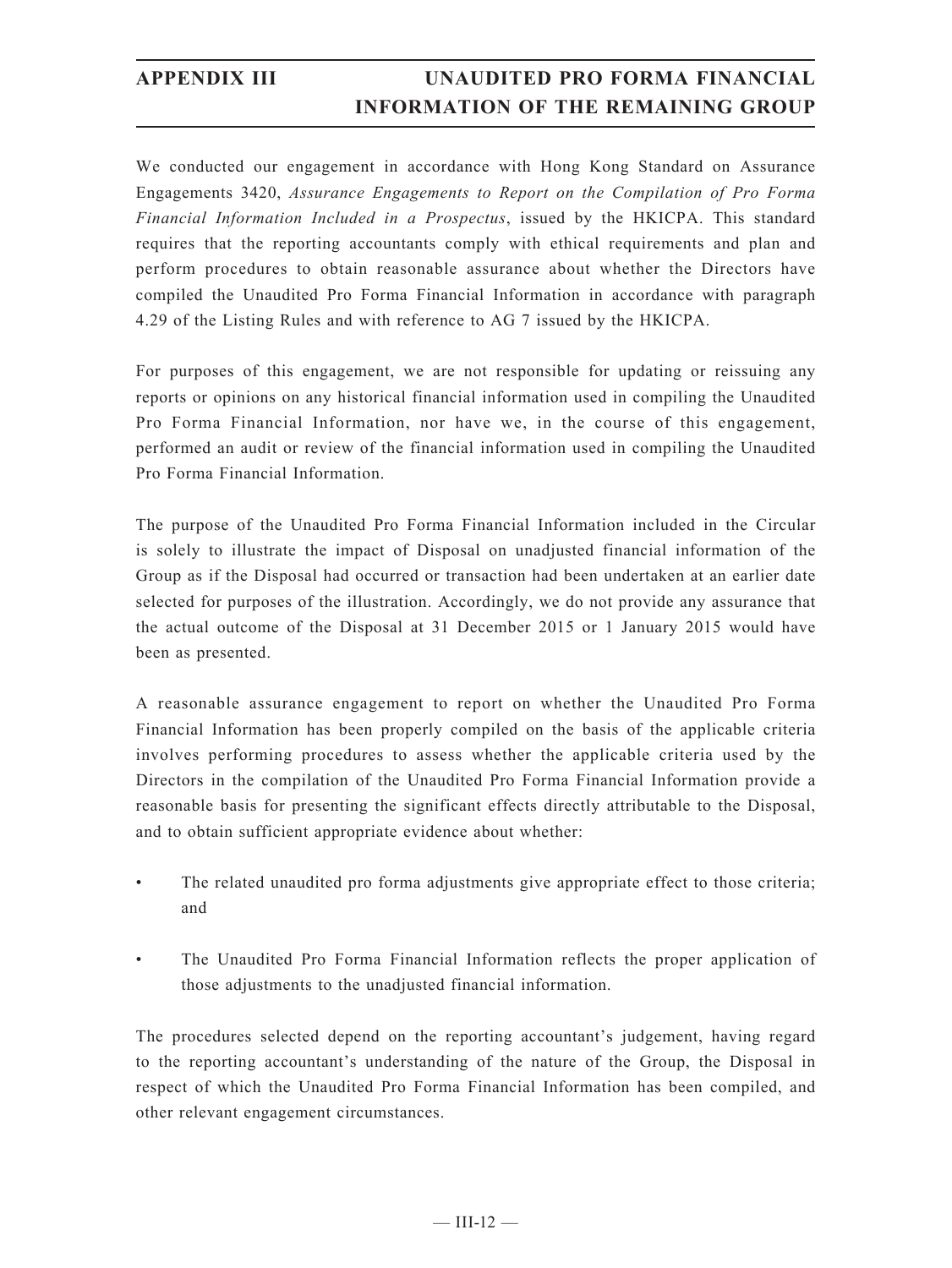The engagement also involves evaluating the overall presentation of the Unaudited Pro Forma Financial Information.

We believe that the evidence we have obtained is sufficient and appropriate to provide a basis for our opinion.

### **OPINION**

In our opinion:

- (a) the Unaudited Pro Forma Financial Information has been properly compiled on the basis stated;
- (b) such basis is consistent with the accounting policies of the Group; and
- (c) the adjustments are appropriate for the purpose of the Unaudited Pro Forma Financial Information as disclosed pursuant to paragraph 4.29(1) of the Listing Rules.

### **BDO Limited**

*Certified Public Accountants* **Chow Tak Sing, Peter** Practising Certificate Number P04659

Hong Kong, 10 June 2016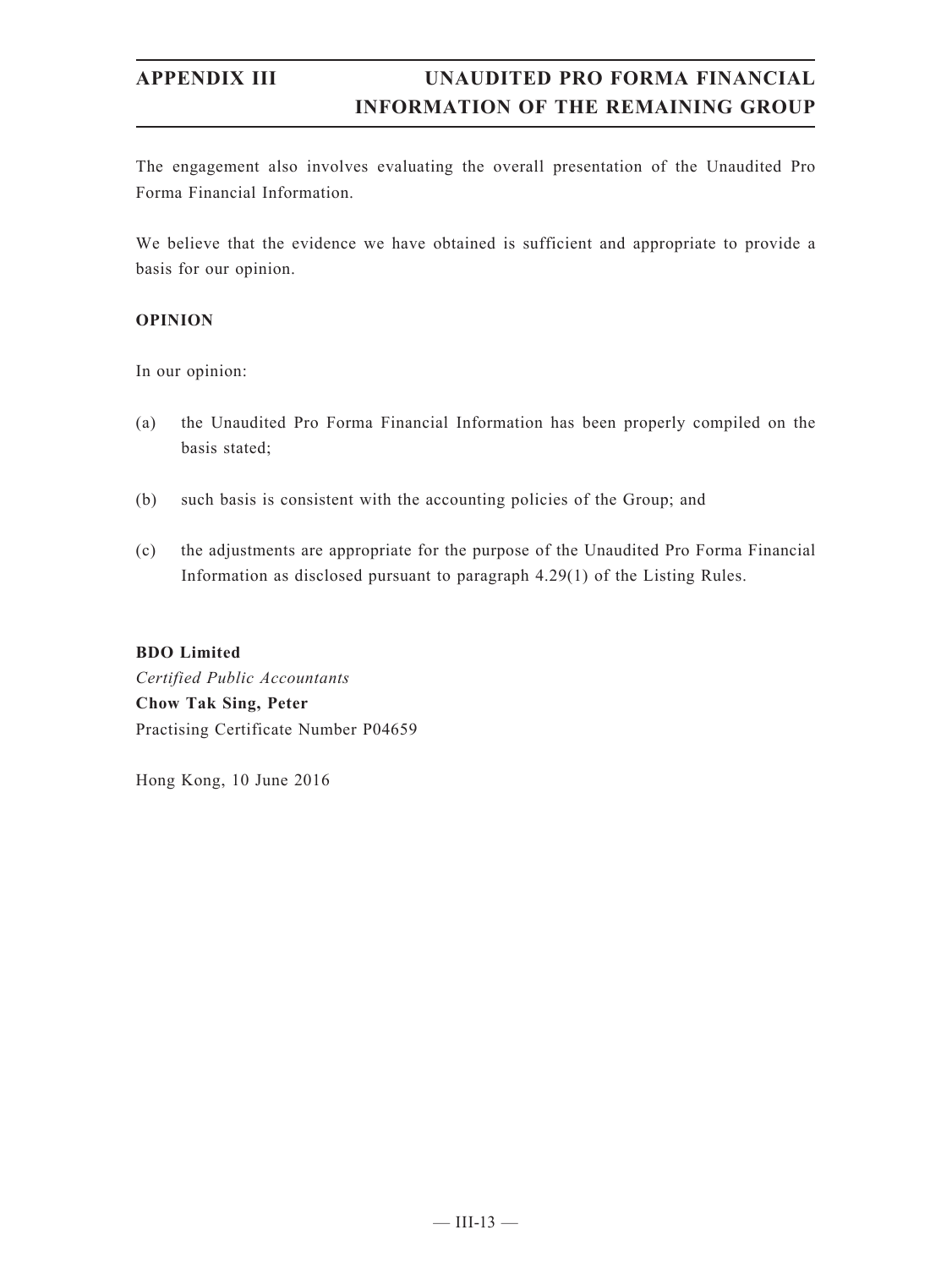*The following is the text of a letter, summary of valuations and valuation certificates prepared for the purpose of incorporation in this Circular received from DTZ Cushman & Wakefield Limited, an independent property valuer, in connection with its opinion of value of the property interests held by the Disposal Group as at 31 March 2016.*



16/F Jardine House 1 Connaught Place Central Hong Kong

10 June 2016

The Directors Gemini Investment (Holdings) Limited Room 3902 39/F, Lippo Centre Tower 1 89 Queensway Hong Kong

Dear Sirs,

| In accordance with the instructions from Gemini Investment<br>Instructions, Purpose & |                                                                                                                                                                                            |  |  |  |
|---------------------------------------------------------------------------------------|--------------------------------------------------------------------------------------------------------------------------------------------------------------------------------------------|--|--|--|
| Date of Valuation                                                                     | (Holdings) Limited (the "Company") for us to value the<br>properties in which Chance Bright Limited (機 明 有 限<br>$\Diamond$ $\exists$ ) and its interests in joint ventures (the "Disposal" |  |  |  |
|                                                                                       | Group") have interests in the People's Republic of China                                                                                                                                   |  |  |  |
|                                                                                       | (the "PRC"), we confirm that we have inspected the<br>properties, made relevant enquiries and obtained such                                                                                |  |  |  |
|                                                                                       | further information as we consider necessary for the purpose                                                                                                                               |  |  |  |
|                                                                                       | to provide you with our opinion of the values of such                                                                                                                                      |  |  |  |
|                                                                                       | properties as at 31 March 2016 (the "date of valuation").                                                                                                                                  |  |  |  |
| <b>Basis of Valuation</b>                                                             | Our valuation of each of the properties represents its market<br>value which in accordance with The HKIS Valuation<br>Standards 2012 Edition published by the Hong Kong                    |  |  |  |
|                                                                                       | Institute of Surveyors is defined as "the estimated amount                                                                                                                                 |  |  |  |
|                                                                                       | for which an asset or liability should exchange on the date                                                                                                                                |  |  |  |
|                                                                                       | of valuation between a willing buyer and a willing seller                                                                                                                                  |  |  |  |
|                                                                                       | in an arm's-length transaction after proper marketing and                                                                                                                                  |  |  |  |
|                                                                                       | where the parties had each acted knowledgeably, prudently                                                                                                                                  |  |  |  |
|                                                                                       | and without compulsion".                                                                                                                                                                   |  |  |  |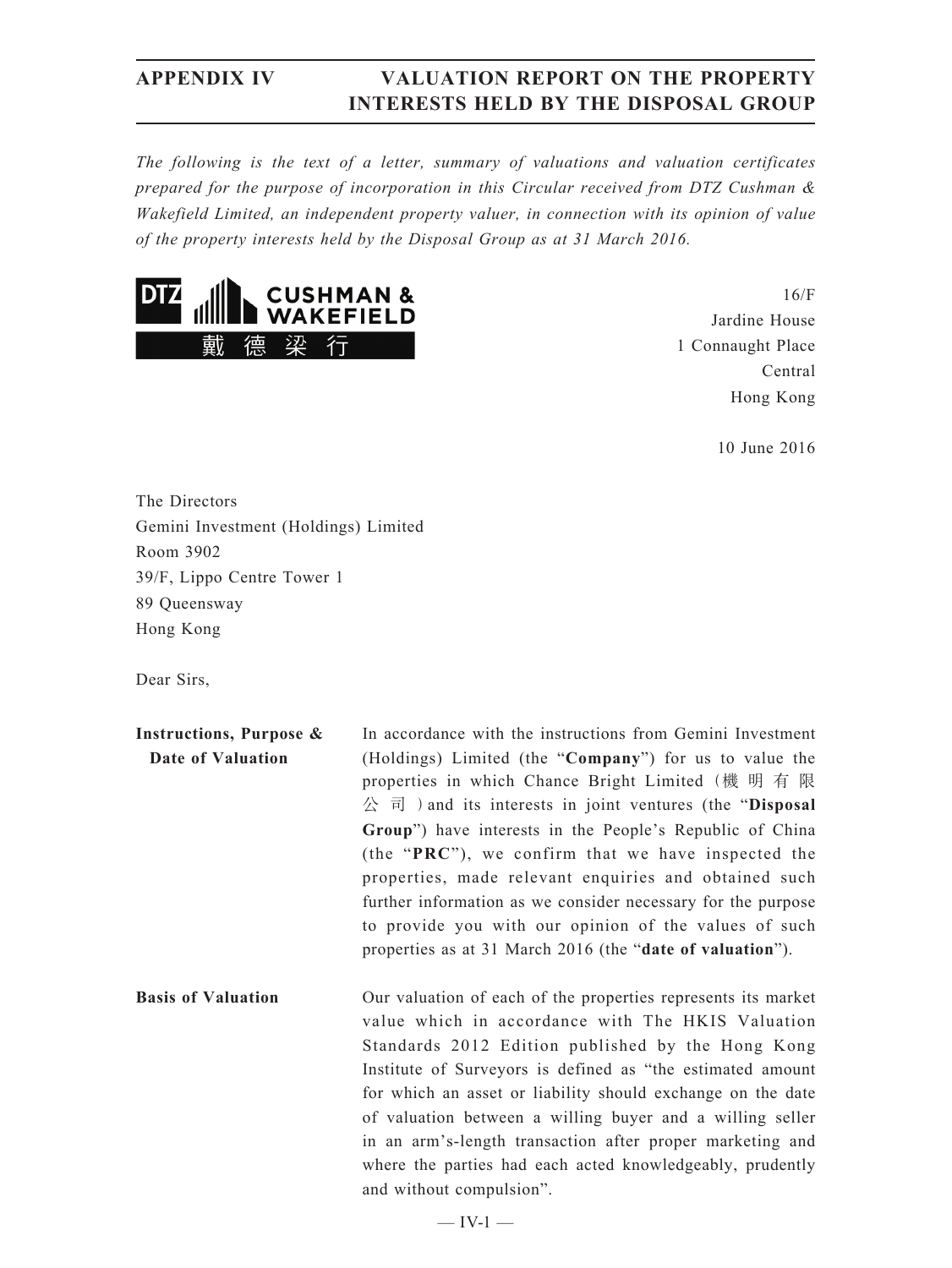**Valuation Assumptions** Our valuations exclude an estimated price inflated or deflated by special terms or circumstances such as atypical financing, sale and leaseback arrangement, special considerations or concessions granted by anyone associated with the sale, or any element of special value.

> In valuing the properties, we have complied with the requirements set out in The HKIS Valuation Standards 2012 Edition published by the Hong Kong Institute of Surveyors. We have also complied with all the requirements contained in Chapter 5 and Practice Note 12 to the Rules Governing the Listing of Securities of The Stock Exchange of Hong Kong Limited.

> Unless otherwise stated, in the course of our valuation of the properties in the PRC, we have assumed that the transferable land use rights of the properties for their respective terms at nominal annual land use fees have been granted and that any premium payable has already been fully paid. We have relied on the information regarding the title to each of the properties and the interests of the Disposal Group in the properties. In valuing the properties, we have assumed that the Disposal Group has an enforceable title to each of the properties and has free and uninterrupted rights to use, occupy or assign the properties for the whole of the respective unexpired land use term as granted.

> No allowance has been made in our valuations for any charges, mortgages or amounts owing on the properties nor for any expenses or taxation which may be incurred in effecting a sale. Unless otherwise stated, it is assumed that the properties are free from encumbrances, restrictions and outgoings of an onerous nature which could affect their values.

**Method of Valuation** We have mainly adopted Direct Comparison Method by making reference to comparable sale evidences as available on the market. For properties which are subject to tenancies, we have also adopted Investment Method by capitalizing the rents derived from the existing tenancies with due allowance for any reversionary potential.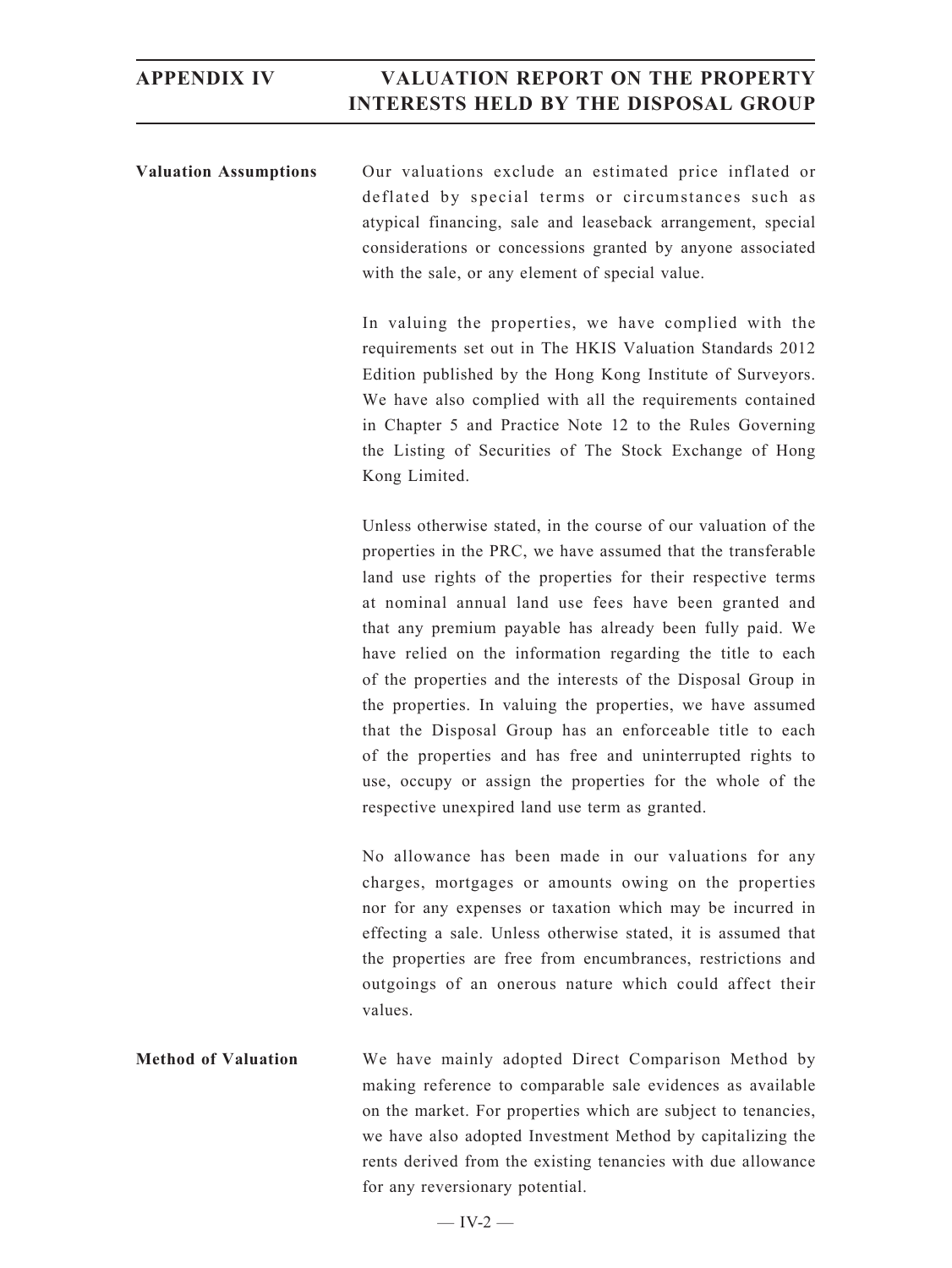Regarding the properties which are held by the Disposal Group under development, we have valued on the basis that each property will be developed and completed in accordance with the Disposal Group's latest development proposals provided to us. We have assumed that all consents, approvals and licences from relevant government authorities for the development proposals have been obtained without onerous conditions or delays. We have also assumed that the design and construction of the development are in compliance with the local planning regulations and have been approved by the relevant authorities. The development value as if completed represents our opinion of the aggregate value of the development assuming it had been completed at the date of valuation. In arriving at the final value of the property in existing state, we have also taken into account the construction costs expended and the costs that will be expended to reflect the quality of the completed development.

**Source of Information** We have been provided by the Disposal Group with extracts of document copies in relation to the titles of the properties and fundamental information for carrying out the valuations. However, we have not inspected the original documents to ascertain any amendments which may not appear on the copies handed to us.

> In the course of our valuation, we have relied to a very considerable extent on the information given to us by the Disposal Group and the Company's legal adviser, Fenxun Law Office(奮迅律師事務所)regarding the title to each of the properties and the interests of the Disposal Group in the properties in respect of the properties in the PRC. We have accepted advice given by the Disposal Group on such matters as planning approvals or statutory notices, easements, tenure, identification of land and buildings, completion date of buildings, number of units, particulars of occupancy, development scheme, construction costs, tenancy details, site and floor areas, interest attributable to the Disposal Group and all other relevant matters.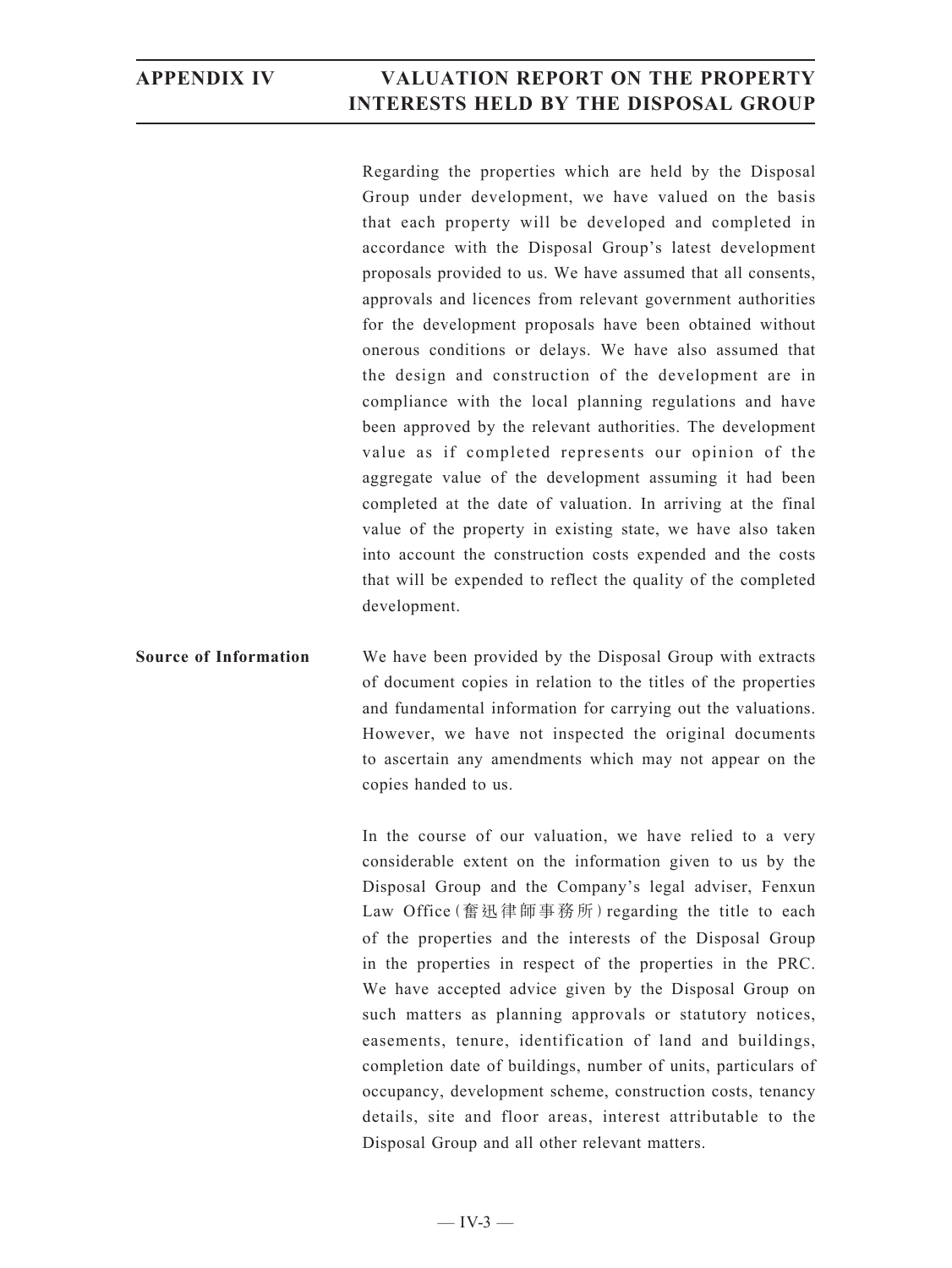Dimensions, measurements and areas included in the valuations are based on information provided to us and are therefore only approximations. We have had no reason to doubt the truth and accuracy of the information provided to us by the Disposal Group which is material to the valuations. We were also advised by the Disposal Group that no material facts have been omitted from the information provided.

We would point out that the copies of documents and information of the properties provided to us are mainly compiled in Chinese characters and the transliteration into English represents our understanding of the contents. We would therefore advise you to make reference to the original Chinese editions of the documents and information and consult your legal adviser regarding the legality and interpretation of these documents and information.

**Title Investigation** Except extracted copies, we have not been provided with any original title documents relating to the titles of the properties in the PRC, and no searches have been made in respect of the properties. We have not searched the original documents to verify ownership or to ascertain any amendment which may not appear on the information handed to us. We are also unable to ascertain the title of the properties in the PRC and we have therefore relied on the advice given by the Disposal Group regarding the Disposal Group's interests in the properties.

**Site Inspection** We have inspected the exterior and, wherever possible, the interior of the properties. However, we have not carried out any soil investigations to determine the suitability of the soil conditions and the services etc. for any future development. Our valuations are prepared on the assumption that these aspects are satisfactory and that no extraordinary expenses or delays will be incurred during the construction period. Moreover, no structural survey has been made, but in the course of our inspection, we did not note any serious defects. We are, however, not able to report that the properties are free of rot, infestation or other structural defects. No test was carried out on any of the services. Our valuations are prepared on the assumption that these aspects are satisfactory.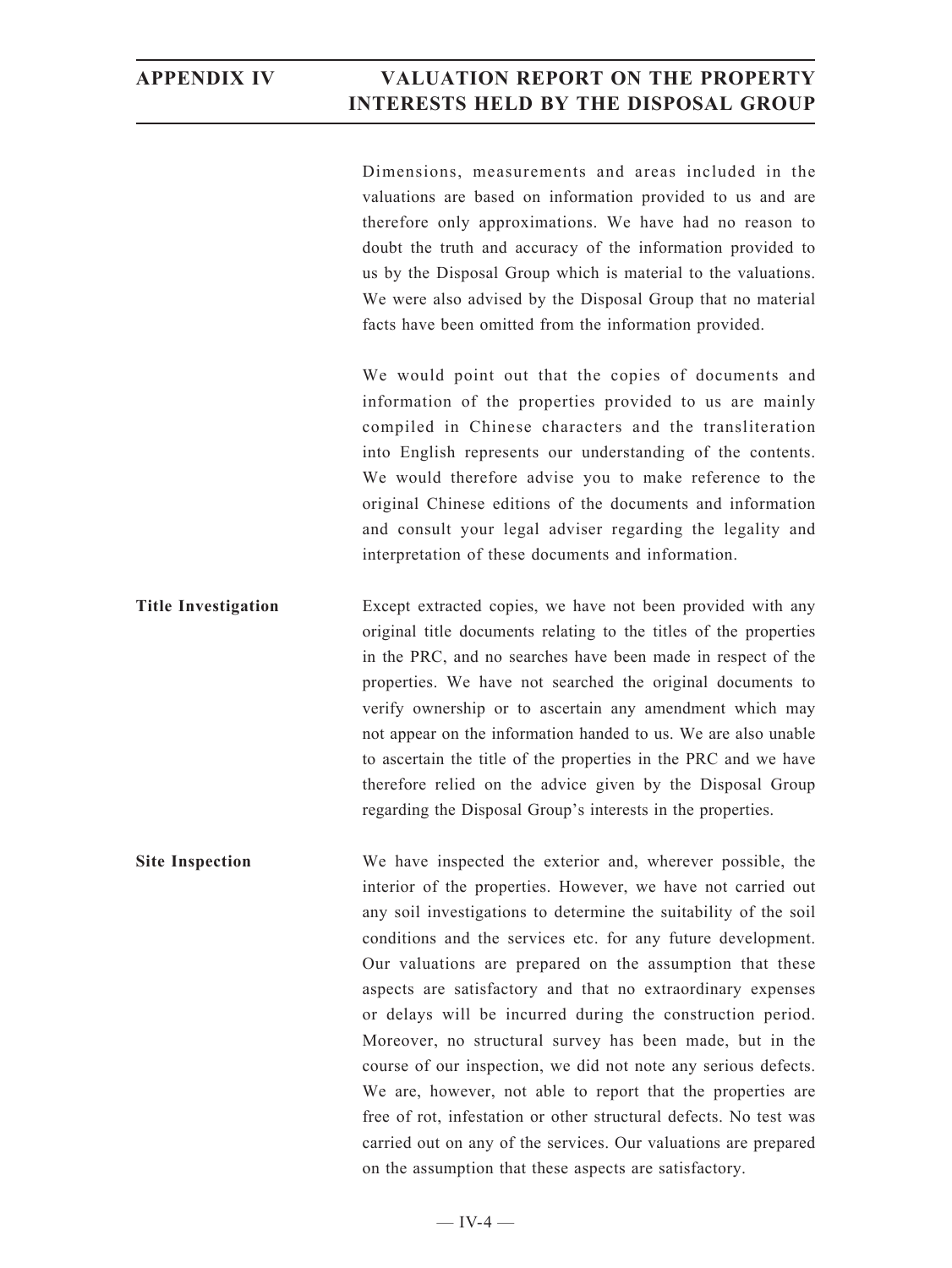Unless otherwise stated, we have not been able to carry out on-site measurements to verify the site and floor areas of the properties and we have assumed that the areas shown on the documents handed to us are correct.

**Currency** Unless otherwise stated, all monetary amounts indicated herein our valuations are in Renminbi ("**RMB**") which is the official currency of the PRC.

We enclose herewith a summary of valuations and our valuation certificates.

Yours faithfully, For and on behalf of **DTZ Cushman & Wakefield Limited**

**Andrew K.F. Chan** Registered Professional Surveyor (General Practice) Registered China Real Estate Appraiser MSc., MHKIS Senior Director, Valuation & Advisory Services

*Note:* Mr. Andrew K. F. Chan is a Registered Professional Surveyor who has over 28 years of experience in the valuation of properties in the PRC.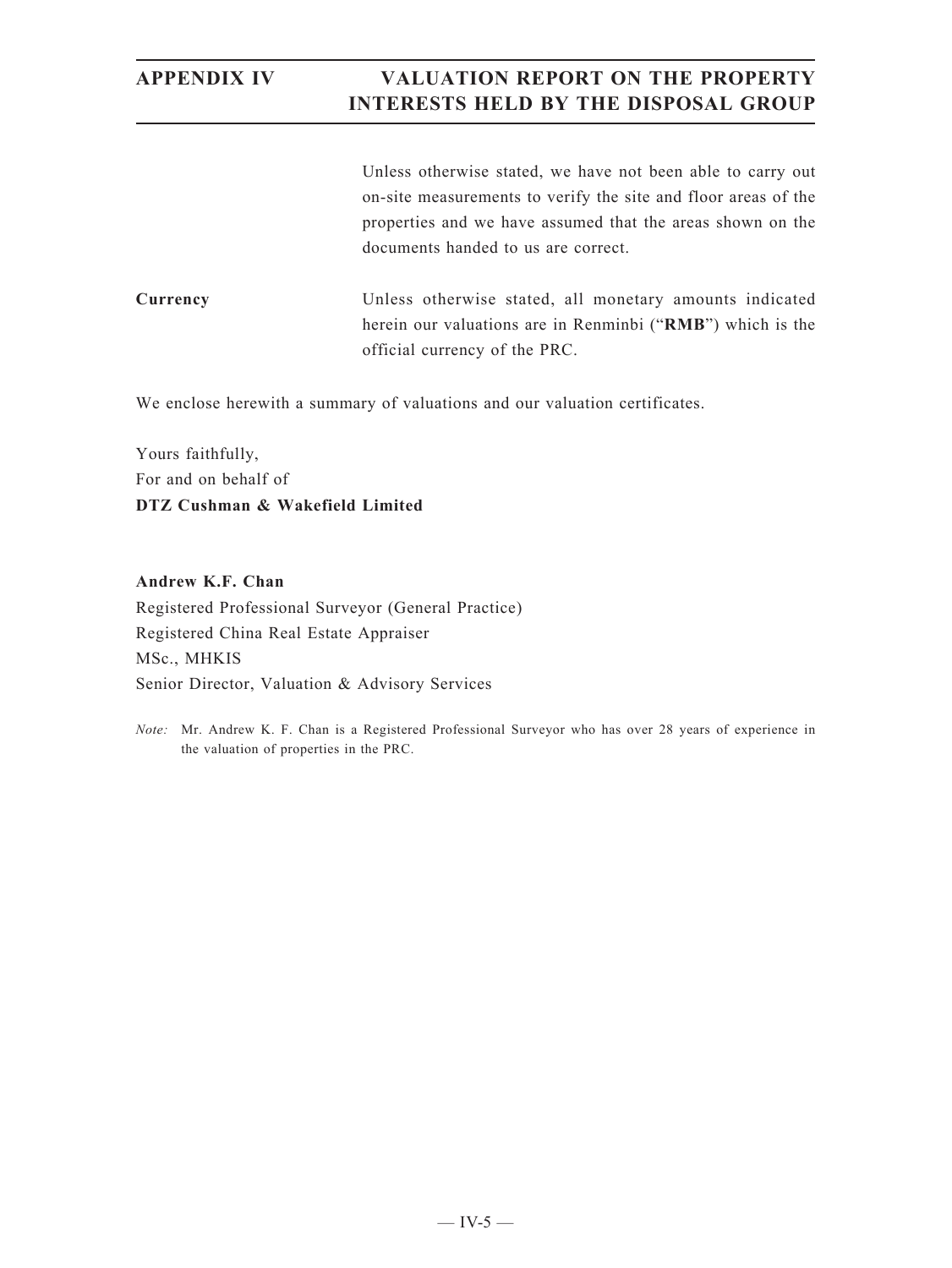### **SUMMARY OF VALUATIONS**

|    | Property                                                                                                                                                                                                | Market value<br>in existing<br>state as at<br>31 March<br>2016<br>(RMB) | Interest<br>attributable<br>to the<br><b>Disposal</b><br>Group<br>(%) | Market<br>value in<br>existing state<br>attributable<br>to the Disposal<br>Group as at<br>31 March<br>2016<br>(RMB) |
|----|---------------------------------------------------------------------------------------------------------------------------------------------------------------------------------------------------------|-------------------------------------------------------------------------|-----------------------------------------------------------------------|---------------------------------------------------------------------------------------------------------------------|
| 1. | Group I — Properties held by the Disposal Group under development in the PRC<br>The portions of Ocean Century (Qinhuangdao)<br>(遠洋·海世紀(秦皇島)) under development,<br>Qinhuangdao, Hebei Province, the PRC | 142,000,000                                                             | 50                                                                    | 71,000,000                                                                                                          |
| 2. | Phase 2 of Grand Canal Milestone (Hangzhou)<br>(遠洋·大河宸章(杭州)), Gongshu District,<br>Hangzhou, Zhejiang Province, the PRC                                                                                 | 1,601,000,000                                                           | 35                                                                    | 560,350,000                                                                                                         |
| 3. | Phase 2 of DREAMING LAND (Shanghai)<br>(遠洋·鴻郡(上海)), Fuyuan Road, Lane 885,<br>Baoshan District, Shanghai, the PRC                                                                                       | 746,000,000                                                             | 50                                                                    | 373,000,000                                                                                                         |
| 4. | Phase 4 of Ocean Holiday Manor (Dalian)<br>(遠洋假日養生莊園(大連)), Jinshi IT Industrial<br>Park, Dalian Economic and Technological Area,<br>Dalian, Liaoning Province, the PRC                                  | 140,000,000                                                             | 50                                                                    | 70,000,000                                                                                                          |
| 5. | Phases 1B and 2 of Ocean City (Fushun)<br>(遠洋城(撫順)), Jiangjungou, Shuncheng District,<br>Fushun, Liaoning Province, the PRC                                                                             | 1,708,000,000                                                           | 41.85                                                                 | 714,798,000                                                                                                         |
| 6. | Phases 1 and 2 of Elite Palace (遠洋天驕),<br>Yuangang Road, Tianhe District, Guangzhou,<br>Guangdong Province, the PRC                                                                                     | 3,260,000,000                                                           | 17.85                                                                 | 581,910,000                                                                                                         |
|    | Sub-total of Group I:                                                                                                                                                                                   | 7,597,000,000                                                           |                                                                       | 2,371,058,000                                                                                                       |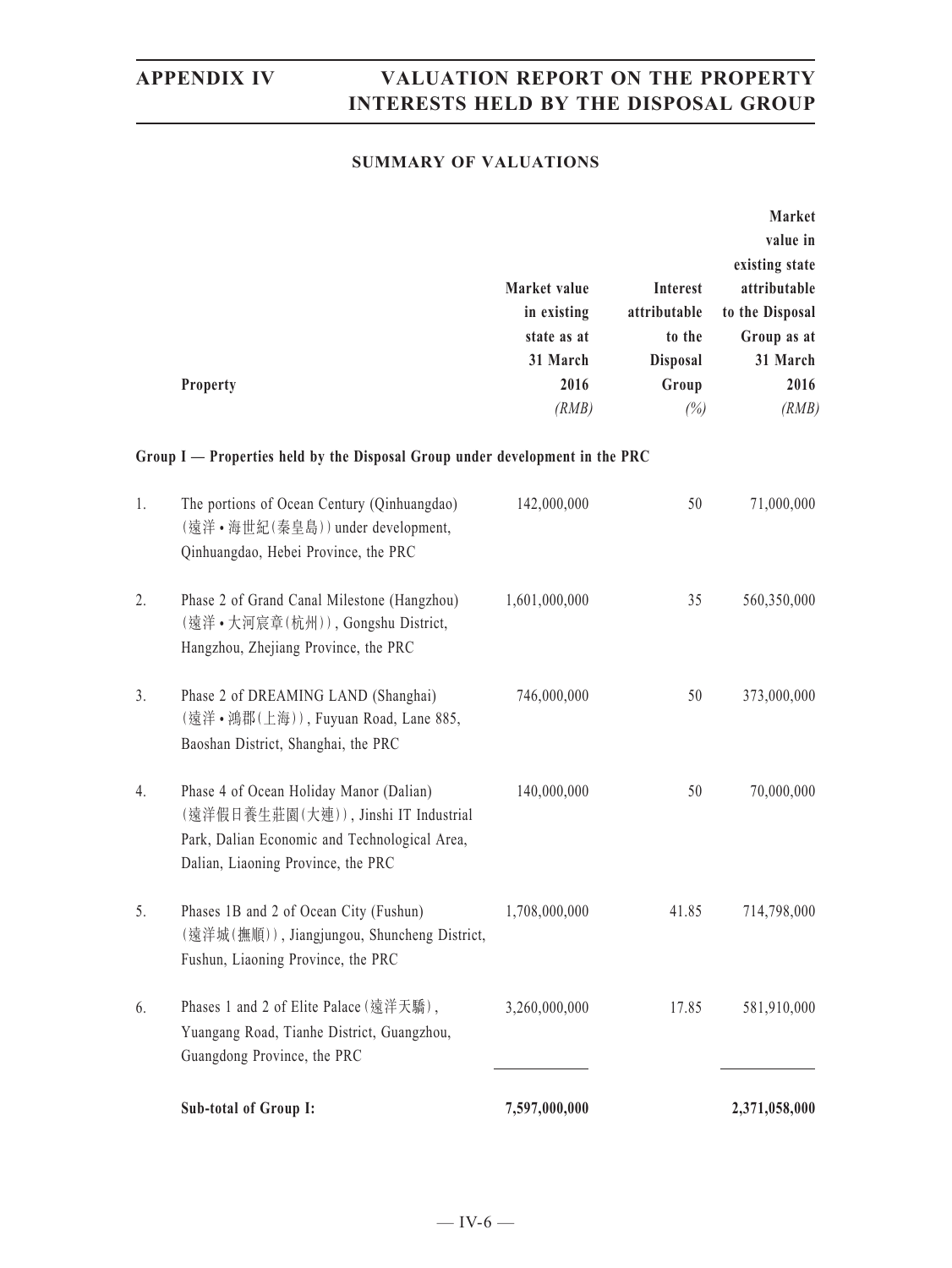|                 |              |                 | Market          |
|-----------------|--------------|-----------------|-----------------|
|                 |              |                 | value in        |
|                 |              |                 | existing state  |
|                 | Market value | <b>Interest</b> | attributable    |
|                 | in existing  | attributable    | to the Disposal |
|                 | state as at  | to the          | Group as at     |
|                 | 31 March     | <b>Disposal</b> | 31 March        |
| <b>Property</b> | 2016         | Group           | 2016            |
|                 | (RMB)        | (%)             | (RMB)           |

### **Group II — Properties held by the Disposal Group for development in the PRC**

|                | <b>Sub-total of Group II:</b>                                                                                                                                                                              | 1,248,000,000 |       | 487,950,000 |
|----------------|------------------------------------------------------------------------------------------------------------------------------------------------------------------------------------------------------------|---------------|-------|-------------|
| 10.            | The undeveloped land portions<br>of Phase 3 of Ocean Holiday Manor (Dalian)<br>(遠洋假日養生莊園(大連)), Jinshi IT Industrial<br>Park, Dalian Economic and Technological Area,<br>Dalian, Liaoning Province, the PRC | 143,000,000   | 50    | 71,500,000  |
| 9 <sub>1</sub> | Phases 3 and 4 of Ocean City (Fushun)<br>(遠洋城(撫順)), Jiangjungou, Shuncheng District,<br>Fushun, Liaoning Province, the PRC                                                                                 | 300,000,000   | 41.85 | 125,550,000 |
| 8.             | The undeveloped land portions of Ocean Century<br>(Qinhuangdao)(遠洋·海世紀(秦皇島)),<br>Qinhuangdao, Hebei Province, the PRC                                                                                      | 309,000,000   | 50    | 154,500,000 |
| $7_{\cdot}$    | The remaining portions of Phase 1<br>and the whole of Phase 3 of Ocean Beach<br>(Zhenjiang) (遠洋·香奈河畔 (鎮江)), East of<br>Guantangqiao Road, South of Guyang Road,<br>Zhenjiang, Jiangsu Province, the PRC    | 496,000,000   | 27.5  | 136,400,000 |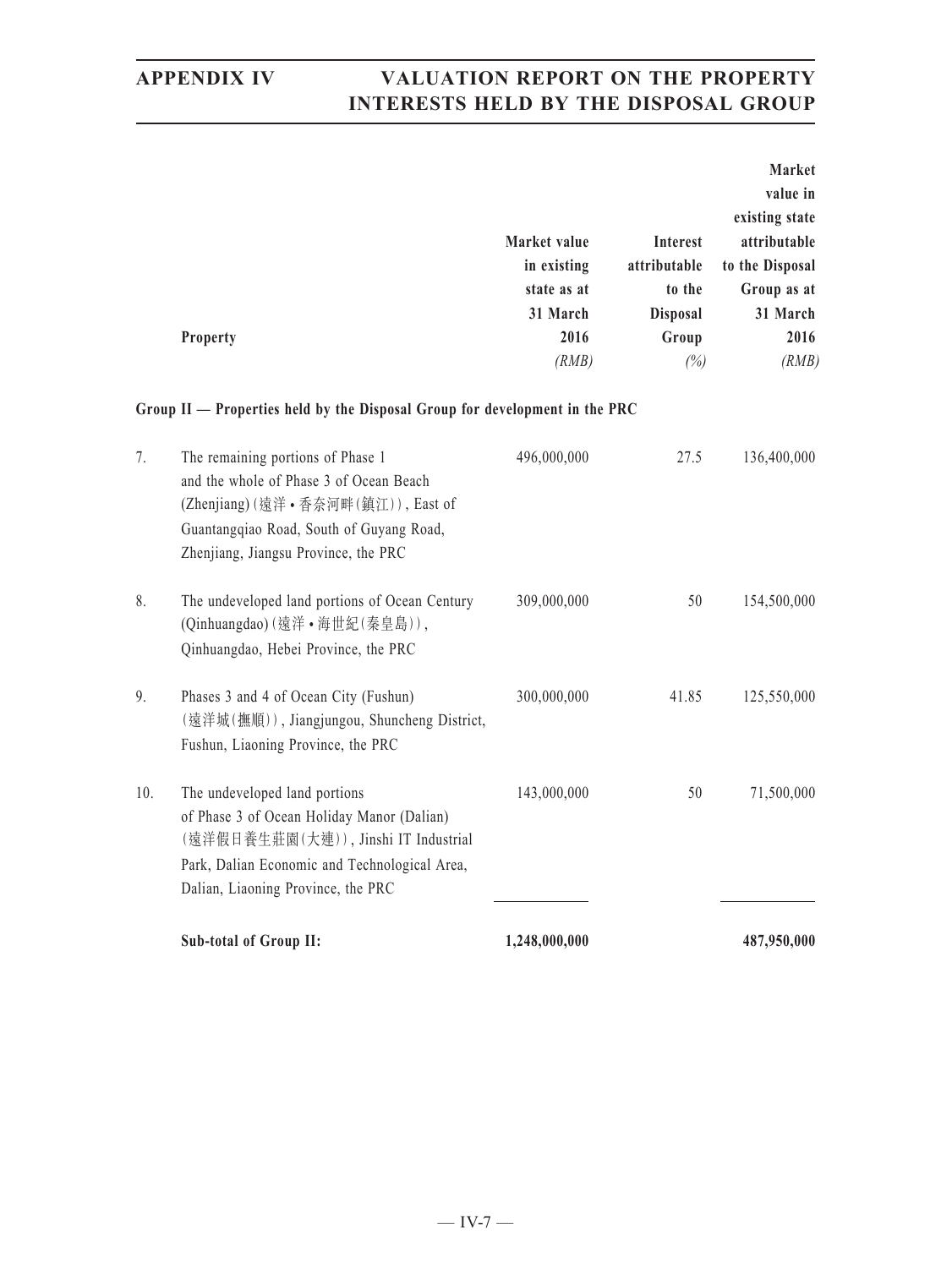|     | Property                                                                                                                                                                                       | Market value<br>in existing<br>state as at<br>31 March<br>2016 | Interest<br>attributable<br>to the<br><b>Disposal</b><br>Group | Market<br>value in<br>existing state<br>attributable<br>to the Disposal<br>Group as at<br>31 March<br>2016 |
|-----|------------------------------------------------------------------------------------------------------------------------------------------------------------------------------------------------|----------------------------------------------------------------|----------------------------------------------------------------|------------------------------------------------------------------------------------------------------------|
|     |                                                                                                                                                                                                | (RMB)                                                          | (%)                                                            | (RMB)                                                                                                      |
|     | Group $III$ $-$ Completed properties held by the Disposal Group for sale in the PRC                                                                                                            |                                                                |                                                                |                                                                                                            |
| 11. | The unsold completed portions of Ocean Century<br>(Qinhuangdao)(遠洋·海世紀(秦皇島)),<br>Qinhuangdao,<br>Hebei Province, the PRC                                                                       | 909,000,000                                                    | 50                                                             | 454,500,000                                                                                                |
| 12. | The unsold completed portions of Wan Hai Yi Hao<br>(Qinhuangdao) (灣海1號 (秦皇島), Qinhuangdao,<br>Hebei Province, the PRC                                                                          | 23,000,000                                                     | 50                                                             | 11,500,000                                                                                                 |
| 13. | The unsold completed portions of Ocean<br>Honored Chateau (Qingdao) (遠洋公館(青島),<br>No. 23 Yanerdao Road, Shinan District,<br>Qingdao, Shandong Province, the PRC                                | 1,184,000,000                                                  | 48.5                                                           | 574,240,000                                                                                                |
| 14. | The unsold completed portions of Grand Canal<br>Milestone (Hangzhou) (遠洋·大河宸章(杭州)),<br>Gongshu District, Hangzhou, Zhejiang Province,<br>the PRC                                               | 3,200,000                                                      | 35                                                             | 1,120,000                                                                                                  |
| 15. | The unsold completed portions of Ocean Chanson<br>Mansion (Shanghai) (遠洋·香奈印象(上海)),<br>Yangtai Road, Lvlong Road, Planned Meipu Road,<br>Yanghang Town, Baoshan District, Shanghai,<br>the PRC | 1,249,000,000                                                  | 50                                                             | 624,500,000                                                                                                |
| 16. | The unsold completed portions of BOND CASTLE<br>(Shanghai) (遠洋·博堡(上海)), Fuyuan Road,<br>Lane 885, Baoshan District, Shanghai, the PRC                                                          | 1,319,000,000                                                  | 50                                                             | 659,500,000                                                                                                |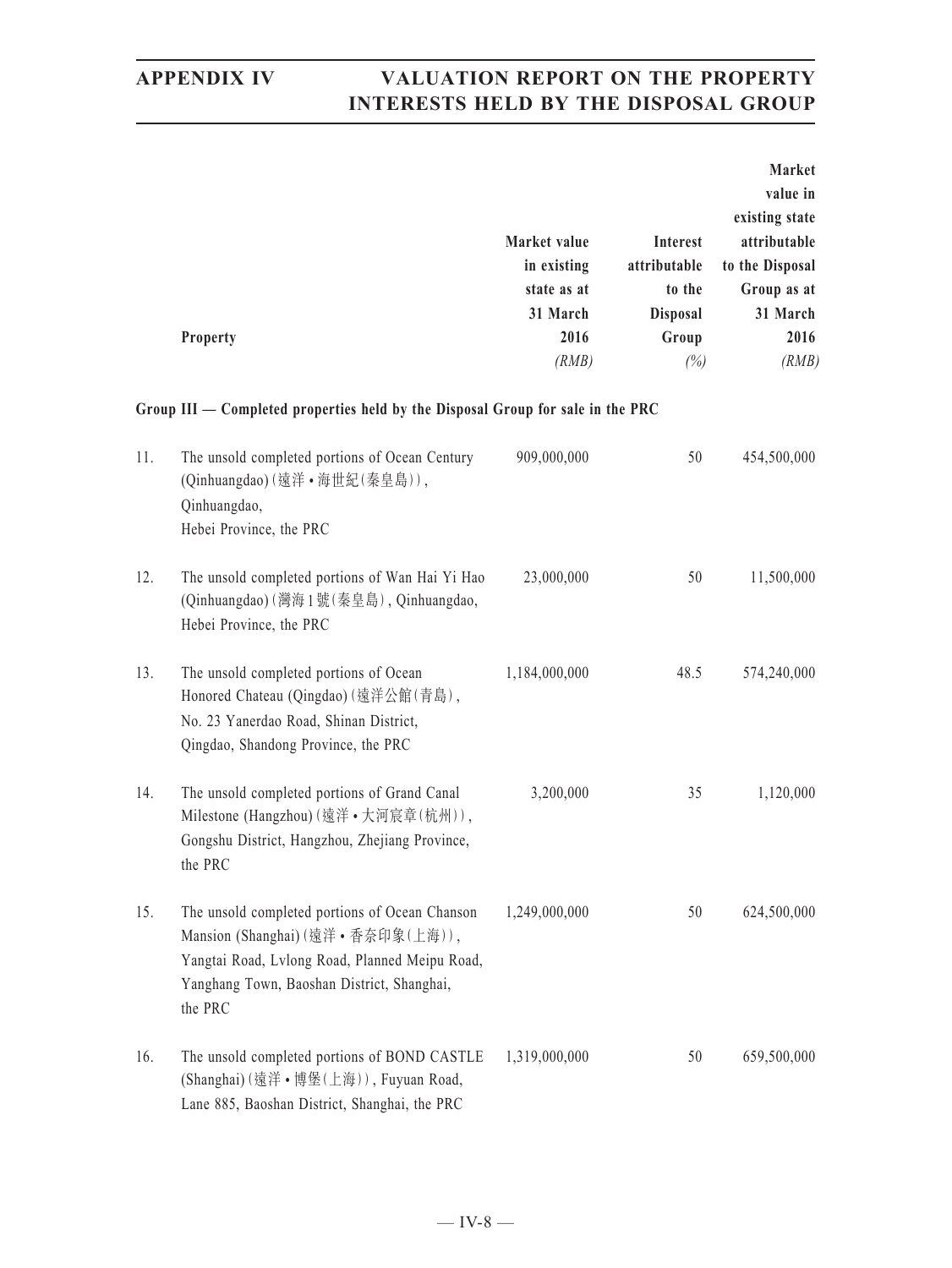|     | Property                                                                                                                                                                                                              | Market value<br>in existing<br>state as at<br>31 March<br>2016<br>(RMB) | Interest<br>attributable<br>to the<br><b>Disposal</b><br>Group<br>(%) | Market<br>value in<br>existing state<br>attributable<br>to the Disposal<br>Group as at<br>31 March<br>2016<br>(RMB) |
|-----|-----------------------------------------------------------------------------------------------------------------------------------------------------------------------------------------------------------------------|-------------------------------------------------------------------------|-----------------------------------------------------------------------|---------------------------------------------------------------------------------------------------------------------|
| 17. | Phase 1 of DREAMING LAND (Shanghai)<br>(遠洋·鴻郡(上海)一期), Fuyuan Road, Lane 885,<br>Baoshan District, Shanghai, the PRC                                                                                                   | 549,000,000                                                             | 50                                                                    | 274,500,000                                                                                                         |
| 18. | The unsold completed portions of Phases 1, 2 and 3<br>of Ocean Holiday Manor (Dalian) (遠洋假日養<br>生莊園(大連)), Jinshi IT Industrial Park, Dalian<br>Economic and Technological Area, Dalian,<br>Liaoning Province, the PRC | 192,000,000                                                             | 50                                                                    | 96,000,000                                                                                                          |
| 19. | The unsold completed portions of Ocean TIMES<br>(Dalian) (遠洋時代城(大連)), East of No. 8 Road,<br>University Town, Dalian Development Area,<br>Dalian, Liaoning Province, the PRC                                          | 29,550,000                                                              | 50                                                                    | 14,775,000                                                                                                          |
| 20. | The unsold completed portions of Phase 1A<br>of Ocean City (Fushun) (遠洋城(撫順)),<br>Jiangjungou, Shuncheng District, Fushun, Liaoning<br>Province, the PRC                                                              | 36,000,000                                                              | 41.85                                                                 | 15,066,000                                                                                                          |
| 21. | The unsold completed portions of Phases 1 and 2<br>of Ocean Beach (Zhenjiang) (遠洋·香奈河畔(鎮<br>江)), East of Guantangqiao Road, South of Guyang<br>Road, Zhenjiang, Jiangsu Province,<br>the PRC                          | 491,000,000                                                             | 27.5                                                                  | 135,025,000                                                                                                         |
|     | <b>Sub-total of Group III:</b>                                                                                                                                                                                        | 5,984,750,000                                                           |                                                                       | 2,860,726,000                                                                                                       |
|     | Grand total:                                                                                                                                                                                                          | 14,829,750,000                                                          |                                                                       | 5,719,734,000                                                                                                       |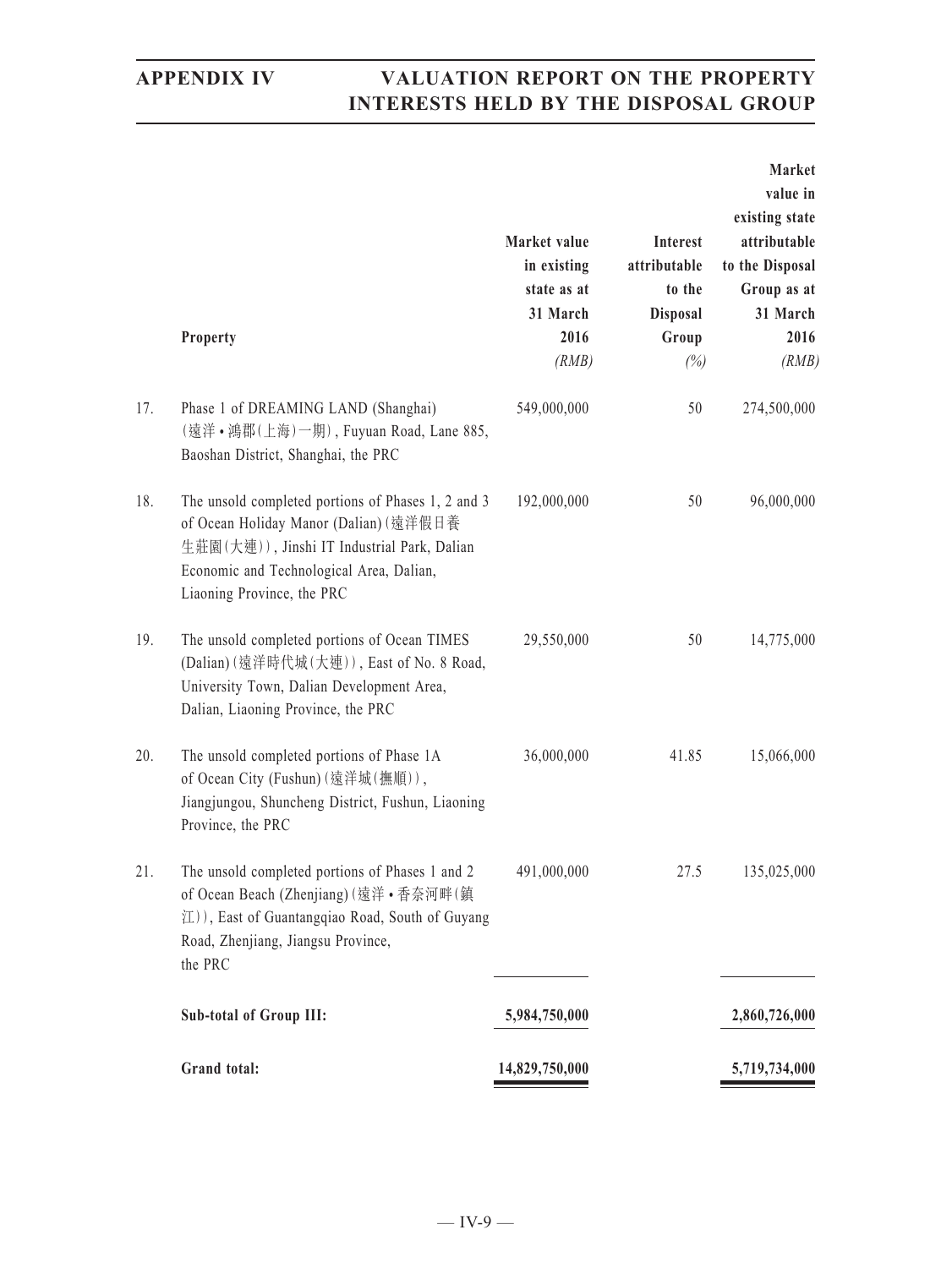### **VALUATION CERTIFICATE**

### **Group I – Properties held by the Disposal Group under development in the PRC**

|    |                                         |                                         |                                                                                   |                                        | Market value in                       |
|----|-----------------------------------------|-----------------------------------------|-----------------------------------------------------------------------------------|----------------------------------------|---------------------------------------|
|    | Property                                | Description and<br>tenure               |                                                                                   | Particulars of<br>occupancy            | existing state as at<br>31 March 2016 |
| 1. | The portions of<br>Ocean Century        |                                         | The property comprises portions of an<br>enlarged reconstruction project being    | As at the date<br>of valuation, the    | RMB142,000,000                        |
|    | (Qinhuangdao)<br>(遠洋·海世紀                | developed in phases.                    |                                                                                   | property was under<br>construction and | $(50\%$ interest<br>attributable to   |
|    | (秦皇島)) under<br>development,            |                                         | The property is close to the seaside and<br>close to the Olympic Sporting Center. | scheduled to be<br>completed in phases | the Disposal Group:<br>RMB71,000,000) |
|    | Qinhuangdao, Hebei<br>Province, the PRC |                                         | The environment is good. The property                                             | in 2017.                               |                                       |
|    |                                         |                                         | is 5 km away from the center of Harbor                                            |                                        |                                       |
|    |                                         |                                         | District where the commercial atmosphere                                          |                                        |                                       |
|    |                                         | is yet to be developed.                 |                                                                                   |                                        |                                       |
|    |                                         | The property is planned to be developed |                                                                                   |                                        |                                       |
|    |                                         |                                         | into a mixed use development to comprise                                          |                                        |                                       |
|    |                                         | spaces.                                 | residential, basement and car parking                                             |                                        |                                       |
|    |                                         |                                         | According to the information provided by                                          |                                        |                                       |
|    |                                         | the Disposal Group, the proposed gross  |                                                                                   |                                        |                                       |
|    |                                         |                                         | floor area of the property is as follows:                                         |                                        |                                       |
|    |                                         |                                         | <b>Proposed Gross</b>                                                             |                                        |                                       |
|    |                                         | <b>Use</b>                              | <b>Floor Area</b>                                                                 |                                        |                                       |
|    |                                         |                                         | $(sq \; m)$                                                                       |                                        |                                       |
|    |                                         | Residential                             | 161,250.95                                                                        |                                        |                                       |
|    |                                         | Car park                                | 8,954.88                                                                          |                                        |                                       |
|    |                                         | Total:                                  | 170,205.83                                                                        |                                        |                                       |
|    |                                         |                                         | The land use rights of the property have                                          |                                        |                                       |

been granted for terms due to expire on 14 November 2052 for commercial and financial use and 14 November 2082 for residential use.

 $-$  IV-10  $-$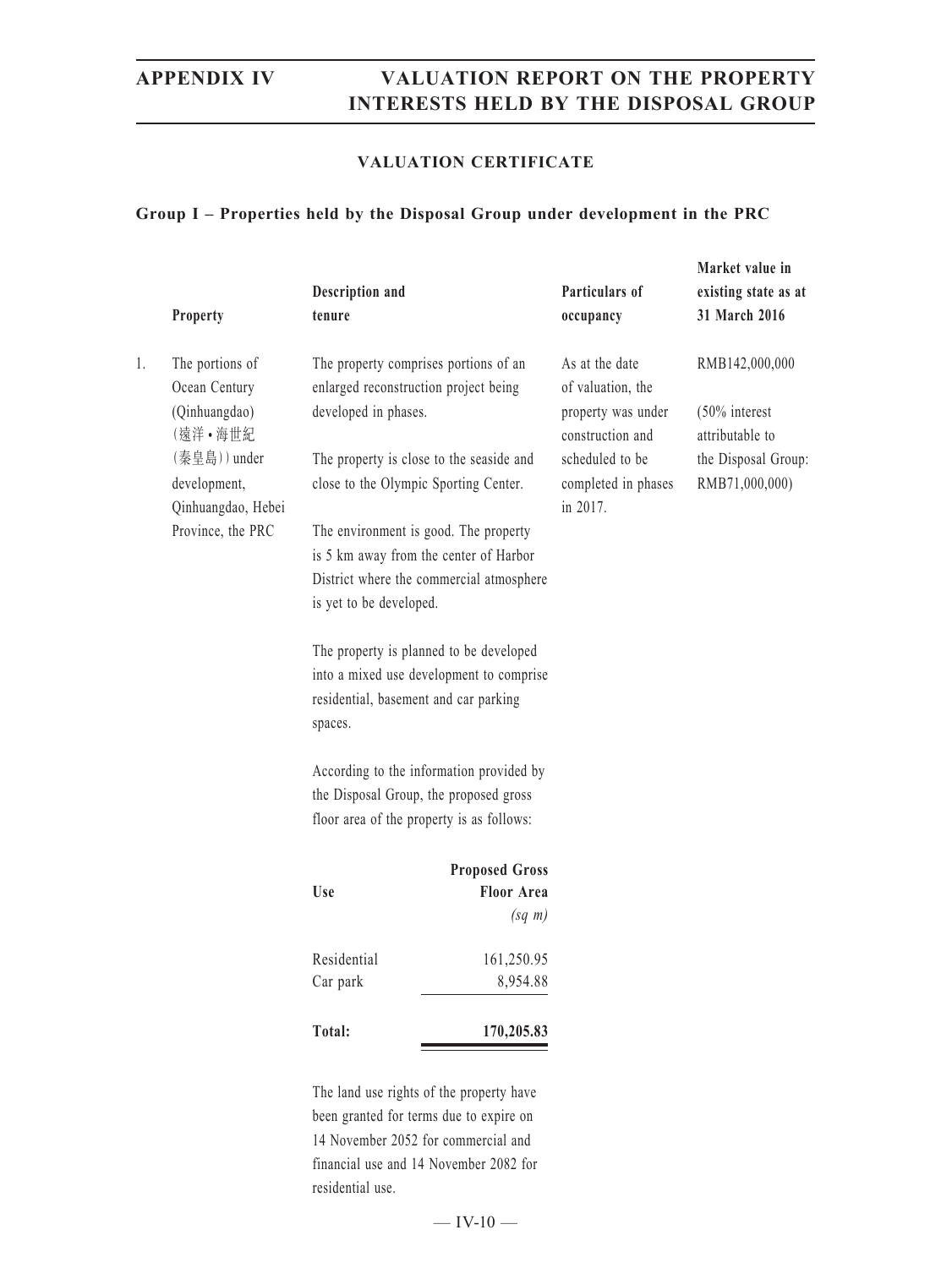### *Notes:*

(1) Pursuant to a State-owned Land Use Rights Certificate, the land use rights of parts of the reconstruction project, comprising a total site area of 69,442.41 sq m, have been vested in 秦皇島市海洋置業房地產開 發有限公司 (Qinhuangdao Ocean Land Development Company Limited\*). The details are as follows:

| Certificate No. | Site Area<br>$(sq \; m)$ | <b>Use</b>         | Land Use Term Expiry                                      |
|-----------------|--------------------------|--------------------|-----------------------------------------------------------|
| 2013001         | 69,442.41                | Residential/Retail | Retail: 14 November 2052<br>Residential: 14 November 2082 |
|                 | 69.442.41                |                    |                                                           |

(2) The salient points of Grant Contract for State-owned Land Use Rights and Supplementary Contract of Grant Contract of State-owned Land Use Rights entered into between Qinhuangdao Municipal Land Resources Administration Bureau (the "**Grantor**") and 秦皇島市海洋置業房地產開發有限公司 (Qinhuangdao Ocean Land Development Company Limited\*) (the "**Grantee**") on 14 November 2012 are summarized below:

| (i)   | Location                   | : Plot No. 3-3 West Baitaling Village reconstruction project, |
|-------|----------------------------|---------------------------------------------------------------|
|       |                            | West Side Jingwen Road, Haigang District                      |
| (i)   | Site Area                  | $\therefore$ 69,442.41 sq m                                   |
| (iii) | Use                        | : Commercial and residential                                  |
| (iv)  | Land Premium               | : $RMB401,799,539$                                            |
| (v)   | Land Use Term              | : 40 years for commercial use, 70 years for residential use   |
| (vi)  | Permitted Gross Floor Area | $: 5173,606$ sq m                                             |
| (vii) | Building covenant          | $\therefore$ To complete construction by 14 November 2016     |

- (3) According to Planning Permit for Construction Use of Land No. 130302200902021 dated 3 July 2009, the proposed construction land use of portion of the reconstruction project complies with the town planning requirements and permission for construction of a total gross site area of 621,435.97 sq m has been granted to 秦皇島市海洋置業房地產開發有限公司 (Qinhuangdao Ocean Land Development Company Limited\*).
- (4) According to Planning Permit for Construction Works No. 130302201503003 dated 15 January 2015, the construction works of the property, with a gross floor area of 30,776.38 sq m, are in compliance with the construction works requirements and have been approved.
- (5) According to Commencement Permit for Construction Works No. 130301201506100101 issued by Qinhuangdao Construction Bureau on 10 June 2015, parts of the reconstruction project with a gross floor area of 30,776.38 sq m have been permitted for commencement of construction.
- (6) According to Pre-sale Permit No. 2015019 dated 12 June 2015, the area of portions of the reconstruction project permitted for pre-sale is 30,344.48 sq m.
- (7) According to the information provided by the Disposal Group, portions of the property with a total gross floor area of 29,515.96 sq m have been committed for sale at a total consideration of RMB161,564,266. We have included such portions in our valuation and taken into account such amount.
- (8) The development value as if completed as at 31 March 2016 was approximately RMB1,048,000,000.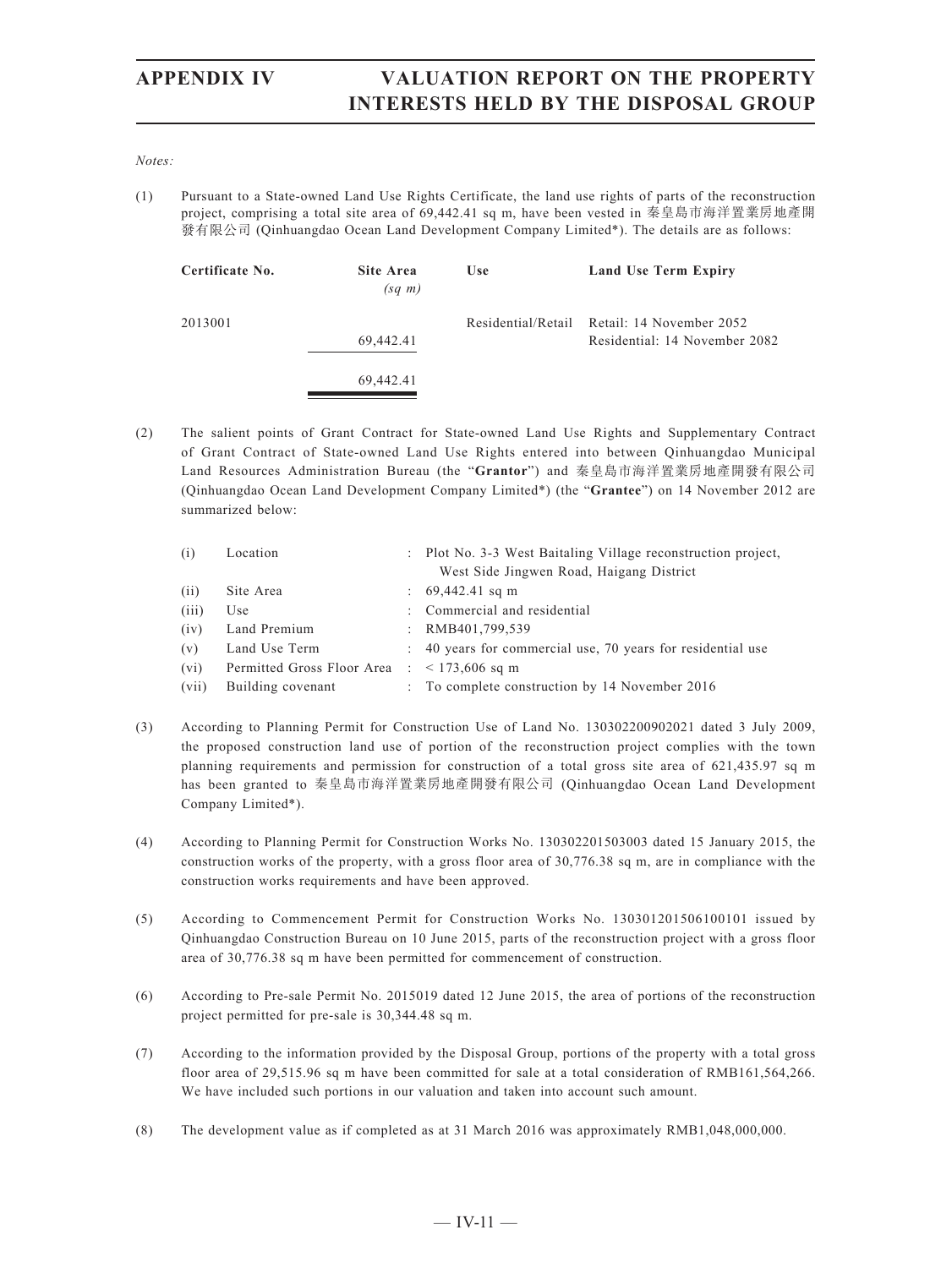- (9) According to the information provided by the Disposal Group, the expended construction cost as at 31 March 2016 was approximately RMB74,000,000. The estimated total construction cost was approximately RMB696,000,000. In the course of our valuation, we have allowed for such costs.
- (10) According to the Disposal Group, the Disposal Group holds a 50% attributable interest in the property.
- (11) We have been provided with a legal opinion on the property prepared by the Company's PRC legal adviser, which contains, inter alia, the following information:
	- (i) 秦皇島市海洋置業房地產開發有限公司 (Qinhuangdao Ocean Land Development Company Limited\*) has obtained the land use rights of the property and is the legal land user of the property. Full land premium was paid for the land use rights of granted land and State-owned Land Use Rights Certificates have been obtained. According to its Grant Contract of Land Use Rights and State-owned Land Use Rights Certificate, 秦皇島市海洋置業房地產開發有限公司 (Qinhuangdao Ocean Land Development Company Limited\*) has the rights to occupy, use, lease or otherwise dispose of the land use rights of the property within the land use term;
	- (ii) The project under construction by 秦皇島市海洋置業房地產開發有限公司 (Qinhuangdao Ocean Land Development Company Limited\*) mentioned above has been legally approved by relevant government departments without being repealed, modified and abolished. 秦皇島市海洋置業房地 產開發有限公司 (Qinhuangdao Ocean Land Development Company Limited\*) has been entitled to develop the project in compliance with the relevant permits;
	- (iii) 秦皇島市海洋置業房地產開發有限公司 (Qinhuangdao Ocean Land Development Company Limited\*) is entitled to pre-sell the property under construction within the pre-sale limit in compliance with Pre-sale Permit;
	- (iv) Portions of the property are subject to a mortgage in favour of Postal Savings Bank of China Hebei Province branch for a consideration of RMB400,000,000; and
	- (v) As confirmed by 秦皇島市海洋置業房地產開發有限公司 (Qinhuangdao Ocean Land Development Company Limited\*), except for the mortgage mentioned above, the land use rights and projects under construction mentioned above are not subject to any foreclosure, mortgage or restriction of other rights.
- (12) The status of the title and grant of major approvals in accordance with the information provided by the Disposal Group are as follows:

| State-owned Land Use Rights Certificate        | Yes |
|------------------------------------------------|-----|
| Grant Contract for State-owned Land Use Rights | Yes |
| Planning Permit for Construction Use of Land   | Yes |
| Planning Permit for Construction Works         | Yes |
| Commencement Permit for Construction Works     | Yes |
| Pre-sale Permit                                | Yes |

- (13) Mr. Zien Ding, Assistant Manager of our Beijing Office, inspected the property in November 2015. He has 3 years of experience in the valuation of properties in the PRC.
- \* *For identification purpose only*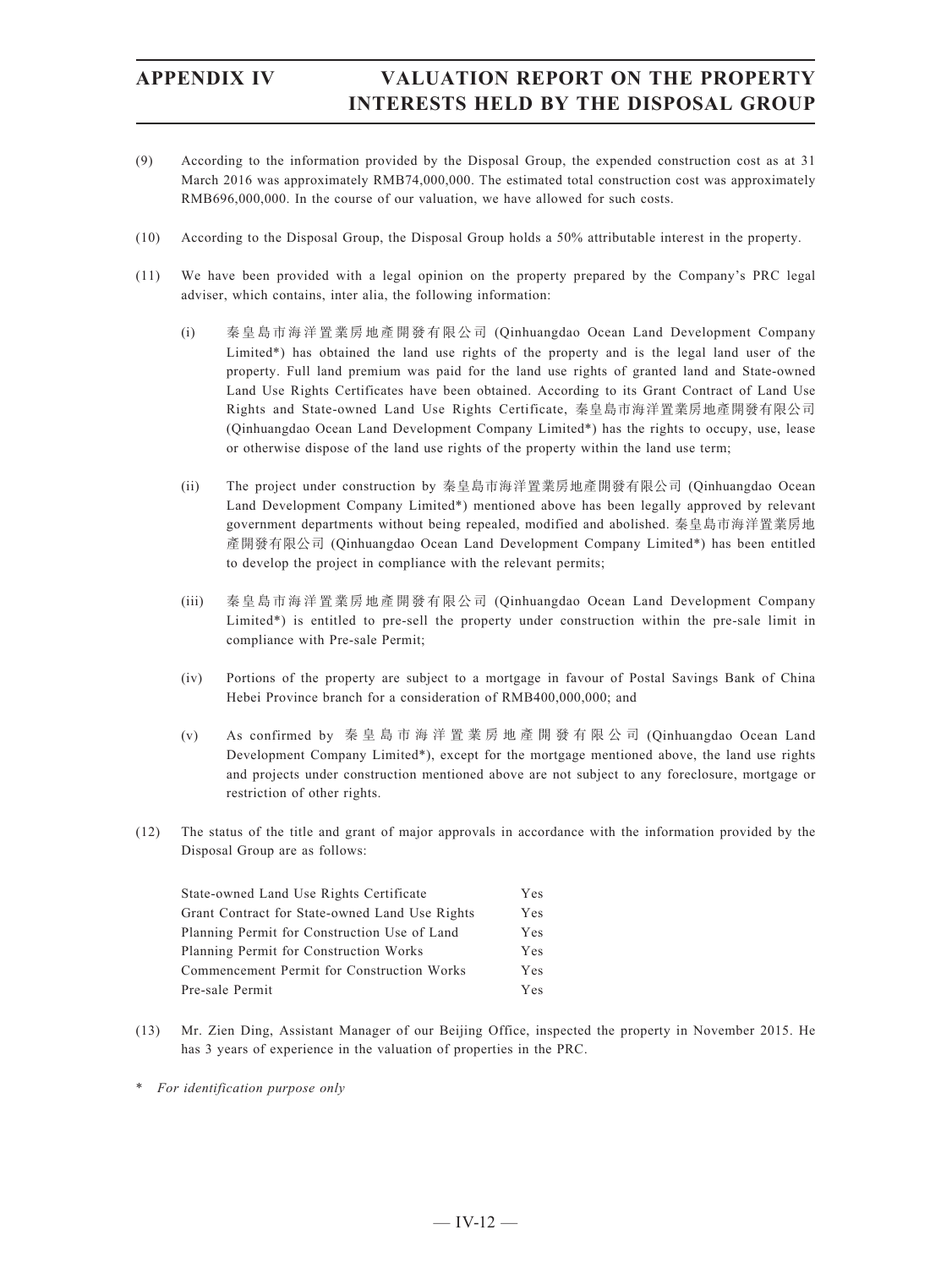### **VALUATION CERTIFICATE**

|    | Property                                                                                                   | Description and<br>tenure                                                                                                                                                                                                                                                                                                                                                                                                                                                                                                                                                            |                                          | Particulars of<br>occupancy                                                                                                       | Market value in<br>existing state as at<br>31 March 2016                         |
|----|------------------------------------------------------------------------------------------------------------|--------------------------------------------------------------------------------------------------------------------------------------------------------------------------------------------------------------------------------------------------------------------------------------------------------------------------------------------------------------------------------------------------------------------------------------------------------------------------------------------------------------------------------------------------------------------------------------|------------------------------------------|-----------------------------------------------------------------------------------------------------------------------------------|----------------------------------------------------------------------------------|
| 2. | Milestone (Hangzhou)<br>(遠洋•大河宸章<br>(杭州)),<br>Gongshu District,<br>Hangzhou, Zhejiang<br>Province, the PRC | Phase 2 of Grand Canal The property comprises Phase 2 of a<br>residential development being erected<br>over a piece of land with a site area of<br>34,116 sq m.<br>The property is on the edge of the Great<br>Canal. The environment is good. The<br>accessibility of the property is good. The<br>locality is reachable by taxies and buses.<br>The property is planned to be developed<br>into a villa development with car parking<br>spaces.<br>According to the information provided by<br>the Disposal Group, the proposed gross<br>floor area of the property is as follows: |                                          | As at the date of<br>valuation, the property<br>was under construction (35% interest<br>and scheduled to be<br>completed in 2017. | RMB1,601,000,000<br>attributable<br>to the Disposal<br>Group:<br>RMB560,350,000) |
|    |                                                                                                            |                                                                                                                                                                                                                                                                                                                                                                                                                                                                                                                                                                                      | Proposed                                 |                                                                                                                                   |                                                                                  |
|    |                                                                                                            |                                                                                                                                                                                                                                                                                                                                                                                                                                                                                                                                                                                      | <b>Gross Floor</b>                       |                                                                                                                                   |                                                                                  |
|    |                                                                                                            | <b>Use</b>                                                                                                                                                                                                                                                                                                                                                                                                                                                                                                                                                                           | Area                                     |                                                                                                                                   |                                                                                  |
|    |                                                                                                            |                                                                                                                                                                                                                                                                                                                                                                                                                                                                                                                                                                                      | $(sq \; m)$                              |                                                                                                                                   |                                                                                  |
|    |                                                                                                            | Villa                                                                                                                                                                                                                                                                                                                                                                                                                                                                                                                                                                                | 22,825.00                                |                                                                                                                                   |                                                                                  |
|    |                                                                                                            | Ancillary                                                                                                                                                                                                                                                                                                                                                                                                                                                                                                                                                                            | 29,300.23                                |                                                                                                                                   |                                                                                  |
|    |                                                                                                            | Total:                                                                                                                                                                                                                                                                                                                                                                                                                                                                                                                                                                               | 52,125.23                                |                                                                                                                                   |                                                                                  |
|    |                                                                                                            |                                                                                                                                                                                                                                                                                                                                                                                                                                                                                                                                                                                      | The land use rights of the property have |                                                                                                                                   |                                                                                  |

been granted for terms due to expire on 30 May 2081 for residential use and 30 May 2051 for public services and amenities.

 $-$  IV-13  $-$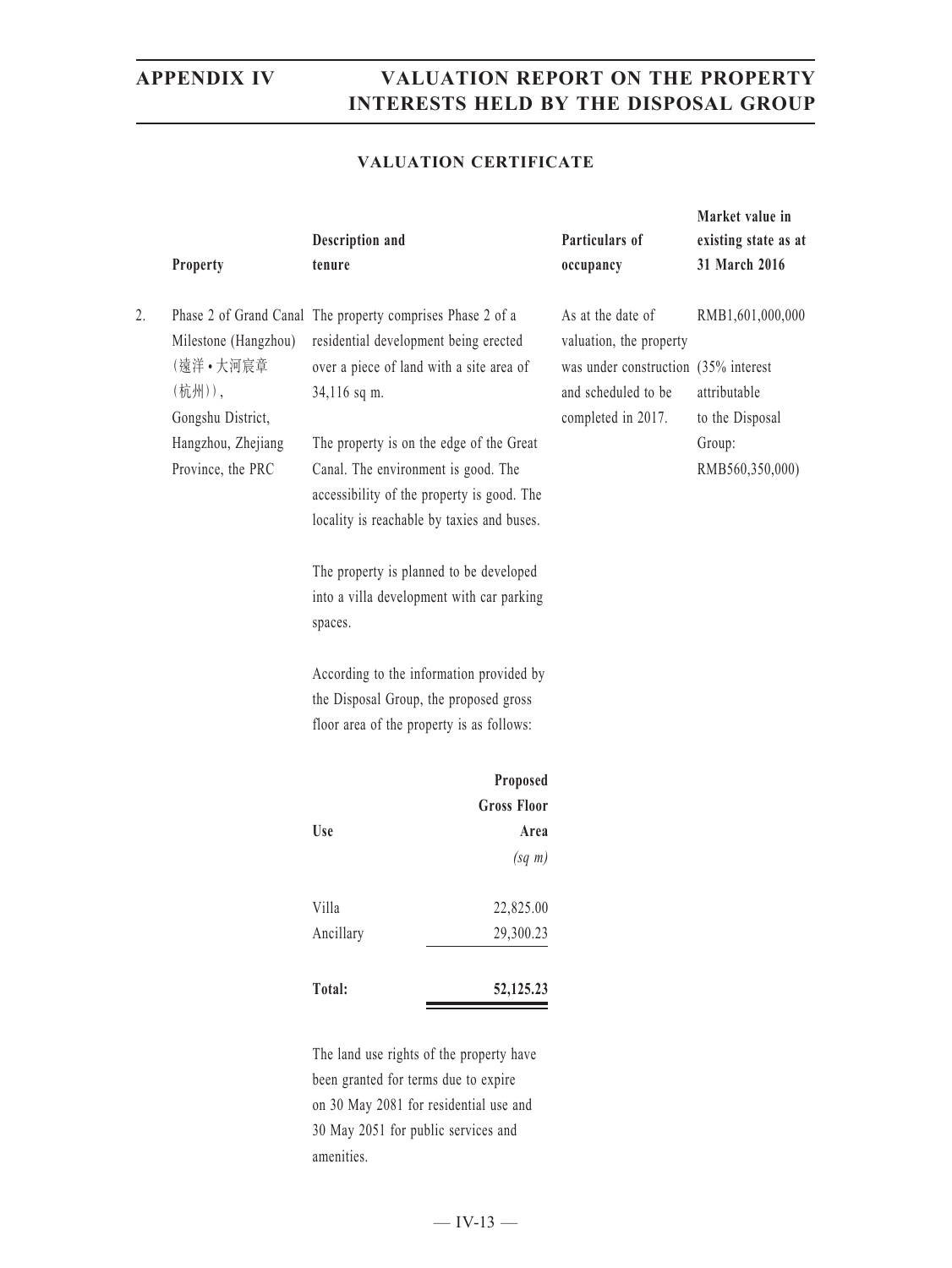### *Notes:*

- (1) According to State-owned Land Use Rights Certificate No. (2011) 100047 issued by Hangzhou Land Resources Bureau on 8 June 2011, the land use rights of part of the property having a site area of 34,116 sq m have been vested in 杭州遠洋萊福房地產開發有限公司 (Hang Zhou Yuan Yang Lai Fu Real Estate Development Company Limited\*) for terms due to expire on 30 May 2081 for residential use and 30 May 2051 for public services and amenities.
- (2) The salient points of Grant Contract for State-owned Land Use Rights HTHZ (2007) No. 133 entered into between Hangzhou Municipal Land Resources Administration Bureau (the "**Grantor**") and 遠洋地 產有限公司(Sino Ocean Land Limited\*) and 北京萊福建設有限公司 (Beijing Life Builder Co., Ltd.\*) (collectively the "**Grantee**") on 6 November 2007 are summarized below:

| (i)   | Location      | : Junction of Xiaohe Road and Jiru Road                                      |
|-------|---------------|------------------------------------------------------------------------------|
| (i)   | Site Area     | : $89,002$ sq m (Lot A: 34,116 sq m, Lot B: 50,953 sq m, Lot B1: 3,933 sq m) |
| (iii) | Use           | : Residential, public facilities and commercial and finance                  |
| (1V)  | Land Premium  | : $RMB1.224.300.090$                                                         |
| (v)   | Land Use Term | : 70 years for residential use and 40 years for commercial use commencing    |
|       |               | on the handover date of the land                                             |

Additionally, according to a supplementary agreement of the Grant Contract, the Grantee was changed into 杭州 遠洋萊福房地產開發有限公司 (Hang Zhou Yuan Yang Lai Fu Real Estate Development Company Limited\*) on 26 February 2008.

- (3) According to Planning Permit for Construction Land No. 330100200900136 dated 20 March 2009, the proposed construction land use of the property complies with the town planning requirements and permission for construction of a total gross site area of 85,069 sq m has been granted to 杭州遠洋萊福房 地產開發有限公司 (Hang Zhou Yuan Yang Lai Fu Real Estate Development Company Limited\*).
- (4) According to Planning Permit for Construction Works No. 330100201500382 dated 20 October 2015, the proposed construction works of the residential, communal and ancillary facilities of the development with the town planning requirements and the permitted construction scale is  $52,125.23$  sq m.
- (5) According to Commencement Permit for Construction Works No. 330105201506050101 dated 20 October 2015, the construction works of residential, communal and ancillary facilities of the development comply with the construction works commencement requirements and the total permitted gross floor area is 52,125.23 sq m.
- (6) According to Pre-sale Permit No. (2014)000108 dated 10 November 2014, the area of portions of the reconstruction project permitted for pre-sale is 15,720.58 sq m.
- (7) According to the information provided by the Disposal Group, portions of the property with a total gross floor area of approximately 13,051.90 sq m have been committed for sale at a total consideration of RMB1,234,000,000. We have included such portions in our valuation and taken into account such amount.
- (8) The development value as if completed as at 31 March 2016 was approximately RMB2,211,000,000.
- (9) According to the information provided by the Disposal Group, the expended construction cost as at 31 March 2016 was approximately RMB254,000,000. The estimated total construction cost was approximately RMB419,000,000. In the course of our valuation, we have allowed for such costs.
- (10) According to the Disposal Group, the Disposal Group holds a 35% attributable interest in the property.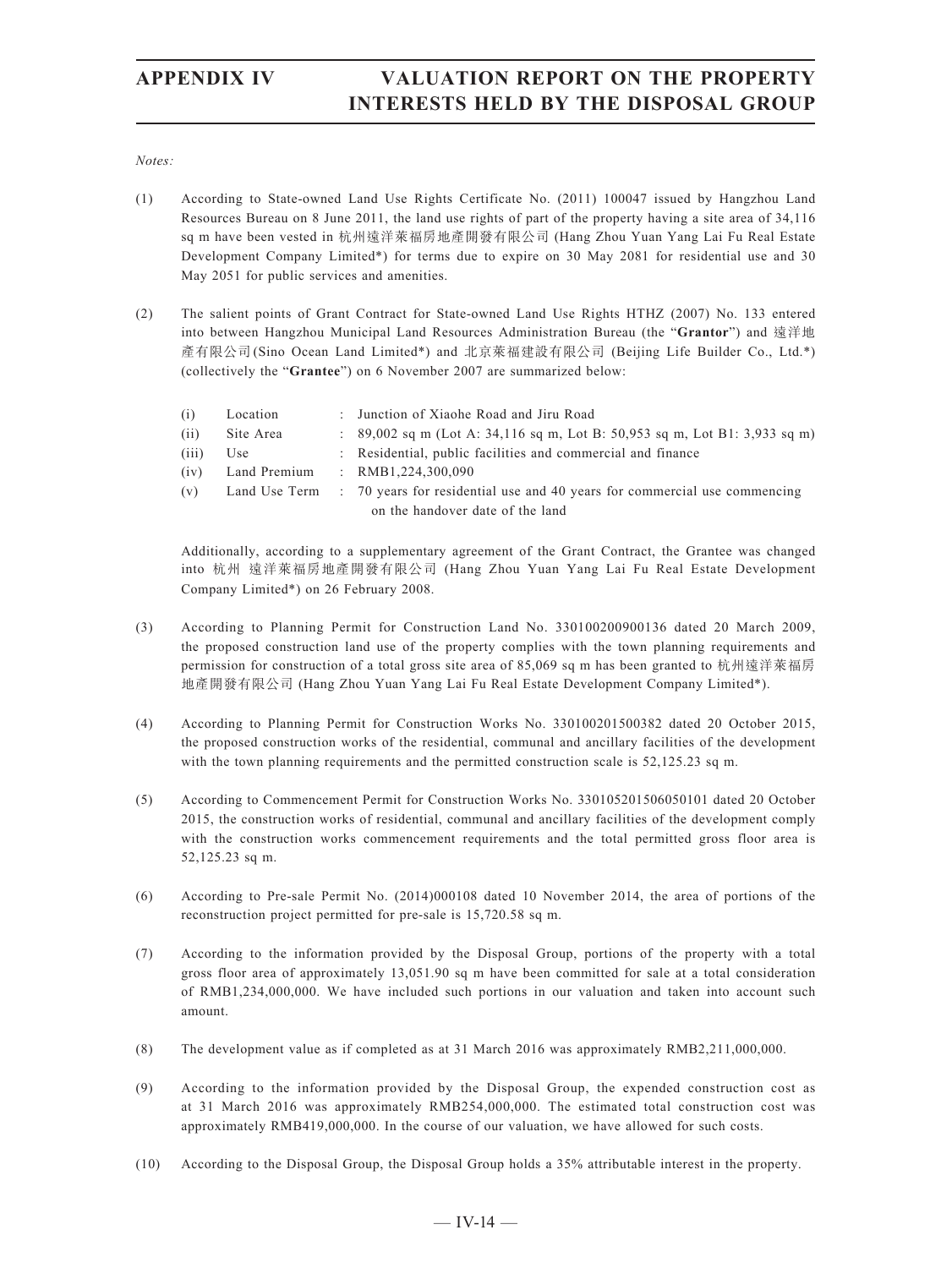- (11) We have been provided with a legal opinion on the property prepared by the Company's PRC legal adviser, which contains, inter alia, the following information:
	- (i) 杭州遠洋萊福房地產開發有限公司 (Hang Zhou Yuan Yang Lai Fu Real Estate Development Company Limited\*) has obtained the land use rights of the property and is the legal land user of the property. Full land premium was paid for the land use rights of granted land and State-owned Land Use Rights Certificates have been obtained. According to its Grant Contract of Land Use Rights and State-owned Land Use Rights Certificate, 杭州遠洋萊福房地產開發有限公司 (Hang Zhou Yuan Yang Lai Fu Real Estate Development Company Limited\*) has the rights to occupy, use, lease or otherwise dispose of the land use rights of the property within the land use term;
	- (ii) The project under construction by 杭州遠洋萊福房地產開發有限公司 (Hang Zhou Yuan Yang Lai Fu Real Estate Development Company Limited\*) mentioned above has been legally approved by relevant government departments without being repealed, modified and abolished. 杭州遠洋 萊福房地產開發有限公司 (Hang Zhou Yuan Yang Lai Fu Real Estate Development Company Limited\*) has been entitled to develop the project in compliance with the relevant permits;
	- (iii) 杭州遠洋萊福房地產開發有限公司 (Hang Zhou Yuan Yang Lai Fu Real Estate Development Company Limited\*) is entitled to pre-sell the property under construction within the pre-sale limit in compliance with Pre-sale Permit; and
	- (iv) As confirmed by 杭州遠洋萊福房地產開發有限公司 (Hang Zhou Yuan Yang Lai Fu Real Estate Development Company Limited\*), the land use rights and projects under construction mentioned above are not subject to any foreclosure, mortgage or restriction of other rights.
- (12) The status of the title and grant of major approvals in accordance with the information provided by the Disposal Group are as follows:

| State-owned Land Use Rights Certificate        |     |
|------------------------------------------------|-----|
| Grant Contract for State-owned Land Use Rights | Yes |
| Planning Permit for Construction Land          | Yes |
| Planning Permit for Construction Works         | Yes |
| Commencement Permit for Construction Works     | Yes |
| Pre-sale Permit                                | Yes |

- (13) Mr. Delly Chen, Senior Valuer of our Hangzhou Office, inspected the property in April 2016. He has 3 years of experience in the valuation of properties in the PRC.
- \* *For identification purpose only*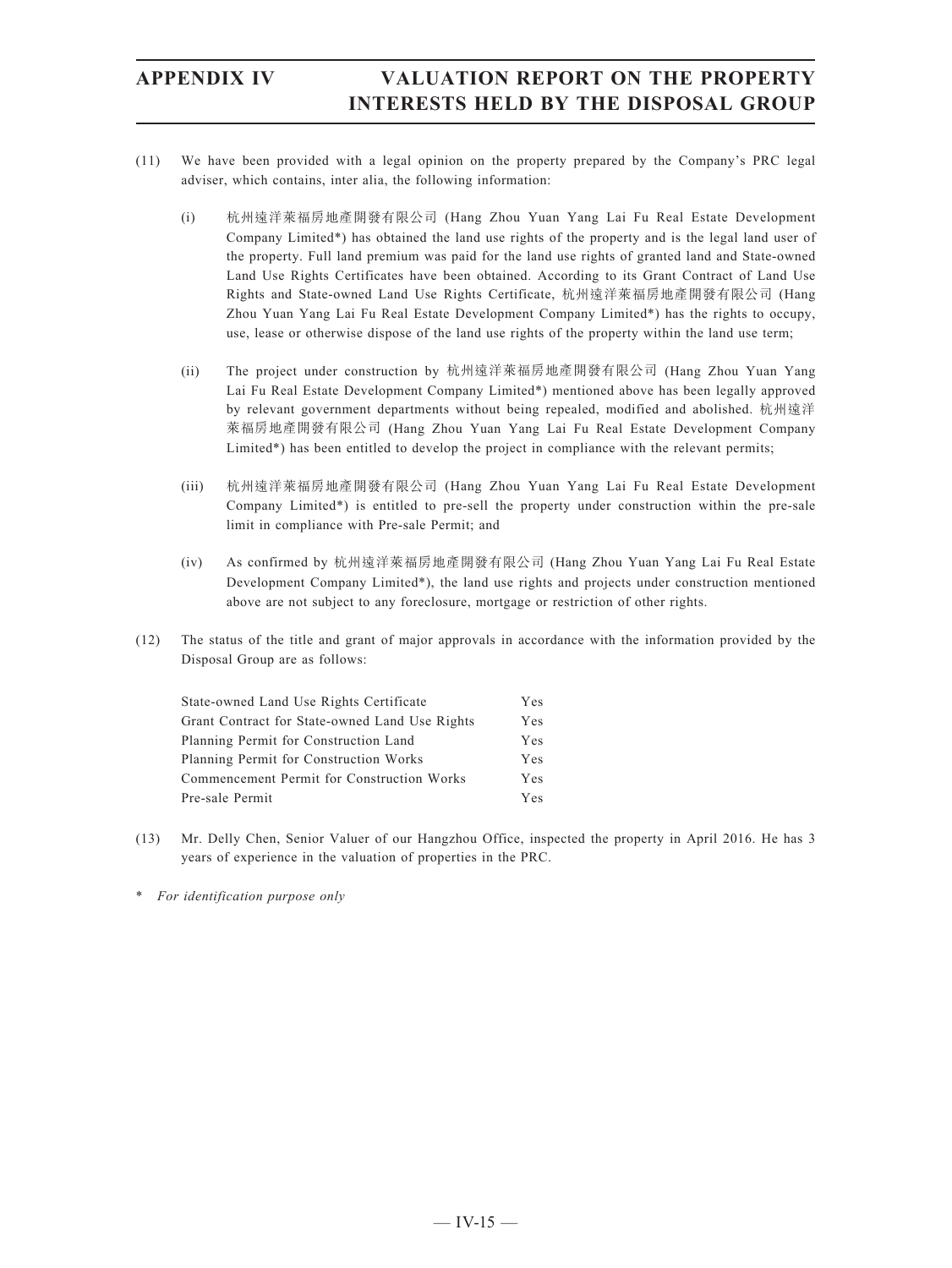**Market value in** 

### **VALUATION CERTIFICATE**

|    | Property                                                            | Description and<br>tenure                                                                                                                                                                                               | Particulars of<br>occupancy            | existing state as at<br>31 March 2016   |
|----|---------------------------------------------------------------------|-------------------------------------------------------------------------------------------------------------------------------------------------------------------------------------------------------------------------|----------------------------------------|-----------------------------------------|
| 3. | Phase 2 of<br><b>DREAMING</b>                                       | The property comprises a villa<br>development being erected over a piece of                                                                                                                                             | As at the date<br>of valuation, the    | RMB746,000,000                          |
|    | LAND (Shanghai)<br>(遠洋·鴻郡(上海)),                                     | land with a site area of 107,824.90 sq m.                                                                                                                                                                               | property was under<br>construction and | $(50\%$ interest<br>attributable to the |
|    | Fuyuan Road,<br>Lane 885, Baoshan<br>District, Shanghai,<br>the PRC | The property is situated in the sub-urban<br>area of Baoshan District in Shanghai<br>with several bus lines and subway access.<br>The environment is quite good and is<br>surrounded by Meilan Lake and Golf<br>Course. | scheduled to be<br>completed in 2017.  | Disposal Group:<br>RMB373,000,000)      |
|    |                                                                     | The property is planned to be developed<br>into a villa development with car parking<br>spaces.                                                                                                                         |                                        |                                         |
|    |                                                                     | According to the information provided by<br>the Disposal Group, the proposed gross<br>floor area of the property is $27,610.33$ sq<br>m.                                                                                |                                        |                                         |
|    |                                                                     | The land use rights of the property have<br>been granted for a term due to expire on<br>2 October 2080 for residential use.                                                                                             |                                        |                                         |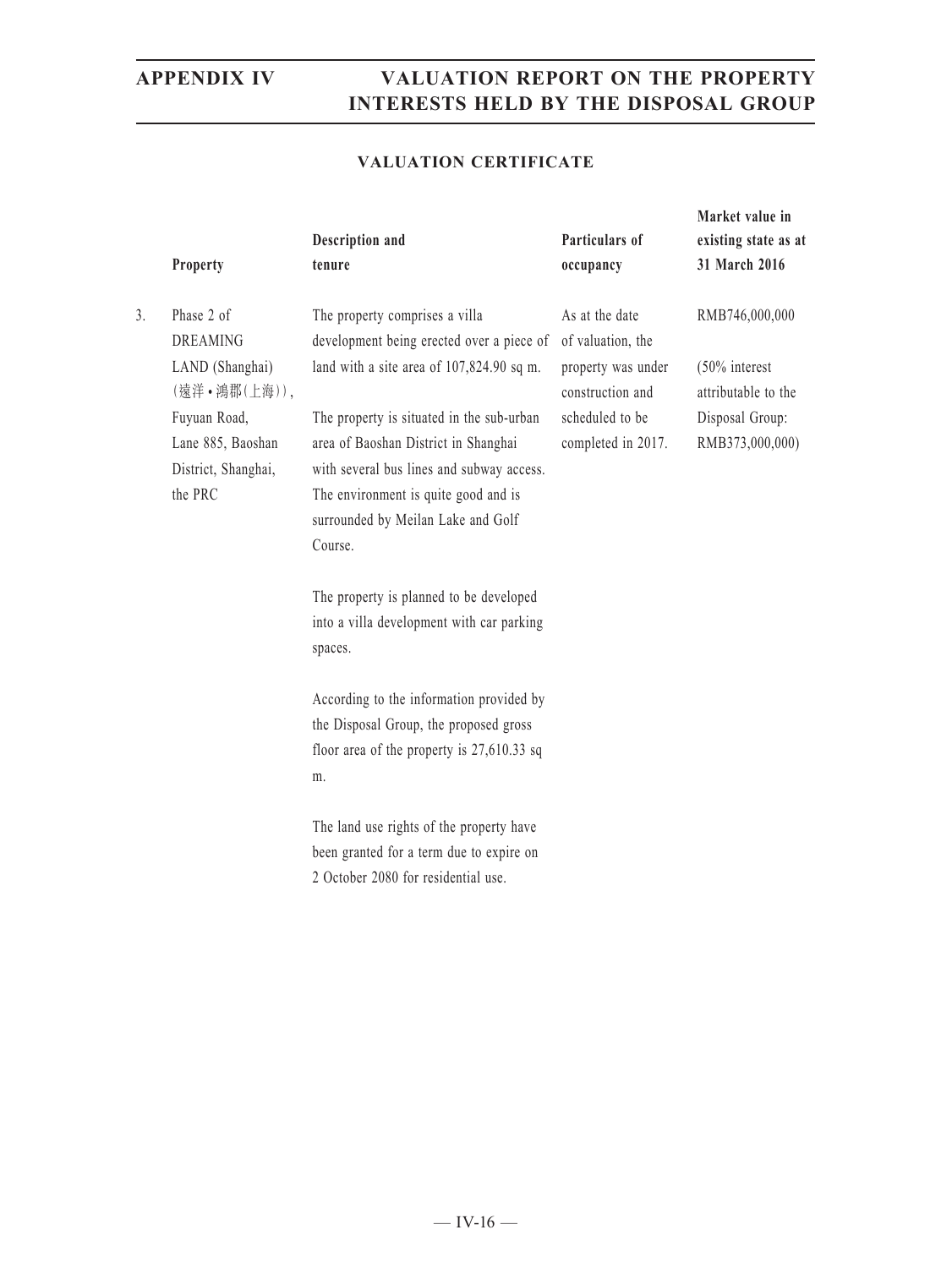*Notes:*

- (1) According to Shanghai Certificate of Real Estate Ownership No. (2011) 013970 issued by Shanghai Planning, Land & Resources Administration Bureau and Shanghai Housing Security & Administration Bureau on 1 April 2011, the land use rights of part of the property having a site area of 107,824.90 sq m have been vested in 上海遠鑫置業有限公司 (Shanghai Yuan Xin Properties Co., Ltd.\*) for a term due to expire on 2 October 2080 for residential use.
- (2) The salient points of Grant Contract for State-owned Land Use Rights No. (2010)(30) entered into between Shanghai Baoshan District Planning and Land Resources Administration Bureau (the "**Grantor**") and 上海遠鑫置業有限公司 (Shanghai Yuan Xin Properties Co., Ltd.\*) (the "**Grantee**") on 29 September 2010 are summarized below:

| (i)   | Location                                    |                           | : East to Meilan Lake Golf Course, South to Meilan Lake Golf |
|-------|---------------------------------------------|---------------------------|--------------------------------------------------------------|
|       |                                             |                           | Course, West to Wuyuan Road, North to Shinian Village        |
|       |                                             |                           | Xiaoli Town                                                  |
| (i)   | Site Area                                   |                           | : $107,824.9$ sq m                                           |
| (iii) | Use                                         | $\mathbb{R}^{\mathbb{Z}}$ | Residential                                                  |
| (iv)  | Land Premium                                |                           | : $RMB1,377,300,000$                                         |
| (v)   | Land Use Term                               |                           | : 70 years commencing on the handover date of the land       |
| (vi)  | Permitted Gross Floor Area : 64,694.94 sq m |                           |                                                              |

- (3) According to Planning Permit for Construction Land No. (2011)EA31011320110464 dated 6 April 2011, the proposed construction land use of the property complies with the town planning requirements and permission for construction of a total gross site area of 107,824.9 sq m has been granted to 上海遠鑫置 業有限公司 (Shanghai Yuan Xin Properties Co., Ltd.\*).
- (4) According to Planning Permit for Construction Works No. (2011) FA31011320111855 dated 27 September 2011, the proposed construction works of the development comply with the town planning requirements and the permitted construction scale is 139,235.90 sq m.

The property is portion of the aforesaid gross floor area.

(5) According to Commencement Permit for Construction Works No. 1101BS0071D06 310113201103071319 dated 15 April 2015, the proposed construction works of the development comply with the construction works commencement conditions with a total gross floor area of 54,776.39 sq m.

The property is portion of the aforesaid gross floor area.

- (6) According to Pre-sale Permit No. (2014)0000635 dated 10 November 2014, the area of portions of the reconstruction project permitted for pre-sale is 53,146 sq m.
- (7) According to the information provided by the Disposal Group, portions of the property with a total gross floor area of approximately 11,533.97 sq m have been committed for sale at a total consideration of RMB378,427,922. We have included such portions in our valuation and taken into account such amount.
- (8) The development value as if completed as at 31 March 2016 was approximately RMB1,021,000,000.
- (9) According to the information provided by the Disposal Group, the expended construction cost as at 31 March 2016 was approximately RMB230,000,000. The estimated total construction cost was approximately RMB345,000,000. In the course of our valuation, we have allowed for such costs.
- (10) According to the Disposal Group, the Disposal Group holds a 50% attributable interest in the property.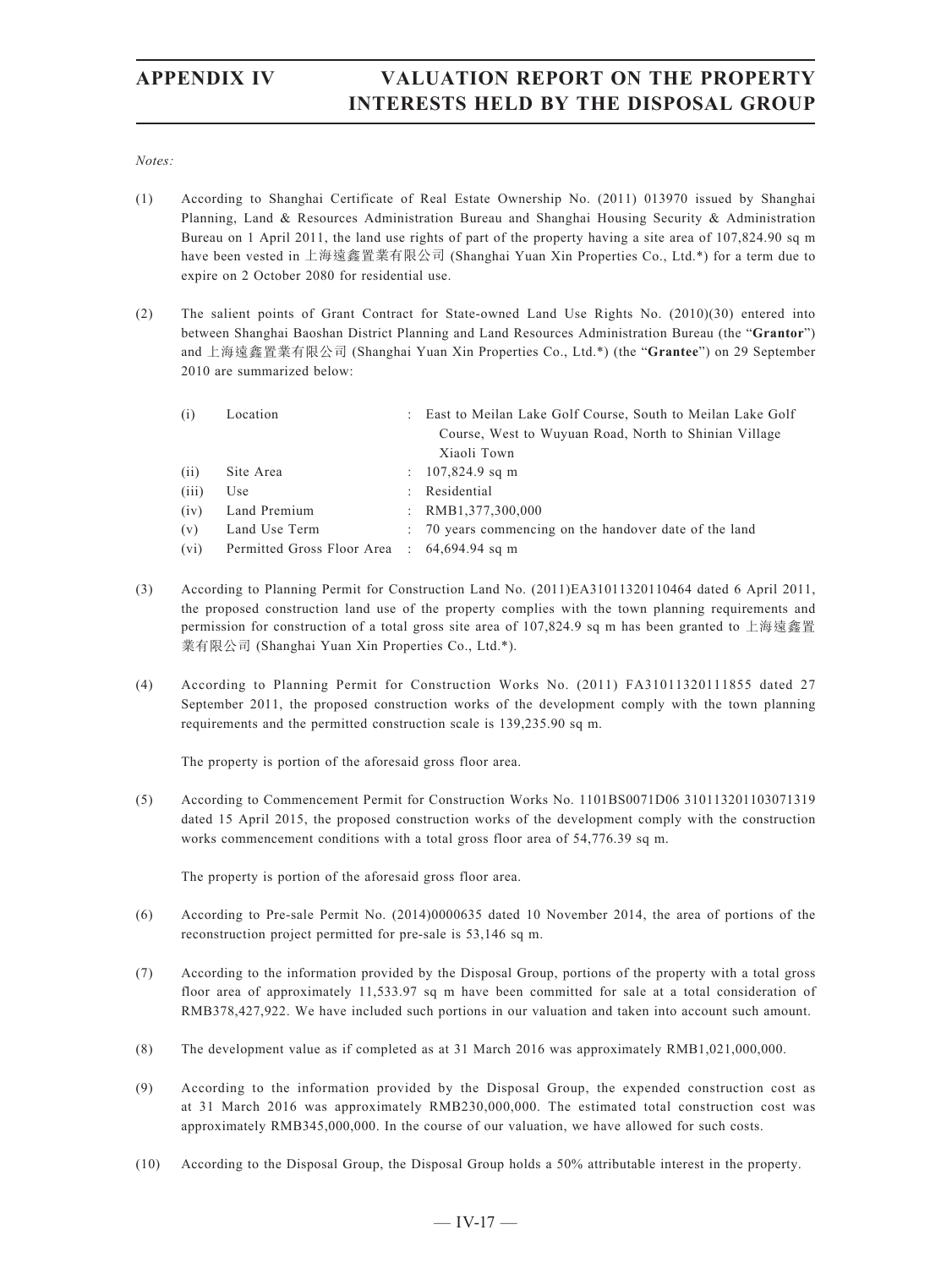- (11) We have been provided with a legal opinion on the property prepared by the Company's PRC legal adviser, which contains, inter alia, the following information:
	- (i) 上海遠鑫置業有限公司 (Shanghai Yuan Xin Properties Co., Ltd.\*) has obtained the land use rights of the property and is the legal land user of the property. Full land premium was paid for the land use rights of granted land and State-owned Land Use Rights Certificates have been obtained. According to its Grant Contract of Land Use Rights and State-owned Land Use Rights Certificate, 上海遠鑫置業有限公司 (Shanghai Yuan Xin Properties Co., Ltd.\*) has the rights to occupy, use, lease or otherwise dispose of the land use rights of the property within the land use term;
	- (ii) The project under construction by 上海遠鑫置業有限公司 (Shanghai Yuan Xin Properties Co., Ltd.\*) mentioned above has been legally approved by relevant government departments without being repealed, modified and abolished. 上海遠鑫置業有限公司 (Shanghai Yuan Xin Properties Co., Ltd.\*) has been entitled to develop the project in compliance with the relevant permits;
	- (iii) 上海遠鑫置業有限公司 (Shanghai Yuan Xin Properties Co., Ltd.\*) is entitled to pre-sell the property under construction within the pre-sale limit in compliance with Pre-sale Permit;
	- (iv) Parts of the property are subject to two mortgages in favour of Industrial Bank Wujiaochang subbranch for a consideration of RMB800,000,000; and
	- (v) As confirmed by 上海遠鑫置業有限公司 (Shanghai Yuan Xin Properties Co., Ltd.\*), except for the mortgage mentioned above, the land use rights and projects under construction mentioned above are not subject to any foreclosure, mortgage or restriction of other rights.
- (12) The status of the title and grant of major approvals in accordance with the information provided by the Disposal Group are as follows:

| Certificate of Real Estate Ownership           | Yes        |
|------------------------------------------------|------------|
| Grant Contract for State-owned Land Use Rights | Yes        |
| Planning Permit for Construction Land          | <b>Yes</b> |
| Planning Permit for Construction Works         | <b>Yes</b> |
| Commencement Permit for Construction Works     | Yes        |
| Pre-sale Permit                                | <b>Yes</b> |

- (13) Mr. Rick Sun, Senior Manager of our Shanghai Office, inspected the property in May 2016. He has 11 years of experience in the valuation of properties in the PRC.
- \* *For identification purpose only*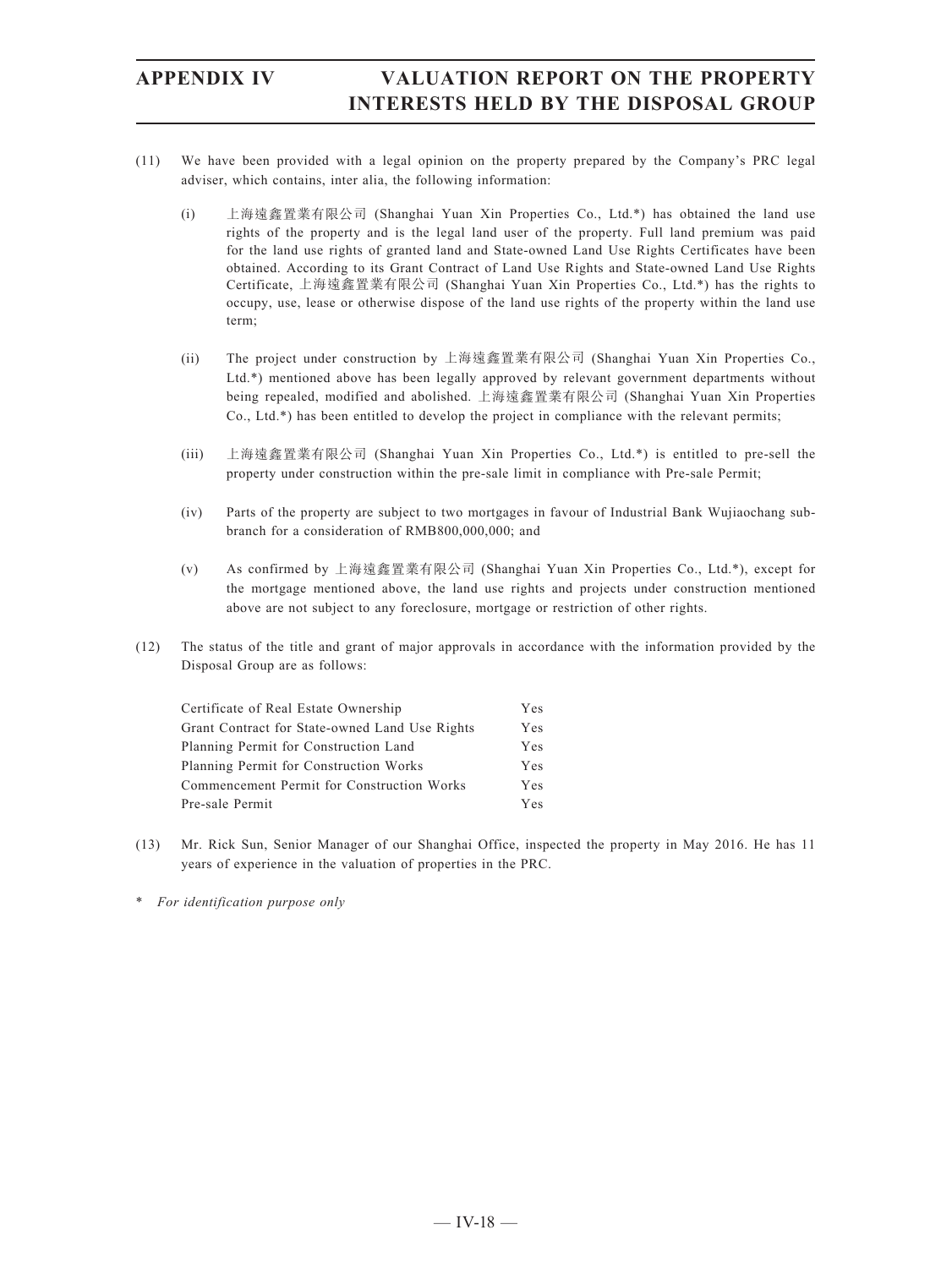### **VALUATION CERTIFICATE**

|    | Property                                                                                                                                                                                  | Description and<br>tenure                                                                                                                                                                                                                                                                                                                                                                                                                                                                                                                                                                                                                                                                                                                                                                                                                                                                                                         | Particulars of<br>occupancy                                                                                                    | Market value in<br>existing state as at<br>31 March 2016                                    |
|----|-------------------------------------------------------------------------------------------------------------------------------------------------------------------------------------------|-----------------------------------------------------------------------------------------------------------------------------------------------------------------------------------------------------------------------------------------------------------------------------------------------------------------------------------------------------------------------------------------------------------------------------------------------------------------------------------------------------------------------------------------------------------------------------------------------------------------------------------------------------------------------------------------------------------------------------------------------------------------------------------------------------------------------------------------------------------------------------------------------------------------------------------|--------------------------------------------------------------------------------------------------------------------------------|---------------------------------------------------------------------------------------------|
| 4. | Phase 4 of Ocean<br>Holiday<br>Manor (Dalian)<br>(遠洋假日<br>養生莊園(大連)),<br>Jinshi IT Industrial<br>Park, Dalian Economic<br>and Technological<br>Area, Dalian, Liaoning<br>Province, the PRC | Ocean Holiday Manor (Dalian) is erected<br>on two pieces of land with a total site<br>area of approximately 461,300 sq m<br>and is being developed in phases into a<br>composite development with car parking<br>spaces.<br>The property is situated in the northwest<br>of Jinshitan area. The property abuts<br>Guanggu Road on the south, Project<br>Xintianjiayuan (心田佳苑) on the north,<br>and mountains on the east and west.<br>Developments in the vicinity mainly<br>comprise residential and townhouses, such<br>as Project Gold Pearl (金石明珠), Boee<br>Brilliant Villas' Hill (保億麗景山), Jinshi<br>Beach Holiday Park (金石灘度假公園)<br>interspersed with a few retail facilities.<br>The property is situated in Jinshitan<br>Scenic Spot. The environment is good.<br>Business types mainly include F&B and<br>entertainment.<br>The property comprises the portions of<br>Ocean Holiday Manor (Dalian) under<br>development. | As at the date<br>of valuation, the<br>property was under<br>construction and<br>scheduled to be<br>completed in late<br>2016. | RMB140,000,000<br>(50% interest<br>attributable to the<br>Disposal Group:<br>RMB70,000,000) |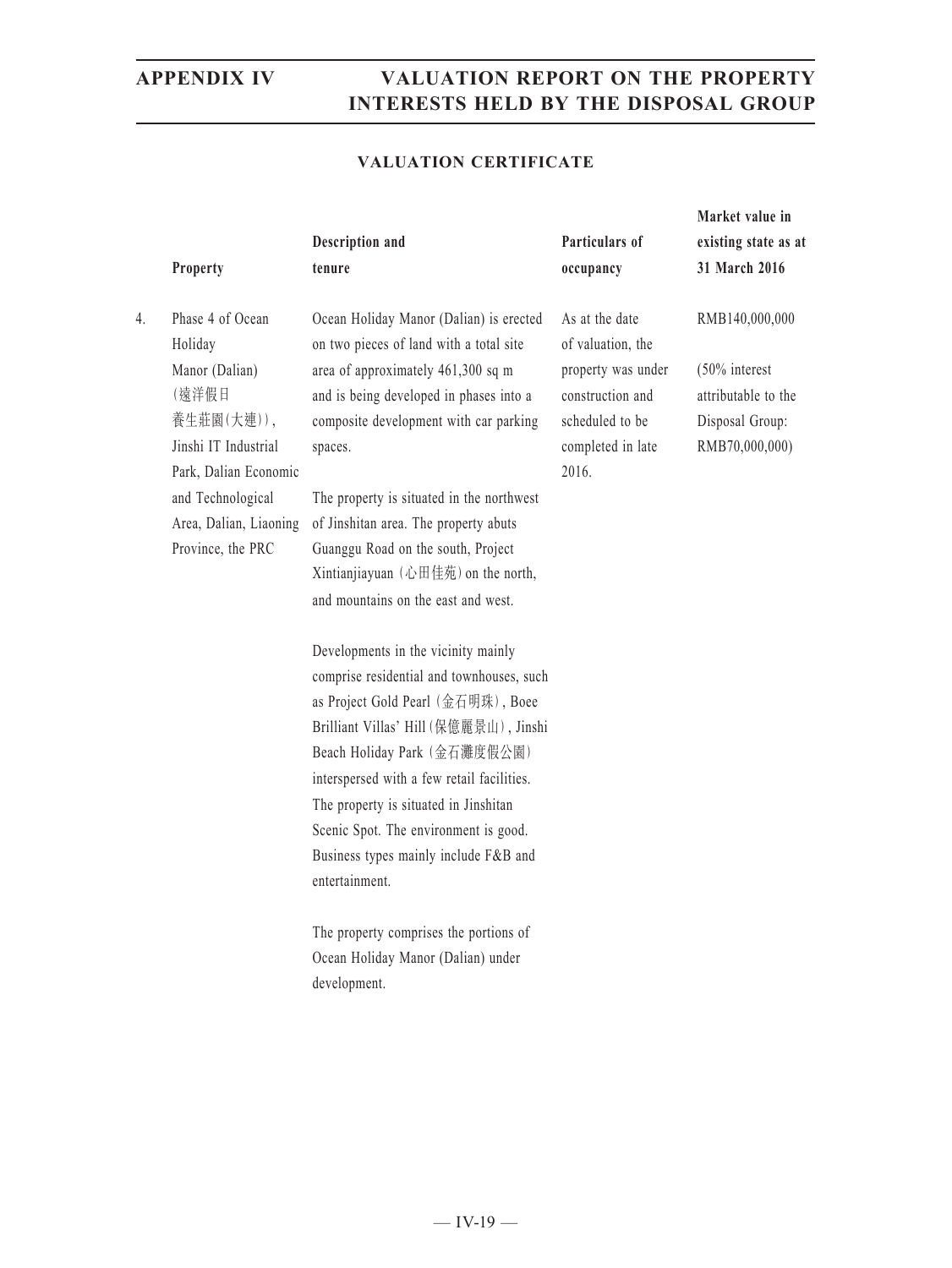According to the information provided by the Disposal Group, the proposed gross floor area of the property is as follows:

|             | Proposed           |
|-------------|--------------------|
|             | <b>Gross Floor</b> |
| Use         | Area               |
|             | $(sq \; m)$        |
| Residential | 31,511.12          |
| Retail      | 1,911.69           |
| Total:      | 33,422.81          |

The land use rights of the property have been granted for terms due to expire on 25 March 2060 for residential use.

*Notes:*

(1) According to 2 State-owned Land Use Rights Certificates issued by Dalian State-owned Land Resources and Housing Bureau Jinzhou New District Branch, the land use rights of the property with a total site area of approximately 461,300 sq m have been vested in 大連鑫融置業有限公司 (Dalian Xinrong Property Co., Ltd.\*) for terms due to expire on 25 March 2060 for residential use. The details are as follows:

| Certificate No.                | <b>Site Area</b><br>$(sq \; m)$ | <b>Use</b>                 | <b>Issue Date</b>                 |
|--------------------------------|---------------------------------|----------------------------|-----------------------------------|
| $(2011)$ 0016<br>$(2011)$ 0012 | 80,273<br>381,027               | Residential<br>Residential | 23 March 2011<br>28 February 2011 |
| Total                          | 461,300                         |                            |                                   |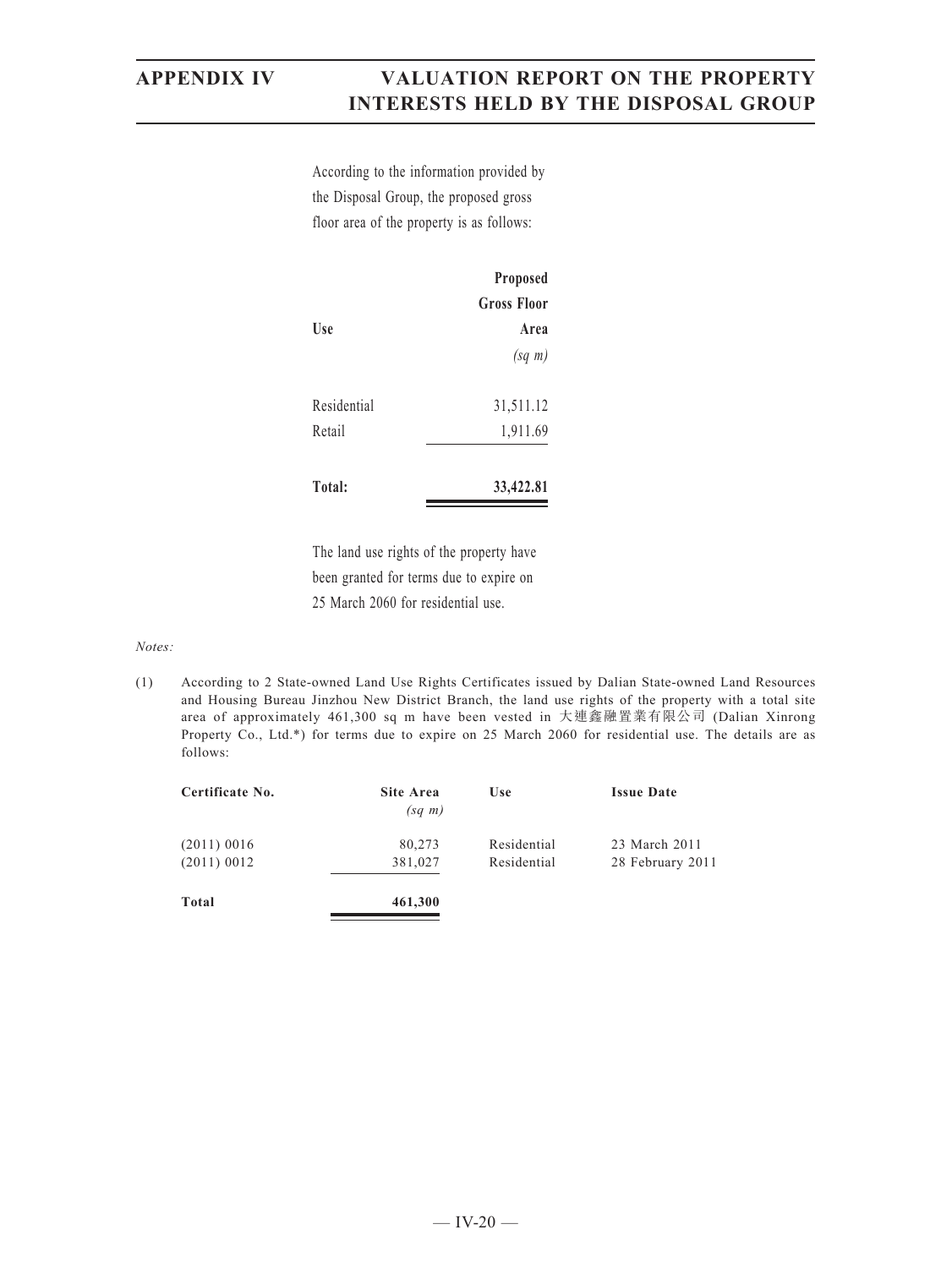(2) The salient points of Grant Contracts for State-owned Land Use Rights entered into between Dalian State-owned Land Resources and Housing Bureau (the "**Grantor**") and 大連鑫融置業有限公司 (Dalian Xinrong Property Co., Ltd.) (the "**Grantee**") on 26 March 2010 are summarized below:

| <b>Use</b>  | Site Area<br>$(sq \; m)$ | Land<br>Premium<br>(RMB) | <b>Permitted</b><br><b>Gross Floor</b><br>Area<br>$(sq \; m)$ | <b>Land Use Term</b>                                    |
|-------------|--------------------------|--------------------------|---------------------------------------------------------------|---------------------------------------------------------|
| Residential | 81,131                   | 86,730,000               | 64,904.80                                                     | 50 years commencing on the<br>handover date of the land |
| Residential | 381,027                  | 407,300,000              | 304,821.60                                                    |                                                         |
| Total       | 462,158                  | 494,030,000              | 369,726.40                                                    |                                                         |

(3) According to Planning Permit for Construction Land No. 210213201010142 dated 24 November 2010, the construction land use of portions of the development, in which the property constitutes part therein, complies with the town planning requirements and permission for construction of a total gross site area of 81,131 sq m has been granted to 大連鑫融置業有限公司 (Dalian Xinrong Property Co., Ltd.).

According to Planning Permit for Construction Land No. 210213201010143 dated 24 November 2010, the construction land use of portions of the development, in which the property constitutes part therein, complies with the town planning requirements and permission for construction of a total gross site area of 381,027 sq m has been granted to 大連鑫融置業有限公司 (Dalian Xinrong Property Co., Ltd.).

- (4) According to Planning Permit for Construction Works No.210213201510097 dated 13 August 2015, the construction works of the property comply with the town planning requirements and the permitted construction scale is 33,435.59 sq m.
- (5) According to Commencement Permit for Construction Works No.210206201509080701 dated 8 September 2015, the construction works of the property comply with the construction works commencement conditions and the total permitted gross floor area is 33,435.59 sq m.
- (6) According to 2 Pre-sale Permits issued by Dalian Jinzhou New District State-owned Land Resources and Housing Bureau,大連鑫融置業有限公司(Dalian Xinrong Property Co., Ltd.) was permitted for pre-sale of portions of the property with details as follows:

| Permit No. | Pre-sale Area<br>$(sq \; m)$ | <b>Issue Date</b> |
|------------|------------------------------|-------------------|
| 2015042    | 21,732.76                    | 11 September 2015 |
| 2015050    | 11,700.83                    | 15 October 2015   |
| Total      | 33,433.59                    |                   |

(7) According to the information provided by the Disposal Group, portions of the property with a total gross floor area of 9,299.23 sq m have been committed for sale at a total consideration of RMB53,454,583. We have included such portions in our valuation and taken into account such amount.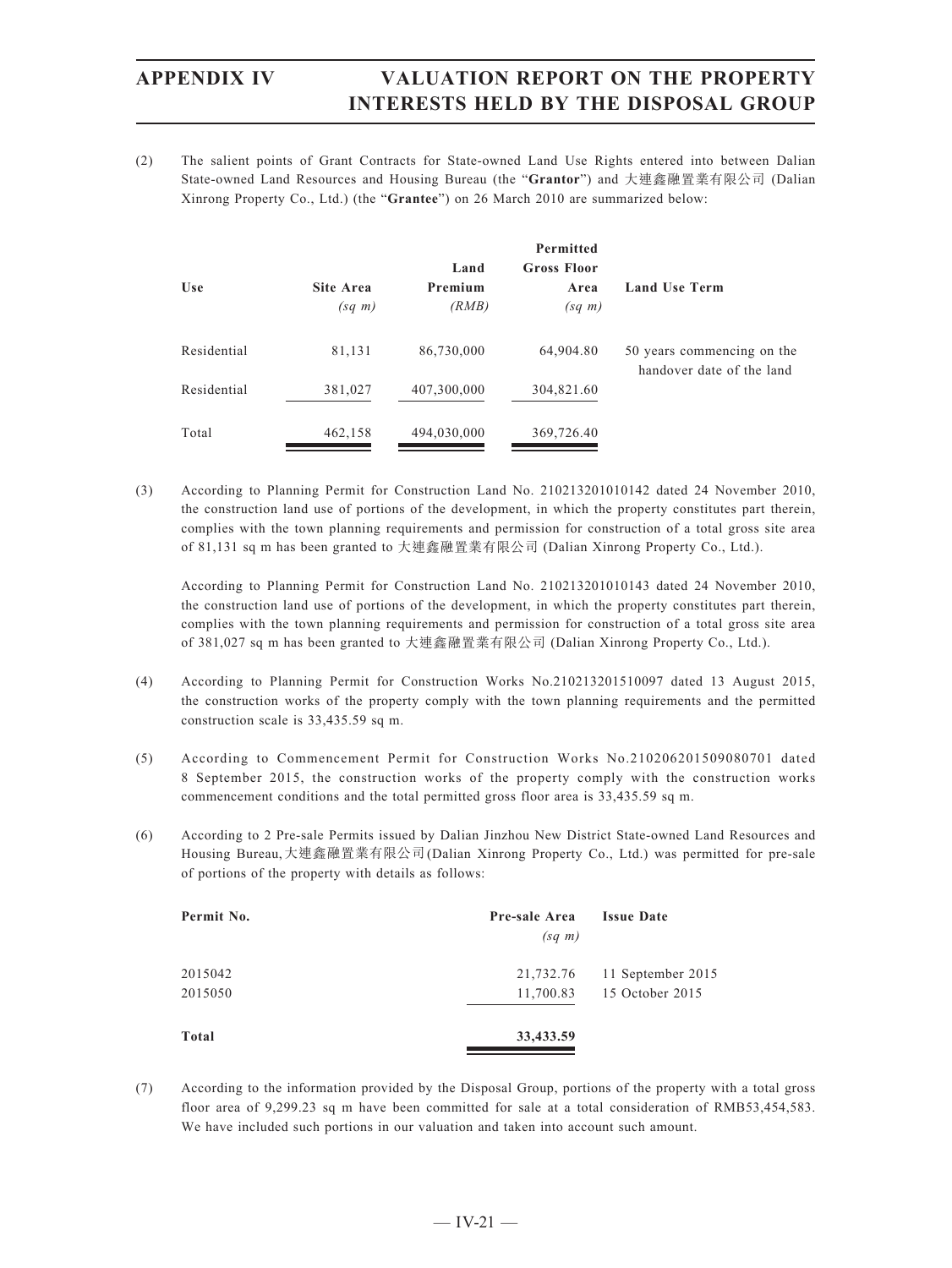- (8) The development value as if completed as at 31 March 2016 was approximately RMB201,000,000.
- (9) According to the information provided by the Disposal Group, the expended construction cost as at 31 March 2016 was approximately RMB97,000,000. The estimated total construction cost was approximately RMB128,000,000. In the course of our valuation, we have allowed for such costs.
- (10) According to the Disposal Group, the Disposal Group holds a 50% attributable interest in the property.
- (11) We have been provided with a legal opinion on the property prepared by the Company's PRC legal adviser, which contains, inter alia, the following information:
	- (i) 大連鑫融置業有限公司 (Dalian Xinrong Property Co., Ltd.) has obtained the land use rights of the property and is the legal land user of the property. Full land premium was paid for the land use rights of granted land and State-owned Land Use Rights Certificates have been obtained. According to its Grant Contract of Land Use Rights and State-owned Land Use Rights Certificate, 大連鑫融置業有限公司(Dalian Xinrong Property Co., Ltd.) has the rights to occupy, use, lease or otherwise dispose of the land use rights of the property within the land use term;
	- (ii) The project under construction by 大連鑫融置業有限公司 (Dalian Xinrong Property Co., Ltd.) mentioned above has been legally approved by relevant government departments without being repealed, modified and abolished. 大連鑫融置業有限公司 (Dalian Xinrong Property Co., Ltd.) has been entitled to develop the project in compliance with the relevant permits;
	- (iii) 大連鑫融置業有限公司 (Dalian Xinrong Property Co., Ltd.) is entitled to pre-sell the property under construction within the pre-sale limit in compliance with Pre-sale Permit;
	- (iv) Parts of the property are subject to a mortgage in favour of Bank of China Dalian Development Zone branch for a consideration of RMB310,000,000; and
	- (v) As confirmed by 大連鑫融置業有限公司 (Dalian Xinrong Property Co., Ltd.), except for the mortgage mentioned above, the land use rights and projects under construction mentioned above are not subject to any foreclosure, mortgage or restriction of other rights.
- (12) The status of the title and grant of major approvals in accordance with the information provided by the Disposal Group are as follows:

| State-owned Land Use Rights Certificate        | Yes |
|------------------------------------------------|-----|
| Grant Contract for State-owned Land Use Rights | Yes |
| Planning Permit for Construction Land          | Yes |
| Planning Permit for Construction Works         | Yes |
| Commencement Permit for Construction Works     | Yes |
| Pre-sale Permit                                | Yes |

- (13) Ms. Liven Xu, Associate Director of our Dalian Office, inspected the property in May 2016. She is a Registered China Real Estate Appraiser and has 19 years of experience in the valuation of properties in the PRC.
- \* *For identification purpose only*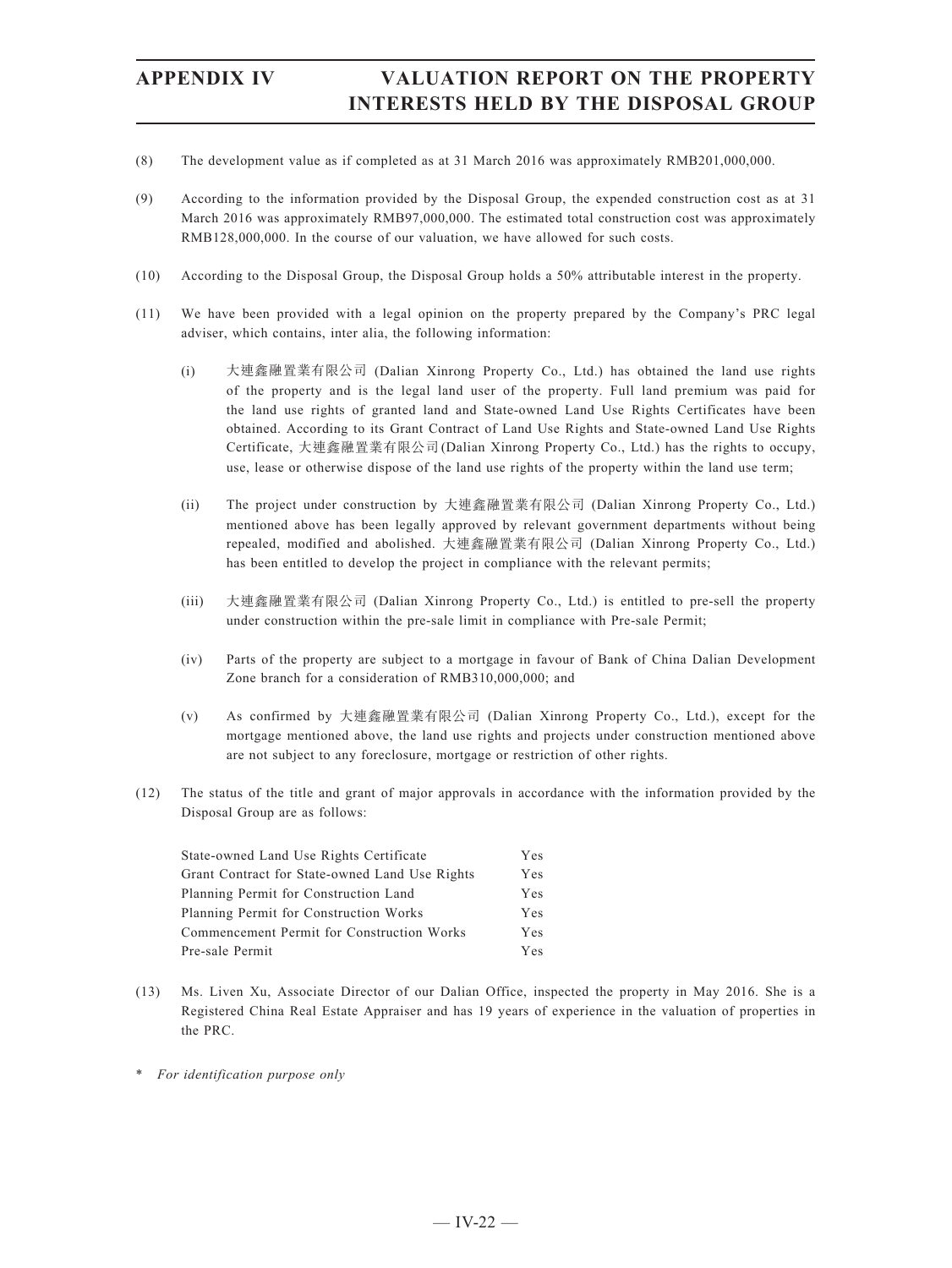### **VALUATION CERTIFICATE**

| Property                                                                                                                                      | Description and<br>tenure                                                                                                                                                                                                                                                                                                                    |                                                                                                                                 | Particulars of<br>occupancy                                                                                                              | Market value in<br>existing state as at<br>31 March 2016                                             |
|-----------------------------------------------------------------------------------------------------------------------------------------------|----------------------------------------------------------------------------------------------------------------------------------------------------------------------------------------------------------------------------------------------------------------------------------------------------------------------------------------------|---------------------------------------------------------------------------------------------------------------------------------|------------------------------------------------------------------------------------------------------------------------------------------|------------------------------------------------------------------------------------------------------|
| 5.<br>Phases 1B and 2 of<br>Ocean City (Fushun)<br>(遠洋城(撫順)),<br>Jiangjungou,<br>Shuncheng District,<br>Fushun, Liaoning<br>Province, the PRC | Phases 1B and 2 of Ocean City (Fushun)<br>are erected on five pieces of land with a<br>total site area of approximately 476,688<br>sq m being developed in phases into a<br>composite development with car parking<br>spaces.<br>Ocean City (Fushun) is located in<br>Jiangjungou which is located in the valley<br>and enjoys scenic views. |                                                                                                                                 | As at the date<br>of valuation, the<br>property was under<br>construction and<br>scheduled to be<br>completed in phases<br>in late 2016. | RMB1,708,000,000<br>$(41.85\%$ interest<br>attributable to the<br>Disposal Group:<br>RMB714,798,000) |
|                                                                                                                                               |                                                                                                                                                                                                                                                                                                                                              | According to the information provided by<br>the Disposal Group, the proposed gross<br>floor area of the property is as follows: |                                                                                                                                          |                                                                                                      |
|                                                                                                                                               |                                                                                                                                                                                                                                                                                                                                              | Proposed<br><b>Gross Floor</b>                                                                                                  |                                                                                                                                          |                                                                                                      |
|                                                                                                                                               | Use                                                                                                                                                                                                                                                                                                                                          | Area<br>$(sq \; m)$                                                                                                             |                                                                                                                                          |                                                                                                      |
|                                                                                                                                               | Residential<br>Retail<br>Resettlement flats<br>Others<br>Car park                                                                                                                                                                                                                                                                            | 556,810.92<br>35,427.89<br>92,023.00<br>19,976.00<br>12,846.00                                                                  |                                                                                                                                          |                                                                                                      |
|                                                                                                                                               | Total:                                                                                                                                                                                                                                                                                                                                       | 717,083.81                                                                                                                      |                                                                                                                                          |                                                                                                      |

The land use rights of the property have been granted for various terms (see Note (1) below)).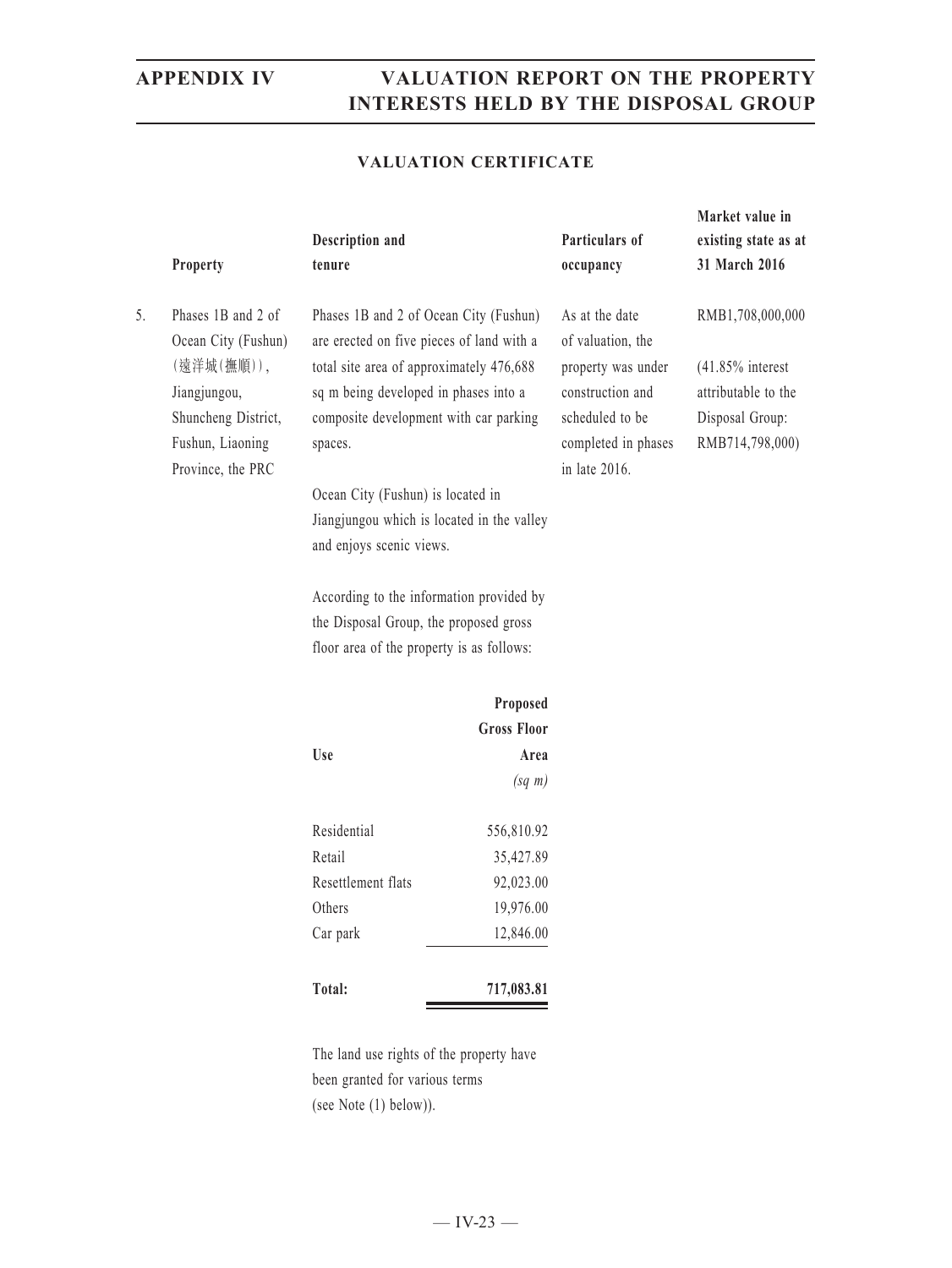*Notes:*

(1) According to 4 State-owned Land Use Rights Certificates dated 14 May 2012, 24 July 2013, 9 August 2013 and 25 April 2014, issued by the People's Government of Fushun, the land use rights of four parcels of land with a total site area of 476,688 sq m have been vested in 撫順德創置業有限公司 (Fushun De Chuang Properties Co., Ltd.\*) with details as follows:

| Certificate No. | Land Use and Expiry Date                                    | <b>Site Area</b><br>$(sq \; m)$ | <b>Issue Date</b> |
|-----------------|-------------------------------------------------------------|---------------------------------|-------------------|
| (2012)0170      | Residential: 31 August 2081<br>Commercial: 31 August 2051   | 166,882                         | 14 May 2012       |
| (2014)0001      | Residential: 15 May 2083<br>Commercial: 15 May 2053         | 31,483                          | 25 April 2014     |
| (2013)0154      | Residential: 31 August 2081<br>Commercial: 31 August 2051   | 161,076                         | 24 July 2013      |
| (2013)0189      | Residential: 29 January 2083<br>Commercial: 29 January 2053 | 117,247                         | 9 August 2013     |
|                 | Total                                                       | 476,688                         |                   |

(2) According to 4 Grant Contracts of Land Use Rights, the property with a total site area of approximately 477,626 sq m have been contracted to be granted to 撫順德創置業有限公司 (Fushun De Chuang Properties Co., Ltd.\*):

| Contract No.    | Site Area<br>$(sq \; m)$ | <b>Plot Ratio</b> | <b>Land Use Term</b><br>(year)    | <b>Land Premium</b><br>(RMB) |
|-----------------|--------------------------|-------------------|-----------------------------------|------------------------------|
| 2113022009a0024 | 31,483                   | 2.2               | Residential: 70<br>Commercial: 40 | 42,228,600                   |
| 2113022009a0024 | 166,882                  | 2.2               | Residential: 70<br>Commercial: 40 | 112,213,100                  |
| 2113022009a0024 | 162,014                  | 2.2               | Residential: 70<br>Commercial: 40 | 85,057,400                   |
| 2113022012A1901 | 117,247                  | 1.8               | Residential: 70<br>Commercial: 40 | 77,390,000                   |
| <b>Total</b>    | 477,626                  |                   |                                   | 316,889,100                  |

(3) According to 4 Planning Permits for Construction Land issued by Fushun Planning Bureau, the construction with a total site area of 476,688 sq m is in compliance with the planning requirement with details as follows:

| <b>Issue Date</b> | <b>Site Area</b> |  |
|-------------------|------------------|--|
|                   | $(sq \; m)$      |  |
| 4 May 2012        | 166,882          |  |
| 27 November 2013  | 31,483           |  |
| 24 May 2013       | 161,076          |  |
| 24 May 2013       | 117,247          |  |
|                   |                  |  |
|                   |                  |  |

**Total 476,688**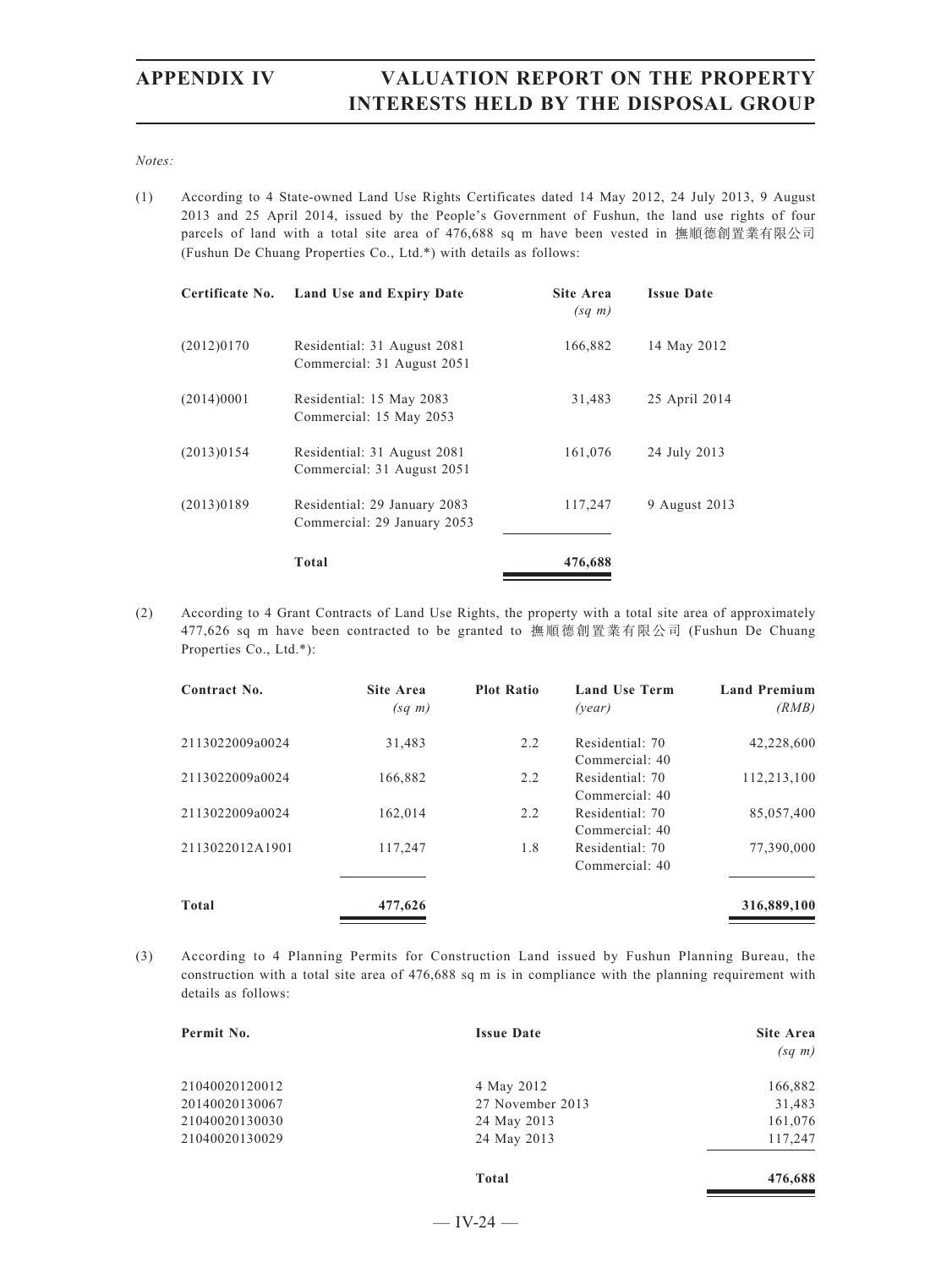(4) According to 2 Planning Permits for Construction Works issued by Fushun Planning Bureau, the construction works of the property with a total planned gross floor area of 299,601 sq m are in compliance with the planning requirement with details as follows:

| Permit No.     | <b>Issue Date</b> | <b>Gross Floor Area</b><br>$(sq \; m)$ |
|----------------|-------------------|----------------------------------------|
| 21040020120023 | 16 August 2012    | 138,349                                |
| 21040020130034 | 25 September 2013 | 161,252                                |
|                | Total             | 299,601                                |

(5) According to 5 Permits for Commencement of Construction Works, the proposed construction works of the development comply with the construction works commencement conditions and the total permitted gross floor area is 383,585.9 sq m. The details are as follows:

| Permit No.         | <b>Issue Date</b> | <b>Gross Floor Area</b> |
|--------------------|-------------------|-------------------------|
|                    |                   | $(sq \; m)$             |
| 210400201208312701 | 31 August 2013    | 134,823.0               |
| 210400201310183501 | 18 October 2013   | 70,272.0                |
| 201400201312100301 | 10 December 2013  | 90,980.0                |
| 210400201507201901 | 20 July 2015      | 73,563.0                |
| 210400201510200701 | 20 October 2015   | 13,947.9                |
|                    | Total             | 383,585.9               |

(6) According to 68 Pre-sale Permits, the area of portions of the reconstruction project permitted for pre-sale is 210,821.71 sq m with details as follows:

| Permit No. | Plot           | <b>Issue Date</b> | <b>Gross Floor Area</b> |
|------------|----------------|-------------------|-------------------------|
|            |                |                   | $(sq \; m)$             |
| XK2013247  | 69, site 3-1   | 25 October 2013   | 2,094.54                |
| XK2013246  | 68, site 3-1   | 25 October 2013   | 738.41                  |
| XK2013245  | 67, site 3-1   | 25 October 2013   | 1,488.85                |
| XK2013244  | 66, site 3-1   | 25 October 2013   | 2,119.13                |
| XK2013243  | 65, site 3-1   | 25 October 2013   | 1,514.94                |
| XK2013242  | 64, site 3-1   | 25 October 2013   | 1,419.02                |
| XK2013241  | 63, site 3-1   | 25 October 2013   | 1,419.02                |
| XK2013099  | $62$ , phase 1 | 6 May 2013        | 2,482.74                |
| XK2013098  | $60$ , phase 1 | 6 May 2013        | 2,482.74                |
| XK2013097  | $59$ , phase 1 | 6 May 2013        | 2,482.74                |
| XK2013096  | $58$ , phase 1 | 6 May 2013        | 1,254.34                |
| XK2012181  | 57#, site 3-1  | 11 September 2012 | 1,755.10                |
| XK2012180  | 56#, site 3-1  | 11 September 2012 | 2,236.47                |
| XK2012179  | 55#, site 3-1  | 11 September 2012 | 2,236.47                |
| XK2012178  | 54#, site 3-1  | 11 September 2012 | 4,101.16                |
| XK2012177  | 53#, site 3-1  | 11 September 2012 | 4,101.16                |
| XK2012176  | 52#, site 3-1  | 11 September 2012 | 2,694.70                |
| XK2012175  | 51#, site 3-1  | 11 September 2012 | 2,694.70                |
| XK2012174  | 50#, site 3-1  | 11 September 2012 | 2,092.00                |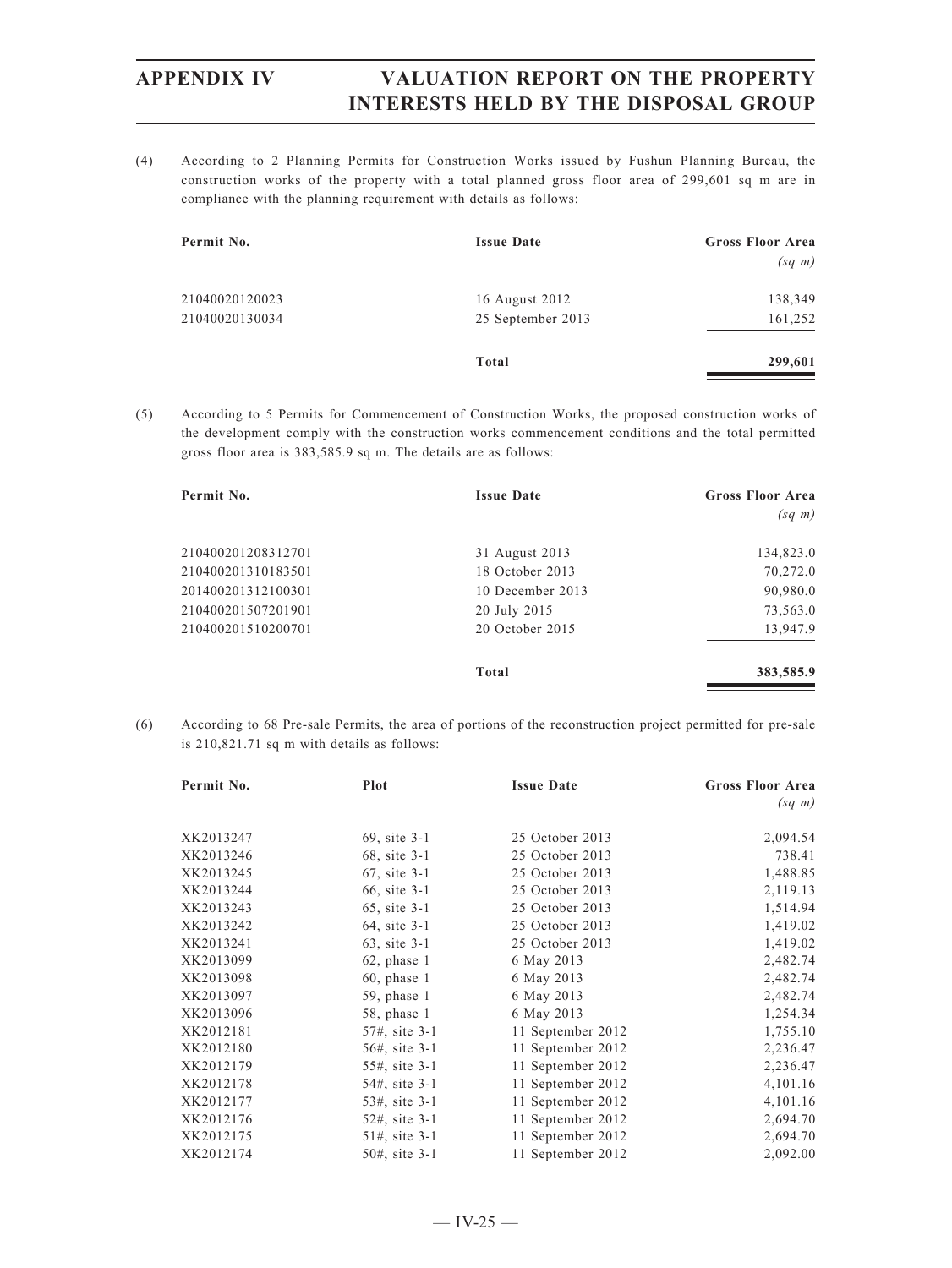| Permit No. | Plot              | <b>Issue Date</b> | <b>Gross Floor Area</b> |
|------------|-------------------|-------------------|-------------------------|
|            |                   |                   | $(sq \; m)$             |
|            |                   |                   |                         |
| XK2012173  | 49#, site 3-1     | 11 September 2012 | 3,665.46                |
| XK2012172  | 48#, site 3-1     | 11 September 2012 | 3,665.46                |
| XK2012171  | 47#, site 3-1     | 11 September 2012 | 3,665.46                |
| XK2012170  | 46#, site 3-1     | 11 September 2012 | 3,665.46                |
| XK2012169  | 45#, site 3-1     | 11 September 2012 | 7,983.32                |
| XK2012168  | 44#, site 3-1     | 11 September 2012 | 4,101.16                |
| XK2012167  | 43#, site 3-1     | 11 September 2012 | 4,101.16                |
| XK2012166  | 42#, site 3-1     | 11 September 2012 | 3,665.46                |
| XK2012165  | $41\#$ , site 3-1 | 11 September 2012 | 3,665.46                |
| XK2012164  | 40#, site 3-1     | 11 September 2012 | 5,088.93                |
| XK2012163  | 39#, site 3-1     | 11 September 2012 | 3,665.46                |
| XK2012162  | 38#, site 3-1     | 11 September 2012 | 5,423.65                |
| XK2013095  | 37#, phase 1      | 6 May 2013        | 3,382.68                |
| XK2013267  | 53, site 4        | 25 October 2013   | 3,145.64                |
| XK2013266  | 52, site 4        | 25 October 2013   | 3,270.21                |
| XK2013265  | $51$ , site 4     | 25 October 2013   | 3,208.33                |
| XK2013264  | 50, site 4        | 25 October 2013   | 3,204.40                |
| XK2013263  | 49, site 4        | 25 October 2013   | 3,247.98                |
| XK2013262  | 48, site 4        | 25 October 2013   | 3,212.32                |
| XK2013261  | 47, site 4        | 25 October 2013   | 2,486.77                |
| XK2013260  | 45, site 4        | 25 October 2013   | 3,478.03                |
| XK2013259  | 44, site 4        | 25 October 2013   | 1,981.28                |
| XK2013258  | 43, site 4        | 25 October 2013   | 2,615.18                |
| XK2013257  | $42$ , site $4$   | 25 October 2013   | 3,140.17                |
| XK2013256  | $41$ , site $4$   | 25 October 2013   | 3,478.03                |
| XK2013255  | $40$ , site $4$   | 25 October 2013   | 2,458.08                |
| XK2013254  | 39, site 4        | 25 October 2013   | 2,128.26                |
| XK2013253  | 38, site 4        | 25 October 2013   | 2,417.40                |
| XK2013252  | 37, site 4        | 25 October 2013   | 3,478.03                |
| XK2013251  | 36, site 4        | 25 October 2013   | 2,417.40                |
| XK2013250  | 35, site 4        | 25 October 2013   | 2,195.66                |
| XK2013249  | 34, site 4        | 25 October 2013   | 5,448.80                |
| XK2013248  | 33, site 4        | 25 October 2013   | 3,478.03                |
| XK2013268  | 54, site 4        | 25 October 2013   | 4,532.94                |
| XK2014146  | $3$ , site $4$    | 29 July 2014      | 3,343.30                |
| XK2014147  | $4$ , site $4$    | 29 July 2014      | 3,315.23                |
| XK2014148  | 5, site 4         | 29 July 2014      | 3,264.50                |
| XK2014149  | $6$ , site $4$    | 29 July 2014      | 3,771.07                |
| XK2014052  | $21$ , site 4     | 6 June 2014       | 3,091.65                |
| XK2014053  | $22$ , site 4     | 6 June 2014       | 3,154.62                |
| XK2014054  | $23$ , site 4     | 6 June 2014       | 3,339.35                |
| XK2014055  | 24, site 4        | 6 June 2014       | 3,264.76                |
| XK2014056  | $25$ , site 4     | 6 June 2014       | 3,120.48                |
| XK2014221  | 17, site 4        | 16 October 2014   | 2,674.30                |
| XK2014222  | 19, site 4        | 16 October 2014   | 2,674.30                |
| XK2014223  | $20$ , site 4     | 16 October 2014   | 2,674.30                |
| XK2015005  | 2, phase 1        | 24 June 2015      | 3,388.82                |
| XK2015006  | $26#$ , phase 1   | 4 June 2015       | 4,131.92                |
| XK2015083  | $18#$ , phase 1   | 10 October 2015   | 3,442.82                |
|            |                   |                   |                         |

**Total 210,821.71**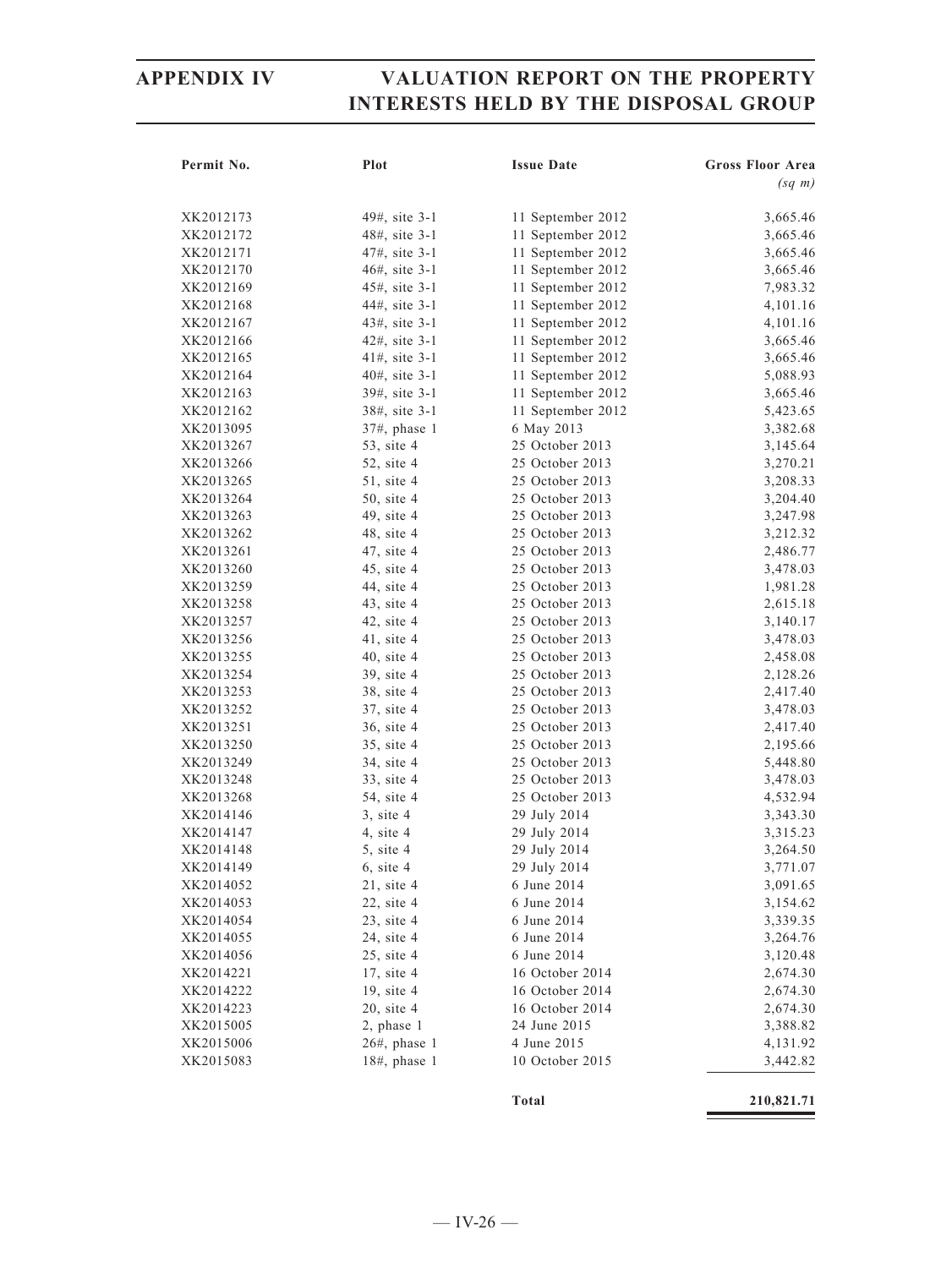- (7) According to the information provided by the Disposal Group, portions of the property with a total gross floor area of 180,517.62 sq m have been committed for sale at a total consideration of RMB780,016,008. We have included such portions in our valuation and taken into account such amount.
- (8) The development value as if completed as at 31 March 2016 was approximately RMB3,241,000,000.
- (9) According to the information provided by the Disposal Group, the incurred construction cost as at 31 March 2016 was approximately RMB1,002,000,000. The estimated total construction cost was approximately RMB1,905,000,000. In the course of our valuation, we have allowed for such costs.
- (10) According to the Disposal Group, the Disposal Group holds a 41.85% attributable interest in the property.
- (11) We have been provided with a legal opinion on the property prepared by the Company's PRC legal adviser, which contains, inter alia, the following information:
	- (i) 撫順德創置業有限公司 (Fushun De Chuang Properties Co., Ltd.\*) has obtained the land use rights of the property and is the legal land user of the property. Full land premium was paid for the land use rights of granted land and State-owned Land Use Rights Certificates have been obtained. According to its Grant Contract of Land Use Rights and State-owned Land Use Rights Certificate, 撫順德創置業有限公司 (Fushun De Chuang Properties Co., Ltd.\*) has the rights to occupy, use, lease or otherwise dispose of the land use rights of the property within the land use term;
	- (ii) The project under construction by 撫順德創置業有限公司 (Fushun De Chuang Properties Co., Ltd.\*) mentioned above has been legally approved by relevant government departments without being repealed, modified and abolished. 撫順德創置業有限公司 (Fushun De Chuang Properties Co., Ltd.\*) has been entitled to develop the project in compliance with the relevant permits;
	- (iii) 撫順德創置業有限公司 (Fushun De Chuang Properties Co., Ltd.\*) is entitled to pre-sell the property under construction within the pre-sale limit in compliance with Pre-sale Permit;
	- (iv) Parts of the property are subject to a mortgage in favour of China Merchants Bank Shenyang branch for a consideration of RMB400,000,000; and
	- (v) As confirmed by 撫順德創置業有限公司 (Fushun De Chuang Properties Co., Ltd.\*), except for the mortgage mentioned above, the land use rights and projects under construction mentioned above are not subject to any foreclosure, mortgage or restriction of other rights.
- (12) The status of the title and grant of major approvals in accordance with the information provided by the Disposal Group are as follows:

| State-owned Land Use Rights Certificate      | Yes        |
|----------------------------------------------|------------|
| Grant Contract of Land Use Rights            | Yes        |
| Planning Permit for Construction Use of Land | Yes        |
| Planning Permit for Construction Works       | Yes (part) |
| Commencement Permit for Construction Works   | Yes (part) |
| Pre-sale Permit                              | Yes (part) |

- (13) Mr. Jeffery Wang, Senior Manager of our Shenyang Office, inspected the property in April 2016. He is a Registered China Real Estate Appraiser and has 10 years of experience in the valuation of properties in the PRC.
- \* *For identification purpose only*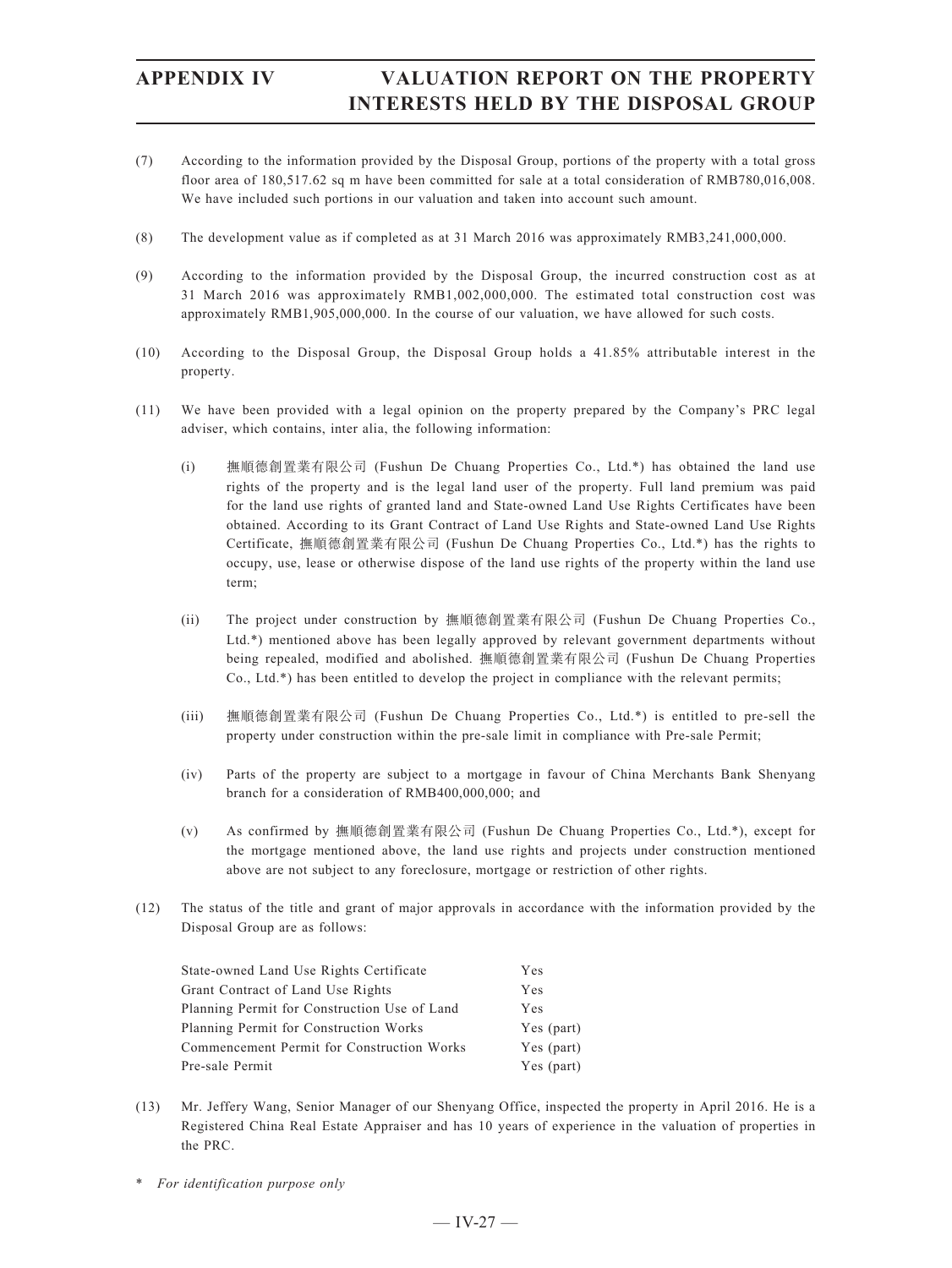### **VALUATION CERTIFICATE**

|    | <b>Property</b>                   | Description and<br>tenure                                                        | Particulars of<br>occupancy         | Market value in<br>existing state as at<br>31 March 2016 |
|----|-----------------------------------|----------------------------------------------------------------------------------|-------------------------------------|----------------------------------------------------------|
| 6. | Phases 1 and 2<br>of Elite Palace | The property comprises a residential and<br>commercial development being erected | As at the date<br>of valuation, the | RMB3,260,000,000                                         |
|    | (遠洋天驕),                           | over a piece of land with a site area of                                         | property was under                  | $(17.85\%$ interest                                      |
|    | Yuangang Road,                    | 61,939.67 sq m.                                                                  | construction and                    | attributable                                             |
|    | Tianhe District,                  |                                                                                  | scheduled to be                     | to the Disposal                                          |
|    | Guangzhou,                        | The property is situated in the urban area                                       | completed in 2018.                  | Group:                                                   |
|    | Guangdong Province,               | of Tianhe District in Guangzhou with                                             |                                     | RMB581,910,000)                                          |
|    | the PRC                           | several bus lines access. The environment                                        |                                     |                                                          |
|    |                                   | is fine and is surrounded by various                                             |                                     |                                                          |
|    |                                   | residential blocks.                                                              |                                     |                                                          |
|    |                                   | The property is planned to be developed                                          |                                     |                                                          |
|    |                                   | into two phases. Phase 1 will comprise                                           |                                     |                                                          |
|    |                                   | 10 residential blocks and car parking                                            |                                     |                                                          |
|    |                                   | spaces and Phase 2 will be a commercial                                          |                                     |                                                          |
|    |                                   | development to comprise office, retail and                                       |                                     |                                                          |

car parking spaces.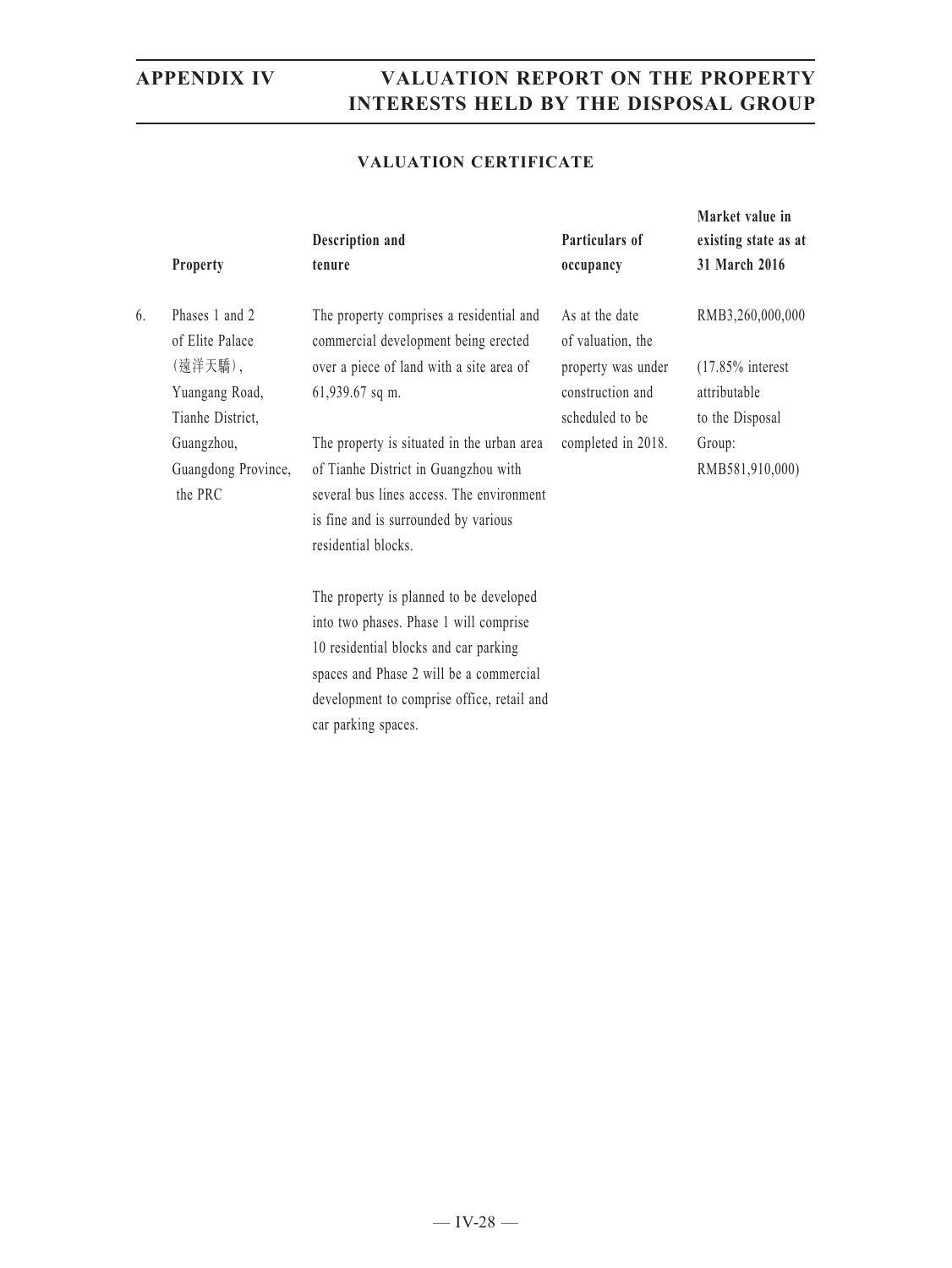According to the information provided by the Disposal Group, the proposed gross floor area of the property is 316,372.94 sq m with details as follows:

|                  | Proposed           |
|------------------|--------------------|
|                  | <b>Gross Floor</b> |
| Use              | Area               |
|                  | $(sq \; m)$        |
| Phase 1          |                    |
| Residential      | 129,657.00         |
| Retail           | 1,891.02           |
| Kindergarten and |                    |
| primary school   | 9,186.00           |
| Others           | 16,059.92          |
| Car park         | 46,749.00          |
|                  |                    |
| Sub-total        | 203,542.94         |
| Phase 2          |                    |
| Office           | 74,286.50          |
| Retail           | 11,604.10          |
| Others           | 7,511.40           |
| Car park         | 19,428.00          |
|                  |                    |
| Sub-total        | 112,830.00         |
|                  |                    |
| Total:           | 316,372.94         |

The land use rights of the property have been granted for terms due to expire on 27 July 2085 for residential use and 27 July 2055 for commercial, travelling and entertaining uses.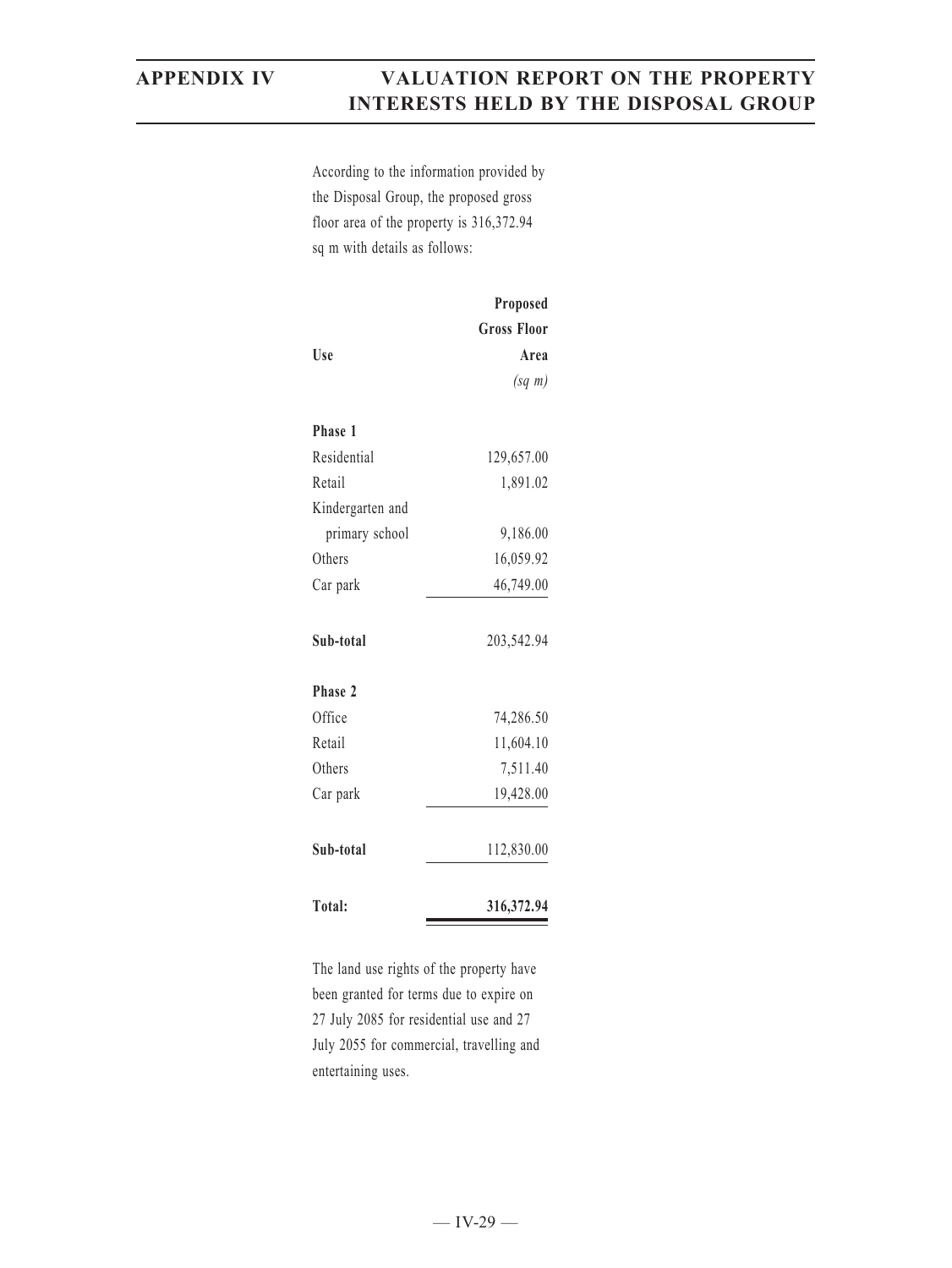*Notes:*

- (1) According to Certificate for the State-owned Land Use Rights No. (2015) 00410001 issued by Guangzhou Land Resources and Planning Committee on 21 October 2015, the land use rights of the property having a site area of 61,939.67 sq m have been vested in 廣州市遠翔房地產開發有限公司 (Guangzhou Yuan Xiang Real Estate Development Co., Ltd.) for terms due to expire on 27 July 2085 for residential use and 27 July 2055 for commercial, travelling and entertaining uses.
- (2) The salient points of Grant Contract for State-owned Land Use Rights No. 440106-2015-000001 entered into between Bureau of Land Resources and Housing Management of Guangzhou Municipality (the "**Grantor**") and 新澤創富有限公司 (New Profit Capital Investment Limited.) and 北京遠東新地置業有 限公司 (Beijing Yuan Dong Xin Di Properties Co., Ltd.) (collectively the "**Grantee**") dated 27 January 2015 are summarized below:

| (i)   | Location                      | : Yuangang Road, Tianhe District                                                                                                                                |
|-------|-------------------------------|-----------------------------------------------------------------------------------------------------------------------------------------------------------------|
| (ii)  | Site Area                     | : $61,940.00$ sq m $(34,356$ sq m for residential use, 2,700 sq m for<br>public facility use, 7,700 sq m for school use, and 17,182 sq m<br>for commercial use) |
| (iii) | Use                           | Residential, public facility, school and commercial                                                                                                             |
| (iv)  | Land Premium                  | : $RMB2,791,680,000$                                                                                                                                            |
| (v)   | Land Use Term                 | : 70 years for residential and 40 years for commercial, travelling and<br>entertaining uses commencing on the handover date of the land                         |
| (vi)  | Permitted Gross Floor<br>Area | $\therefore$ 137,424 sq m for residential and 85,910 sq m for commercial                                                                                        |

According to Modification Agreement of Grant Contract for State-owned Land Use Rights No. 440106- 2015-000001 on 9 March 2015, the land use rights with a total site area of 61,940.00 sq m have been transferred to 廣州市遠翔房地產開發有限公司 (Guangzhou Yuan Xiang Real Estate Development Co., Ltd.).

- (3) According to Planning Permit for Construction Land No. (2015)93 dated 18 May 2015, the proposed construction land use of the property complies with the town planning requirements and permission for construction of a total gross site area of 61,940.00 sq m has been granted to 廣州市遠翔房地產開發有限 公司 (Guangzhou Yuan Xiang Real Estate Development Co., Ltd.).
- (4) The development value as if completed as at 31 March 2016 was approximately RMB6,832,000,000.
- (5) According to the information provided by the Disposal Group, the expended construction cost as at 31 March 2016 was approximately RMB176,000,000. The estimated total construction cost was approximately RMB1,658,000,000. In the course of our valuation, we have allowed for such costs.
- (6) According to the Disposal Group, the Disposal Group holds a 17.85% attributable interest in the property.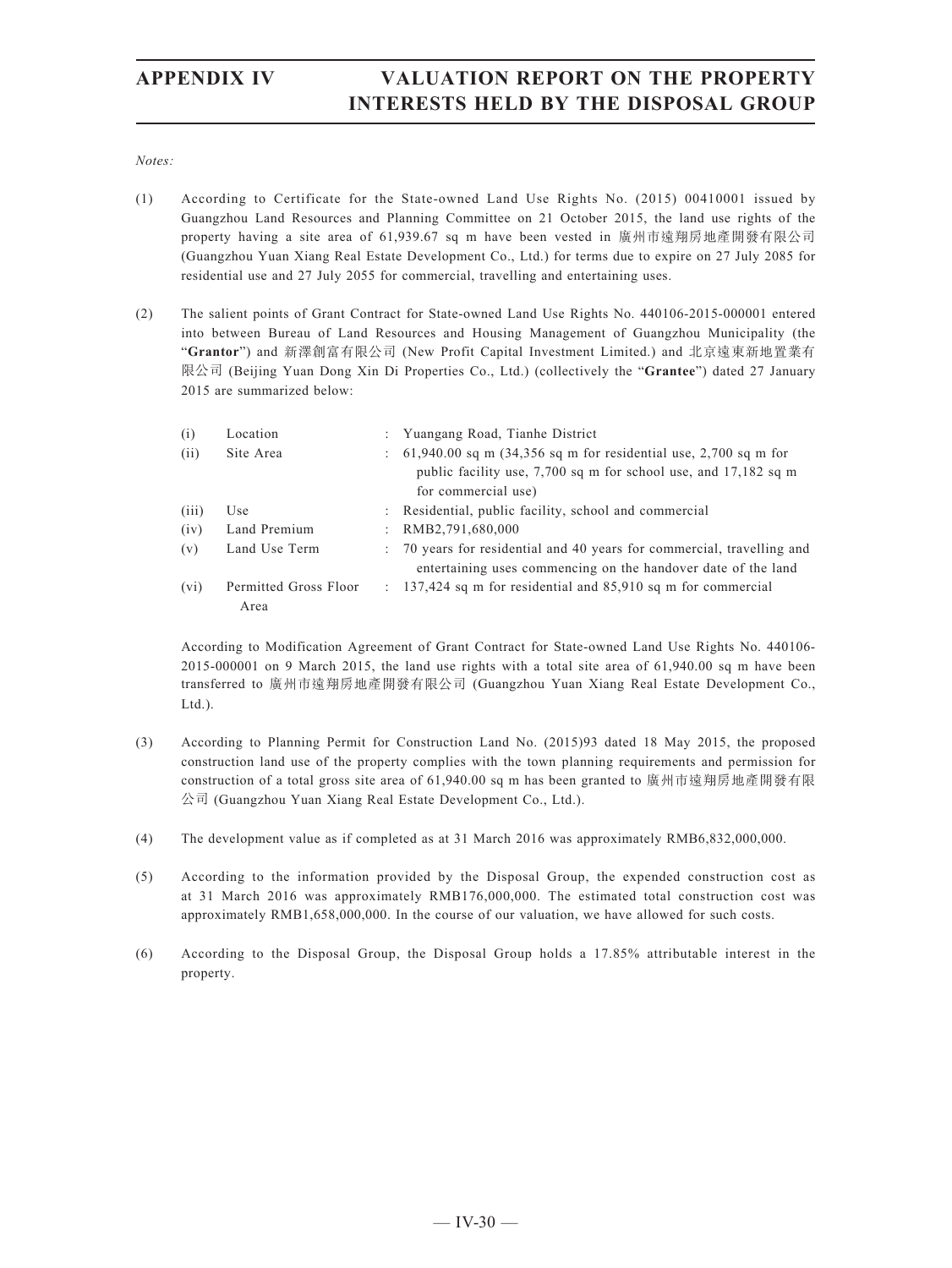- (7) We have been provided with a legal opinion on the property prepared by the Company's PRC legal adviser, which contains, inter alia, the following information:
	- (i) 廣州市遠翔房地產開發有限公司 (Guangzhou Yuan Xiang Real Estate Development Co., Ltd.) has obtained the land use rights of the property and is the legal land user of the property. Full land premium was paid for the land use rights of granted land and State-owned Land Use Rights Certificates have been obtained. According to its Grant Contract of Land Use Rights and Stateowned Land Use Rights Certificate, 廣州市遠翔房地產開發有限公司 (Guangzhou Yuan Xiang Real Estate Development Co., Ltd.) has the rights to occupy, use, lease or otherwise dispose of the land use rights of the property within the land use term;
	- (ii) The project under construction by 廣州市遠翔房地產開發有限公司 (Guangzhou Yuan Xiang Real Estate Development Co., Ltd.) mentioned above has been legally approved by relevant government departments without being repealed, modified and abolished. 廣州市遠翔房地產開 發有限公司 (Guangzhou Yuan Xiang Real Estate Development Co., Ltd.) has been entitled to develop the project in compliance with the relevant permits; and
	- (iii) As confirmed by 廣州市遠翔房地產開發有限公司 (Guangzhou Yuan Xiang Real Estate Development Co., Ltd.), except for the mortgage mentioned above, the land use rights and projects under construction mentioned above are not subject to any foreclosure, mortgage or restriction of other rights.
- (8) The status of the title and grant of major approvals in accordance with the information provided by the Disposal Group are as follows:

| Certificate for the State-owned Land Use Rights | Yes |
|-------------------------------------------------|-----|
| Grant Contract for State-owned Land Use Rights  | Yes |
| Planning Permit for Construction Land           | Yes |

- (9) Mr. Edison Xie, Senior Valuer of our Guangzhou Office, inspected the property in April 2016. He has 4 years of experience in the valuation of properties in the PRC.
- \* *For identification purpose only*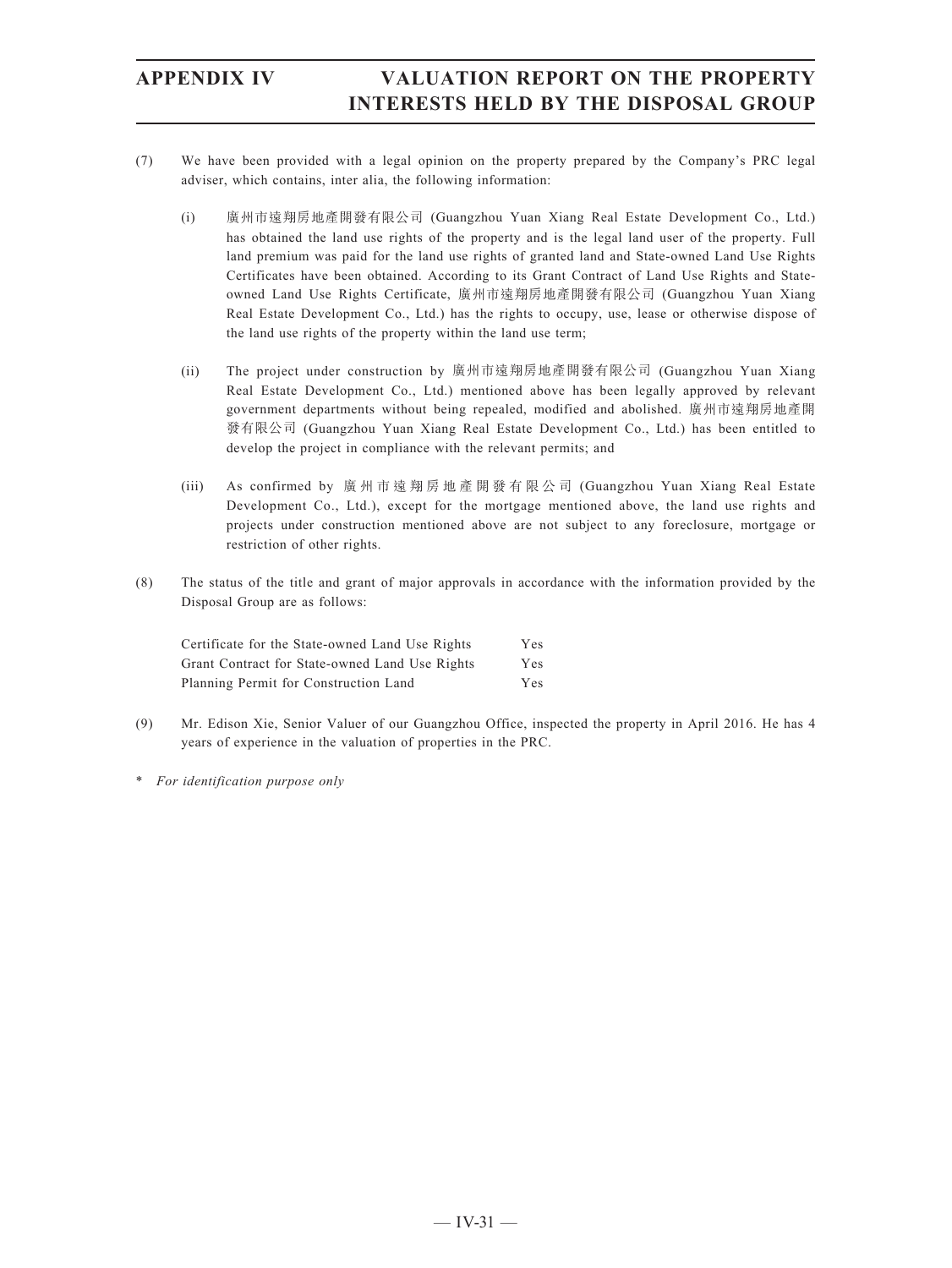### **VALUATION CERTIFICATE**

### **Group II – Properties held by the Disposal Group for development in the PRC**

|    | <b>Property</b>                                                  | Description and<br>tenure                                                              | Particulars of<br>occupancy                                 | Market value in<br>existing state as at<br>31 March 2016 |
|----|------------------------------------------------------------------|----------------------------------------------------------------------------------------|-------------------------------------------------------------|----------------------------------------------------------|
| 7. | The remaining portions<br>of Phase 1 and the<br>whole of Phase 3 | The property comprises a piece of land<br>with a total site area of $102,757.20$ sq m. | As at the date of<br>valuation, the property<br>was vacant. | RMB496,000,000<br>$(27.5\%$ interest                     |
|    | of Ocean Beach                                                   | The property is close to the Nanshan scenic                                            |                                                             | attributable to the                                      |
|    | (Zhenjiang)                                                      | resort, which is a famous tourism attraction                                           |                                                             | Disposal Group:                                          |
|    | (遠洋 • 香奈河畔                                                       | in Zhenjiang. The property is characterized                                            |                                                             | RMB136,400,000)                                          |
|    | $(\overline{\text{}}\mathbf{\mathsf{H}}\mathbf{H}))$ , East of   | by tourism.                                                                            |                                                             |                                                          |
|    | Guantangqiao Road,                                               |                                                                                        |                                                             |                                                          |
|    | South of Guyang Road,                                            | The property is planned to be developed                                                |                                                             |                                                          |
|    | Zhenjiang, Jiangsu                                               | into a composite residential development to                                            |                                                             |                                                          |
|    | Province, the PRC                                                | comprise residential and retail uses.                                                  |                                                             |                                                          |
|    |                                                                  | According to the information provided by                                               |                                                             |                                                          |

the Disposal Group, the proposed gross floor area of the property is as follows:

|             | Proposed           |
|-------------|--------------------|
|             | <b>Gross Floor</b> |
| <b>Use</b>  | Area               |
|             | $(sq \; m)$        |
| Residential | 318,005            |
| Retail      | 9,073              |
| Total:      | 327,078            |

The land use rights of the property have been granted for terms 70 years due to expire on 29 September 2079 for residential use, 50 years due to expire on 29 September 2059 for ancillary use and 40 years due to expire on 29 September 2049 for commercial use.

 $-$  IV-32  $-$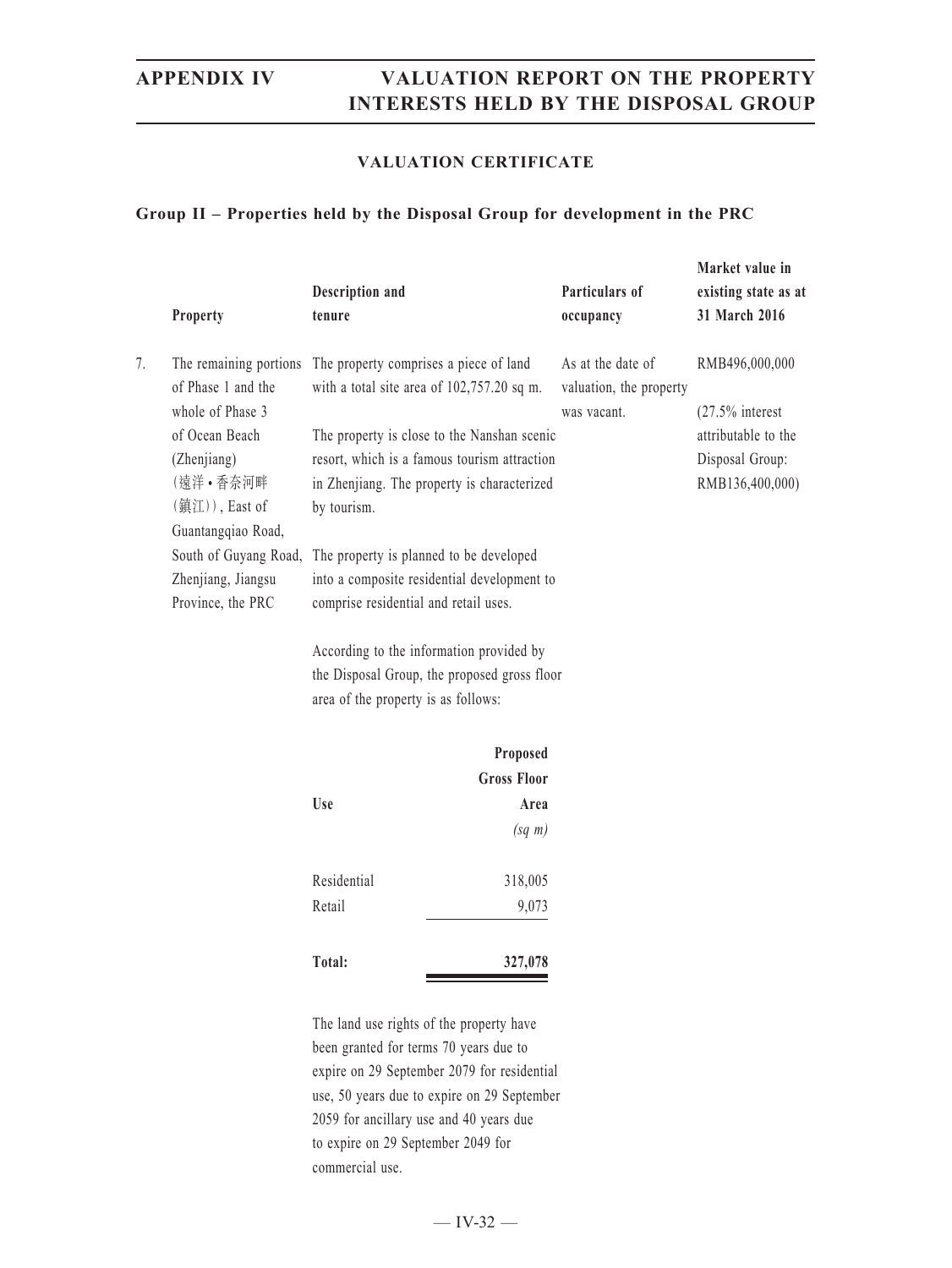### *Notes:*

- (1) According to State-owned Land Use Rights Certificate Nos. (2012) 6085 and (2016) 2007 issued by Zhenjiang Land Resources Bureau on 11 June 2012 and 4 March 2016, the land use rights of the property having a total site area of 102.757.20 sq m have been vested in 遠洋地產鎮江有限公司 (Sino Ocean Land (Zhenjiang) Limited\*) for terms due to expire on 29 September 2079 for residential use, due to expire on 29 September 2049 for commercial use and due to expire on 29 September 2059 for ancillary use.
- (2) Details of Land Transfer Contract No. 2010-YYZJFHZ 003 entered into between 鎮江市交通投資建設發 展公司(Zhenjiang Transportation Investment Construction Development Company\*) (the "**Transferor**") and 遠洋地產鎮江有限公司 (Sino Ocean Land (Zhenjiang) Limited\*) (the "**Transferee**") on 10 December 2010 are summarized below:

| (i)   | Location           | : Zone of Guantang, Zhenjiang                       |
|-------|--------------------|-----------------------------------------------------|
| (ii)  | Site Area          | $\therefore$ 328,319.50 sq m                        |
| (iii) | Use                | : Residential                                       |
|       | (iv) Consideration | : $RMB1.400.000/mu$                                 |
|       | (v) Land Use Term  | : 40 years for commercial, 70 years for residential |

- (3) According to Planning Permit for Construction Land No. 321100201300039 dated 17 October 2013, the proposed construction land use of the property complies with the town planning requirements and permission for construction of a total gross site area of 106,800 sq m has been granted to 遠洋地產鎮江 有限公司 (Sino Ocean Land (Zhenjiang) Limited\*).
- (4) According to 5 Planning Permits for Construction Works issued by Zhenjiang Planning Bureau, the proposed construction works of the property comply with the town planning requirements and the permitted construction scale is 58,035.40 sq m. The details are as follows:

| Permit No.      | <b>Gross Floor Area</b> | <b>Issue Date</b> |
|-----------------|-------------------------|-------------------|
|                 | $(sq \; m)$             |                   |
| 321100201400071 | 11,857.20               | 25 February 2014  |
| 321100201400072 | 11,036.40               | 25 February 2014  |
| 321100201400073 | 11,460.20               | 25 February 2014  |
| 321100201400074 | 11,234.20               | 25 February 2014  |
| 321100201400075 | 12,447.40               | 25 February 2014  |
| Total           | 58,035.40               |                   |

- (5) According to the Disposal Group, the Disposal Group holds a 27.5% attributable interest in the property.
- (6) We have been provided with a legal opinion on the property prepared by the Company's PRC legal adviser, which contains, inter alia, the following information:
	- (i) 遠洋地產鎮江有限公司 (Sino Ocean Land (Zhenjiang) Limited\*) has obtained the land use rights of the property and is the legal land user of the property. Full land premium was paid for the land use rights of granted land and State-owned Land Use Rights Certificates have been obtained. According to its Grant Contract of Land Use Rights and State-owned Land Use Rights Certificate, 遠洋地產鎮江有限公司 (Sino Ocean Land (Zhenjiang) Limited\*) has the rights to occupy, use, lease or otherwise dispose of the land use rights of the property within the land use term;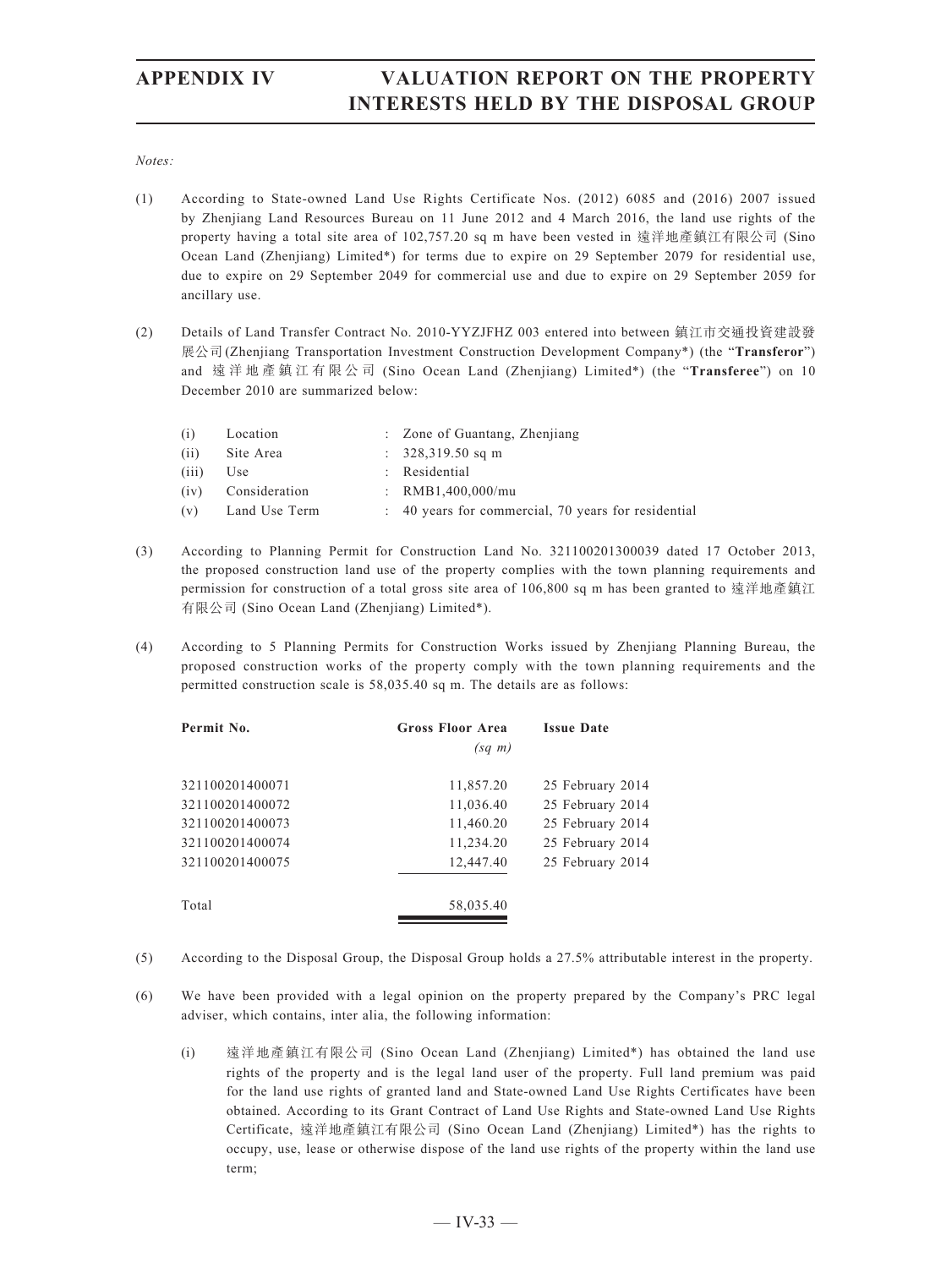- (ii) The project under construction by 遠洋地產鎮江有限公司 (Sino Ocean Land (Zhenjiang) Limited\*) mentioned above has been legally approved by relevant government departments without being repealed, modified and abolished. 遠洋地產鎮江有限公司 (Sino Ocean Land (Zhenjiang) Limited\*) has been entitled to develop the project in compliance with the relevant permits; and
- (iii) As confirmed by 遠洋地產鎮江有限公司 (Sino Ocean Land (Zhenjiang) Limited\*), the land use rights and projects under construction mentioned above are not subject to any foreclosure, mortgage or restriction of other rights.
- (7) The status of the title and grant of major approvals in accordance with the information provided by the Disposal Group are as follows:

| State-owned Land Use Rights Certificate | Yes        |
|-----------------------------------------|------------|
| Land Transfer Contract                  | Yes        |
| Planning Permit for Construction Land   | Yes        |
| Planning Permit for Construction Works  | Yes (part) |

- (8) The development cost is yet to be estimated yet as the design of the project is still at primitive stage.
- (9) Mr. David Zhu, Senior Valuer of our Shanghai Office, inspected the property in May 2016. He has 3 years of experience in the valuation of properties in the PRC.
- \* *For identification purpose only*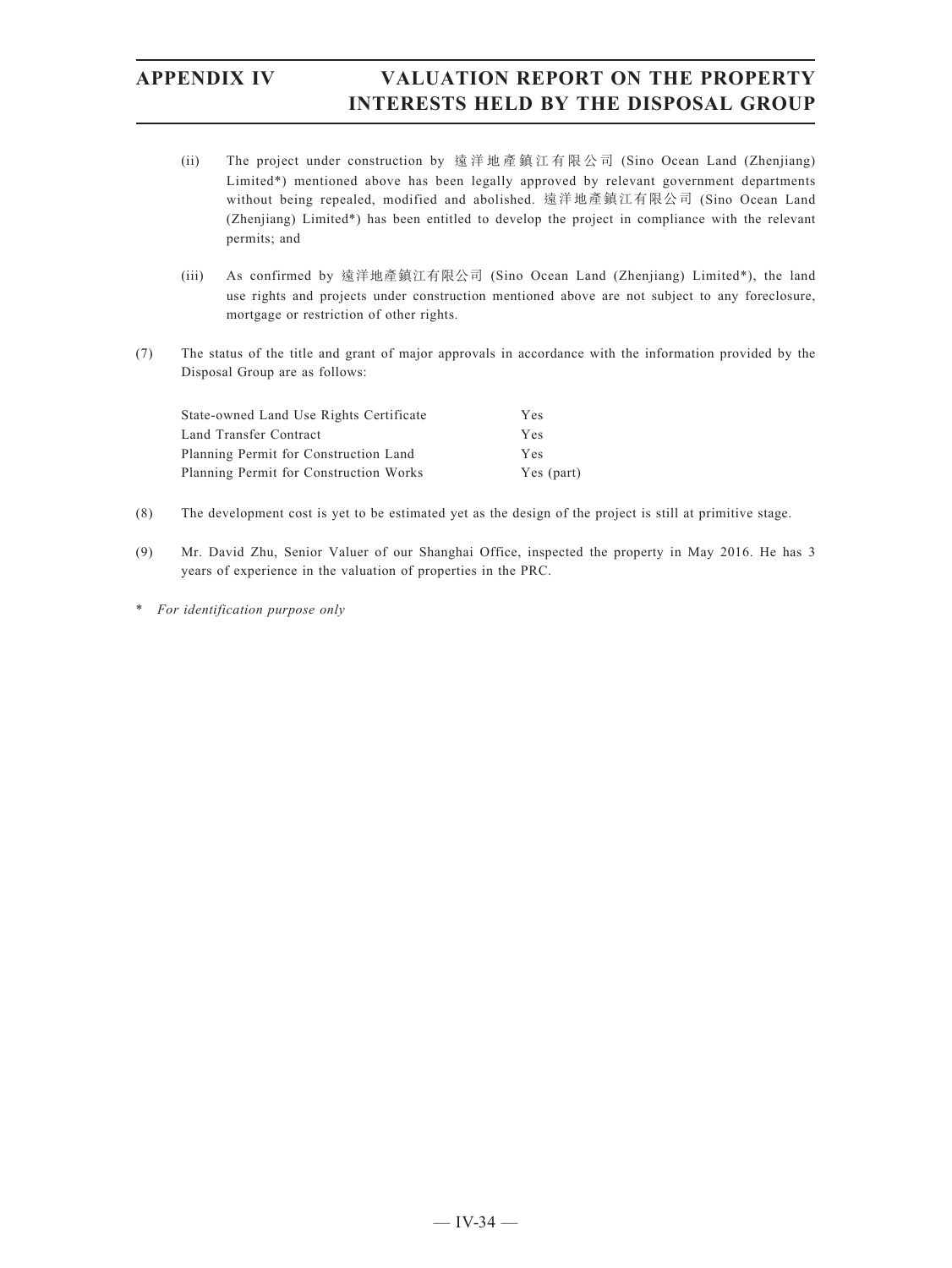**Market value in** 

### **VALUATION CERTIFICATE**

|    | Property                                                                                                                            | Description and<br>tenure                                                                                                |                                                                                                                                                                                                                                                                  | Particulars of<br>occupancy                                                                         | existing state as at<br>31 March 2016                                                           |
|----|-------------------------------------------------------------------------------------------------------------------------------------|--------------------------------------------------------------------------------------------------------------------------|------------------------------------------------------------------------------------------------------------------------------------------------------------------------------------------------------------------------------------------------------------------|-----------------------------------------------------------------------------------------------------|-------------------------------------------------------------------------------------------------|
| 8. | The undeveloped land<br>portions of Ocean<br>Century (Qinhuangdao)<br>(遠洋·海世紀<br>(秦皇島)),<br>Qinhuangdao, Hebei<br>Province, the PRC | The property comprises parts of the<br>phases.<br>close to the Olympic Sporting Center.<br>is yet to be developed.       | undeveloped land portions of an enlarged<br>reconstruction project being developed in<br>The property is close to the seaside and<br>The environment is good. The property<br>is 5 km away from the center of Harbor<br>District where the commercial atmosphere | As at the date of<br>valuation, the property<br>was undeveloped<br>land pending for<br>development. | RMB309,000,000<br>$(50\%$ interest<br>attributable to the<br>Disposal Group:<br>RMB154,500,000) |
|    |                                                                                                                                     | The property is planned to be developed<br>into a mixed use development to comprise<br>residential, retail and basement. |                                                                                                                                                                                                                                                                  |                                                                                                     |                                                                                                 |
|    |                                                                                                                                     | the Disposal Group, the proposed gross<br>floor area of the property is as follows:                                      | According to the information provided by                                                                                                                                                                                                                         |                                                                                                     |                                                                                                 |
|    |                                                                                                                                     |                                                                                                                          | Proposed                                                                                                                                                                                                                                                         |                                                                                                     |                                                                                                 |
|    |                                                                                                                                     |                                                                                                                          | <b>Gross Floor</b>                                                                                                                                                                                                                                               |                                                                                                     |                                                                                                 |
|    |                                                                                                                                     | Use                                                                                                                      | Area                                                                                                                                                                                                                                                             |                                                                                                     |                                                                                                 |
|    |                                                                                                                                     |                                                                                                                          | $(sq \; m)$                                                                                                                                                                                                                                                      |                                                                                                     |                                                                                                 |
|    |                                                                                                                                     | Residential                                                                                                              | 69,624.28                                                                                                                                                                                                                                                        |                                                                                                     |                                                                                                 |
|    |                                                                                                                                     | Retail                                                                                                                   | 32,856.00                                                                                                                                                                                                                                                        |                                                                                                     |                                                                                                 |
|    |                                                                                                                                     | Basement                                                                                                                 | 2,414.00                                                                                                                                                                                                                                                         |                                                                                                     |                                                                                                 |
|    |                                                                                                                                     | Resettlement Flat                                                                                                        | 3,600.00                                                                                                                                                                                                                                                         |                                                                                                     |                                                                                                 |
|    |                                                                                                                                     | Total:                                                                                                                   | 108,494.28                                                                                                                                                                                                                                                       |                                                                                                     |                                                                                                 |
|    |                                                                                                                                     |                                                                                                                          | The land use rights of the property have                                                                                                                                                                                                                         |                                                                                                     |                                                                                                 |

gnts of the property been granted for terms due to expire on 14 November 2052 for commercial and financial uses and 14 November 2082 for residential use.

 $-$  IV-35  $-$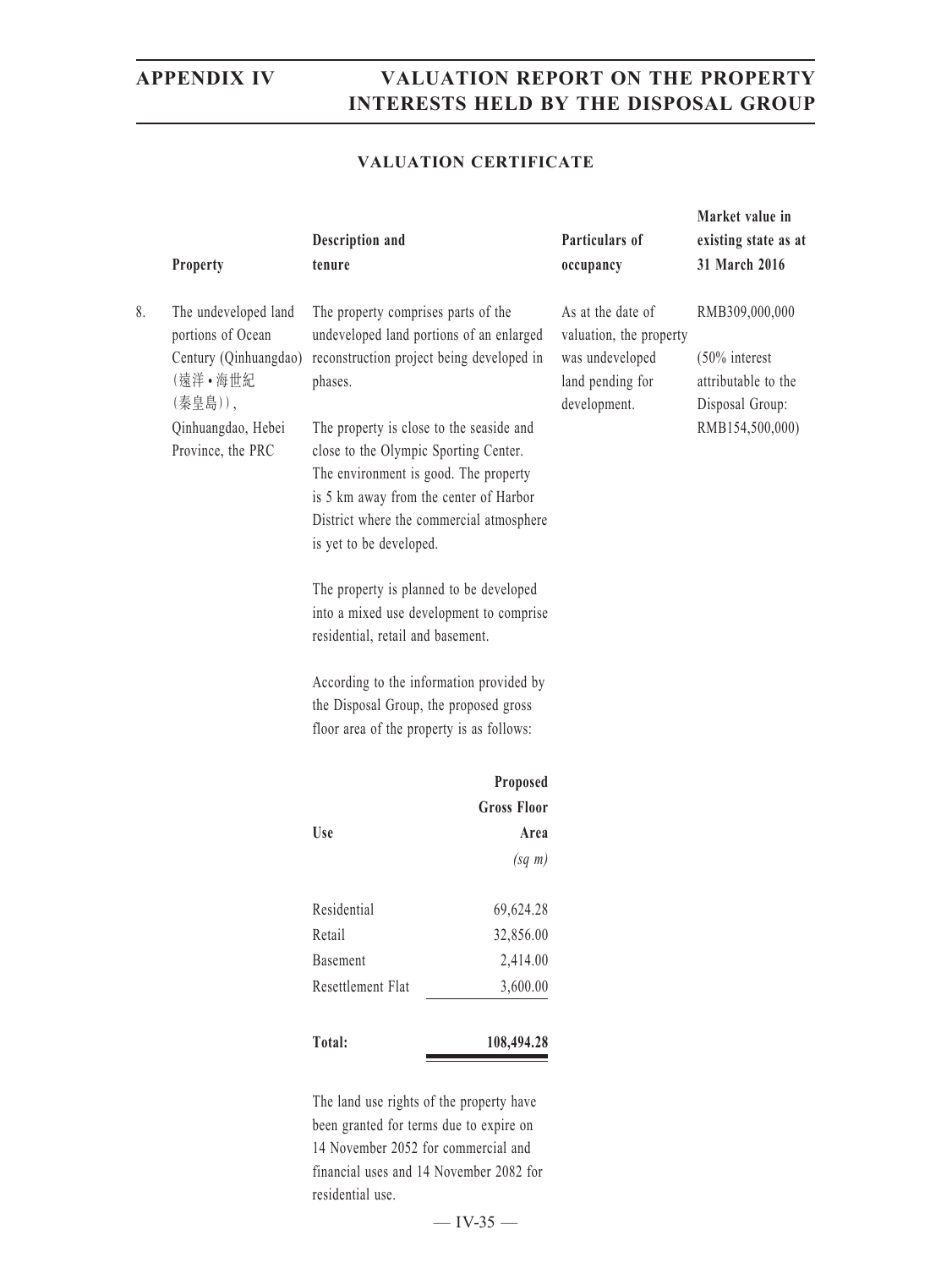### *Notes:*

(1) Pursuant to 3 State-owned Land Use Rights Certificates, the land use rights of parts of the reconstruction project, comprising a total site area of 118,774.18 sq m of which the subject property constitutes part therein, have been vested in秦皇島市海洋置業房地產開發有限公司(Qinhuangdao Ocean Land Development Company Limited\*). The details are as follows:

| Certificate No. | Site area<br>$(sq \; m)$ | Use                | <b>Expiry date</b>                                        |
|-----------------|--------------------------|--------------------|-----------------------------------------------------------|
| 2012157         | 29,306.49                | Residential/Retail | Retail: 14 November 2052<br>Residential: 14 November 2082 |
| 2013001         | 69,442.41                | Residential/Retail | Retail: 14 November 2052<br>Residential: 14 November 2082 |
| 2012156         | 20,025.28                | Residential/Retail | Retail: 14 November 2052<br>Residential: 14 November 2082 |
| <b>Total</b>    | 118,774.18               |                    |                                                           |

(2) The salient points of 3 Grant Contracts for State-owned Land Use Rights and Supplementary Contract of Grant Contract of State-owned Land Use Rights entered into between Qinhuangdao Municipal Land Resources Administration Bureau (the "**Grantor**") and秦皇島市海洋置業房地產開發有限公司 (Qinhuangdao Ocean Land Development Company Limited\*) (the "**Grantee**") on 14 November 2012 are summarized below:

| (i)   | Location                      |                      | Dao Nan Area, West Baitaling Village reconstruction project, South                                                                    |
|-------|-------------------------------|----------------------|---------------------------------------------------------------------------------------------------------------------------------------|
|       |                               |                      | Side Hebei Avenue, Haigang District                                                                                                   |
| (ii)  | Site Area                     |                      | $20,025.28$ sq m                                                                                                                      |
| (iii) | Use                           |                      | Commercial and residential                                                                                                            |
| (iv)  | Land Premium                  |                      | RMB115,867,930                                                                                                                        |
| (v)   | Land Use Term                 |                      | : 40 years for commercial use, 70 years for residential use                                                                           |
| (vi)  | Permitted Gross Floor<br>Area | $\ddot{\phantom{0}}$ | $< 50,063$ sq m                                                                                                                       |
| (vii) | Building covenant             |                      | To complete construction by 14 November 2016                                                                                          |
| (i)   | Location                      |                      | Plot No. 4-5 West Baitaling Village reconstruction project, West<br>Side Jingwen Road, Haigang District                               |
| (ii)  | Site Area                     |                      | $9,603.58$ sq m                                                                                                                       |
| (iii) | Use                           |                      | Commercial and residential                                                                                                            |
| (iv)  | Land Premium                  |                      | : RMB1,462,793                                                                                                                        |
| (v)   | Land Use Term                 |                      | 40 years for commercial use, 70 years for residential use                                                                             |
| (vi)  | Permitted Gross Floor<br>Area | ÷.                   | $< 24,008$ sq m                                                                                                                       |
| (vii) | Building covenant             |                      | To complete construction by 14 November 2016                                                                                          |
| (i)   | Location                      |                      | Plot No. 5-2 West Baitaling Village reconstruction project, West<br>Side Wentan Road and North Side Hebei Avenue, Haigang<br>District |
| (ii)  | Site Area                     |                      | 29,306.49 sq m                                                                                                                        |
| (iii) | Use                           |                      | Commercial and residential                                                                                                            |
| (iv)  | Land Premium                  | $\ddot{\phantom{a}}$ | RMB169,569,780                                                                                                                        |
| (v)   | Land Use Term                 |                      | 40 years for commercial use, 70 years for residential use                                                                             |
|       |                               |                      |                                                                                                                                       |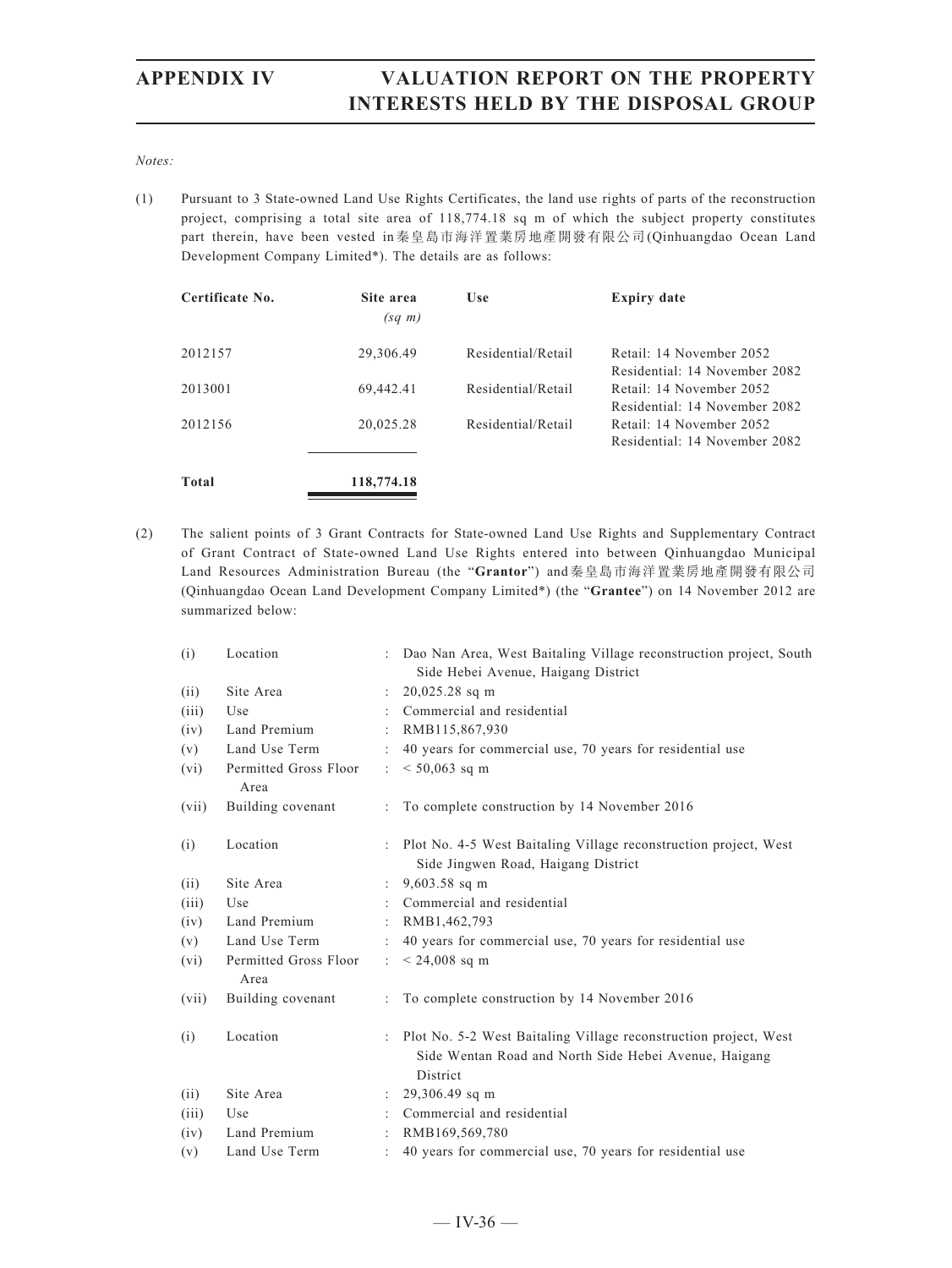- (vi) Permitted Gross Floor Area :  $< 73,266$  sq m
- (vii) Building covenant : To complete construction by 14 November 2016
- (3) According to Planning Permit for Construction Use of Land No. 130302200902021 dated 3 July 2009, the proposed construction land use of portion of the reconstruction project complies with the town planning requirements and permission for construction of a total gross site area of 621,435.97 sq m has been granted to秦皇島市海洋置業房地產開發有限公司(Qinhuangdao Ocean Land Development Company Limited).
- (4) According to Planning Permit for Construction Works No. 130302201603004 dated 1 February 2016, the construction works of the Plot No. 4-5 West Baitaling Village reconstruction project, West Side Jingwen Road, Haigang District, with a gross floor area of 19,569 sq m, are in compliance with the construction works requirements and have been approved.
- (5) According to the Disposal Group, the Disposal Group holds a 50% attributable interest in the property.
- (6) We have been provided with a legal opinion on the property prepared by the Company's PRC legal adviser, which contains, inter alia, the following information:
	- (i) 秦皇島市海洋置業房地產開發有限公司(Qinhuangdao Ocean Land Development Company Limited\*) has obtained the land use rights of the property and is the legal land user of the property. Full land premium was paid for the land use rights of granted land and State-owned Land Use Rights Certificates have been obtained. According to its Grant Contract of Land Use Rights and State-owned Land Use Rights Certificate,秦皇島市海洋置業房地產開發有限公司 (Qinhuangdao Ocean Land Development Company Limited\*) has the rights to occupy, use, lease or otherwise dispose of the land use rights of the property within the land use term;
	- (ii) The project under construction by秦皇島市海洋置業房地產開發有限公司(Qinhuangdao Ocean Land Development Company Limited\*) mentioned above has been legally approved by relevant government departments without being repealed, modified and abolished.秦皇島市海洋置業房地 產開發有限公司(Qinhuangdao Ocean Land Development Company Limited\*) has been entitled to develop the project in compliance with the relevant permits;
	- (iii) 秦皇島市海洋置業房地產開發有限公司(Qinhuangdao Ocean Land Development Company Limited\*) is entitled to pre-sell the property under construction within the pre-sale limit in compliance with Pre-sale Permit;
	- (iv) Parts of the property are subject to a mortgages in favour of Postal Savings Bank of China Hebei Province branch for a consideration of RMB400,000,000; and
	- (v) As confirmed by秦皇島市海洋置業房地產開發有限公司(Qinhuangdao Ocean Land Development Company Limited\*), except for the mortgage mentioned above, the land use rights and projects under construction mentioned above are not subject to any foreclosure, mortgage or restriction of other rights.
- (7) The status of the title and grant of major approvals in accordance with the information provided by the Disposal Group are as follows:

| State-owned Land Use Rights Certificate        | Yes        |
|------------------------------------------------|------------|
| Grant Contract for State-owned Land Use Rights | <b>Yes</b> |
| Planning Permit for Construction Use of Land   | Yes        |
| Planning Permit for Construction Works         | Yes (part) |

- (8) Mr. Zien Ding, Assistant Manager of our Beijing Office, inspected the property in November 2015. He has 3 years of experience in the valuation of properties in the PRC.
- \* *For identification purpose only*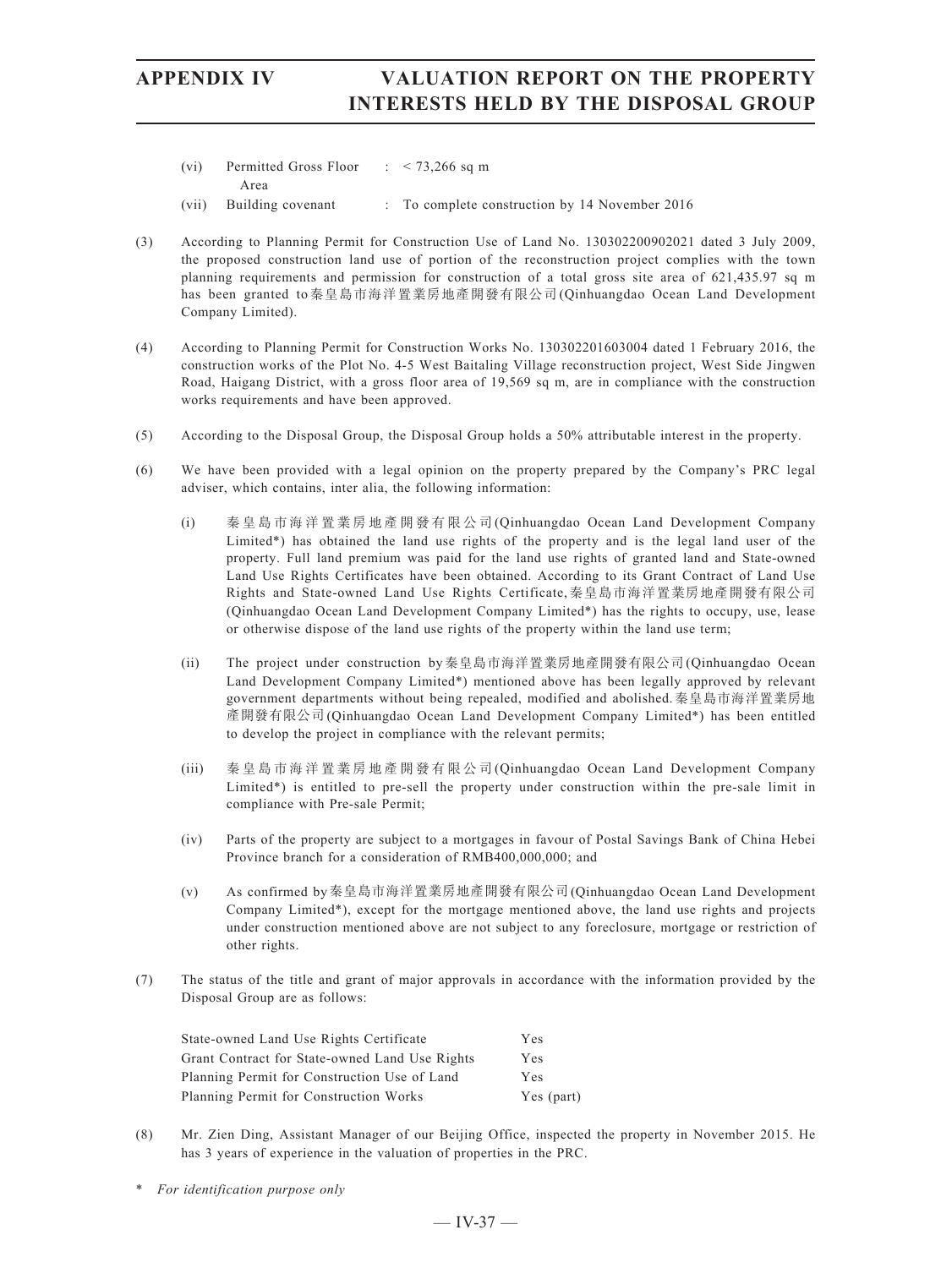### **VALUATION CERTIFICATE**

|    | <b>Property</b>                  | Description and<br>tenure                                                            | Particulars of<br>occupancy         | Market value in<br>existing state as at<br>31 March 2016 |
|----|----------------------------------|--------------------------------------------------------------------------------------|-------------------------------------|----------------------------------------------------------|
| 9. | Phases 3 and 4<br>of Ocean City  | The property comprises two pieces of land<br>with a total site area of approximately | As at the date<br>of valuation, the | RMB300,000,000                                           |
|    | (Fushun) (遠洋城(撫                  | 137,046 sq m subject to a total                                                      | property                            | $(41.85\%$ interest                                      |
|    | $M(\mathfrak{g})$ , Jiangjungou, | developable gross floor area of                                                      | was undeveloped                     | attributable to the                                      |
|    | Shuncheng District,              | 301,501.2 sq m for residential and                                                   | land pending for                    | Disposal Group:                                          |
|    | Fushun, Liaoning                 | commercial uses.                                                                     | development.                        | RMB125,550,000)                                          |
|    | Province, the PRC                |                                                                                      |                                     |                                                          |
|    |                                  | Ocean City (Fushun) is located in                                                    |                                     |                                                          |
|    |                                  | Jiangjungou which is located in the valley                                           |                                     |                                                          |
|    |                                  | and enjoys scenic views.                                                             |                                     |                                                          |
|    |                                  | The land use rights of the property                                                  |                                     |                                                          |
|    |                                  | have been granted for terms of 70 years                                              |                                     |                                                          |
|    |                                  | for residential use and 40 years for                                                 |                                     |                                                          |
|    |                                  | commercial use commencing on the date                                                |                                     |                                                          |
|    |                                  | of handover.                                                                         |                                     |                                                          |
|    |                                  |                                                                                      |                                     |                                                          |

### *Notes:*

(1) According to 2 Grant Contracts of Land Use Rights, the property with a total site area of 137,046 sq m have been contracted to be granted to 撫順德創置業有限公司 (Fushun De Chuang Properties Co., Ltd.\*):

| Contract No.    | Site Area<br>$(sq \; m)$ | <b>Plot Ratio</b> | <b>Land Use Term</b><br>(year) | <b>Land Premium</b><br>(RMB) |
|-----------------|--------------------------|-------------------|--------------------------------|------------------------------|
| 2113022009a0024 |                          |                   | Residential: 70                |                              |
|                 | 82,507                   | 2.2               | Commercial: 40                 | 43,316,200                   |
| 2113022009a0024 |                          |                   | Residential: 70                |                              |
|                 | 54,539                   | 2.2               | Commercial: 40                 | 28,633,000                   |
|                 | 137,046                  |                   |                                | 71,949,200                   |

As advised by the Disposal Group, the land premium had been fully settled.

(2) According to the Disposal Group, the Disposal Group holds a 41.85% attributable interest in the property.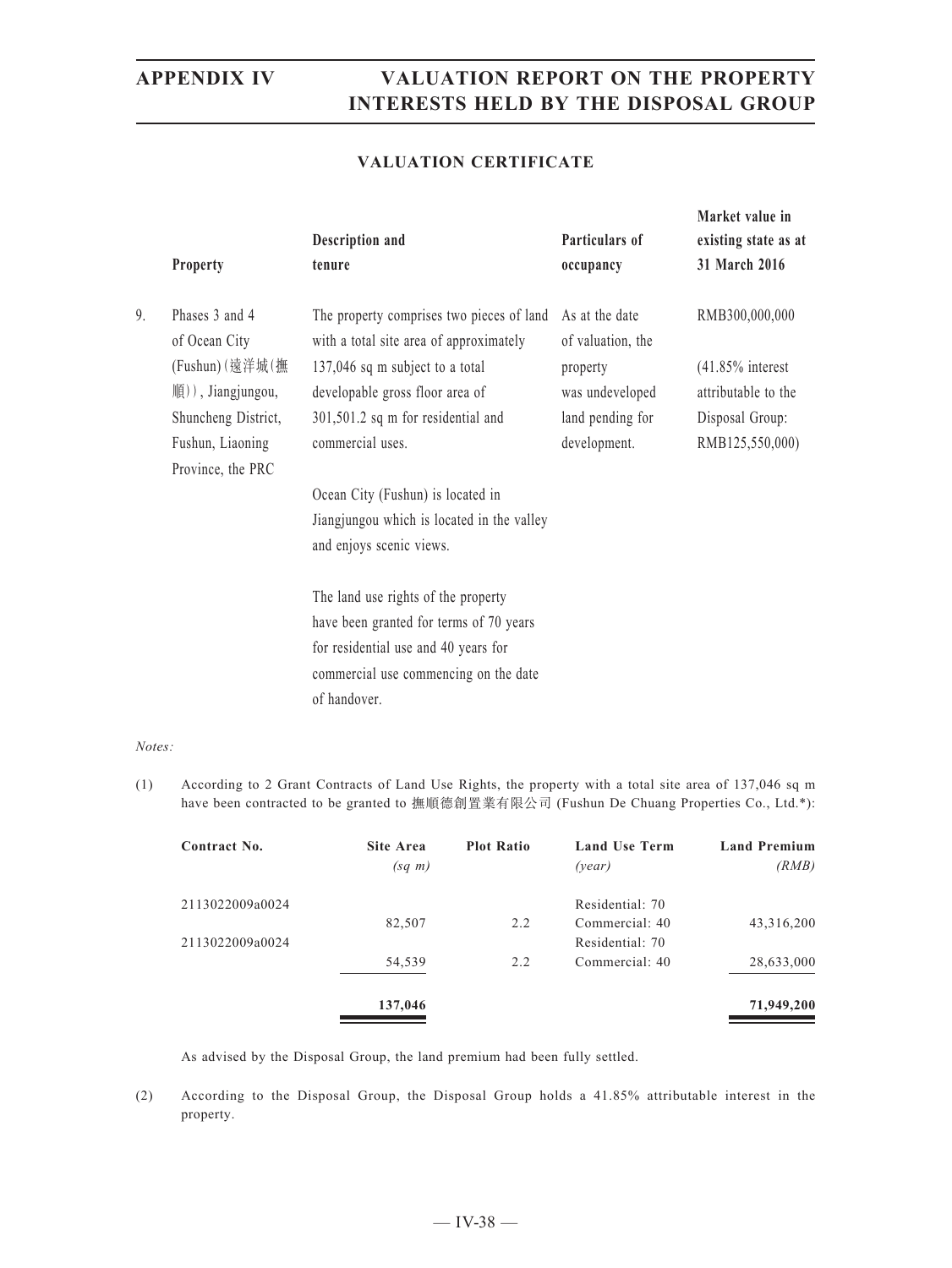- (3) We have been provided with a legal opinion on the property prepared by the Company's PRC legal adviser, which contains, inter alia, the following information:
	- (i) 撫順德創置業有限公司 (Fushun De Chuang Properties Co., Ltd.\*) has legally signed Grant Contract of Land Use Rights. Full land premium was paid for the land use rights of granted land. Upon obtaining the State-owned Land Use Rights Certificates, 撫順德創置業有限公司 (Fushun De Chuang Properties Co., Ltd.\*) shall be in possession of the proper legal land use rights of the property;
	- (ii) There is no legal obstacle for 撫順德創置業有限公司 (Fushun De Chuang Properties Co., Ltd.\*) to obtain the relevant State-owned Land Use Rights Certificates; and
	- (iii) As confirmed by 撫順德創置業有限公司 (Fushun De Chuang Properties Co., Ltd.\*), the property is not subject to any foreclosure, mortgage or restriction of other rights.
- (4) The status of the title and grant of major approvals in accordance with the information provided by the Disposal Group are as follows:

| Grant Contract of Land Use Rights       | Yes |
|-----------------------------------------|-----|
| State-owned Land Use Rights Certificate | Nο  |

- (5) Mr. Jeffery Wang, Senior Manager of our Shenyang Office, inspected the property in April 2016. He is a Registered China Real Estate Appraiser and has 10 years of experience in the valuation of properties in the PRC.
- \* *For identification purpose only*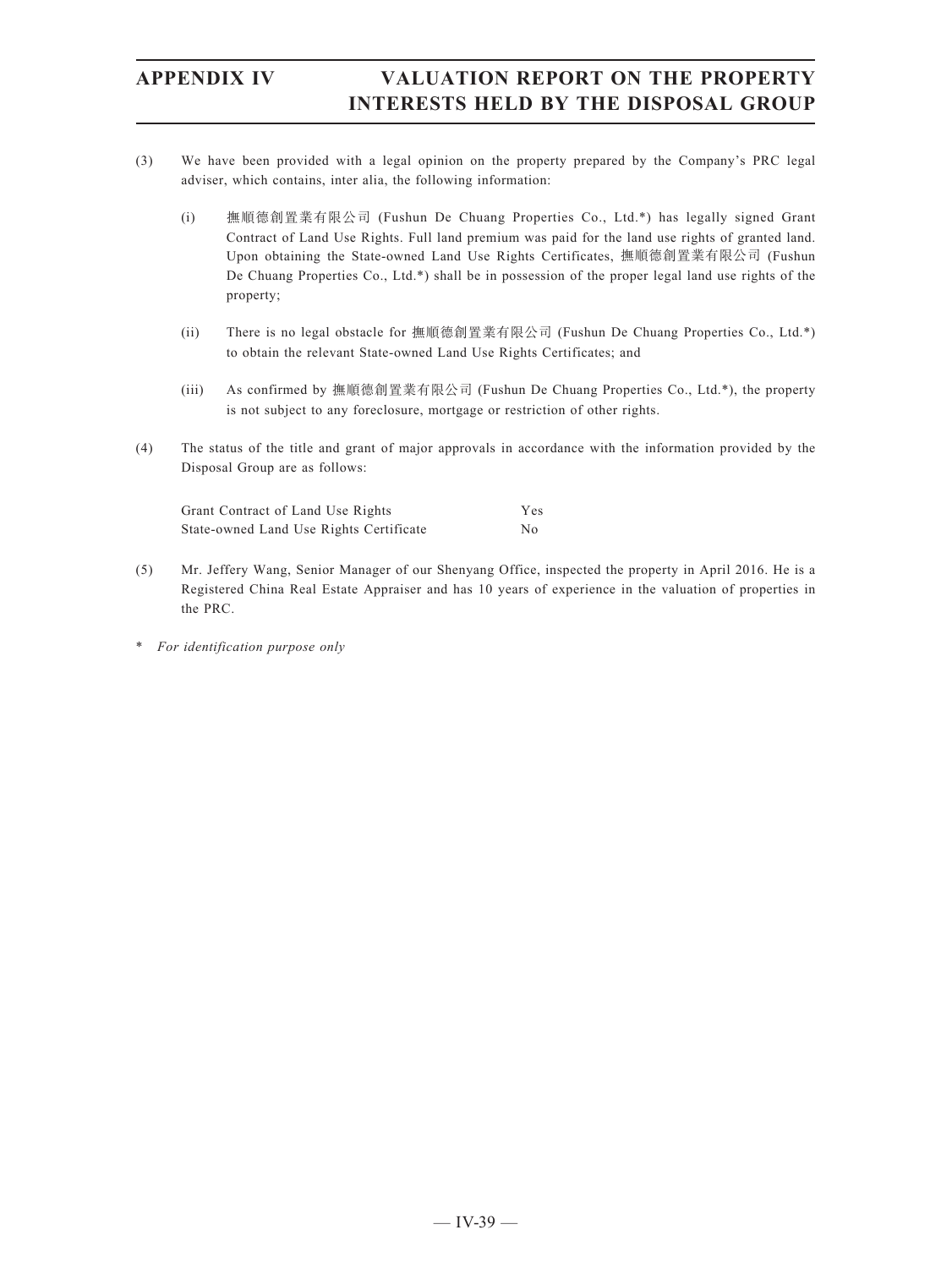### **VALUATION CERTIFICATE**

|     | Property                                                                                                                                                   | Description and<br>tenure                                                                                                                                                                                                                                                                                                                                                                | Particulars of<br>occupancy                                                                         | Market value in<br>existing state as at<br>31 March 2016                                       |
|-----|------------------------------------------------------------------------------------------------------------------------------------------------------------|------------------------------------------------------------------------------------------------------------------------------------------------------------------------------------------------------------------------------------------------------------------------------------------------------------------------------------------------------------------------------------------|-----------------------------------------------------------------------------------------------------|------------------------------------------------------------------------------------------------|
| 10. | The undeveloped land<br>portions of Phase 3 of<br>Ocean Holiday Manor<br>(Dalian) (遠洋假日養<br>生莊園(大連)), Jinshi<br>IT Industrial Park,<br>Dalian Economic and | Ocean Holiday Manor (Dalian) is erected<br>on two pieces of land with a total site<br>area of approximately 461,300 sq m<br>and is being developed in phases into a<br>composite development with car parking<br>spaces.                                                                                                                                                                 | As at the date of<br>valuation, the property<br>was undeveloped<br>land pending for<br>development. | RMB143,000,000<br>$(50\%$ interest<br>attributable to the<br>Disposal Group:<br>RMB71,500,000) |
|     | Technological Area,<br>Dalian, Liaoning<br>Province, the PRC                                                                                               | The property is situated in the northwest of<br>Jinshitan area. The property abuts Guanggu<br>Road on the south, Project Xintianjiayuan<br>(心田佳苑) on the north, and mountains on<br>the east and west.                                                                                                                                                                                   |                                                                                                     |                                                                                                |
|     |                                                                                                                                                            | Developments in the vicinity mainly<br>comprise residential and townhouses, such<br>as Project Gold Pearl (金石明珠), Boee<br>Brilliant Villas' Hill (保億麗景山), Jinshi<br>Beach Holiday Park (金石灘度假公園)<br>interspersed with a few retail facilities. The<br>property is situated in Jinshitan Scenic Spot.<br>The environment is good. Business types<br>mainly include F&B and entertainment. |                                                                                                     |                                                                                                |
|     |                                                                                                                                                            | The property comprises the undeveloped<br>land portions of Ocean Holiday Manor                                                                                                                                                                                                                                                                                                           |                                                                                                     |                                                                                                |

(Dalian).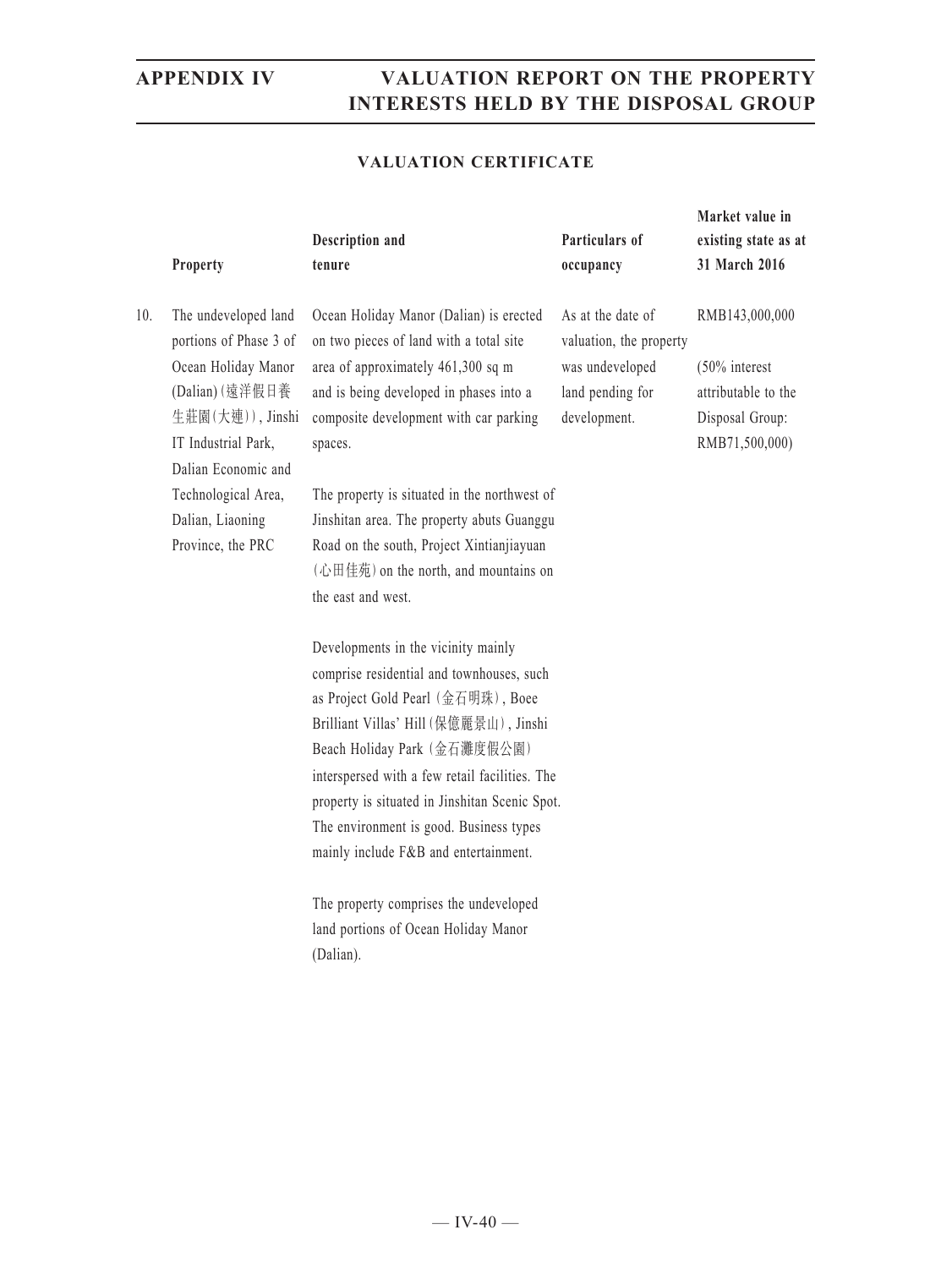According to the information provided by the Disposal Group, the proposed gross floor area of the property is as follows:

|             | Proposed           |
|-------------|--------------------|
|             | <b>Gross Floor</b> |
| Use         | Area               |
|             | $(sq \; m)$        |
| Residential | 90,370.54          |
| Car park    | 10,419.33          |
| Others      | 110.00             |
|             |                    |
| Total:      | 100,899.87         |

The land use rights of the property have been granted for terms due to expire on 25 March 2060 for residential use.

### *Notes:*

(1) According to 2 State-owned Land Use Rights Certificates issued by Dalian State-owned Land Resources and Housing Bureau Jinzhou New District Branch, the land use rights of the property with a total site area of approximately 461,300 sq m have been vested in大連鑫融置業有限公司(Dalian Xinrong Property Co., Ltd.\*) for terms due to expire on 25 March 2060 for residential use. The details are as follows:

| Certificate No.                | <b>Site Area</b><br>$(sq \; m)$ | Use                        | <b>Issue Date</b>                 |
|--------------------------------|---------------------------------|----------------------------|-----------------------------------|
| $(2011)$ 0016<br>$(2011)$ 0012 | 80,273<br>381,027               | Residential<br>Residential | 23 March 2011<br>28 February 2011 |
| Total                          | 461,300                         |                            |                                   |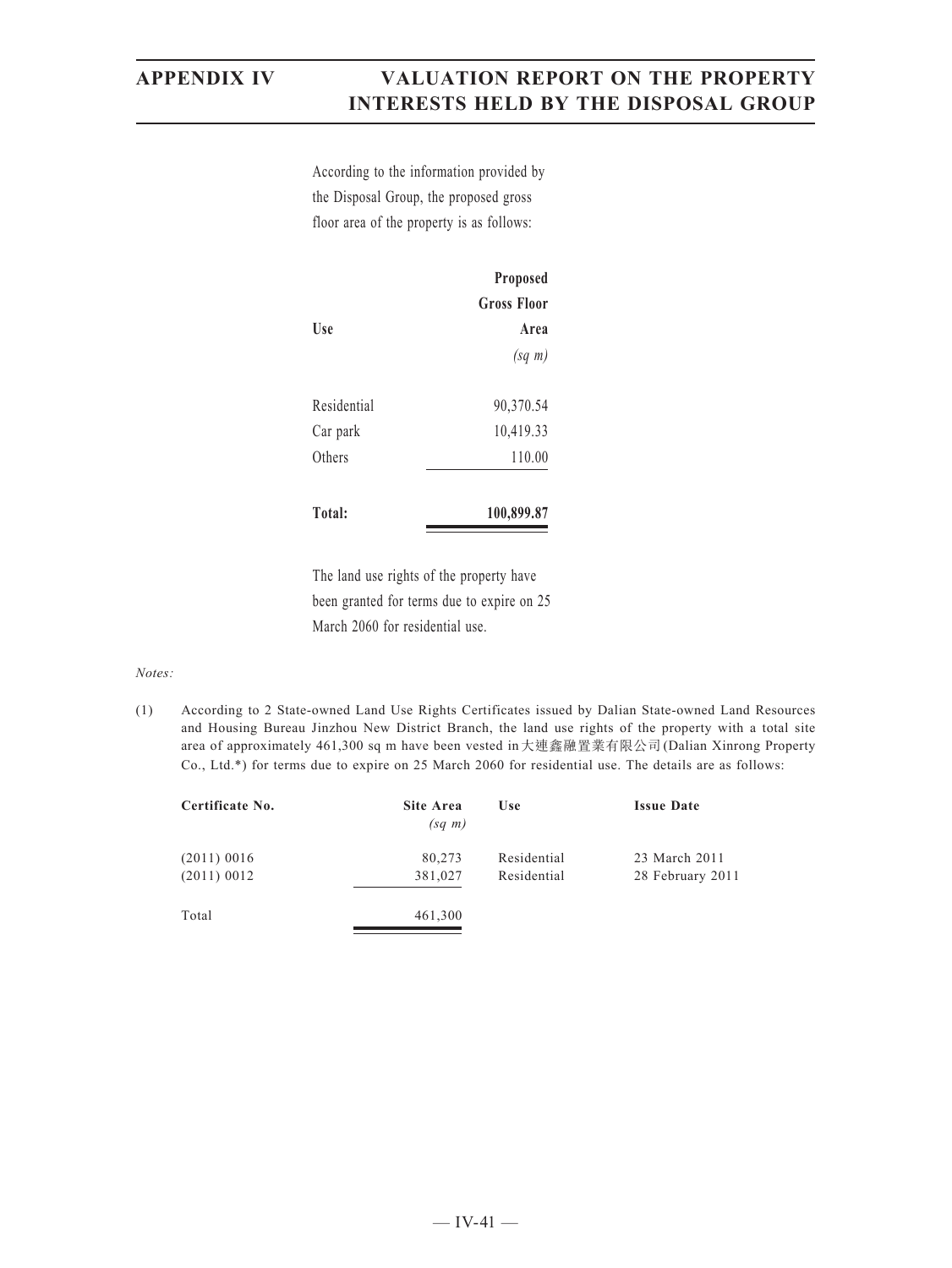(2) The salient points of Grant Contracts for State-owned Land Use Rights entered into between Dalian State-owned Land Resources and Housing Bureau (the "**Grantor**") and 大連鑫融置業有限公司 (Dalian Xinrong Property Co., Ltd.) (the "**Grantee**") on 26 March 2010 are summarized below:

|             |                          |                              | Permitted<br>Gross Floor |                                                         |
|-------------|--------------------------|------------------------------|--------------------------|---------------------------------------------------------|
| Use         | Site Area<br>$(sq \; m)$ | <b>Land Premium</b><br>(RMB) | Area<br>$(sq \; m)$      | <b>Land Use Term</b>                                    |
| Residential | 81,131                   | 86,730,000                   | 64,904.80                | 50 years commencing on the<br>handover date of the land |
| Residential | 381,027                  | 407,300,000                  | 304,821.60               |                                                         |
| Total       | 462,158                  | 494,030,000                  | 369,726.40               |                                                         |

(3) According to Planning Permit for Construction Land No. 210213201010142 dated 24 November 2010, the proposed construction land use of portions of the development, in which the property constitutes part therein, complies with the town planning requirements and permission for construction of a total gross site area of 81,131 sq m has been granted to大連鑫融置業有限公司(Dalian Xinrong Property Co.,  $Ltd.*$ ).

According to Planning Permit for Construction Land No. 210213201010143 dated 24 November 2010, the proposed construction land use of portions of the development, in which the property constitutes part therein, complies with the town planning requirements and permission for construction of a total gross site area of 381,027 sq m has been granted to 大連鑫融置業有限公司 (Dalian Xinrong Property Co.,  $Ltd.*$ ).

- (4) According to the Disposal Group, the Disposal Group holds a 50% attributable interest in the property.
- (5) We have been provided with a legal opinion on the property prepared by the Company's PRC legal adviser, which contains, inter alia, the following information:
	- (i) 大連鑫融置業有限公司(Dalian Xinrong Property Co., Ltd.) has obtained the land use rights of the property and is the legal land user of the property. Full land premium was paid for the land use rights of granted land and State-owned Land Use Rights Certificates have been obtained. According to its Grant Contract of Land Use Rights and State-owned Land Use Rights Certificate,大連鑫融置業有限公司(Dalian Xinrong Property Co., Ltd.) has the rights to occupy, use, lease or otherwise dispose of the land use rights of the property within the land use term;
	- (ii) The project under construction by大連鑫融置業有限公司(Dalian Xinrong Property Co., Ltd.) mentioned above has been legally approved by relevant government departments without being repealed, modified and abolished.大連鑫融置業有限公司(Dalian Xinrong Property Co., Ltd.) has been entitled to develop the project in compliance with the relevant permits;
	- (iii) 大連鑫融置業有限公司(Dalian Xinrong Property Co., Ltd.) is entitled to pre-sell the property under construction within the pre-sale limit in compliance with Pre-sale Permit;
	- (iv) Parts of the property are subject to a mortgage in favour of Bank of China Dalian Development Zone branch for a consideration of RMB310,000,000; and
	- (v) As confirmed by大連鑫融置業有限公司(Dalian Xinrong Property Co., Ltd.), except for the mortgage mentioned above, the land use rights and projects under construction mentioned above are not subject to any foreclosure, mortgage or restriction of other rights.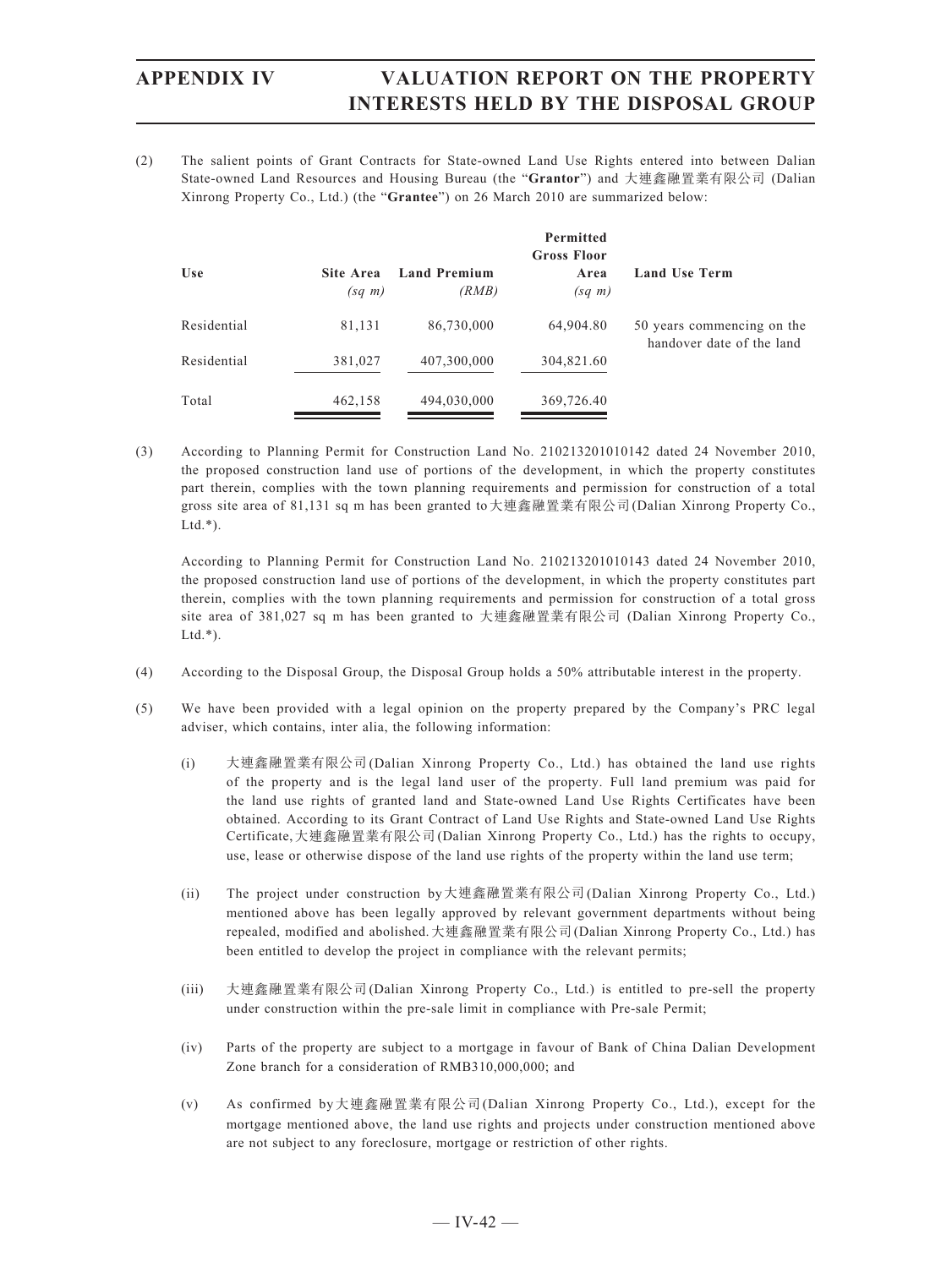(6) The status of the title and grant of major approvals in accordance with the information provided by the Disposal Group are as follows:

| State-owned Land Use Rights Certificate        | Yes. |
|------------------------------------------------|------|
| Grant Contract for State-owned Land Use Rights | Yes. |
| Planning Permit for Construction Land          | Yes. |

- (7) Ms. Liven Xu, Associate Director of our Dalian Office, inspected the property in May 2016. She is a Registered China Real Estate Appraiser and has 19 years of experience in the valuation of properties in the PRC.
- \* *For identification purpose only*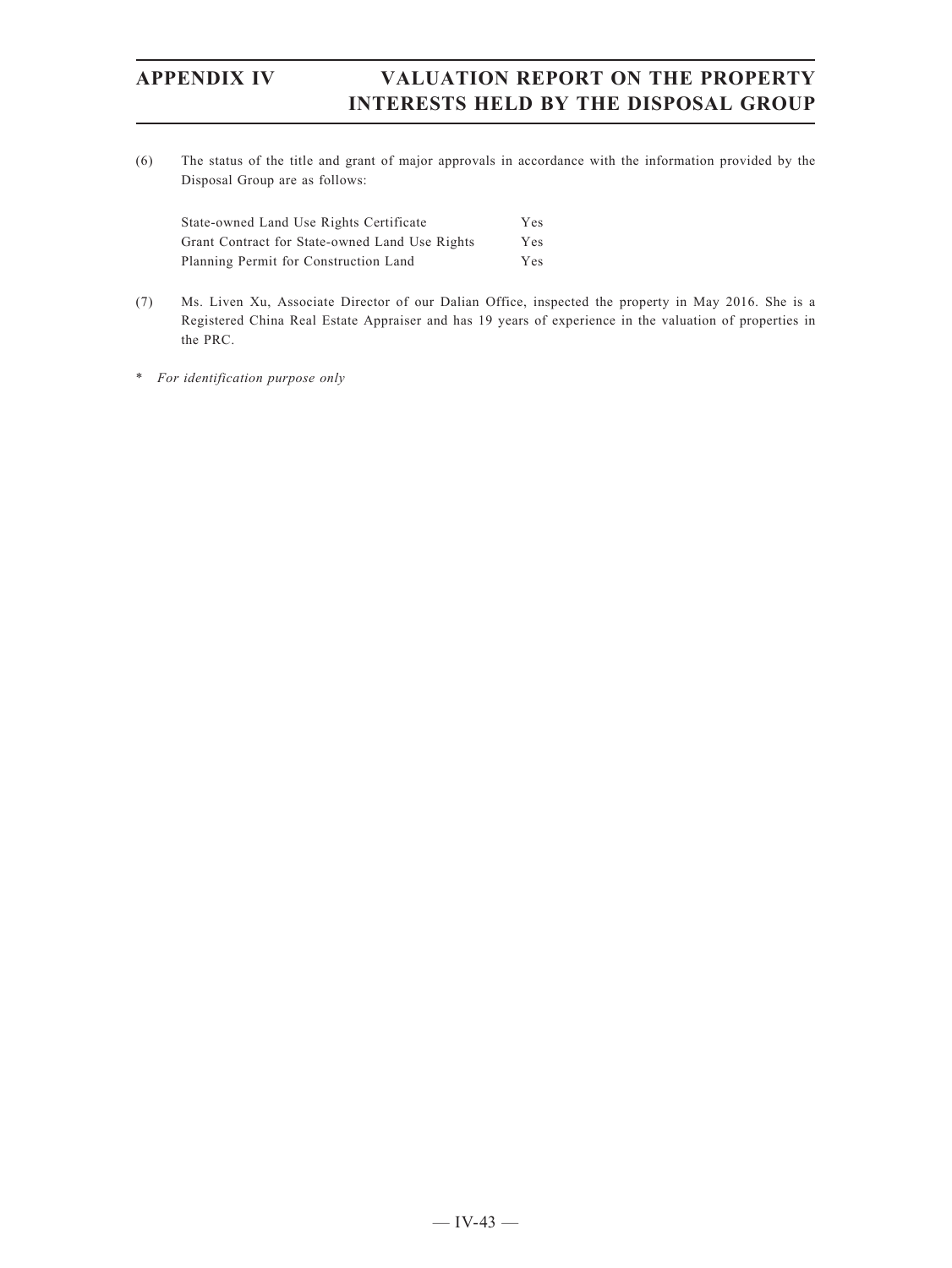### **VALUATION CERTIFICATE**

### **Group III – Completed properties held by the Disposal Group for sale in the PRC**

|     | <b>Property</b>                           | Description and<br>tenure                                                                                                         | Particulars of                               | Market value in<br>existing state as at<br>31 March 2016 |
|-----|-------------------------------------------|-----------------------------------------------------------------------------------------------------------------------------------|----------------------------------------------|----------------------------------------------------------|
|     |                                           |                                                                                                                                   | occupancy                                    |                                                          |
| 11. | The unsold completed<br>portions of Ocean | The property comprises the unsold units<br>of the completed portions of an enlarged                                               | As at the date of<br>valuation, the property | RMB909,000,000                                           |
|     | Century (Qinhuangdao)<br>(遠洋•海世紀(秦皇       | reconstruction project being developed in<br>phases. The subject portions were                                                    | was vacant.                                  | $(50\%$ interest<br>attributable to the                  |
|     | 島)), Qinhuangdao,                         | completed in between 2013 and 2015.                                                                                               |                                              | Disposal Group:                                          |
|     | Hebei Province,                           |                                                                                                                                   |                                              | RMB454,500,000)                                          |
|     | the PRC                                   | The property is close to the seaside and                                                                                          |                                              |                                                          |
|     |                                           | close to the Olympic Sporting Center. The<br>environment is good. The property is 5 km<br>away from the center of Harbor District |                                              | (Please see note $(1)$ )                                 |
|     |                                           | where the commercial atmosphere is yet to<br>be developed.                                                                        |                                              |                                                          |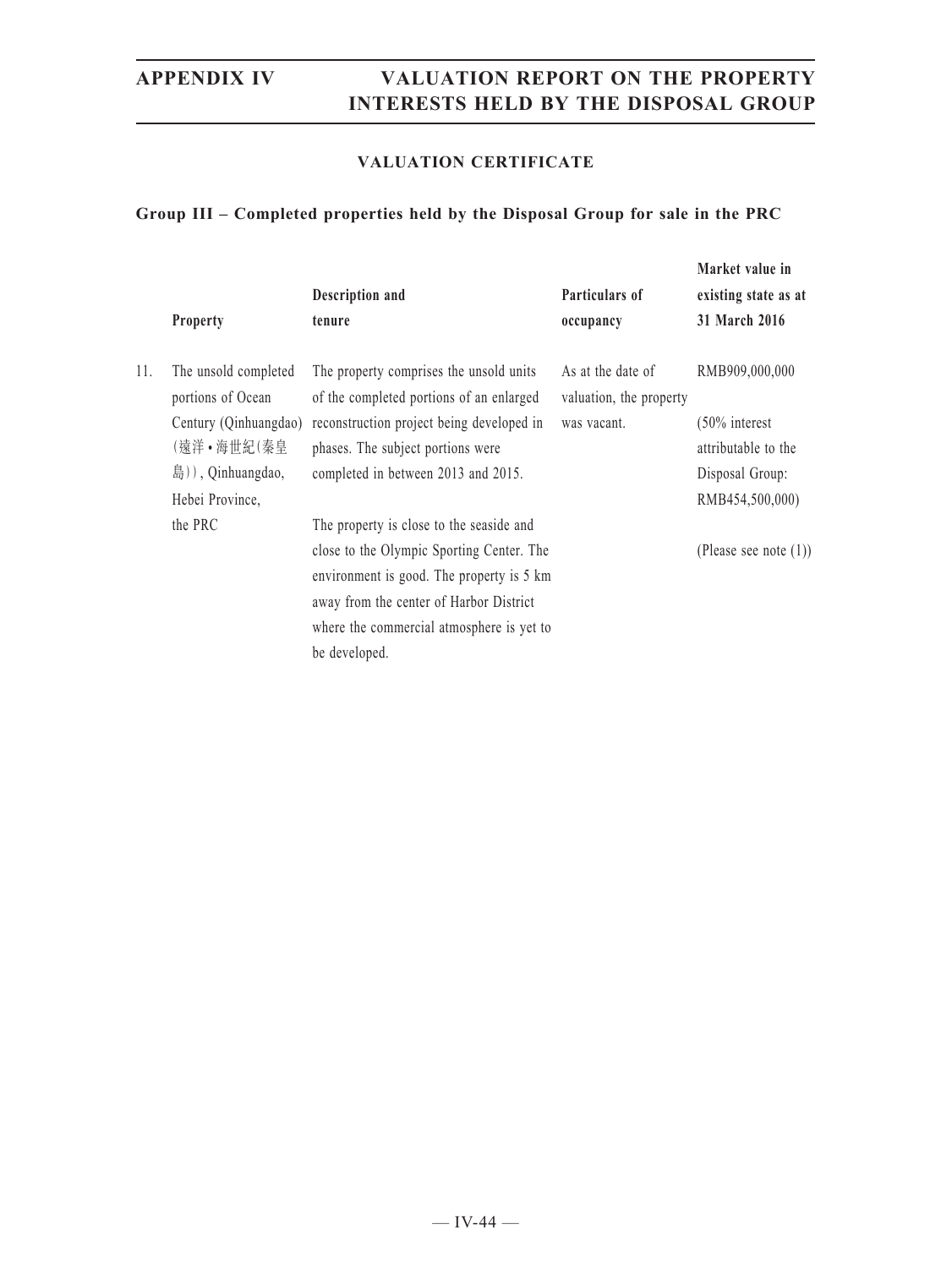According to the information provided by the Disposal Group, the gross floor areas of the property are summarized as follows:

| Use          | Proposed<br><b>Gross Floor</b><br>Area<br>$(sq \; m)$ |
|--------------|-------------------------------------------------------|
| Residential  | 29,455.05                                             |
| Retail       | 24,758.30                                             |
| Serviced     |                                                       |
| apartment    | 18,344.29                                             |
| Car park     | 17,996.77                                             |
| Resettlement |                                                       |
| residential  | 78,941.30                                             |
| Resettlement |                                                       |
| retail       | 1,746.22                                              |
| Resettlement |                                                       |
| car park     | 13,935.40                                             |
| Total:       | 185, 177. 33                                          |

The land use rights of the property have been granted for terms due to expire on 14 November 2052 for commercial and financial uses and 14 November 2082 for residential use.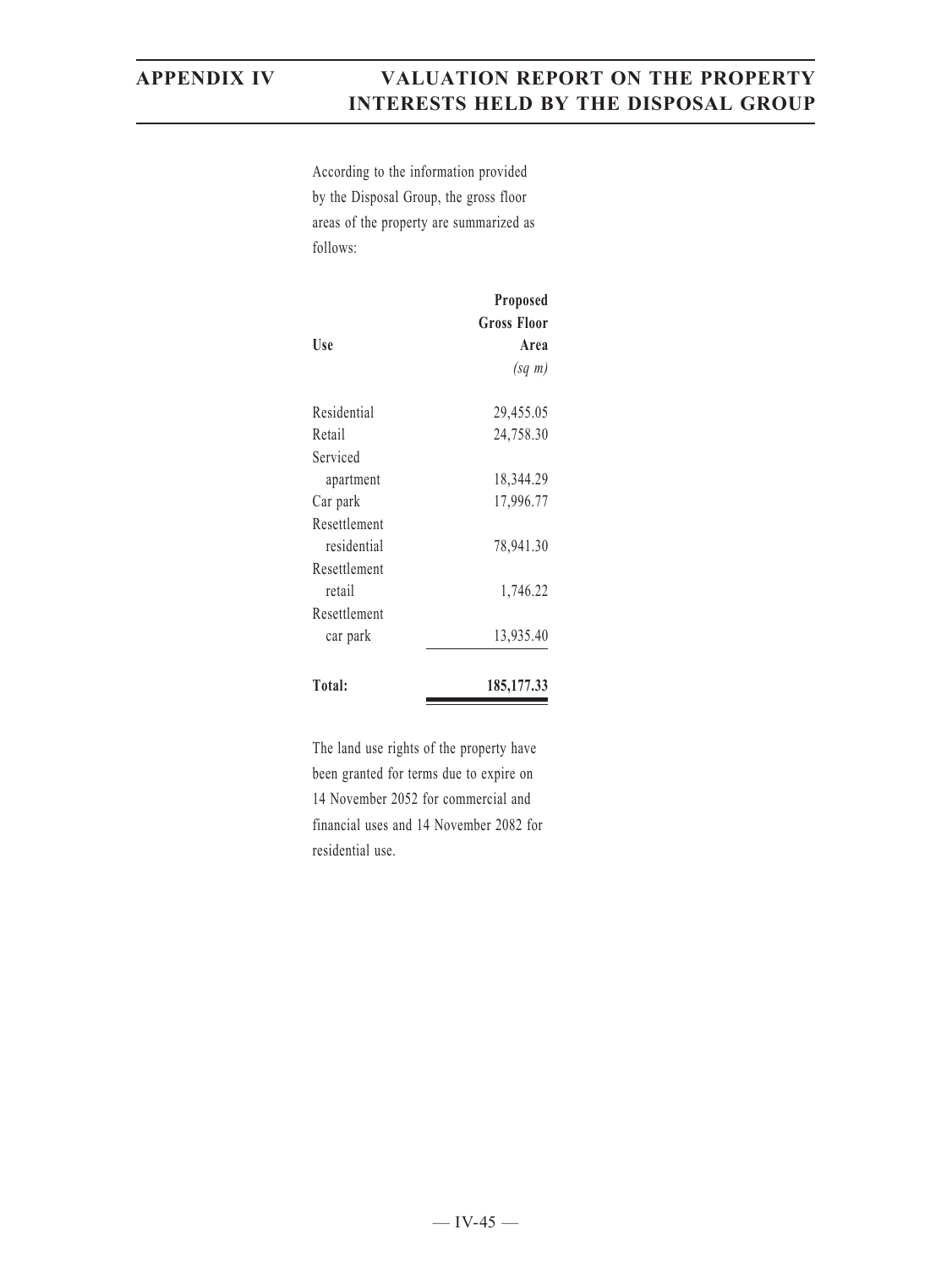### *Notes:*

- (1) The land use rights of the resettlement units are allocated in nature. We have therefore ascribed no commercial value to such portions.
- (2) Pursuant to 6 State-owned Land Use Rights Certificates, the land use rights of parts of the reconstruction project, comprising a total site area of 271,031.27 sq m, have been vested in 秦皇島市海洋置業房地產開 發有限公司 (Qinhuangdao Ocean Land Development Company Limited\*). The details are as follows:

| Certificate No. | Site Area<br>$(sq \; m)$ | Use                | <b>Land Use Term Expiry</b>                               |
|-----------------|--------------------------|--------------------|-----------------------------------------------------------|
| 2012143         | 14,361.75                | Residential/Retail | Retail: 14 November 2052<br>Residential: 14 November 2082 |
| 2012147         | 33,009.61                | Residential/Retail | Retail: 14 November 2052<br>Residential: 14 November 2082 |
| 2012149         | 4,095.95                 | Residential/Retail | Retail: 14 November 2052<br>Residential: 14 November 2082 |
| 2012158         | 95,413.52                | Residential/Retail | Retail: 14 November 2052<br>Residential: 14 November 2082 |
| 2013153         | 24,684.39                | Residential        | Allocated State-owned land                                |
| 2013152         | 99,466.05                | Residential        | Allocated State-owned land                                |
| Total           | 271,031.27               |                    |                                                           |

(3) The salient points of Grant Contract for State-owned Land Use Rights and Supplementary Contract of Grant Contract of State-owned Land Use Rights entered into between Qinhuangdao Municipal Land Resources Administration Bureau (the "**Grantor**") and秦皇島市海洋置業房地產開發有限公司 (Qinhuangdao Ocean Land Development Company Limited\*) (the "**Grantee**") on 14 November 2012 are summarized below:

| (i)   | Location                                                  | : Plot No. 3-3 West Baitaling Village reconstruction project, West Side  |
|-------|-----------------------------------------------------------|--------------------------------------------------------------------------|
|       |                                                           | Jingwen Road, Haigang District                                           |
| (ii)  | Site Area                                                 | $\therefore$ 69,442.41 sq m                                              |
| (iii) | Use                                                       | : Commercial and residential                                             |
| (iv)  | Land Premium                                              | : RMB401,799,539                                                         |
| (v)   | Land Use Term                                             | : 40 years for commercial use, 70 years for residential use              |
| (vi)  | Permitted Gross Floor $\therefore$ < 173,606 sq m<br>Area |                                                                          |
| (vii) | Building covenant                                         | : To complete construction by 14 November 2016                           |
| (i)   | Location                                                  | : Plot No. 3-4 West Baitaling Village reconstruction project, North Side |
|       |                                                           | Hebei Avenue, Haigang District                                           |
| (ii)  | Site Area                                                 | : $14,361.75$ sq m                                                       |
| (iii) | Use                                                       | : Commercial and residential                                             |
| (iv)  | Land Premium                                              | : RMB83,098,276                                                          |
| (v)   | Land Use Term                                             | : 40 years for commercial use, 70 years for residential use              |
|       |                                                           |                                                                          |
| (vi)  | Permitted Gross Floor : $\leq$ 35,904 sq m<br>Area        |                                                                          |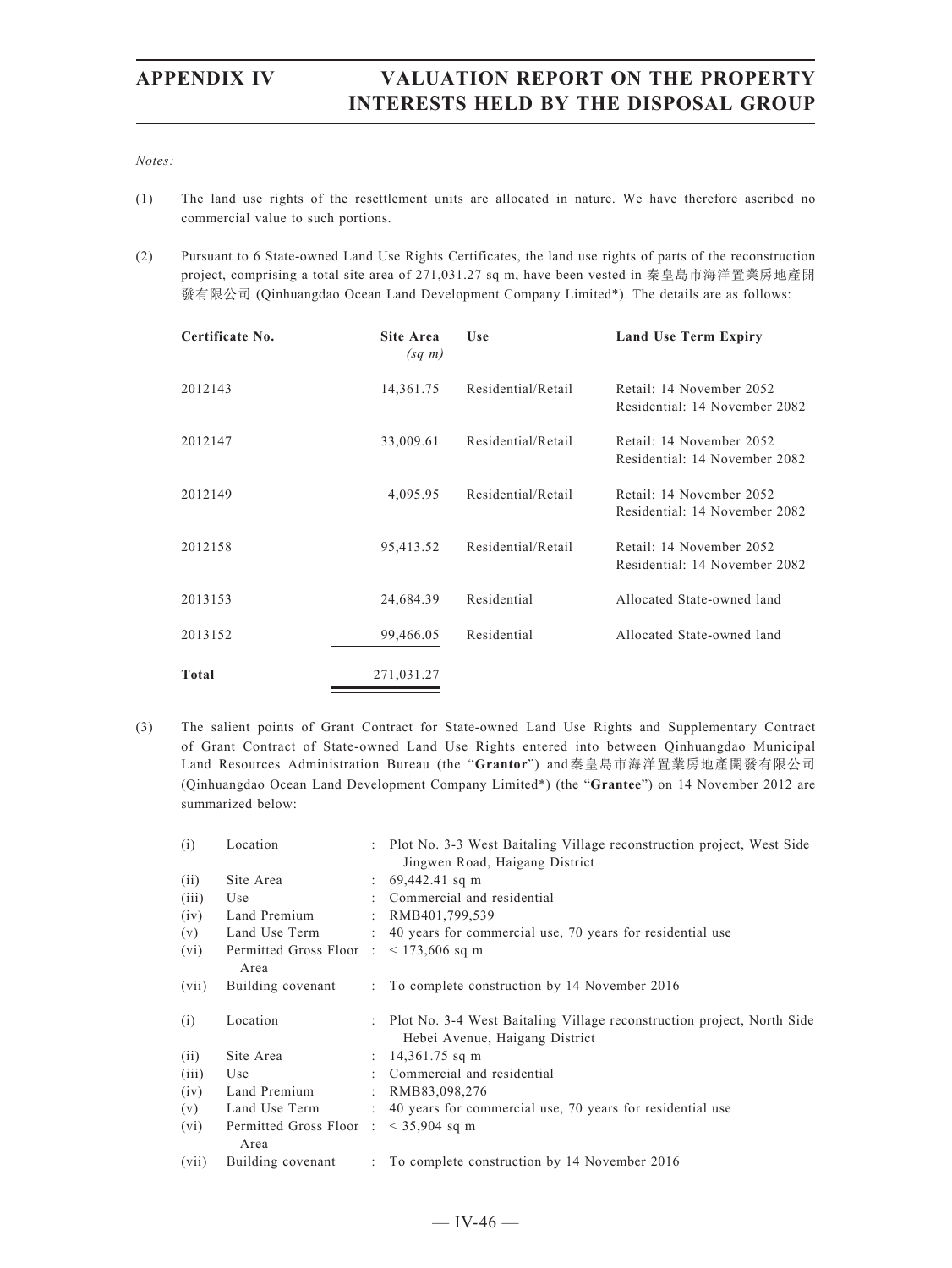|                      | : Plot No. 4-1 West Baitaling Village reconstruction project, East Side<br>Wentan Road, Haigang District<br>$57,694$ sq m (including $33,009.61$ sq m granted land) |
|----------------------|---------------------------------------------------------------------------------------------------------------------------------------------------------------------|
|                      |                                                                                                                                                                     |
|                      |                                                                                                                                                                     |
|                      | Commercial and residential                                                                                                                                          |
|                      | RMB190,996,339                                                                                                                                                      |
|                      | : 40 years for commercial use, 70 years for residential use                                                                                                         |
|                      | $< 82,524$ sq m                                                                                                                                                     |
|                      | : To complete construction by 14 November 2016                                                                                                                      |
|                      | : Plot No. 4-3/4-4 West Baitaling Village reconstruction project, East<br>Side Wentan Road, Haigang District                                                        |
|                      | $103,562$ sq m (including $4,095.95$ sq m granted land)                                                                                                             |
|                      | Commercial and residential                                                                                                                                          |
|                      | : RMB23,699,506                                                                                                                                                     |
|                      | : 40 years for commercial use, 70 years for residential use                                                                                                         |
|                      | $< 10,239$ sq m                                                                                                                                                     |
| ÷                    | To complete construction by 14 November 2016                                                                                                                        |
|                      | Plot No. 5-1 West Baitaling Village reconstruction project, West Side<br>Wentan Road, Haigang District                                                              |
| $\ddot{\phantom{a}}$ | 95,413.52 sq m                                                                                                                                                      |
|                      | : Commercial and residential                                                                                                                                        |
|                      | : RMB552,070,534                                                                                                                                                    |
|                      | : 40 years for commercial use, 70 years for residential use                                                                                                         |
|                      | Permitted Gross Floor : $\leq$ 236,283 sq m                                                                                                                         |
| ÷                    | To complete construction by 14 November 2016                                                                                                                        |
|                      | Permitted Gross Floor:<br>Permitted Gross Floor:                                                                                                                    |

- (4) According to Planning Permit for Construction Use of Land No. 130302200902021 dated 3 July 2009, the construction land use of the whole reconstruction project complies with the town planning requirements and permission for construction of a total gross site area of 621,435.97 sq m has been granted to 秦皇島市海洋置 業房地產開發有限公司 (Qinhuangdao Ocean Land Development Company Limited\*).
- (5) According to 5 Planning Permits for Construction Works, the construction works of the property are in compliance with the construction works requirements and have been approved. The details are as follows:

| Permit No.      | <b>Issue Date</b> | <b>Building</b>                                                                            | <b>Gross Floor</b><br>Area<br>$(sq \; m)$ |
|-----------------|-------------------|--------------------------------------------------------------------------------------------|-------------------------------------------|
| 130302201303020 | 9 May 2013        | Phase 1 in Plot No. 3-3 of old city<br>reconstruction project in west<br>Haigang District  | 147,869                                   |
| 130302201203049 | 29 November 2012  | 3-4 retail in Plot No. 3 of old city<br>reconstruction project in west<br>Haigang District | 9,632                                     |
| 130302201103076 | 30 September 2011 | Plot No. 4-1 of old city reconstruction<br>project in west Haigang District                | 302,363                                   |
| 130302201003113 | 26 September 2010 | Resettlement flats in the New Ocean Town<br>of west Baitaling reconstruction project       | 209,813                                   |
| 130302201103063 | 8 September 2011  | Phase 1 in Plot No. 5 of old city reconstruction<br>project in west Haigan District        | 391,915                                   |
|                 |                   | Total:                                                                                     | 1,061,592                                 |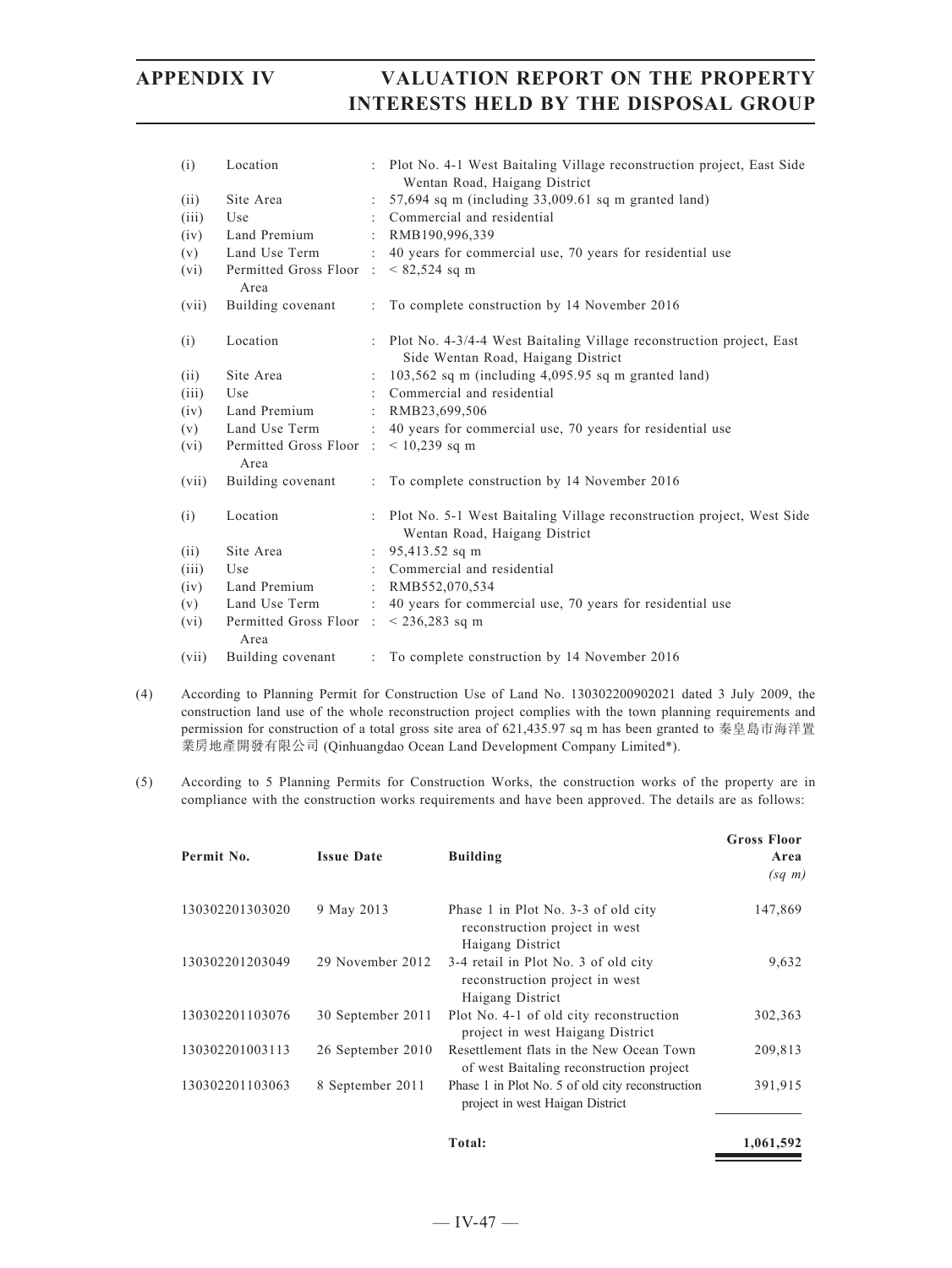(6) According to 8 Permits for Commencement of Construction Works issued by the Qinhuangdao Construction Bureau, parts of the reconstruction project have been permitted for the construction of various buildings with a total gross floor area of 845,589.68 sq m. The details are as follows:

| Permit No.         | <b>Issue Date</b> | Portion                                                                                                                                                           | <b>Gross Floor</b><br>Area<br>$(sq \; m)$ |
|--------------------|-------------------|-------------------------------------------------------------------------------------------------------------------------------------------------------------------|-------------------------------------------|
| 130301S13054-02-01 | 4 July 2013       | Phase 1 in Plot No. 3-3 of old city<br>reconstruction project in west<br>Haigang District (Building Nos. 38-<br>40 and No. D-3 car park)                          | 92,220.85                                 |
| 130301S13054-03-01 | 4 July 2013       | Phase 1 in Plot No. 3-3 of old city<br>reconstruction project in west<br>Haigang District (Building Nos. 43<br>and $46$ )                                         | 37,828.64                                 |
| 130301S12110-02-01 | 30 November 2012  | 3-4 retail in Plot No. 3 of old city<br>reconstruction project in west<br>Harbour District                                                                        | 9,632.00                                  |
| 130301S11109-02-01 | 30 September 2011 | Phase 1 in Plot No. 4-1 of old city<br>reconstruction project in west Harbor<br>District (Building No. 3, 5 and 8-12<br>and car park in Block North and<br>South) | 198,167.97                                |
| 130301S11109-03-01 | 30 September 2011 | Phase 1 in Plot No. 4-1 of old city<br>reconstruction project in west Harbor<br>District (Building Nos. 1, 6 and 8-11)                                            | 104, 194. 47                              |
| 130301S10120-04-01 | 29 September 2010 | Section 2 in Resettlement flats of the<br>New Ocean Town of West Baitaling<br>reconstruction project (Building<br>$No.13-41)$                                     | 89,239.63                                 |
| 130301S10120-03-01 | 29 September 2010 | Section 1 in Resettlement flats of the<br>New Ocean Town of West Baitaling<br>reconstruction project (Building<br>No.1-13 and car park)                           | 120,019.92                                |
| 130301S11108-02-01 | 15 September 2011 | Phase 1 in Plot No. 5 of old city<br>reconstruction project in west<br>Haigang District (Building Nos. 1, 6<br>and $8-11$ )                                       | 194,286.20                                |
|                    |                   | Total:                                                                                                                                                            | 845,589.68                                |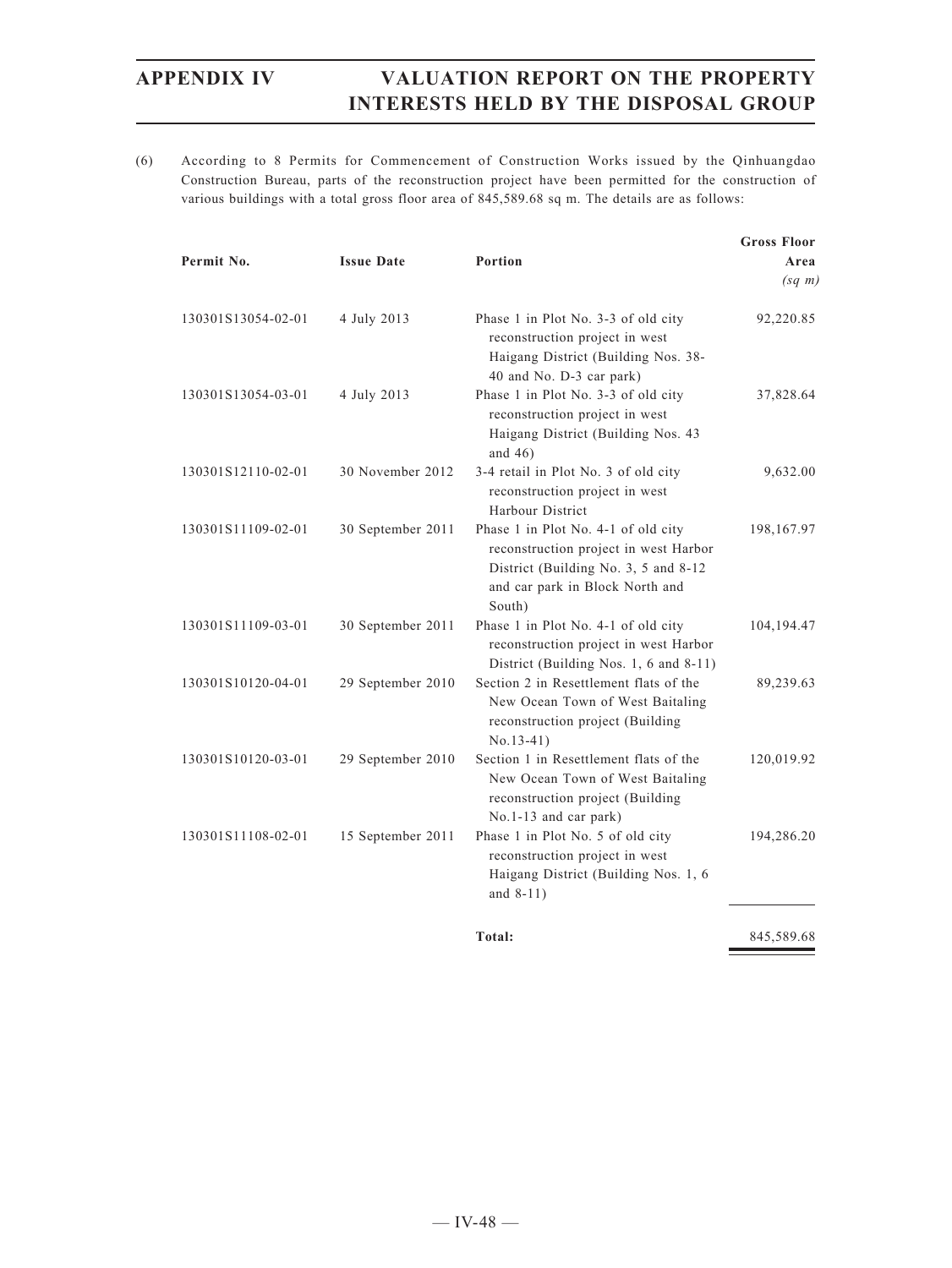(7) According to 13 Pre-sale Permits, the area of portions of the reconstruction project permitted for pre-sale is 576,733.19 sq m with details as follows:

|            |                                                                                                           |                   | <b>Gross Floor</b> |
|------------|-----------------------------------------------------------------------------------------------------------|-------------------|--------------------|
| Permit No. | Portion                                                                                                   | <b>Issue Date</b> | Area               |
|            |                                                                                                           |                   | $(sq \; m)$        |
| 201378     | Phase 1 in Plot No. 3-3 (Building No. 38)                                                                 | 24 September 2013 | 23,436.16          |
| 201366     | Phase 1 in Plot No. $3-3$ (Building No. 46)                                                               | 29 August 2013    | 17,459.72          |
| 201359     | Phase 1 in Plot No. $3-3$ (Building Nos. 39-40)                                                           | 15 August 2013    | 45,415.32          |
| 2015028    | Phase 1 in Plot No. $3-3$ (Building No. 43)                                                               | 15 July 2015      | 17,789.05          |
| 2012091    | 3-4 retail of Plot No. 3                                                                                  | 10 December 2012  | 9,328.29           |
| 2011072    | Plot No. 4-1 (Building Nos. 13, 15, 16, 17<br>and $19$ )                                                  | 27 December 2011  | 5,390.54           |
| 2011066    | Plot No. 4-1 (Building Nos. 1, 2, 3, 5, 6 and 7)                                                          | 10 November 2011  | 139,361.46         |
| 2012018    | Plot No. 4-1 (car park of North Block)                                                                    | 18 May 2012       | 7,280.40           |
| 2012019    | Car park in Blocks A, B, C1 and C2 (Building<br>Nos. 31-33 in Zone C2, car parks in Zones A,<br>B and C1) | 18 May 2012       | 7,345.53           |
| 2014051    | No. $4-1$ (Building No. 8)                                                                                | 29 August 2014    | 9,628.08           |
| 2011065    | Phase 1 in Plot No. 5 (Building Nos. 1-6,<br>8-12 and 15-19)                                              | 10 November 2011  | 267, 672. 18       |
| 2013102    | Plot No. 4-1 (Building No. 9, car park of<br>South Block)                                                 | 13 December 2013  | 22,786.12          |
| 2015039    | Building Nos. 17#, 23#, 30# and 34#                                                                       | 28 September 2015 | 3,840.34           |
|            |                                                                                                           | Total:            | 576,733.19         |

(8) According to the Real Estate Survey Report dated 28 October 2013, the total gross floor area of Block No. 3-4 retail is 9,355.69 sq m.

According to the Real Estate Survey Report dated 18 July 2013, the total gross floor area of Building Nos. 38-40, 43 & 46 in Plot No. 3-3 is 117,177.80 sq m.

According to the Real Estate Survey Report dated 25 October 2011, the total gross floor area of Building Nos. 1-3 and 5-7 in Plot No. 4-1 of old city reconstruction project in west Haigang District is 139,361.46 sq m.

According to the Real Estate Survey Report dated 9 December 2011, the total gross floor area of Building Nos. 13, 15-17 and 19 in Plot No. 4-1 of old city reconstruction project in west Haigang District is 6,297.57 sq m.

(9) According to Completion and Acceptance Certificate for Construction Works 2013 (85) issued by Qinhuangdao Government Service Centre dated 31 December 2013, Plot No. 3-4 west Baitaling Village reconstruction project has been completed.

According to Completion and Acceptance Certificate for Construction Works of Hebei Province dated 8 December 2015, Buildings Nos. 38-40 & D-3 Underground Carpark in Phase 1 of Plot No. 3-3 of old city reconstruction project in west Haigang District has been completed. The total gross floor area is 87,460.69 sq m.

According to Completion and Acceptance Certificate for Construction Works of Hebei Province dated 30 November 2015, Buildings Nos. 43, 46 & D-3 Underground Carpark in Phase 1 of Plot No. 3-3 of old city reconstruction project in west Haigang District has been completed. The total gross floor area is 37,828.64 sq m.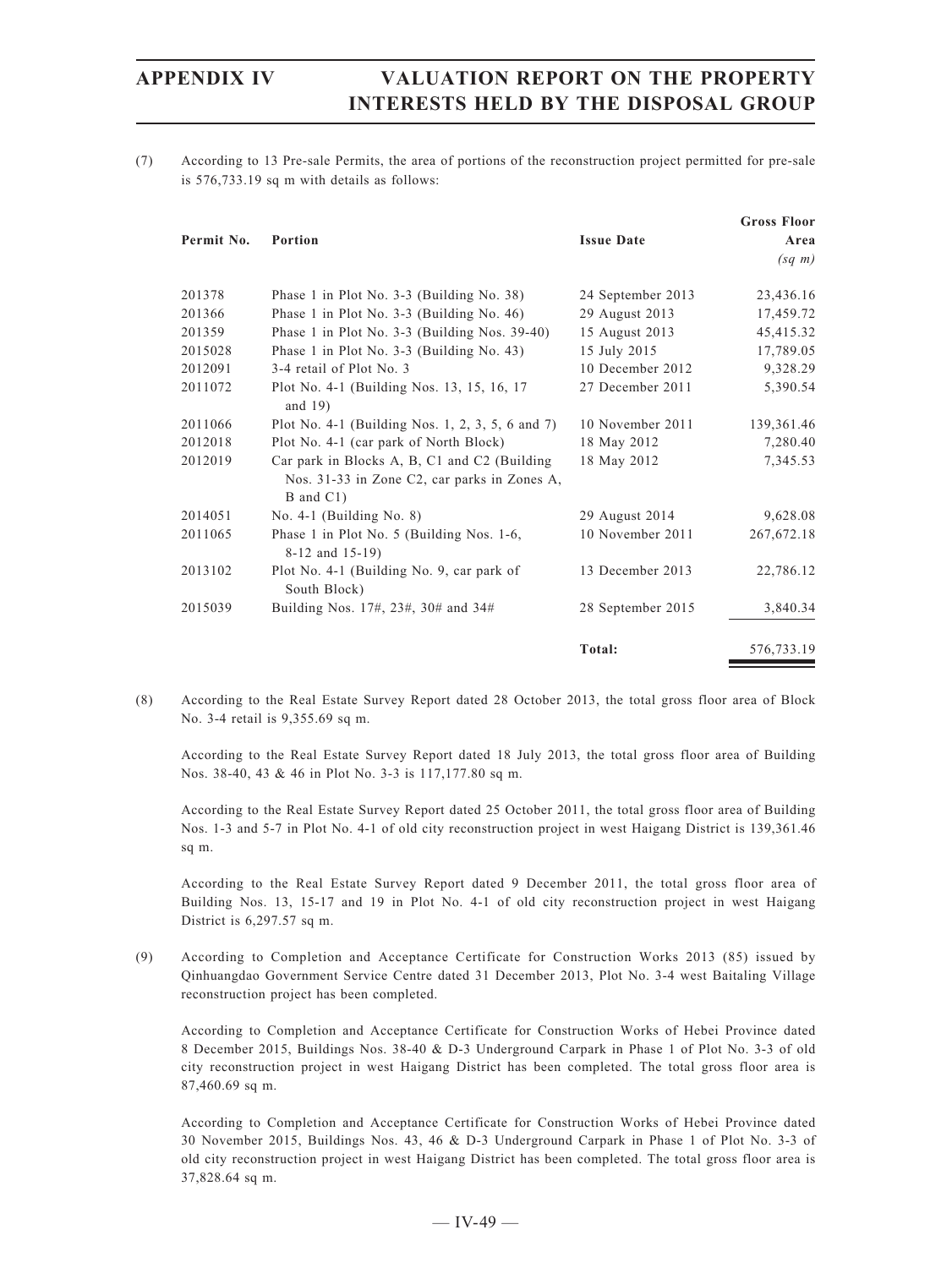- (10) According to the information provided by the Disposal Group, portions of the property with a total gross floor area of approximately 8,320.19 sq m have been committed for sale at a total consideration of RMB61,134,257. We have included such portions in our valuation and taken into account such amount.
- (11) According to the Disposal Group, the Disposal Group holds a 50% attributable interest in the property.
- (12) We have been provided with a legal opinion on the property prepared by the Company's PRC legal adviser, which contains, inter alia, the following information:
	- (i) 秦皇島市海洋置業房地產開發有限公司(Qinhuangdao Ocean Land Development Company Limited\*) has obtained the land use rights of the property and is the legal land user of the property. Full land premium was paid for the land use rights of granted land and State-owned Land Use Rights Certificates have been obtained. According to its Grant Contract of Land Use Rights and State-owned Land Use Rights Certificate, 秦皇島市海洋置業房地產開發有限公司 (Qinhuangdao Ocean Land Development Company Limited\*) has the rights to occupy, use, lease or otherwise dispose of the land use rights of the property within the land use term;
	- (ii) The project under construction by秦皇島市海洋置業房地產開發有限公司(Qinhuangdao Ocean Land Development Company Limited\*) mentioned above has been legally approved by relevant government departments without being repealed, modified and abolished. 秦皇島市海洋置業房地 產開發有限公司(Qinhuangdao Ocean Land Development Company Limited\*) has been entitled to develop the project in compliance with the relevant permits;
	- (iii) 秦皇島市海洋置業房地產開發有限公司(Qinhuangdao Ocean Land Development Company Limited\*) is entitled to pre-sell the property under construction within the pre-sale limit in compliance with Pre-sale Permit; and
	- (iv) As confirmed by秦皇島市海洋置業房地產開發有限公司(Qinhuangdao Ocean Land Development Company Limited\*), the land use rights and projects under construction mentioned above are not subject to any foreclosure, mortgage or restriction of other rights.
- (13) The status of the title and grant of major approvals in accordance with the information provided by the Disposal Group are as follows:

| State-owned Land Use Rights Certificate                      | Yes |
|--------------------------------------------------------------|-----|
| Grant Contract for State-owned Land Use Rights               | Yes |
| Planning Permit for Construction Use of Land                 | Yes |
| Planning Permit for Construction Works                       | Yes |
| Permit for Commencement of Construction Works                | Yes |
| Pre-sale Permit                                              | Yes |
| Real Estate Survey Report                                    | Yes |
| Completion and Acceptance Certificate for Construction Works | Yes |

- (14) Mr. Zien Ding, Assistant Manager of our Beijing Office, inspected the property in November 2015. He has 3 years of experience in the valuation of properties in the PRC.
- \* *For identification purpose only*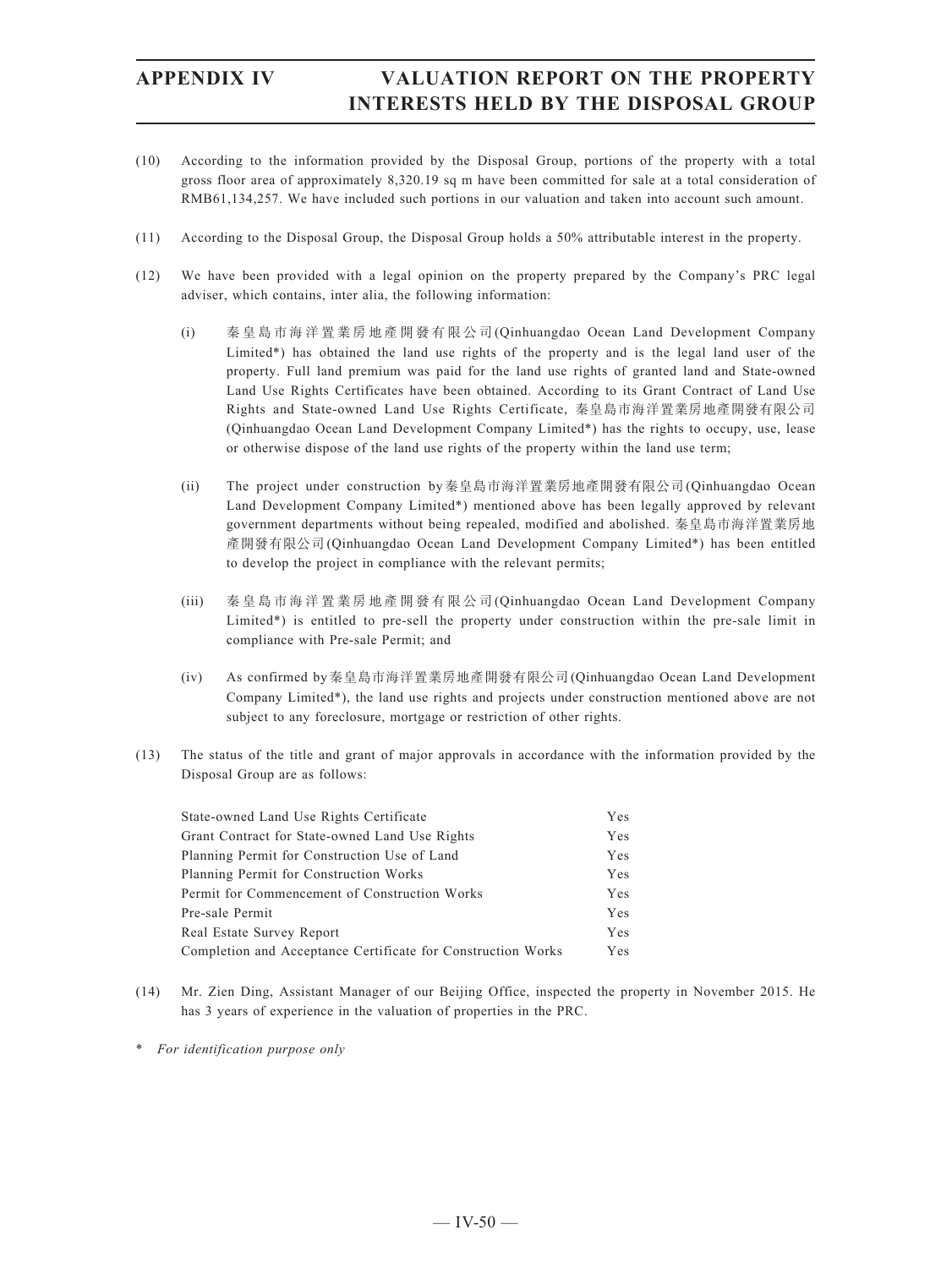**Market value in** 

### **VALUATION CERTIFICATE**

|     | Property                                                                                                                      | Description and<br>tenure  |                                                                                                                                                                                                                                                                                                                                                                                                                                                | Particulars of<br>occupancy | existing state as at<br>31 March 2016                                                         |
|-----|-------------------------------------------------------------------------------------------------------------------------------|----------------------------|------------------------------------------------------------------------------------------------------------------------------------------------------------------------------------------------------------------------------------------------------------------------------------------------------------------------------------------------------------------------------------------------------------------------------------------------|-----------------------------|-----------------------------------------------------------------------------------------------|
| 12. | The unsold completed<br>portions of Wan Hai<br>Yi Hao (Qinhuangdao)<br>(灣海1號(秦皇島),<br>Qinhuangdao, Hebei<br>Province, the PRC | minutes' walk.<br>follows: | The property comprises the unsold units<br>of the completed portions of a residential<br>project completed in 2011.<br>The property is nearby the Xin'ao<br>Sea World, which is a famous tourism<br>attraction in Qinhuangdao. The<br>environment is good. The property<br>is close to seaside, which is only 10<br>According to the information provided<br>by the Disposal Group, the gross floor<br>areas of the property are summarized as |                             | RMB23,000,000<br>$(50\%$ interest<br>attributable to the<br>Disposal Group:<br>RMB11,500,000) |
|     |                                                                                                                               | Use                        | Proposed<br><b>Gross Floor</b><br>Area<br>$(sq \; m)$                                                                                                                                                                                                                                                                                                                                                                                          |                             |                                                                                               |
|     |                                                                                                                               | Car park                   | 6,715.06                                                                                                                                                                                                                                                                                                                                                                                                                                       |                             |                                                                                               |
|     |                                                                                                                               | Total:                     | 6,715.06                                                                                                                                                                                                                                                                                                                                                                                                                                       |                             |                                                                                               |

The land use rights of the property have been granted for a term due to expire on 22 September 2072 for residential use.

 $-$  IV-51  $-$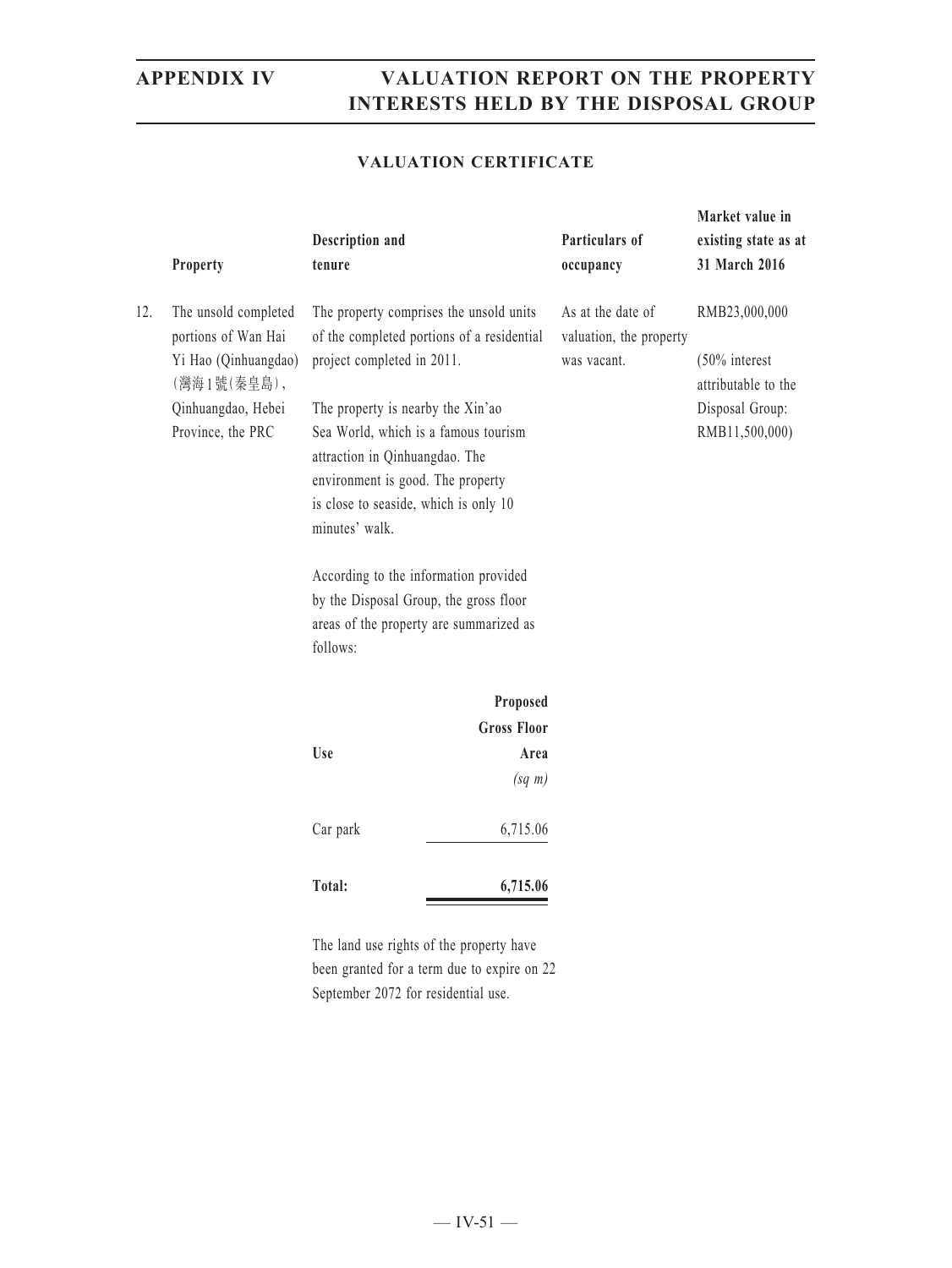*Notes:*

- (1) Pursuant to State-owned Land Use Rights Certificate No. 2009032, the land use rights of the property, comprising a total site area of 28,471.65 sq m, have been vested in秦皇島市海洋置業房地產開發有 限公司(Qinhuangdao Ocean Land Development Company Limited\*) for a term due to expire on 22 September 2072 for residential use.
- (2) According to Planning Permit for Construction Use of Land No. 2007 (037) dated 30 April 2007, the construction land use of the property complies with the town planning requirements and permission for construction of a total gross site area of 31,433.22 sq m has been granted to秦皇島市海洋置業房地產開 發有限公司(Qinhuangdao Ocean land Development Company Limited\*).
- (3) According to Planning Permit for Construction Works No. 2007 (026), the construction works of the property, with a total gross floor area of 173,021 sq m, are in compliance with the construction works requirements and have been approved.
- (4) According to Permit for Commencement of Construction Works No. 130301S07026-02-01 issued by the Qinhuangdao Construction Bureau, parts of the reconstruction project have been permitted for the construction of various buildings with a total gross floor area of 173,021 sq m.
- (5) According to Pre-sale Permit No. 2007 (039) dated 27 August 2007, the permitted pre-sale area of Wan Hai Yi Hao (Qinhuangdao) is 162,589 sq m.
- (6) According to Completion and Acceptance Certificate for Construction Works No. 2011 (35) issued by Qinhuangdao Government Service Centre on 18 May 2011, the total gross floor area of Building Nos. 1-5 and Car Park in Wan Hai Yi Hao (Qinhuangdao) is 173,021 sq m.
- (7) According to the Disposal Group, the Disposal Group holds a 50% attributable interest in the property.
- (8) We have been provided with a legal opinion on the property prepared by the Company's PRC legal adviser, which contains, inter alia, the following information:
	- (i) 秦皇島市海洋置業房地產開發有限公司(Qinhuangdao Ocean Land Development Company Limited\*) has obtained the land use rights of the property and is the legal land user of the property. Full land premium was paid for the land use rights of granted land and State-owned Land Use Rights Certificates have been obtained. According to its Grant Contract of Land Use Rights and State-owned Land Use Rights Certificate,秦皇島市海洋置業房地產開發有限公司 (Qinhuangdao Ocean Land Development Company Limited\*) has the rights to occupy, use, lease or otherwise dispose of the land use rights of the property within the land use term;
	- (ii) The project developed by秦皇島市海洋置業房地產開發有限公司(Qinhuangdao Ocean Land Development Company Limited\*) as mentioned above has been legally approved by relevant government departments without being repealed, modified and abolished.秦皇島市海洋置業房地 產開發有限公司(Qinhuangdao Ocean Land Development Company Limited\*) has been entitled to develop the project in compliance with the relevant permits;
	- (iii) 秦皇島市海洋置業房地產開發有限公司(Qinhuangdao Ocean Land Development Company Limited\*) is entitled to pre-sell the property within the pre-sale limit in compliance with Pre-sale Permit; and
	- (iv) As confirmed by秦皇島市海洋置業房地產開發有限公司(Qinhuangdao Ocean Land Development Company Limited\*), the land use rights mentioned above are not subject to any foreclosure, mortgage or restriction of other rights.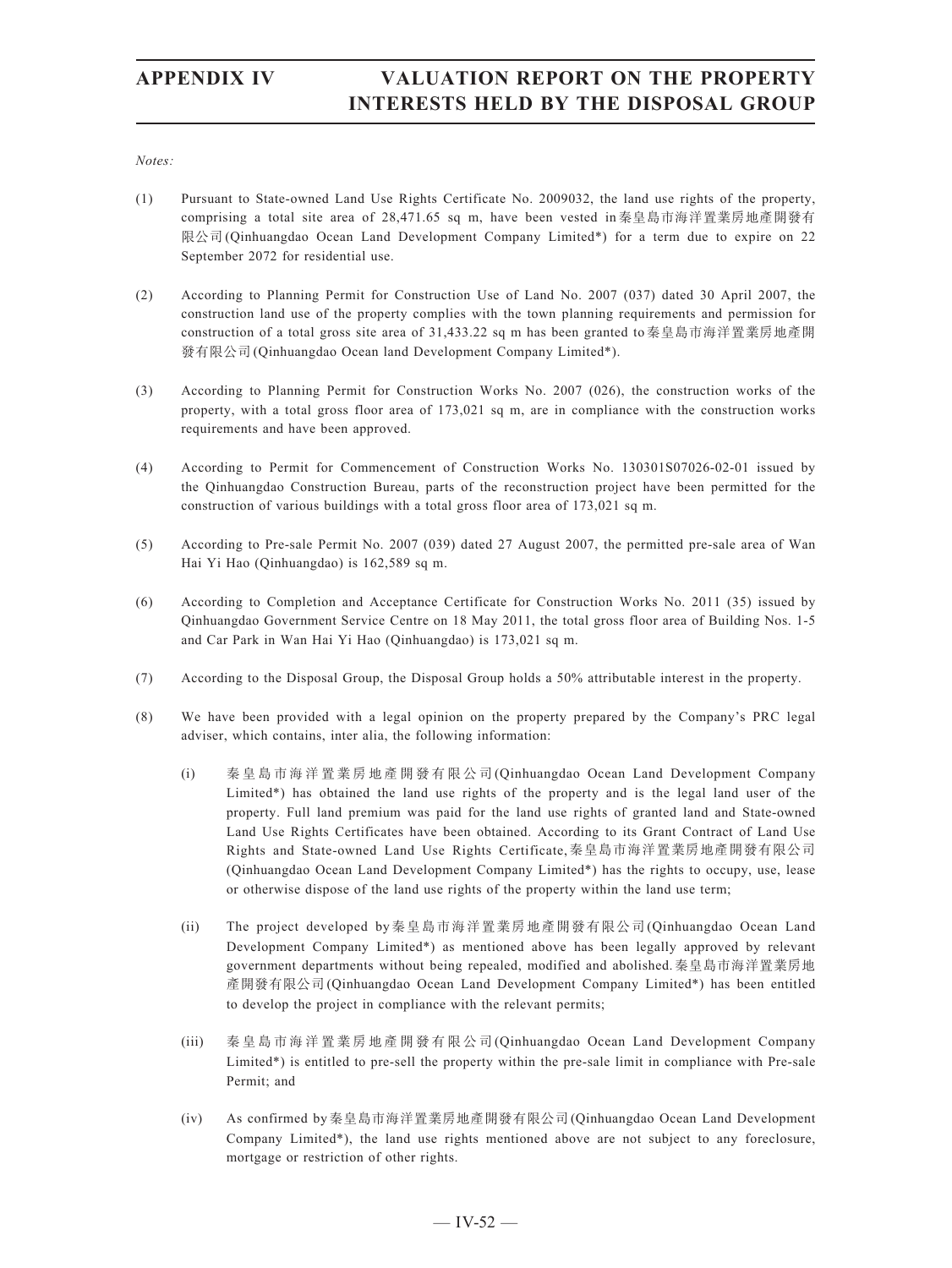(9) The status of the title and grant of major approvals in accordance with the information provided by the Disposal Group are as follows:

| State-owned Land Use Rights Certificate                      | Yes |
|--------------------------------------------------------------|-----|
| Planning Permit for Construction Use of Land                 | Yes |
| Planning Permit for Construction Works                       | Yes |
| Permit for Commencement of Construction Works                | Yes |
| Pre-sale Permit                                              | Yes |
| Completion and Acceptance Certificate for Construction Works | Yes |

- (10) Mr. Zien Ding, Assistant Manager of our Beijing Office, inspected the property in November 2015. He has 3 years of experience in the valuation of properties in the PRC.
- \* *For identification purpose only*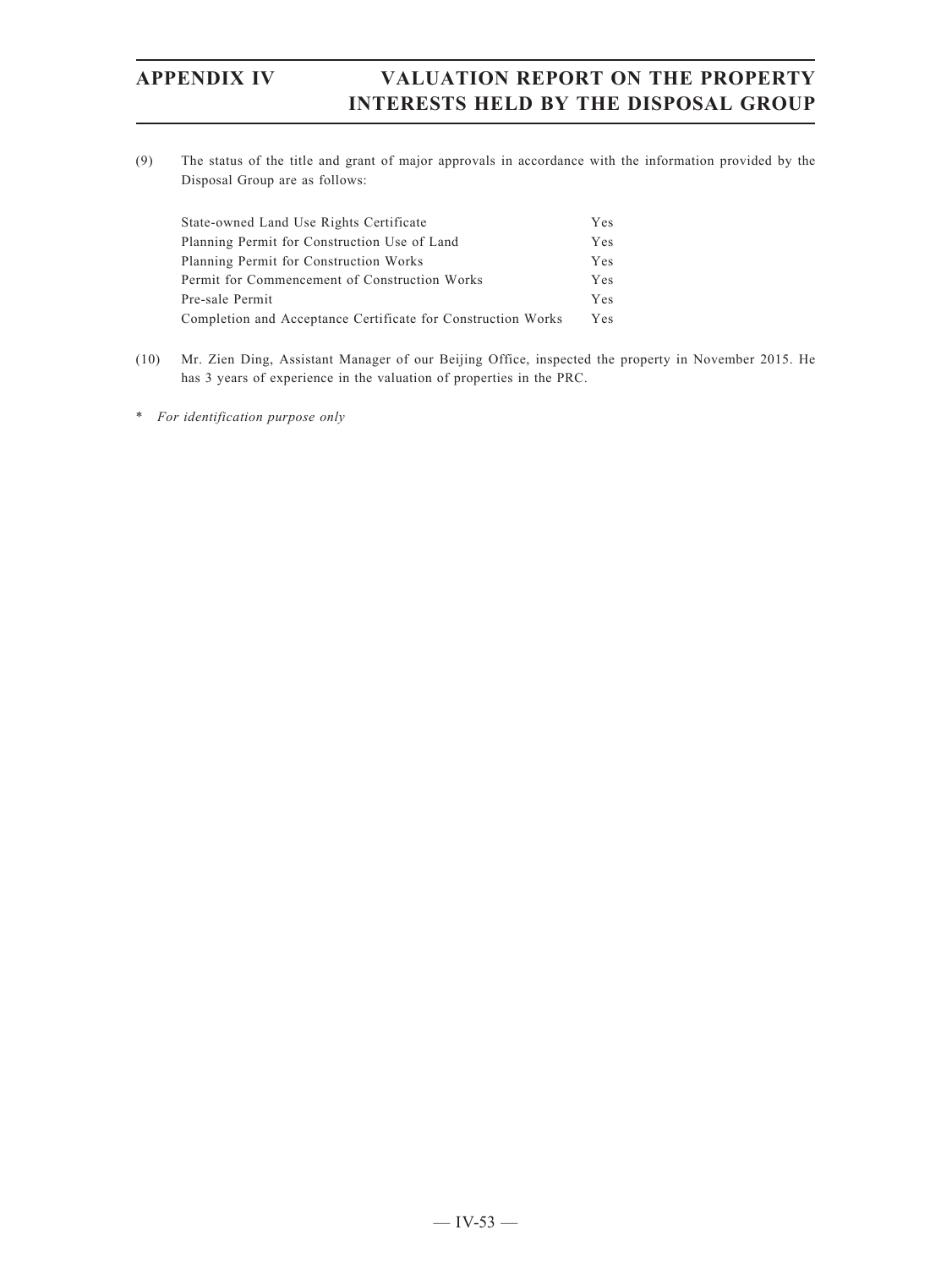### **VALUATION CERTIFICATE**

|     | Property                                                                                                                                              | Description and<br>tenure                                                                                                                                                                                                                                                                                                                                                                                                                                                                                                                                                                                                                                                                                                            | Particulars of<br>occupancy                                 | Market value in<br>existing state as at<br>31 March 2016                                            |
|-----|-------------------------------------------------------------------------------------------------------------------------------------------------------|--------------------------------------------------------------------------------------------------------------------------------------------------------------------------------------------------------------------------------------------------------------------------------------------------------------------------------------------------------------------------------------------------------------------------------------------------------------------------------------------------------------------------------------------------------------------------------------------------------------------------------------------------------------------------------------------------------------------------------------|-------------------------------------------------------------|-----------------------------------------------------------------------------------------------------|
| 13. | The unsold completed<br>portions of Ocean<br>Honored Chateau<br>(Qingdao) (遠洋公館<br>(青島), No. 23<br>Yanerdao Road, Shinan<br>District, Qingdao,<br>PRC | The property comprises the unsold units<br>of the completed portions of a complex<br>project completed in 2015 erected on a<br>site with a total site area<br>of 42,463.10 sq m.<br>The property abuts to Yanerdao Street<br>Shandong Province, the on the northwest, Jiangxi Road on<br>the northeast, and Gutian Road on<br>the south. It is about 5 minutes' walk<br>from Shinan CBD to the property.<br>Nearby developments mainly consist<br>of residential, commercial buildings,<br>municipal facilities such as Hongkong<br>Garden, Huanhai Garden, Xutai Garden,<br>Lvdao Garden, Mykal Shopping Center,<br>Jusco Supermarket, Jianlian Hospital, No.<br>57 Middle School and so on.<br>The property comprises residential, | As at the date of<br>valuation, the property<br>was vacant. | RMB1,184,000,000<br>$(48.5\%$ interest<br>attributable to the<br>Disposal Group:<br>RMB574,240,000) |
|     |                                                                                                                                                       | serviced apartment, retail and                                                                                                                                                                                                                                                                                                                                                                                                                                                                                                                                                                                                                                                                                                       |                                                             |                                                                                                     |

underground car park.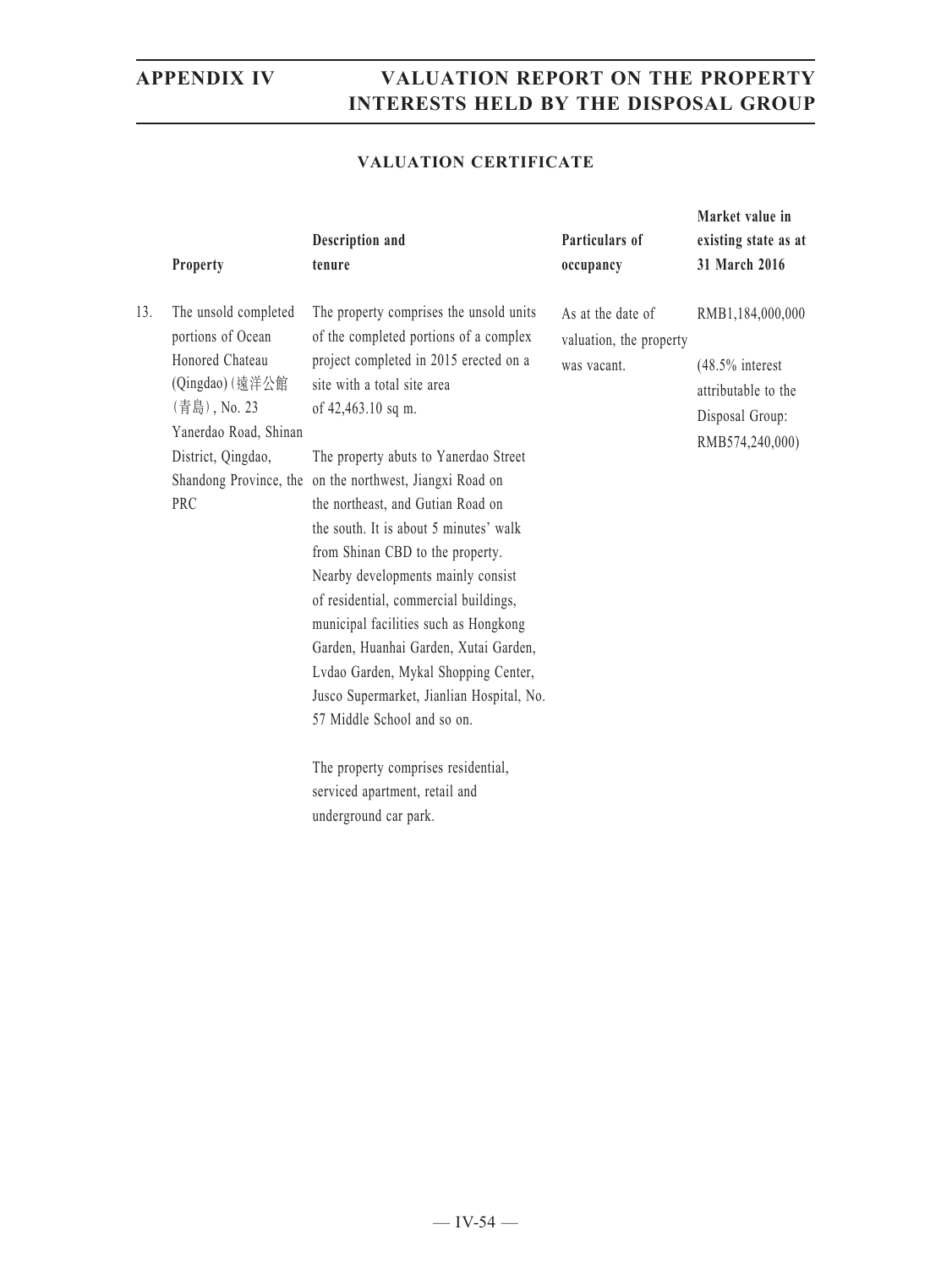According to the information provided by the Disposal Group, the gross floor area of the property is as follows:

|                         | Proposed    |
|-------------------------|-------------|
|                         | Gross Floor |
| Use                     | Area        |
|                         | $(sq \; m)$ |
| Residential             | 19,962.11   |
| Serviced                |             |
| apartment               | 11,683.34   |
| Retail                  | 3,652.12    |
| Underground<br>car park |             |
| $(361$ lots)            | 18,242.44   |
| Total:                  | 53,540.01   |

The land use rights of the property have been granted for terms due to expire on 11 March 2050 for commercial use and 11 March 2080 for residential use.

### *Notes:*

(1) According to State-owned Land Use Rights Certificate No. 201066480 issued by Qingdao Municipal Land Resources and Housing Administration Bureau on 14 June 2012, the land use rights of parts of the property having a site area of 32,467.29 sq m have been vested in青島遠佳置業有限公司(Qingdao Yuan Jia Properties Co., Ltd\*) for a term due to expire on 11 March 2080 for residential use.

According to State-owned Land Use Rights Certificate No. 201233219 issued by Qingdao Municipal Land Resources and Housing Administration Bureau on 13 June 2012, the land use rights of parts of the property having a site area of 9,995.81 sq m have been vested in青島遠佳置業有限公司(Qingdao Yuan Jia Properties Co., Ltd\*) for a term due to expire on 11 March 2050 for commercial use.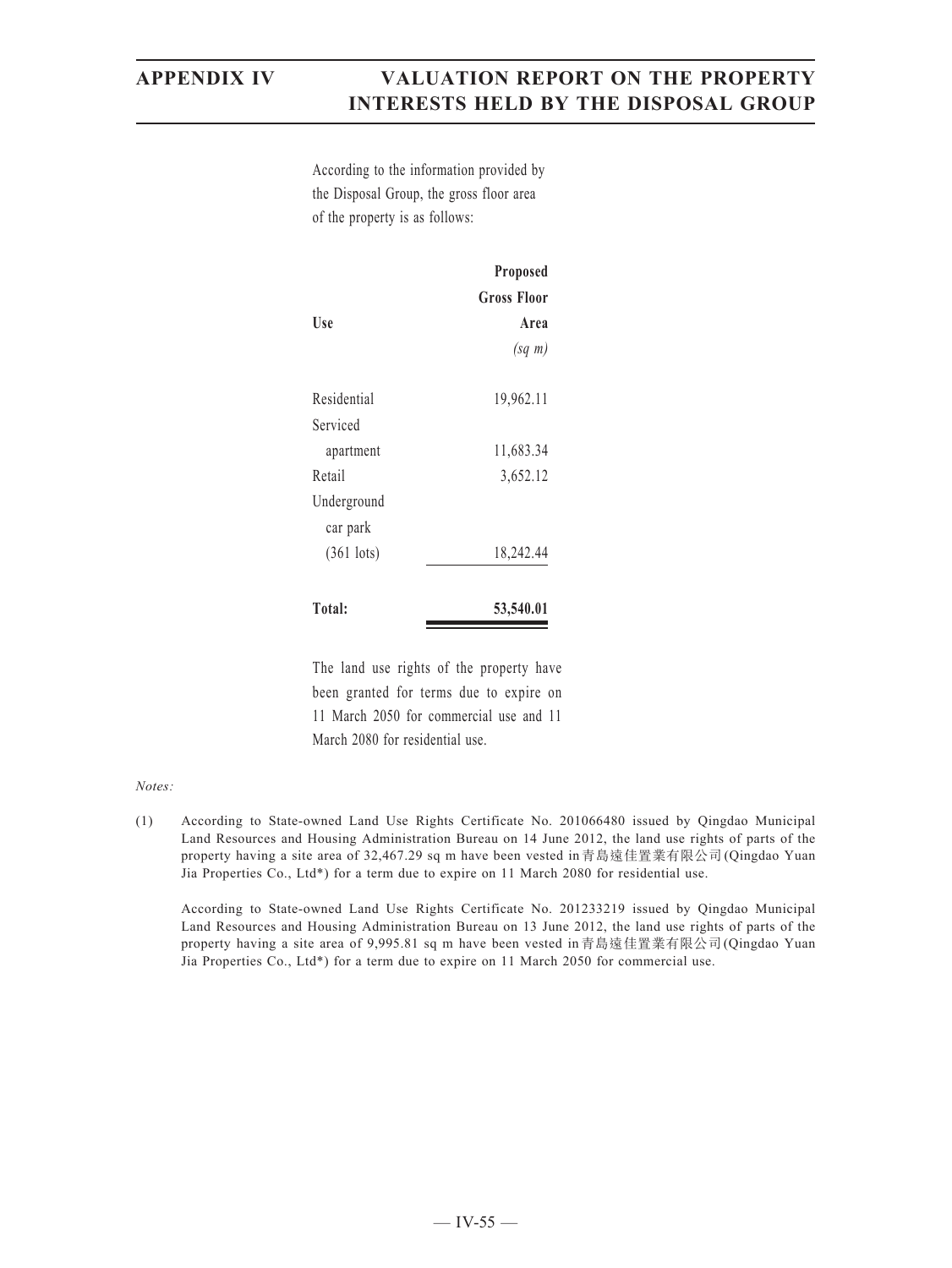(2) The salient points of Grant Contract for State-owned Land Use Rights No. Qingdao-01-2010-0046 entered into between Qingdao Municipal Land Resources and Housing Administration Bureau (the "**Grantor**") and北京遠坤房地產開發有限公司(Beijing Yuankun Real Estate Development Co., Ltd.\*) (the "**Grantee**") on 26 March 2010 are summarized below:

| (i)   | Location                      |                           | : No. 5 Quanzhou Road, Shinan District                                                                                              |
|-------|-------------------------------|---------------------------|-------------------------------------------------------------------------------------------------------------------------------------|
| (ii)  | Site Area                     |                           | : $42,463.10$ sq m                                                                                                                  |
| (iii) | Use                           |                           | : Commercial and residential                                                                                                        |
| (iv)  | Land Premium                  | $\mathbb{R}^{\mathbb{Z}}$ | RMB1,560,507,000                                                                                                                    |
| (v)   | Land Use Term                 | $\mathbb{R}^n$            | 40 years commencing on the handover date of the commercial land<br>70 years commencing on the handover date of the residential land |
| (vi)  | Permitted Gross Floor<br>Area |                           | $\therefore$ 80,025.50 sq m                                                                                                         |

According to Modification Agreement No. Qingdao-03-2010-0029 dated 4 May 2010, the Grantee of the main contract (No. Qingdao-01-2010-0046) has been changed to青島遠佳置業有限公司(Qingdao Yuan Jia Properties Co., Ltd\*).

- (3) According to Planning Permit for Construction Land No. 370200201001005 dated 28 July 2010, the proposed construction land use of the property complies with the town planning requirements and permission for construction of a total gross site area of 42,463.10 sq m has been granted to青島遠佳置 業有限公司(Qingdao Yuan Jia Properties Co., Ltd\*).
- (4) According to Planning Permit for Construction Works No. 370200201101065 dated 9 September 2011, the proposed construction works of the residential, retail and ancillary facilities of the development comply with the town planning requirements and the permitted construction scale is 79,977.09 sq m aboveground and 56,347 sq m underground.
- (5) According to Permit for Commencement of Construction Works No. 370200201203150301 dated 15 March 2012, the proposed construction works of parts of the property comply with the construction works commencement conditions and the total permitted gross floor area is 81,527.72 sq m. The permitted construction period was granted from 15 March 2012 to 11 July 2014.

According to Permit for Commencement of Construction Works No. 370200201203150501 dated 15 March 2012, the proposed construction works of parts of the property comply with the construction works commencement conditions and the total permitted gross floor area is 54,796.37 sq m. The permitted construction period was granted from 15 March 2012 to 9 May 2014.

(6) According to Pre-sale Permit No. (2014)033 dated 20 May 2014, the area of portions of the development permitted for pre-sale is 29,327.08 sq m.

According to Pre-sale Permit No. (2015)042 dated 5 June 2015, the area of portions of the development permitted for pre-sale is 33,199.17 sq m.

According to Pre-sale Permit No. (2016)013 dated 30 March 2016, the area of portions of the development permitted for pre-sale is 15,335.46 sq m.

(7) According to Completion and Acceptance Certificate for Construction Works No. 2015(276) issued by Qingdao Government Service Centre on 27 October 2015, the total gross floor area of Building Nos. 1, 2, 5, 7 and 9 in Ocean Honored Chateau (Qingdao) is 81,527.72 sq m.

According to Completion and Acceptance Certificate for Construction Works No. 2015(279) issued by Qingdao Government Service Centre on 27 October 2015, the total gross floor area of Building Nos. 3, 4, 6, 8 and 10 in Ocean Honored Chateau (Qingdao) is 52,329.81 sq m.

 $-$  IV-56  $-$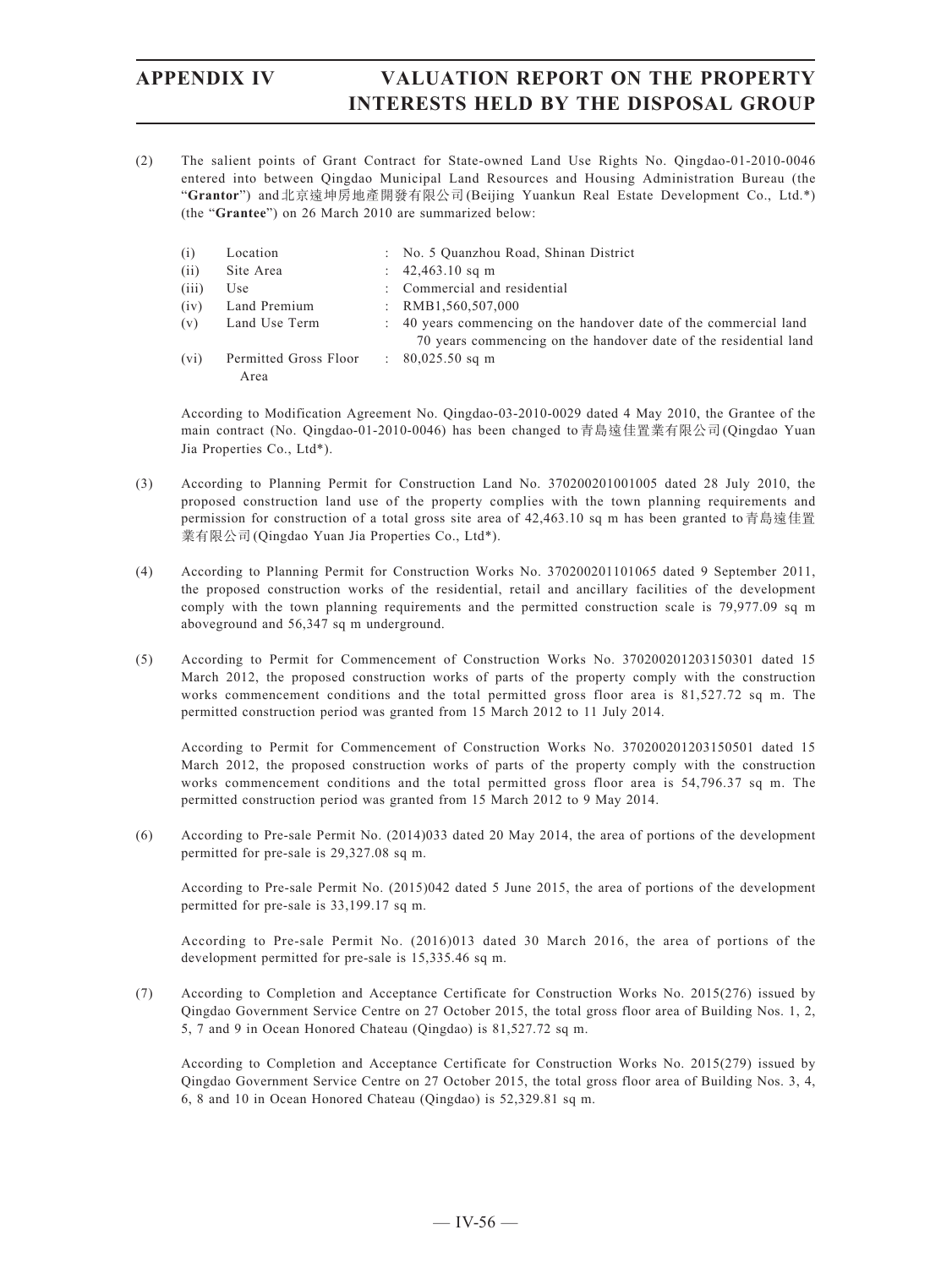- (8) According to the information provided by the Disposal Group, portions of the property with a total gross floor area of 3,824.32 sq m have been committed for sale at a total consideration of RMB127,920,202. We have included such portions in our valuation and taken into account such amount.
- (9) According to the Disposal Group, the Disposal Group holds a 48.5% attributable interest in the property.
- (10) We have been provided with a legal opinion on the property prepared by the Company's PRC legal adviser, which contains, inter alia, the following information:
	- (i) 青島遠佳置業有限公司 (Qingdao Yuan Jia Properties Co., Ltd\*) has obtained the land use rights of the property and is the legal land user of the property. Full land premium was paid for the land use rights of granted land and State-owned Land Use Rights Certificates have been obtained. According to its Grant Contract of Land Use Rights and State-owned Land Use Rights Certificate,青島遠佳置業有限公司(Qingdao Yuan Jia Properties Co., Ltd\*) has the rights to occupy, use, lease or otherwise dispose of the land use rights of the property within the land use term;
	- (ii) The project under construction by青島遠佳置業有限公司(Qingdao Yuan Jia Properties Co., Ltd\*) mentioned above has been legally approved by relevant government departments without being repealed, modified and abolished.青島遠佳置業有限公司(Qingdao Yuan Jia Properties Co., Ltd\*) has been entitled to develop the project in compliance with the relevant permits;
	- (iii) 青島遠佳置業有限公司(Qingdao Yuan Jia Properties Co., Ltd\*) is entitled to pre-sell the property under construction within the pre-sale limit in compliance with Pre-sale Permit;
	- (iv) Parts of the property are subject to a mortgage in favour of Industrial and Commercial Bank of China south Qingdao the fourth subbranch for a consideration of RMB300,000,000; and
	- (v) As confirmed by青島遠佳置業有限公司(Qingdao Yuan Jia Properties Co., Ltd\*) except for the mortgage mentioned above, the land use rights and projects under construction mentioned above are not subject to any foreclosure, mortgage or restriction of other rights.
- (11) The status of the title and grant of major approvals in accordance with the information provided by the Disposal Group are as follows:

| State-owned Land Use Rights Certificate                      | Yes |
|--------------------------------------------------------------|-----|
| Grant Contract for State-owned Land Use Rights               | Yes |
| Planning Permit for Construction Use of Land                 | Yes |
| Planning Permit for Construction Works                       | Yes |
| Permit for Commencement of Construction Works                | Yes |
| Completion and Acceptance Certificate for Construction Works | Yes |
| Pre-sale Permit                                              | Yes |

- (12) Mr. Tiger Zhao, Senior Valuer of our Qingdao Office, inspected the property in May 2016. He is a Registered China Real Estate Appraiser and has 6 years of experience in the valuation of properties in the PRC.
- \* *For identification purpose only*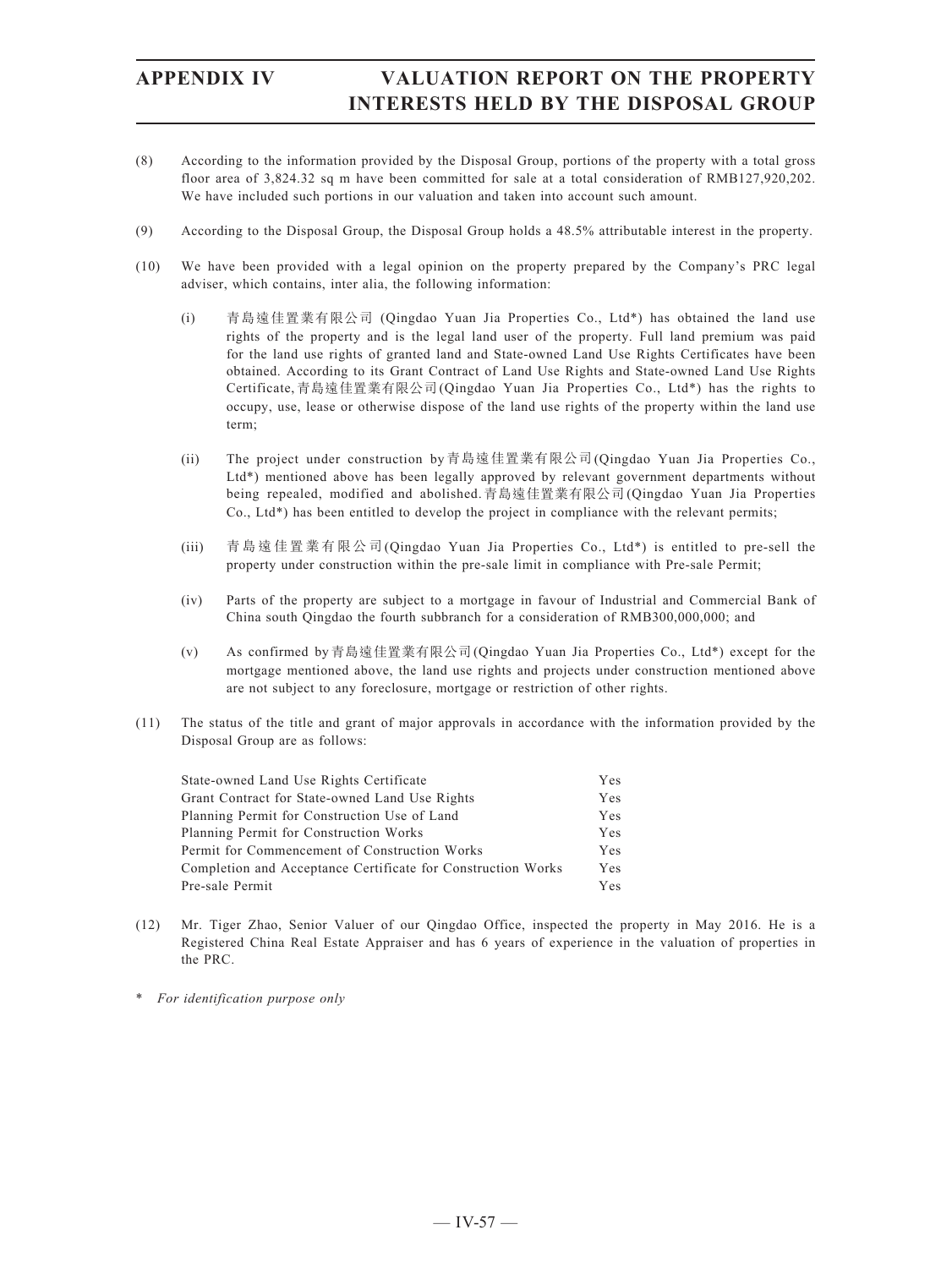### **VALUATION CERTIFICATE**

|     | Property                                  | Description and tenure         |                                                                                       | Particulars of<br>occupancy         | Market value in<br>existing state as at<br>31 March 2016 |
|-----|-------------------------------------------|--------------------------------|---------------------------------------------------------------------------------------|-------------------------------------|----------------------------------------------------------|
| 14. | The unsold completed<br>portions of Grand |                                | The property comprises the unsold units<br>of the completed portions of a residential | As at the date<br>of valuation, the | RMB3,200,000                                             |
|     | Canal Milestone<br>(Hangzhou)             | development completed in 2013. |                                                                                       | property was vacant.                | (35% interest<br>attributable                            |
|     | (遠洋·大河宸章                                  |                                | The property is on the edge of the Great                                              |                                     | to the Disposal                                          |
|     | (杭州)), Gongshu                            |                                | Canal. The environment is good. The                                                   |                                     | Group:                                                   |
|     | District, Hangzhou,                       |                                | accessibility of the property is good. The                                            |                                     | RMB1,120,000)                                            |
|     | Zhejiang Province, the<br>PRC             |                                | locality is reachable by taxies and buses.                                            |                                     |                                                          |
|     |                                           |                                | According to the information provided                                                 |                                     |                                                          |
|     |                                           |                                | by the Disposal Group, the gross floor                                                |                                     |                                                          |
|     |                                           |                                | areas of the property are summarized as                                               |                                     |                                                          |
|     |                                           | follows:                       |                                                                                       |                                     |                                                          |
|     |                                           |                                | <b>Proposed Gross</b>                                                                 |                                     |                                                          |
|     |                                           |                                | Floor                                                                                 |                                     |                                                          |
|     |                                           | Use                            | Area                                                                                  |                                     |                                                          |
|     |                                           |                                | $(sq \; m)$                                                                           |                                     |                                                          |
|     |                                           | Residential                    | 89.13                                                                                 |                                     |                                                          |
|     |                                           | Car park                       | 45.00                                                                                 |                                     |                                                          |
|     |                                           |                                |                                                                                       |                                     |                                                          |

| Total: | 134.13 |
|--------|--------|
|        |        |

The land use rights of the property have been granted for terms due to expire on 30 May 2081 for residential use and 30 May 2051 for public services and amenities.

 $-$  IV-58  $-$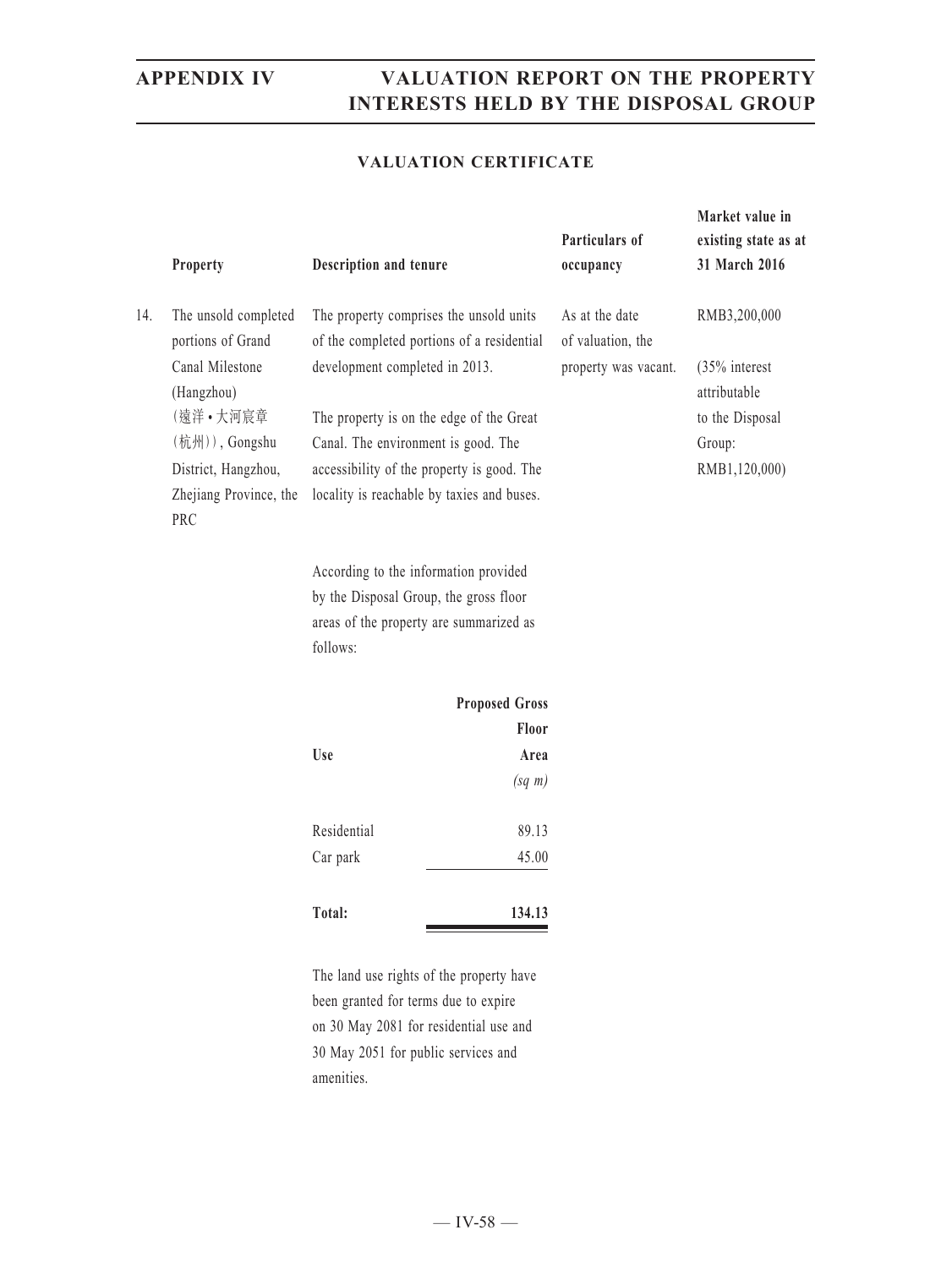### *Notes:*

- (1) According to State-owned Land Use Rights Certificate No. (2011) 100046 issued by Hangzhou Land Resources Bureau on 8 June 2011, the land use rights of part of the property having a site area of 50,953 sq m have been vested in 杭州遠洋萊福房地產開發有限公司 (Hang Zhou Yuan Yang Lai Fu Real Estate Development Company Limited\*) for terms due to expire on 30 May 2081 for residential use and 30 May 2051 for public services and amenities.
- (2) The salient points of Grant Contract for State-owned Land Use Rights HTHZ (2007) No. 133 entered into between Hangzhou Municipal Land Resources Administration Bureau (the "**Grantor**") and 遠洋地 產有限公司 (Sino Ocean Land Limited\*) and 北京萊福建設有限公司 (Beijing Life Builder Co., Ltd.\*) (collectively the "**Grantee**") on 6 November 2007 are summarized below:

| (i)   | Location      | : Junction of Xiaohe Road and Jiru Road                                |
|-------|---------------|------------------------------------------------------------------------|
| (ii)  | Site Area     | : $89,002$ sq m (Lot A: 34,116 sq m, Lot B: 50,953 sq m, Lot B1: 3,933 |
|       |               | sq m)                                                                  |
| (iii) | Use           | : Residential, public facilities and commercial and finance            |
| (iv)  | Land Premium  | : $RMB1,224,300,090$                                                   |
| (v)   | Land Use Term | : 70 years for residential use and 40 years for commercial use         |
|       |               | commencing on the handover date of the land                            |

Additionally, according to a supplementary agreement of the Grant Contract, the Grantee was changed into 杭州遠洋萊福房地產開發有限公司 (Hang Zhou Yuan Yang Lai Fu Real Estate Development Company Limited\*) on 26 February 2012.

- (3) According to Planning Permit for Construction Land No. 330100200900136 dated 20 March 2009, the construction land use of the property complies with the town planning requirements and permission for construction of a total gross site area of 85,069 sq m has been granted to 杭州遠洋萊福房地產開發有限 公司 (Hang Zhou Yuan Yang Lai Fu Real Estate Development Company Limited\*).
- (4) According to Planning Permit for Construction Works No. 330100201100306 dated 12 August 2011, the construction works of the residential, communal and ancillary facilities of the development comply with the town planning requirements and the permitted construction scale is 160,038.59 sq m.
- (5) According to Permit for Commencement of Construction Works No. 330100201108260101 dated 26 August 2011, the construction works of residential, communal and ancillary facilities of the development comply with the construction works commencement requirements and the total permitted gross floor area is 160,038.59 sq m. The permitted construction period was granted from 9 March 2011 to 29 September 2013.
- (6) According to Completion and Acceptance Certificates for Construction Works No. 31000620131230102 issued by Hangzhou Municipal Construction Committee on 24 December 2013, portions of the property comprising a gross floor area of 53,979.39 sq m have been completed.

According to Completion and Acceptance Certificates for Construction Works No. 31000620131230103 issued by Hangzhou Municipal Construction Committee on 24 December 2013, portions of the property comprising a gross floor area of 106,059.2 sq m have been completed.

- (7) According to the information provided by the Disposal Group, portions of the property with a total gross floor area of 89.13 sq m have been committed for sale at a total consideration of RMB2,560,000. We have included such portions in our valuation and taken into account such amount.
- (8) According to the Disposal Group, the Disposal Group holds a 35% attributable interest in the property.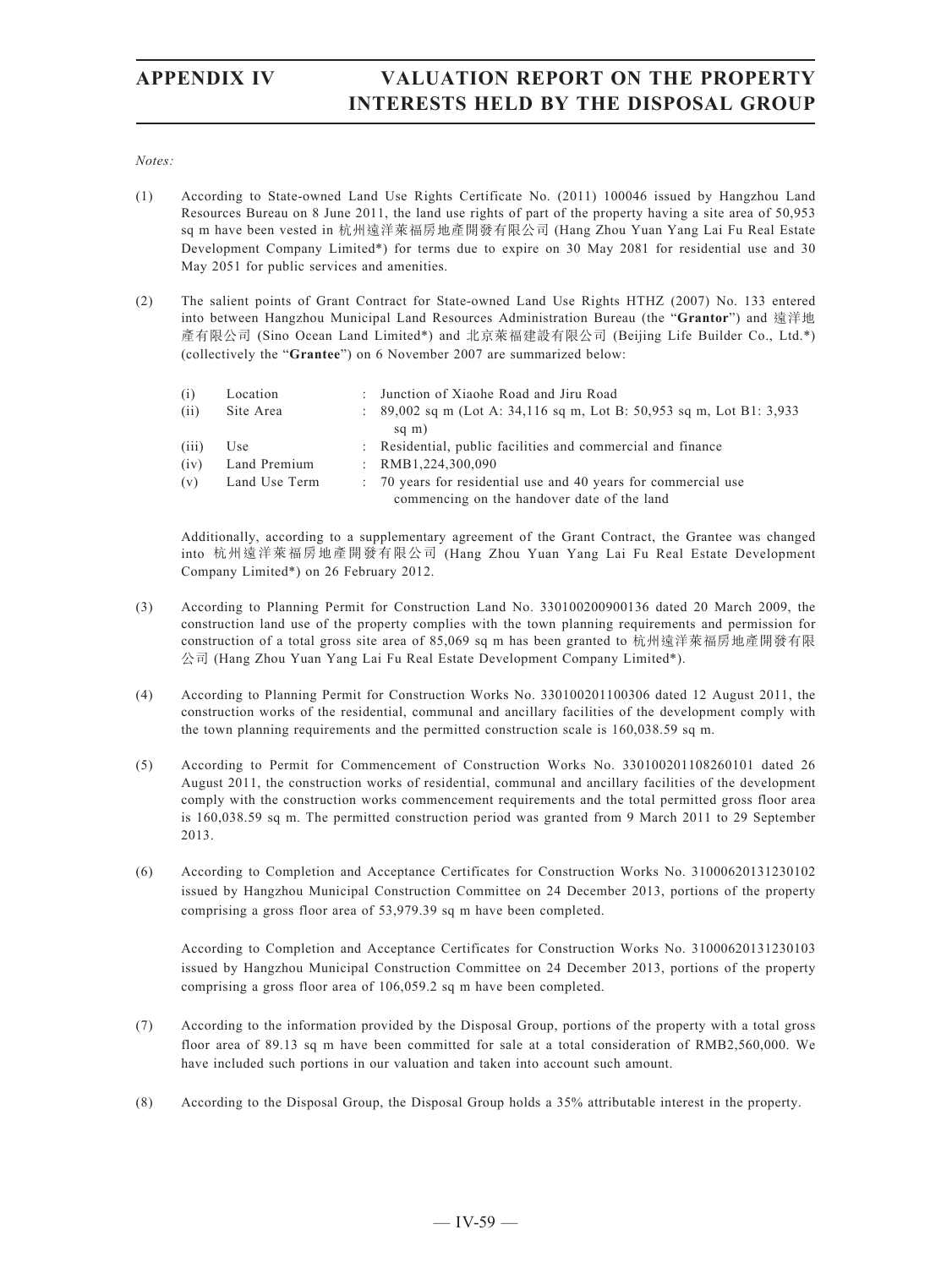- (9) We have been provided with a legal opinion on the property prepared by the Company's PRC legal adviser, which contains, inter alia, the following information:
	- (i) 杭州遠洋萊福房地產開發有限公司 (Hang Zhou Yuan Yang Lai Fu Real Estate Development Company Limited\*) has obtained the land use rights of the property and is the legal land user of the property. Full land premium was paid for the land use rights of granted land and State-owned Land Use Rights Certificates have been obtained. According to its Grant Contract of Land Use Rights and State-owned Land Use Rights Certificate, 杭州遠洋萊福房地產開發有限公司 (Hang Zhou Yuan Yang Lai Fu Real Estate Development Company Limited\*) has the rights to occupy, use, lease or otherwise dispose of the land use rights of the property within the land use term;
	- (ii) The project under construction by 杭州遠洋萊福房地產開發有限公司 (Hang Zhou Yuan Yang Lai Fu Real Estate Development Company Limited\*) mentioned above has been legally approved by relevant government departments without being repealed, modified and abolished. 杭州遠洋 萊福房地產開發有限公司 (Hang Zhou Yuan Yang Lai Fu Real Estate Development Company Limited\*) has been entitled to develop the project in compliance with the relevant permits;
	- (iii) 杭州遠洋萊福房地產開發有限公司 (Hang Zhou Yuan Yang Lai Fu Real Estate Development Company Limited\*) is entitled to pre-sell the property under construction within the pre-sale limit in compliance with Pre-sale Permit; and
	- (iv) As confirmed by 杭州遠洋萊福房地產開發有限公司 (Hang Zhou Yuan Yang Lai Fu Real Estate Development Company Limited\*), the land use rights and projects under construction mentioned above are not subject to any foreclosure, mortgage or restriction of other rights.
- (10) The status of the title and grant of major approvals in accordance with the information provided by the Disposal Group are as follows:

| State-owned Land Use Rights Certificate                      | Yes  |
|--------------------------------------------------------------|------|
| Grant Contract for State-owned Land Use Rights               | Yes  |
| Planning Permit for Construction Land                        | Yes  |
| Planning Permit for Construction Works                       | Yes  |
| Permit for Commencement of Construction Works                | Yes  |
| Completion and Acceptance Certificate for Construction Works | Y es |

- (11) Mr. Delly Chen, Senior Valuer of our Hangzhou Office, inspected the property in April 2016. He has 3 years of experience in the valuation of properties in the PRC.
- \* *For identification purpose only*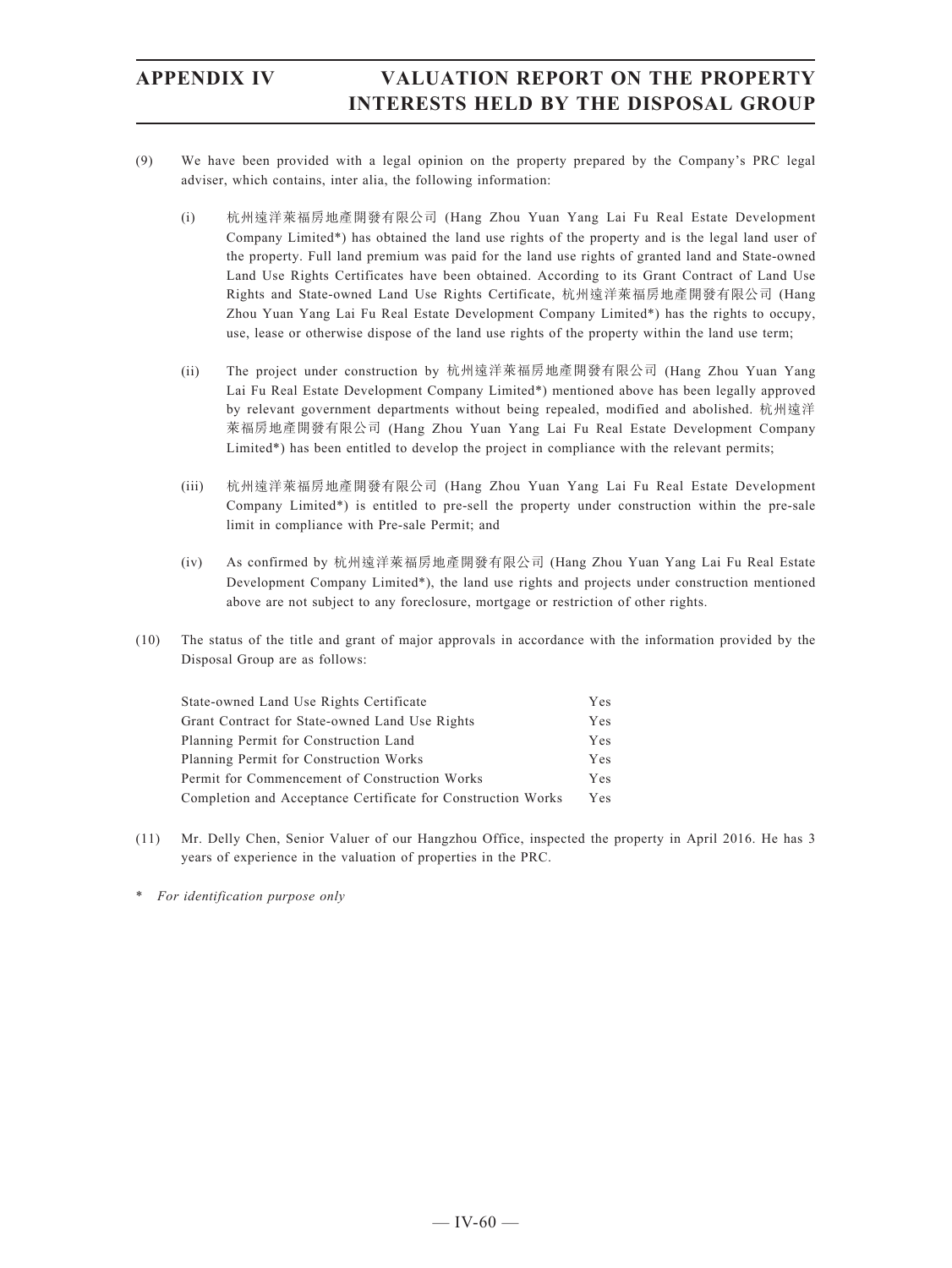### **VALUATION CERTIFICATE**

|     |                                             |                                                                                      |                    |                                              | Market value in                    |
|-----|---------------------------------------------|--------------------------------------------------------------------------------------|--------------------|----------------------------------------------|------------------------------------|
|     |                                             | Description and                                                                      |                    | Particulars of                               | existing state as at               |
|     | Property                                    | tenure                                                                               |                    | occupancy                                    | 31 March 2016                      |
| 15. | The unsold completed<br>portions of Ocean   | Ocean Chanson Mansion (Shanghai) is<br>erected on a piece of land with a total       |                    | As at the date of<br>valuation, two retail   | RMB1,249,000,000                   |
|     | Chanson Mansion                             | site area of 137,708.2 sq m and is being                                             |                    | units were subject                           | $(50\%$ interest                   |
|     | (Shanghai) (遠洋·                             | developed in phases into a residential                                               |                    | to tenancies with the                        | attributable to the                |
|     | 香奈印象(上海)),<br>Yangtai Road, Lvlong          | development with car parking spaces.                                                 |                    | latest expiry date on<br>31 December 2024 at | Disposal Group:<br>RMB624,500,000) |
|     | Road, Planned Meipu<br>Road, Yanghang Town, | Ocean Chanson Mansion (Shanghai) is<br>situated in the sub-urban area of Baoshan     |                    | a total monthly rent<br>of RMB23,823, the    |                                    |
|     | Baoshan District,                           | District in Shanghai with several bus                                                |                    | remaining portion was                        |                                    |
|     | Shanghai, the PRC                           | lines and subway access. The property is                                             |                    | vacant.                                      |                                    |
|     |                                             | rather far away from the city centre and                                             |                    |                                              |                                    |
|     |                                             | the commercial atmosphere is yet to be                                               |                    |                                              |                                    |
|     |                                             | developed.                                                                           |                    |                                              |                                    |
|     |                                             | The property comprises the unsold units                                              |                    |                                              |                                    |
|     |                                             | of the completed portions of the composite                                           |                    |                                              |                                    |
|     |                                             | development completed in 2016.                                                       |                    |                                              |                                    |
|     |                                             | According to the information provided by                                             |                    |                                              |                                    |
|     |                                             | the Disposal Group, the gross floor areas                                            |                    |                                              |                                    |
|     |                                             | of the unsold units of the property are                                              |                    |                                              |                                    |
|     |                                             | summarized as follows:                                                               |                    |                                              |                                    |
|     |                                             |                                                                                      | Proposed           |                                              |                                    |
|     |                                             |                                                                                      | <b>Gross Floor</b> |                                              |                                    |
|     |                                             | Use                                                                                  | Area               |                                              |                                    |
|     |                                             |                                                                                      | $(sq \; m)$        |                                              |                                    |
|     |                                             | Residential                                                                          | 38,997             |                                              |                                    |
|     |                                             | Retail                                                                               | 8,103              |                                              |                                    |
|     |                                             | Car park                                                                             | 60,839             |                                              |                                    |
|     |                                             | Total:                                                                               | 107,939            |                                              |                                    |
|     |                                             |                                                                                      |                    |                                              |                                    |
|     |                                             | The land use rights of the property have<br>been granted for a term due to expire on |                    |                                              |                                    |
|     |                                             |                                                                                      |                    |                                              |                                    |

28 March 2081 for residential use.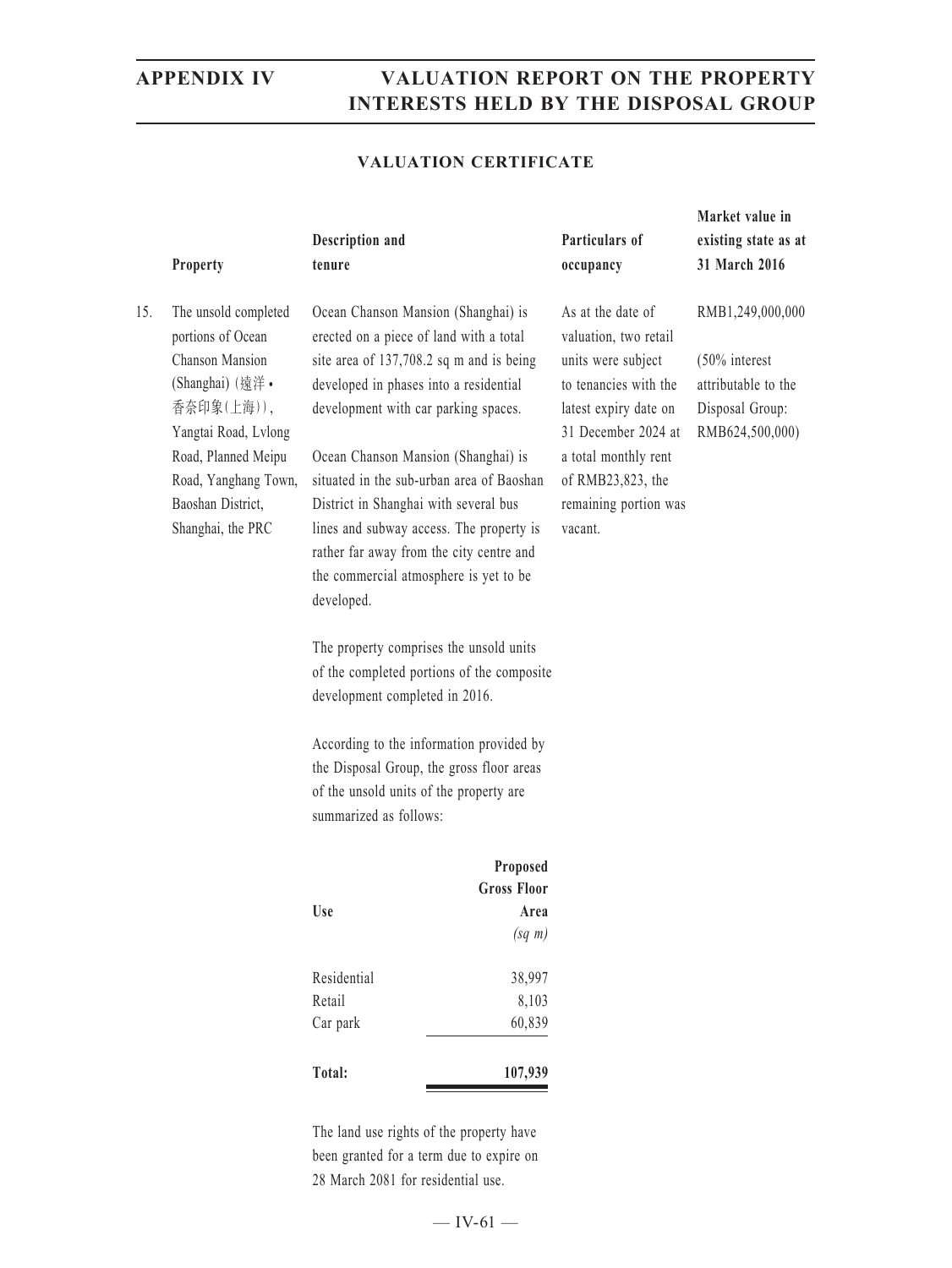*Notes:*

(1) According to Shanghai Certificate of Real Estate Ownership No. (2014) 026751 issued by Shanghai Planning, Land & Resources Administration Bureau and Shanghai Housing Security & Administration Bureau on 30 June 2014, the building ownership of the property with a total gross floor area of 97,705.66 sq m has been vested in 上海遠正置業有限公司(Shanghai Yuan Zheng Properties Co., Ltd.\*). The land use rights of the development in which the property constitutes part therein, having a site area of 137,708 sq m, have been granted for a term of 70 years commencing on 29 March 2011 for residential use.

According to Shanghai Certificate of Real Estate Ownership No. (2015) 020539 issued by Shanghai Planning, Land & Resources Administration Bureau and Shanghai Housing Security & Administration Bureau on 27 May 2015, the building ownership of the property with a total gross floor area of 97,527.12 sq m has been vested in 上海遠正置業有限公司 (Shanghai Yuan Zheng Properties Co., Ltd.\*). The land use rights of the development in which the property constitutes part therein, having a site area of 137,708 sq m, have been granted for a term of 70 years commencing on 29 March 2011 for residential use.

The property is portion of the aforesaid gross floor area.

(2) According to Completion and Acceptance Certificates for Construction Works No. 2016BS0020 issued by Shanghai Baoshan District Construction and Transportation Committee on 27 January 2016, the property with a total gross floor area of 93,775.34 sq m has been completed.

The property is portion of the aforesaid gross floor area.

- (3) According to the information provided by the Disposal Group, portions of the property with a total gross floor area of approximately 39,186 sq m have been committed for sale at a total consideration of RMB804,529,311. We have included such portions in our valuation and taken into account such amount.
- (4) According to the Disposal Group, the Disposal Group holds a 50% attributable interest in the property.
- (5) We have been provided with a legal opinion on the property prepared by the Company's PRC legal adviser, which contains, inter alia, the following information:
	- (i) 上海遠正置業有限公司 (Shanghai Yuan Zheng Properties Co., Ltd.\*) has obtained the land use rights of the property and is the legal land user of the property. Full land premium was paid for the land use rights of granted land and State-owned Land Use Rights Certificates have been obtained. According to its Grant Contract of Land Use Rights and State-owned Land Use Rights Certificate, 上海遠正置業有限公司 (Shanghai Yuan Zheng Properties Co., Ltd.\*) has the rights to occupy, use, lease or otherwise dispose of the land use rights of the property within the land use term;
	- (ii) The project developed by 上海遠正置業有限公司 (Shanghai Yuan Zheng Properties Co., Ltd.\*) as mentioned above has been legally approved by relevant government departments without being repealed, modified and abolished. 上海遠鑫置業有限公司 (Shanghai Yuan Xin Properties Co., Ltd.\*) has been entitled to develop the project in compliance with the relevant permits;
	- (iii) 上海遠正置業有限公司 (Shanghai Yuan Zheng Properties Co., Ltd.\*) is entitled to pre-sell the property within the pre-sale limit in compliance with Pre-sale Permit;
	- (iv) Parts of the property are subject to four mortgages in favour of China Everbright Bank Shanghai branch and China Citic Bank Shanghai branch for a consideration of RMB1,870,000,000; and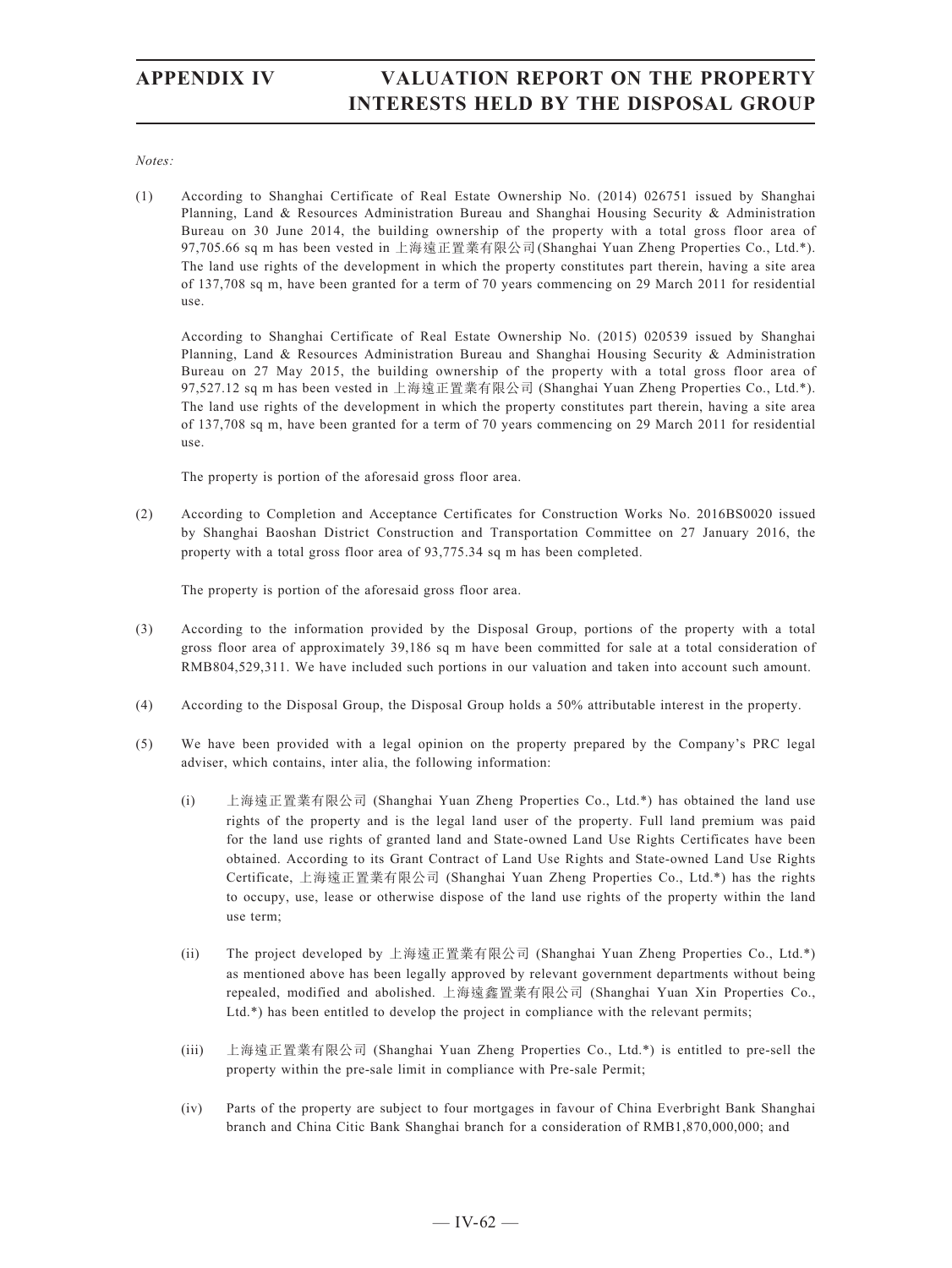- (v) As confirmed by 上海遠正置業有限公司 (Shanghai Yuan Zheng Properties Co., Ltd.\*), except for the mortgage mentioned above, the property is not subject to any foreclosure, mortgage or restriction of other rights.
- (6) The status of the title and grant of major approvals in accordance with the information provided by the Disposal Group are as follows:

Certificate of Real Estate Ownership Yes Completion and Acceptance Certificate for Construction Works Yes

- (7) Mr. Rick Sun, Senior Manager of our Shanghai Office, inspected the property in May 2016. He has 11 years of experience in the valuation of properties in the PRC.
- \* *For identification purpose only*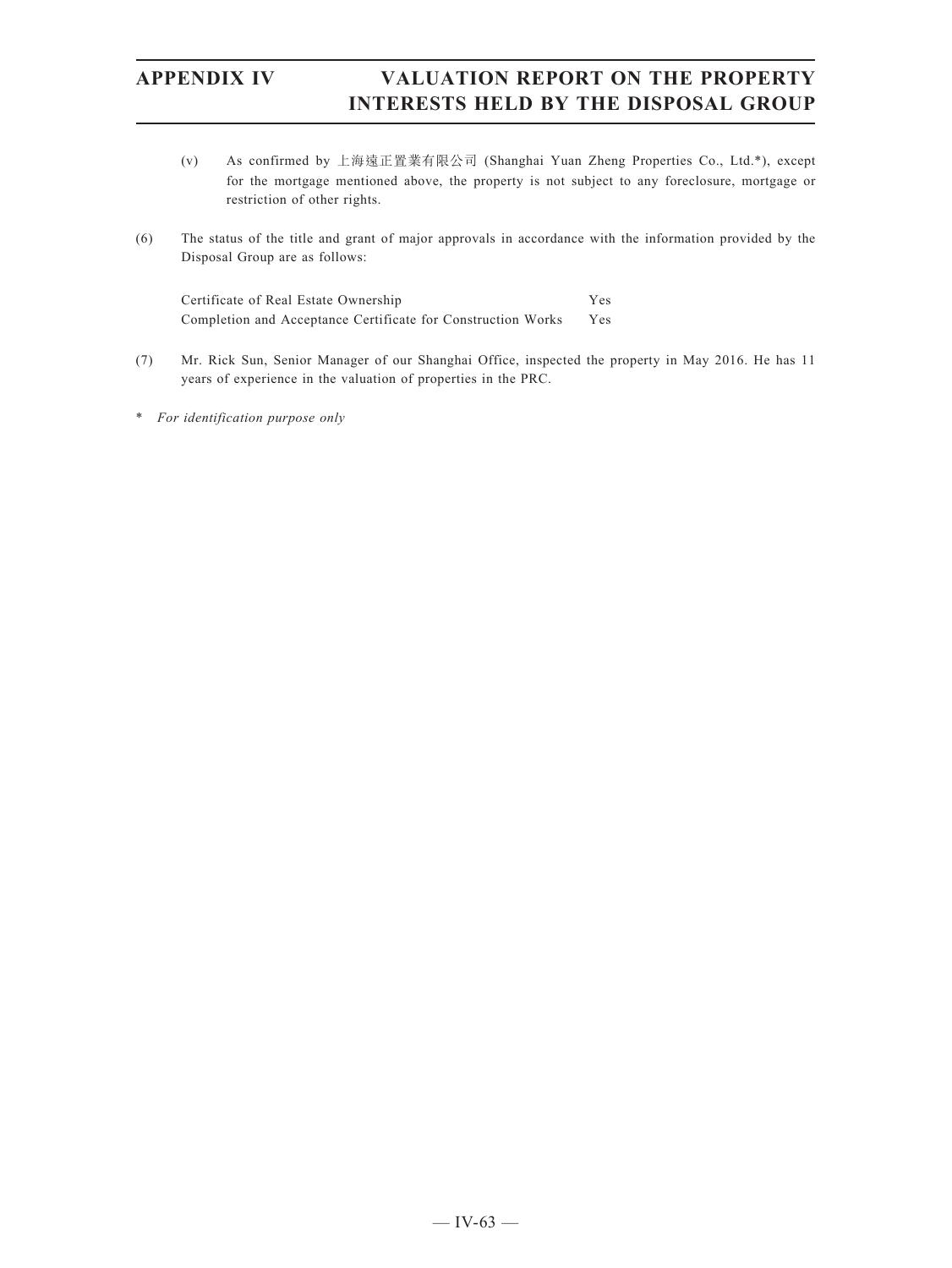**Market value in** 

### **VALUATION CERTIFICATE**

|     | Property                                                                                                                                          | Description and<br>tenure                                                                                                                                                                                                                                                                                       | Particulars of<br>occupancy                                 | existing state as at<br>31 March 2016                                                             |
|-----|---------------------------------------------------------------------------------------------------------------------------------------------------|-----------------------------------------------------------------------------------------------------------------------------------------------------------------------------------------------------------------------------------------------------------------------------------------------------------------|-------------------------------------------------------------|---------------------------------------------------------------------------------------------------|
| 16. | The unsold completed<br>portions of BOND<br>CASTLE (Shanghai)<br>(遠洋•博堡(上海)),<br>Fuyuan Road, Lane<br>885, Baoshan District,<br>Shanghai, the PRC | The property comprises the unsold units<br>of a villa development completed in 2013.<br>The property is situated in the sub-urban<br>area of Baoshan District in Shanghai<br>with several bus lines and subway access.<br>The environment is quite good and is<br>surrounded by Meilan Lake and Golf<br>Course. | As at the date of<br>valuation, the property<br>was vacant. | RMB1,319,000,000<br>$(50\%$ interest<br>attributable to the<br>Disposal Group:<br>RMB659,500,000) |
|     |                                                                                                                                                   | According to the information provided by<br>the Disposal Group, the gross floor area<br>of the unsold portions of the property is<br>21,804.70 sq m.<br>The land use rights of the property have<br>been granted for a term due to expire on<br>2 October 2080 for residential use.                             |                                                             |                                                                                                   |

### *Notes:*

(1) According to Shanghai Certificate of Real Estate Ownership No. (2013) 026560 issued by Shanghai Planning, Land & Resources Administration Bureau and Shanghai Housing Security & Administration Bureau on 20 May 2013, the building ownership of the development in which the property constitutes part therein, with a total gross floor area of 49,761.31 sq m (including a total underground area of 24,705.77 sq m) has been vested in 上海遠鑫置業有限公司 (Shanghai Yuan Xin Properties Co., Ltd.\*). The land use rights of the development in which the property constitutes part therein, having a site area of 43,326 sq m, have been granted for a term of 70 years commencing on 3 October 2010 for residential use.

The property is portion of the aforesaid gross floor area.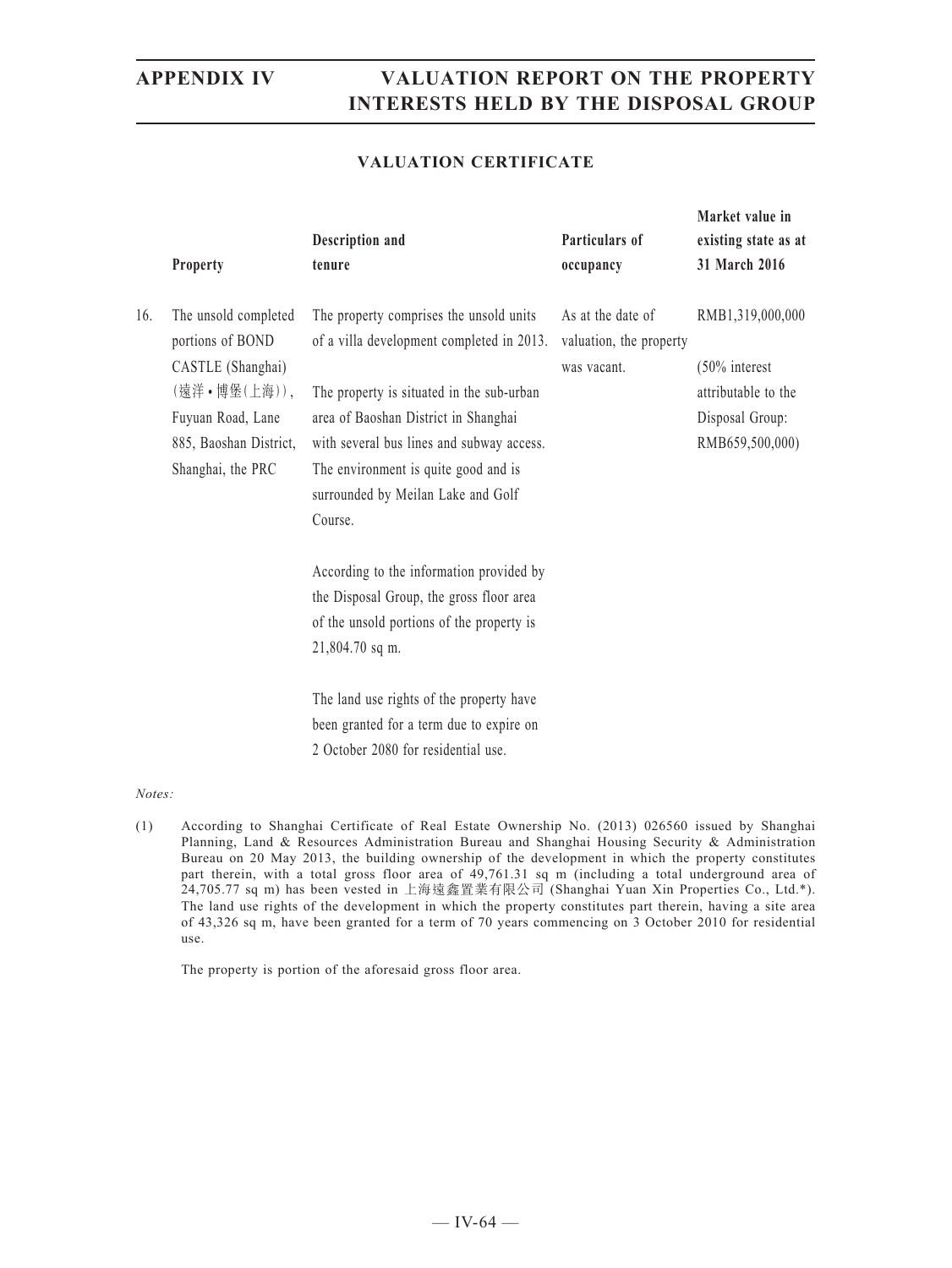(2) According to 2 Pre-sale Permits, the area of portions of the reconstruction project permitted for pre-sale is 48,683.52 sq m with details as follows:

| Permit No.                      | <b>Plot</b>                                                     | <b>Issue Date</b>                    | <b>Gross Floor</b><br>Area<br>$(sq \; m)$ |
|---------------------------------|-----------------------------------------------------------------|--------------------------------------|-------------------------------------------|
| (2011)00001415<br>(2011)0000128 | 5-13, 15-20, 22, 23, 25, 30, 32, 33, 35, 36<br>$1-3, 26-29, 31$ | 21 December 2011<br>28 November 2011 | 33,560.86<br>15,122.66                    |
|                                 |                                                                 | Total:                               | 48,683.52                                 |

- (3) According to the Disposal Group, the Disposal Group holds a 50% attributable interest in the property.
- (4) We have been provided with a legal opinion on the property prepared by the Company's PRC legal adviser, which contains, inter alia, the following information:
	- (i) 上海遠鑫置業有限公司(Shanghai Yuan Xin Properties Co., Ltd.\*) has obtained the land use rights and building ownership of the property and is the legal land user of the property. Full land premium was paid for the land use rights of granted land and Shanghai Certificate of Real Estate Ownership has been obtained. According to its Shanghai Certificate of Real Estate Ownership, 上海遠鑫置業有限公司(Shanghai Yuan Xin Properties Co., Ltd.\*) has the rights to occupy, use, lease or otherwise dispose of the real estate ownership of the property within the land use term;
	- (ii) The project developed by上海遠鑫置業有限公司(Shanghai Yuan Xin Properties Co., Ltd.\*) as mentioned above has been legally approved by relevant government departments without being repealed, modified and abolished.上海遠鑫置業有限公司(Shanghai Yuan Xin Properties Co., Ltd.\*) has been entitled to develop the project in compliance with the relevant permits;
	- (iii) 上海遠鑫置業有限公司(Shanghai Yuan Xin Properties Co., Ltd.\*) is entitled to pre-sell the property within the pre-sale limit in compliance with Pre-sale Permit;
	- (iv) Parts of the property are subject to a mortgage in favour of Bank of China Shanghai Putuo subbranch for a consideration of RMB400,000,000; and
	- (v) As confirmed by 上海遠鑫置業有限公司 (Shanghai Yuan Xin Properties Co., Ltd.\*), except for the mortgage mentioned above, the property is not subject to any foreclosure, mortgage or restriction of other rights.
- (5) The status of the title and grant of major approvals in accordance with the information provided by the Disposal Group are as follows:

| Certificate of Real Estate Ownership | <b>Yes</b> |  |
|--------------------------------------|------------|--|
| Pre-sale Permit                      | Yes.       |  |

- (6) Mr. Rick Sun, Senior Manager of our Shanghai Office, inspected the property in May 2016. He has 11 years of experience in the valuation of properties in the PRC.
- \* *For identification purpose only*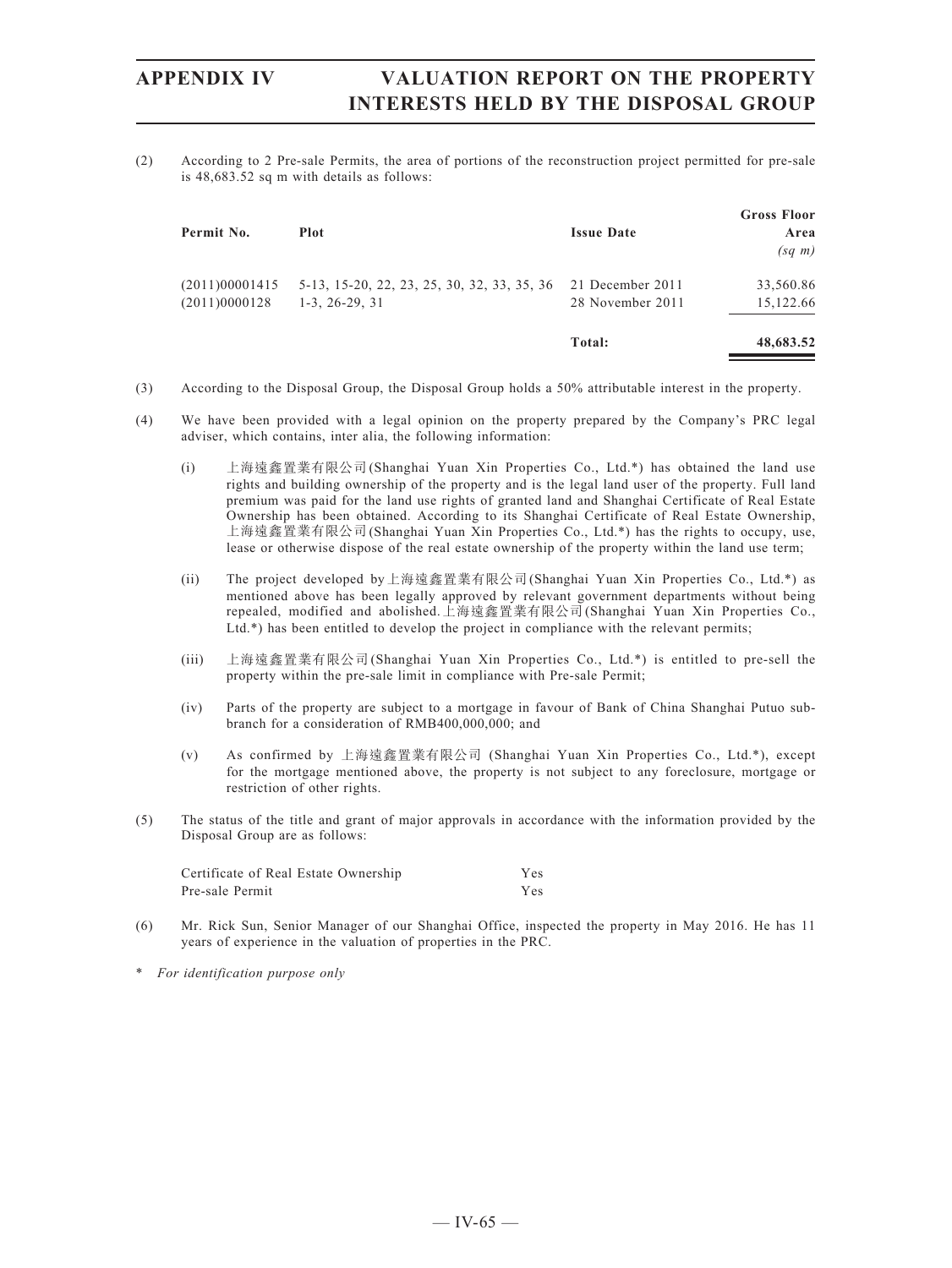**Market value in** 

### **VALUATION CERTIFICATE**

|     | Property                                                                                                  | Description and<br>tenure                                                                                                                                                                                                                                                                                                           | Particulars of<br>occupancy                                 | existing state as at<br>31 March 2016                                                           |
|-----|-----------------------------------------------------------------------------------------------------------|-------------------------------------------------------------------------------------------------------------------------------------------------------------------------------------------------------------------------------------------------------------------------------------------------------------------------------------|-------------------------------------------------------------|-------------------------------------------------------------------------------------------------|
| 17. | LAND (Shanghai)<br>(遠洋·鴻郡(上海)一<br>期), Fuyuan Road,<br>Lane 885, Baoshan<br>District, Shanghai,<br>the PRC | Phase 1 of DREAMING The property comprises the unsold units<br>of a villa development completed in 2016.<br>The property is situated in the sub-urban<br>area of Baoshan District in Shanghai<br>with several bus lines and subway access.<br>The environment is quite good and is<br>surrounded by Meilan Lake and Golf<br>Course. | As at the date of<br>valuation, the property<br>was vacant. | RMB549,000,000<br>$(50\%$ interest<br>attributable to the<br>Disposal Group:<br>RMB274,500,000) |
|     |                                                                                                           | According to the information provided by<br>the Disposal Group, the gross floor area<br>of the unsold portion of the property is<br>14,672.51 sq m.<br>The land use rights of the property have<br>been granted for a term due to expire on<br>2 October 2080 for residential use.                                                  |                                                             |                                                                                                 |

### *Notes:*

- (1) According to Shanghai Certificate of Real Estate Ownership No. (2011) 013970 issued by Shanghai Planning, Land & Resources Administration Bureau and Shanghai Housing Security & Administration Bureau on 1 April 2011, the land use rights of part of the property having a site area of 107,824.9 sq m have been vested in上海遠鑫置業有限公司(Shanghai Yuan Xin Properties Co., Ltd.\*) for a term due to expire on 2 October 2080 for residential use.
- (2) According to Completion and Acceptance Certificates for Construction Works No. 2016BS0014 issued by Shanghai Baoshan District Construction and Transportation Committee on 21 January 2016, the property with a total gross floor area of 71,547.75 sq m has been completed.

The property is portion of the aforesaid gross floor area.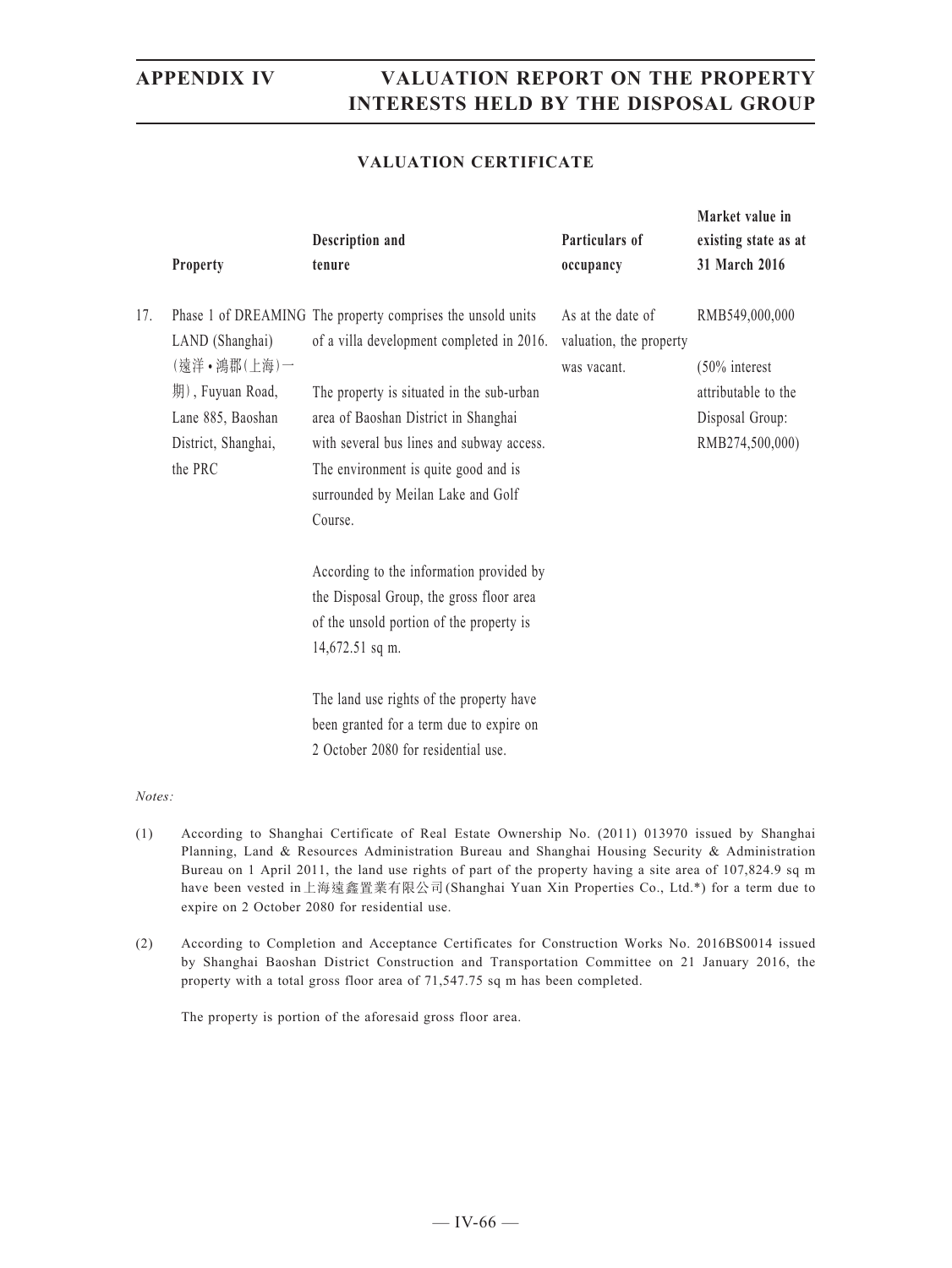- (3) According to the information provided by the Disposal Group, portions of the property with a total gross floor area of approximately 7,345.20 sq m have been committed for sale at a total consideration of RMB255,906,832. We have included such portions in our valuation and taken into account such amount.
- (4) According to the Disposal Group, the Disposal Group holds a 50% attributable interest in the property.
- (5) We have been provided with a legal opinion on the property prepared by the Company's PRC legal adviser, which contains, inter alia, the following information:
	- (i) 上海遠鑫置業有限公司(Shanghai Yuan Xin Properties Co., Ltd.\*) has obtained the land use rights of the property and is the legal land user of the property. Full land premium was paid for the land use rights of granted land and State-owned Land Use Rights Certificates have been obtained. According to its Grant Contract of Land Use Rights and State-owned Land Use Rights Certificate,上海遠鑫置業有限公司(Shanghai Yuan Xin Properties Co., Ltd.\*) has the rights to occupy, use, lease or otherwise dispose of the land use rights of the property within the land use term;
	- (ii) The project under construction by上海遠鑫置業有限公司(Shanghai Yuan Xin Properties Co., Ltd.\*) mentioned above has been legally approved by relevant government departments without being repealed, modified and abolished.上海遠鑫置業有限公司(Shanghai Yuan Xin Properties Co., Ltd.\*) has been entitled to develop the project in compliance with the relevant permits;
	- (iii) 上海遠鑫置業有限公司(Shanghai Yuan Xin Properties Co., Ltd.\*) is entitled to pre-sell the property under construction within the pre-sale limit in compliance with Pre-sale Permit;
	- (iv) Parts of the property are subject to two mortgages in favour of Industrial Bank Wujiaochang subbranch for a consideration of RMB800,000,000; and
	- (v) As confirmed by上海遠鑫置業有限公司(Shanghai Yuan Xin Properties Co., Ltd.\*), except for the mortgage mentioned above, the land use rights and projects under construction mentioned above are not subject to any foreclosure, mortgage or restriction of other rights.
- (6) The status of the title and grant of major approvals in accordance with the information provided by the Disposal Group are as follows:

Certificate of Real Estate Ownership Yes Completion and Acceptance Certificates for Construction Works Yes

- (7) Mr. Rick Sun, Senior Manager of our Shanghai Office, inspected the property in May 2016. He has 11 years of experience in the valuation of properties in the PRC.
- \* *For identification purpose only*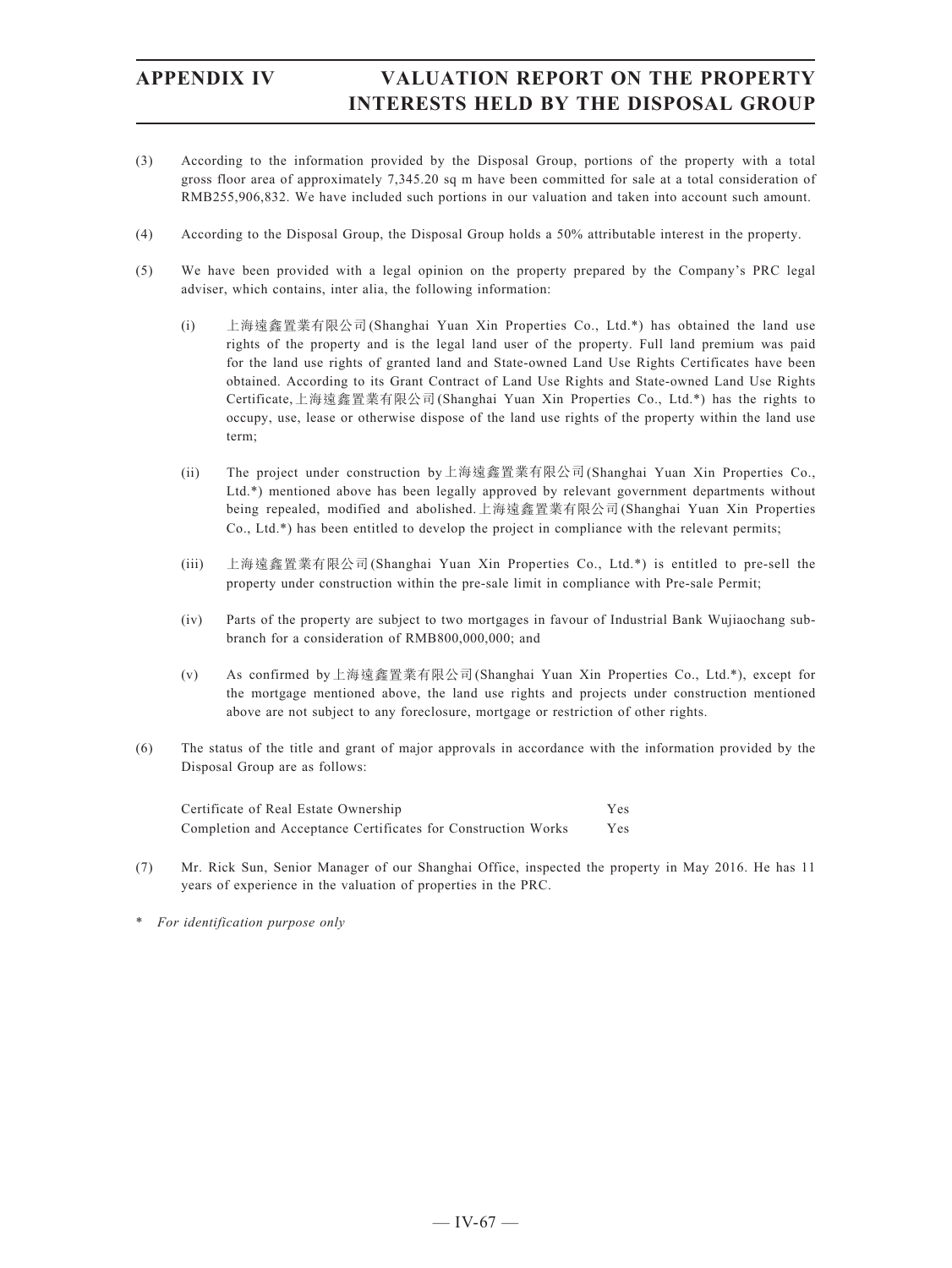### **VALUATION CERTIFICATE**

|     | Property                                                                                                                                                                                                   | Description and<br>tenure                                                                                                                                                                                                                                                                                                                                                                                                                                                                                                                                                                                                                                                                                                                                                                                                                                                                                                                                                                                                                                            | Particulars of<br>occupancy                                 | Market value in<br>existing state as at<br>31 March 2016                                       |
|-----|------------------------------------------------------------------------------------------------------------------------------------------------------------------------------------------------------------|----------------------------------------------------------------------------------------------------------------------------------------------------------------------------------------------------------------------------------------------------------------------------------------------------------------------------------------------------------------------------------------------------------------------------------------------------------------------------------------------------------------------------------------------------------------------------------------------------------------------------------------------------------------------------------------------------------------------------------------------------------------------------------------------------------------------------------------------------------------------------------------------------------------------------------------------------------------------------------------------------------------------------------------------------------------------|-------------------------------------------------------------|------------------------------------------------------------------------------------------------|
| 18. | The unsold completed<br>portions of Phases 1, 2<br>Manor (Dalian) (遠洋<br>假日養生莊園(大連)),<br>Jinshi IT Industrial<br>Park, Dalian Economic<br>and Technological<br>Area, Dalian, Liaoning<br>Province, the PRC | Ocean Holiday Manor (Dalian) is erected<br>on two pieces of land with a total site<br>and 3 of Ocean Holiday area of approximately 461,300 sq m and is<br>being developed in phases into a composite<br>development with car parking spaces.<br>The property comprises the unsold units<br>of the completed portions of an enlarged<br>composite development being developed in<br>phases. The subject portions were completed<br>in between 2012 and 2015.<br>The property is situated in the northwest of<br>Jinshitan area. The property abuts Guanggu<br>Road on the south, Project Xintianjiayuan<br>(心田佳苑) on the north, and mountains on<br>the east and west.<br>Developments in the vicinity mainly<br>comprise residential and townhouses, such<br>as Project Gold Pearl (金石明珠), Boee<br>Brilliant Villas' Hill (保億麗景山), Jinshi<br>Beach Holiday Park (金石灘度假公園)<br>interspersed with a few retail facilities.<br>The property is situated in Jinshitan<br>Scenic Spot. The environment is good.<br>Business types mainly include F&B and<br>entertainment. | As at the date of<br>valuation, the property<br>was vacant. | RMB192,000,000<br>$(50\%$ interest<br>attributable to the<br>Disposal Group:<br>RMB96,000,000) |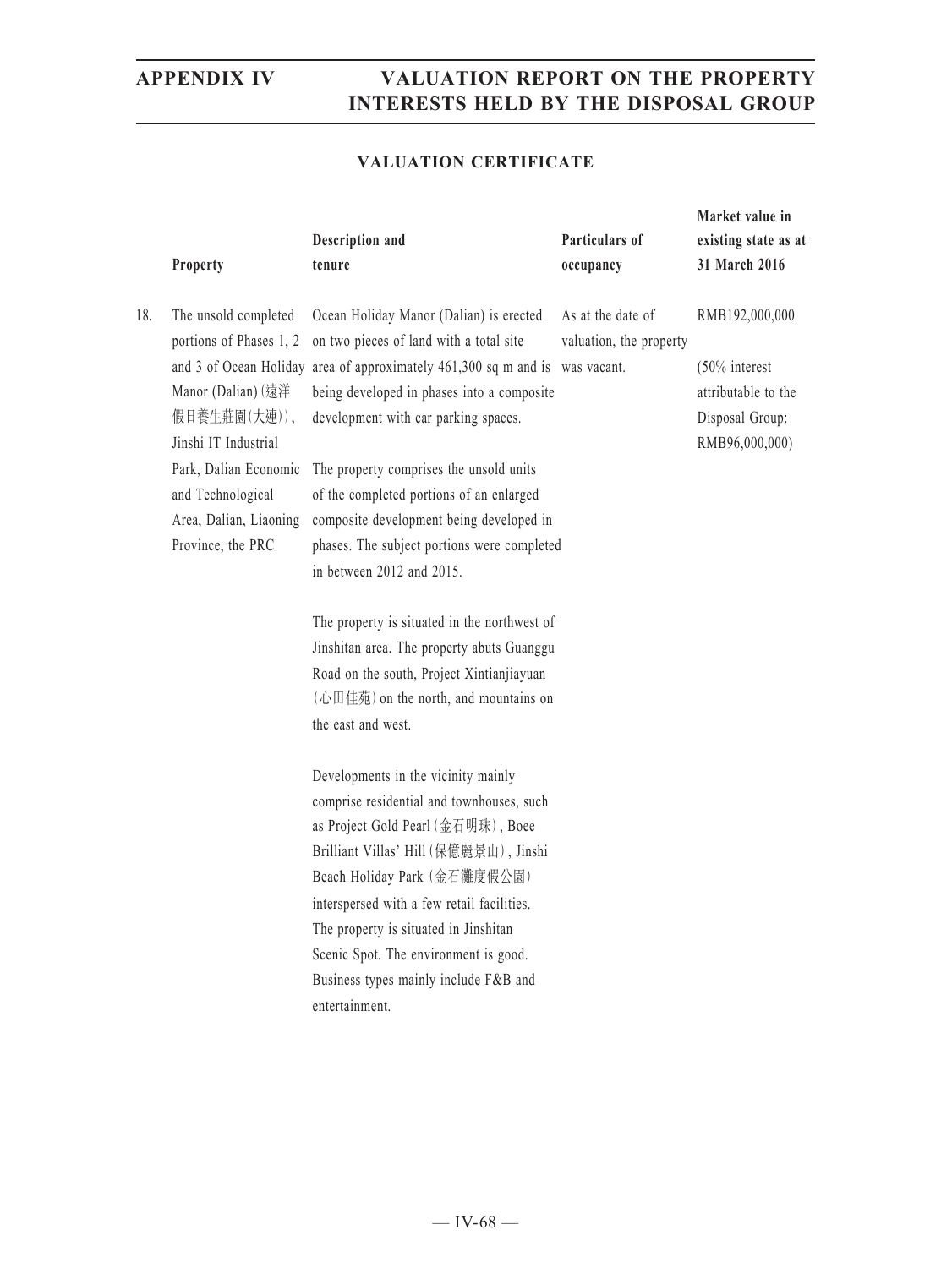According to the information provided by the Disposal Group, the gross floor areas of the property are summarized as follows:

|             | Proposed<br><b>Gross Floor</b> |
|-------------|--------------------------------|
| Use         | Area                           |
|             | $(sq \; m)$                    |
| Residential | 1,311.06                       |
| Townhouse   | 9,735.15                       |
| Retail      | 10,117.79                      |
| Car park    | 4,131.53                       |
| Total:      | 25, 295. 53                    |

The land use rights of the property have been granted for terms due to expire on 25 March 2060 for residential use.

### *Notes:*

(1) According to 2 State-owned Land Use Rights Certificates issued by Dalian State-owned Land Resources and Housing Bureau Jinzhou New District Branch, the land use rights of the property with a total site area of approximately 461,300 sq m have been vested in 大連鑫融置業有限公司 (Dalian Xinrong Property Co., Ltd.\*) for terms due to expire on 25 March 2060 for residential use. The details are as follows:

| Certificate No. | <b>Site Area</b><br>$(sq \; m)$ | Use         | <b>Issue Date</b> |
|-----------------|---------------------------------|-------------|-------------------|
| $(2011)$ 0016   | 80,273                          | Residential | 23 March 2011     |
| $(2011)$ 0012   | 381,027                         | Residential | 28 February 2011  |
| Total           | 461,300                         |             |                   |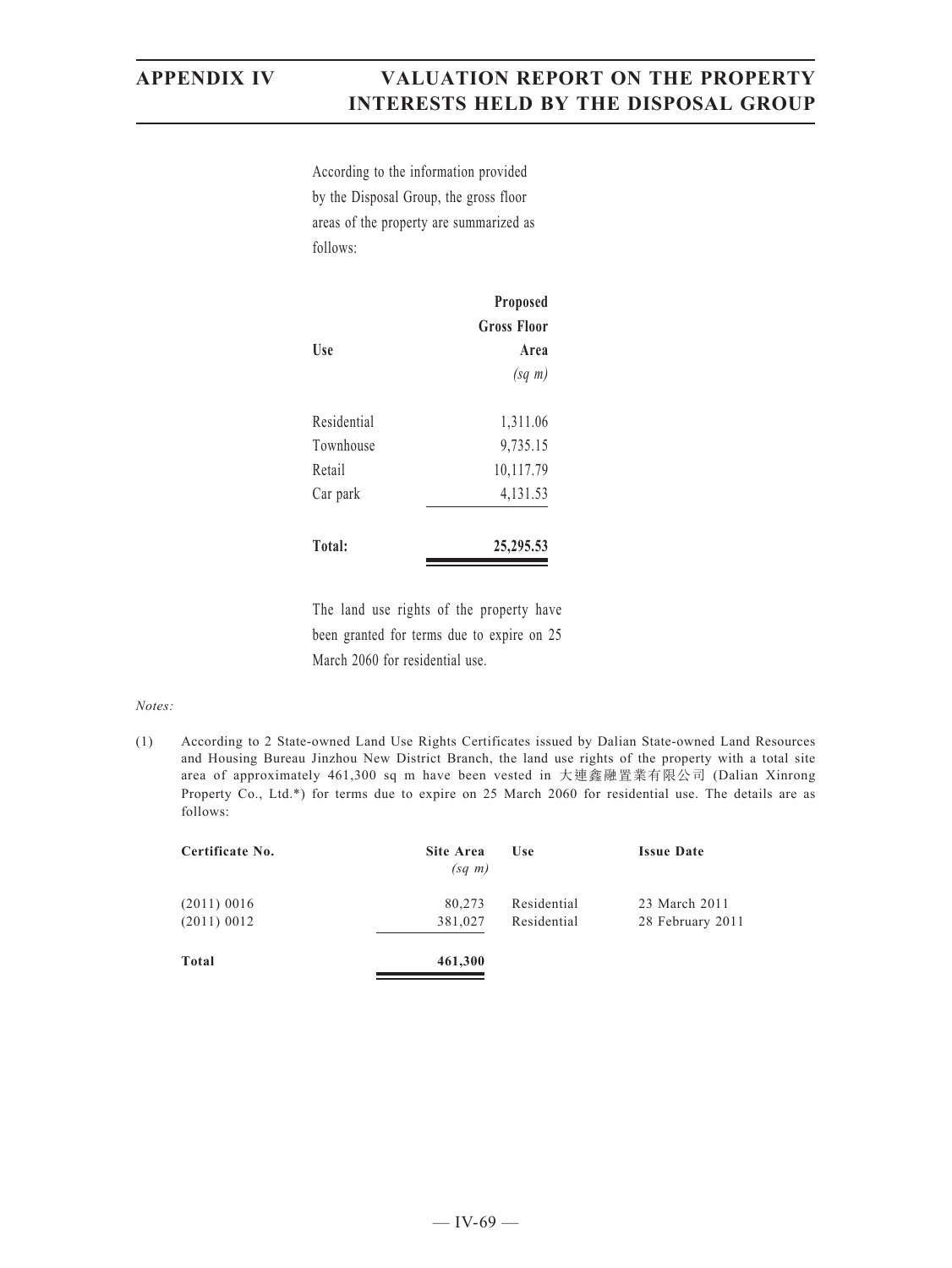(2) The salient points of Grant Contracts for State-owned Land Use Rights entered into between Dalian State-owned Land Resources and Housing Bureau (the "**Grantor**") and 大連鑫融置業有限公司 (Dalian Xinrong Property Co., Ltd.) (the "**Grantee**") on 26 March 2010 are summarized below:

|              |                          |                              | <b>Permitted</b><br><b>Gross Floor</b> |                                                            |
|--------------|--------------------------|------------------------------|----------------------------------------|------------------------------------------------------------|
| Use          | Site Area<br>$(sq \; m)$ | <b>Land Premium</b><br>(RMB) | Area<br>$(sq \; m)$                    | <b>Land Use Term</b>                                       |
| Residential  | 81,131                   | 86,730,000                   | 64,904.80                              | 50 years commencing on<br>the handover date of the<br>land |
| Residential  | 381,027                  | 407,300,000                  | 304,821.60                             |                                                            |
| <b>Total</b> | 462,158                  | 494,030,000                  | 369,726.40                             |                                                            |

(3) According to Planning Permit for Construction Land No. 210213201010142 dated 24 November 2010, the construction land use of portions of the development, in which the property constitutes part therein, complies with the town planning requirements and permission for construction of a total gross site area of 81,131 sq m has been granted to大連鑫融置業有限公司(Dalian Xinrong Property Co., Ltd.).

According to Planning Permit for Construction Land No. 210213201010143 dated 24 November 2010, the construction land use of portions of the development, in which the property constitutes part therein, complies with the town planning requirements and permission for construction of a total gross site area of 381,027 sq m has been granted to大連鑫融置業有限公司(Dalian Xinrong Property Co., Ltd.).

(4) According to 6 Planning Permits for Construction Works, the construction works of the property comply with the town planning requirements and the permitted construction scale is 245,578.53 sq m. The details are as follows:

|                 | <b>Gross Floor</b> |                   |
|-----------------|--------------------|-------------------|
| Permit No.      | Area               | <b>Issue Date</b> |
|                 | $(sq \; m)$        |                   |
| 210213201310084 | 37, 353. 98        | 14 June 2013      |
| 210213201110118 | 73,463.18          | 22 July 2011      |
| 210213201110049 | 33,274.41          | 14 April 2011     |
| 210213201110048 | 48,349.91          | 14 April 2011     |
| 210213201310054 | 27, 272.56         | 25 August 2013    |
| 210213201310085 | 25,864.49          | 14 June 2013      |
| Total           | 245,578.53         |                   |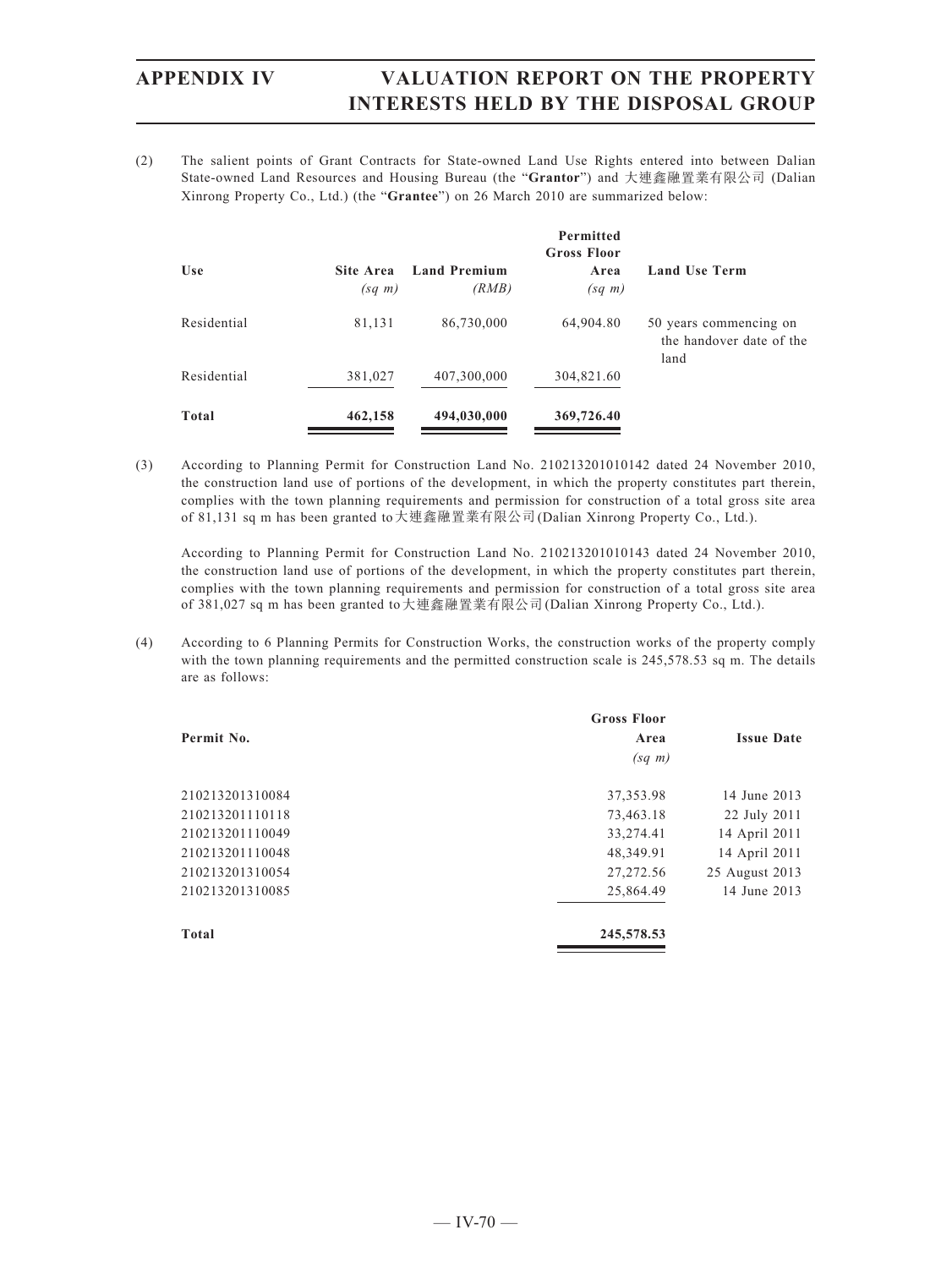(5) According to 8 Permits for Commencement of Construction Works, the construction works of the property comply with the construction works commencement conditions and the total permitted gross floor area is 245,578.53 sq m. The details are as follows:

| Permit No.         | <b>Gross Floor Area</b><br>$(sq \; m)$ | <b>Issue Date</b> | <b>Construction period</b>                |
|--------------------|----------------------------------------|-------------------|-------------------------------------------|
| 210206201207311801 | 24,306.97                              | 31 July 2012      | From 10 July 2012 to<br>30 September 2013 |
| 210206201207311901 | 13,047.01                              | 4 September 2014  | From 10 July 2012 to<br>30 September 2013 |
| 210206201105171501 | 48,349.91                              | 17 May 2011       | From 10 May 2011 to 30 May 2012           |
| 210206201108240501 | 30,292.86                              | 24 August 2011    | From 25 July 2011 to 30 June 2012         |
| 210206201105311101 | 33,274.41                              | 31 May 2011       | From 10 May 2011 to 30 May 2012           |
| 210206201108240601 | 43,170.32                              | 24 August 2011    | From 25 July 2011 to 30 June 2012         |
| 210206201307310101 | 27,272.56                              | 31 July 2013      | From 31 July 2013 to 31 July 2014         |
| 210206201308271901 | 25,864.49                              | 27 August 2013    | From 26 August 2013 to 30 June<br>2015    |
| Total              | 245,578.53                             |                   |                                           |

(6) According to 8 Pre-sale Permits issued by Dalian Jinzhou New District State-owned Land Resources and Housing Bureau,大連鑫融置業有限公司(Dalian Xinrong Property Co., Ltd.) was permitted for pre-sale of portions of the property with details as follows:

|            | Pre-sale    |                   |
|------------|-------------|-------------------|
| Permit No. | Area        | <b>Issue Date</b> |
|            | $(sq \; m)$ |                   |
| 2011036    | 73,568.31   | 14 June 2011      |
| 2011083    | 28,170.20   | 18 November 2011  |
| 2011055    | 40,522.23   | 30 August 2011    |
| 2012043    | 24,149.22   | 24 August 2012    |
| 2013027    | 7,018.79    | 21 June 2013      |
| 2013043    | 27,252.70   | 23 August 2013    |
| 2013050    | 8,564.72    | 3 September 2013  |
| 2014046    | 8,553.74    | 25 June 2014      |
| Total      | 217,799.91  |                   |
|            |             |                   |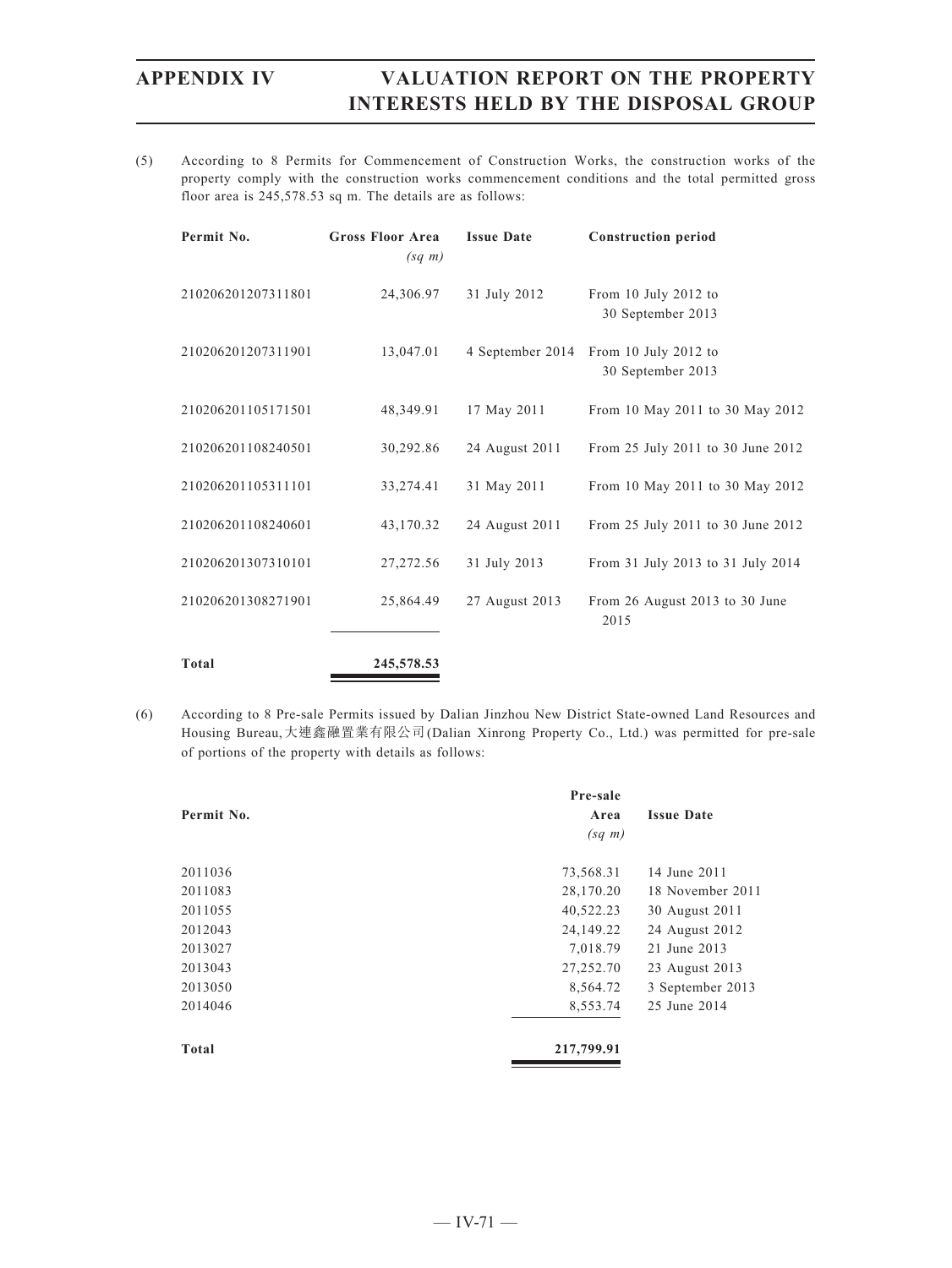- (7) According to Completion and Acceptance Certificates for Construction Works Nos. 2013-034, 2013-035, 2014-166 and 2014-167 dated 6 May 2013 and 31 December 2014, parts of the development with a total gross floor area of 184,073.21 sq m were completed.
- (8) According to the information provided by the Disposal Group, portions of the property with a total gross floor area of 11,046.21 sq m have been committed for sale at a total consideration of RMB72,396,029. We have included such portions in our valuation and taken into account such amount.
- (9) According to the Disposal Group, the Disposal Group holds a 50% attributable interest in the property.
- (10) We have been provided with a legal opinion on the property prepared by the Company's PRC legal adviser, which contains, inter alia, the following information:
	- (i) 大連鑫融置業有限公司(Dalian Xinrong Property Co., Ltd.) has obtained the land use rights of the property and is the legal land user of the property. Full land premium was paid for the land use rights of granted land and State-owned Land Use Rights Certificates have been obtained. According to its Grant Contract of Land Use Rights and State-owned Land Use Rights Certificate,大連鑫融置業有限公司(Dalian Xinrong Property Co., Ltd.) has the rights to occupy, use, lease or otherwise dispose of the land use rights of the property within the land use term;
	- (ii) The project under construction by大連鑫融置業有限公司(Dalian Xinrong Property Co., Ltd.) mentioned above has been legally approved by relevant government departments without being repealed, modified and abolished.大連鑫融置業有限公司(Dalian Xinrong Property Co., Ltd.) has been entitled to develop the project in compliance with the relevant permits;
	- (iii) 大連鑫融置業有限公司(Dalian Xinrong Property Co., Ltd.) is entitled to pre-sell the property under construction within the pre-sale limit in compliance with Pre-sale Permit;
	- (iv) Parts of the property are subject to a mortgage in favour of Bank of China Dalian Development Zone branch for a consideration of RMB310,000,000; and
	- (v) As confirmed by大連鑫融置業有限公司(Dalian Xinrong Property Co., Ltd.), except for the mortgage mentioned above, the land use rights and projects under construction mentioned above are not subject to any foreclosure, mortgage or restriction of other rights.
- (11) The status of the title and grant of major approvals in accordance with the information provided by the Disposal Group are as follows:

| State-owned Land Use Rights Certificate                      | Yes |
|--------------------------------------------------------------|-----|
| Grant Contract for State-owned Land Use Rights               | Yes |
| Planning Permit for Construction Land                        | Yes |
| Planning Permit for Construction Works                       | Yes |
| Permit for Commencement of Construction Works                | Yes |
| Pre-sale Permit                                              | Yes |
| Completion and Acceptance Certificate for Construction Works | Yes |

- (12) Ms. Liven Xu, Associate Director of our Dalian Office, inspected the property in May 2016. She is a Registered China Real Estate Appraiser and has 19 years of experience in the valuation of properties in the PRC.
- \* *For identification purpose only*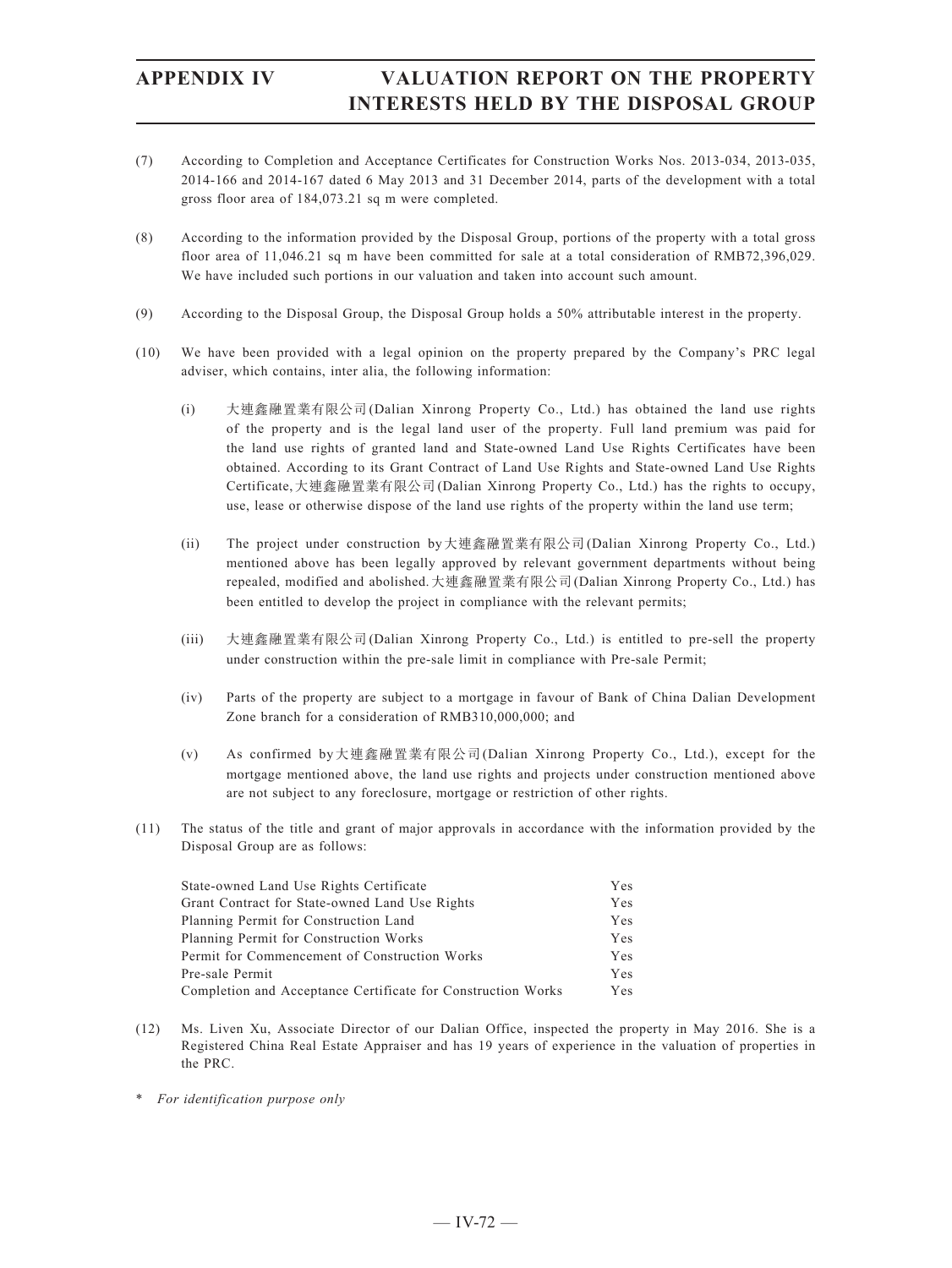### **VALUATION CERTIFICATE**

|     | Property                                                                                                                                                                                     | Description and<br>tenure                                                                                                                                                                                                                                                                                                                                                                                                                                                                                                                                                          | Particulars of<br>occupancy                                 | Market value in<br>existing state as at<br>31 March 2016                                         |
|-----|----------------------------------------------------------------------------------------------------------------------------------------------------------------------------------------------|------------------------------------------------------------------------------------------------------------------------------------------------------------------------------------------------------------------------------------------------------------------------------------------------------------------------------------------------------------------------------------------------------------------------------------------------------------------------------------------------------------------------------------------------------------------------------------|-------------------------------------------------------------|--------------------------------------------------------------------------------------------------|
| 19. | The unsold completed<br>portions of Ocean<br>TIMES (Dalian) (遠洋<br>時代城(大連)),<br>East of No. 8 Road,<br>University Town,<br>Dalian Development<br>Area, Dalian, Liaoning<br>Province, the PRC | The property comprises the unsold units<br>of a composite development completed in<br>2013.<br>The property is situated on the east of<br>Dalian University and abuts Dayao Bay<br>highway on the east. Developments in<br>the vicinity are mainly residential in<br>nature, such as Zhiyushan, Zhiyunshan,<br>Lanshanzhuzuo, interspersed with a few<br>retail facilities.<br>The property is approximately 8.6 km<br>to the central business district of Dalian<br>Development Area. The property is served<br>by public bus routes.<br>According to the information provided by | As at the date of<br>valuation, the property<br>was vacant. | RMB29,550,000<br>$(50\%$ interest<br>attributable<br>to the Disposal<br>Group:<br>RMB14,775,000) |
|     |                                                                                                                                                                                              | the Disposal Group, the gross floor area<br>of the property is 46,386 sq m. Around<br>985 car parking spaces will be eligible for<br>sale.<br>The land use rights of the property have                                                                                                                                                                                                                                                                                                                                                                                             |                                                             |                                                                                                  |
|     |                                                                                                                                                                                              | been granted for terms of 50 years due to<br>expire on 24 March 2060 for residential<br>use and 40 years due to expire on 24<br>March 2050 for commercial use.                                                                                                                                                                                                                                                                                                                                                                                                                     |                                                             |                                                                                                  |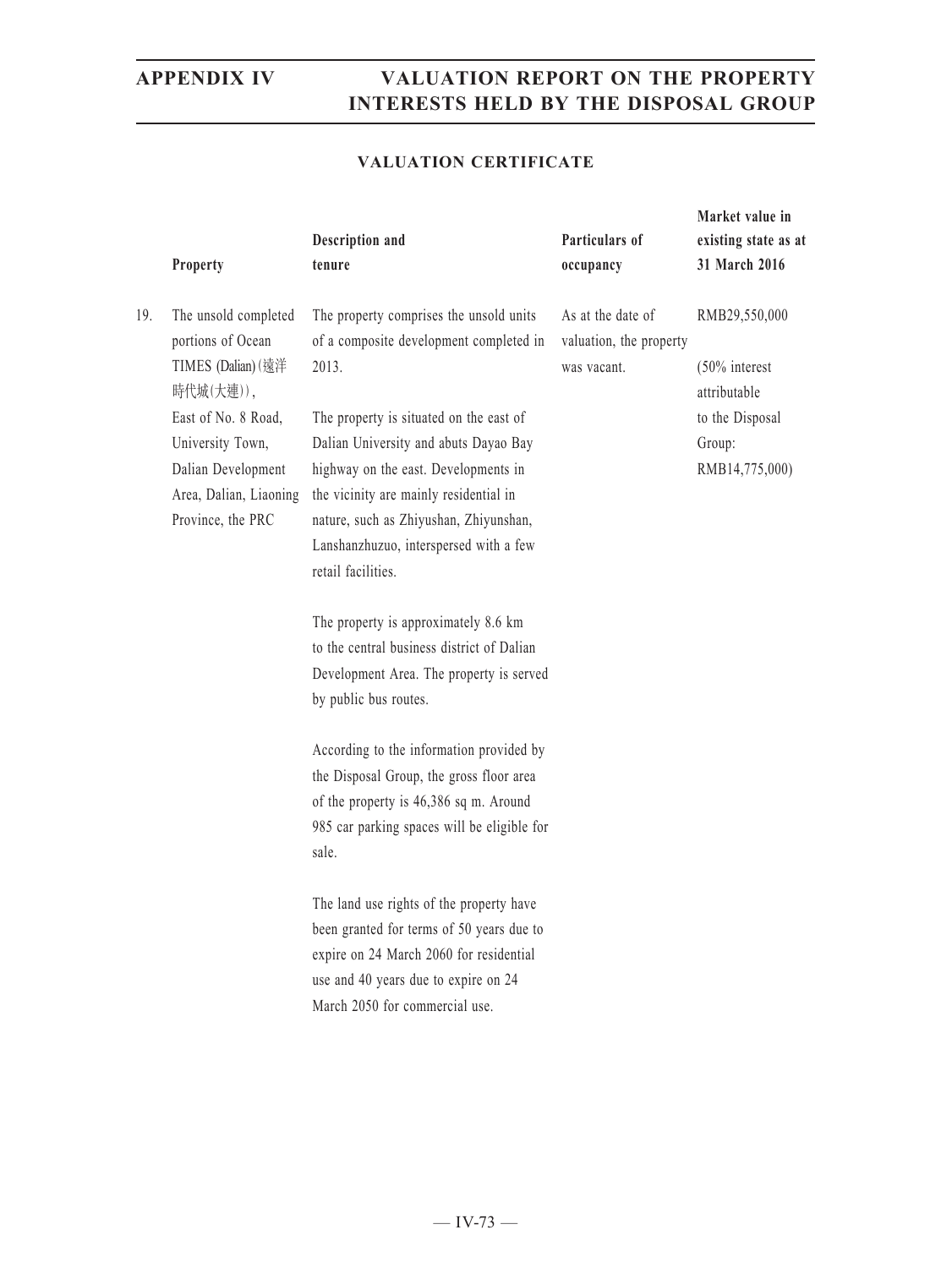### *Notes:*

- (1) According to State-owned Land Use Rights Certificate No. (2010) 0709 issued by Dalian State-owned Land Resources and Housing Bureau Development Area Branch on 25 August 2010, the land use rights of the development in which the property constitutes part therein, having a site area of 272,210 sq m have been vested in大連宏澤置業有限公司(Dalian Hong Ze Properties Co., Ltd.\*) for terms of 50 years due to expire on 24 March 2060 for residential use and 40 years due to expire on 24 March 2050 for commercial use.
- (2) The salient points of Grant Contract for State-owned Land Use Rights No. (2010)028 entered into between Dalian State-owned Land Resources and Housing Bureau (the "**Grantor**") and大連宏澤置業 有限公司(Dalian Hong Ze Properties Co., Ltd.\*) (the "**Grantee**") on 25 March 2010 are summarized below:

| (i)   | Location      | : East of No. 8 Road, University City                          |
|-------|---------------|----------------------------------------------------------------|
| (ii)  | Site Area     | $: 272,210$ sq m                                               |
| (iii) | Use           | : Residential and commercial                                   |
| (iv)  | Land Premium  | : $RMB479,650,000$                                             |
| (v)   | Land Use Term | : 40 years for commercial use and 50 years for residential use |
|       |               | commencing on the handover date of the land                    |

- (3) According to Planning Permit for Construction Land No. 210213201010100 dated 16 August 2010, the construction land use of the development in which the property constitutes part therein complies with the town planning requirements and permission for construction of a total gross site area of 272,210 sq m has been granted to大連宏澤置業有限公司(Dalian Hong Ze Properties Co., Ltd.\*) .
- (4) According to 6 Planning Permits for Construction Works, the construction works of the residential, retail, car park, communal and ancillary facilities of the development in which the property constitutes part therein comply with the town planning requirements. The details are as follows:

|                 |                   | <b>Gross Floor</b> |
|-----------------|-------------------|--------------------|
| Permit No.      | <b>Issue Date</b> | Area               |
|                 |                   | $(sq \; m)$        |
| 210213201010110 | 25 September 2010 | 260,502.67         |
| 210213201010111 | 25 September 2010 | 30,474.34          |
| 210213201110093 | 15 June 2011      | 138,952.13         |
| 210213201110094 | 15 June 2011      | 27,361.26          |
| 210213201110207 | 18 November 2011  | 115,370.12         |
| 210213201110214 | 1 December 2011   | 4,016.00           |
|                 | Total:            | 576,676.52         |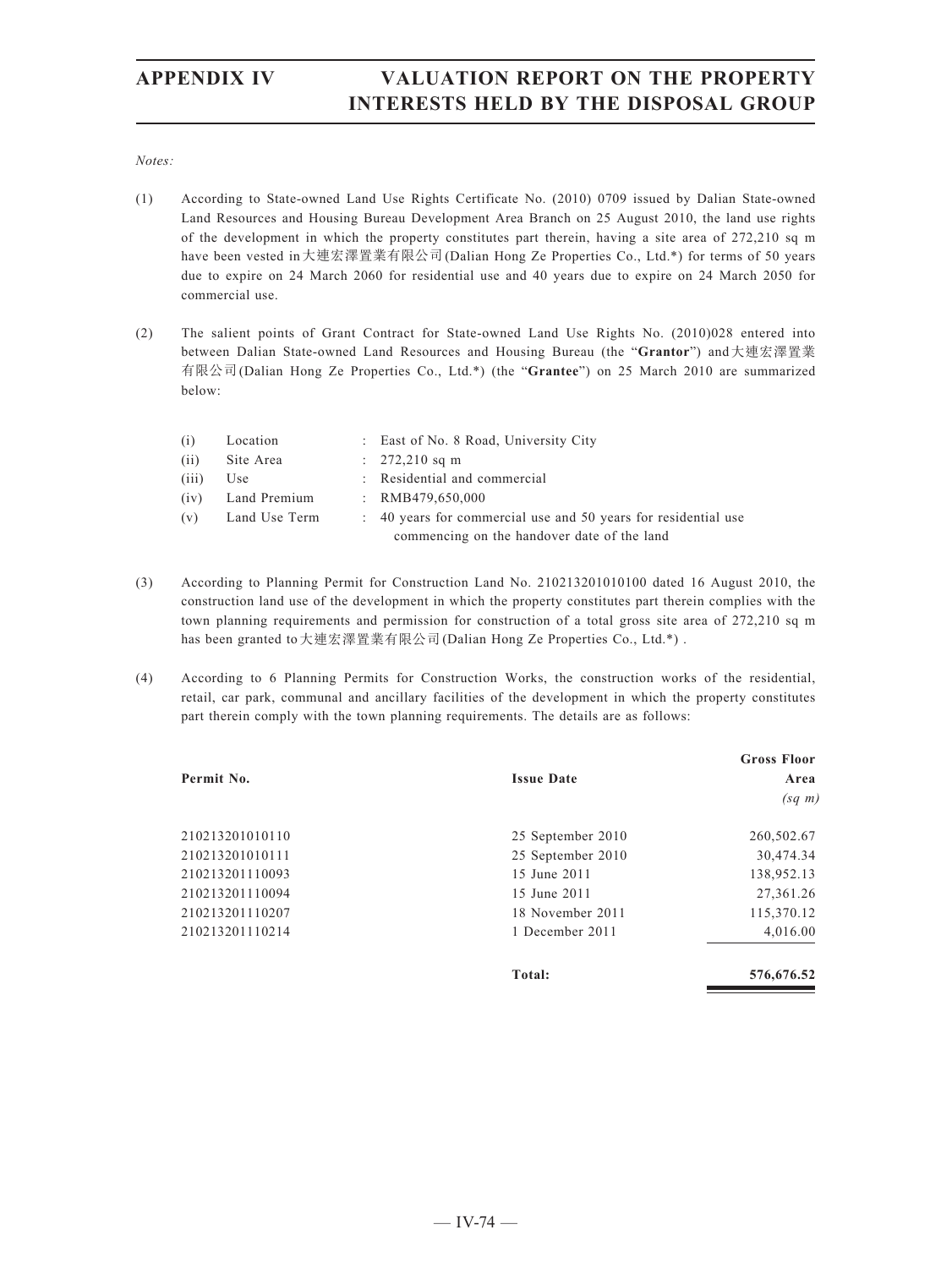(5) According to 9 Permits for Commencement of Construction Works, the construction works of the residential, retail, car park, communal and ancillary facilities of the development in which the property constitutes part therein comply with the construction works commencement conditions and the total permitted gross floor area is 572,660.52 sq m. The details are as follows:

|                    |                   | <b>Gross Floor</b> |                                         |
|--------------------|-------------------|--------------------|-----------------------------------------|
| Permit No.         | <b>Issue Date</b> | Area               | Unit No.                                |
|                    |                   | $(sq \; m)$        |                                         |
| 210206201012067201 | 6 December 2010   | 92,533.47          | 15 September 2010 to<br>30 October 2011 |
| 210206201012067001 | 6 December 2010   | 35,222.91          | 29 October 2010 to<br>30 November 2011  |
| 210206201103230901 | 23 March 2011     | 71,244.57          | 10 March 2011 to<br>30 November 2011    |
| 210206201103230801 | 23 March 2011     | 91,976.06          | 10 March 2011 to<br>1 September 2012    |
| 210206201108040401 | 4 August 2011     | 27,361.26          | 20 July 2011 to 30 September 2012       |
| 210206201109151201 | 15 September 2011 | 102,184.20         | 25 August 2011 to 31 May 2013           |
| 210206201109151101 | 15 September 2011 | 36,767.93          | 25 August 2011 to 31 May 2013           |
| 210206201203200701 | 20 March 2012     | 53,560.35          | 10 March 2012 to 30 June 2013           |
| 210206201203200801 | 20 March 2012     | 61,809.77          | 10 March 2012 to 30 June 2013           |
| Total              |                   | 572,660.52         |                                         |

(6) According to 16 Pre-sale Permits issued by Dalian Jinzhou New District State-owned Land Resources and Housing Bureau, 76 units with a total gross floor area of 472,339.07 sq m including residential units and retail units are permitted for pre-sale with details as follows:

| Permit No.   | <b>Issue Date</b> | Pre-sale Area | Quantity       |
|--------------|-------------------|---------------|----------------|
|              |                   | $(sq \; m)$   |                |
| 2010012      | 14 December 2010  | 36,539.83     | 14             |
| 2010013      | 14 December 2010  | 5,530.16      | 10             |
| 2011020      | 23 April 2011     | 18,177.97     | 3              |
| 2011028      | 27 May 2011       | 20,817.70     | 3              |
| 2011035      | 24 June 2011      | 61,078.88     | 7              |
| 2011052      | 25 August 2011    | 22,255.07     | 5              |
| 2011061      | 16 September 2011 | 50,122.24     | $\overline{4}$ |
| 2011074      | 14 October 2011   | 45,924.56     | 6              |
| 2011081      | 11 November 2011  | 39,571.54     | 6              |
| 2012007      | 20 March 2012     | 16,015.22     | $\overline{2}$ |
| 2012034      | 4 July 2012       | 20,591.92     | 3              |
| 2012028      | 8 June 2012       | 12,564.18     | $\overline{2}$ |
| 2012066      | 14 November 2012  | 48,052.20     | 6              |
| 2012051      | 25 September 2012 | 29,197.11     | $\overline{2}$ |
| 2012025      | 23 May 2012       | 26,876.78     | 1              |
| 2012020      | 23 May 2012       | 19,023.71     | 2              |
| <b>Total</b> |                   | 472,339.07    | 76             |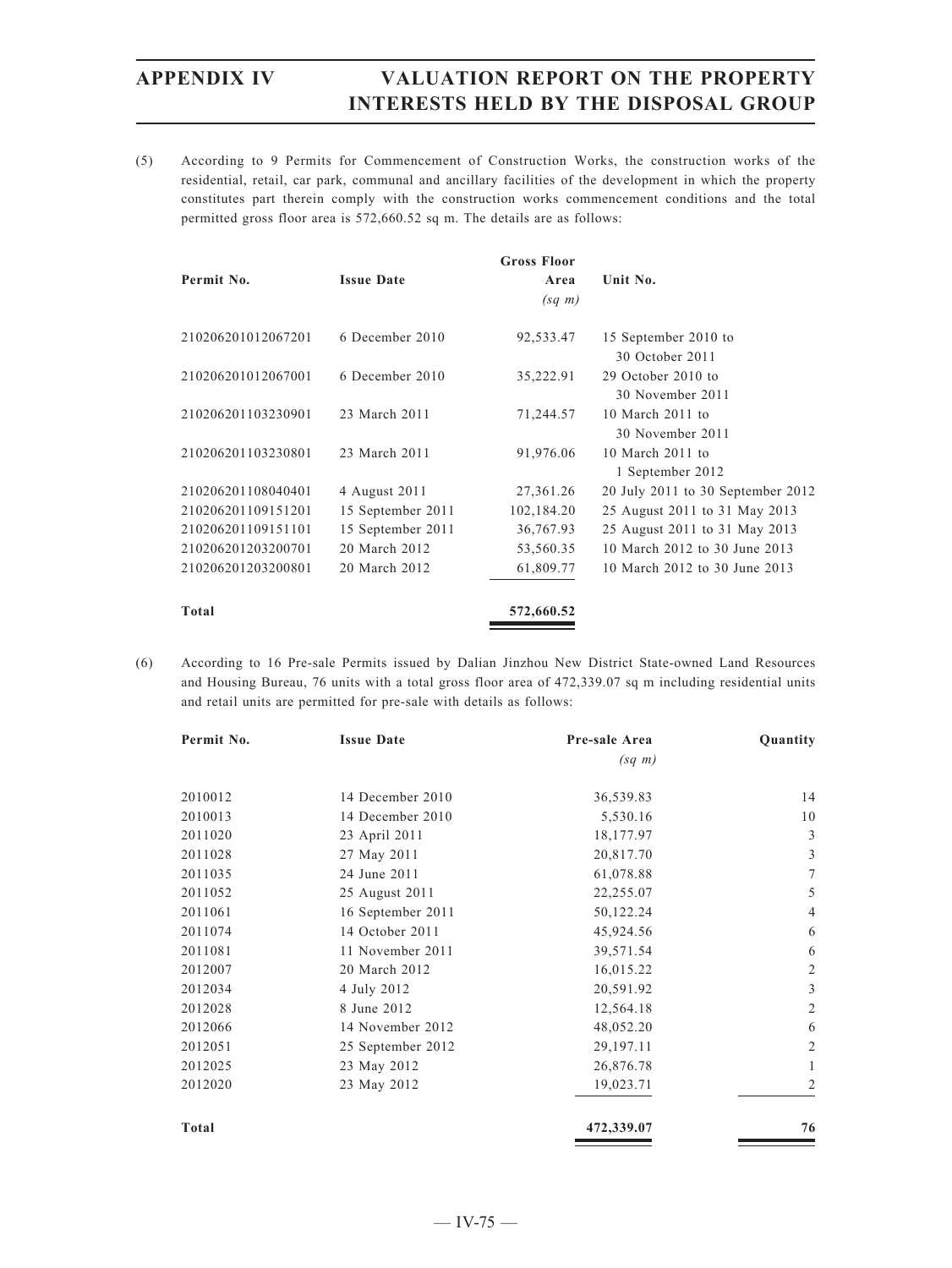(7) According to 10 Dalian Real Estate Surveying Reports, the areas of the property are as follows:

| Permit No.    | Pre-sale Area |
|---------------|---------------|
|               | $(sq \; m)$   |
| (2012)118     | 57,904.92     |
| (2012)152     | 12,468.73     |
| (2012)161     | 27,018.05     |
| (2012)213     | 71,639.86     |
| (2013)023     | 30,241.82     |
| (2013)076     | 110,429.83    |
| (2013)141     | 138,484.67    |
| $(2013)149-1$ | 14,026.83     |
| $(2013)149-2$ | 100,215.15    |
| (2014)059     | 185.72        |
| <b>Total</b>  | 562,615.58    |

(8) According to 7 Completion and Acceptance Certificates for Construction Works issued by Dalian Jinzhou New District Construction Project Completion Inspection and Acceptance for the Record Department, the development in which the property constitutes part therein, with a total gross floor area of 448,220.48 sq m was completed. The details are as follows:

| Certificate No. | <b>Issue Date</b> | <b>Gross Floor Area</b> |
|-----------------|-------------------|-------------------------|
|                 |                   | $(sq \; m)$             |
| 2013-050        | 31 May 2013       | 66,359.84               |
| 2013-121        | 17 December 2013  | 30,242.76               |
| 2014-057        | 30 April 2014     | 15,003.48               |
| 2014-007        | 9 January 2014    | 125,794.51              |
| 2014-056        | 28 April 2014     | 138,486.40              |
| 2014-015        | 22 January 2014   | 45, 315. 44             |
| 2014-043        | 31 March 2014     | 27,018.05               |
|                 | Total:            | 448,220.48              |

- (9) According to the information provided by the Disposal Group, the property with a total gross floor area of 46,386 sq m have been committed for sale at a total consideration of RMB29,550,000. We have included such portions in our valuation and taken into account such amount.
- (10) According to the Disposal Group, the Disposal Group holds a 50% attributable interest in the property.
- (11) We have been provided with a legal opinion on the property prepared by the Company's PRC legal adviser, which contains, inter alia, the following information:
	- (i) 大連宏澤置業有限公司 (Dalian Hong Ze Properties Co., Ltd.\*) has obtained the land use rights of the property and is the legal land user of the property. Full land premium was paid for the land use rights of granted land and State-owned Land Use Rights Certificates have been obtained. According to its Grant Contract of Land Use Rights and State-owned Land Use Rights Certificate, 大連宏澤置業有限公司 (Dalian Hong Ze Properties Co., Ltd.\*) has the rights to occupy, use, lease or otherwise dispose of the land use rights of the property within the land use term;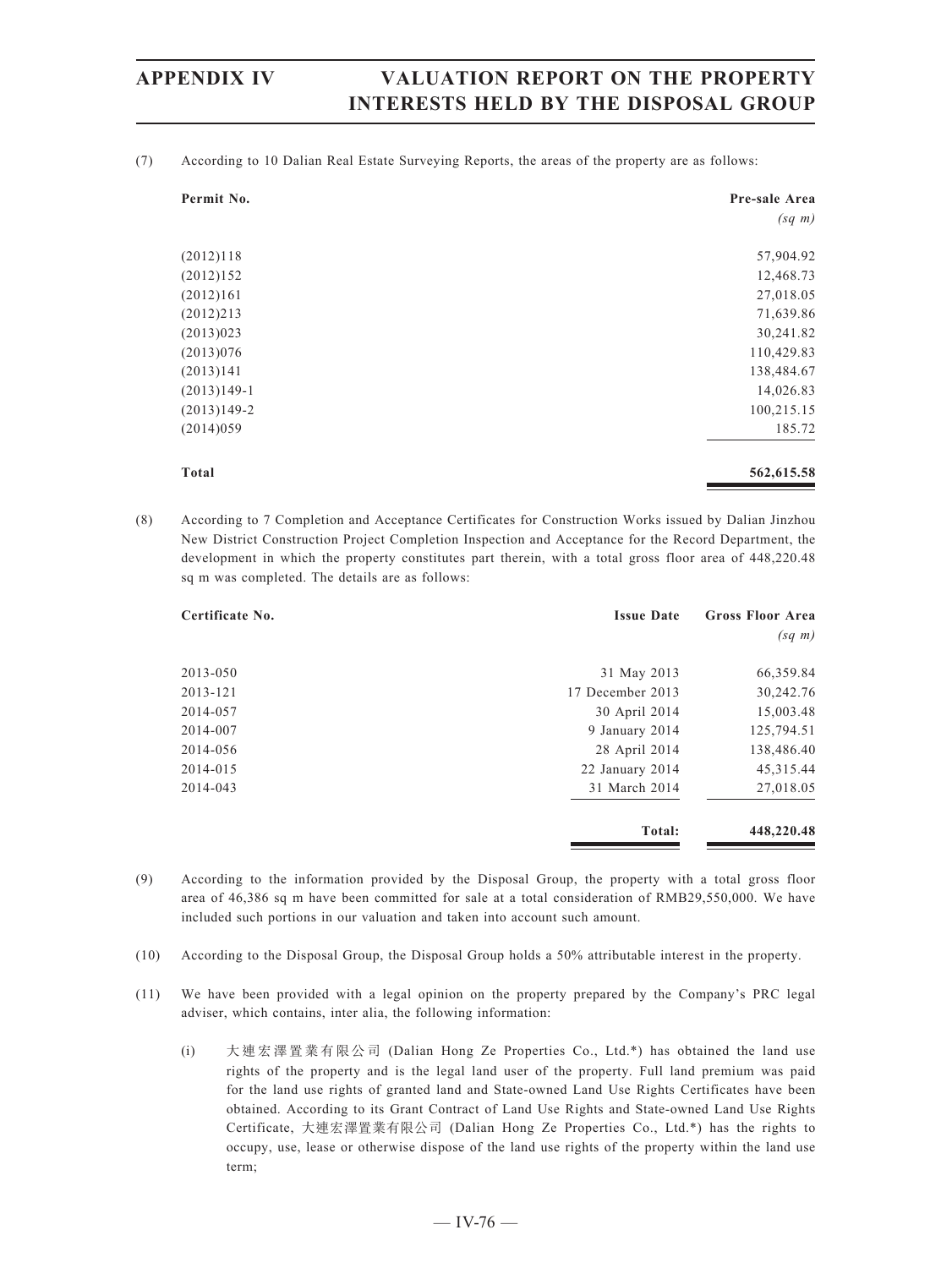- (ii) The project developed by 大連宏澤置業有限公司 (Dalian Hong Ze Properties Co., Ltd.\*) as mentioned above has been legally approved by relevant government departments without being repealed, modified and abolished. 大連宏澤置業有限公司 (Dalian Hong Ze Properties Co., Ltd.\*) has been entitled to develop the project in compliance with the relevant permits;
- (iii) 大連宏澤置業有限公司 (Dalian Hong Ze Properties Co., Ltd.\*) is entitled to pre-sell the property within the pre-sale limit in compliance with Pre-sale Permit; and
- (iv) As confirmed by 大連宏澤置業有限公司 (Dalian Hong Ze Properties Co., Ltd.\*), the property is not subject to any foreclosure, mortgage or restriction of other rights.
- (12) The status of the title and grant of major approvals in accordance with the information provided by the Disposal Group are as follows:

| State-owned Land Use Rights Certificate                      | <b>Yes</b> |
|--------------------------------------------------------------|------------|
| Grant Contract for State-owned Land Use Rights               | <b>Yes</b> |
| Planning Permit for Construction Land                        | <b>Yes</b> |
| Planning Permit for Construction Works                       | <b>Yes</b> |
| Permit for Commencement of Construction Works                | <b>Yes</b> |
| Pre-sale Permit                                              | <b>Yes</b> |
| Real Estate Surveying Report                                 | <b>Yes</b> |
| Completion and Acceptance Certificate for Construction Works | <b>Yes</b> |

- (13) Ms. Huiqiu Yin, Assistant Manager of our Dalian Office, inspected the property in May 2016. She is a Registered China Real Estate Appraiser and has 8 years of experience in the valuation of properties in the PRC.
- *\* For identification purpose only*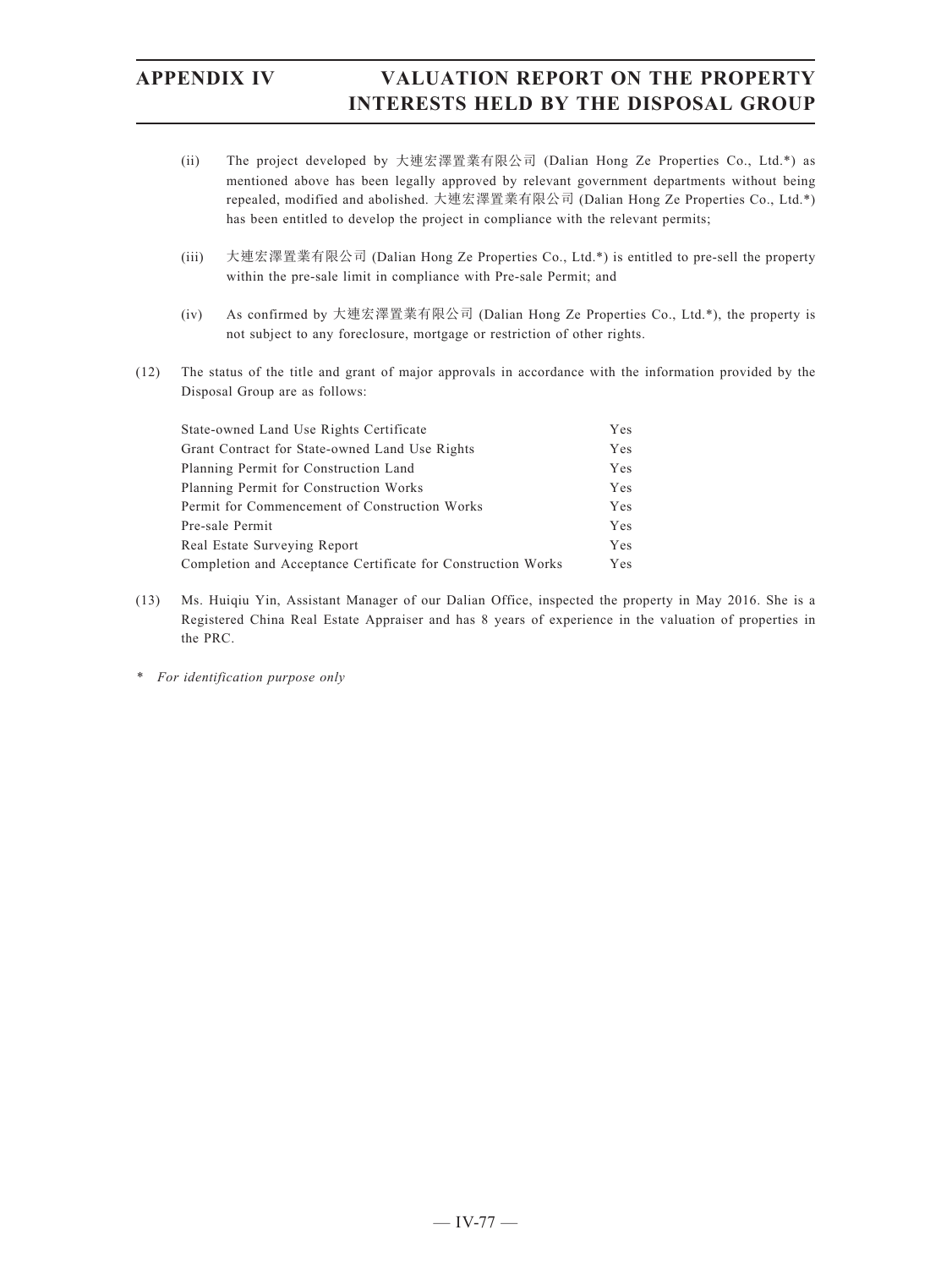**Market value in** 

### **VALUATION CERTIFICATE**

|     | Property                                                                                          | Description and<br>tenure                                                                                                                                                                                                                                           | Particulars of<br>occupancy                                 | existing state as at<br>31 March 2016                                                            |
|-----|---------------------------------------------------------------------------------------------------|---------------------------------------------------------------------------------------------------------------------------------------------------------------------------------------------------------------------------------------------------------------------|-------------------------------------------------------------|--------------------------------------------------------------------------------------------------|
| 20. | The unsold completed<br>portions of Phase 1A<br>(遠洋城(撫順)),<br>Jiangjungou,<br>Shuncheng District, | Phase 1A of Ocean City (Fushun) is<br>erected on a parcel of land with a total<br>of Ocean City (Fushun) site area of approximately 145,724 sq<br>m being developed into a composite<br>development with car parking spaces. The<br>property was completed in 2013. | As at the date of<br>valuation, the property<br>was vacant. | RMB36,000,000<br>$(41.85\%$ interest<br>attributable to<br>the Disposal Group:<br>RMB15,066,000) |
|     | Fushun,<br>Liaoning Province,<br>the PRC                                                          | Ocean City (Fushun) is located in<br>Jiangjungou which is located in the valley<br>and enjoys scenic views.                                                                                                                                                         |                                                             |                                                                                                  |
|     |                                                                                                   | According to the information provided<br>by the Disposal Group, the property<br>comprises the unsold retail portions and<br>has a gross floor area of 3,845.18 sq m.                                                                                                |                                                             |                                                                                                  |
|     |                                                                                                   | The land use rights of the property have<br>been granted for terms due to expire on<br>31 August 2081 for residential use and on<br>31 August 2051 for commercial use.                                                                                              |                                                             |                                                                                                  |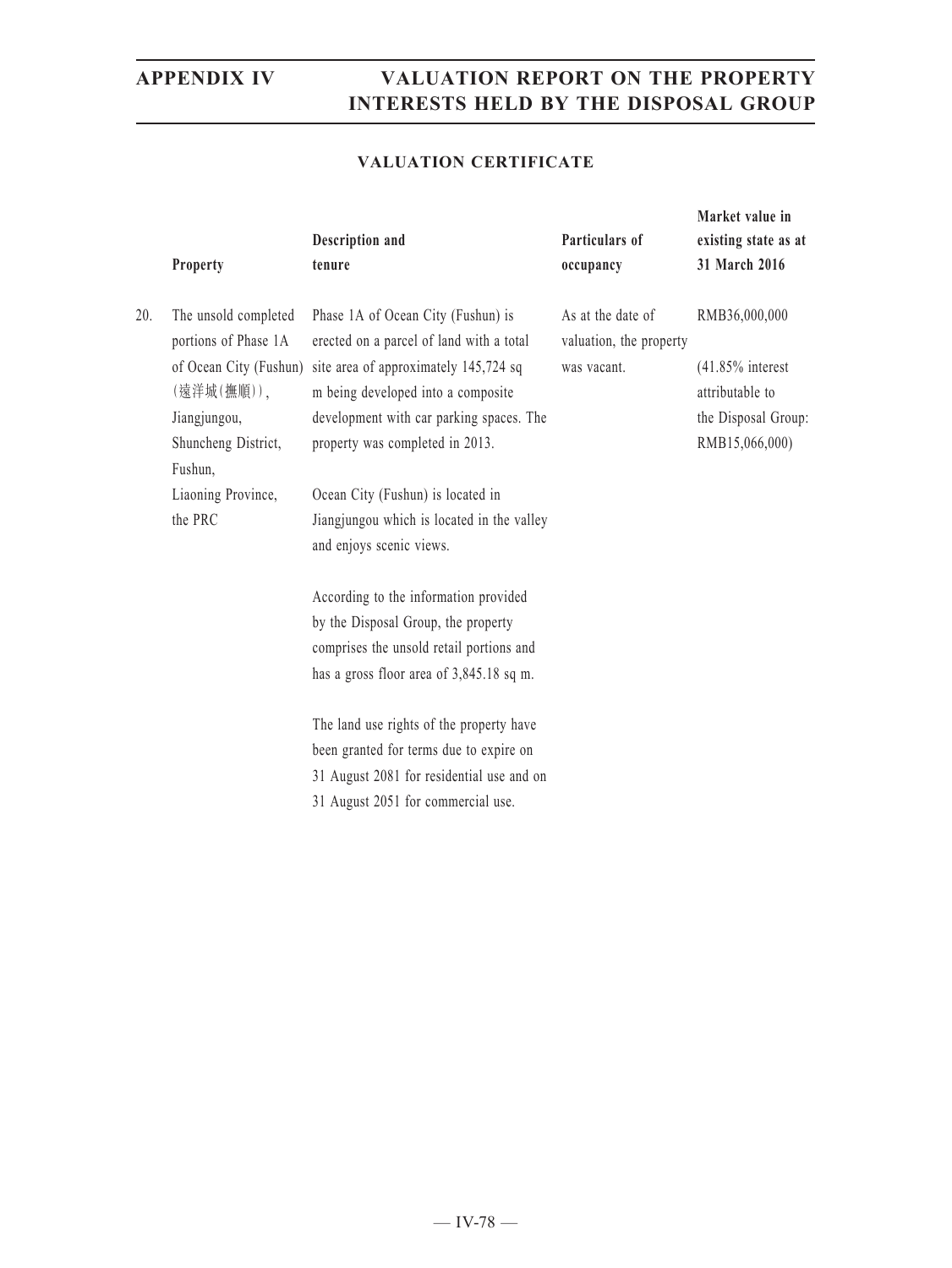*Notes:*

- (1) According to State-owned Land Use Rights Certificate No. (2012)0171 issued by the People's Government of Fushun on 14 May 2012, the land use rights of a parcel of land with a site area of 145,724 sq m have been vested in 撫順德創置業有限公司 (Fushun De Chuang Properties Co., Ltd.\*) for terms due to expire on 31 August 2081 for residential use and on 31 August 2051 for commercial use.
- (2) According to Grant Contract of Land Use Rights No. 2113022009a0024, the land use rights of the property with a total site area of approximately 145,724 sq m have been contracted to be granted to 撫順 德創置業有限公司 (Fushun De Chuang Properties Co., Ltd.\*):

| Site Area   | <b>Plot Ratio</b> | <b>Land Use Term</b> | <b>Land Premium</b> |
|-------------|-------------------|----------------------|---------------------|
| $(sq \; m)$ |                   | (vear)               | (RMB)               |
| 145.724     | 2.2               | Residential: 70      | 76,505,100          |
|             |                   |                      | Commercial: 40      |

- (3) According to Planning Permit for Construction Use of Land No. 21040020120011 issued by Fushun Planning Bureau on 4 May 2012, the construction site with a total area of 145,724 sq m is in compliance with the planning requirements.
- (4) According to Planning Permit for Construction Works No. 21040020120015 issued by Fushun Planning Bureau on 8 June 2012, the construction works of the property with a total planned gross floor area of 132,434 sq m are in compliance with the planning requirements.
- (5) According to 2 Permits for Commencement of Construction Works, the construction works of the development comply with the construction works commencement conditions and the total permitted gross floor area is 132,434 sq m. The details are as follows:

| Permit No.         | <b>Issue Date</b> | <b>Gross Floor Area</b><br>$(sq \; m)$ |
|--------------------|-------------------|----------------------------------------|
| 210400201206201401 | 20 June 2012      | 96,373                                 |
| 210400201206201501 | 20 June 2012      | 36,061                                 |
|                    | Total:            | 132,434                                |

(6) According to 4 Completion and Acceptance Certificate for Construction Works issued by Fushun Urban and Rural Construction Committee, the development in which the property constitutes part therein, with a total gross floor area of 10,190.22 sq m, was completed. The details are as follows:

| Permit No.        | <b>Issue Date</b> | Location           | <b>Gross Floor Area</b> |
|-------------------|-------------------|--------------------|-------------------------|
|                   |                   |                    | $(sq \; m)$             |
| $(2013)$ fw $251$ | 27 December 2013  | 7#, D District     | 5,412.77                |
| $(2013)$ fw $255$ | 27 December 2013  | $A2#$ , C District | 2,772.65                |
| $(2013)$ fw $256$ | 27 December 2013  | A3#, C District    | 996.27                  |
| $(2013)$ fw $257$ | 27 December 2013  | A4#, C District    | 1,008.53                |

**Total: 10,190.22**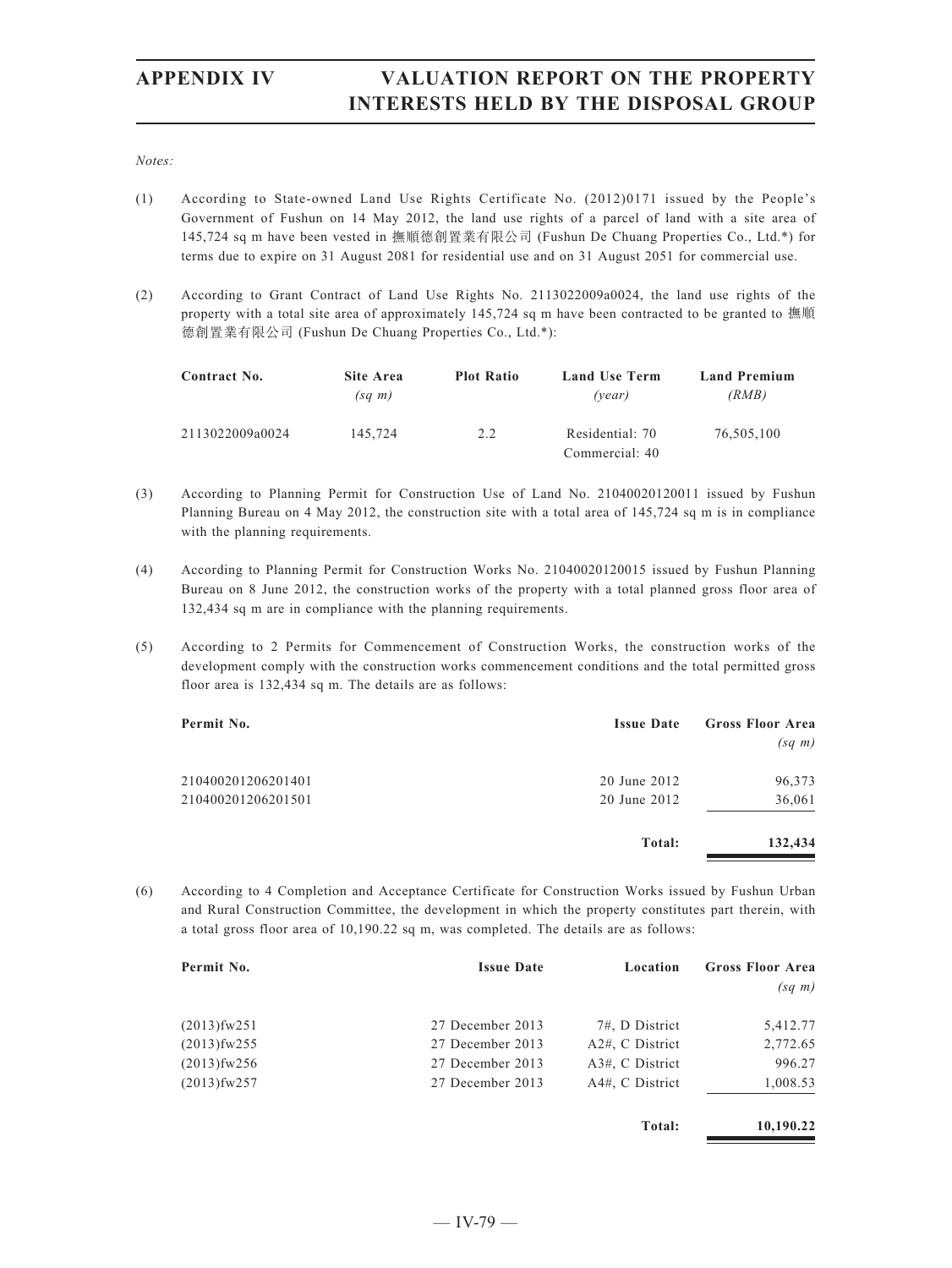- (7) According to the Disposal Group, the Disposal Group holds a 41.85% attributable interest in the property.
- (8) We have been provided with a legal opinion on the property prepared by the Company's PRC legal adviser, which contains, inter alia, the following information:
	- (i) 撫順德創置業有限公司 (Fushun De Chuang Properties Co., Ltd.\*) has obtained the land use rights of the property and is the legal land user of the property. Full land premium was paid for the land use rights of granted land and State-owned Land Use Rights Certificates have been obtained. According to its Grant Contract of Land Use Rights and State-owned Land Use Rights Certificate, 撫順德創置業有限公司 (Fushun De Chuang Properties Co., Ltd.\*) has the rights to occupy, use, lease or otherwise dispose of the land use rights of the property within the land use term;
	- (ii) The project under construction by 撫順德創置業有限公司 (Fushun De Chuang Properties Co., Ltd.\*) mentioned above has been legally approved by relevant government departments without being repealed, modified and abolished. 撫順德創置業有限公司 (Fushun De Chuang Properties Co., Ltd.\*) has been entitled to develop the project in compliance with the relevant permits;
	- (iii) 撫順德創置業有限公司 (Fushun De Chuang Properties Co., Ltd.\*) is entitled to pre-sell the property under construction within the pre-sale limit in compliance with Pre-sale Permit;
	- (iv) As confirmed by 撫順德創置業有限公司 (Fushun De Chuang Properties Co., Ltd.\*), the land use rights and projects under construction mentioned above are not subject to any foreclosure, mortgage or restriction of other rights.
- (9) The status of the title and grant of major approvals in accordance with the information provided by the Disposal Group are as follows:

| State-owned Land Use Rights Certificate                      | Yes.       |
|--------------------------------------------------------------|------------|
| Grant Contract of Land Use Rights                            | <b>Yes</b> |
| Planning Permit for Construction Use of Land                 | <b>Yes</b> |
| Planning Permit for Construction Works                       | <b>Yes</b> |
| Permit for Commencement of Construction Works                | <b>Yes</b> |
| Completion and Acceptance Certificate for Construction Works | <b>Yes</b> |

- (10) Mr. Jeffery Wang, Senior Manager of our Shenyang Office, inspected the property in April 2016. He is a Registered China Real Estate Appraiser and has 10 years of experience in the valuation of properties in the PRC.
- *\* For identification purpose only*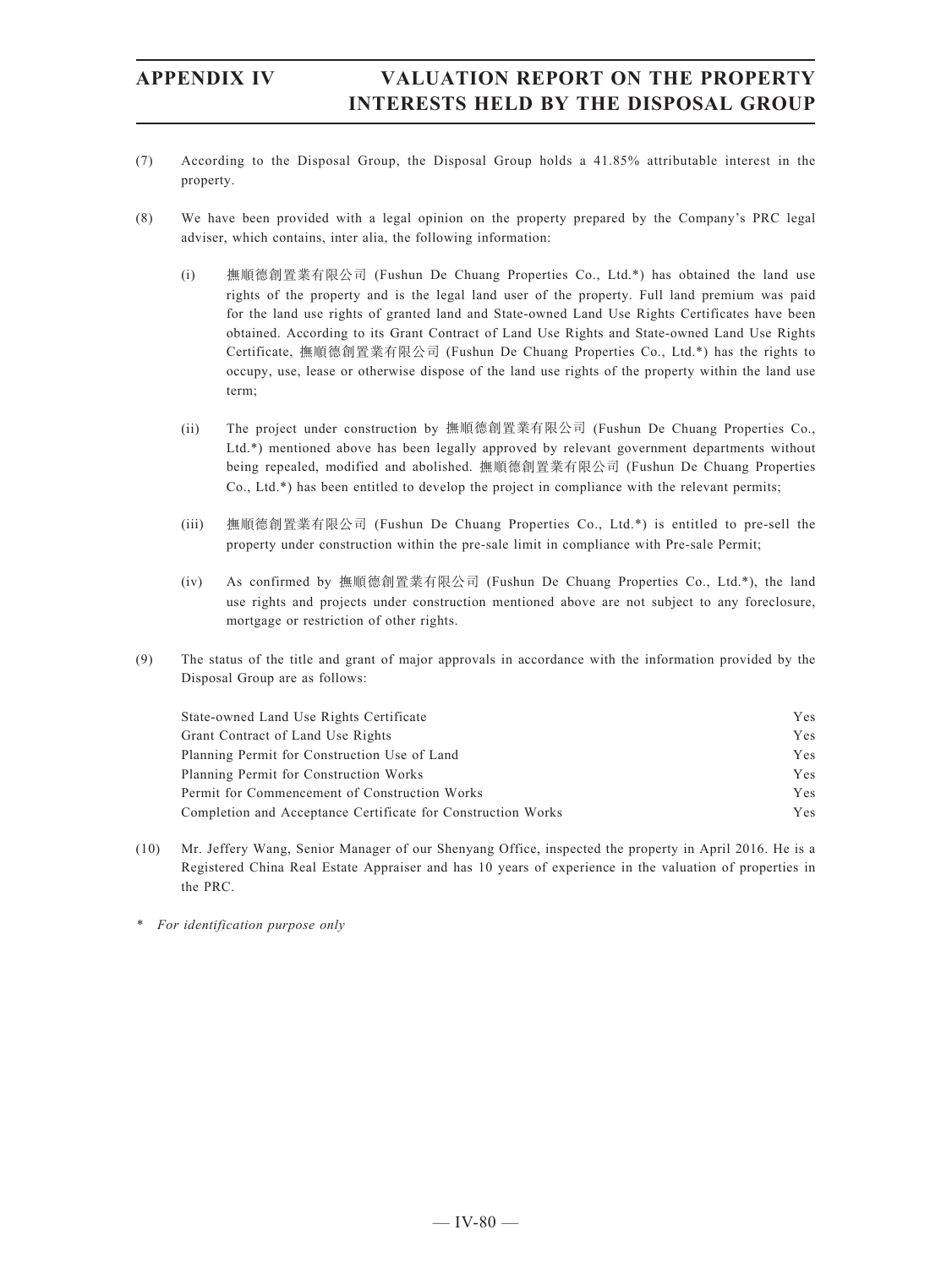### **VALUATION CERTIFICATE**

|     | Property                                     | Description and<br>tenure                |                                                                                     | Particulars of<br>occupancy         | Market value in<br>existing state as at<br>31 March 2016 |
|-----|----------------------------------------------|------------------------------------------|-------------------------------------------------------------------------------------|-------------------------------------|----------------------------------------------------------|
| 21. | The unsold completed<br>portions of Phases 1 |                                          | The property comprises the unsold units<br>of the completed portions of an enlarged | As at the date<br>of valuation, the | RMB491,000,000                                           |
|     | and 2 of Ocean Beach                         |                                          | composite development being developed                                               | property was vacant.                | $(27.5\%$ interest                                       |
|     | (Zhenjiang) (遠洋·香                            | in phases. The subject portions were     |                                                                                     |                                     | attributable to                                          |
|     | 奈河畔(鎮江)), East                               |                                          | completed in between 2013 and 2015.                                                 |                                     | the Disposal Group:                                      |
|     | of Guantangqiao Road,                        |                                          |                                                                                     |                                     | RMB135,025,000)                                          |
|     | South of Guyang                              | The property is close to the Nanshan     |                                                                                     |                                     |                                                          |
|     | Road, Zhenjiang,                             |                                          | scenic resort, which is a famous tourism                                            |                                     |                                                          |
|     | Jiangsu Province, the                        |                                          | attraction in Zhenjiang. The property is                                            |                                     |                                                          |
|     | PRC                                          | characterized by tourism.                |                                                                                     |                                     |                                                          |
|     |                                              | According to the information provided by |                                                                                     |                                     |                                                          |
|     |                                              | the Disposal Group, the gross floor area |                                                                                     |                                     |                                                          |
|     |                                              | of the property is as follows:           |                                                                                     |                                     |                                                          |
|     |                                              | Use                                      | <b>Gross Floor Area</b>                                                             |                                     |                                                          |
|     |                                              |                                          | $(sq \; m)$                                                                         |                                     |                                                          |
|     |                                              | Retail                                   | 517.02                                                                              |                                     |                                                          |
|     |                                              | Office                                   | 13,348.00                                                                           |                                     |                                                          |
|     |                                              | High-rise                                |                                                                                     |                                     |                                                          |
|     |                                              | residential                              | 65,244.57                                                                           |                                     |                                                          |
|     |                                              | Car park                                 | 77,649.26                                                                           |                                     |                                                          |
|     |                                              | Total:                                   | 156,758.85                                                                          |                                     |                                                          |

The land use rights of the property have been granted for terms due to expire on 29 September 2079 for residential use, 50 years due to expire on 29 September 2059 for ancillary use and 40 years due to expire on 29 September 2049 for commercial use.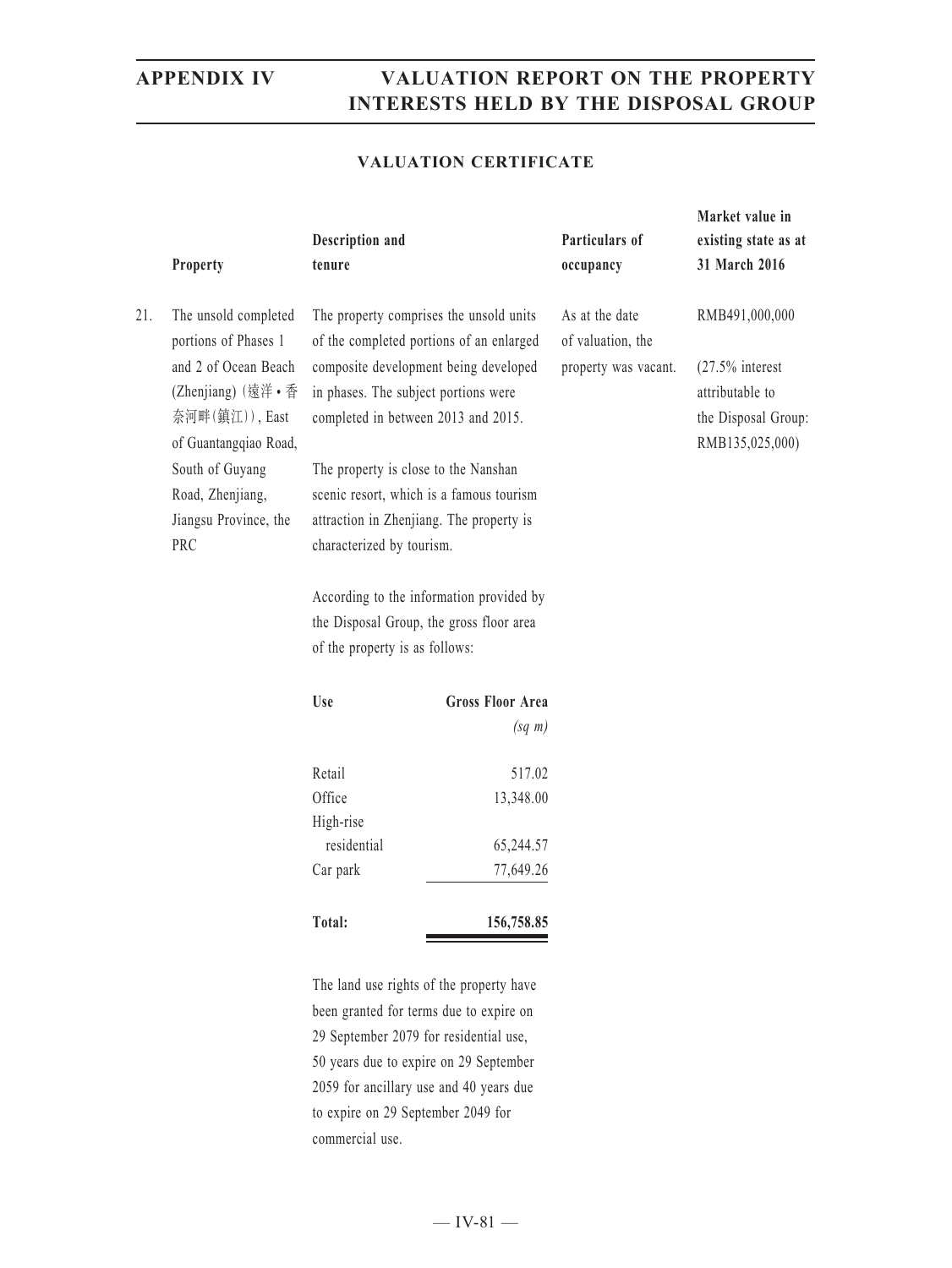*Notes:*

(1) According to 2 State-owned Land Use Rights Certificates issued by Zhenjiang Land Resources Bureau, the land use rights of the property with a total site area of 193,569.90 sq m have been vested in 遠洋地 產鎮江有限公司 (Sino Ocean Land (Zhenjiang) Limited\*) for terms due to expire on 29 September 2079 for residential use. The details are as follows:

|                 |                          |             | <b>Land Use</b>    |                   |
|-----------------|--------------------------|-------------|--------------------|-------------------|
| Certificate No. | Site Area<br>$(sq \; m)$ | <b>Use</b>  | <b>Term Expiry</b> | <b>Issue Date</b> |
| $(2011)$ 10915  | 74,694.20                | Residential | 29 September 2079  | 2 November 2011   |
| $(2011)$ 12105  | 118,875.70               | Residential | 29 September 2079  | 28 November 2011  |
|                 | 193,569.90               |             |                    |                   |

- (2) Details of Land Transfer Contract No. 2010-YYZJFHZ 003 entered into between 鎮江市交通投資建設發 展公司 (Zhenjiang Transportation Investment Construction Development Company\*) (the "**Transferor**") and 遠洋地產鎮江有限公司 (Sino Ocean Land (Zhenjiang) Limited\*) (the "**Transferee**") on 10 December 2010 are summarized below:
	- (i) Location: Zone of Guantang, Zhenjiang
	- (ii) Site Area: 328,319.50 sq m
	- (iii) Use: Residential
	- (iv) Consideration: RMB1,400,000/mu
	- (v) Land Use Term: 40 years for commercial, 70 years for residential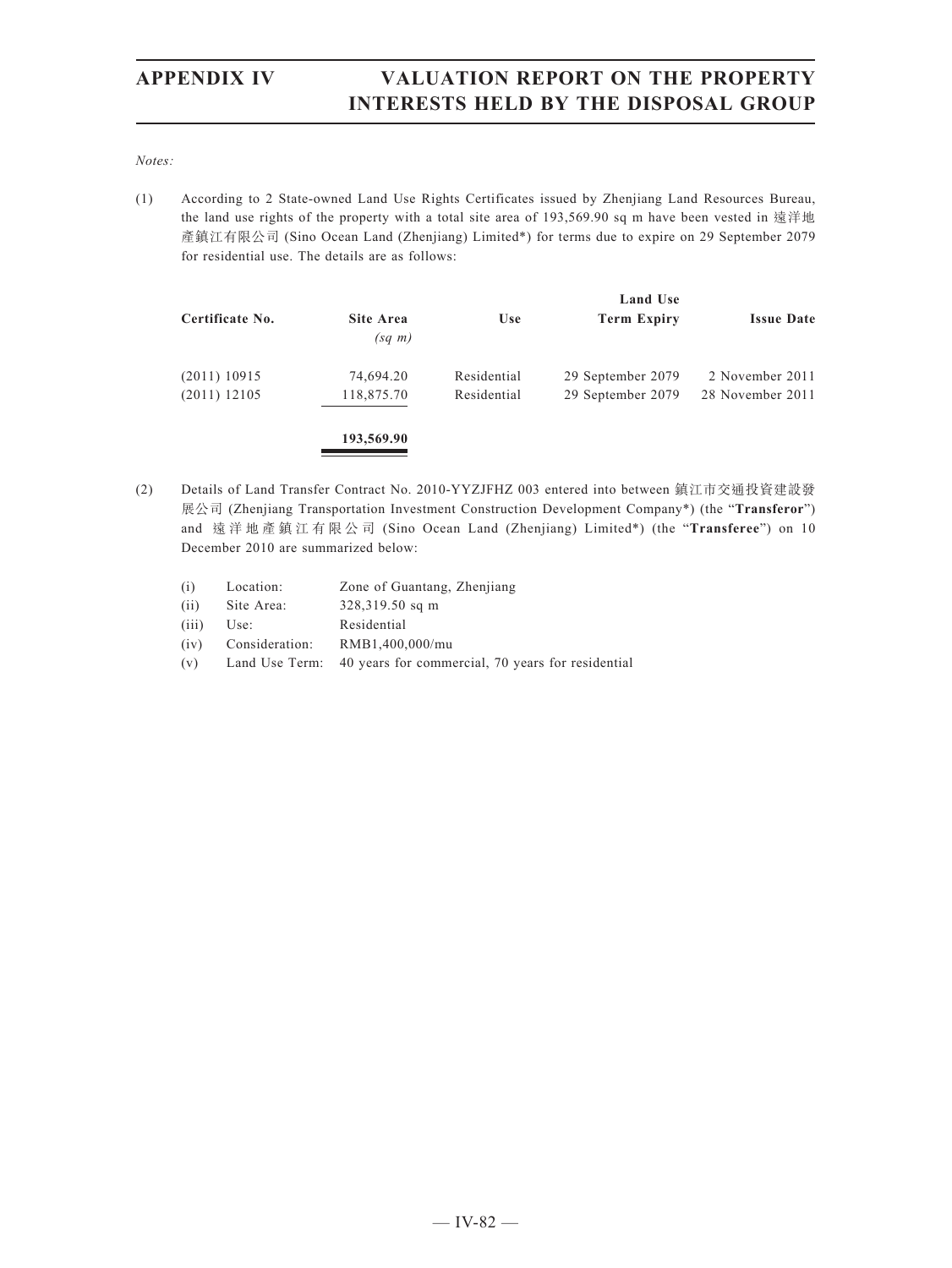(3) According to 22 Completion and Acceptance Certificates for Construction Works issued by Zhenjiang State-owned Land Resources and Housing Bureau, portions of Phase 1 with a total gross floor area of 112,366.94 sq m have been completed with details as follows:

| Certificate No. | <b>Issue Date</b> | <b>Gross Floor Area</b> | Unit No. |
|-----------------|-------------------|-------------------------|----------|
|                 |                   | $(sq \; m)$             |          |
| 13-189#         | 30 August 2013    | 1,467.84                | 1#       |
| 13-190#         | 30 August 2013    | 1,467.84                | 2#       |
| $13 - 191#$     | 30 August 2013    | 1,467.84                | 3#       |
| 13-192#         | 30 August 2013    | 1,467.84                | 5#       |
| 13-193#         | 30 August 2013    | 1,467.84                | 6#       |
| 13-194#         | 30 August 2013    | 4,139.06                | 7#       |
| 13-195#         | 30 August 2013    | 4,722.91                | 8#       |
| 13-196#         | 30 August 2013    | 2,745.94                | 9#       |
| 13-197#         | 30 August 2013    | 4,496.85                | 10#      |
| 13-198#         | 30 August 2013    | 5,430.50                | 11#      |
| 13-199#         | 30 August 2013    | 5,430.50                | 12#      |
| 13-200#         | 30 August 2013    | 4,161.20                | 15#      |
| $13 - 201#$     | 30 August 2013    | 4,566.77                | 16#      |
| 13-202#         | 30 August 2013    | 5,717.82                | 17#      |
| $13 - 203#$     | 30 August 2013    | 5,717.82                | 18#      |
| 13-204#         | 30 August 2013    | 8,555.68                | 21#      |
| 13-205#         | 30 August 2013    | 8,545.39                | 22#      |
| 13-206#         | 30 August 2013    | 8,550.57                | 23#      |
| 13-207#         | 30 August 2013    | 1,658.73                | 28#      |
| 14-156#         | 25 June 2014      | 8,440.00                | 20#      |
| $14 - 160#$     | 30 June 2014      | 11,074.00               | 26#      |
| $14 - 161#$     | 30 June 2014      | 11,074.00               | 25#      |
|                 |                   |                         |          |

**Total 112,366.94**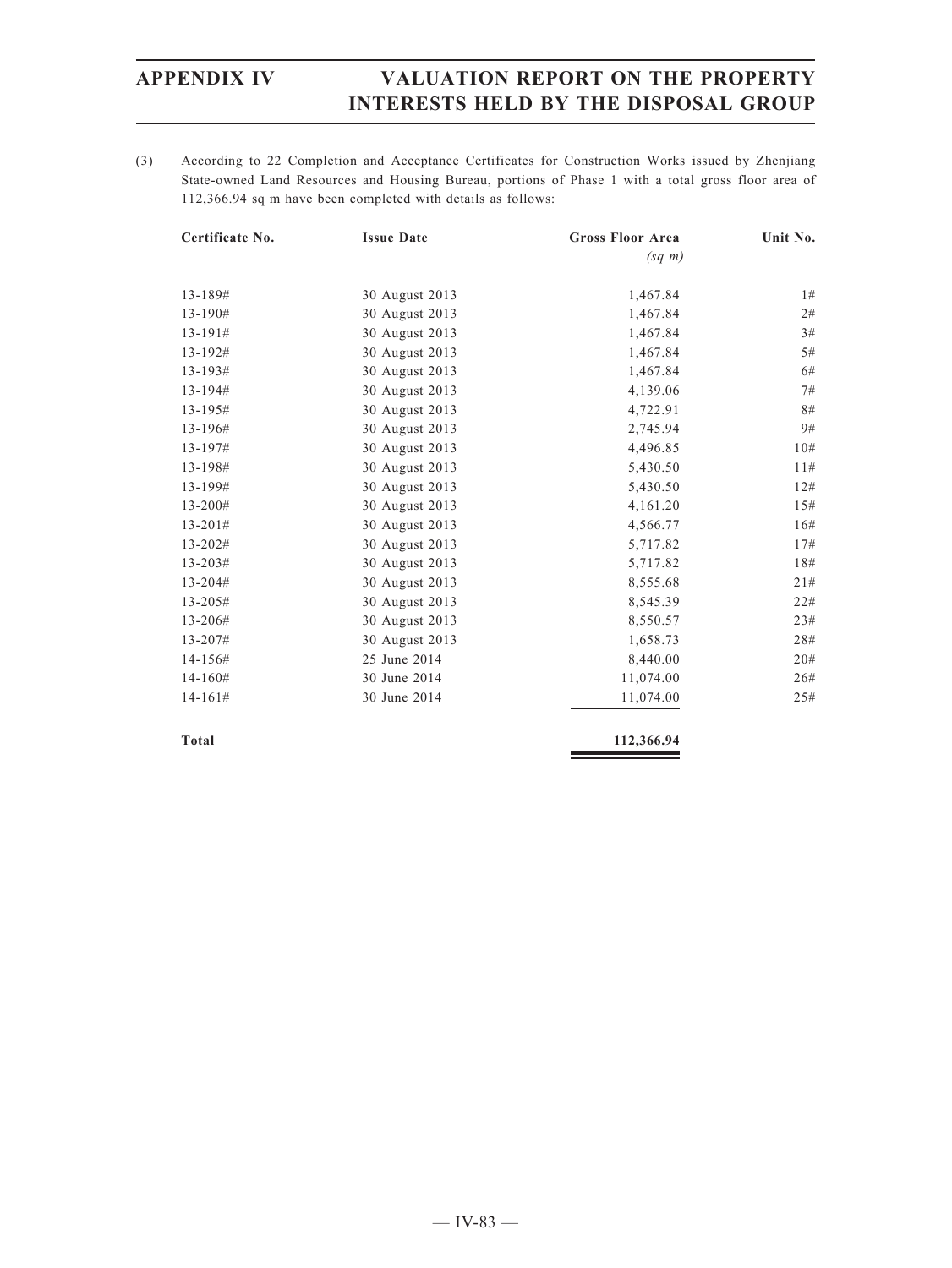According to 36 Completion and Acceptance Certificates for Construction Works issued by Zhenjiang State-owned Land Resources and Housing Bureau, portions of Phase 2 with a total gross floor area of 303,067.41 sq m have been completed with details as follows:

| Certificate No. | <b>Issue Date</b> | <b>Gross Floor Area</b> | Unit No.   |
|-----------------|-------------------|-------------------------|------------|
|                 |                   | $(sq \; m)$             |            |
| $15 - 173#$     | 15 April 2015     | 9,269.10                | 1#         |
| $15 - 174 \#$   | 13 April 2015     | 2,582.60                | 2#         |
| $15 - 175#$     | 3 April 2015      | 2,970.31                | $3\#$      |
| $15 - 176#$     | 13 April 2015     | 2,582.60                | 5#         |
| $15 - 177$ #    | 9 April 2015      | 2,969.20                | 6#         |
| 15-178#         | 9 April 2015      | 2,969.20                | 7#         |
| 15-179#         | 15 April 2015     | 10,548.00               | 8#         |
| $15 - 180#$     | 13 April 2015     | 3,384.90                | 9#         |
| $15 - 181#$     | 9 April 2015      | 3,529.80                | 10#        |
| $15 - 182#$     | 9 April 2015      | 3,384.90                | 11#        |
| $15 - 183#$     | 15 April 2015     | 8,607.00                | 12#        |
| $15 - 184#$     | 13 April 2015     | 4,217.00                | 15#        |
| $15 - 185#$     | 13 April 2015     | 3,915.80                | 16#        |
| $15 - 186#$     | 9 April 2015      | 2,969.20                | 17#        |
| $15 - 187$ #    | 9 April 2015      | 2,969.20                | 18#        |
| 15-188#         | 15 April 2015     | 9,494.70                | 19#        |
| 15-189#         | 13 April 2015     | 5,012.10                | 20#        |
| $15 - 190#$     | 13 April 2015     | 1,874.70                | 21#        |
| $15 - 191 \#$   | 9 April 2015      | 3,403.80                | 22#        |
| $15 - 192#$     | 9 April 2015      | 3,390.50                | 23#        |
| $15 - 265#$     | 10 April 2015     | 3,529.80                | 26#        |
| 15-266#         | 10 April 2015     | 3,384.90                | 27#        |
| $15 - 267#$     | 22 April 2015     | 9,655.50                | 28#        |
| $15 - 268#$     | 10 April 2015     | 3,389.90                | 29#        |
| $15 - 269#$     | 7 April 2015      | 3,389.90                | 30#        |
| 15-270#         | 7 April 2015      | 3,389.90                | 31#        |
| $15 - 271 \#$   | 22 April 2015     | 11,119.10               | 32#        |
| $15 - 272#$     | 22 April 2015     | 5,282.60                | 33#        |
| 15-264#         | 22 April 2015     | 21,917.20               | 35#        |
| $15 - 350#$     | 1 September 2015  | 23,012.90               | 36#        |
| $15 - 351 \#$   | 1 September 2015  | 25,538.10               | 37#        |
| $15 - 352#$     | 1 September 2015  | 13,052.10               | 38#        |
| $15 - 353#$     | 1 September 2015  | 29,543.40               | 39#        |
| 15-407#         | 1 September 2015  | 20,303.30               | Basement A |
| $15 - 273#$     | 22 April 2015     | 11,124.40               | Basement B |
| $15 - 193#$     | 15 April 2015     | 25,389.80               | Basement C |
| Total           |                   | 303,067.41              |            |

(4) According to the information provided by the Disposal Group, portions of the property with a total gross floor area of approximately 66,913 sq m have been committed for sale at a total consideration of RMB306,466,022. We have included such portions in our valuation and taken into account such amount.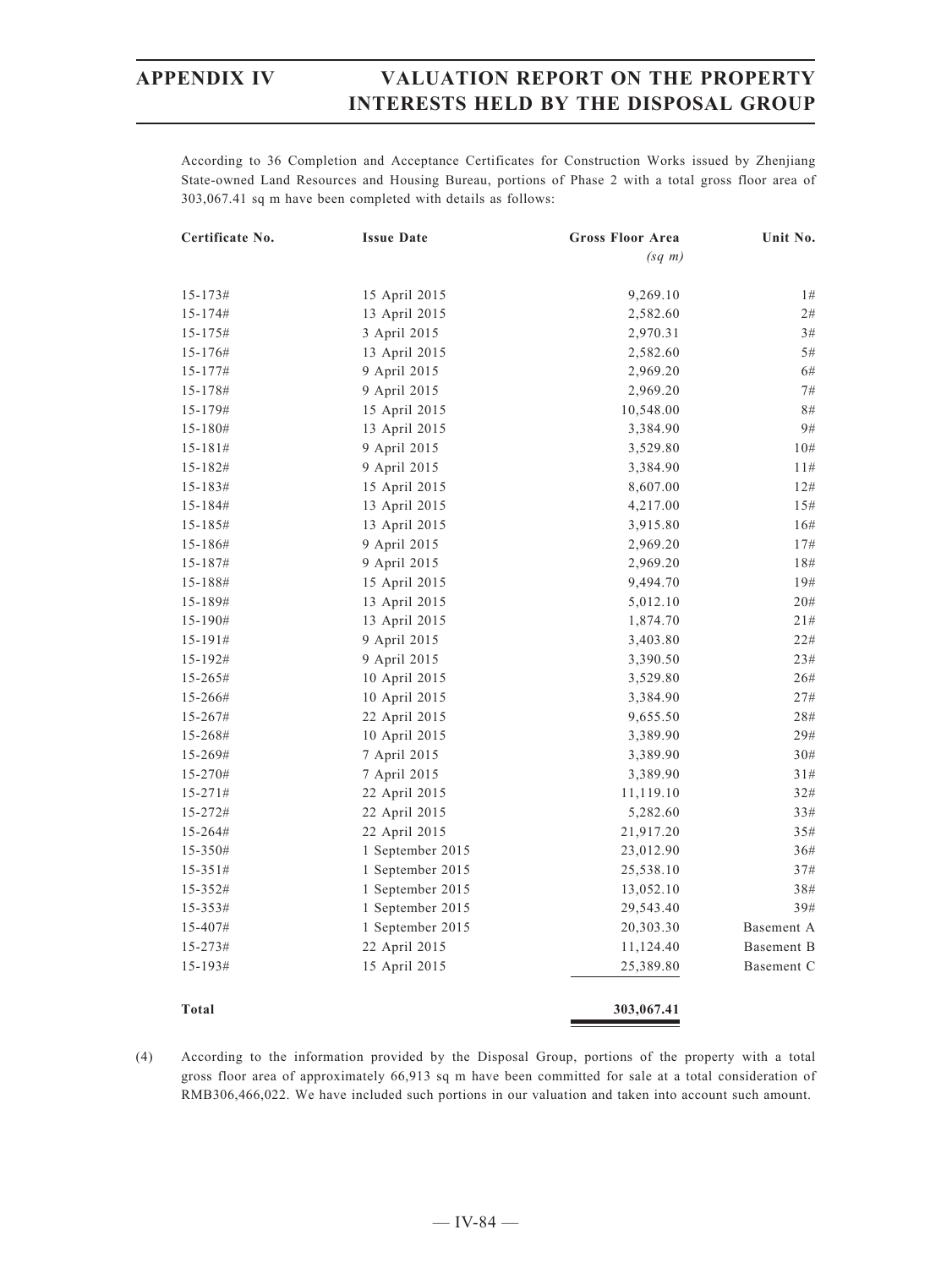- (5) According to the Disposal Group, the Disposal Group holds a 27.5% attributable interest in the property.
- (6) We have been provided with a legal opinion on the property prepared by the Company's PRC legal adviser, which contains, inter alia, the following information:
	- (i) 遠洋地產鎮江有限公司 (Sino Ocean Land (Zhenjiang) Limited\*) has obtained the land use rights of the property and is the legal land user of the property. Full land premium was paid for the land use rights of granted land and State-owned Land Use Rights Certificates have been obtained. According to its Grant Contract of Land Use Rights and State-owned Land Use Rights Certificate, 遠洋地產鎮江有限公司 (Sino Ocean Land (Zhenjiang) Limited\*) has the rights to occupy, use, lease or otherwise dispose of the land use rights of the property within the land use term;
	- (ii) The project under construction by 遠洋地產鎮江有限公司 (Sino Ocean Land (Zhenjiang) Limited\*) mentioned above has been legally approved by relevant government departments without being repealed, modified and abolished. 遠洋地產鎮江有限公司 (Sino Ocean Land (Zhenjiang) Limited\*) has been entitled to develop the project in compliance with the relevant permits; and
	- (iii) As confirmed by 遠洋地產鎮江有限公司 (Sino Ocean Land (Zhenjiang) Limited\*), the land use rights and projects under construction mentioned above are not subject to any foreclosure, mortgage or restriction of other rights.
- (7) The status of the title and grant of major approvals in accordance with the information provided by the Disposal Group are as follows:

| State-owned Land Use Rights Certificate                      | Y es.      |
|--------------------------------------------------------------|------------|
| Land Transfer Contract                                       | <b>Yes</b> |
| Completion and Acceptance Certificate for Construction Works | Yes        |

- (8) Mr. David Zhu, Senior Valuer of our Shanghai Office, inspected the property in May 2016. He has 3 years of experience in the valuation of properties in the PRC.
- *\* For identification purpose only*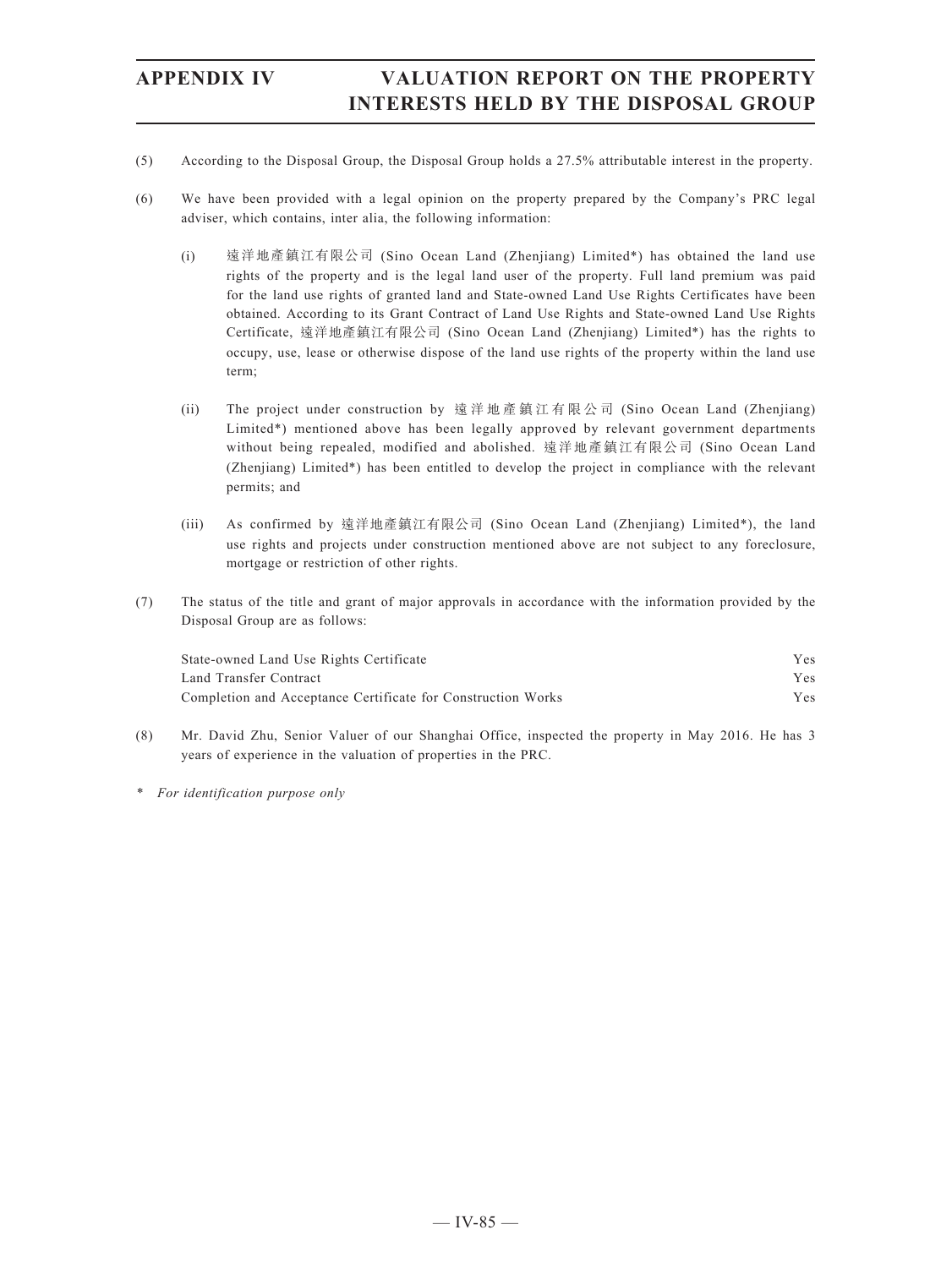### **1. RESPONSIBILITY STATEMENT**

This circular, for which the Directors collectively and individually accept full responsibility, includes particulars given in compliance with the Listing Rules for the purpose of giving information with regard to the Company. The Directors, having made all reasonable enquiries, confirm that to the best of their knowledge and belief, the information contained in this circular is accurate and complete in all material respects and not misleading or deceptive, and there are no other matters the omission of which would make any statement herein or this circular misleading.

### **2. DIRECTORS' DISCLOSURE OF INTERESTS**

As at the Latest Practicable Date, the interests and short positions of the Directors and the chief executive of the Company in the shares or underlying shares and debentures of the Company and its associated corporations (within the meaning of Part XV of the SFO) which were required (i) to be notified to the Company and the Stock Exchange pursuant to Divisions 7 and 8 of Part XV of the SFO (including interests and short positions in which he was taken or deemed to have under such provisions of the SFO); (ii) pursuant to section 352 of the SFO, to be entered in the register maintained by the Company referred to therein; or (iii) pursuant to the Model Code for Securities Transactions by Directors of Listed Issuers contained in Appendix 10 to the Listing Rules, to be notified to the Company and the Stock Exchange were as follows: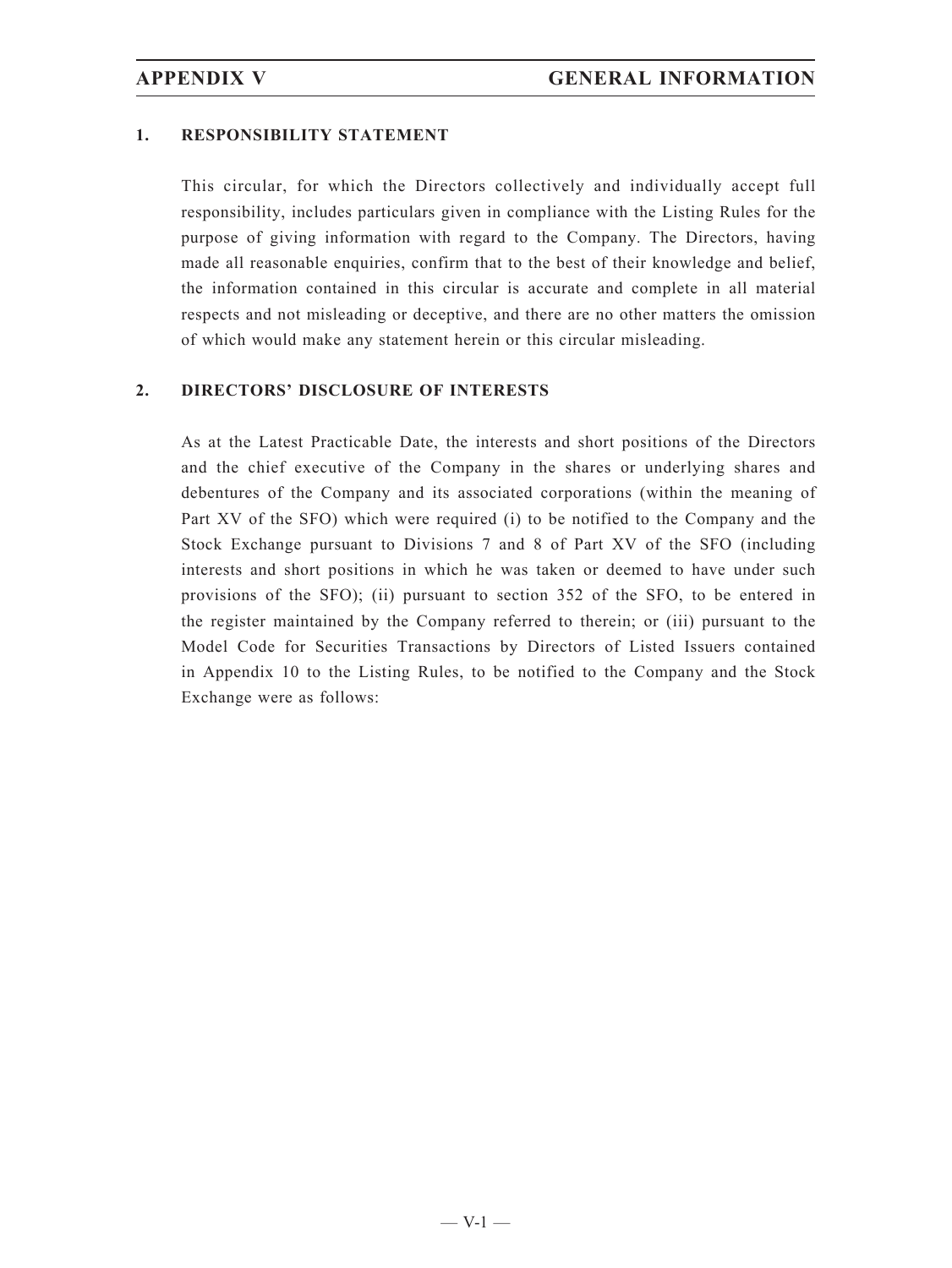### **Long position in the underlying shares of equity derivatives of the Company**

Under the share option scheme of the Company dated 23 June 2011, share options were granted to the following Directors which entitled them to subscribe for the Shares. Accordingly, they were regarded as interested in the underlying Shares. Details of the share options of the Company held by them as at the Latest Practicable Date were as follows:

| Name of<br><b>Directors</b>       | Capacity            | Date of grant  | <b>Exercise</b> period           | Number of<br>Shares over<br>which options<br>are exercisable<br>as at the Latest<br>Practicable Date | <b>Exercise</b> price<br>per Share HK\$ | Approximate<br>percentage of<br>interest in the<br>issued Shares<br>as at the Latest<br>Practicable Date |
|-----------------------------------|---------------------|----------------|----------------------------------|------------------------------------------------------------------------------------------------------|-----------------------------------------|----------------------------------------------------------------------------------------------------------|
| LI Ming                           | Beneficial<br>Owner | 9 August 2013  | 9 August 2013 -<br>22 June 2021  | $4,000,000$ (L)                                                                                      | 0.96                                    | 0.887%                                                                                                   |
| SUM Pui Ying                      | Beneficial<br>Owner | 26 August 2011 | 26 August 2011 -<br>22 June 2021 | $2,000,000$ (L)                                                                                      | 1.40                                    | 0.443%                                                                                                   |
|                                   |                     | 9 August 2013  | 9 August 2013 -<br>22 June 2021  | $16,000,000$ (L)<br>(Note 1)                                                                         | 0.96                                    | 3.548%                                                                                                   |
|                                   |                     |                | Total:                           | $18,000,000$ (L)                                                                                     |                                         | 3.991%                                                                                                   |
| CUI Yueming                       | Beneficial<br>Owner | 9 March 2015   | 9 March 2015 -<br>22 June 2021   | 790,000 (L)                                                                                          | 1.27                                    | 0.175%                                                                                                   |
| LAI Kwok Hung, Beneficial<br>Alex | Owner               | 9 August 2013  | 9 August 2013 -<br>22 June 2021  | $3,000,000$ (L)                                                                                      | 0.96                                    | 0.665%                                                                                                   |
|                                   |                     | 9 March 2015   | 9 August 2013 -<br>22 June 2021  | $500,000$ (L)                                                                                        | 1.27                                    | 0.111%                                                                                                   |
|                                   |                     |                | Total:                           | $3,500,000$ (L)                                                                                      |                                         | 0.776%                                                                                                   |
| LI Hongbo                         | Beneficial<br>Owner | 9 August 2013  | 9 August 2013 -<br>22 June 2021  | $1,000,000$ (L)                                                                                      | 0.96                                    | 0.222%                                                                                                   |
|                                   |                     | 9 March 2015   | 9 March 2015 -<br>22 June 2021   | $500,000$ (L)                                                                                        | 1.27                                    | 0.111%                                                                                                   |
|                                   |                     |                | Total:                           | $1,500,000$ (L)                                                                                      |                                         | 0.333%                                                                                                   |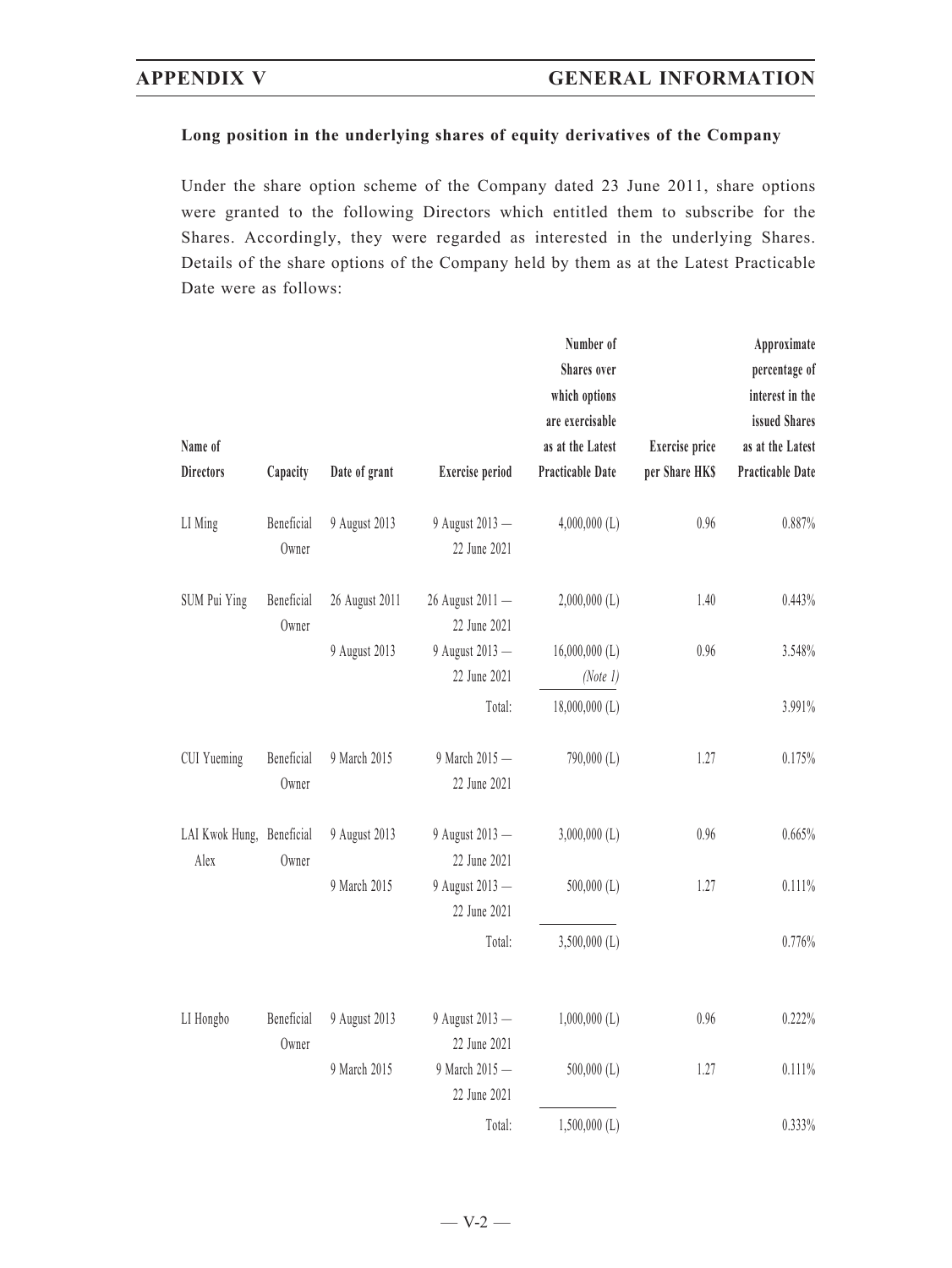*Notes:*

- 1. These share options were granted to Mr. SUM Pui Ying pursuant to the terms of the Service Contract (as defined in the paragraph headed "Directors' service contracts" in this appendix). Share options granted to Mr. SUM Pui Ying to subscribe for a total of 4,000,000 Shares had already been vested following the approval of the Service Contract by the Shareholders on 16 September 2013. The share options to subscribe for the remaining 12,000,000 Shares (the "**Remaining Options**") shall be vested on the basis that one third of the Remaining Options will be vested on the first, second and third anniversaries of 9 August 2013 (being the date of commencement of the term of the Service Contract), such that the Remaining Options will be fully vested on 9 August 2016, provided however that all those Remaining Options, to the extent not yet vested in accordance with the above schedule, shall become vested immediately if (i) the Service Contract is terminated by the Company without cause by payment of termination compensation to Mr. SUM Pui Ying or (ii) the employment of Mr. SUM Pui Ying under the Service Contract lapses automatically by reason of his not being re-elected as a Director at any general meeting of the Company. As the first and second anniversaries of 9 August 2013 have already passed, a further 8,000,000 shares options have been vested. Therefore, as at the Latest Practicable Date, a total of 12,000,000 share options were vested in Mr. SUM Pui Ying pursuant to the terms of the Service Contract.
- 2. The letter "L" denotes a long position in the Shares.

### **Long position in the shares of associated corporation(s) of the Company**

As at the Latest Practicable Date, the interests of the Directors in the shares of Sino-Ocean Land (being an associated corporation of the Company) were as follows:

| <b>Name of Directors</b> | Capacity                          | Number of<br>shares in Sino-<br>Ocean Land | Approximate<br>percentage of<br>interest in the<br>issued share<br>capital of Sino-<br>Ocean Land as<br>at the Latest<br>Practicable<br>Date |
|--------------------------|-----------------------------------|--------------------------------------------|----------------------------------------------------------------------------------------------------------------------------------------------|
| LI Ming                  | Beneficial Owner                  | $3,127,000$ (L)                            | 0.042%                                                                                                                                       |
|                          | Founder of<br>discretionary trust | $127,951,178$ (L)<br>(Note 1)              | 1.703%                                                                                                                                       |
|                          | Beneficiary of trust              | $8,217,320$ (L)<br>(Note 2)                | 0.109%                                                                                                                                       |
|                          | Total:                            | 139,295,498 (L)                            | 1.854%                                                                                                                                       |
| SUM Pui Ying             | Beneficial Owner                  | $1,324,220$ (L)                            | 0.018%                                                                                                                                       |
| CUI Yueming              | Beneficial Owner                  | $68,201$ (L)                               | 0.001%                                                                                                                                       |
| LI Hongbo                | Beneficial Owner                  | $61,980$ (L)                               | 0.001%                                                                                                                                       |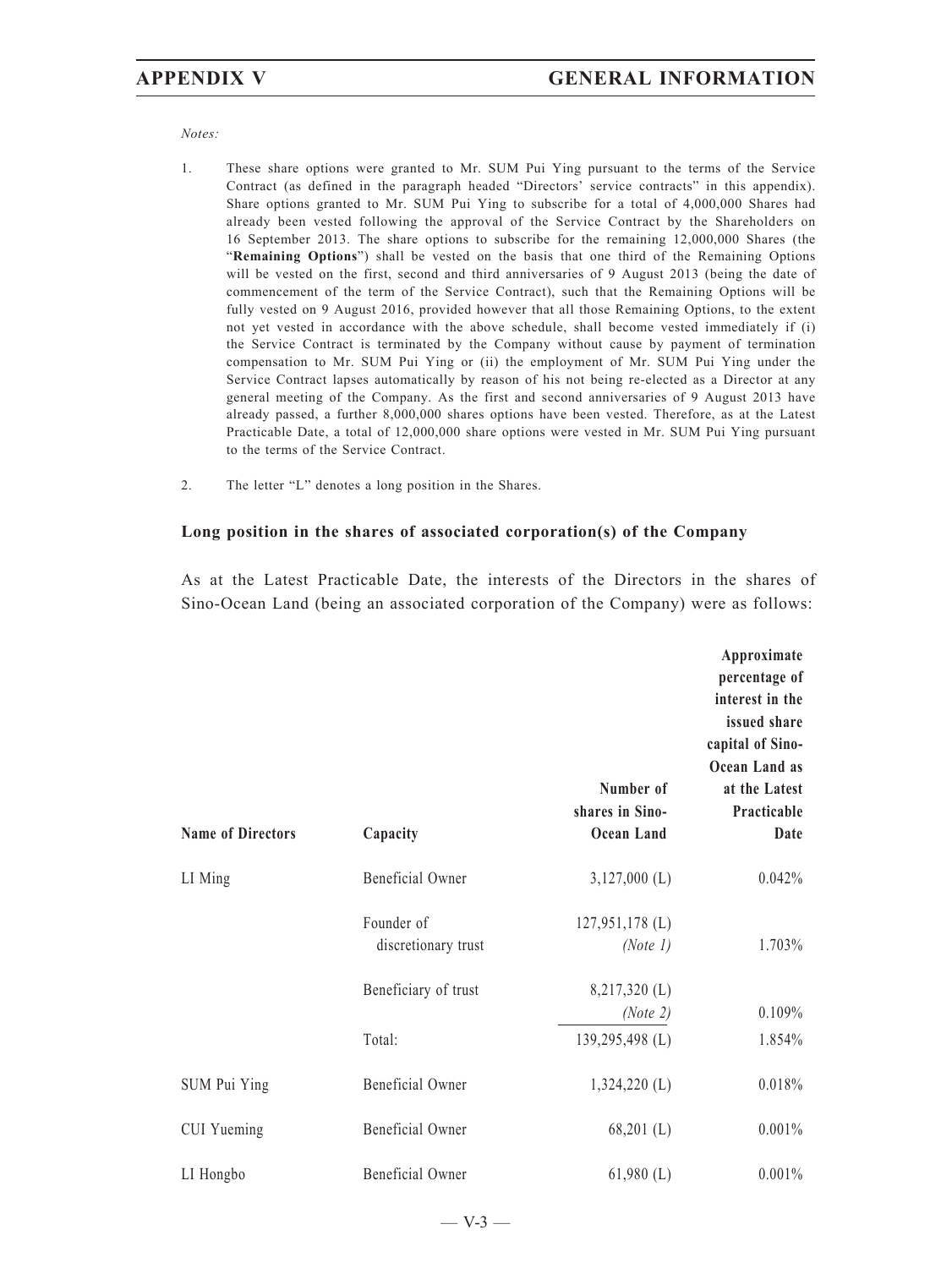*Notes:*

- 1. The 127,951,178 shares in Sino-Ocean Land are held by a discretionary trust of which Mr. LI Ming is a founder.
- 2. The 8,217,320 shares in Sino-Ocean Land are held by a discretionary trust of which Mr. LI Ming, his spouse and his son are the beneficiaries.
- 3. The letter "L" denotes a long position in the shares in Sino-Ocean Land.

# **Long position in the underlying shares of equity derivatives of associated corporation(s) of the Company**

Sino-Ocean Land has adopted two schemes for the benefits of eligible directors and employees of the Sino-Ocean Land Group in order to provide an incentive for directors and employees of the Sino-Ocean Land Group.

One of the schemes is the restricted share award scheme adopted by Sino-Ocean Land on 22 March 2010 (the "**Adoption Date**") as an incentive to retain and encourage the employees of the Sino-Ocean Land Group for the continual operation and development of the Sino-Ocean Land Group. Pursuant to the restricted share award scheme, shares up to 3% of the issued share capital of Sino-Ocean Land as at the Adoption Date shall be purchased by the trustee from the market out of cash contributed by the Sino-Ocean Land Group and be held in trust for the relevant selected employees until such shares are vested with the relevant selected employees in accordance with the provisions of the restricted share award scheme.

The other scheme is the share option scheme of Sino-Ocean Land, which is valid and effective for a period of 10 years until 27 September 2017, unless it is terminated earlier in accordance with the provisions of such share option scheme. This scheme was adopted for the purpose of providing an incentive for employees of the Sino-Ocean Land Group to work with commitment towards enhancing the value of Sino-Ocean Land and to compensate employees of the Sino-Ocean Land Group for their contribution based on their individual performance. Under the share option scheme of Sino-Ocean Land, share options may be granted to eligible directors and employees of Sino-Ocean Land Group to subscribe for new shares in Sino-Ocean Land.

In respect of the restricted share award scheme of Sino-Ocean Land, the following Directors were granted certain share awards under the restricted share award scheme and were accordingly regarded as having an interest in the shares of Sino-Ocean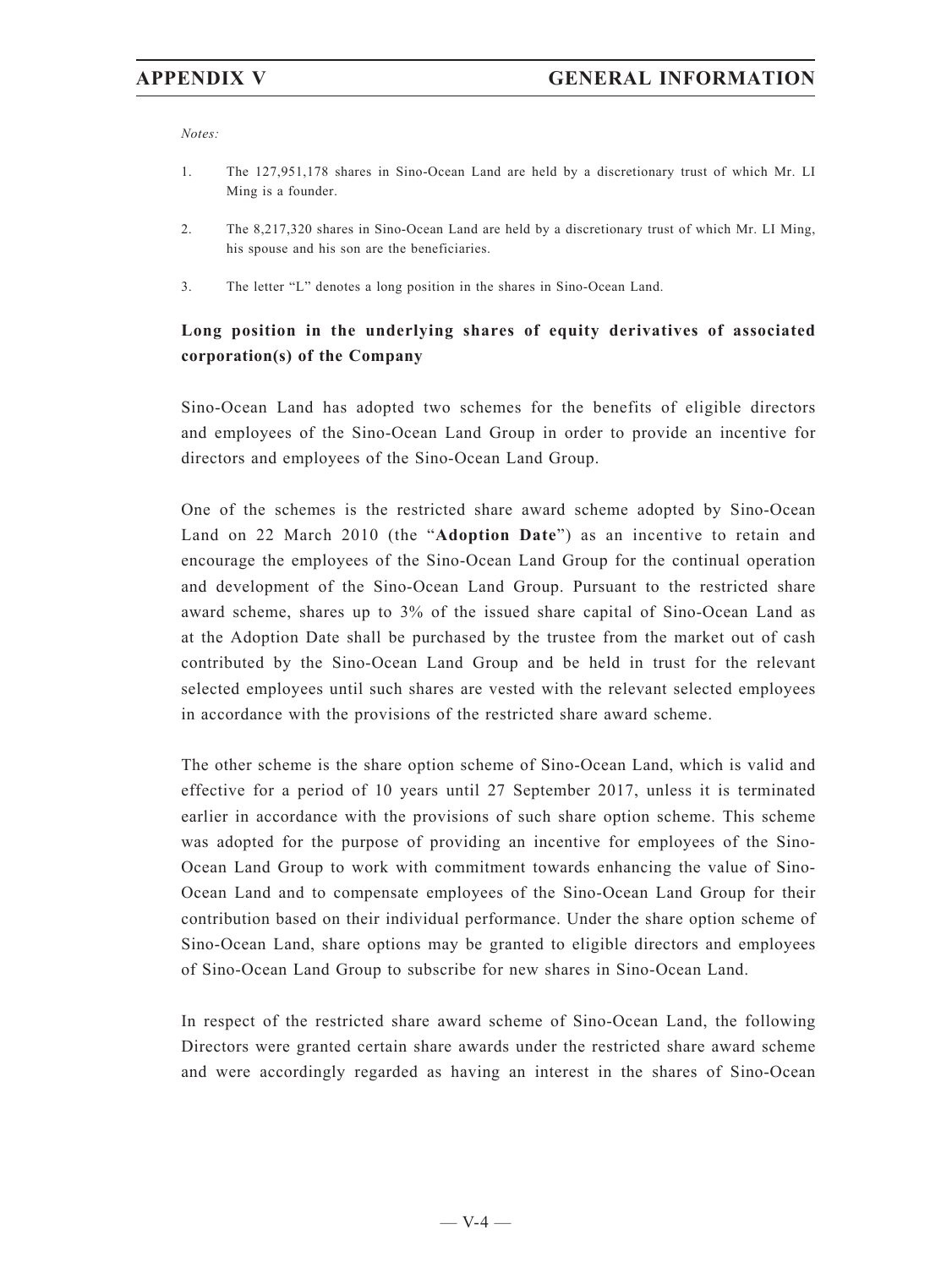Land (being the associated corporation of the Company) pursuant to the provisions of the SFO. Details of share awards held by them as at the Latest Practicable Date were as follows:

|                  |                  |               |                         | Approximate             |
|------------------|------------------|---------------|-------------------------|-------------------------|
|                  |                  |               | Number of               | percentage of           |
|                  |                  |               | shares in Sino-         | interest in the         |
|                  |                  |               | <b>Ocean Land</b>       | issued share            |
|                  |                  |               | awarded but             | capital of Sino-        |
|                  |                  |               | not yet vested          | Ocean Land              |
| Name of          |                  |               | as at the Latest        | as at the Latest        |
| <b>Directors</b> | Capacity         | Date of grant | <b>Practicable Date</b> | <b>Practicable Date</b> |
| LI Ming          | Beneficial Owner | 18 March 2014 | 932,700 (L)             | 0.012%                  |
|                  |                  | 18 March 2015 | $1,612,980$ (L)         | 0.021%                  |
|                  |                  | 25 March 2016 | $1,871,200$ (L)         | 0.025%                  |
|                  |                  | Total:        | $4,416,880$ (L)         | 0.059%                  |
| SUM Pui Ying     | Beneficial Owner | 18 March 2014 | $314,100$ (L)           | 0.004%                  |
|                  |                  | 18 March 2015 | 580,680 (L)             | 0.008%                  |
|                  |                  | 25 March 2016 | $657,500$ (L)           | 0.009%                  |
|                  |                  | Total:        | $1,552,280$ (L)         | 0.021%                  |
| CUI Yueming      | Beneficial Owner | 18 March 2014 | 54,000 $(L)$            | 0.001%                  |
|                  |                  | 18 March 2015 | $64,500$ (L)            | 0.001%                  |
|                  |                  | 25 March 2016 | 97,900 (L)              | 0.001%                  |
|                  |                  | Total:        | $216,400$ (L)           | 0.003%                  |
| LI Hongbo        | Beneficial Owner | 18 March 2014 | 44,100 $(L)$            | 0.001%                  |
|                  |                  | 18 March 2015 | $64,500$ (L)            | $0.001\%$               |
|                  |                  | 25 March 2016 | $163,100$ (L)           | 0.002%                  |
|                  |                  | Total:        | $271,700$ (L)           | 0.004%                  |

*Notes:* The letter "L" denotes a long position in the shares in Sino-Ocean Land.

Regarding the share option scheme adopted by Sino-Ocean Land, the following Directors had been granted share options to subscribe for shares in Sino-Ocean Land and were accordingly regarded as interested in the underlying shares of Sino-Ocean Land (being the associated corporation of the Company) pursuant to the provisions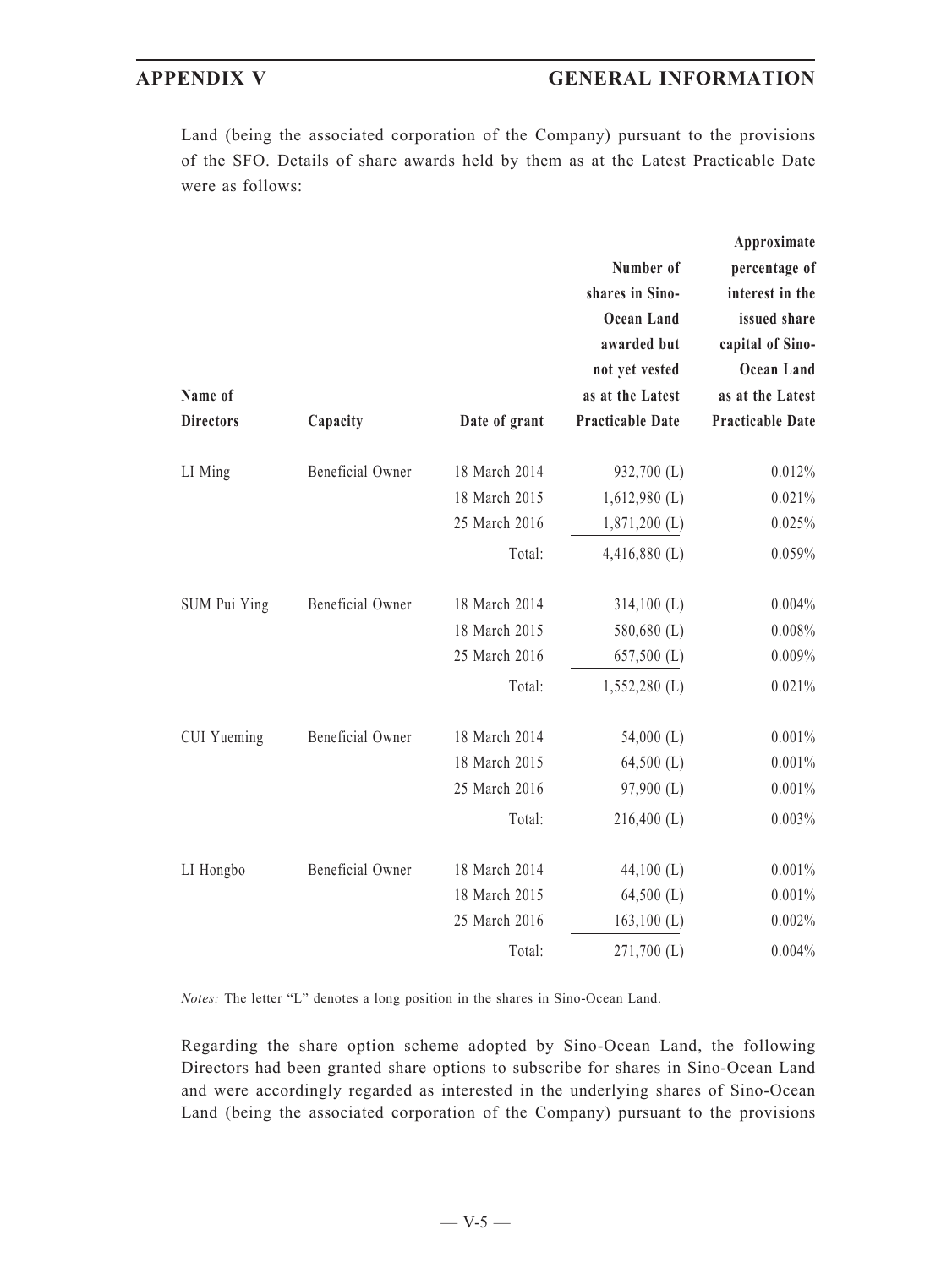of the SFO. Details of the share options of Sino-Ocean Land held by them as at the Latest Practicable Date were as follows:

| Name of<br><b>Directors</b> | Capacity         | Date of grant<br>of share options | <b>Exercise</b><br>period<br>(Note 4) | Number of<br>shares in Sino-<br>Ocean Land over<br>which options<br>are exercisable<br>as at the Latest<br>Practicable Date | <b>Exercise</b> price<br>per share HKS | Approximate<br>percentage of<br>interest of such<br>share options<br>held as at<br>the Latest<br><b>Practicable Date</b><br>relative to the<br>issued share<br>capital of Sino-<br>Ocean Land as<br>at the Latest<br><b>Practicable Date</b> |
|-----------------------------|------------------|-----------------------------------|---------------------------------------|-----------------------------------------------------------------------------------------------------------------------------|----------------------------------------|----------------------------------------------------------------------------------------------------------------------------------------------------------------------------------------------------------------------------------------------|
|                             |                  |                                   |                                       |                                                                                                                             |                                        |                                                                                                                                                                                                                                              |
| LI Ming                     | Beneficial Owner | 12 January 2012<br>27 August 2015 | (Note 1)<br>(Note 2)                  | $6,280,000$ (L)<br>$1,800,000$ (L)                                                                                          | 3.57<br>4.04                           | 0.084%<br>0.024%                                                                                                                                                                                                                             |
|                             |                  | 13 April 2016                     | (Note 3)                              | $20,000,000$ (L)                                                                                                            | 3.80                                   | 0.266%                                                                                                                                                                                                                                       |
|                             |                  |                                   | Total:                                | $28,080,000$ (L)                                                                                                            |                                        | 0.374%                                                                                                                                                                                                                                       |
| SUM Pui Ying                | Beneficial Owner | 12 January 2012                   | (Note 1)                              | $2,330,000$ (L)                                                                                                             | 3.57                                   | 0.031%                                                                                                                                                                                                                                       |
|                             |                  | 27 August 2015                    | (Note 2)                              | $800,000$ (L)                                                                                                               | 4.04                                   | 0.011%                                                                                                                                                                                                                                       |
|                             |                  | 13 April 2016                     | (Note 3)                              | $5,000,000$ (L)                                                                                                             | 3.80                                   | 0.067%                                                                                                                                                                                                                                       |
|                             |                  |                                   | Total:                                | $8,130,000$ (L)                                                                                                             |                                        | 0.108%                                                                                                                                                                                                                                       |
| CUI Yueming                 | Beneficial Owner | 12 January 2012                   | (Note 1)                              | $200,000$ (L)                                                                                                               | 3.57                                   | 0.003%                                                                                                                                                                                                                                       |
|                             |                  | 27 August 2015                    | (Note 2)                              | $450,000$ (L)                                                                                                               | 4.04                                   | 0.006%                                                                                                                                                                                                                                       |
|                             |                  | 13 April 2016                     | (Note 3)                              | $3,000,000$ (L)                                                                                                             | 3.80                                   | 0.040%                                                                                                                                                                                                                                       |
|                             |                  |                                   | Total:                                | $3,650,000$ (L)                                                                                                             |                                        | 0.049%                                                                                                                                                                                                                                       |
| LI Hongbo                   | Beneficial Owner | 27 August 2015                    | (Note 2)                              | $700,000$ (L)                                                                                                               | 4.04                                   | 0.009%                                                                                                                                                                                                                                       |
|                             |                  | 13 April 2016                     | (Note 3)                              | $4,000,000$ (L)                                                                                                             | 3.80                                   | 0.053%                                                                                                                                                                                                                                       |
|                             |                  |                                   | Total:                                | $4,700,000$ (L)                                                                                                             |                                        | 0.063%                                                                                                                                                                                                                                       |

### *Notes:*

- 1. Exercisable from 12 January 2013 to 11 January 2017.
- 2. Exercisable from 27 August 2016 to 26 August 2020.
- 3. Exercisable from 13 April 2017 to 12 April 2021.
- 4. All the above share options of Sino-Ocean Land granted are exercisable within a five-year period in which 40% of the options become exercisable 1 year from the grant date; 70% of the options become exercisable 2 years from the grant date; and all options become exercisable 3 years from the grant date.
- 5. The letter "L" denotes a long position in the shares in Sino-Ocean Land.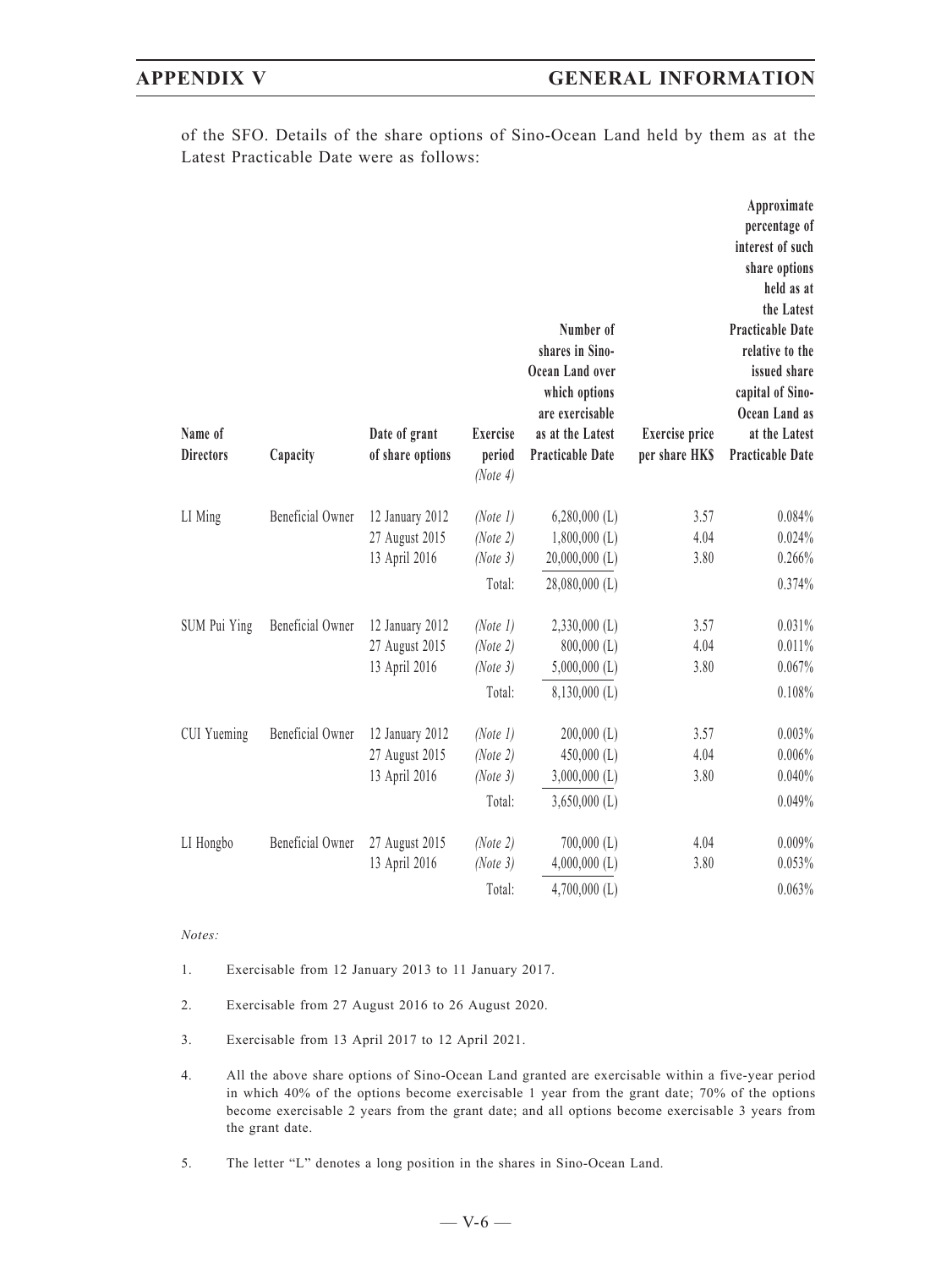As at the Latest Practicable Date, save as disclosed above, none of the Directors and chief executive of the Company had any interests or short positions in the shares, underlying shares or debentures of the Company or any of its associated corporations (within the meaning of Part XV of the SFO) which were required (i) to be notified to the Company and the Stock Exchange pursuant to the provisions of Divisions 7 and 8 of Part XV of the SFO (including interests or short positions which they were taken or deemed to have under such provisions of the SFO); or (ii) pursuant to section 352 of Part XV of the SFO, to be entered in the register referred to therein; or (iii) pursuant to the Model Code for Securities Transactions by Directors of Listed Issuers contained in Appendix 10 to the Listing Rules to be notified to the Company and the Stock Exchange.

### **3. SUBSTANTIAL SHAREHOLDERS' INTEREST IN SECURITIES**

As at the Latest Practicable Date, so far as was known to the Directors, the following persons, other than a Director or chief executive of the Company, had interests or short positions in the Shares and/or underlying Shares which would fall to be disclosed to the Company under the provisions of Divisions 2 and 3 of Part XV of the SFO.

| Name                                 | Nature of<br>interest/capacity                  | Number of Shares/<br>underlying Shares             | Approximate<br>percentage of the<br>issued Shares<br>as at the Latest<br><b>Practicable Date</b> |
|--------------------------------------|-------------------------------------------------|----------------------------------------------------|--------------------------------------------------------------------------------------------------|
| Sino-Ocean Land                      | Interest of controlled<br>corporations (Note 2) | $1,612,504,625$ (L)                                | 357.55%                                                                                          |
| Shine Wind Development<br>Limited    | Interest of controlled<br>corporations (Note 2) | $1,612,504,625$ (L)                                | 357.55%                                                                                          |
| Faith Ocean International<br>Limited | Interest of controlled<br>corporations (Note 2) | $1,612,504,625$ (L)                                | 357.55%                                                                                          |
| <b>SOL HK</b>                        | Interest of controlled<br>corporations (Note 2) | $1,612,504,625$ (L)                                | 357.55%                                                                                          |
| Grand Beauty                         | Beneficial owner<br>Beneficial owner            | 312,504,625 (L)<br>$1,300,000,000$ (L)<br>(Note 1) | 69.29%<br>288.25%                                                                                |
|                                      | Total:                                          | $1,612,504,625$ (L)                                | 357.55%                                                                                          |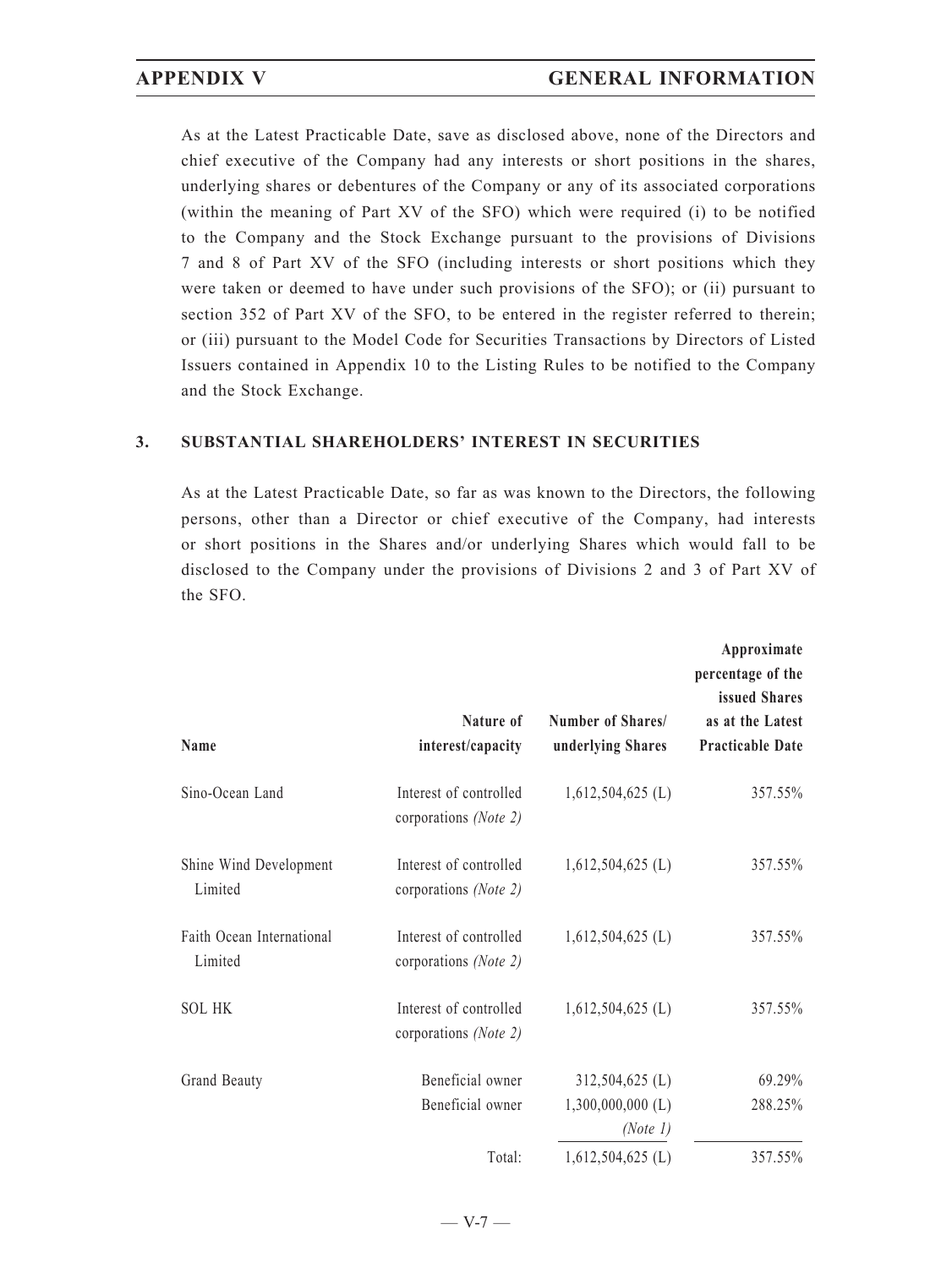*Notes:*

- 1. These Shares represent the 1.3 billion underlying Shares which may be allotted and issued to Grand Beauty, a wholly-owned subsidiary of Sino-Ocean Land, upon exercise in full of the conversion rights attaching to the 1.3 billion non-voting convertible preference shares issued by the Company on 23 December 2014.
- 2. Grand Beauty was wholly-owned by SOL HK. SOL HK was wholly-owned by Faith Ocean International Limited which was in turn wholly-owned by Shine Wind Development Limited. Shine Wind Development Limited was wholly-owned by Sino-Ocean Land. In view of their respective direct or indirect 100% shareholding interest in Grand Beauty, each of SOL HK, Faith Ocean International Limited, Shine Wind Development Limited and Sino-Ocean Land was deemed under the SFO to be interested in the 1,612,504,625 Shares in which Grand Beauty was interested.
- 3. The letter "L" denotes a long position in the Shares.

Save as disclosed above, as at the Latest Practicable Date, none of the Directors and the chief executive of the Company was aware of any other person (other than a Director or chief executive of the Company) or corporation which had an interest or short position in the Shares or underlying Shares which would fall to be disclosed to the Company under the provisions of Divisions 2 and 3 of Part XV of the SFO.

As at the Latest Practicable Date, so far as is known to the Directors, the following Directors were directors or employees of the substantial Shareholders set out above:

| Name of<br><b>Director</b> | <b>Positions held</b><br>in Sino-Ocean<br>Land                                                                                                                         | <b>Positions held</b><br>in Shine Wind Faith Ocean<br>Development<br>Limited | <b>Positions</b><br>held in<br>International<br>Limited | <b>Positions held</b><br>in SOL HK | <b>Positions held</b><br>in Grand<br><b>Beauty</b> |
|----------------------------|------------------------------------------------------------------------------------------------------------------------------------------------------------------------|------------------------------------------------------------------------------|---------------------------------------------------------|------------------------------------|----------------------------------------------------|
| LI Ming                    | Executive<br>director,<br>chairman of<br>the board<br>of directors,<br>chairman<br>of the<br>nomination<br>committee,<br>chairman<br>of the<br>investment<br>committee | Director                                                                     | Director                                                | Director                           | Director                                           |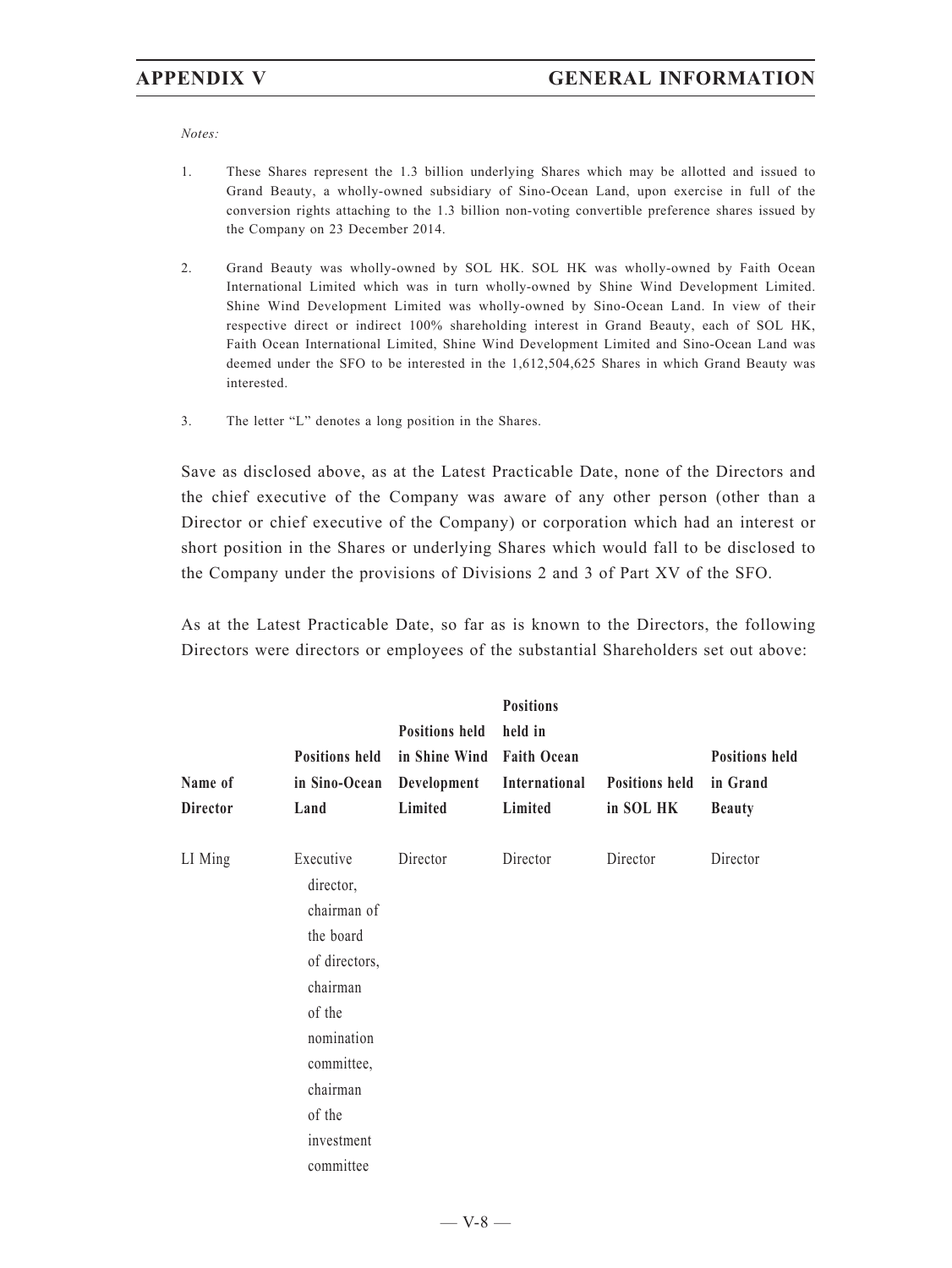## **APPENDIX V GENERAL INFORMATION**

| Name of<br><b>Director</b> | <b>Positions held</b><br>in Sino-Ocean<br>Land                                                                       | <b>Positions held</b><br>in Shine Wind<br>Development<br>Limited | <b>Positions</b><br>held in<br><b>Faith Ocean</b><br>International<br>Limited | <b>Positions held</b><br>in SOL HK | <b>Positions held</b><br>in Grand<br><b>Beauty</b> |
|----------------------------|----------------------------------------------------------------------------------------------------------------------|------------------------------------------------------------------|-------------------------------------------------------------------------------|------------------------------------|----------------------------------------------------|
| SUM Pui Ying               | Executive<br>director,<br>chief<br>financial<br>officer                                                              |                                                                  | Director                                                                      | Director                           | Director                                           |
| LI Hongbo                  | Executive<br>director,<br>member of<br>investment<br>committee,<br>assistant to<br>the chief<br>executive<br>officer |                                                                  |                                                                               |                                    |                                                    |
| <b>CUI</b> Yueming         | General<br>manager<br>of asset<br>management<br>division                                                             |                                                                  |                                                                               |                                    |                                                    |

### **4. DIRECTORS' SERVICE CONTRACTS**

Mr. SUM Pui Ying and the Company entered into a director's service contract on 15 August 2013 (the "**Service Contract**") for a fixed term of three years. Mr. SUM is entitled to a fixed salary of HK\$3,000,000 per annum and an annual bonus equivalent to 5% of the audited consolidated net profit after tax of the Group for the immediate preceding year of the Company with such annual bonus to accrue on a daily basis. The terms of the Service Contract also provided for the grant of share options to Mr. SUM to subscribe for a total of 16,000,000 Shares at an exercise price of HK\$0.96 per Share subject to the terms and conditions of the Company's share option scheme dated 23 June 2011 and the terms and conditions of the offer letter issued by the Company to Mr. SUM for the grant of such share options. The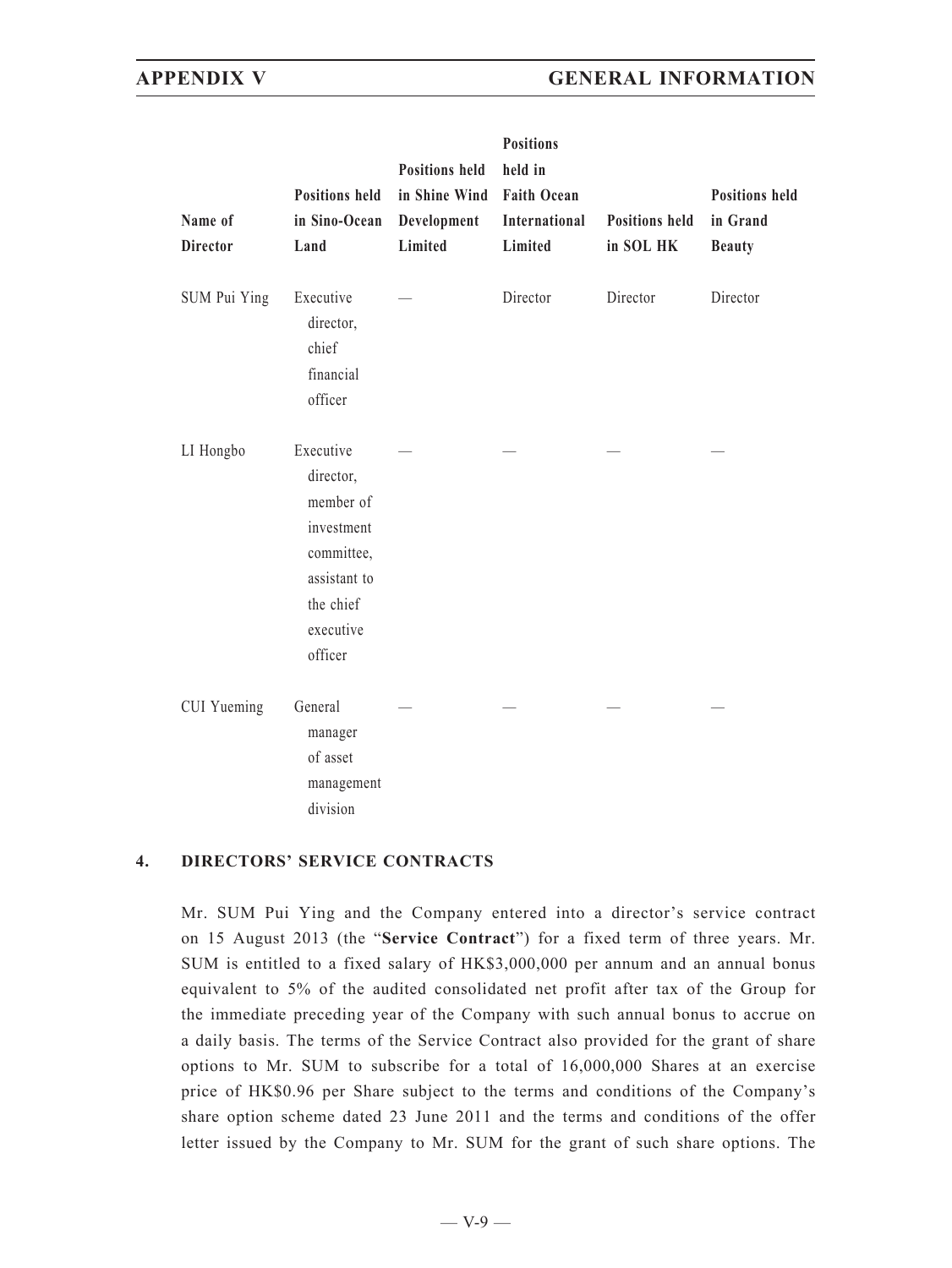Service Contract may be terminated by the Company without cause before expiration of its fixed term provided that the Company shall pay to Mr. SUM a termination compensation which is equivalent to the higher of: (a) the emoluments (comprising salary and annual bonus) payable by the Company to Mr. SUM for the remainder of the term; or (b) one year's emoluments (comprising salary and annual bonus) payable by the Company to Mr. SUM. If Mr. SUM ceases to be a Director by reason of his not being re-elected as a Director at the annual general meeting of the Company held next after the commencement of his employment or at any general meeting of the Company at which he is to retire by rotation, in addition to his entitlement to fixed salary and annual bonus calculated up to the date of such termination, Mr. SUM is also entitled to a termination compensation payable by the Company which is equivalent to the higher of: (a) the emoluments (comprising salary and annual bonus) payable by the Company to Mr. SUM for the remainder of the term; or (b) one year's emoluments (comprising salary and annual bonus) payable by the Company to Mr. SUM. Details of the Service Contract are set out in the announcement of the Company dated 9 August 2013 and the circular of the Company dated 23 August 2013.

Save for the above, as at the Latest Practicable Date, none of the Directors had entered or proposed to enter into a service contract with any member of the Group which is not determinable by the employer within one year without payment of compensation (other than statutory compensation).

### **5. MATERIAL CONTRACTS**

The following contracts (not being contracts entered into in the ordinary course of business of the Group) were entered into by members of the Group within the two years immediately preceding the Latest Practicable Date, which are or may be material:

(i) the agreement dated 26 September 2014 entered into between the Disposal Company, SPREL, KKR and the Purchaser whereby, among other things, (i) KKR withdrew as a limited partner of SPRE Fund GP; and (ii) the Purchaser was admitted as a new limited partner of the SPRE Fund GP. As a result, the Disposal Company and the Purchaser are the only two limited partners of the SPRE Fund GP each with a capital commitment to the SPRE Fund GP of US\$1.05 million (details of which are set out in the announcement of the Company dated 17 November 2014 and the circular of the Company dated 13 December 2014);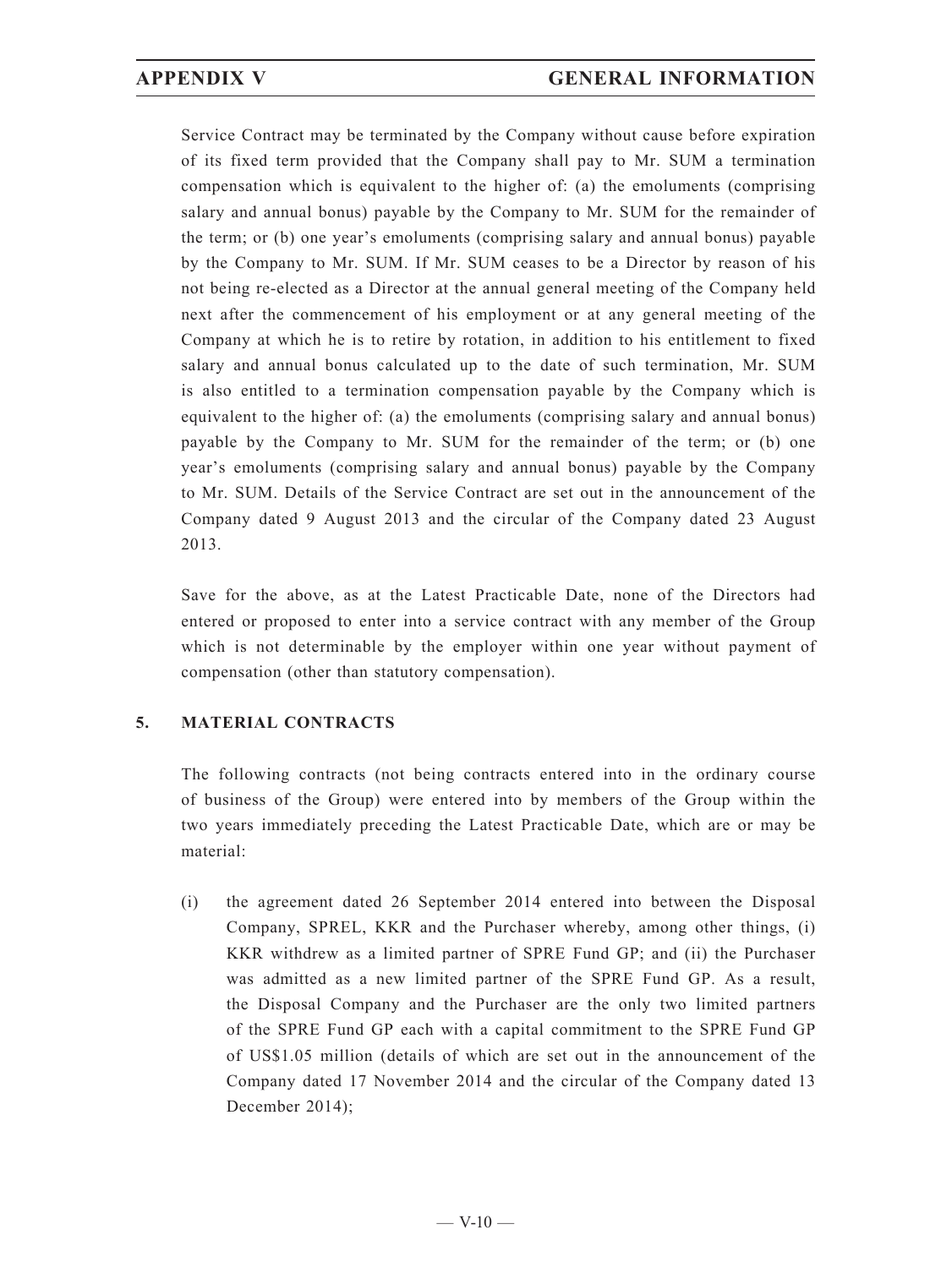- (ii) the agreement dated 21 October 2014 entered into between the SPRE Fund GP, SOL HK (through its wholly-owned subsidiary), the Disposal Company and the Purchaser whereby, among other things, (i) SOL HK (through its whollyowned subsidiary) withdrew as limited partner of the SPRE Fund; and (ii) the Disposal Company and the Purchaser were admitted as new limited partners of the SPRE Fund, and each of the Disposal Company and the Purchaser made a capital commitment to the SPRE Fund of a nominal amount of US\$100 (details of which are set out in the announcement of the Company dated 17 November 2014 and the circular of the Company dated 13 December 2014);
- (iii) the subscription agreement dated 26 October 2014 (as supplemented by a supplemental agreement thereto dated 24 November 2014) entered into between the Company, as issuer, and Grand Beauty, as subscriber, in relation to the subscription of 1,300,000,000 new non-voting convertible preference shares in the capital of the Company at a total subscription amount of HK\$3,900,000,000 (details of which are set out in the Company's joint announcement with Sino-Ocean Land dated 26 October 2014 and the Company's circular dated 27 November 2014) and its supplemental agreement dated 24 November 2014 (details of which are set out in the announcement of the Company dated 24 November 2014 and the circular of the Company dated 27 November 2014);
- (iv) the agreement dated 5 November 2014 entered into between the SPRE Fund GP, the Disposal Company and the Purchaser in relation to, among other things, the amendment in the term and investment period of the SPRE Fund (details of which are set out in the announcement of the Company dated 17 November 2014 and the circular of the Company dated 13 December 2014);
- (v) the agreement dated 17 November 2014 entered into between SPREL, the Purchaser and the Disposal Company in relation to, among other things, the increase of the respective capital commitments of the Purchaser and the Disposal Company to the SPRE Fund GP from US\$1.05 million, by US\$3.95 million, to US\$5 million (details of which are set out in the announcement of the Company dated 17 November 2014 and the circular of the Company dated 13 December 2014);
- (vi) the subscription agreement dated 17 November 2014 entered into between the the SPRE Fund GP, the SPRE Fund and the Disposal Company in relation to, among other things, the increase of the Disposal Company's capital commitment to the SPRE Fund by US\$250 million (details of which are set out in the announcement of the Company dated 17 November 2014 and the circular of the Company dated 13 December 2014);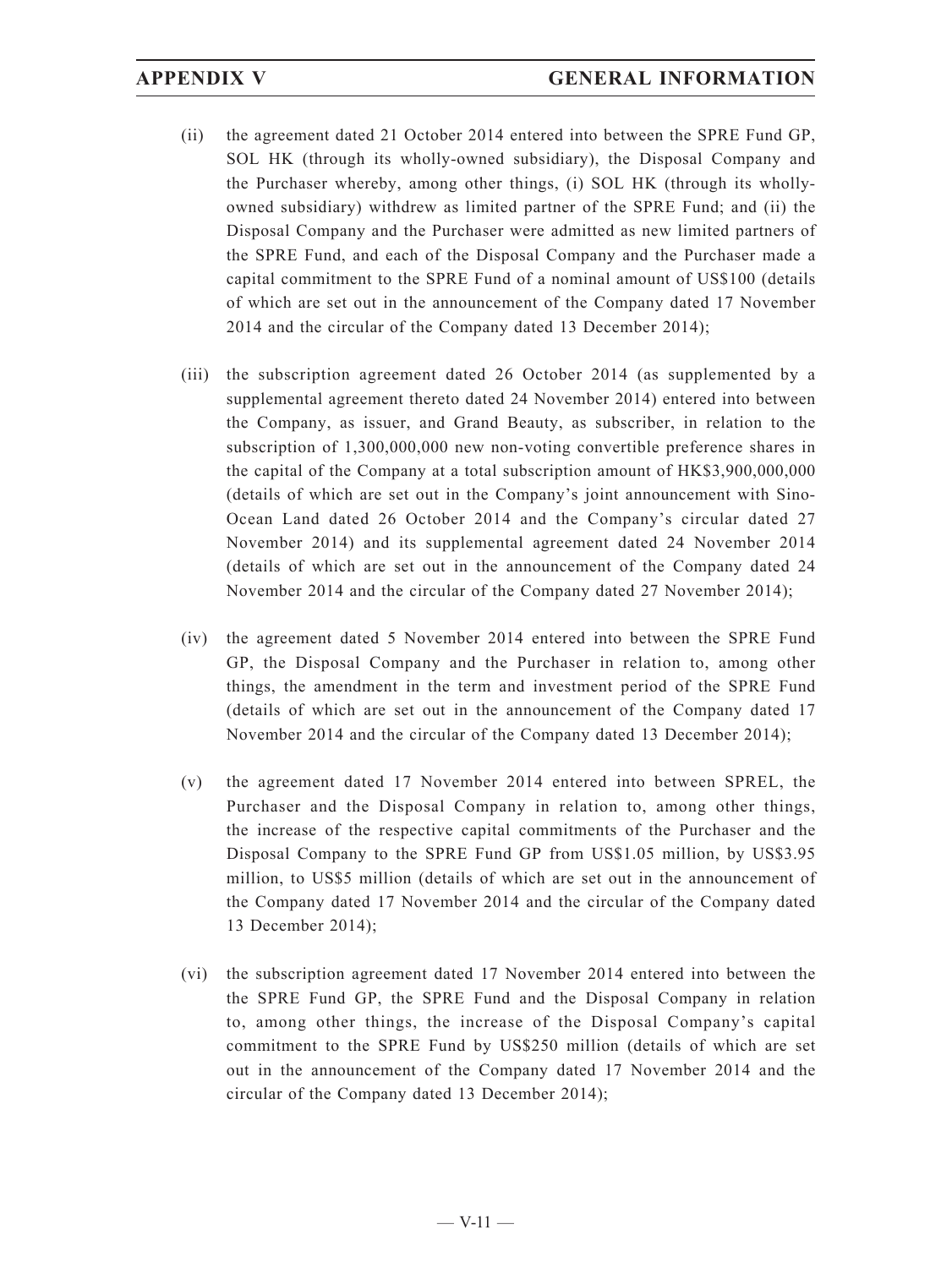- (vii) the subscription agreement dated 29 December 2014 submitted to DBS Bank Ltd., Hong Kong Branch by Glorious Field Investments Limited (an indirect wholly-owned subsidiary of the Company) for the subscription of new nonredeemable, non-voting participating shares of Neutron Private Equity Fund Limited at an aggregate subscription price of US\$52 million (details of which are set out in the announcement of the Company dated 29 December 2014 and the circular of the Company dated 25 February 2015);
- (viii) the purchase, sale and contribution agreement dated 31 December 2014 (as amended by the first amendment to purchase, sale and contribution agreement dated 17 June 2015) entered into between Rosemont, Gemini-Rosemont JV Member LLC, Garfield Group Partners LLC, Neutron Property and Gemini-Rosemont Realty Holdings LLC ("**GR Holdings**", a wholly owned subsidiary of the Company) in relation to, among other things, (i) the subscription of 45% membership interests by GR Holdings at approximately US\$52.3 million in GR Realty; (ii) the subscription or acquisition of limited partnership interests by GR Holdings in certain syndicated projects at approximately US\$49.4 million; and (iii) the provision of a working capital facility of US\$10 million by GR Holdings to GR Realty (details of which are set out in the announcement of the Company dated 31 December 2014 and the circular of the Company dated 23 June 2015);
- (ix) the loan agreement (the "**Loan Agreement**") dated 15 January 2015 entered into between Swift Boom Investment Limited ("**Swift Boom**", an indirect wholly-owned subsidiary of the Company) as lender, and Alpha Advent as borrower, in relation to, among other things, the provision of a loan in the principal amount of HK\$180 million by Swift Boom to Alpha Advent (details of which are set out in the announcement of the Company dated 15 January 2015 and the circular of the Company dated 5 February 2015);
- (x) the deed of assignment of indebtedness owed by Alpha Advent to Neutron Property dated 15 January 2015 executed by Neutron Property as mortgagor in favour of Swift Boom as lender, as security for the obligations of Alpha Advent under the Loan Agreement;
- (xi) the deed of assignment of indebtedness owed by New Advance Limited to Alpha Advent dated 15 January 2015 executed by Alpha Advent as mortgagor in favour of Swift Boom as lender as security for the obligations of Alpha Advent under the Loan Agreement;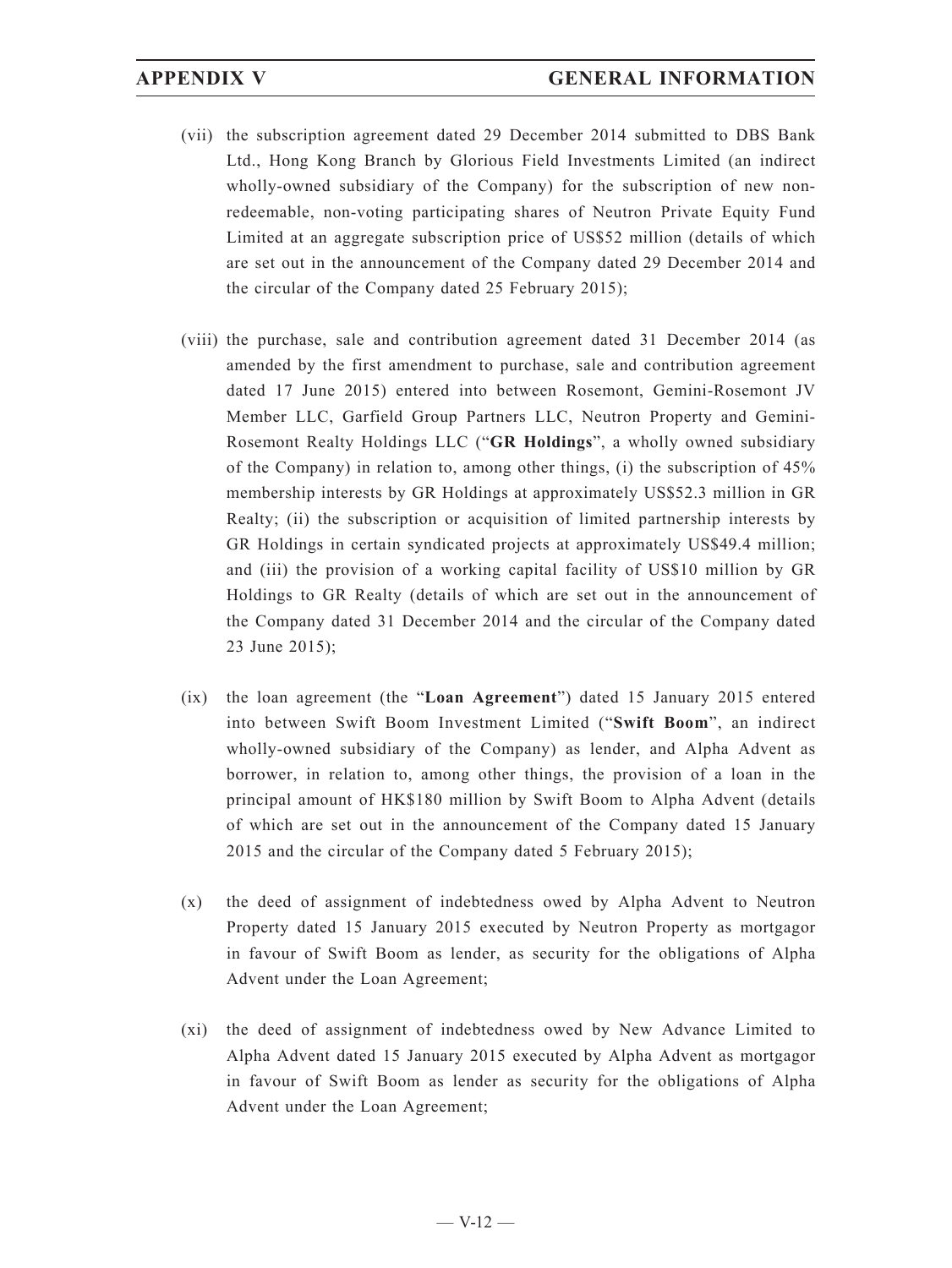- (xii) the guarantee and indemnity dated 15 January 2015 executed by Neutron Property as guarantor in favour of Swift Boom as lender as guarantee for the obligations of Alpha Advent under the Loan Agreement;
- (xiii) the subscription agreement dated 29 June 2015 submitted to DBS Bank Ltd. by Swift Boom for the subscription of new non-redeemable, non-voting participating shares of Neutron Property, at an aggregate subscription price of US\$55 million (details of which are set out in the announcement of the Company dated 29 June 2015 and the circular of the Company dated 14 August 2015);
- (xiv) the agreement dated 7 July 2015 entered into between SPREL, the Purchaser and the Disposal Company in relation to, among other things, the increase of the respective capital commitments of the Purchaser and the Disposal Company to the SPRE Fund GP, from US\$5 million, by US\$1.8 million, to US\$6.8 million (details of which are set out in the announcement of the Company dated 7 July 2015 and the circular of the Company dated 24 July 2015);
- (xv) the subscription agreement dated 7 July 2015 entered into between the SPRE Fund GP, the SPRE Fund and the Disposal Company in relation to, among other things, the increase in the Disposal Company's capital commitment in the SPRE Fund from approximately US\$250 million, by US\$90 million, to approximately US\$340 million (details of which are set out in the announcement of the Company dated 7 July 2015 and the circular of the Company dated 24 July 2015);
- (xvi) the facility agreement dated 31 August 2015 entered into between the Company as borrower, and Grand Beauty as lender, in relation to the provision of an unsecured 5-year revolving loan facility in principal amount of up to US\$700 million by Grand Beauty to the Company;
- (xvii) the subscription agreement dated 3 November 2015 executed by Bai Li Investments Limited ("**Bai Li**", an indirect wholly-owned subsidiary of the Company) and submitted to MUFG Alternative Fund Services (Cayman) Limited (formerly named UBS Fund Services (Cayman) Ltd, the administrator of Prosperity Risk Balanced Fund LP ("**PRB Fund**") for the contribution of capital commitments of US\$60 million by Bai Li to PRB Fund (details of which are set out in the announcement of the Company dated 3 November 2015 and the circular of the Company dated 25 November 2015);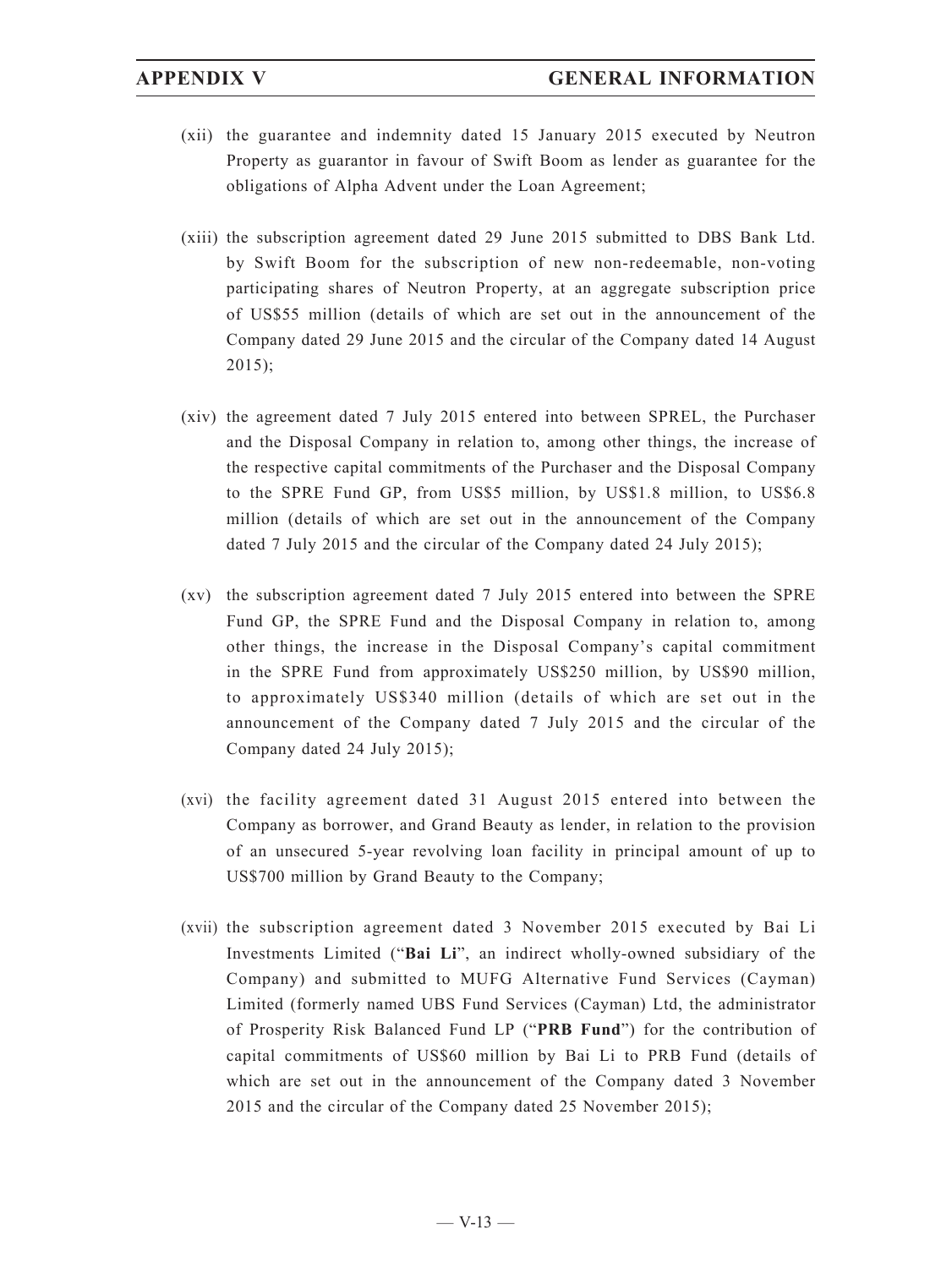- (xviii) the loan agreement dated 10 December 2015 entered into between Sunrose Global Limited ("**Sunrose Global**", a wholly-owned subsidiary of the Company), as lender and GR Realty as borrower, in relation to the provision of a loan in the principal amount of US\$37.5 million by Sunrose Global to GR Realty (details of which are set out in the announcement of the Company dated 10 December 2015 and the circular of the Company dated 24 December 2015);
- (xix) the loan agreement dated 31 March 2016 entered into between Sunrose Global, as lender and GR Realty, as borrower, in relation to the provision of a loan in the maximum principal amount of US\$6.3 million by Sunrose Global to GR Realty (details of which are set out in the announcement of the Company dated 31 March 2016);
- (xx) the Agreement.
- (xxi) the agreement of purchase and sale dated 26 May 2016 (New York time) entered into between 535 AOA LLC (an indirect wholly-owned subsidiary of the Company), as purchaser, and together, Ms. Eva Usdan, The Samuel Flug Colin 2004 Legacy Trust and Ms. Rebecca Diane Colin (each as the holder of any undivided one-third interest, as tenants-in-common), as vendor, in relation to the acquisition of certain lot, piece or parcel of land located at 531- 537 Sixth Avenue, Manhattan, New York City, the US at a total consideration of US\$42.4 million (details of which are set out in the announcement of the Company dated 27 May 2016); and
- (xxii) the agreement of purchase and sale dated 26 May 2016 (New York time) entered into between 539 AOA LLC (an indirect wholly-owned subsidiary of the Company), as purchaser, and 539 6th LLC, as vendor, in relation to the acquisition of certain lot, piece or parcel of land located at 539 Sixth Avenue, Manhattan, New York City, the US at a total consideration of US\$10.6 million (details of which are set out in the announcement of the Company dated 27 May 2016).

### **6. COMPETING BUSINESS**

As at the Latest Practicable Date, none of the Directors and their respective close associates (as defined in the Listing Rules) were interested in any business apart from the business of the Group, which competes or is likely to compete, either directly or indirectly, with the business of the Group.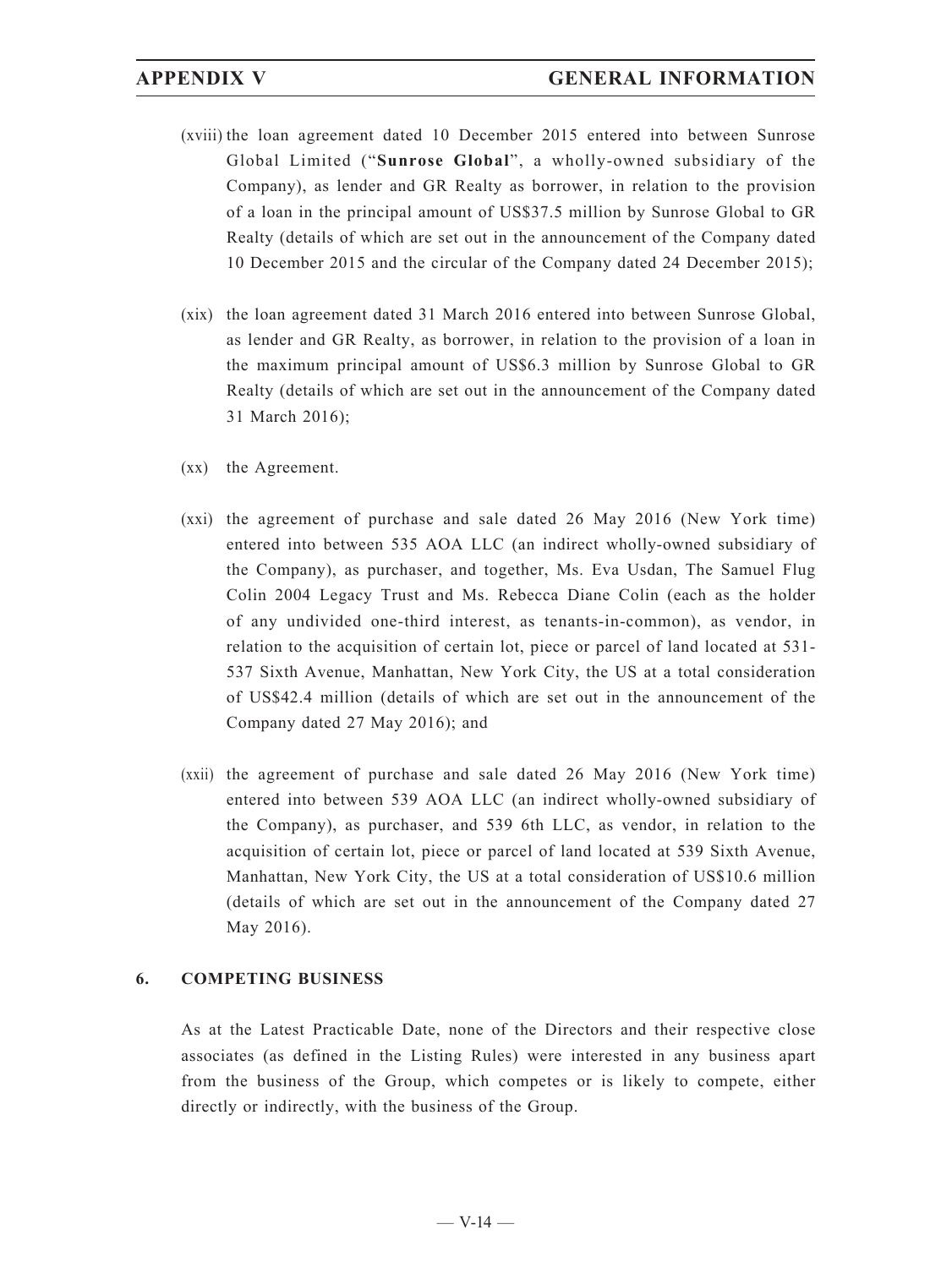# **7. DIRECTORS' INTERESTS IN CONTRACTS, ARRANGEMENTS AND ASSETS**

As at the Latest Practicable Date: (i) none of the Directors was materially interested in any contract or arrangement subsisting as at the Latest Practicable Date which is significant in relation to the business of the Group; and (ii) none of the Directors had any direct or indirect interest in any assets which had been, since 31 December 2015 (being the date to which the latest published audited consolidated financial statements of the Group were made up), acquired, disposed of by, or leased to any member of the Group, or were proposed to be acquired, disposed of by, or leased to any member of the Group.

### **8. LITIGATION**

As at the Latest Practicable Date, no member of the Group was engaged in any litigation or claims of material importance and there was no litigation or claims of material importance known to the Directors to be pending or threatened against any member of the Group.

### **9. EXPERTS AND CONSENTS**

The following are the qualifications of the experts who have given their opinion or advice contained in this circular:

DTZ Cushman & Wakefield Limited Independent property valuer BDO Limited Certified Public Accountants FenXun Partners Registered law firm in the PRC

**Name Qualification**

As at the Latest Practicable Date, none of the above experts had any shareholding in any member of the Group or the right (whether legally enforceable or not) to subscribe for or to nominate persons to subscribe for securities in any member of the Group.

As at the Latest Practicable Date, none of the above experts had any interest, direct or indirect, in any assets which have been since 31 December 2015 (being the date to which the latest published audited financial statements of the Group were made up), acquired or disposed of by or leased to any member of the Group, or were proposed to be acquired or disposed of by or leased to any member of the Group.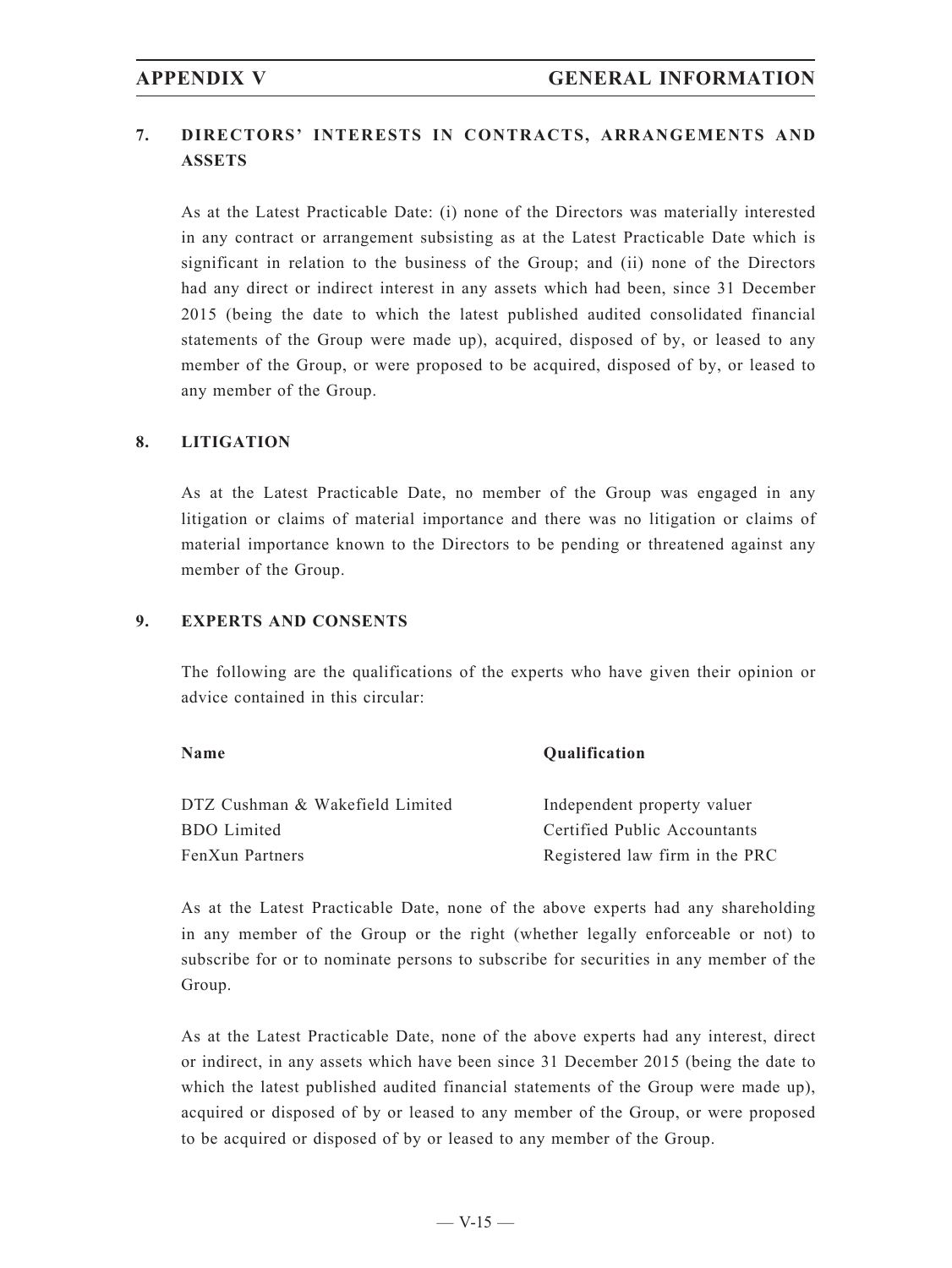Each of above experts has given and has not withdrawn its written consent to the issue of this circular with the inclusion of its letters or reports (as the case may be) and references to its name in the form and context in which it appears.

### **10. DOCUMENTS AVAILABLE FOR INSPECTION**

Copies of the following documents will be available for inspection during normal business hours at the Company's headquarters and principal place of business in Hong Kong at Room 3902, 39th Floor, Tower One, Lippo Centre, No. 89 Queensway, Hong Kong up to and including the date which is 14 days from the date of this circular:

- (a) the articles of association of the Company currently in force;
- (b) the annual reports of the Company for the years ended 31 December 2013, 2014 and 2015;
- (c) the report on the review of the unaudited financial information of the Disposal Group prepared by BDO Limited;
- (d) the report on the unaudited pro forma financial information of the Remaining Group prepared by BDO Limited, the text of which is set out in Appendix III to this circular;
- (e) the valuation report on the property interests held by the Disposal Group prepared by DTZ Cushman & Wakefield Limited, the text of which is set out in Appendix IV to this circular;
- (f) the PRC legal opinion issued by FenXun Partners in respect of the property interests held by the Disposal Group;
- (g) the material contracts referred to in the paragraph headed "Material contracts" in this Appendix;
- (h) the service contract referred to in the paragraph headed "Directors' service contracts" in this Appendix;
- (i) the written consents of each expert referred to in the paragraph headed "Experts and consents" in this Appendix; and
- (j) this circular.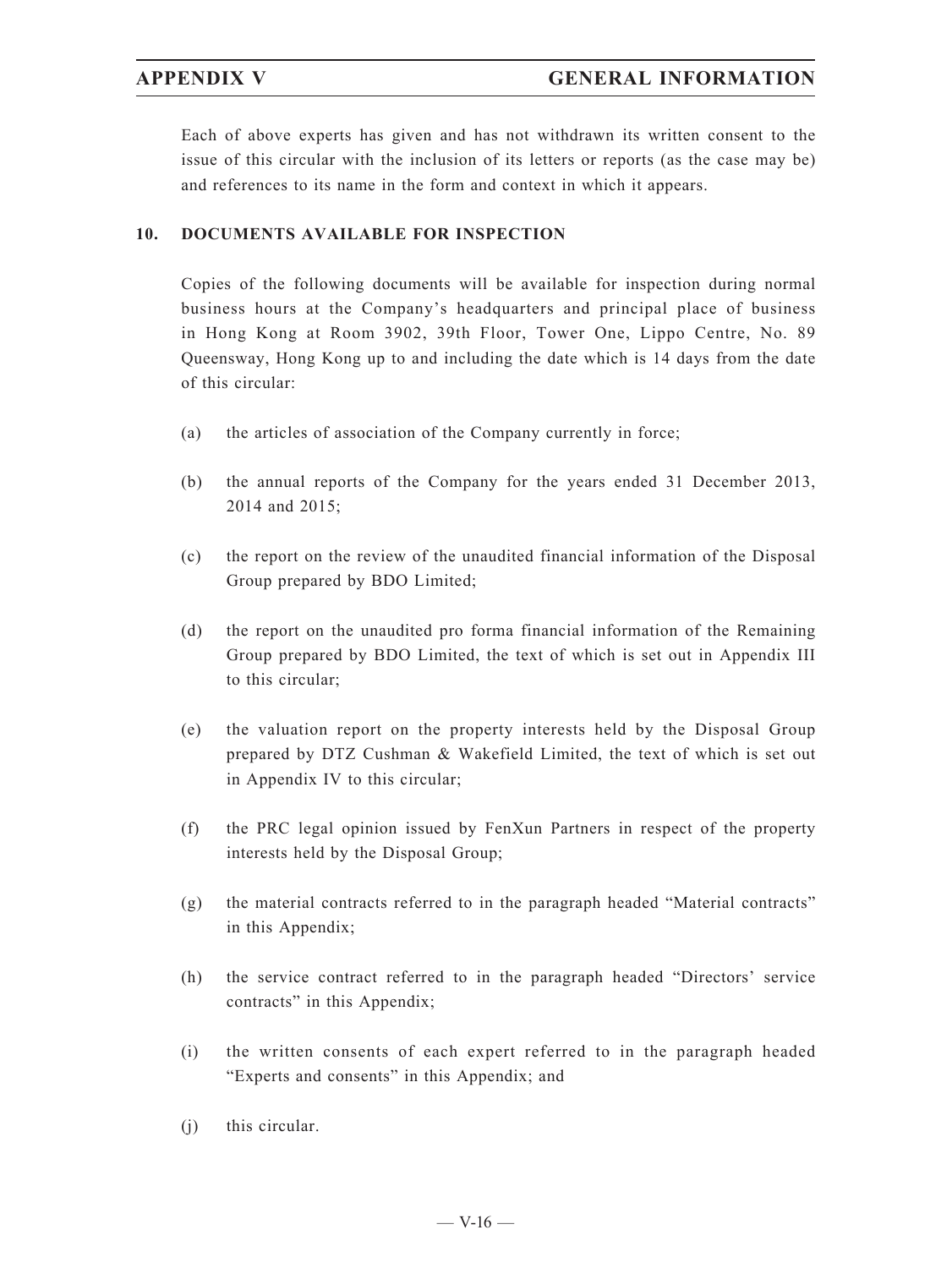### **11. MISCELLANEOUS**

- (a) The registered office and principal place of business of the Company is Room 3902, 39th Floor, Tower One, Lippo Centre, No. 89 Queensway, Hong Kong.
- (b) The share registrar and transfer office of the Company in Hong Kong is Tricor Standard Limited at Level 22, Hopewell Centre, 183 Queen's Road East, Hong Kong.
- (c) The company secretary of the Company is Ms. YUE Pui Kwan, who is an associate member of The Institute of Chartered Secretaries and Administrators and an associate member of The Hong Kong Institute of Company Secretaries.
- (d) The English text of this circular will prevail over the Chinese text in the event of any inconsistency.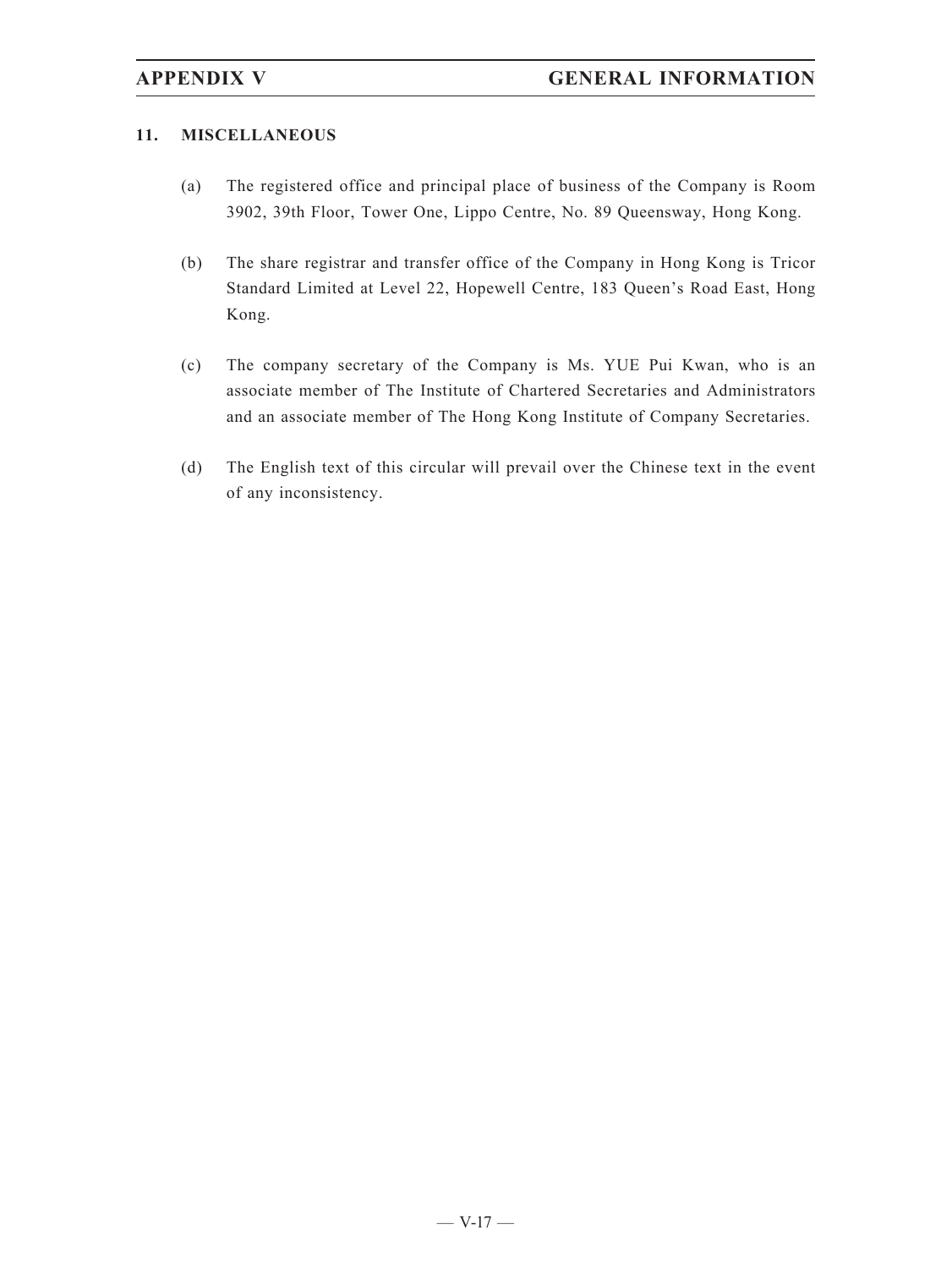# **NOTICE OF EXTRAORDINARY GENERAL MEETING**



# **Gemini Investments (Holdings) Limited**

**盛洋投資(控股)有限公司** *(Incorporated in Hong Kong with limited liability)*

**(Stock Code: 174)**

# **NOTICE OF EXTRAORDINARY GENERAL MEETING**

**NOTICE IS HEREBY GIVEN** that the extraordinary general meeting (the "**Meeting**") of Gemini Investments (Holdings) Limited (the "**Company**") will be held at United Conference Centre, 10/F, United Centre, 95 Queensway, Hong Kong on Tuesday, 28 June 2016 at 10:30 a.m. to consider and, if thought fit, pass the following resolution:

# **ORDINARY RESOLUTION**

### "**THAT**

(a) the sale and purchase agreement (the "**Agreement**") dated 19 May 2016 entered into between the Company, as vendor, and Xin Cai Global Holdings Limited, as purchaser, pursuant to which the Purchaser has conditionally agreed to acquire, and the Company has conditionally agreed to sell the entire issued share capital of Chance Bright Limited (the "**Disposal Company**") and all amounts owed by the Disposal Company to the Company as at the date of completion stipulated under the Agreement for a total consideration of RMB970,000,000 subject to the terms and conditions of the Agreement (a copy of the Agreement is tabled at the meeting and marked "A" and initalled by the chairman of the meeting for identification purpose) and all transactions contemplated thereunder be and are hereby approved, ratified and confirmed; and